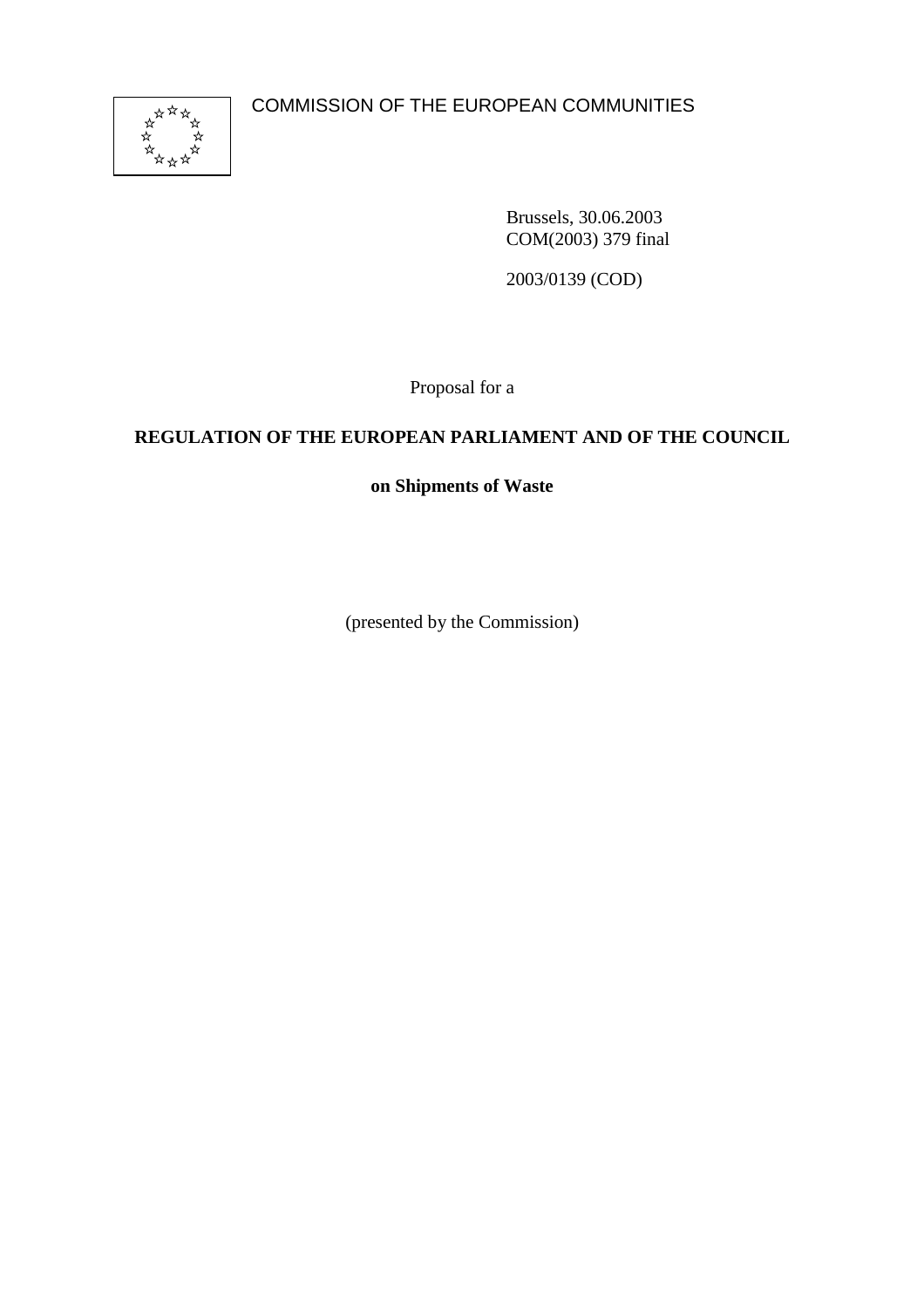# **TABLE OF CONTENTS**

|        | REGULATION OF THE EUROPEAN PARLIAMENT AND OF THE COUNCIL ON                    |    |
|--------|--------------------------------------------------------------------------------|----|
|        |                                                                                |    |
| 1.     |                                                                                |    |
| 2.     |                                                                                |    |
| 3.     |                                                                                |    |
| 4.     |                                                                                |    |
| 4.1.   |                                                                                |    |
| 4.2.   |                                                                                |    |
| 4.2.1. |                                                                                |    |
| 4.2.2. |                                                                                |    |
| 4.2.3. | Main changes and clarifications as regards scope and definitions - Title I 9   |    |
| 4.2.4. | Main changes and clarifications as regards shipments within the Community -    |    |
| 4.2.5. | Main changes and clarifications as regards shipments within Member States -    |    |
| 4.2.6. | Main changes and clarifications as regards exports out of and imports into the |    |
| 4.2.7. |                                                                                |    |
| 5.     |                                                                                |    |
| 6.     |                                                                                |    |
| 7.     |                                                                                |    |
| 8.     |                                                                                |    |
| 9.     |                                                                                |    |
| 10.    |                                                                                |    |
| 11.    |                                                                                |    |
| 12.    |                                                                                |    |
|        | REGULATION OF THE EUROPEAN PARLIAMENT AND OF THE COUNCIL                       |    |
|        | TITLE I SCOPE AND DEFINITIONS                                                  | 48 |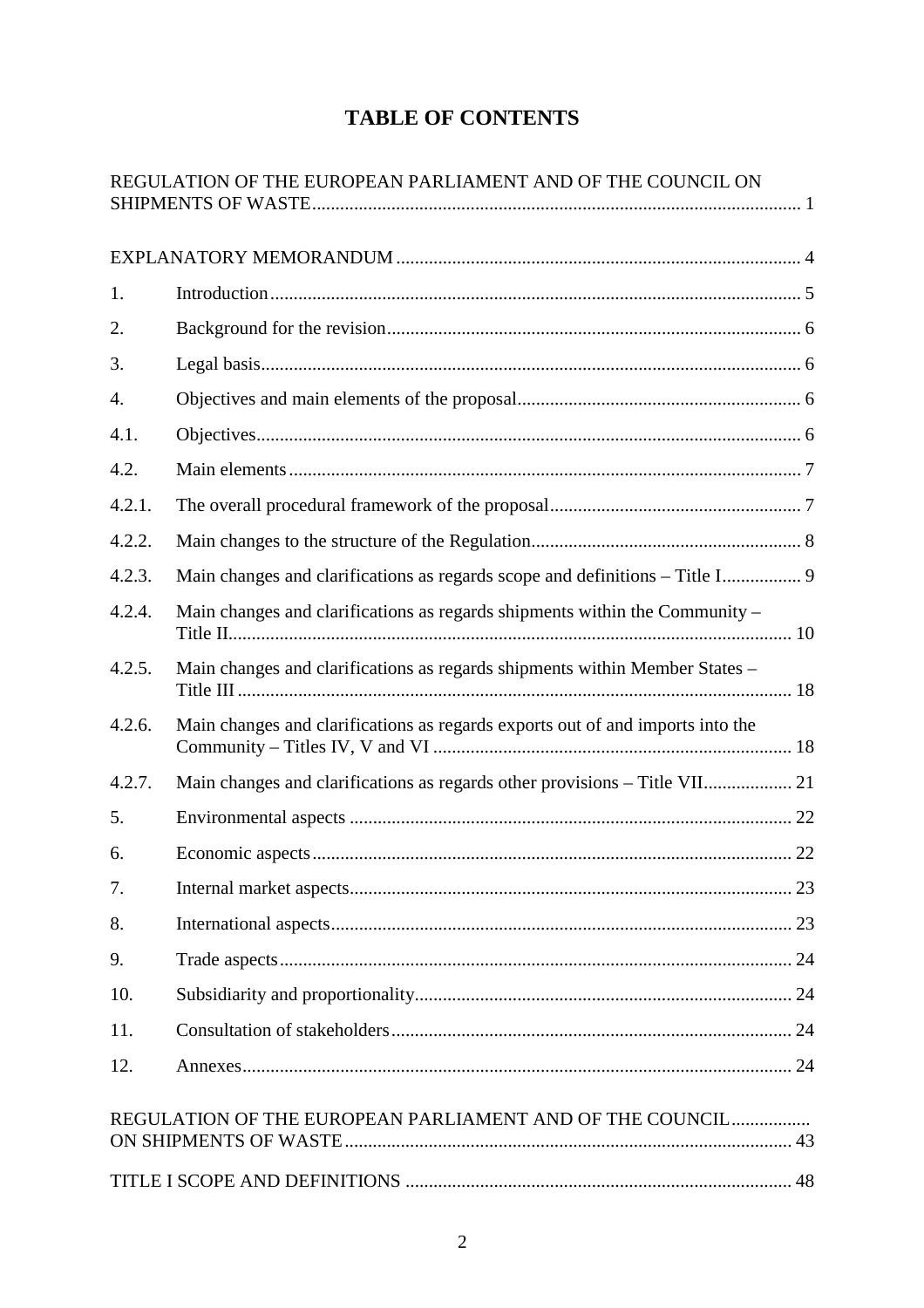| TITLE II SHIPMENTS BETWEEN MEMBER STATES WITHIN THE COMMUNITY OR |
|------------------------------------------------------------------|
|                                                                  |
| TITLE IV EXPORTS OUT OF THE COMMUNITY TO THIRD COUNTRIES 78      |
| TITLE V IMPORTS INTO THE COMMUNITY FROM THIRD COUNTRIES  86      |
| TITLE VI TRANSIT THROUGH THE COMMUNITY FROM AND TO THIRD         |
|                                                                  |
|                                                                  |
|                                                                  |
|                                                                  |
|                                                                  |
|                                                                  |
|                                                                  |
|                                                                  |
|                                                                  |
|                                                                  |
|                                                                  |
|                                                                  |
|                                                                  |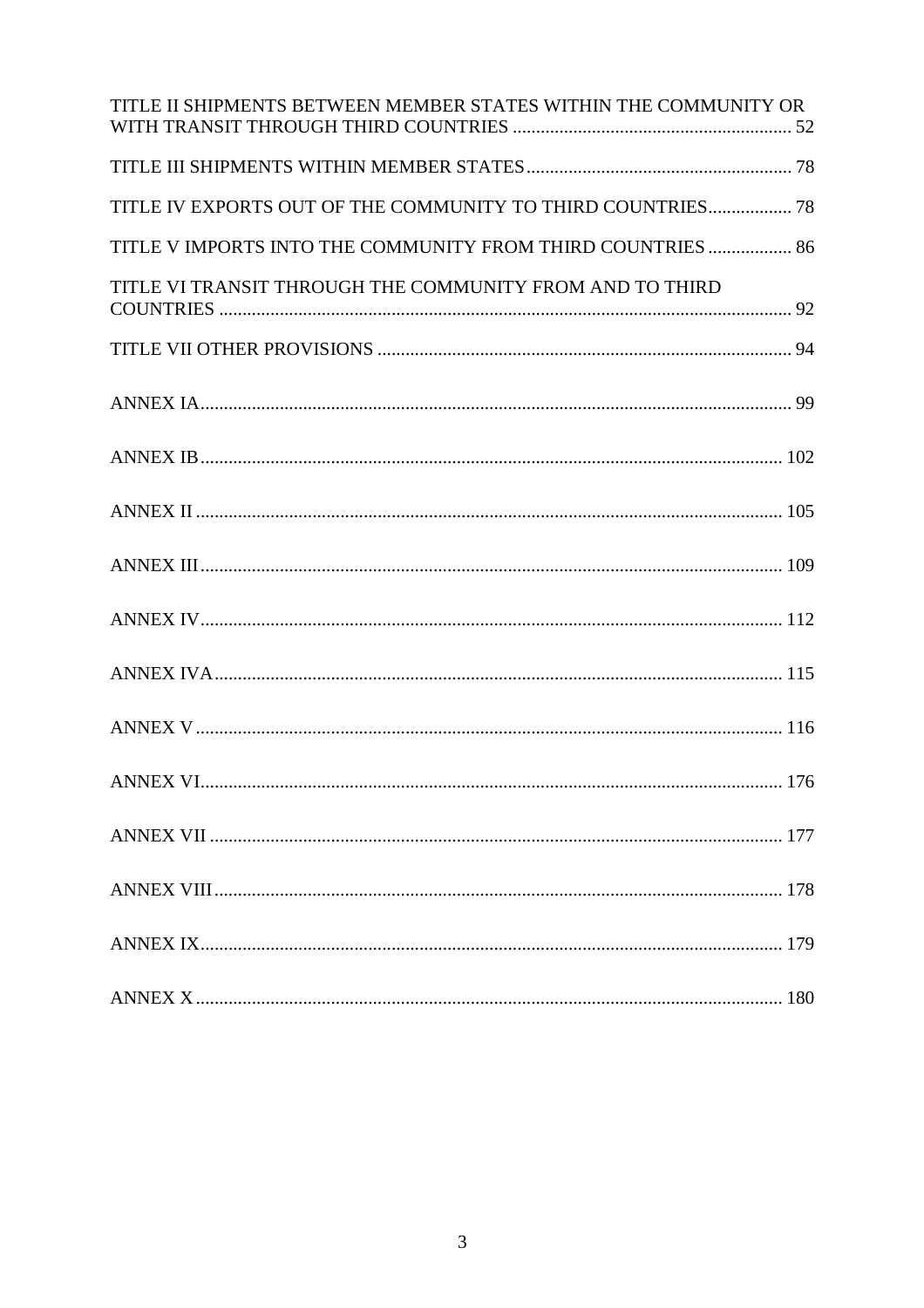# **EXPLANATORY MEMORANDUM**

#### **1. INTRODUCTION**

The Community introduced measures on the supervision and control of shipments of waste in 1984 under Council Directive 84/631/EEC of 6 December 1984<sup>1</sup>. The Directive took effect from 1 October 1985 and covered shipments of hazardous waste; it required prior notification to the countries involved, thereby allowing them to object to a specific shipment.

Directive 84/631/EEC was amended by Council Directive 86/279/EEC of 12 June 1986<sup>2</sup>, which introduced additional provisions in order to improve the monitoring of exports of waste out of the Community. Subsequently, in accordance with the appropriate committee procedure, the Commission adopted several technical amendments to these Directives<sup>3</sup>.

In 1990, following international developments in the context of the Basel Convention and the OECD, the Commission put forward the proposal $4$  for the current Waste Shipment Regulation (EEC) No 259/93 of 1 February 1993. A Regulation rather than a Directive was deemed necessary in order to ensure simultaneous and harmonised application in all the Member States. Transposition and implementation of the 1984 and 1986 Directives were thus considerably delayed or not carried out at all in some Member States.

The 1993 Regulation entered into force on 9 February 1993 and was applicable as of 6 May 1994. Since then, it has undergone technical modifications through the appropriate committee procedure.<sup>5</sup>.

<sup>1</sup> OJ L 326, 13.12.1984, p. 31.<br><sup>2</sup> OJ L 181, 04.7.1986, p. 13.<br><sup>3</sup> To Council Directive 84/631/EC of 6.12.1984: Commission Directive 85/469/EC of 22.07.1985, OJ L 272, 12.10.1985, p.1 and Council Directive 86/121/EC of 08.04.1986, OJ L 100, 16.04.1986, p. 20. To Council Directive 86/279 of 12.6.1986: Commission Directive 87/112/EC of 23.12.1986,

OJ L 48, 17.2.1987, p. 31.<br>
COM(1990) 415 final, 26 October 1990.<br>
Namely the following:

<sup>1)</sup> Commission Decision 94/721/EC of 21.10.1994, OJ L 288, 09.11.1994, p. 36.

<sup>2)</sup> Commission Decision 96/660/EC of 14.11.1996, OJ L 304, 27.11.1996, p. 15.

<sup>3)</sup> Council Regulation (EC) No 120/97/ of 20.01.1997, OJ L 22, 24.01.1997, p. 14.

<sup>4)</sup> Commission Decision 98/368/EC of 18.05.1998, OJ L 165, 10.06.1998, p. 20.

<sup>5)</sup> Commission Regulation (EC) No 2408/98 of 06.11.1998, OJ L 298, 07.11 1998, p. 19.

<sup>6)</sup> Commission Decision 1999/816/EC of 24.11.1999, OJ L 316, 10.12.1999, p. 45.

<sup>7)</sup> Commission Regulation (EC) No 2557/2001 of 28.12.2001, OJ L 349, 31.12.2001, p. 1.

Also a consignment note was established through Commission Decision of 24.11.1994, OJ L 310, 3.12.1994, p. 70 and an additional reporting questionnaire through Commission Decision 1999/412/EC of 3.6.1999, OJ L 156, 23.6.1999, p. 37.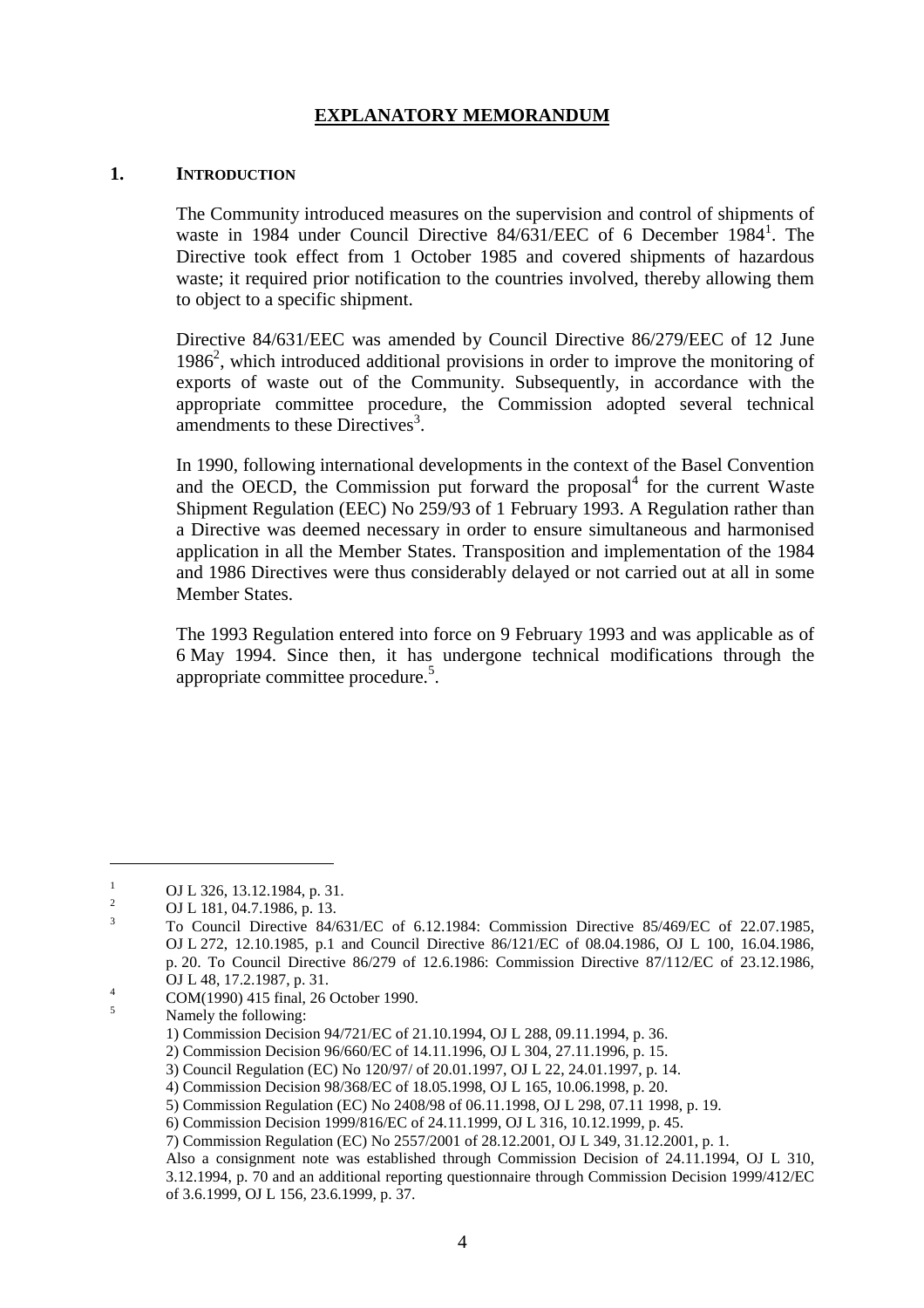# **2. BACKGROUND FOR THE REVISION**

# Legal obligation

The Basel Convention of 22 March 1989 on the control of transboundary movements of hazardous wastes and their disposal, as amended,<sup>6</sup> and the OECD Decision C(92)39/final on the control of transfrontier movements of wastes destined for recovery operations, as amended, are the main pillars of the 1993 regulation.

Recent developments under the Basel Convention, in particular the adoption of two detailed lists of wastes as new Annexes VIII and IX to the Convention in November 1998, provided the impetus to the OECD to revise its 1992 Decision in order to harmonise lists and certain other requirements with the Basel Convention. This revision resulted in the adoption of OECD Council Decision C(2001)107 on 14 June 2001<sup>7</sup>. In order to implement that amended Decision within the Community, a revision of the Regulation has thus become legally necessary.

In the Council Conclusions<sup>8</sup> authorising the Member States to vote on behalf of the Community in favour of the amended OECD Decision as contained in OECD Document C(2001)107, it is stated that the said Decision will be binding on Member States and the Community only on completion of the necessary Community procedures. The Community is thus legally required to revise the current Regulation in order to implement the amended OECD Decision<sup>9</sup>.

### Occasion for improvements

 $\overline{a}$ 

Since the entry into force of Council Regulation (EEC) No 259/93, several difficulties have been encountered regarding its application, administration and enforcement.

These problems have been discussed with Member States and stakeholders since 1999. In light of these discussions, a revision of the Regulation has been deemed necessary. The legally required revision thus provides an opportunity also to address issues in addition to those arising directly from the implementation of the OECD amendment and to seek to establish legal clarity on these issues.

It has also been the intention of the Commission to move towards maximum global harmonisation in the area of shipments of waste without jeopardising the overall purpose of protection of the environment. Implementing the provisions and principles of the Basel Convention is therefore also a priority in the proposal.

<sup>&</sup>lt;sup>6</sup> On 1 February 1993 the Council approved the Basel Convention on behalf of the Community, see Council Decision 93/98/EEC, OJ L 39, 16.2.1993, p. 1.<br>Decision of the OECD Council, C(2001)107/final concerning the revision of Decision C(92)39/final on

the control of transfrontier movements of wastes destined for recovery operations. An addendum to this Decision, C(2001)107/ADD1, which includes the notification and movement documents and the instructions to complete them, was adopted by the Council on 28 February 2002. Finally, the addendum was incorporated into the Decision as Section C of Appendix 8 and the complete version of the Decision was issued in May 2002 as C(2001)107/FINAL.<br>
<sup>8</sup> See Council Conclusions in document 9458/01, adopted 1 June 2001.<br>
<sup>9</sup> The Council Conclusion of 1 June 2001 further establishes, that after completion of the neces

Community procedures, the Commission will make a declaration towards the OECD, specifying that the Community procedures for application of the 2001 OECD Decision have been completed.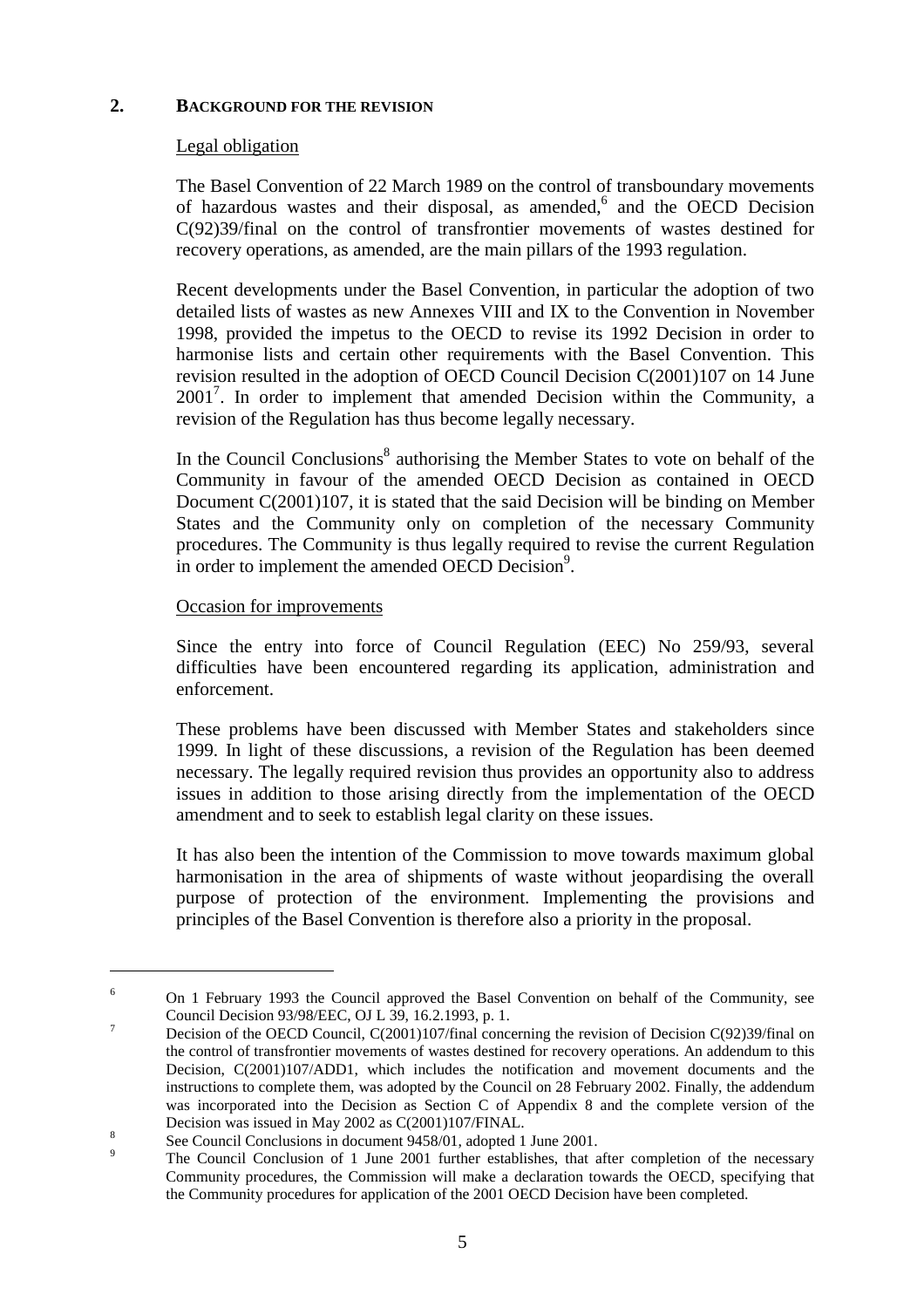Lastly, the Regulation has been restructured and streamlined to convey more efficiently the logic of its obligations and thus to achieve greater clarity.

### **3. LEGAL BASIS**

The primary objective of the 1993 Regulation is protection of the environment. That main objective has been maintained in the new proposal, whose legal basis is therefore environment, Article 175 of the EC Treaty. This is consistent with the Council's decision to base Council Regulation (EEC) no 259/93 on Article 130S (now Article 175) and with the ruling of the Court of Justice in Case C-187/93, which confirmed that the Regulation was correctly based on Article 130S rather than Article 100 (now Article 94, internal market).

However, as regards the provisions of Titles IV, V and VI on exports out of, imports into and transit through the Community to and from third countries, it can be argued that these are rules which pursue an overall and general environmental objective, as well as rules on international trade; environmental rules therefore also apply to the trade regime and are thus linked to it. Therefore, the legal basis as regards the specific provisions in these three Titles is Article 133 of the EC Treaty.

### **4. OBJECTIVES AND MAIN ELEMENTS OF THE PROPOSAL**

# **4.1. Objectives**

As already described under point 2, the proposal has four main objectives:

- Implementing the OECD Council Decision C(2001)107 of 14 June 2001 in Community legislation.
- Addressing the problems encountered in the application, administration and enforcement of the 1993 Regulation and establishing greater legal clarity.
- Pursuing global harmonisation in the area of transboundary shipments of waste.
- Enhancing the structure of the Articles of the Regulation

In order to achieve these objectives, the revision amends various sections and aspects of Council Regulation (EEC) No 259/93. These include:

- Changes to its structure
- Changes and clarifications as regards definitions, and clarification of its scope (Title I)
- Changes and clarifications as regards the procedures applicable to shipments of waste (Title II-VI):
	- between Member States (Title II)
	- within Member States (Title III)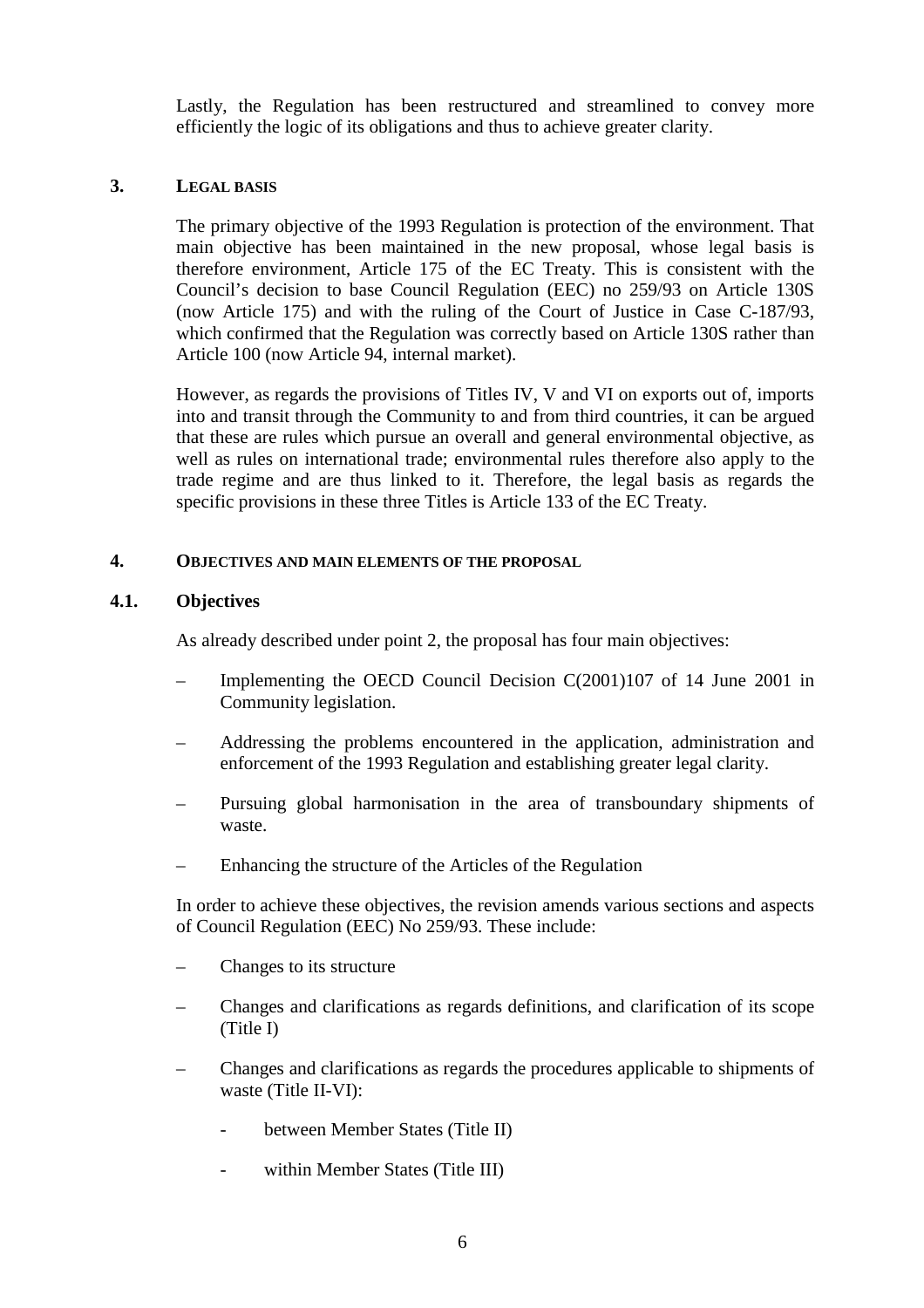- for exports out of and imports into the Community (Titles IV, V and VI)
- Changes in other provisions of the Regulation (Title VII).

# **4.2. Main elements**

### *4.2.1. The overall procedural framework of the proposal*

The proposed main elements of the procedural framework are as follows:

Shipments of waste must follow various procedures and control regimes, which are determined by the type of waste shipped and the type of treatment that will be applied to the waste at its destination. Thus, different levels of control regime apply, depending on the risk posed by the waste and its treatment in terms of recovery or disposal.

The procedure for prior written notification and consent:

Shipments of *all waste* destined for disposal, and shipments of *hazardous and semihazardous waste* destined for recovery, are subject to the requirement of prior written notification and consent.

Thus, when a waste producer or waste collector – the notifier - intends to carry out a shipment of hazardous or semi-hazardous waste as listed in Annex IV for recovery or disposal, or a shipment of non-hazardous waste as listed in Annex III for disposal, he or she must submit prior written notification to the competent authority of dispatch.

The notifier effects a notification by filling in the so-called notification and movement documents, thus providing the information and documentation necessary to assess the notification.

At the time of notification, the notifier is also to establish a contract with the consignee concerning the recovery or disposal of the notified waste, and a financial guarantee or equivalent insurance which covers the shipment until recovery or disposal has been completed.

Upon receipt of a *properly filled-in* notification, the competent authority of dispatch transmits copies of the notification to the other competent authorities concerned and to the consignee and informs the notifier of this transmission. The competent authority of dispatch is to transmit the notification within 3 working days of receipt.

When the competent authority of destination receives a copy of the notification from the competent authority of dispatch and considers that the notification has been *properly completed*, it issues an acknowledgement to the notifier.

This acknowledgement marks the start of a 30-day time limit, within which the competent authorities of destination, dispatch and transit must either consent to the notified shipment or object to it.

The notions of "properly filled-in" and "properly completed" are further defined in Article 5(2) and (3) of the Regulation.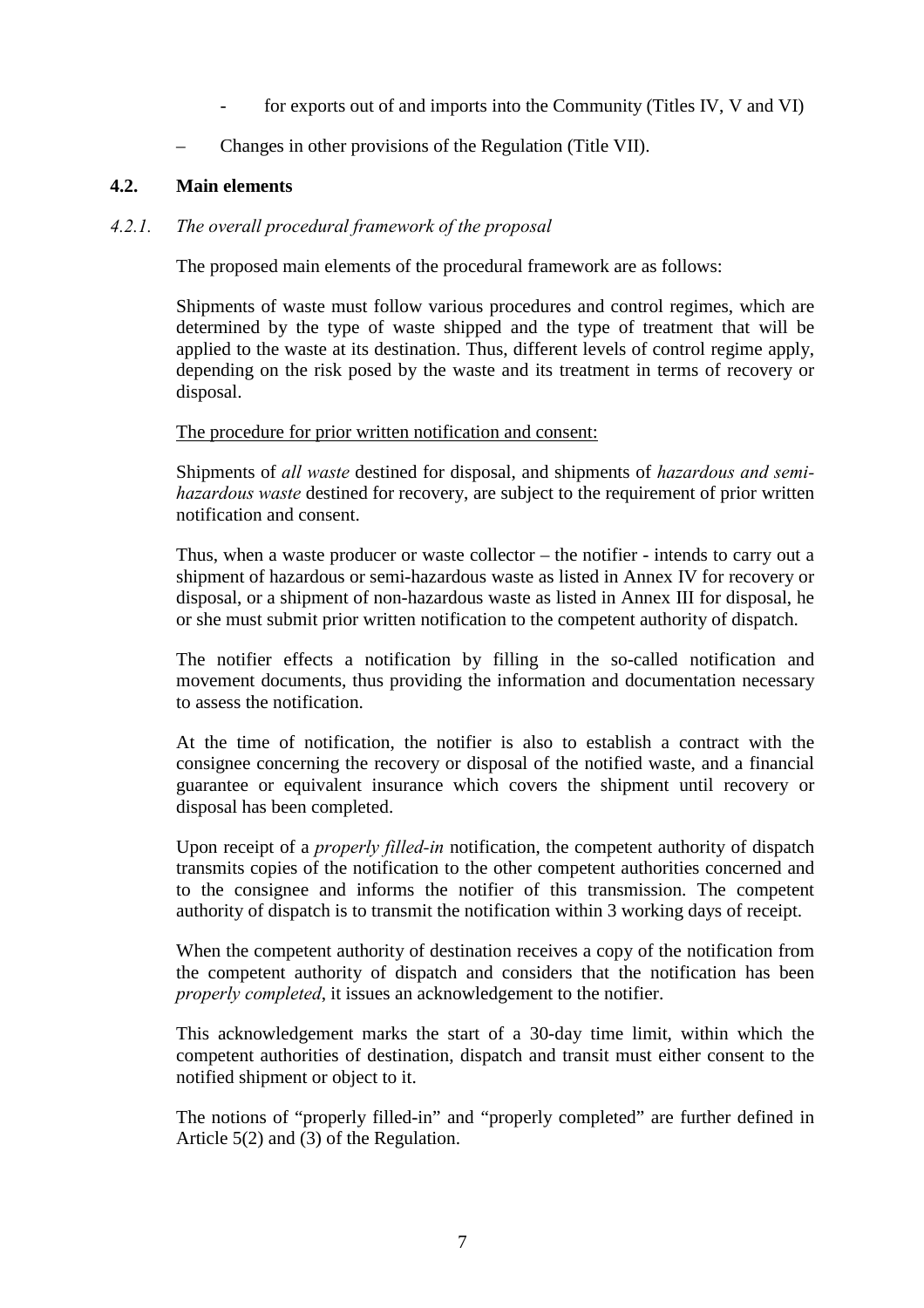The competent authorities of destination and of dispatch must give their consent to the shipment in writing to the notifier. The competent authority of transit, however, may give tacit consent. This means that if no objection has been lodged within the 30-day time limit, consent by the competent authority of transit can be assumed.

A shipment may only start once the notifier has received:

- 1) written consent from the competent authority of dispatch,
- 2) written consent from the competent authority of destination, and
- 3) written consent from the competent authority of transit, or once the 30-day time limit has expired and tacit consent can therefore be assumed.

A shipment of waste must be accompanied by a copy of the notification and movement documents, including copies of the consents given by the competent authorities.

As mentioned below, it is also suggested that this procedural framework provide the basis for imports into and exports out of the Community, with the modifications required to fulfil the obligations of the Basel Convention.

### General information requirement:

Shipments of *non-hazardous* waste as listed in Annex III and destined for recovery are not subject to the procedure of prior written notification. Such shipments are only subject to the general information requirement that they be accompanied by certain information and documentation.

However, a contract must also be established between the person who arranges the shipment and the consignee as regards the recovery of the shipped waste, and evidence of that contract must accompany the shipment.

It should be noted that shipments of *non-hazardous* waste as listed in Annex III and destined for recovery in countries to which the OECD Decision does not apply are and will continue to be subject to a separate regime, as provided for in Article 38 (see point 4.2.6.).

### *4.2.2. Main changes to the structure of the Regulation*

The structure of the proposed revision is basically the same as that of the 1993 Regulation, namely, a division into Titles determined by the destination of the waste:

Title II: Shipments between Member States within the Community or with transit through third countries Title III: Shipments within Member States Title IV: Exports out of the Community to third countries Title V: Imports into the Community from third countries Title VI: Transit through the Community to and from third countries Title VII: Other Provisions

The primary change is that all the articles currently contained in Title VII, on common provisions, and some of the articles contained in the current Title VIII, on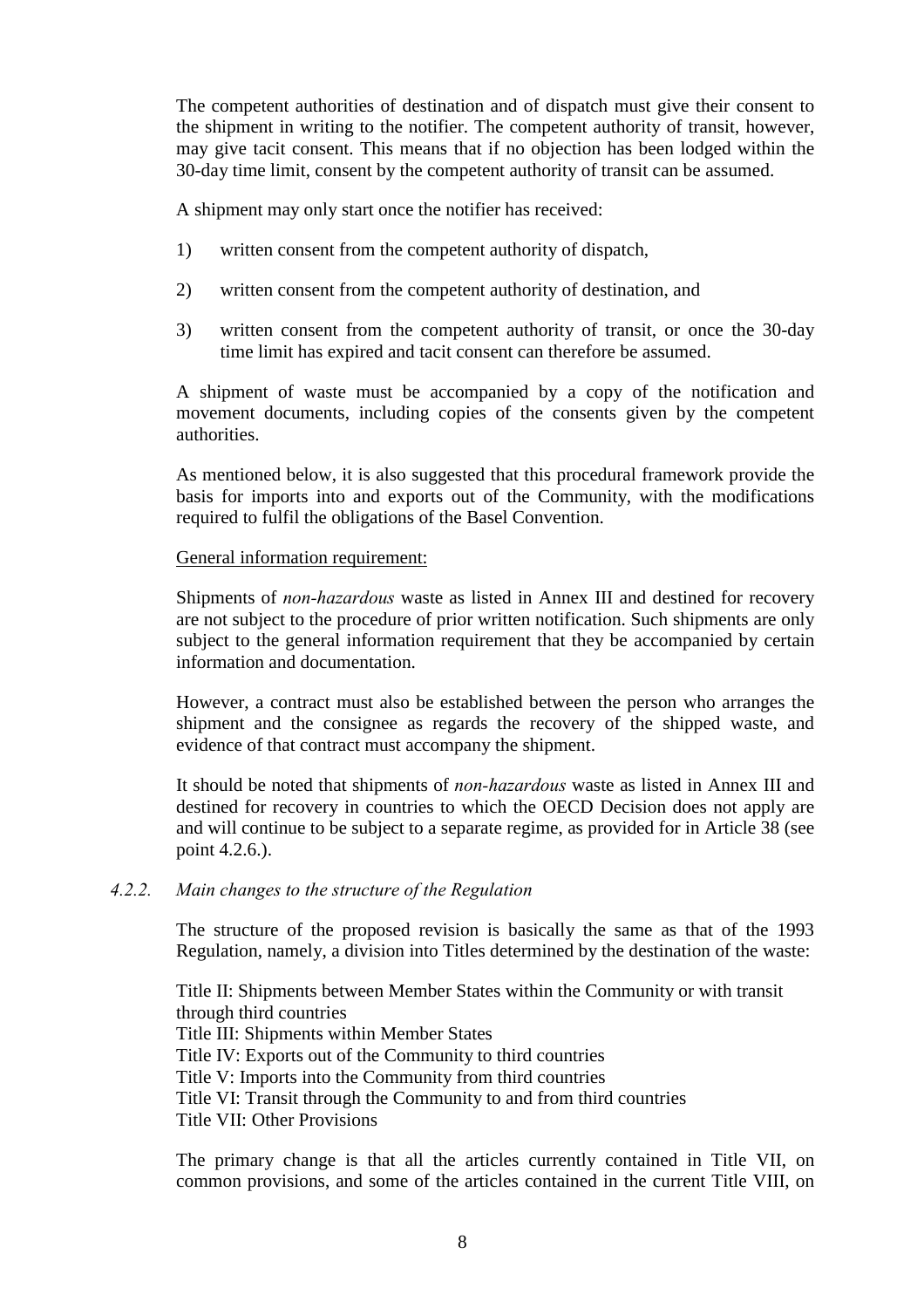other provisions, have been moved to Title II, on intra-Community shipments. This has become possible because the logic of the provisions as regards exports out of and imports into the Community has been changed to allow the provisions of Title II to apply *mutatis mutandis* (see point 4.2.6. below), with certain modifications and additions to comply with the requirements of the Basel Convention. Thus, a specific Title on common (procedural) provisions has become superfluous.

The general logic of the revision is that the provisions regarding intra-Community shipments as contained in Title II form the basis for the Regulation. Title II therefore also contains the common provisions.

Title II contains six chapters:

Chapter 1 regarding the procedure of prior written notification and consent, Chapter 2 regarding the procedure for a general information requirement, Chapter 3 regarding general requirements, Chapter 4 regarding take-back obligations, Chapter 5 regarding general administrative provisions, and Chapter 6 regarding shipments within the Community and with transit via third countries.

Titles IV and V each contain three chapters:

Chapter 1 regarding waste destined for disposal, Chapter 2 regarding waste destined for recovery, and Chapter 3 regarding general provisions.

Title VII consists of provisions that are not relevant for the procedural component of the Regulation. Chapter 1 thus contains other provisions related to Member States as regards enforcement, reporting, international co-operation and the designation of competent authorities, correspondents and customs offices under the Regulation. Chapter 2 contains other provisions as regards meeting of the correspondents, the amendment of Annexes, additional measures, repeals, transition rules and entry into force and applicability.

- *4.2.3. Main changes and clarifications as regards scope and definitions Title I*
- 1. Scope: Article 1 has been shortened and provisions not strictly related to scope have been moved to the relevant articles.

In paragraph 4 it is proposed to clarify that shipments from the Antarctica transiting the Community are subject to the Basel Convention export bans as implemented in the Regulation (see point 4.2.6, sub-point 2 below).

The current Article 1(3) (c) and (d) concerning "exceptional cases" in relation to the control of non-hazardous waste as listed in Annex II (proposed Annex III) has been moved to Article 3 – an (new) introductory article on the overall procedural framework.

Finally, the scope of the Regulation as regard waste listed in Annex III has been clarified.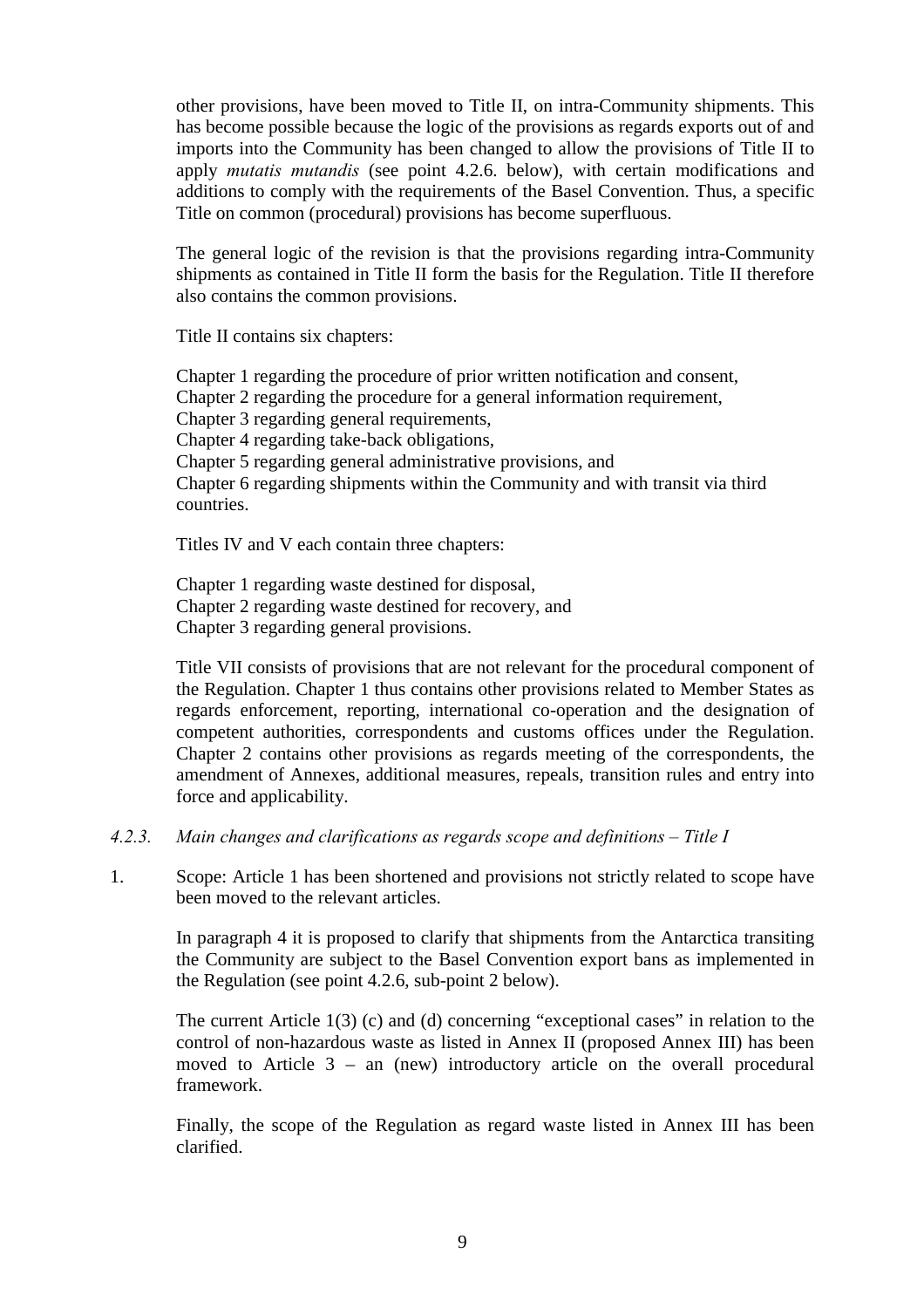2. Definitions: The terminology as regards "notifier", "consignee", "dispatch" and "destination" as opposed to "exporter", "importer", "export" and "import", respectively, has not been harmonised with the terminology of the Basel Convention and the 2001 OECD Decision. This would require using different terminology for the provision on intra-Community shipments compared to those on imports into and exports out of the Community. For that reason, the term "shipment" has also been retained.

Several new definitions have been added: "hazardous waste", "mixture of waste", "environmentally sound management", "producer", "holder", "collector", "notification and movement document", "competent authority", "Overseas Countries and Territories", "customs office of export from the Community", "customs office of exit from the Community" and "customs office of entry into the Community" as well as "Community", "import" and "transboundary shipment".

It is proposed that the general definition of "competent authority" be amended – and aligned with the Basel convention - inter alia in order to accommodate the concerns related to imports back into the Community of military waste generated by the armed forces of Member States. Therefore,, in the case where no competent authority has been designated, the competent authority is to be the regulatory authority for the State or region that has jurisdiction over a transboundary shipment of waste, which may include military authorities.

A definition of "environmentally sound management" of waste has been added. It mirrors the definition of the Basel Convention and is used with respect to exports out of and imports into the Community. As regards intra-Community shipments, the objective of ensuring that waste is recovered or disposed of without endangering human health or harming the environment, as required in Article 4 of Directive  $75/442/EEC$ , as amended, $10^{10}$  applies.

Finally, it should be noted that the definition of "notifier" has been moved from the definitions to Article 4 and clarified. It is thus proposed to give equal footing to the first three categories of notifiers in the hierarchy of notifiers – namely the original producer, the new producer and the collector (of small quantities from different sources), see Article 4(2).

The notifier is thus:

- (a) the person whose activities produced the waste; or
- (b) the person licensed to and carrying out pre-processing, mixing or other operations changing the nature or composition of the waste prior to shipment; or
- (c) a licensed collector who, from various small quantities of the same type of waste stream collected from a variety of sources, has compiled the shipment.

Only if these persons are unknown, insolvent or otherwise unavailable, a licensed collector or a registered dealer or broker may notify. Lastly, in the third rank, the holder can notify.

<sup>10</sup> OJ L 194, 25.7.1975, p. 39.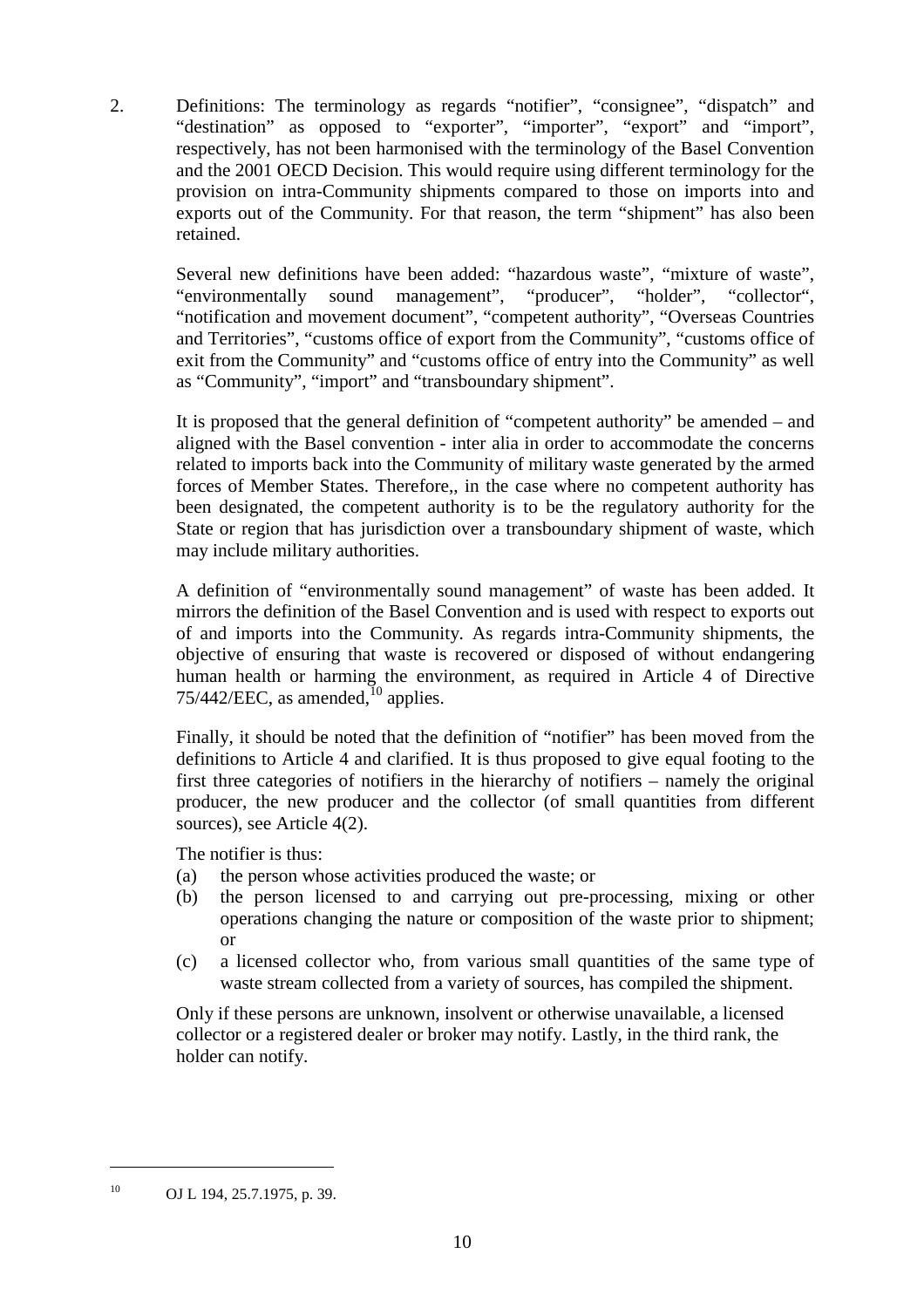### *4.2.4. Main changes and clarifications as regards shipments within the Community – Title II*

Title II contains the main provisions of the Regulation. As mentioned, that change has been made because, firstly, these provisions apply *mutatis mutandis* to exports out of and imports into the Community, although with certain modification and additions and, secondly, approximately 79% of all shipments involving Member States take place between Member States within the Community<sup>11</sup>.

The main changes to the proposal as compared to the 1993 Regulation are as follows:

1. Lists: Reduction of the number of lists from three to two.

The current lists reflects the listing in the 1992 OECD Decision and groups categories of waste types into:

- Non-hazardous waste as listed in Annex II /green listed waste
- Semi-hazardous waste as listed in Annex III/amber listed waste
- Hazardous waste as listed in Annex IV /red listed waste.

In line with the 2001 OECD Decision, it is proposed to merge the current Annexes III and IV into one Annex – Annex IV - and to keep the current Annex II as Annex III.

Also in line with the 2001 OECD Decision, it is proposed to include Annexes II and VIII of the Basel Convention in Annex IV of the Regulation and to include Annex IX of the Basel Convention in Annex III of the Regulation. Annexes II, VIII and IX of the Basel Convention list "categories of waste requiring special consideration" (II), hazardous waste (VIII) and non-hazardous waste (IX), respectively.

# 2. Procedures: Reduction of the corresponding procedures from three to two.

The 1993 Regulation establishes three procedures depending on the listing and the destination of the waste notified:

- Non-hazardous waste as listed in Annex II and destined for recovery is only subject to the requirement of being accompanied by certain information.
- Semi-hazardous waste as listed in Annex III and destined for recovery is subject to a procedure based on prior notification and tacit consent.
- Hazardous waste as listed in Annex IV, waste not listed and destined for recovery and all waste destined for disposal are subject to a procedure based on prior notification and written consent.

To simplify the Regulation, it is proposed to reduce the number of procedures to two. One procedure involves information requirements as regards waste listed in Annex

<sup>&</sup>lt;sup>11</sup> Calculation based on Member States reporting as regard shipments of hazardous waste for the years 1997-1999. Approximately 15% are between and from EFTA countries and Member States and approximately 7% are between OECD and Member States and other countries.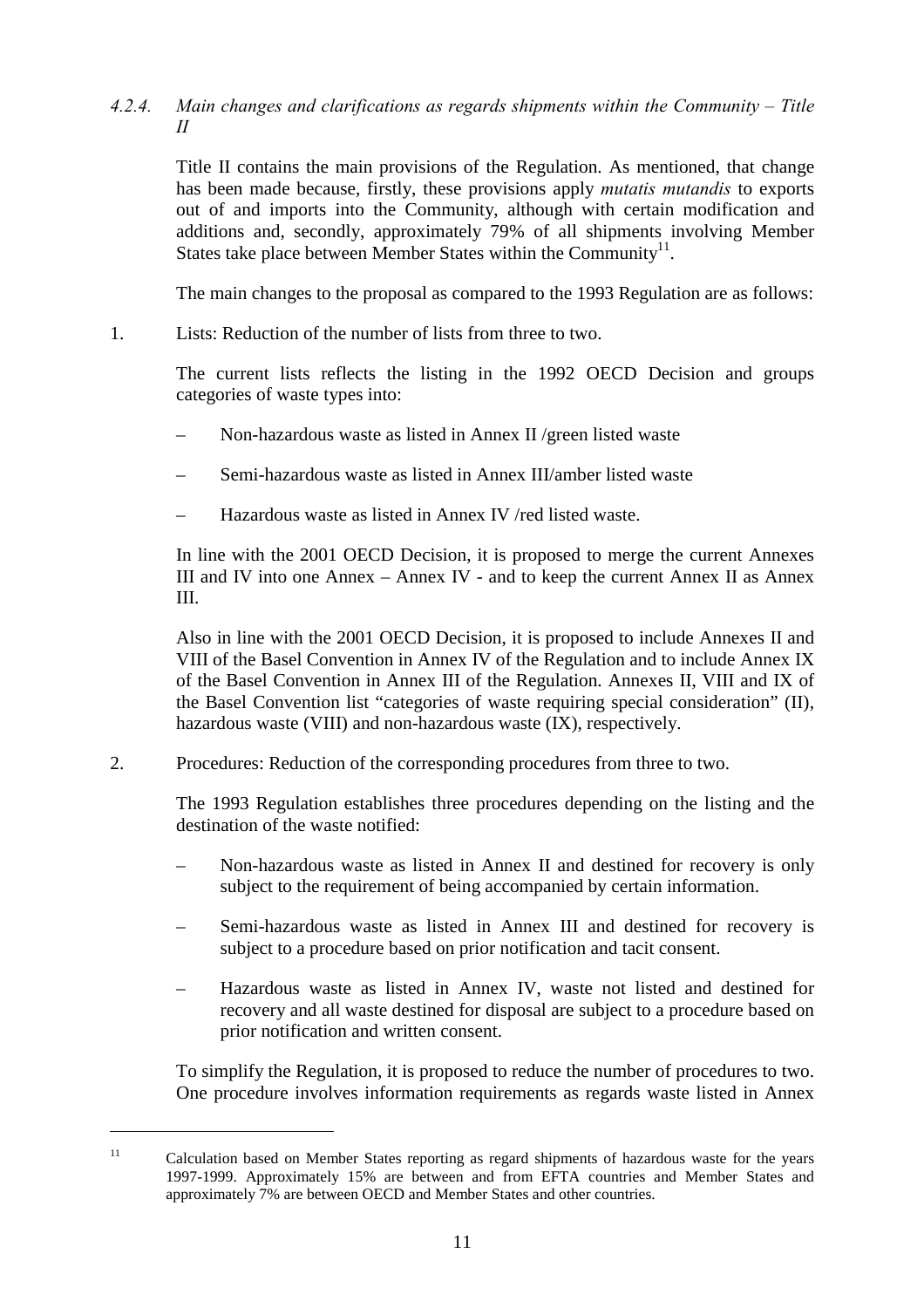III and destined for recovery<sup>12</sup>. The other concerns prior notification with written consent as regards all other shipments – namely, as regards all waste destined for disposal and waste listed in Annex IV and destined for recovery. Tacit consent is, however, allowed as regards the competent authority of transit.

On this point the proposal does not follow the 2001 OECD Decision, which requires tacit consent and the possibility of written consent for hazardous and semi-hazardous waste as listed in Annex IV and destined for recovery (amber waste – amber procedure). Since the lists of hazardous waste (red) and the list of semi-hazardous waste (amber) have been merged, the current procedure for hazardous waste, of prior notification with written consent (red list – red procedure), is abolished in the 2001 OECD Decision. It must be noted that the OECD Decision only deals with waste destined for recovery.

The reasons for not following the 2001 OECD Decision on this point and instead requiring written consent are several. Firstly, it is not considered appropriate from an environmental point of view to allow tacit consent from the competent authorities of destination and dispatch as regards shipments of all the hazardous waste now listed in Annex IV. Secondly, the Basel Convention requires written consent for shipments of hazardous waste from all the competent authorities involved. And thirdly, the benefit of procedural simplification would thereby be lost – because if tacit consent were to be allowed for shipments destined for recovery, written consent would still be maintained as regards all waste destined for disposal. Fourthly, written consent establishes greater legal clarity for all stakeholders involved; for this reason it is clearly preferable from a control and enforcement perspective.

To summarise, the proposed simplified procedural framework is as follows:

- Shipments of non-hazardous waste as listed in Annex III and destined for recovery are to be accompanied by certain information.
- Shipments of all waste destined for disposal, hazardous and semi-hazardous waste as listed in Annex IV and non-listed waste destined for recovery are subject to prior notification and written consent (tacit from transit country).
- 3. Consent by the competent authorities individually: It is proposed that the competent authorities give their consent individually and within a time limit of 30 days.

As pointed out above under sub-paragraph 2, the proposal does not follow the 2001 OECD decision as regards the element of tacit consent: written consent is proposed as the main rule (however, not for the competent authority of transit).

As regards consent, the 2001 OECD Decision also establishes that the competent authorities are to grant consent individually. That is the case under the current 1993 Regulation with respect to waste destined for recovery. However, with respect to

<sup>&</sup>lt;sup>12</sup> It can be debated, if the requirement that waste listed in Annex III shall be accompanied by certain information is a procedural requirement or not. However, since the OECD Decision uses the terminology "green control procedure" in relation to shipments of waste listed in Annex III (Appendix 3 of the 2001 OECD Decision) and since it is clearer from a descriptive point of view if it is referred to as a procedure, it is considered appropriate to use a "procedure-terminology" in relation to this information requirement. In certain contexts the term "normal commercial transaction" is used.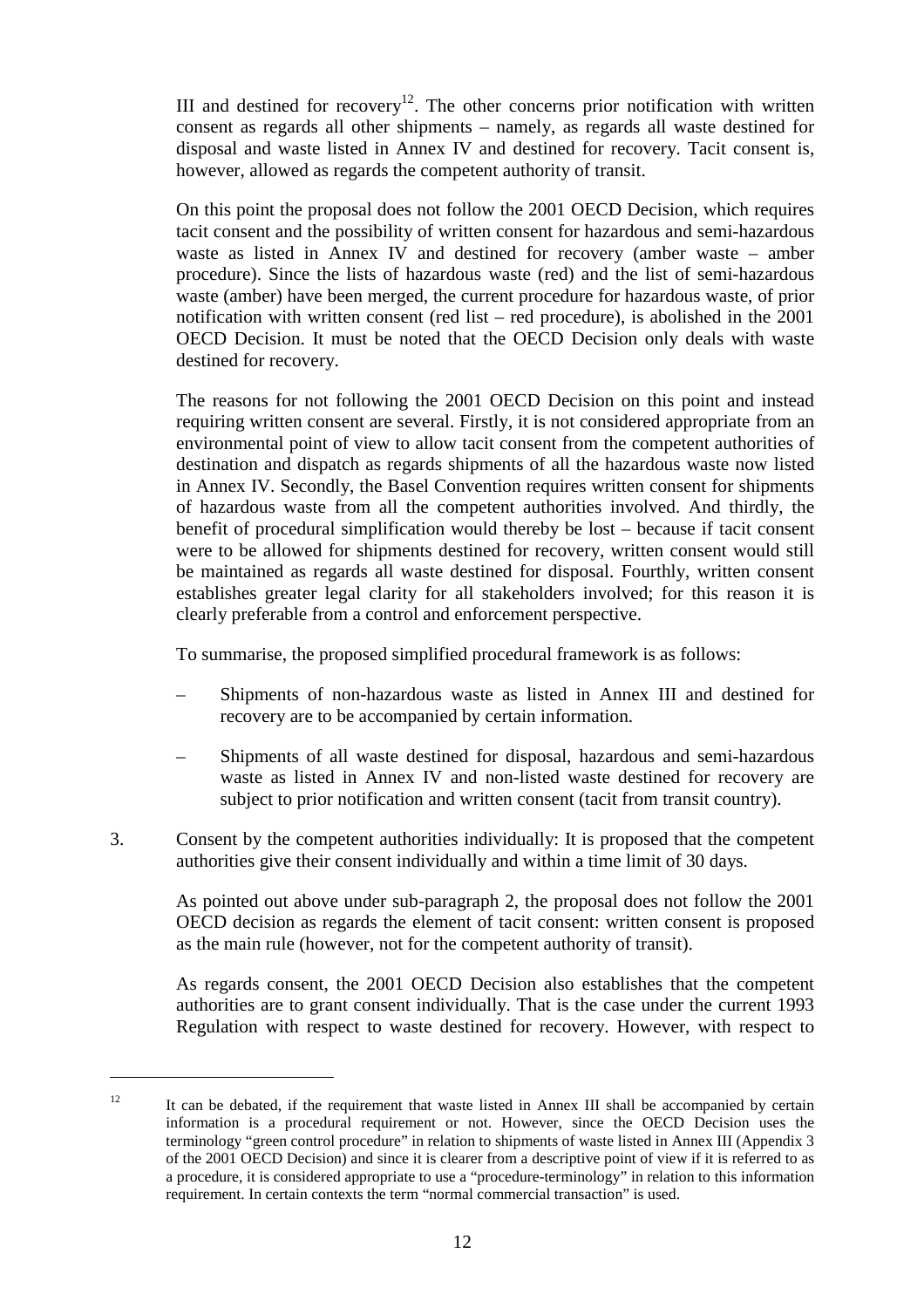waste destined for disposal, the position under the current regime is that the competent authority of destination only grants authorisation to a notified shipment in the absence of objections from the other competent authorities concerned. The competent authorities thus have different time limits to comply with, since the competent authority of destination has to "wait" for the reaction of the other authorities.

The bases for proposing that individual consent by the competent authorities become the main and general rule are as follows: First, this makes it possible to establish a single time limit for all competent authorities (30 days after acknowledgement by the competent authority of destination). Secondly, it makes it possible to maintain a further element needed in order to streamline the proposal: namely, that intra-Community provisions apply *mutatis mutandis* to exports and imports. Without individual consent, it would have been necessary to establish specific provisions covering countries to which the OECD Decision applies.

4. Processing of the notification by the competent authority of dispatch: It is proposed that notification be sent by the notifier to the competent authority of dispatch. The competent authority of dispatch then transmits the notification to the other competent authorities concerned and to the consignee.

At present, Member States can decide whether a notification goes through the competent authority of dispatch to the countries concerned or if it is sent by the notifier to all the competent authorities concerned.

It is proposed to abolish that choice and to require that a notification goes to and through the competent authority of dispatch. Under the Basel Convention, notifications must be processed through the competent authority of dispatch, whereas this is optional in the 2001 OECD Decision.

To ensure a uniform implementation of the Regulation, it is considered most efficient to abolish the procedural choice provided for in the existing Regulation. Further, it is considered that processing notifications through the competent authority of dispatch will be increase the efficiency of the process. Control of the basic information and documentation requirements related to a notification could thus - in the majority of cases - be carried out by the competent authority of dispatch.

5. Procedural safeguards for the notifier: Where the competent authority of dispatch processes the notification, the system could be misused to in effect block shipments. To avoid such misuse, several procedural safeguards are introduced.

First of all, the notion of a "properly filled-in" notification is established to determine exactly when a notification is to be submitted to the other competent authorities and the consignee by the competent authority of dispatch.

Secondly, the notion of a "properly completed" notification is established, to determine exactly when the 30-day time limit for issuing consent and/or objections has been triggered.

For the purpose of these two notions, a distinction is made between a) information and documentation that must be provided on or annexed to the notification and movement documents, and b) additional information and documentation that may be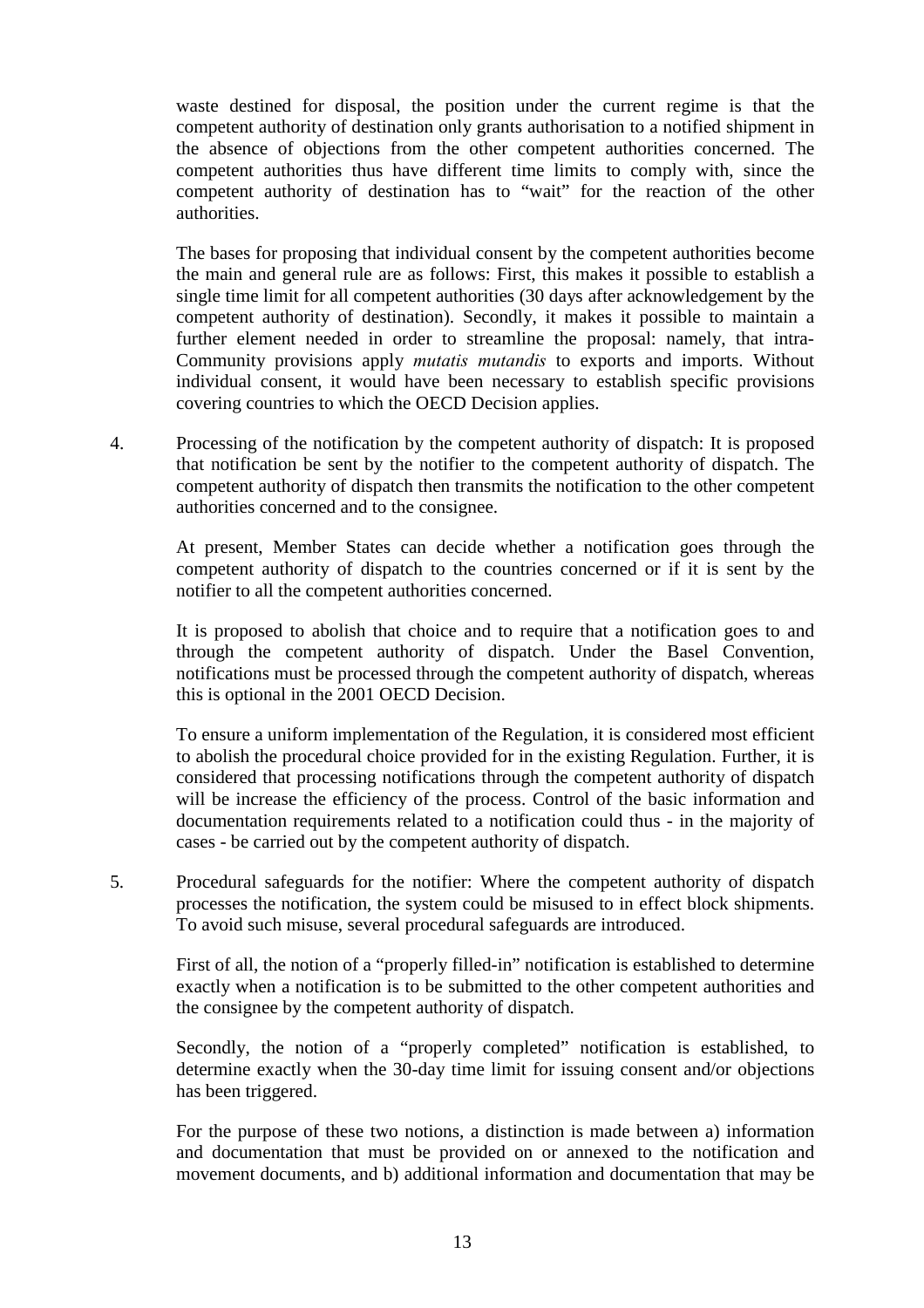requested by the competent authorities concerned at the time when the shipment is notified to them.

Thirdly, an annex is established, listing which information and documentation may be requested, and at what stage of the notification.

Fourthly, the notifier is given the possibility to request – within a certain time limit a reasoned explanation by the competent authority of destination as to why it refuses to accept the notification as complete. An explicit and reasoned explanation will allow the notifier to question such a decision through administrative appeal or through the courts.

- 6. Objections to shipments: It is proposed to clarify the possibility to object to shipments for recovery and disposal for the purpose of allowing objections in the following situations as well:
	- To ensure that the waste concerned will be treated in a facility that is covered by Directive 96/61/EEC on Integrated Pollution Prevention and Control but does not apply Best Available Techniques as defined in Article 9(4) of that Directive (when destined for disposal and when destined for recovery).
	- To ensure that the waste concerned is treated in accordance with legally binding environmental protections standards in relation to disposal or recovery operations established under Community legislation (when destined for disposal and when destined for recovery).
	- To ensure that the waste concerned is treated in accordance with waste management plans drawn up pursuant to Article 7 of Directive 75/442/EC with the purpose of ensuring the implementation of legally binding recovery or recycling obligations established under Community legislation (when destined for recovery).

The objective of the Waste Framework Directive<sup>13</sup> is generally to promote the prevention and recovery of waste. A number of instruments of EU legislation, including the Packaging Directive<sup>14</sup>, the Waste Oils Directive<sup>15</sup>, the End of Life Vehicles<sup>16</sup> Directive, the Landfill Directive<sup>17</sup>, and the Directive on Waste Electrical and Electronic Equipment,<sup>18</sup> establish priorities and targets for recovery and recycling as well as other requirements regarding waste treatment which are binding on Member States. It is thus considered appropriate that the Regulation clarify that, where the waste concerned comes under such Community obligations, a shipment may be objected to in two cases. The first case is where technical requirements which are mandatory at EU level will not be complied with. The second case is where the waste concerned will not be treated in accordance with the waste management plans drawn up by Member States as required by Article 7 of the Waste Framework

<sup>&</sup>lt;sup>13</sup><br>Council Dir. 75/442/EEC of 15.07.1975, OJ L 194, 25.07.1975, p. 39.<br>Council Dir. 94/62/EC of 20.12.1994, as amended, OJ L365 of 31.12.94, p. 10.<br>Council Dir. 75/439/EEC of 16.06.1975, OJ L 194, 25.07.1975, p. 23.<br>Par 21.10.2000, p. 34.<br>
17 Council Dir. 1999/31/EC of 26.04.1999, OJ L 182, 16.07.1999, p. 1.<br>
18 Parliament and Council Dir. 2002/96/EC of 27.01.03, OJ L 37, 130203, p. 24.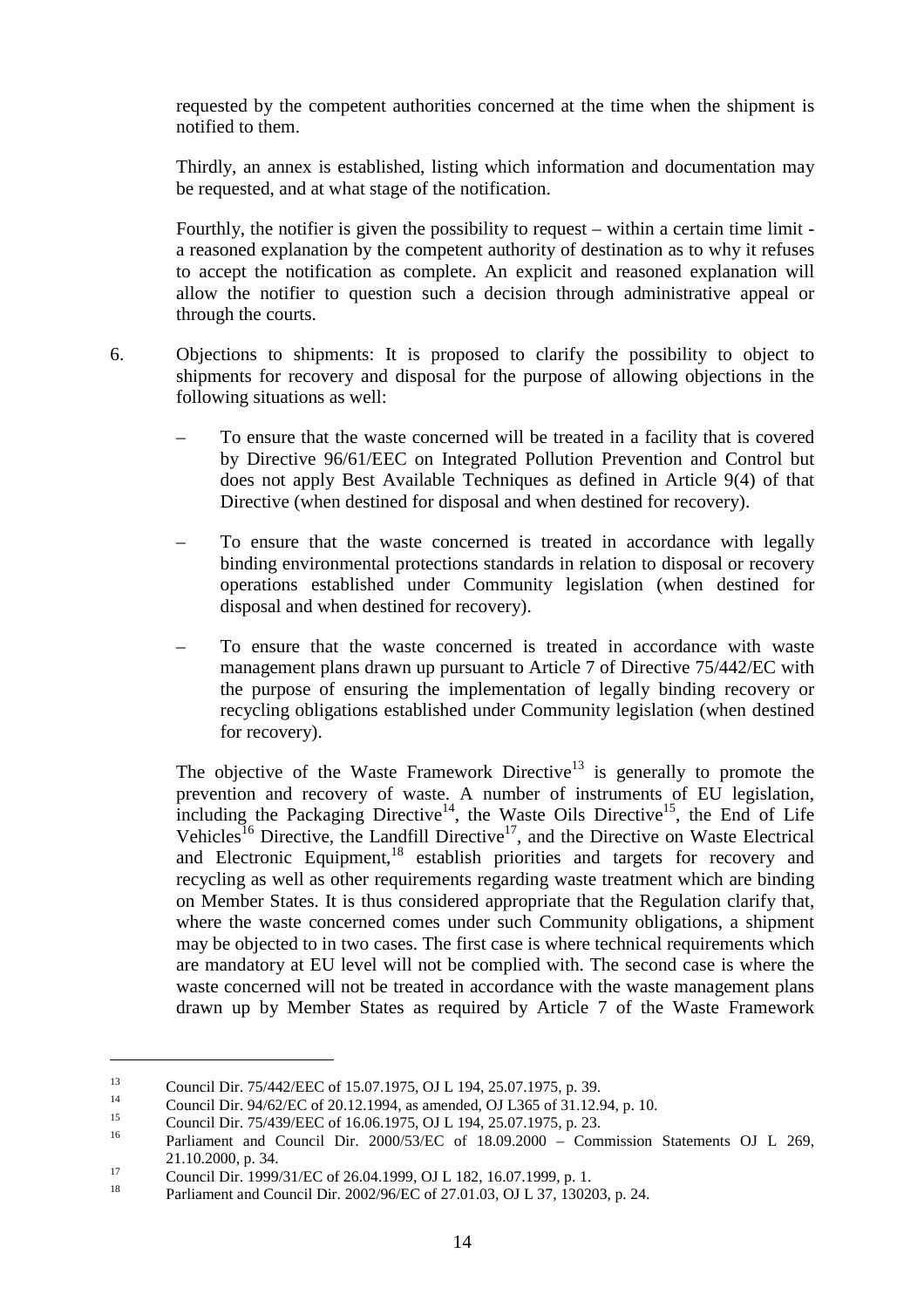Directive, with the purpose of ensuring the implementation of legally binding recovery or recycling obligations established in Community legislation. This is consistent with the  $6<sup>th</sup>$  Environmental Action Programme, which calls for further measures to encourage recycling and recovery of waste in accordance with the guiding principles of the waste hierarchy.

Policies are being developed at the Community and Member State levels to promote recovery and recycling of waste. However, there are only few Community environmental requirements for waste recovery operations, with the notable exception of incineration. Waste therefore may be flowing to least costly and thus probably also low standard solutions. However, little factual information is available about these the actual waste flows involved. In this specific situation the combination of free trade and absence of Community environmental standards may result in the exclusion of environmentally superior performing installations and treatment methods from the market and efforts in Member States to implement high environmental standards in the waste recovery sector may also be undermined. Therefore, the Commission acknowledges the need to establish a Community level playing field for recycling and to guarantee a high level of environmental protection and economic performance. The Commission will include proposals aiming towards that in the context of the Thematic Strategy on Recycling.

7. Interim recovery and disposal operations: Special provisions regarding interim recovery and disposal operations are proposed, mirroring those of the 2001 OECD Decision.

It is thus proposed to clarify that interim recovery and disposal facilities are bound by the same obligations as final recovery and disposal facilities – meaning that they must also provide written confirmation regarding receipt of a waste and certify completion of the interim recovery or disposal operation – and within the same time limits. Further, it is proposed that when an interim facility delivers waste for subsequent and final recovery or disposal to another facility, it is to obtain as soon as possible, but no later than one calendar year following delivery of the waste, a certificate from that facility stating that subsequent and final recovery or disposal has been completed.

In the context of the requirement to establish a financial guarantee or equivalent insurance, it is further proposed that if a shipment is destined for an interim operation, then that requirement may be fulfilled by the establishment of an additional financial guarantee or equivalent insurance by the consignee, covering the said shipment until completion of final recovery or disposal. This is intended to make clear that a financial guarantee or equivalent insurance must cover the entire shipment until final disposal or recovery.

8. Information requirements as regards shipments of non-hazardous waste as listed in Annex III: It is proposed to extend and clarify the list of information and documentation which must accompany shipments of waste listed in Annex III and destined for recovery.

It is thus proposed that the name and address of the producer, the new producer or collector, the person who arranges the shipment, the consignee and the holder(s) are to be provided. At present, only the name and address of the holder are required. Further, it is proposed that the waste identification code shall be provided, using the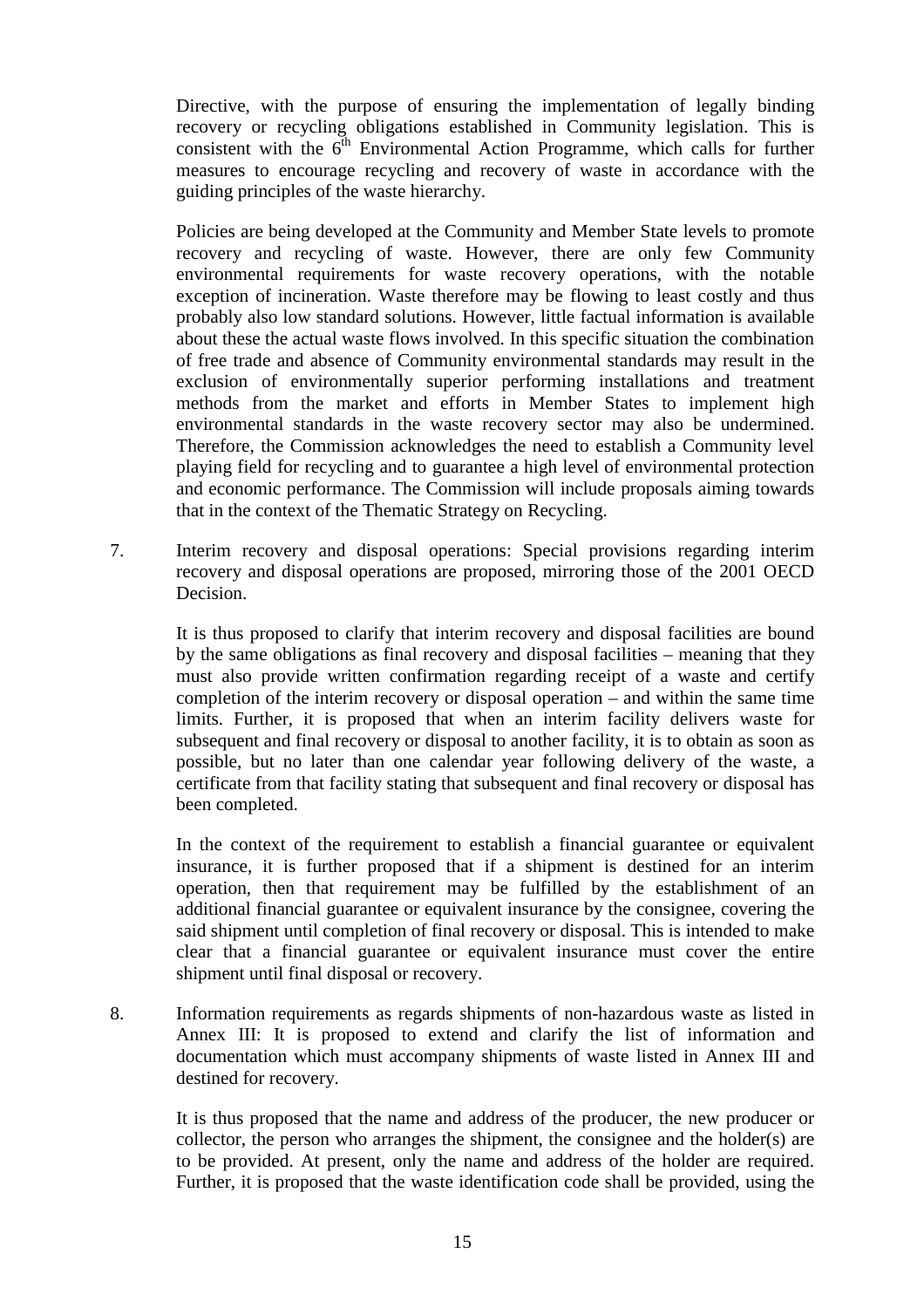OECD code in Annex III of the Regulation and the European Waste List code in Commission Decision  $2000/532/EC$ , as amended.<sup>19</sup>.

Further, an annex is introduced containing a form to be used to provide the information that must accompany shipments of non-hazardous waste as listed in Annex III. No such form exists at present. However, a fixed form is proposed to ensure that Industry need not deal with different requirements as regards forms and information from the different Member States.

Additional requirements are proposed in order to facilitate better controls over nonhazardous wastes as well. As a recent case involving the contamination of feed and food chains by waste sugar containing hormones (MPA) has made clear, the control of shipments of supposedly non-hazardous waste is needed. The far-reaching consequences of a misclassification of a waste stream for the purpose of the Waste Shipment Regulation (EEC) No  $259/93$  are not to be underestimated<sup>20</sup>.

Finally, it is proposed that evidence of a contract between the person who arranges the shipment and the consignee for recovery of the waste is to be provided and that the contract must include an obligation for the person who arranges the shipment to take back the waste if the shipment has not been completed as planned or if it has been effected in violation of the provisions of the Regulation.

The last requirement is to be seen in connection with the clarification as regards takeback obligations in Articles 24 and 26 (see sub-point 13 below). It is thus proposed that the take-back obligation, in cases where a shipment cannot be completed as intended or where it is to be considered illegal, also is to cover shipments of nonhazardous waste as listed in Annex III of the Regulation (see below sub-point 13).

9. Waste destined for laboratory analysis: In line with the 2001 OECD Decision, shipments of waste explicitly destined for laboratory analysis are not subject to the procedure of prior written notification and consent.

Instead it is proposed that the person who arranges for such shipments must inform the competent authorities about the shipment three working days before the shipment starts and that the shipment must be accompanied by certain information.

10. Administrative rule regarding waste containing POP chemicals: It is proposed that waste consisting, containing or contaminated with the chemicals listed in Annexes A, B and C of the Stockholm Convention or in Annex VIII to the Regulation be subject to the same provisions as shipments of waste destined for disposal.

Without prejudging the technical implementation of the Stockholm Convention, this article will, in the shipment context, establish a clear administrative rule. It will be clear, in particular as regards exports out of the Community, that such shipments are prohibited unless they are destined for EFTA countries. In application of the precautionary principle, it is important to strictly control any shipment of waste

<sup>&</sup>lt;sup>19</sup> OJ L 226, 6.9.2000, p. 3.<br><sup>20</sup> In just one of the Member States affected - the Netherlands - the costs are estimated to have been 107 to 132 million € in total (primary sector: €43 million, feed sector: €33 million, slaughterhouses: €25 to 50 million and government:  $\epsilon$ 6 million).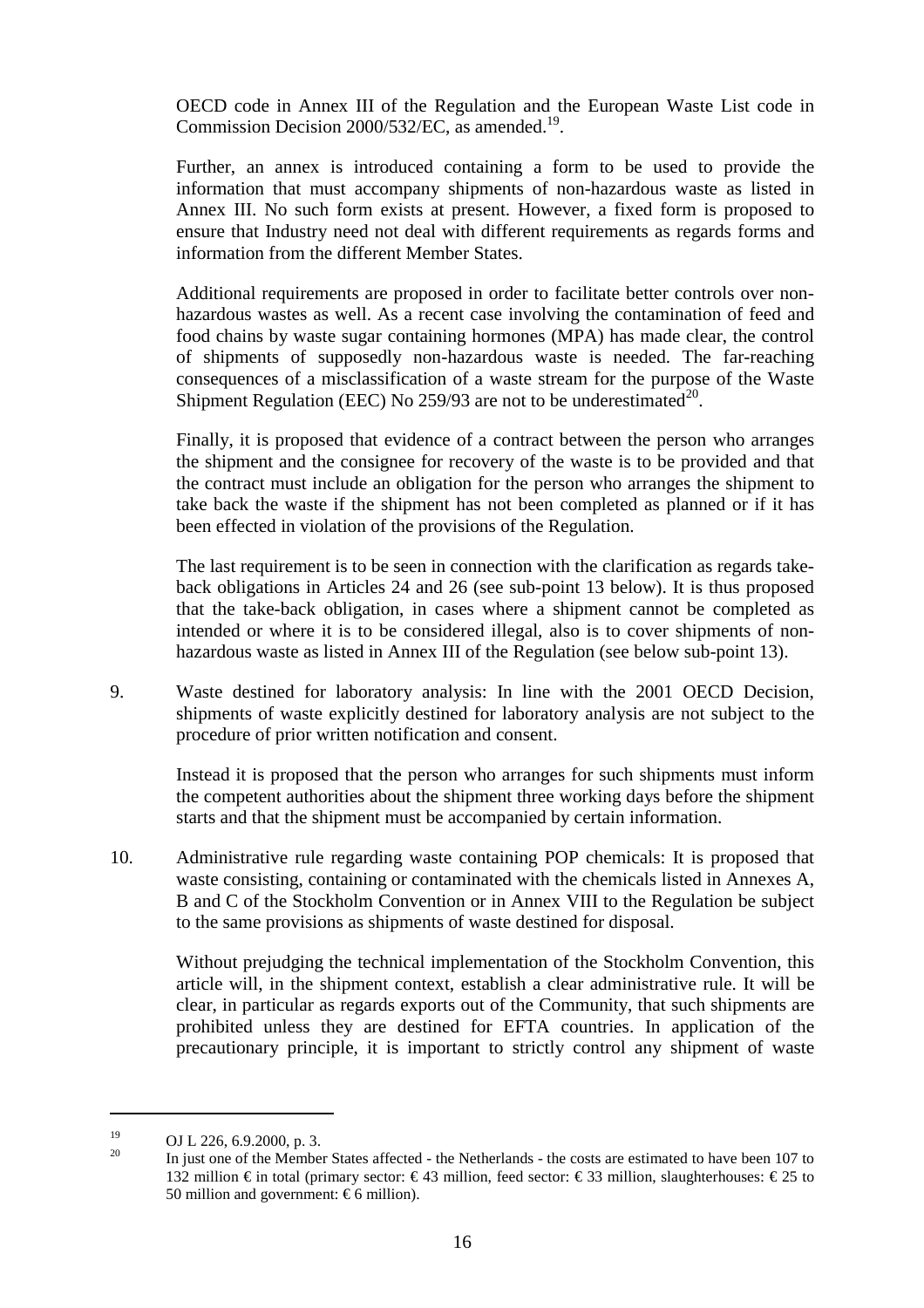containing, consisting of or contaminated by POPs, in order to prevent inadequate management of these substances.

11. Administrative rule clarifying disagreements on classification issues: It is proposed to establish a procedural rule regarding disagreement between competent authorities on classification of a waste as waste, classification and listing of a waste and classification of certain operations as recovery or disposal.

It is thus proposed that a clear and precise procedural rule be established to the effect that the most stringent procedure applies in such cases of disagreement. It should be emphasised that the rule only applies for the purpose of this Regulation and is without prejudice to any legal actions taken to address such disagreements between competent authorities.

12. Financial guarantee or equivalent insurance: It is proposed to clarify that the financial guarantee or equivalent insurance established by the notifier must be established and legally binding at the time of notification and must apply to the notified shipment when the shipment starts, at the latest.

It is also proposed to clarify that the amount of the coverage of the guarantee or equivalent insurance is to be approved by the competent authority of dispatch, that all competent authorities are to have access to it and that it must also cover possible storage costs.

Further, it is clarified that the guarantee must be valid and must cover a notified shipment throughout that shipment, including through the completion of final recovery or disposal. Finally, it is established that if a shipment is destined for recovery or disposal operations which are considered interim, this requirement may be fulfilled by the establishment of an additional guarantee or equivalent insurance by the consignee covering the said shipment until the completion of final recovery or disposal.

- 13. Take-back obligations: It is proposed to clarify that the obligation to take waste back – both in cases where the shipment cannot be completed as intended and in cases where the shipment is to be considered illegal - also applies to non-hazardous waste as listed in Annex III and destined for recovery. Clarifications are also suggested as regards the obligation to make new notifications in cases of take-back. It is thus considered appropriate to require take-back of all waste, and not just as regards waste subject to prior written notification and consent.
- 14. The Commission's role as transmitting information from Member States: It is proposed that in cases where the Member States must communicate information about legislation, pre-consented facilities etc. to other Member States, the Member State concerned is itself responsible for that communication.

At present, when the Commission receives such information from a Member State, it passes it on to the other Member States. However, in the light of modern communication methods, it is considered that such a function should rather be carried out by the relevant Member State itself. It is thus proposed that Member States communicate such information both to the Commission and to the other Member States.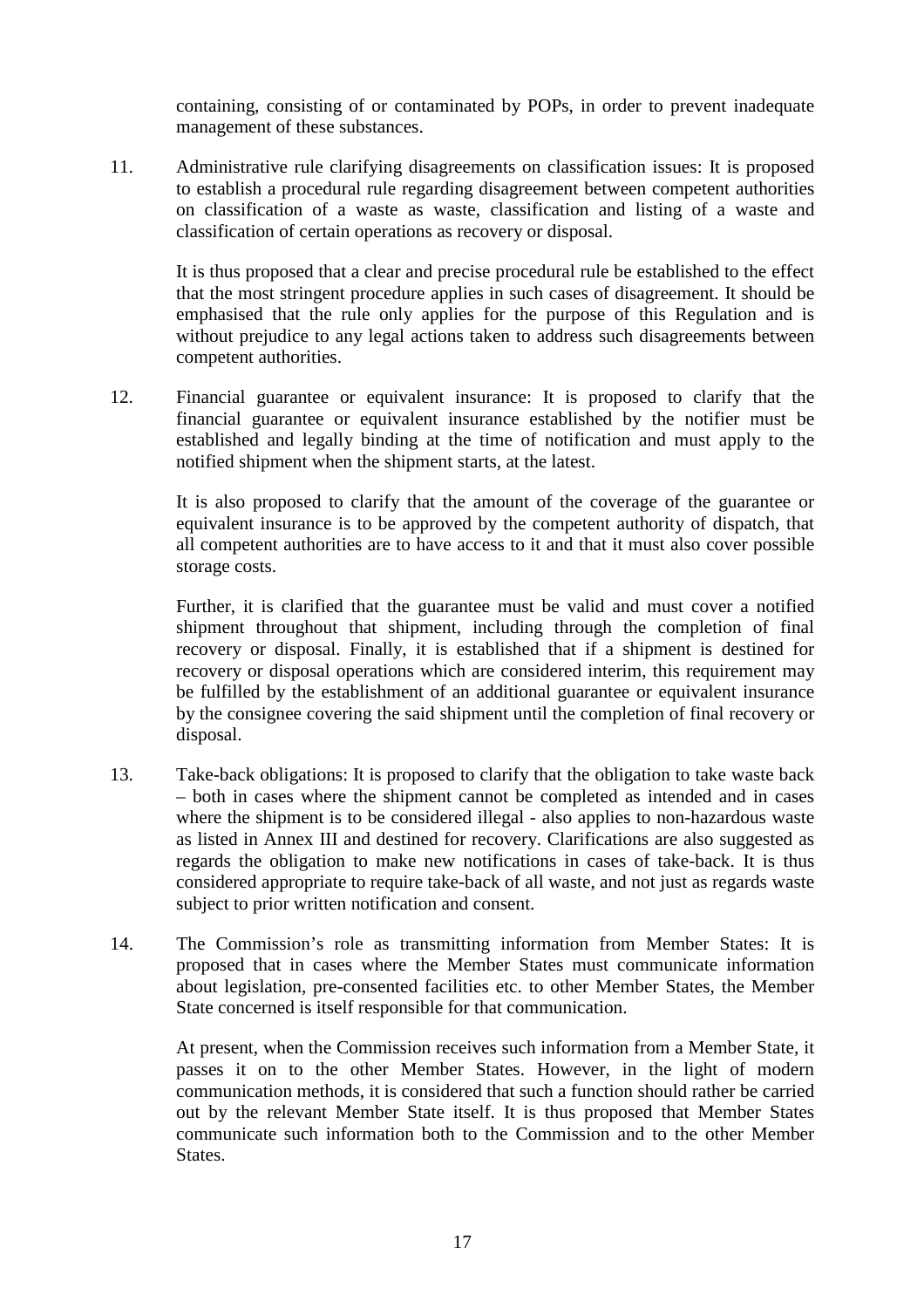15. Communication by means of electronic data interchange: To prepare for (future) developments in the area of communication by means of electronic data interchange with electronic signature, it is proposed to establish the possibility of communicating by such means. Such communication shall only be allowed, however, according to the decision made by the competent authorities concerned.

If such communications are allowed, the competent authority of dispatch may decide to take over and carry out the submission of the communication mentioned. Otherwise, the notifier and the consignee would be obliged to submit the abovementioned communication. For some notifiers and consignees, this could constitute a serious technical and financial burden, while for others that will not be the case. Therefore, the decision by the competent authority of dispatch to take over the communication function is to be taken in agreement with the other competent authorities concerned and the notifier.

- 16. Footnote in Annex III, entry GC 030: In relation to entry GC 030 in Annex III and vessels destined for breaking up, a footnote has been inserted to clarify that a balance has to be struck between the need ensure that such vessel do not contain hazardous material on-board and the fact that some materials which are classified as hazardous are essential for the safe operation of ships. The footnote clarifies that this balance should be set by reference to recognised rules and guidelines on ship recycling, notably those prepared under the auspices of the IMO and the Basel Convention.
- *4.2.5. Main changes and clarifications as regards shipments within Member States Title III*

No changes are proposed in relation to shipments of waste within Member States. The provisions of Titles II and VII still does not apply to shipments of waste routed entirely within a Member State. However, Member States are still obliged to establish an appropriate control system in relation to such shipments and may still apply the system provided for in this Regulation.

- *4.2.6. Main changes and clarifications as regards exports out of and imports into the Community – Titles IV, V and VI*
- 1. General logic: Generally, this Title has been streamlined according to the logic that the provisions of Title II regarding intra-Community shipments form the basis which apply *mutatis mutandis*. Thus, only modifications and additions to Title II are mentioned. These modifications and additions are primarily related to implementing the procedural requirements of the Basel Convention, which differ from those of intra-Community shipments.

At present there are several different procedures as regards imports and exports:

- 1) Exports for disposal to EFTA countries (Article 15)
- 2) Exports for recovery to OECD-Decision countries of waste listed in Annexes III and IV (Article 17 – as for intra-Community shipments)
- 3) Imports for disposal from EFTA and Basel Convention countries (Article 20)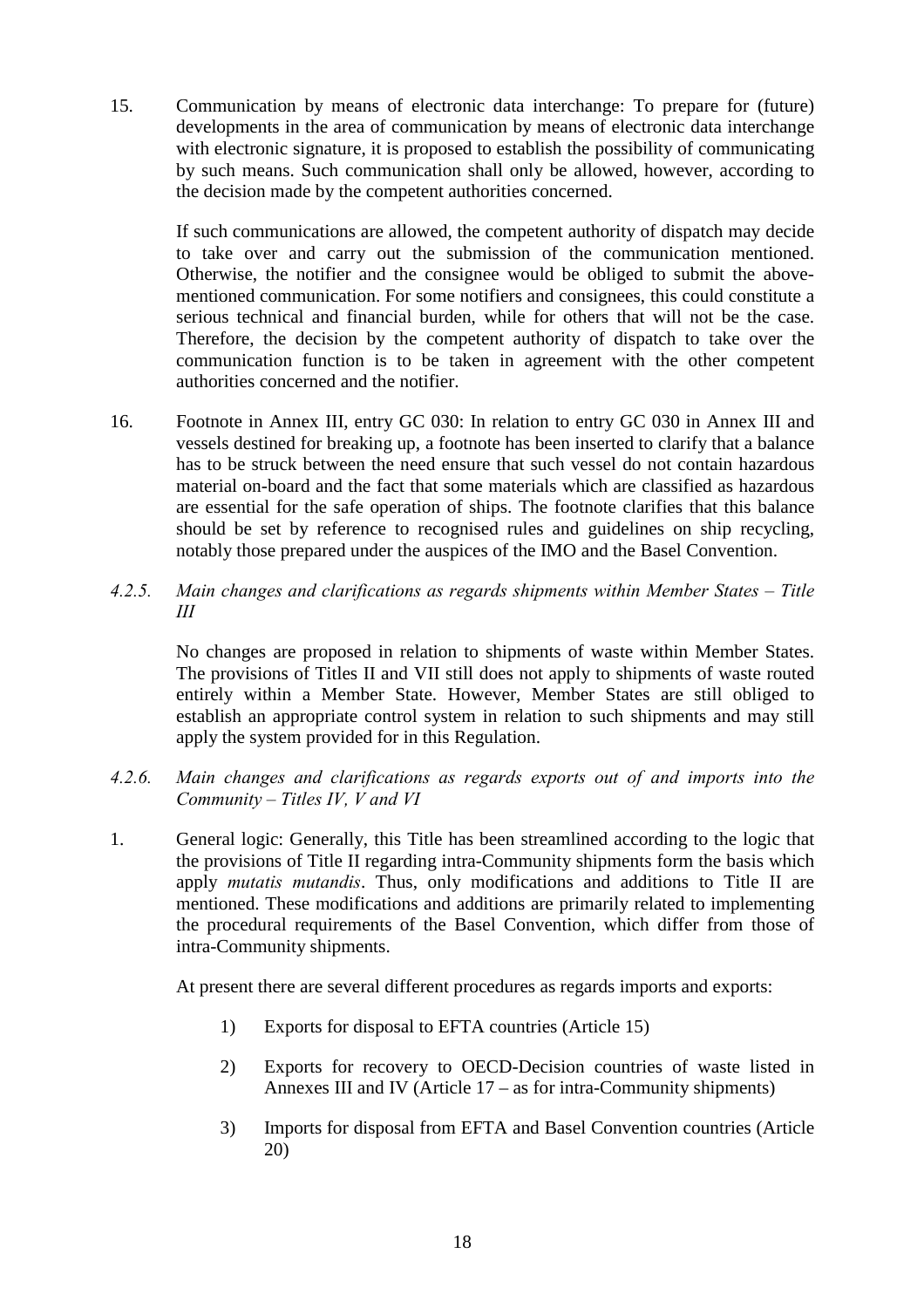- 4) Imports for recovery from OECD-Decision countries (Article 22 as for intra-Community shipments)
- 5) Imports for recovery from non-OECD-Decision countries (Article 20).

By applying the provisions of Title II *mutatis mutandis* to exports out of and imports into the Community, the number of procedures are reduced to the two provided for under Title II, namely, the requirement for prior written notification and written consent and the requirement that the shipment be accompanied by certain information.

The special procedural elements required under the Basel Convention are as follows:

- All countries involved must provide written consent to a notified shipment and have 60 days to do so.
- The country of dispatch is to take the decision to consent to a shipment only after having received written confirmation from the other countries involved.
- The transit country must acknowledge receipt of the notification, thereby triggering the 60-days time limit for consent.

It is also made explicit that a shipment can only start if certain conditions are fulfilled (consent, contract, financial guarantee, environmentally sound management/protection of the environment). That specification may not be legally necessary but is considered important in order to strengthen enforcement.

Finally, the rules regarding customs offices have been updated and a paragraph has been added specifying that, if a custom office observes a shipment that does not comply with the provisions of the Regulation, it is to inform the relevant competent authority in the Community and ensure detention of the waste until otherwise decided. It follows that also shipment violating the prohibitions as laid in the Regulation will be subject to the requirement of detention. Also the future Regulation(s) established pursuant to Article 38 should contain provisions regarding detention of waste by the customs offices.

2. Basel Convention export ban as regards recovery – Annex V: On 22 September 1995 the Conference of the Parties to the Basel Convention adopted Decision III/1, which introduced a new preambular paragraph 7 bis, a new Article 4A and a new Annex VII into the Basel Convention. The Decision aims to immediately prohibit exports of hazardous waste destined for final disposal from Parties to the Convention listed in Annex VII to Parties not listed in Annex VII and to prohibit as of 1 January 1998 exports of hazardous waste destined for recovery from Parties listed to Parties not listed in Annex VII. This ban is laid down in Community legislation in Articles 35 and 37 of the proposal (Articles 14 and 16 of the current Regulation). Article 35 contains the disposal part of the ban and Article 37 contains the recovery part of the ban.

In relation to the recovery part of the ban, it is first of all proposed to clarify that hazardous waste and mixtures of unlisted hazardous waste and waste which the country of destination has notified to be hazardous or has banned the import of are covered by the prohibition. Secondly –in accordance with the 2001 OECD Decision – it is proposed to include waste listed in Annex II of the Basel Convention in Annex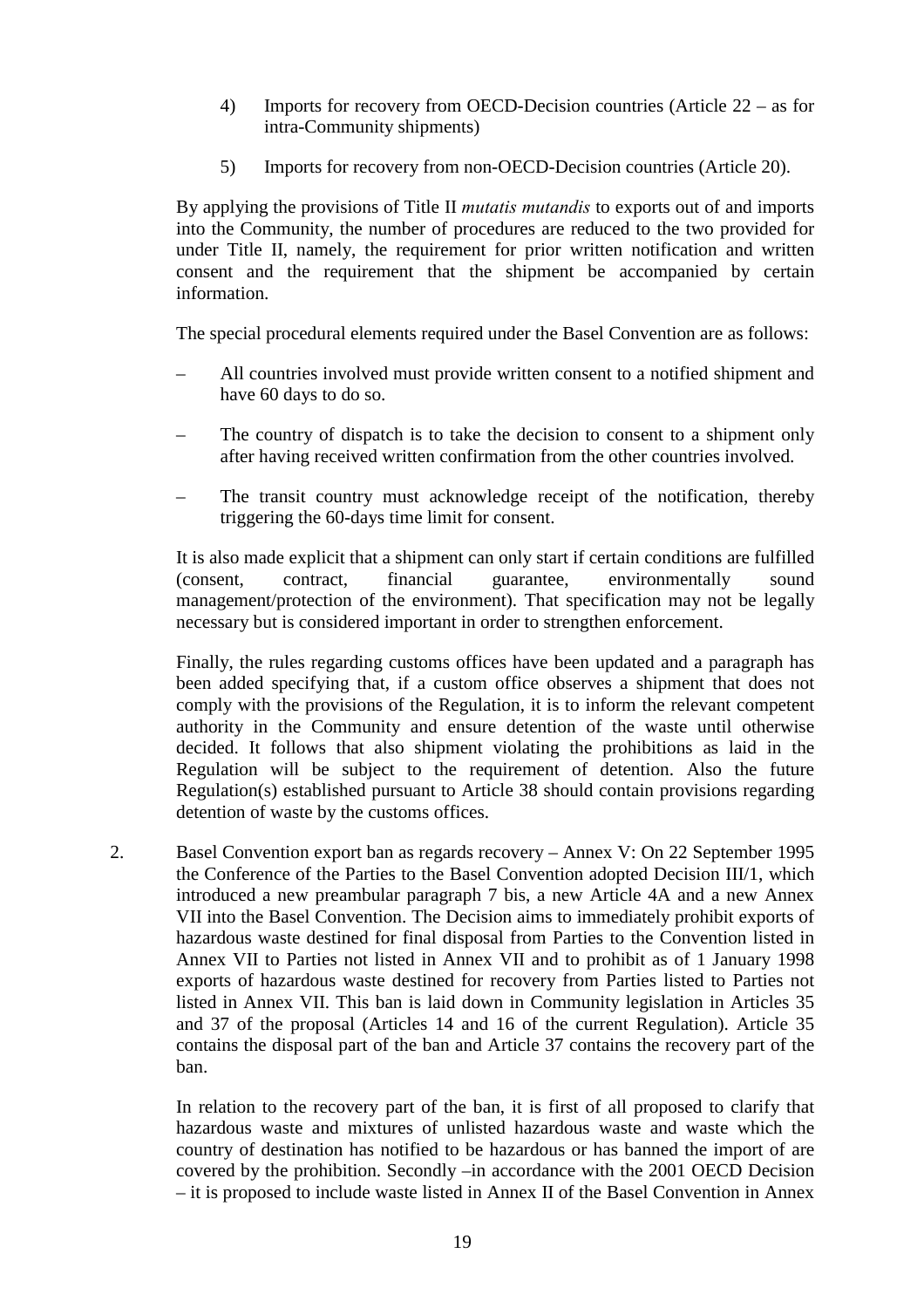V, Part 3, as List A. These wastes are: Y46 - waste collected from households and Y47 - residues arising from the incineration of household wastes. Clearly, the Community should not export household waste and incineration residues to non-OECD countries. This is in accordance with the principle of self-sufficiency laid down in Article 5 of Directive 75/442/EC, as amended.

The disposal part of the ban as contained in Article 35 remains unchanged. Exports of hazardous waste destined for disposal are thus still banned unless they are destined for EFTA countries Parties to the Basel Convention.

3. Requirement of environmentally sound management and protection of the environment: As already mentioned above under point 4.2.2., both Titles IV and V include a chapter gathering together general provisions for the said title. Those chapters contain an article regarding the requirement for environmentally sound management in cases of export out of the Community and of protection of the environment in the Community in cases of imports into the Community. The concept of environmentally sound management originates from and is defined as in the Basel Convention. Environmentally sound management is defined as taking all practicable steps to ensure that waste is managed in a manner that will protect human health and the environment against adverse effects which may result from such waste.

In relation to the requirement for environmentally sound management, it is further proposed that it may be assumed to be fulfilled inter alia if the treatment guideline listed in Annex IX in respect of the waste stream concerned is proved to apply at the facility in the third country of destination. However, it must be emphasised that this assumption is without prejudice to the overall assessment of environmentally sound management throughout the period of shipment and including final disposal or recovery in the third country of destination.

Annex IX refers to three guidelines; all adopted by the Conference of the Parties to the Basel Convention:

- Technical Guidelines on the Environmentally Sound Management of Biomedical and Health Care Wastes (Y1; Y3),
- Technical Guidelines on the Environmentally Sound Management of Waste Lead Acid Batteries and
- Technical Guidelines on the Environmentally Sound Management of the Full and Partial Dismantling of Ships.

Annex IX is to be further developed through the Committee for the adaptation to scientific and technical progress of EC Legislation on waste and in accordance with the procedure laid down in Article 18 of Directive 75/442/EEC, as amended. In addition, guidelines adopted by the OECD or adopted in the context of other bodies may be referenced in Annex IX, see Article 61. In doing so, care must be taken to ensure that the guidelines are concrete and not general. They should give specific guidance on various and preferred methods of disposal and be up to date both in terms of technical level and in terms of addressing environmental concerns. Though obvious, it must lastly be stressed that the requirement of environmentally sound management is without prejudice to the provisions of Articles 35 and 38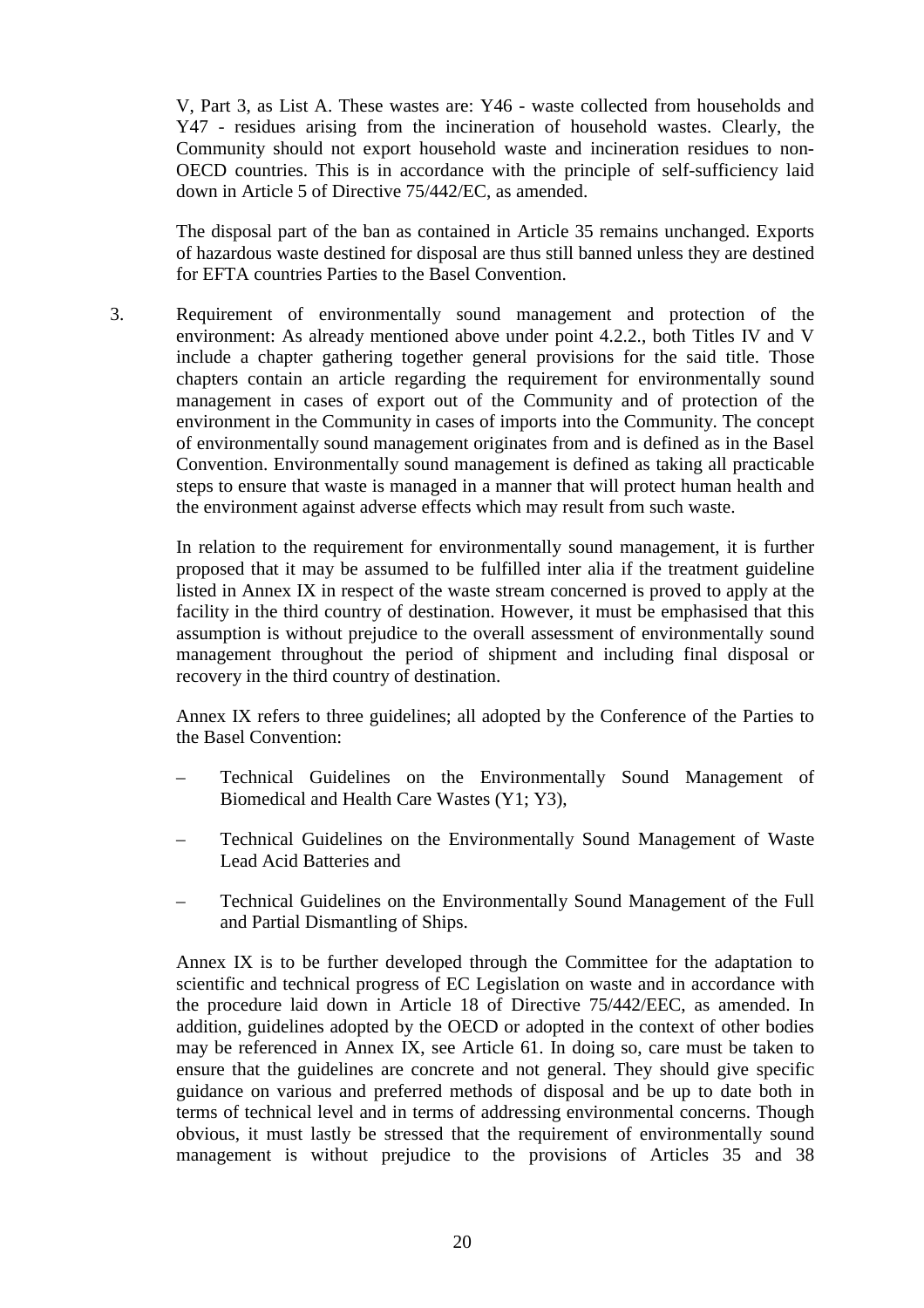implementing the Basel Convention export ban on hazardous waste from OECD to non-OECD countries.

- 4. Overseas Countries and Territories: Two articles are proposed to make the rules concerning exports and imports of waste to and from Overseas Countries and Territories explicit in the Regulation. The rules established thus implement Article 39 of the Council Decision 2001/822/EC of 27 November 2001 on the association of the Overseas Countries and Territories with the European Community<sup>21</sup>.
- 5. Separate regime as regards exports of non-hazardous waste to non-OECD countries: Under the responsibility of DG TRADE, a specific regime applies to exports of nonhazardous waste destined for recovery in non-OECD-Decision countries, meaning waste listed in the Annex III.

This regime will be continued, albeit in a modified and simplified version in accordance with the provisions of Article 38.

All non-OECD-Decision countries have been asked which procedures they want applied to imports for recovery from the Community of the said waste. At present, the following five options are available as a reply to that question: a) a ban, b) notification with written consent, c) notification with tacit consent, d) a special procedure based on written consent, and/or e) no control in the country of destination. In this proposal, a procedural simplification is suggested, namely, that the procedural choices of the non-OECD-Decision countries asked be reduced to three: a) a ban, b) notification with written consent, or c) no control in the country of destination.

For the implementation of this provision, the Commission will send a so-called "note verbal" to the countries concerned to ask them about the procedures which are to be applied to exports for recovery in their country of wastes which are not covered by the export ban. In order to ensure the highest level of harmonisation at the global level concerning waste lists, the Commission will use Annex III for this enquiry, corrected as appropriate to ensure maximum use of the terminology of the Basel Convention and consistency with its export ban.

This future Commission Regulation, which should enter into force on the day of the application of this Regulation, will repeal both Council Regulation (EEC) No  $1420/1999^{22}$  and Commission Regulation (EEC) No. 1547/1999<sup>23</sup> which currently regulate the said exports.

# *4.2.7. Main changes and clarifications as regards other provisions – Title VII*

As already mentioned, it is proposed to restructure and shorten Title VII. Title VII thus contains the majority of the articles that are contained in Title VIII on other provision in the current Regulation. See the explanation above under point 4.2.2.

Apart from these structural changes only the following changes are proposed:

<sup>21</sup> **OJ L 314, 30.11.2001, p. 1.**<br><sup>22</sup> Council Regulation (EC) No 1420/1999 of 29.04.1999, OJ L 166, 1.7.1999, p. 6.<br><sup>23</sup> Commission Regulation (EC) No 1547/1999 of 12.07.1999, OJ L 185, 17.7.1999, p.1.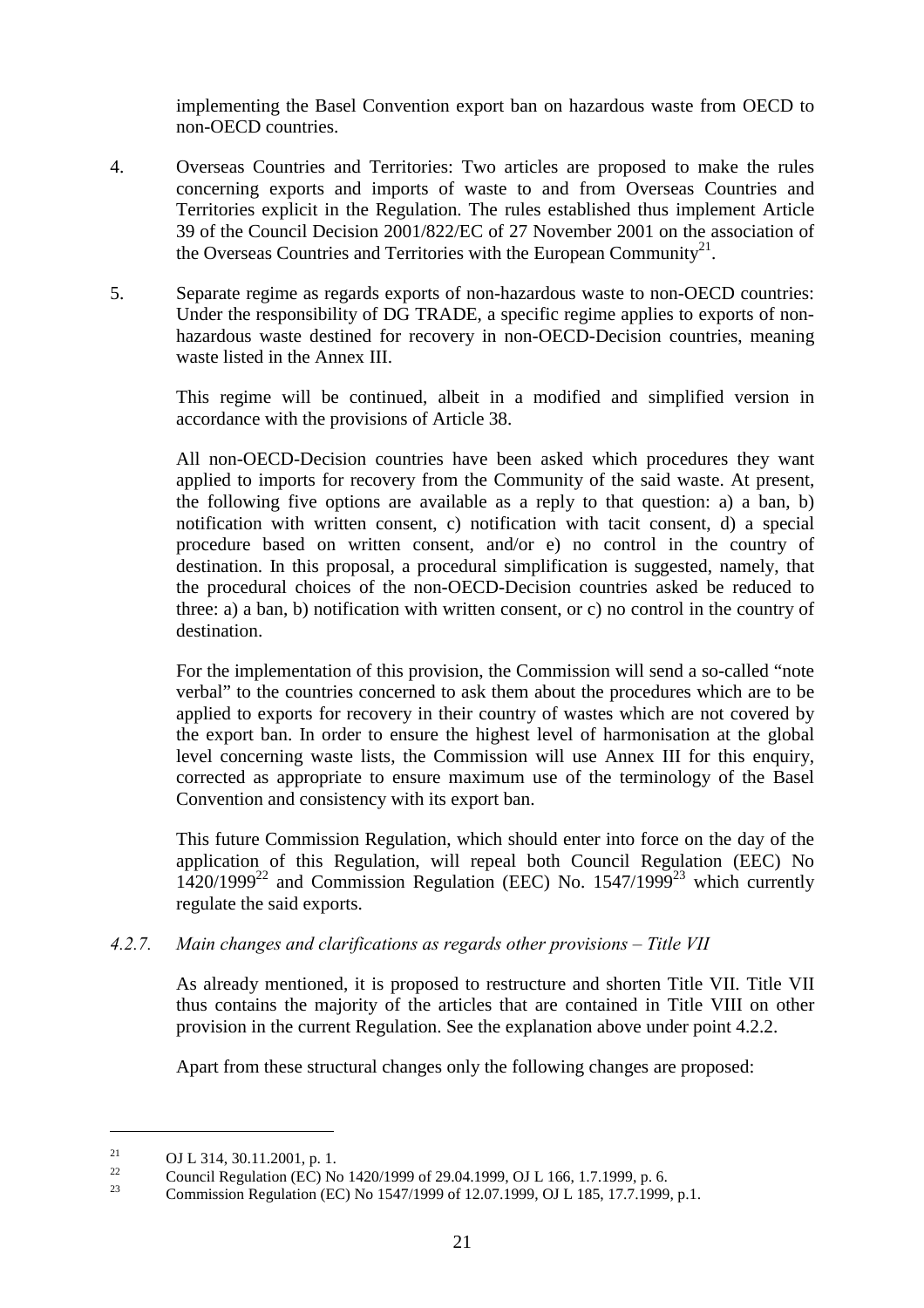1. Use of the web-site as an alternative to publication in the Official Journal: It is proposed to make use of the Commission web–site as an alternative to publication in the Official Journal.

According to the current Regulation, the Commission is to publish the lists of customs offices in the Official Journal of the European Community. The Commission has also published the list of the Competent Authorities in the Official Journal of the European Communities. However, in light of developments in communication methods, it is considered more efficient and more easily accessible if only the websites are used.

2. Adoption of additional measures: It is proposed to mandate the Commission to adopt additional measures related to the implementation, application, administration and enforcement of the Regulation. It is further established that such measures must be decided in accordance with the procedure laid down in Article 18 of Directive 75/442/EEC, as amended, and the so-called regulatory procedure as established in Article 5 of Decision 1999/468/ $EC^{24}$ . The current Regulation does not give such powers to the Commission.

# **5. ENVIRONMENTAL ASPECTS**

The recognition that it is "important to organise the supervision and control of shipments of waste in a way which takes account of the need to preserve, protect and improve the quality of the environment", as stated in the sixth recital in the preamble to the 1993 Regulation, is no less valid today, almost 10 years after its adoption. It is thus necessary to maintain and improve the system of prior written notification and consent which allows and obliges competent authorities to take all necessary measures to ensure protection of human health and the environment within as well as outside the Community.

Within the Community, the producer and the notifier in the Community must take all necessary steps to ensure that the waste they ship is managed without endangering human health and without using processes or methods which could harm the environment, as required in Article (4) of Directive 75/442/EEC, as amended and in accordance with Community legislation on waste, throughout the period of shipment and including final disposal or final recovery in the state of destination. Outside the Community, the producer and the notifier and other undertakings involved in a shipment must ensure that any waste they ship is managed in an environmentally sound manner throughout the period of shipment and including final disposal or final recovery in the third country of destination<sup>25</sup>.

### **6. ECONOMIC ASPECTS**

From an overall assessment it is considered that the proposal will not place additional economic burdens on Industry. The system of notifications and information

<sup>24</sup> OJ L 184, 17.7.1999, p. 23. <sup>25</sup> Environmentally sound management is defined as in the Basel Convention, namely as "taking all practicable steps to ensure that waste is managed in a manner that will protect human health and the environment against adverse effects which may result from such waste".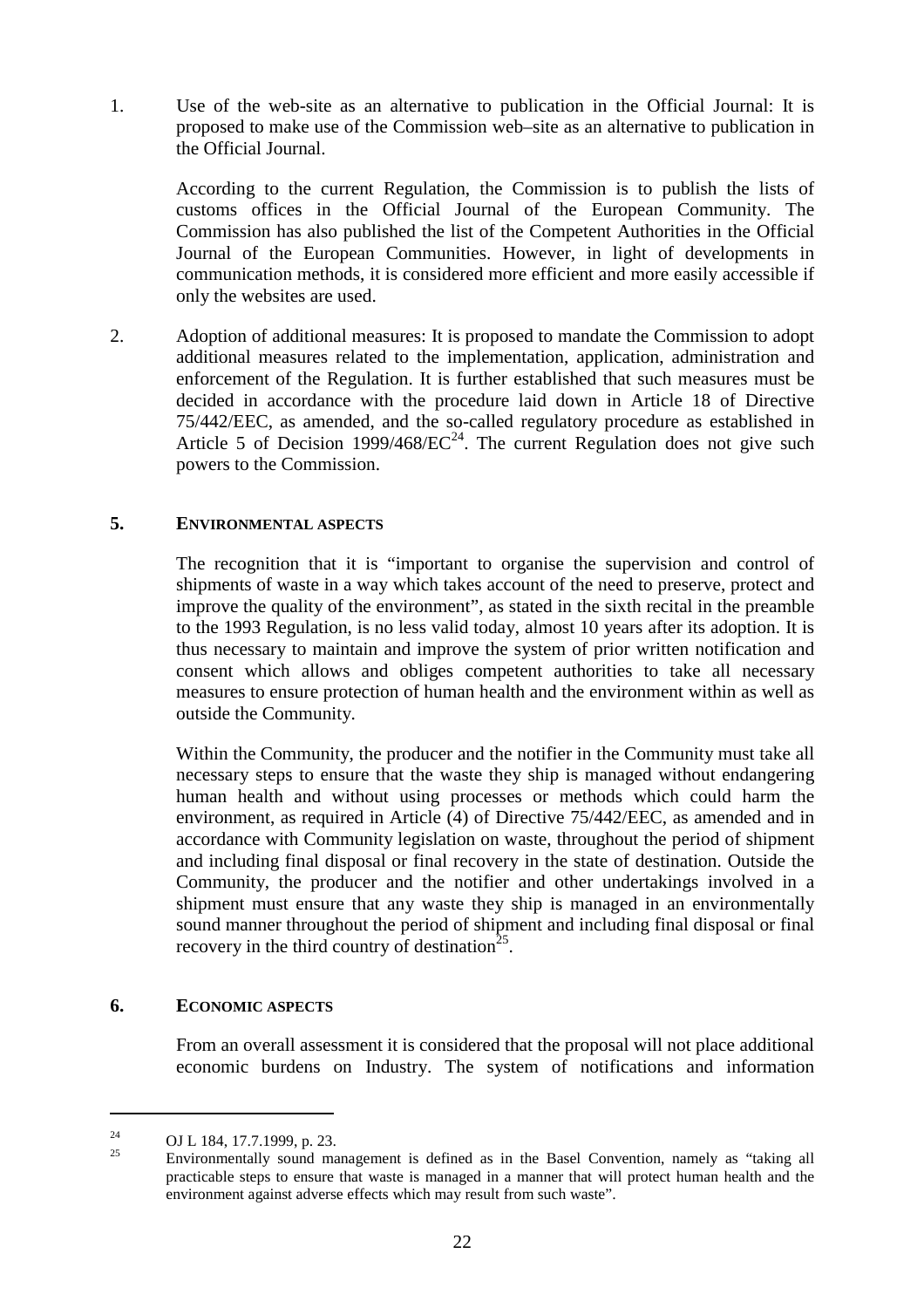requirements in relation to shipments of waste is well established throughout the Community, and it is to be expected that the requirement that notifications must be processed by and through the competent authority of dispatch will entail some economic relief for notifiers, compared to having to submit the notification to all relevant parties. The clarification that a financial guarantee or equivalent insurance must be established and be legally binding upon notification might entail extra costs for industries making notifications in Member States, where that is not currently a requirement.

It must be anticipated that the proposal will entail extra costs for certain Member States, however. The proposal establishes that notifications are to be processed through the competent authority of dispatch. For Member States which have an advanced and elaborated system for the processing, control and monitoring of notifications and shipments, such a system will not entail further costs. For Member States not yet in that position, the proposal will probably entail some extra costs. However, it should also be borne in mind that the system of processing notifications through the competent authority of dispatch will give rise to efficiencies in terms of "saved" paper work and control for the competent authority of destination and transit. Thus, the system is likely to be economically neutral as a whole.

# **7. INTERNAL MARKET ASPECTS**

Some members of Industry have made presentations that, despite the fact that the Regulation is directly applicable in the Member States, it is on certain aspects applied very differently throughout the Community and thus causes distortion of the internal market. This relates, for instance, to different information and documentation requirements as regards notifications and shipments, different systems for processing notifications, different requirements for a financial guarantee – its establishment, calculation, release and access - and different information and format requirements as regards waste subject to the requirement of being accompanied by certain information. The proposal addresses such points as well as other cases where legal clarity is lacking. It is thus considered that the proposal will promote a more uniform application of the Regulation, to the benefit of the internal market, in the field of the recovery of waste.

### **8. INTERNATIONAL ASPECTS**

 $\overline{a}$ 

As already mentioned under point 2, the Regulation is largely based on the Basel Convention of 22 March 1989 on the control of transboundary movements of hazardous wastes and their disposal, as amended, $26$  and the OECD Decision C(92)39/final on the control of transfrontier movements of wastes destined for recovery operations, as amended.

On 14 June 2001 the OECD Council amended the above mentioned 1992 OECD Decision. In order to implement that amendment, a revision of the Regulation has become legally necessary.

<sup>&</sup>lt;sup>26</sup> On 1 February 1993 the Council approved the Basel Convention on behalf of the Community, see Council Decision 93/98/EEC, OJ L 39, 16.02.1993, p. 1.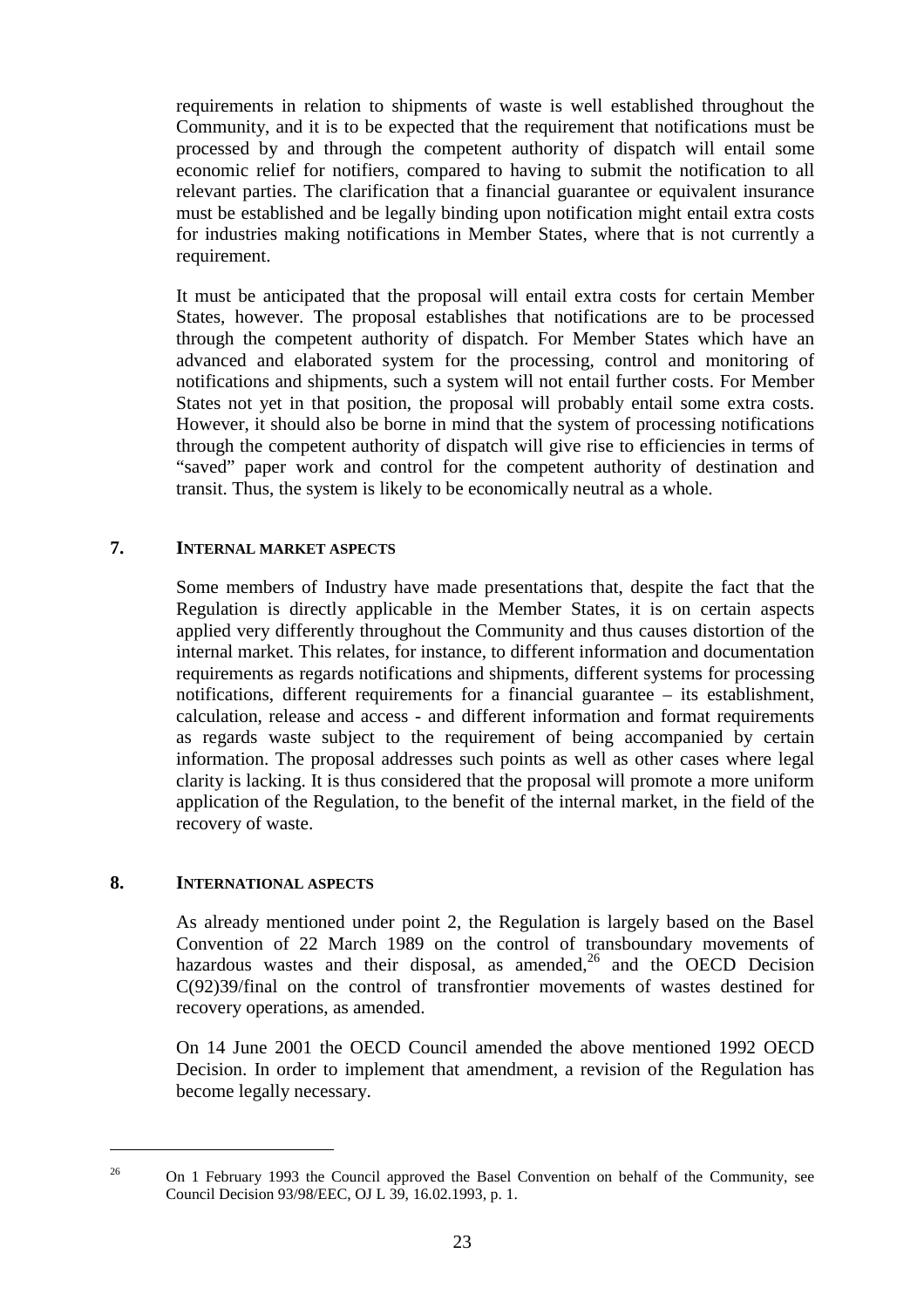When implementing the 2001 OECD Decision its global dimension and international applicability should be borne in mind. This involves interpretation and the choice of the Community to apply different rules, which is allowed under the 2001 OECD Decision. As pointed out under points 3 and 4.2., global harmonisation is thus considered one of the objectives of the proposal.

Further, in an enlarged Community global harmonisation and a Regulation that provides a high degree of legal clarity becomes even more important.

### **9. TRADE ASPECTS**

The proposal does not alter the current system for exports out of and imports into the Community – it merely changes the procedural framework. As regards exports of waste listed in Annex III (non-hazardous waste) and destined for recovery in non-OECD-Decision countries, Article 38 establishes the basic procedural framework for future regulations in this specific area.

#### **10. SUBSIDIARITY AND PROPORTIONALITY**

The present proposal for amendment of the 1993 Regulation takes into account the principles of subsidiarity and proportionality. Only those elements that are necessary for the proper and uniform functioning of the Regulation, while at the same time ensuring protection of the environment and a proper functioning of the internal market are covered by the proposal. The proposal also reinforces legal clarity where needed.

It is difficult to reconcile simplicity with the different interests of various stakeholders, and not least the wish to ensure a more uniform application of the Regulation. Nevertheless, this proposal endeavours to remain as simple as possible.

#### **11. CONSULTATION OF STAKEHOLDERS**

Annex C contains a list of the contributors to the 2001-2002 consultations (Member States, Acceeding Countries, Industry, NGO's and Local Authorities).

#### **12. ANNEXES**

- A) Content article by article
- B) A parallel listing of the proposed articles and the corresponding articles of the 1993 Regulation.
- C) List of Member States, Acceeding Countries, Industry, Local Authorities and NGO's that have been consulted and have contributed to the 2001-2002 consultation.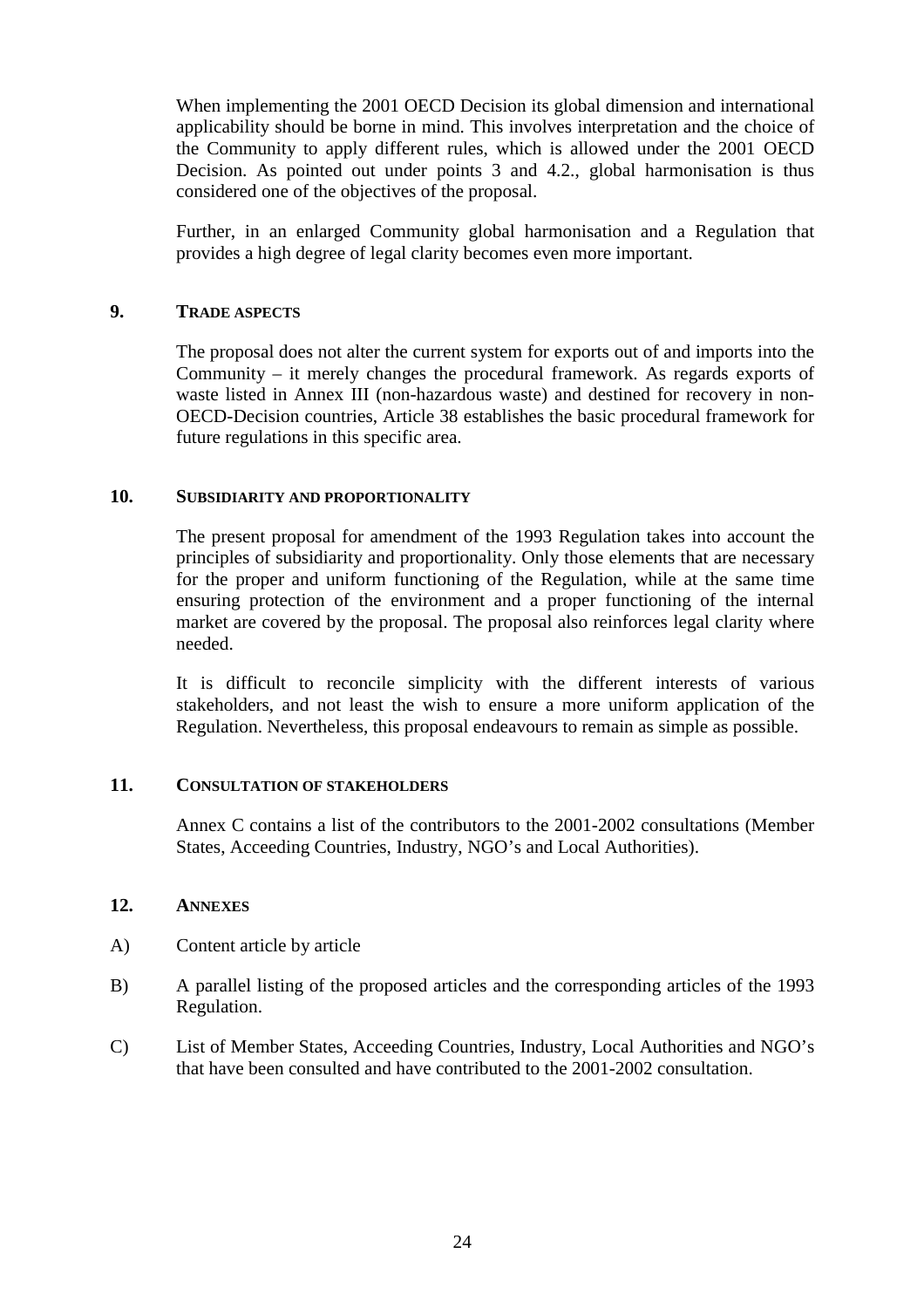# **ANNEX A Description article by article**

# **TITLE I – Scope and Definitions**

### **Article 1 - Scope**

Article 1 establishes the scope of the Regulation and lists exclusions.

# **Article 2 – Definitions**

Article 2 contains a series of definitions relevant to the Regulation. Where a definition is already established in Directive 75/442/EEC, as amended, that definition also applies for the purpose of this Regulation.

# **TITLE II – Shipments between Member States within the Community or with transit through third countries**

# **Article 3 - Overall procedural framework**

Article 3 provides an overview of the general procedural framework and defines which wastes are subject to which procedure. It also establishes special provisions regarding waste explicitly destined for laboratory analysis and waste containing certain chemicals.

# **CHAPTER 1 – PRIOR WRITTEN NOTIFICATION AND CONSENT**

### **Article 4 - Procedure of prior written notification and consent**

Article 4 defines the notifier and establishes the obligation for the notifier to make a prior written notification to and through the competent authority of dispatch if he/she intends to ship waste from one Member State to another Member State or and/or pass it in transit through one or several other Member States.

The Article further establishes that a shipment may only start after the notifier has received:

– written consent from the competent authority of dispatch and destination and after tacit, or

– written consent from the competent authority of transit.

### **Article 5 - Notification requirements**

Article 5 sets out the requirements that must be fulfilled when making a notification.

Notifications are to be made by the notifier by using the notification and movement documents contained in Annexes 1 A and 1 B, supplying information and documentation as listed in Annex II, Part 1, 2 and 3, establishing a contract with the consignee for the recovery or disposal of the notified waste, and establishing a financial guarantee or equivalent insurance.

The concept of a "properly filled-in" notification and a "properly completed" notification is established in this article as well.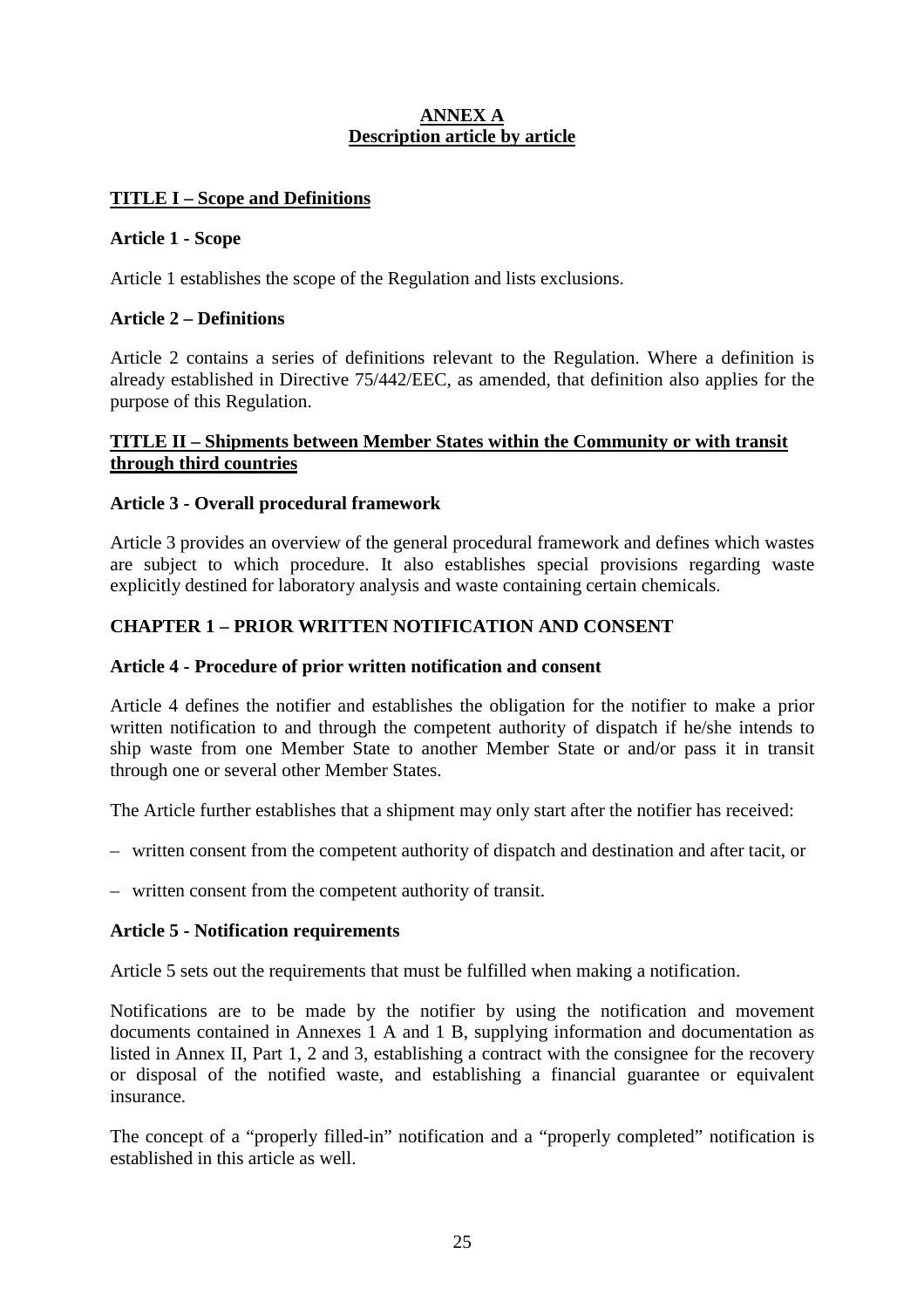Upon receipt of a "properly filled-in" notification, the competent authority of dispatch is obliged to transmit the notification to the other competent authorities and to the consignee: see Article 8. Upon receipt of a "properly completed" notification, the competent authority of destination or dispatch is obliged to issue an acknowledgement; see Article 9. The acknowledgement triggers the 30-day time limit for consent from the competent authorities.

# **Article 6 - Contract**

Article 6 establishes further requirements as regards the contract between the notifier and the consignee for the recovery or disposal of the notified waste. The article establishes that the contract must be established and legally binding at the time of notification and that it must include certain obligations on the part of both the notifier and consignee.

# **Article 7 – Financial guarantee**

Similarly, Article 7 establishes further requirements for a financial guarantee(s) or equivalent insurance(s) covering costs for transport, final disposal or final recovery and storage, including cases where a shipment cannot be completed as intended and cases where a shipment is illegal.

The financial guarantee or equivalent insurance must be established and legally binding at the time of notification and must apply to the shipment when the notified shipment starts, at the latest.

The article also establishes that the guarantee or equivalent insurance must be valid and cover the shipment until final treatment and that, as regards shipments of waste destined for interim recovery or disposal operations, this requirement may be fulfilled by the establishment of an additional financial guarantee or equivalent insurance by the consignee*.*

Finally, the article establishes that all competent authorities concerned are to have access to the financial guarantee or equivalent insurance, and stipulates when it can be released.

# **Article 8 - Transmission of the notification by the competent authority of dispatch**

Article 8 establishes that when the competent authority of dispatch has received a "properly filled-in" notification as described in Article 5(2), it is obliged to transmit copies of the notification to the other competent authorities concerned and to the consignee.

If the competent authority of dispatch considers that the notification is not properly filled-in, it may request information and documentation from the notifier. Such a request is to be made within 3 working days of receipt of the notification.

Article 8 further establishes that the notifier has the right to demand a reasoned explanation from the competent authority of dispatch if it has not transmitted the notification as required to the other competent authorities and to the consignee within the time limit.

# **Article 9 - Acknowledgement by the competent authority of destination**

Article 9 establishes that upon receipt of a "properly completed" notification as described in Article 5(3), the competent authority of destination is to send an acknowledgement to the notifier and copies thereof to the other competent authorities concerned and to the consignee and that this is to be done within 3 working days of receipt of the notification.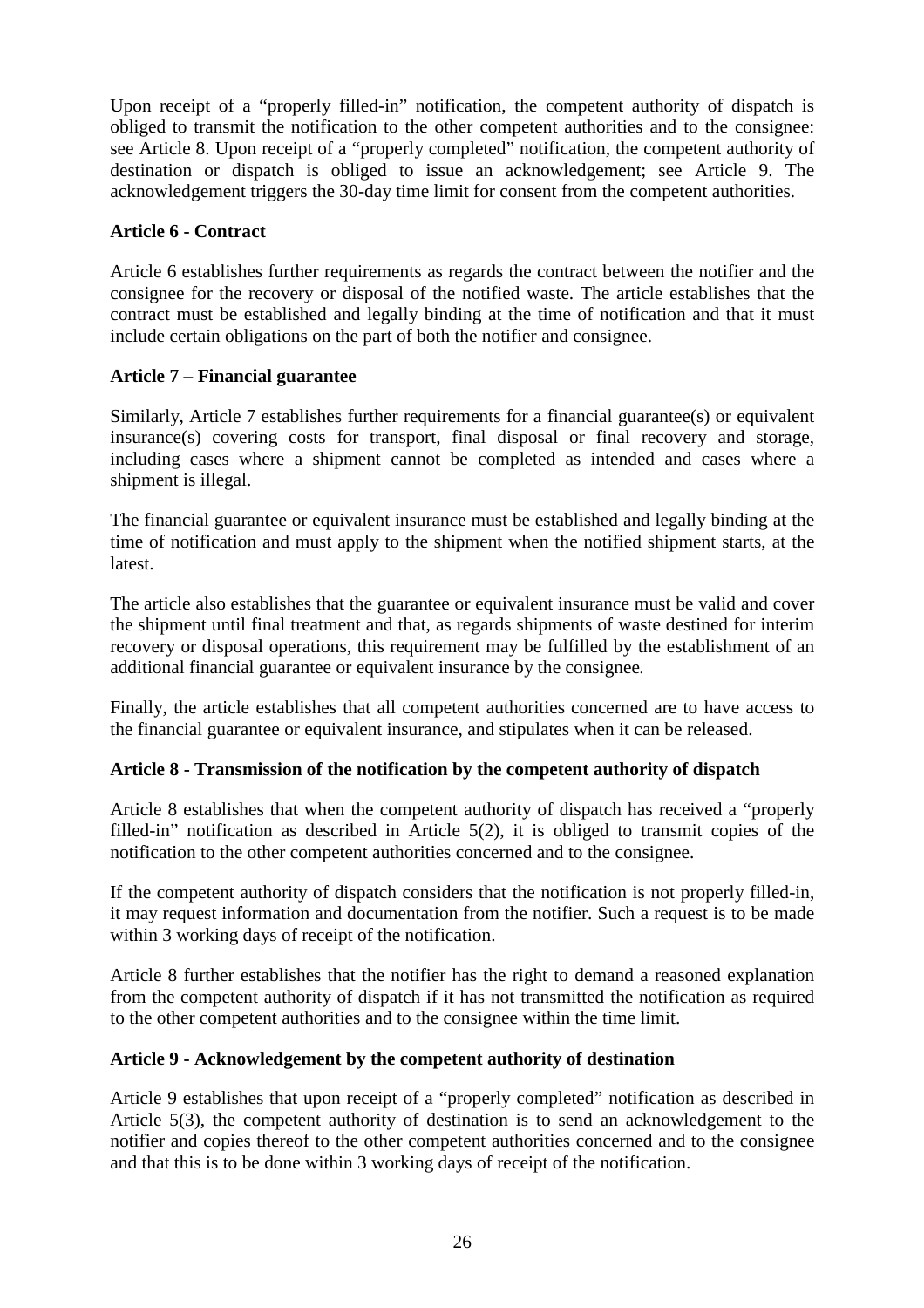Further it is established that the notifier has the right to demand a reasoned explanation from the competent authority of destination if it has not acknowledged receipt of the notification within the time limit.

# **Article 10 - Consent by the competent authority of destination, export and transit**

Article 10 establishes that the competent authorities of destination, dispatch and transit have 30 days following dispatch of the acknowledgement by the competent authority of destination to take the decision to consent or object to the notified shipment.

The Article also establishes rules regarding the validity of a consent.

# **Article 11 - Conditions to a shipment**

Article 11 establishes the right of the competent authorities of dispatch, destination and transit to lay down conditions in connection to their consent to a notified shipment.

# **Article 12 - Objections to shipments destined for disposal**

Article 12 lists the reasons that can justify an objection to a shipment destined for disposal on the part of the competent authority of dispatch, destination and/or transit.

# **Article 13 - Objections to shipments destined for recovery**

Similarly, Article 13 lists the reasons that can justify an objection to a shipment destined for recovery on the part of the competent authority of dispatch, destination and/or transit.

### **Article 14 - General Notification**

Article 14 establishes the possibility of using a general notification instead of several single notifications where waste having the same physical and chemical characteristics is to be shipped periodically to the same consignee, at the same facility and following the same route(s) and routing.

# **Article 15 – Pre-consented recovery facilities**

Article 15 establishes that competent authorities of destination having jurisdiction over specific recovery facilities may decide to issue pre-consents to such facilities. Further, it is established that competent authorities which decide to issue a pre-consent to a facility in accordance with this Article shall communicate certain information to the Commission, the OECD Secretariat and the competent authorities in the other Member States and that the form contained in Annex VI may be used for this purpose. Finally, an enabling clause is inserted to allow for possible further conditions and requirements in relation to pre-consented recovery facilities.

### **Article 16 - Provisions regarding interim recovery and disposal operations**

Article 16 establishes special provisions regarding shipments of wastes destined for interim recovery or disposal operations (blending or mixing, repackaging, exchange, storage or other recovery or disposal operations considered interim and not final).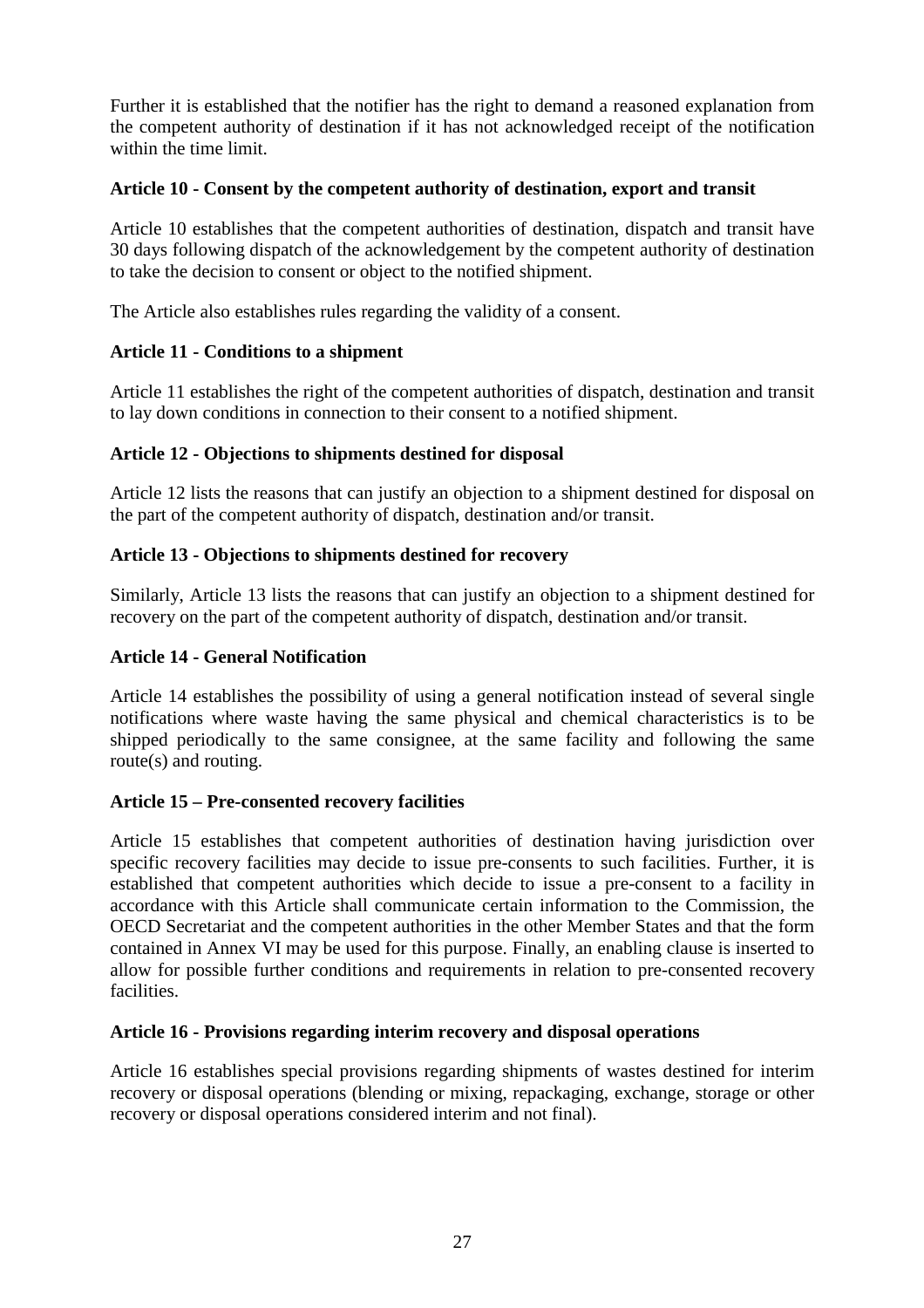# **Article 17 – Requirements following consent to a shipment**

Article 17 lists the requirements related to the period after the notified shipment has received a consent: completion of the movement document by all involved parties and by the notifier, prior information regarding actual start of the shipment, written confirmation of receipt of the waste by the consignee and certificate for final disposal or recovery by the consignee.

# **Article 18 - Changes in the shipment after consent**

Article 18 establishes that should any material changes be made to the details and/or conditions of a consented shipment, a new notification must be made, unless all the competent authorities concerned are satisfied that the proposed changes do not necessitate a new notification.

# **CHAPTER 2 – GENERAL INFORMATION REQUIREMENTS**

# **Article 19 - Waste to be accompanied by certain information**

Article 19 establishes that shipments of waste as defined in Article 3(2) and (4) **–** meaning waste listed in Annex III and waste explicitly destined for laboratory analysis - are subject to the procedural requirement that they be accompanied by certain information. This information includes, inter alia, evidence of a contract between the person who arranges the shipment and the consignee for recovery of the waste which is legally binding when the shipment starts.

The article further establishes that the information is to be provided by the person who arranges the shipment in the form contained in Annex VII and that Member States, for the purposes of inspection, enforcement, planning and statistics, may require information about shipments subject to this Article and in accordance with national legislation.

# **Article 20 - Waste subject to prior information**

Article 20 establishes that as regards waste defined in Article 3(4) – waste explicitly destined for laboratory analysis - the person who arranges the shipment must inform the competent authorities concerned about the shipment 3 working days before it starts.

Further, it is established that the information listed in Article 19(1) is to be provided and the form contained in Annex VII used for that submission of information.

# **CHAPTER 3 – GENERAL REQUIREMENTS**

# **Article 21 - Prohibited to mix waste during shipment**

Article 21 establishes that wastes which are subject to different notifications must not be either mixed together or mixed with any other waste not subject to a notification, during transport.

# **Article 22 - Protection of the environment within the Community**

This article establishes that the producer and the notifier in the Community must take all necessary steps to ensure that any waste they ship within the Community is managed without endangering human health and without using processes or methods which could harm the environment as required in Article 4 of Directive 75/442/EEC, as amended, and in accordance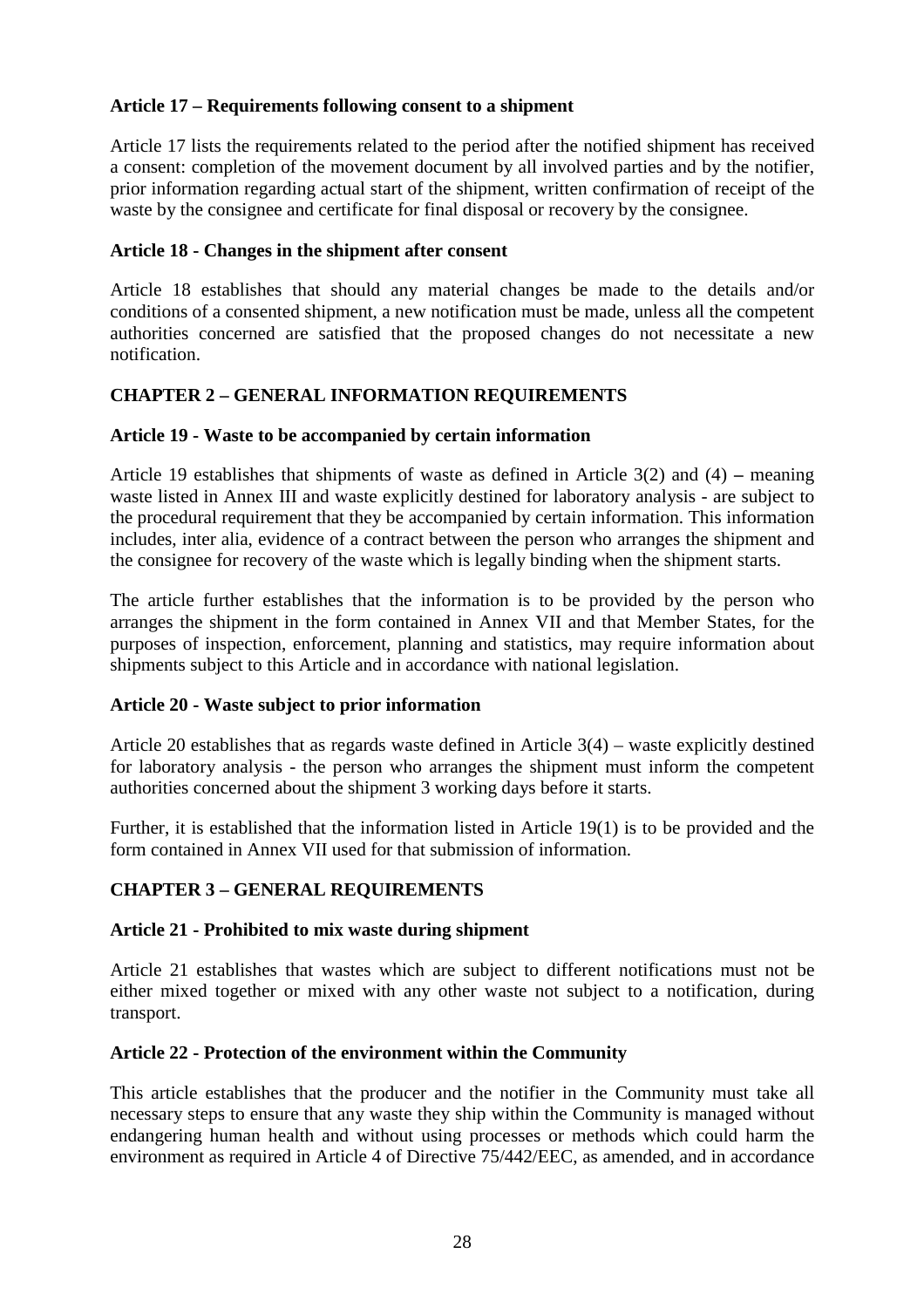with Community legislation on waste. This obligation lasts throughout the period of shipment and includes final disposal or final recovery in the country of destination.

# **Article 23 - Keeping of documents and information**

Article 23 establishes that all documents sent to or by the competent authorities in relation to a notified shipment are to be kept in the Community for at least three years by the competent authorities, the notifier and the consignee, and that information given pursuant to Article 19 (1) as regards waste listed in Annex III is to be kept in the Community for at least three years by the person who arranges for the shipment and the consignee.

# **CHAPTER 4 – TAKE-BACK OBLIGATIONS**

# **Article 24 – Take-back when a shipment cannot be completed as intended**

Article 24 establishes the rules regarding the duty of the competent authority of dispatch to ensure that waste is taken back when a shipment of waste to which the competent authorities concerned have consented cannot be completed as intended. It is thus established that the competent authority of dispatch shall ensure that the waste in question is returned to its area of jurisdiction or elsewhere within the Country of dispatch by the notifier or if that is impracticable, by the competent authority itself, and that this shall be done within 90 days.

Further, it is established that the provisions of this article also apply to shipments of waste which are subject to the requirement that they be accompanied by certain information in accordance with Article 19 and that the person who arranges the shipment in such cases is subject to the same obligations under this article as is the notifier.

# **Article 25 - Costs for take-back when a shipment cannot be completed**

Article 25 establishes how costs arising from the return of waste of a shipment that cannot be completed as intended shall be charged – namely, to the notifier or, if that is impracticable, to the competent authority of dispatch; or, if that in turn is impracticable, as otherwise agreed by the parties and the competent authorities concerned.

It is further established that waste listed in Annex III subject to the requirement that it be accompanied by certain information which cannot be completed as intended is also covered by the article. It is thus established that in those situations, the person who arranges the shipment is subject to the same obligations established under this article as is the notifier.

# **Article 26 - Take-back when a shipment is illegal**

Article 26 defines when a shipment is illegal and establishes the rules regarding the duty of the competent authority of dispatch to ensure that waste in a shipment that is considered illegal is taken back and that this is done within 30 days.

It is further established that if a case of illegal shipment is not the responsibility of the notifier but rather of the consignee, then the competent authority of destination is to ensure that the waste in question is disposed of or recovered by the consignee or, if that is impracticable, by the competent authority itself, and that this also is done within 30 days.

Finally, it is established that if the responsibility for the illegal shipment cannot be imputed to either the notifier or the consignee, the competent authorities are to co-operate to ensure that the waste in question is disposed of or recovered.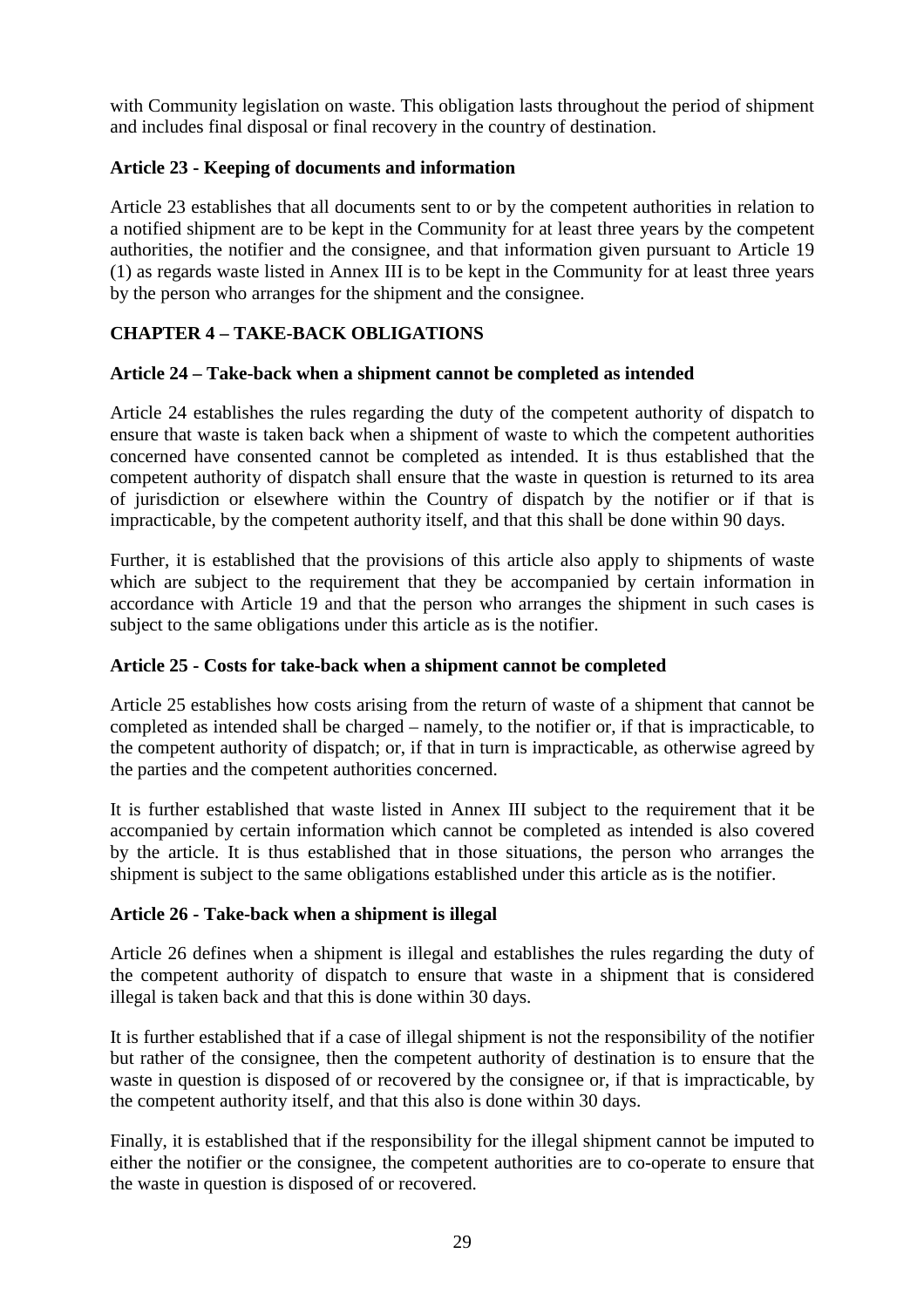As in Article 24, it is established that the provisions of this article also apply to shipments of waste listed in Annex III and which are subject to the requirement that they be accompanied by certain information in accordance with Article 19 and that is such cases the person who arranges the shipment is subject to the same obligations established under this article as is the notifier.

# **Article 27 - Costs for take-back when a shipment is illegal**

Article 25 establishes how costs arising from the return, etc. of waste in a shipment that is illegal are to be charged.

It is further established that a shipment of waste listed in Annex III which is subject to the requirement that it be accompanied by certain information and which is illegal, is also covered by the article. It is thus established that in those situations, the person who arranges the shipment is subject to the same obligations established in this article as is the notifier.

# **CHAPTER 5 –GENERAL ADMINISTRATIVE PROVISIONS**

# **Article 28 - Submission of communication**

Article 28 establishes that the communication listed may be submitted in one of the following ways: by post, by telefax, by e-mail with digital signature, or by e-mail without digital signature, followed by post.

It further establishes that, according to the decision by the competent authority concerned, the communication mentioned may be submitted by means of electronic data interchange with electronic signature or electronic authentication according to Directive 1999/93/EC on a Community framework for electronic signatures<sup>27</sup> or with a comparable electronic authentication system providing the same level of security and subject to the acceptance of the competent authorities concerned.

# **Article 29 - Language**

Article 29 establishes that any notification, information, documentation or other communication submitted pursuant to the provisions of Title II is to be supplied in a language acceptable to the competent authorities concerned and that the competent authorities concerned may request the notifier to provide authorised translation(s) into a language which is acceptable to them.

# **Article 30 - Disagreement on classification issues**

Article 30 establishes an administrative rule for cases where the competent authorities of dispatch and destination disagree on the classification as regards the distinction between waste or non-waste, on the classification of the notified waste as being listed in Annex III or IV or on the classification of the waste treatment operation notified as being disposal or recovery. It is thus established that the material is to be considered a waste, that the waste is to be considered listed in Annex IV and that the provisions regarding waste destined for disposal apply, respectively. It is stressed that this administrative rule only applies for the purposes of this Regulation, and is without prejudice to the rights of interested parties to resolve any dispute related to these questions before a court of law or tribunal.

<sup>27</sup> OJ L 13, 19.1.2000, p. 12.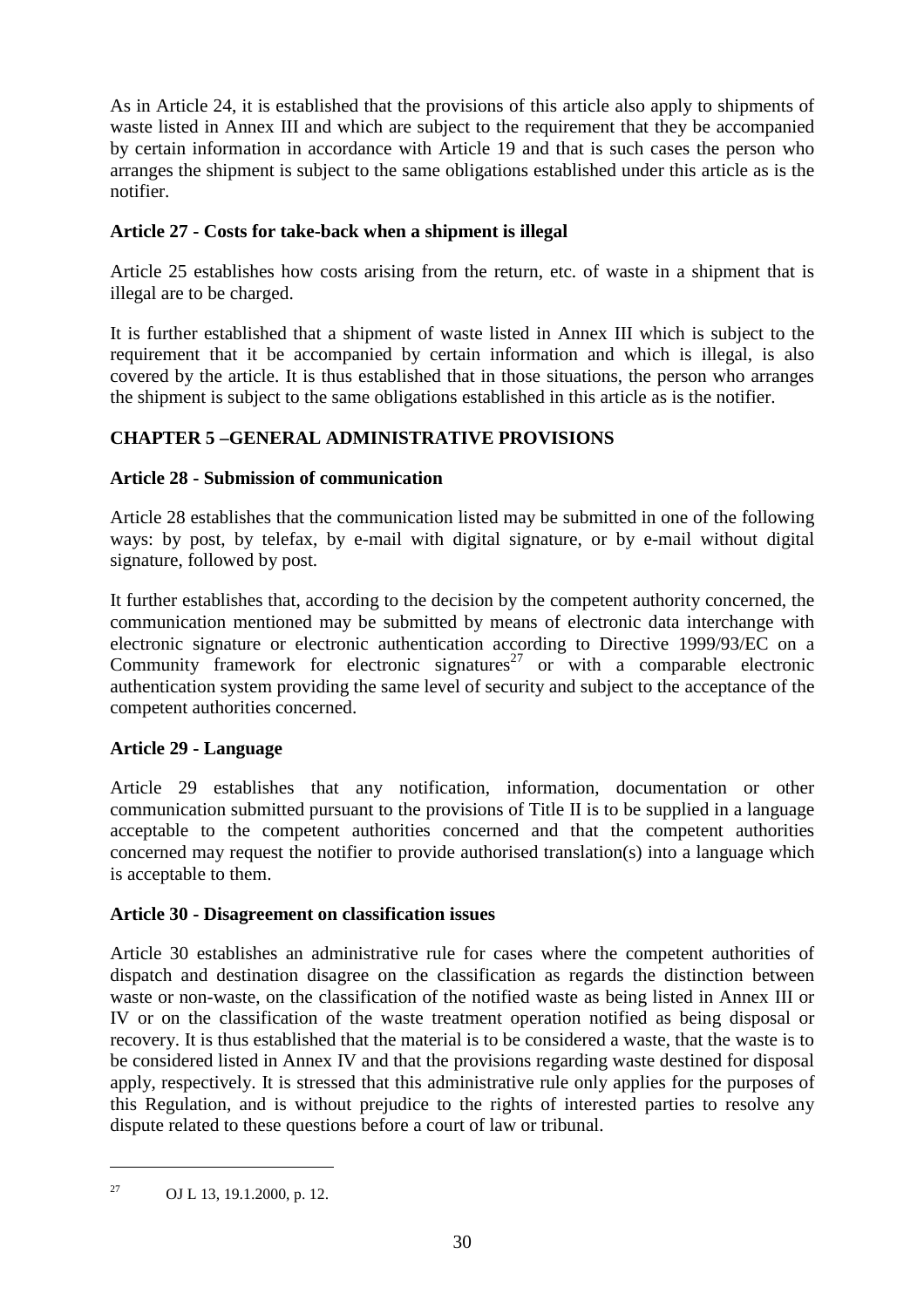# **Article 31 - Administrative costs**

Article 31 establishes that appropriate and proportionate administrative costs of implementing the notification and supervision procedure and usual costs of appropriate analyses and inspections may be charged to the notifier.

# **CHAPTER 6 - SHIPMENTS WITHIN THE COMMUNITY AND WITH TRANSIT VIA THIRD COUNTRIES**

# **Article 32 - Shipments destined for disposal**

Article 32 establishes the rules regarding shipments within the Community and destined for disposal that transit through third countries. It is thus established that the competent authority of dispatch are to ask the competent authority in the third country whether it wishes to send its written consent to the planned shipment.

# **Article 33 - Shipments destined for recovery**

Article 33 establishes that when a shipment of waste takes place within the Community with transit via one or more third countries to which the OECD Decision does not apply and is destined for recovery, Article 32 applies.

Regarding a shipment of waste that takes place within the Community with transit via one or more third countries to which the OECD Decision does apply and is destined for recovery, it is further established that the consent to a shipment may be provided tacitly.

# **TITLE III - Shipments within Member States**

# **Article 34 - Application of this Regulation to shipments within Member States**

Article 34 establishes the application of the Regulation to shipments within Member States.

# **TITLE IV – Exports out of the Community to third countries**

# **CHAPTER 1 - WASTE FOR DISPOSAL**

### **Article 35 - Export prohibited except to EFTA countries**

Article 35 establishes that all exports of waste out of the Community destined for disposal are prohibited, with the exception of exports destined for disposal in EFTA countries.

However, it is further established that such exports are still prohibited if the EFTA country prohibits imports of such wastes or if the competent authority of dispatch has reason to believe that the waste will not be managed in an environmentally sound manner in the country of destination concerned.

### **Article 36 - Procedures when exporting to EFTA countries**

Article 36 establishes the procedure to be applied where waste is exported out of the Community and destined for disposal in EFTA countries. It is thus established that the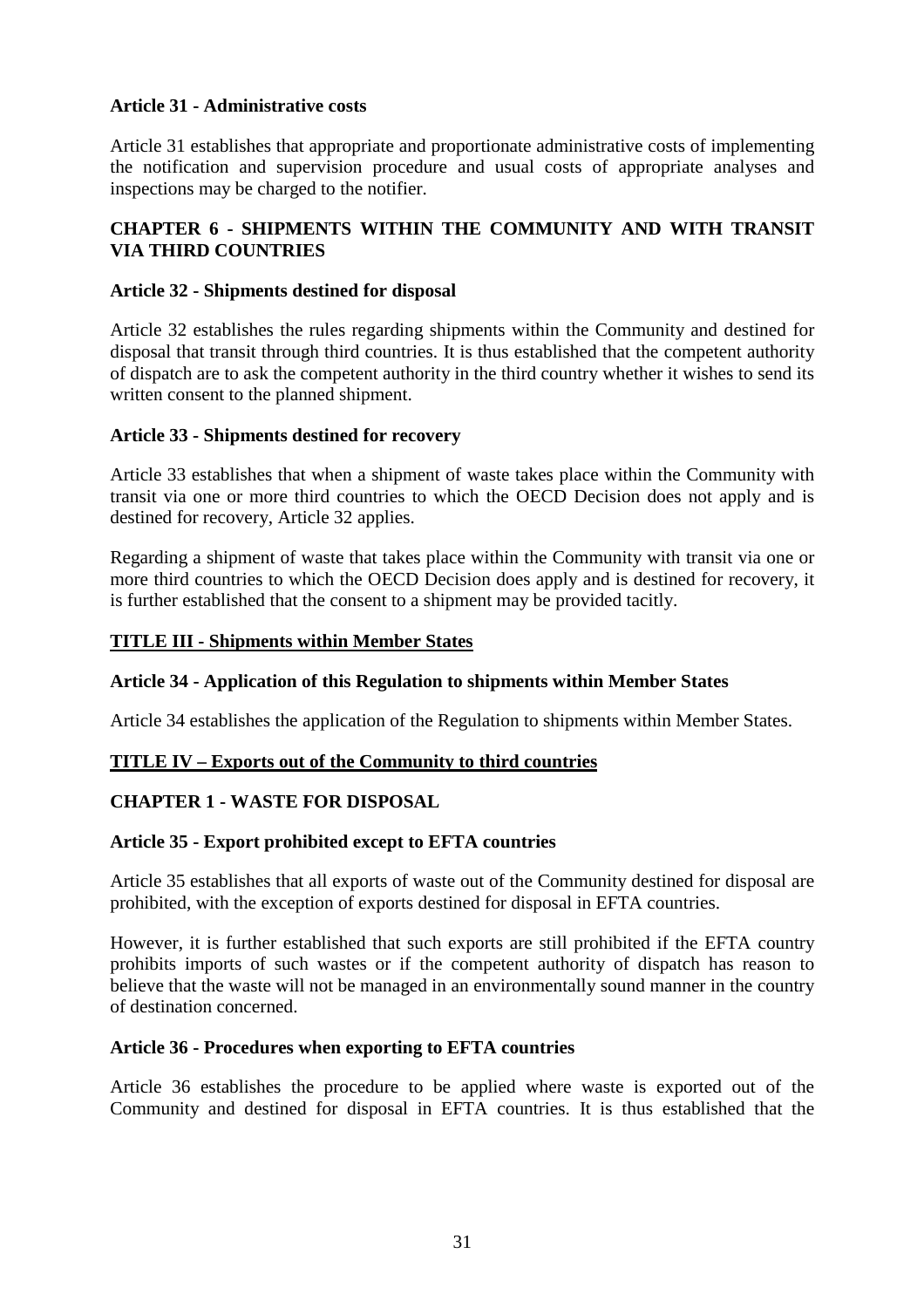provisions of Title II apply *mutatis mutandis*, albeit with certain modifications and additions, which are listed. $28$ 

# **CHAPTER 2 - WASTE FOR RECOVERY**

# **Exports to non-OECD-Decision countries**

# **Article 37 - Export prohibited if waste is listed in Annex V**

Article 37 implements the Basel Convention export ban as regards waste destined for recovery and establishes that exports out of the Community of hazardous waste destined for recovery in countries to which the OECD Decision does not apply is prohibited. It is thus established that the following hazardous waste is covered by the prohibition: hazardous waste as listed in Annex V, hazardous waste not classified under one single entry in Annex V, mixtures of hazardous waste and mixtures of hazardous waste with non-hazardous waste not classified under one single entry in Annex V, waste that the country of destination has notified to be hazardous under Article 3 of the Basel Convention, waste that the country of destination has prohibited the import of, or if the competent authority of dispatch has reason to believe that the waste will not be managed in an environmentally sound manner in the country of destination concerned.

# **Article 38 - Procedures when exporting waste listed in Annex III**

Article 38 establishes the framework for future legislation regarding export of wastes listed in Annex III and destined for recovery in countries to which the OECD Decision does not apply and which are not covered by the prohibition in Article 37. It is thus established that the Commission shall notify every country to which the OECD Decision does not apply and request written confirmation if the waste can be exported for recovery operations and information as to which, if any, of the listed control procedures is to be followed: a prohibition, a prior written notification and consent procedure as described in Article 36, or no control in the country of destination. This future Commission Regulation, which should enter into force on the day of the applicability of this Regulation, will repeal both Council Regulation (EEC) No 1420/1999 and Commission Regulation (EEC) No 1547/1999, which currently regulate the said exports.

# **Exports to OECD-Decision countries**

 $\overline{a}$ 

# **Article 39 - Exports of waste listed in Annexes III, IV and IV A**

Article 39 establishes which procedures are to apply to exports out of the Community of waste listed in Annexes III, IV and IV A and destined for recovery in countries and through countries to which the OECD-Decision applies. It is thus established that the provisions of Title II apply *mutatis mutandis*, albeit with certain modifications and additions, which are listed.

<sup>&</sup>lt;sup>28</sup> In effect Article 36 only covers Switzerland. The other EFTA countries - Norway, Liechtenstein and Iceland - are thus also EEA countries.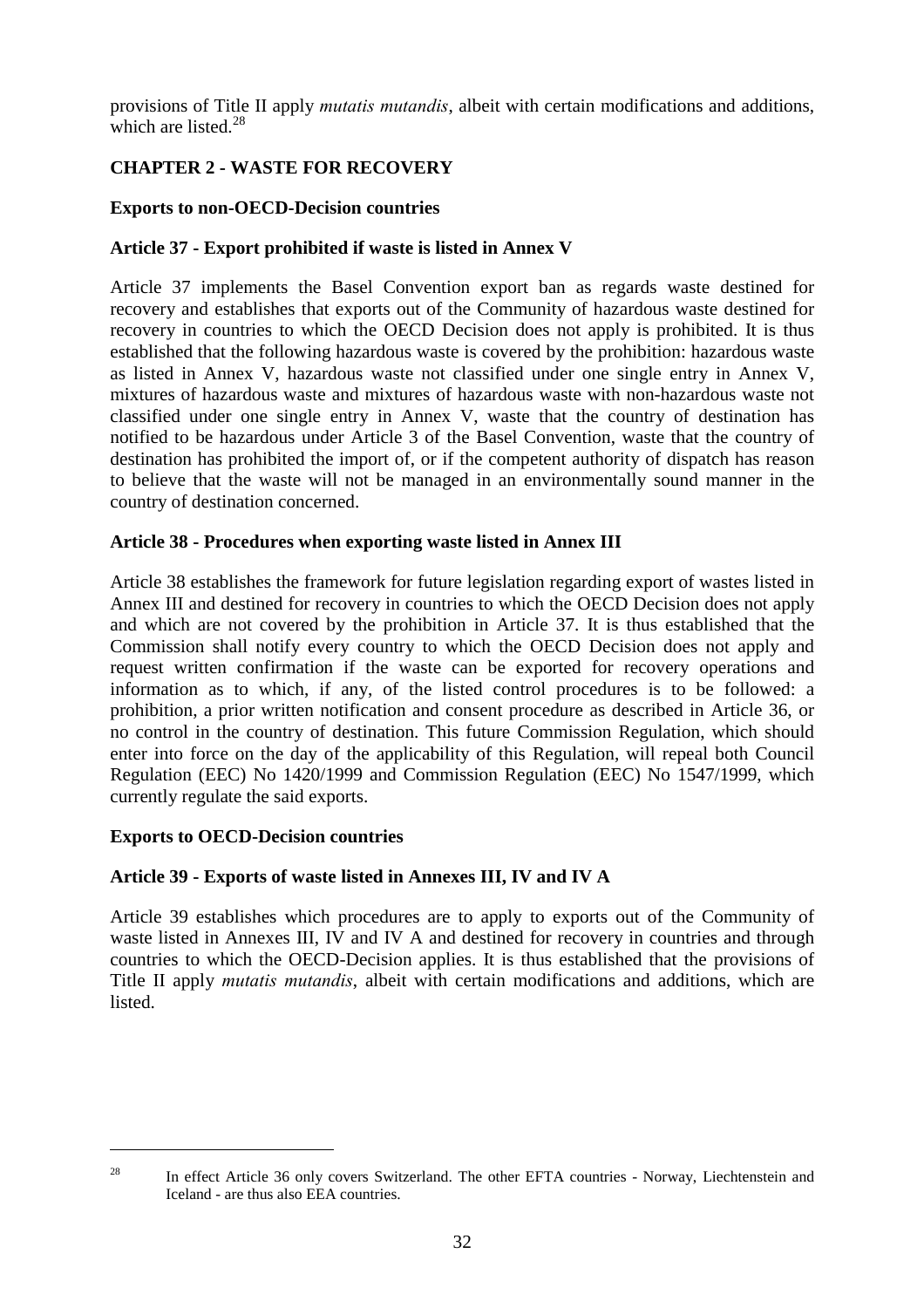# **CHAPTER 3 - GENERAL PROVISIONS**

# **Article 40 - Exports to Antarctic**

Article 40 makes it explicit that export of all waste out of the Community to Antarctica is prohibited.

# **Article 41 - Exports to Overseas Countries or Territories**

Article 41 establishes that exports out of the Community of all waste destined for disposal in Overseas Countries or Territories are prohibited and that as regards exports of waste destined for recovery the prohibition in Article 37 applies *mutatis mutandis*. Further, it is clarified that as regards exports of waste destined for recovery in Overseas Countries or Territories not covered by this prohibition, the provisions of Title II apply *mutatis mutandis*.

The Article reflects the rules established in Article 39 of Council Decision 2001/822/EC of 27 November 2001 on the association of the overseas countries and territories with the European Community.

# **Article 42 - Ensuring environmentally sound management in third countries**

Article 42 establishes that the producer and the notifier and other undertakings involved in a shipment are to take all necessary steps to ensure that any waste they ship is managed in an environmentally sound manner throughout the period of shipment and including final disposal or recovery in the third country of destination.

It further establishes that the competent authority of dispatch in the Community is to require and secure that any waste exported is managed in an environmentally sound manner throughout the period of shipment and including final disposal or recovery in the third country of destination and that specific exports violating that rules are to be prohibited.

Article 42 also establishes that environmentally sound management may be assumed as regards the waste stream and recovery operation concerned if, inter alia, the treatment guideline listed in Annex IX in respect of the waste stream concerned can be proved to apply at the facility in the third country of destination. Annex IX is to be further developed through the Committee for the adaptation to scientific and technical progress of EC Legislation on waste, in accordance with the procedure laid down in Article 18 of Directive 75/442/EEC, as amended, and by means of Commission Regulation, see Article 61.

### **TITLE V - Imports into the Community**

# **CHAPTER 1 - IMPORTS OF WASTE FOR DISPOSAL**

# **Article 43 - Import prohibited except from EFTA- or Basel Party country or with an agreement in place**

Article 43 establishes that all imports into the Community of waste destined for disposal are prohibited except those from EFTA countries or other countries which are Parties to the Basel Convention or other countries with which the Community, or the Community and its Member States have concluded bilateral or multilateral agreements or arrangements.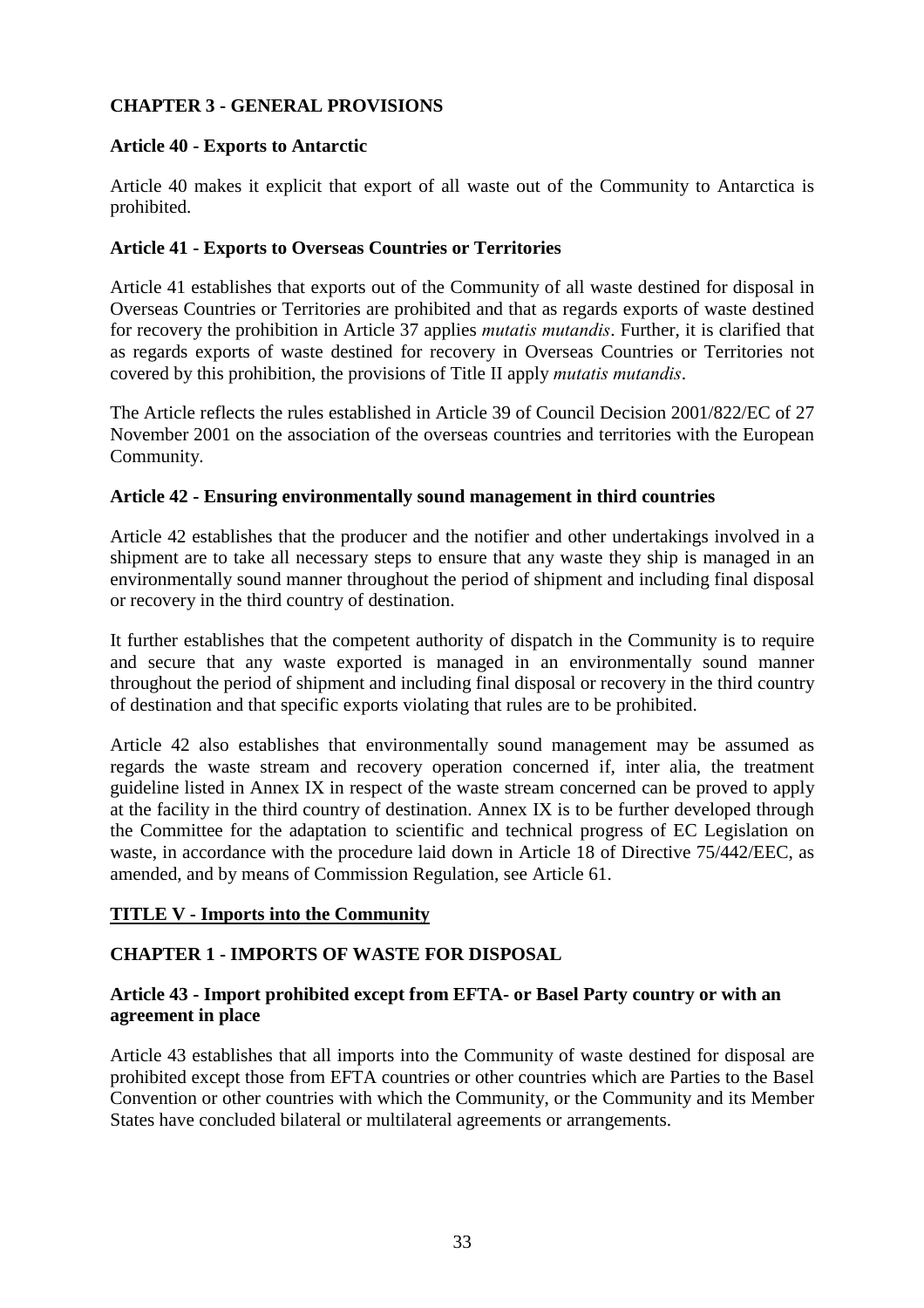Article 43 also establishes the requirements to be fulfilled when concluding bilateral or multilateral agreements or arrangements. These include inter alia the requirement that bilateral or multilateral agreements or arrangements entered into in accordance with the article shall be based upon the control procedure of Article 44.

# **Article 44 - Procedural requirements if import from EFTA- or Basel Party country**

Article 44 establishes which procedure to apply when importing waste into the Community destined for disposal from EFTA countries or other countries Parties to the Basel Convention. It is thus established that provisions of Title II apply *mutatis mutandis*, however, with certain modifications and additions listed.

# **CHAPTER 2 - IMPORTS OF WASTE FOR RECOVERY**

# **Article 45 - Import prohibited except from OECD Decision, EFTA or Basel Party country or with an agreement in place**

Article 45 establishes that all imports into the Community of waste destined for recovery are prohibited except from countries to which the OECD decision applies or from EFTA countries or from other countries which are Parties to the Basel Convention or other countries with which the Community, or the Community and its Member States, have concluded bilateral or multilateral agreements or arrangements.

Article 45 also establishes the requirements to be fulfilled when concluding bilateral or multilateral agreements or arrangements. These are similar to those of Article 43, and include inter alia the requirement that bilateral or multilateral agreements or arrangements entered into in accordance with the article shall be based upon the control procedure of Article 44 or 46 as relevant.

### **Article 46 - Procedural requirements if import from OECD Decision countries**

Article 46 establishes which procedures to apply when waste is imported into the Community and destined for recovery from a country to which the OECD Decision applies and/or through countries to which the OECD Decision applies. It is thus established that the provisions of Title II apply *mutatis mutandis*, however with modifications and additions listed.

# **Article 47 - Procedural requirements if import from non-OECD Decision country Party to the Basel Convention**

Article 46 establishes which procedure to apply where waste is imported into the Community and destined for recovery from a country to which the OECD Decision does not apply and/or through any country to which the OECD Decision does not apply and which are also Parties to the Basel Convention. It is thus established that the provisions of Article 29 apply *mutatis mutandis*.

# **CHAPTER 3 - GENERAL PROVISIONS**

### **Article 48 - Imports from Overseas Countries or Territories**

Article 48 establishes that in relation to imports of waste into the Community from Overseas Countries or Territories. The provisions of Title II apply *mutatis mutandis*.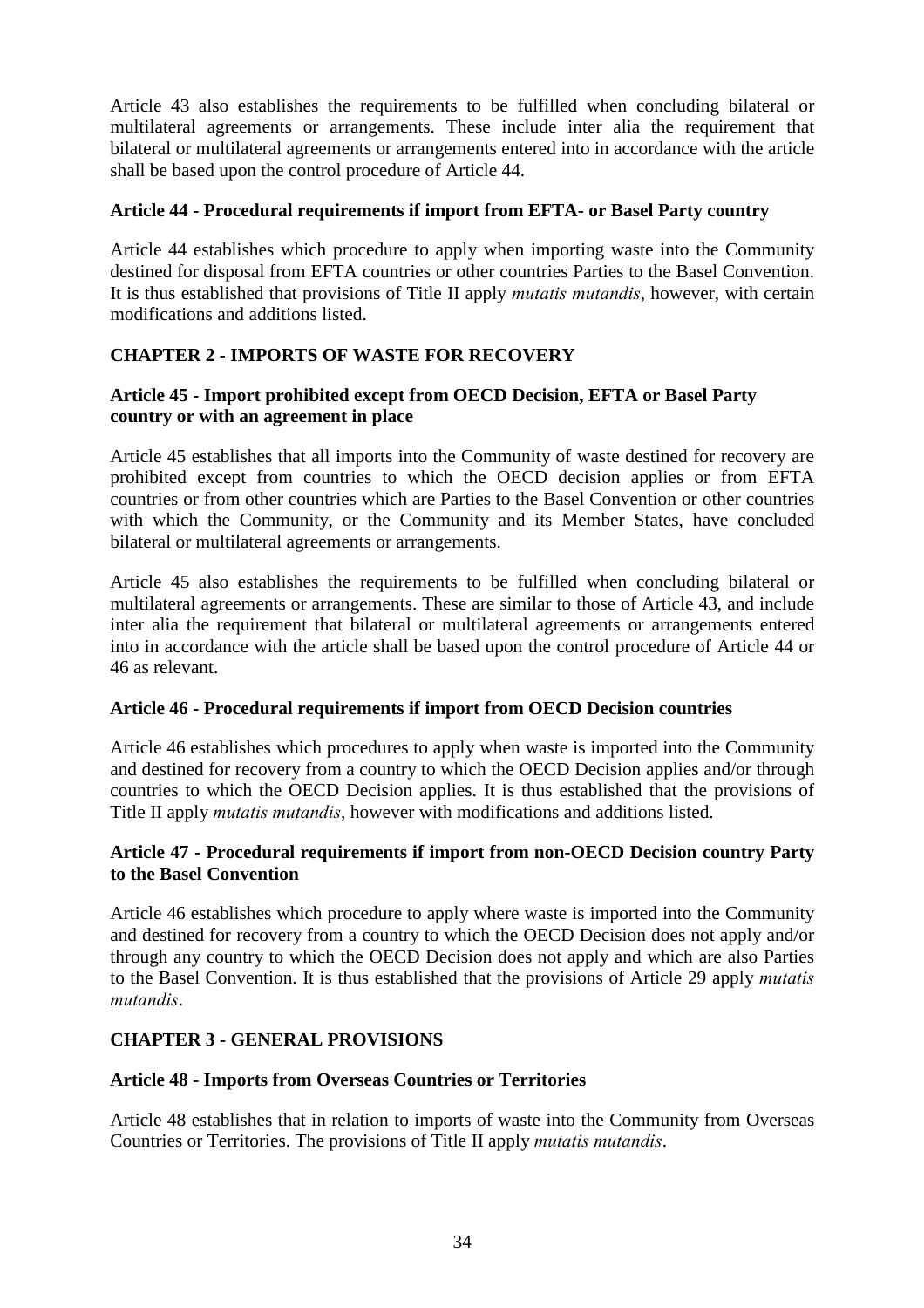Further it clarifies that one or more Overseas Country and Territory and the Member State to which they are linked may apply national procedures to shipments from the Overseas Country and Territory to that Member State and that Member States that apply this possibility, shall notify the Commission of the national procedures applied.

As it is the case with Article 41 as regards exports, the Article reflects the rules established in Article 39 of the Council Decision 2001/822/EC of 27 November 2001 on the association of the Overseas Countries and Territories with the European Community.

# **Article 49 – Protection of the environment within the Community**

Article 49 establishes that the producer, the notifier and other undertakings involved in a shipment must take all necessary steps to ensure that any waste they ship is managed without endangering human health and without using processes or methods which could harm the environment as required in Article 4 of Directive 75/442/EEC, as amended, and in accordance with Community legislation on waste throughout the period of shipment and including final disposal or final recovery in the country of destination.

It further establishes that the competent authority of destination in the Community shall require and secure that any waste shipped into its area of jurisdiction is managed without endangering human health and without harming the environment as required in Article 4 of Directive  $75/442/EEC$ , as amended, and in accordance with Community legislation on waste throughout the period of shipment and including final disposal or recovery in the country of destination. It is further required that specific imports violating those rules are to be prohibited and not consented to.

The Article applies the same logic as Article 42 regarding exports and the requirement to ensure environmentally sound management in the third country of destination.

# **TITLE VI - Transit through the Community from and to third countries**

# **CHAPTER 1 - WASTE FOR DISPOSAL**

### **Article 50 - Transit through the Community of waste destined for disposal**

Article 50 establishes that where waste destined for disposal is shipped through a Member State from and to third countries the provisions of Article 44 apply *mutatis mutandis*, albeit with certain modifications listed.

### **CHAPTER 2 - WASTE FOR RECOVERY**

# **Article 51 - Transit through the Community of waste from and/or to a non-OECD-Decision country**

Article 51 establishes that where waste destined for recovery is shipped through a Member State from and/or to a country to which the OECD Decision does not apply, Article 50 applies *mutatis mutandis*.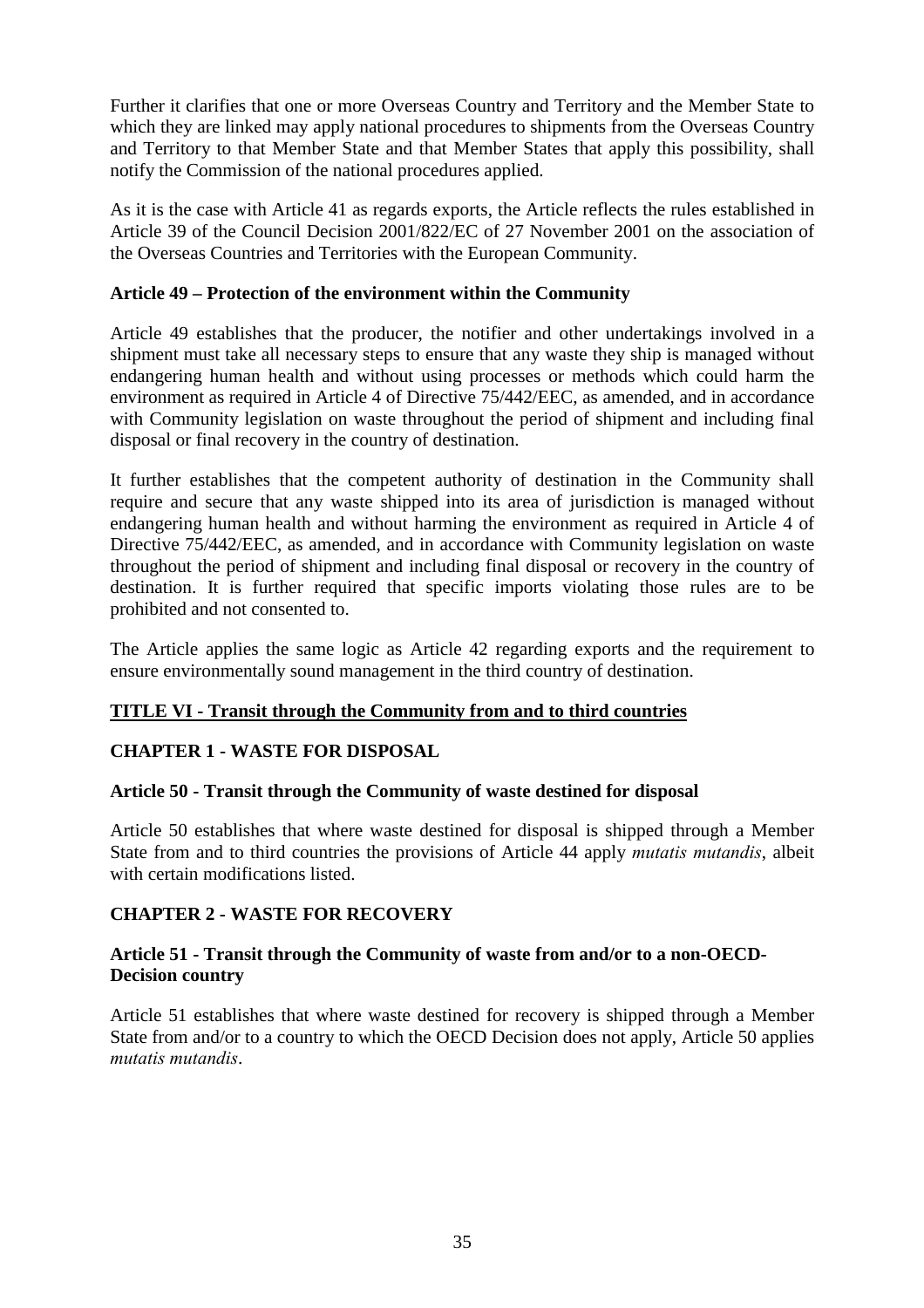# **Article 52 - Transit through the Community of waste from and/or to an OECD-Decision country**

Article 52 establishes that where waste destined for recovery is shipped through a Member State from and/or to countries to which the OECD Decision applies the provisions of Article 46 apply *mutatis mutandis*, albeit with certain modifications listed.

# **TITLE VII Other Provisions**

# **CHAPTER 1 - ADDITIONAL OBLIGATIONS RELATED TO MEMBER STATES**

# **Article 53 - Enforcement in Member States**

Article 53 establishes the obligation of Member States to take legal action to prevent and detect illegal shipments, including the imposition of penalties, and allows Member States to make provisions for enforcement measures such as inter alia inspections and spot checks of shipments.

# **Article 54 - Member States reporting**

Article 54 establishes the reporting obligations of the Member States. Before the end of each calendar year, Member States are to 1) draw up a report for the previous calendar year in accordance with Article 13 (3) of the Basel Convention and send it to the Secretariat of the Basel Convention and to the Commission, and 2) draw up a report for the previous calendar year based on the additional reporting questionnaire as contained in Annex X and send it to the Commission. Member States must thus submit two reports.

It is further established that these reports shall be submitted to the Commission in an electronic as well as a paper version.

Based on the reports received, the Commission is to establish reports on the implementation of this Regulation by the Community and its Member States.

# **Article 55 - International co-operation**

Article 55 establishes the obligation of Member States and the Commission to co-operate with other parties to the Basel Convention and inter-State organisations, inter alia, via the exchange and/or sharing of information, the promotion of environmentally sound technologies and the development of appropriate codes of good practice.

### **Article 56 - Designation of customs offices of entry into and exit from the Community**

Article 56 establishes the possibility for Member States to designate customs offices of entry into and exit from the Community for shipments of waste entering and leaving the Community. If Member States decide to designate such custom offices no shipment of waste may be allowed to use any other frontier crossing points within a Member State for entering or leaving the Community.

### **Article 57 - Designation of competent authority**

Article 57 establishes the obligation for Member States to designate the competent authority or authorities responsible for the application and operation of the Regulation.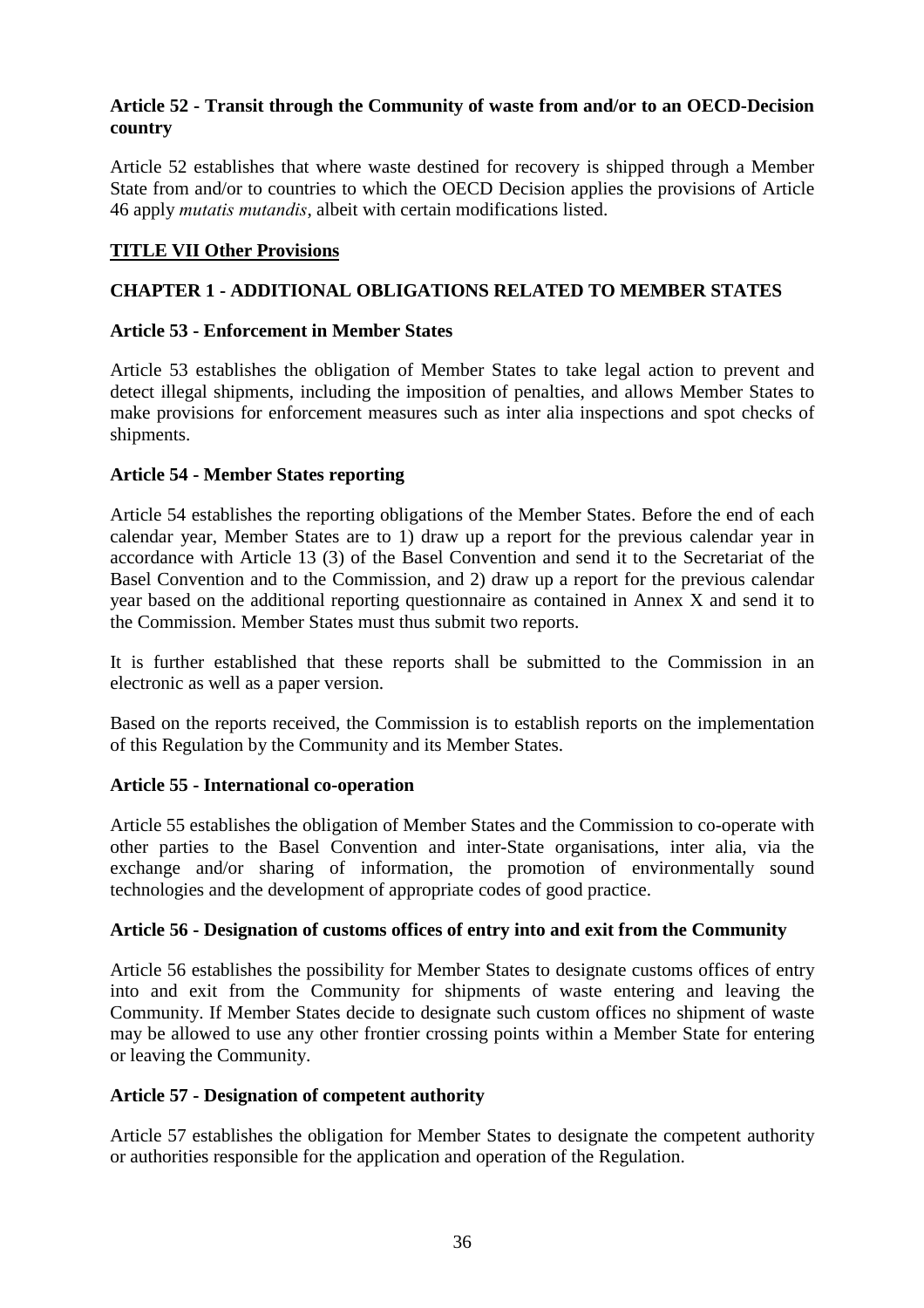## **Article 58 - Designation of correspondents**

Article 58 establishes the obligation for Member States and the Commission to each designate one correspondent responsible for informing or advising persons or undertakings who or which make enquiries.

#### **Article 59 - Notification of and information regarding designations**

Article 59 establishes the obligation for Member States to notify the Commission of the designations of custom offices of entry into and departure from the Community, competent authorities and correspondents made pursuant to Articles 56, 57 and 58 respectively. The Commission is then to publish lists of the designated customs offices of entry into and departure from the Community, competent authorities and correspondents on its web-site.

## **CHAPTER 2 - OTHER PROVISIONS**

#### **Article 60 - Meeting of the Correspondents**

Article 60 establishes the obligation of the Commission - if so requested by Member States or if otherwise appropriate – to periodically hold a Meeting of the Correspondents to examine with them the questions raised by the implementation of the Regulation.

The Meeting of the Correspondents may issue information sheets to provide guidance on issues related to the implementation, administration and enforcement of the Regulation.

#### **Article 61 - Amendment of Annexes**

Article 62 establishes that the Annexes of this Regulation are to be amended by the Commission by means of Commission Regulations and in accordance with the procedure laid down in Article 18 of Directive 75/442/EEC, as amended, and through the Committee for the Adaptation to Scientific and Technical Progress on EC-Legislation on Waste.

#### **Article 62 – Additional measure**

Article 62 establishes that the Commission may adopt additional measures related to the implementation, application, administration and enforcement of this Regulation and that any such measures shall be decided in accordance with the procedure laid down in Article 18 of Directive 75/442/EEC, as amended, and Article 5 of Decision 1999/468/EC.

#### **Article 63 - Repeals**

Article 63 establishes rules regarding repeals.

#### **Article 64 - Transition rules**

Article 64 establishes rules regarding transition.

#### **Article 65 - Entry into force and application**

Article 65 establishes a time span between date of entry into force and a date of application. This is necessary to allow for the establishment of the regime regarding exports of waste listed in Annex III and destined for recovery in non OECD countries as described in Article 38.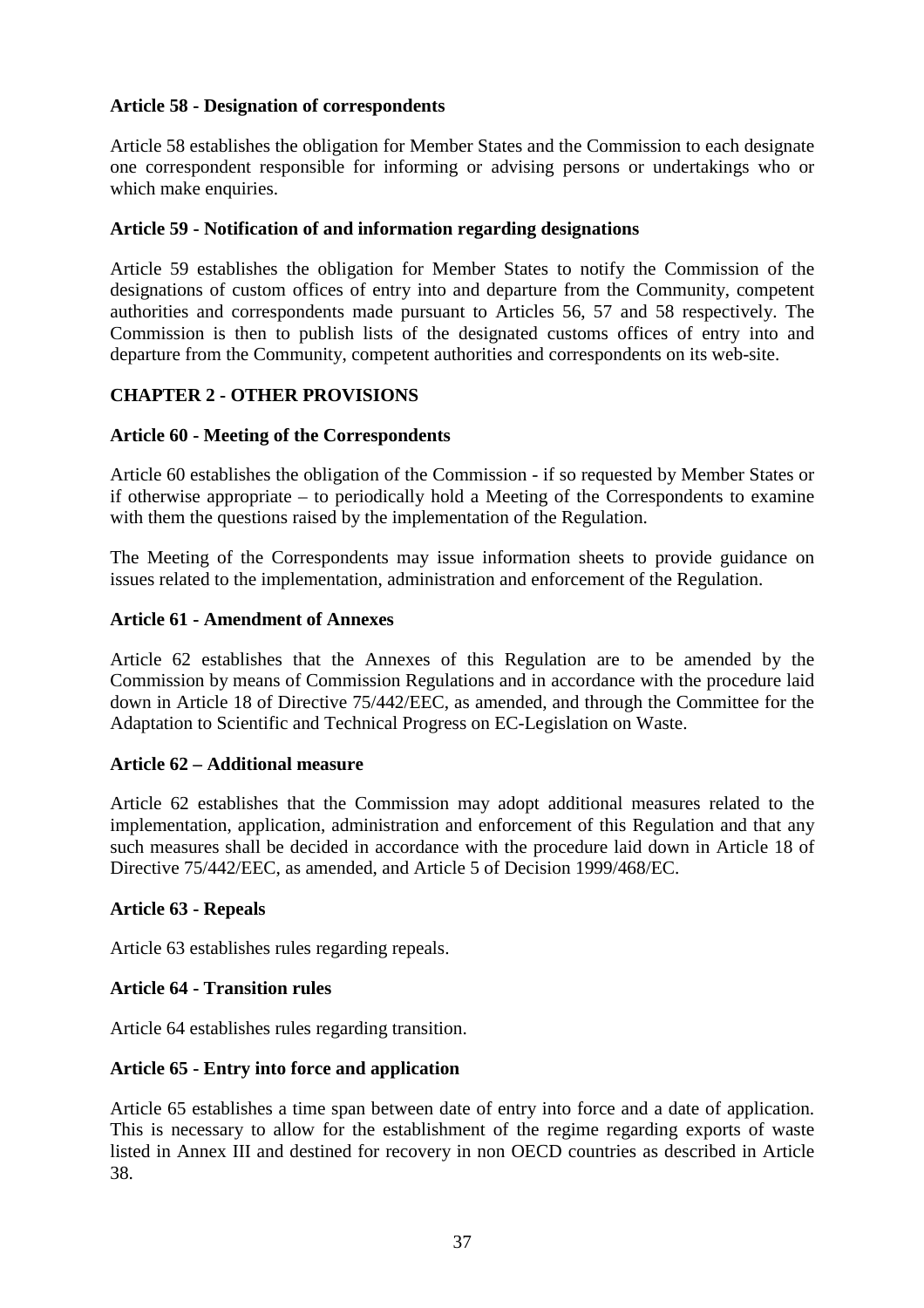## **ANNEX B Parallel listing of the proposed articles and the equivalent articles of Council Regulation (EEC) No 259/93**

| <b>Articles in proposal</b>                                                     | <b>Articles in Regulation (EEC) No 259/93/EEC</b>              |
|---------------------------------------------------------------------------------|----------------------------------------------------------------|
| $1 - \text{Scope}$                                                              | 1                                                              |
| $2 -$ Definitions                                                               | $\overline{2}$                                                 |
| 3 – Overall procedure framework                                                 | Partly new article, $1(3)(a)$ , $1(3)(c)$                      |
| 4 – Procedure of prior written notification<br>and consent                      | $2(g)$ , 3(1), 6(1), 3(8), 7(8), 5(1), 8(1), 5(3),<br>$8(3)$ , |
| $5 -$ Notification requirements                                                 | $3(2-(6), 6(2)-(6)$                                            |
| $6 -$ Contract                                                                  | 3(6), 6(6)                                                     |
| 7 – Financial guarantee                                                         | 27                                                             |
| 8 – Transmission of the notification by the<br>competent authority of dispatch  | New article                                                    |
| 9 - Acknowledgement by the competent<br>authority of destination                | 4(1), 7(1)                                                     |
| $10$ – Consent by the competent authority of<br>destination, export and transit | 4(2), 7(2)                                                     |
| $11$ – Conditions to a shipment                                                 | $4(2)(b)$ and (d), 7(3)                                        |
| $12$ – Objections to shipments destined for<br>disposal                         | $4(3)(a) - (c)$                                                |
| 13 – Objections to shipments destined for<br>recovery                           | $7(4)(a)$ and (b)                                              |
| 14 – General notification                                                       | 28                                                             |
| 15 – Pre-consented recovery facilities                                          | 9                                                              |
| 16 – Provisions regarding interim recovery<br>and disposal operations           | New article                                                    |
| $17 -$ Requirements following                                                   | Partly new article, $5(2) - (6)$ , $8(2) - (6)$                |
| $18$ – Changes in the shipment after consent                                    | 4(4), 7(5)                                                     |
| 19 – Waste to be accompanied by certain<br>information                          | 4(4), 7(5)                                                     |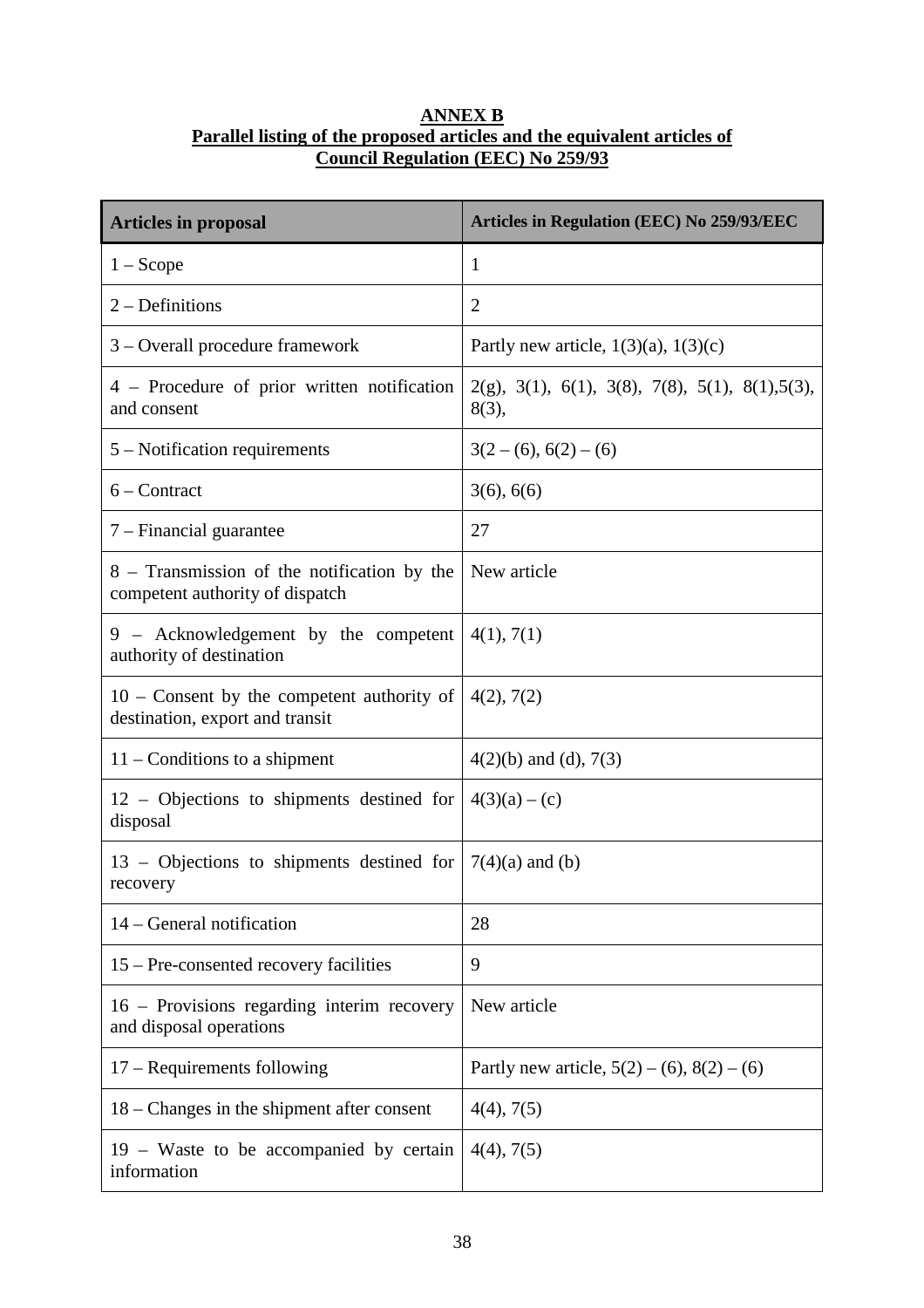| 20 – Waste subject to prior information                                                                  | New article                |
|----------------------------------------------------------------------------------------------------------|----------------------------|
| 21 – Prohibited to mix waste during shipment                                                             | 29                         |
| 22 – Protection of the environment within the<br>Community                                               | Partly new article, 34     |
| 23 – Keeping of documents and information                                                                | 35                         |
| 24 – Take-back when a shipment cannot be<br>completed as intended                                        | 25                         |
| $25$ – Costs for take-back when a shipment<br>cannot be completed                                        | 33                         |
| 26 – Take-back when a shipment is illegal                                                                | $26(2) - (4)$              |
| $27$ – Costs for take-back when a shipment is<br>illegal                                                 | 33                         |
| 28 – Submission of communication                                                                         | Partly new article, 7(2)   |
| 29 – Language                                                                                            | 31                         |
| 30 – Disagreement on classification issues                                                               | New article                |
| $31 -$ Administrative costs                                                                              | 33(1)                      |
| 32 - Shipments destined for disposal (within<br>the Community and with transit through third<br>country) | 12                         |
| 33 – Shipments destined for recovery (within<br>the Community and with transit through third<br>country) | 12                         |
| 34 – Application of this Regulation to<br>shipments within Member States                                 | 13                         |
| 35 – Export prohibited except to EFTA<br>countries (for disposal)                                        | 14, 18                     |
| 36 – Procedures when exporting to EFTA<br>countries (for disposal)                                       | 15                         |
| 37 – Export prohibited if waste is listed in<br>Annex V (for recovery)                                   | 16                         |
| 38 – Procedures when exporting waste listed<br>in Annex III (for recovery)                               | $17(1) - (3)$              |
| 39 – Exports of waste listed in Annexes III,                                                             | $17(2)$ , (4), (6) and (7) |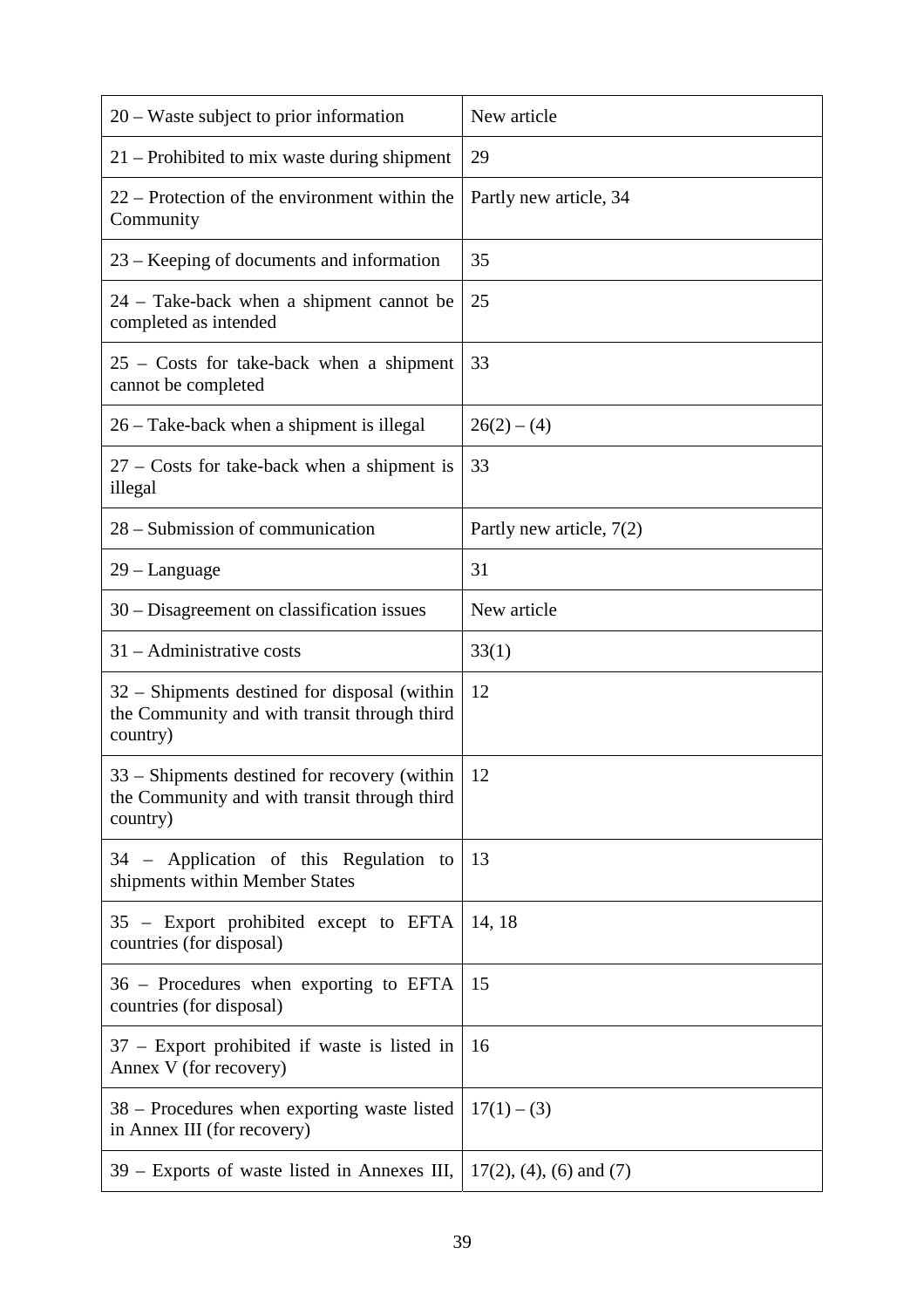| IV and IV A (for recovery)                                                                                                         |                                  |
|------------------------------------------------------------------------------------------------------------------------------------|----------------------------------|
| 40 – Exports to Antarctic                                                                                                          | New article                      |
| 41 – Exports to Overseas Countries or<br>Territories                                                                               | New article                      |
| - Ensuring environmentally<br>42<br>sound<br>management in third countries                                                         | Partly new article, 16(4)        |
| 43 – Import prohibited except from EFTA –<br>or Basel Party country or with an agreement<br>in place (for disposal)                | 19                               |
| 44 – procedural requirements if import from<br>EFTA – or Basel Party country (for disposal)                                        | 20                               |
| 45 – Import prohibited except from OECD<br>Decision-, EFTA- or Basel Party country or<br>with an agreement in place (for recovery) | 21                               |
| 46 – Procedural requirements if import from<br><b>OECD</b> Decisions countries (for recovery)                                      | 22(1)                            |
| 47 – Procedural requirements if import from<br>non-OECD Decision country Party to the<br>Basel Convention (for recovery)           | 22(2)                            |
| 48 - Imports from Overseas Countries or<br>Territories                                                                             | New article                      |
| 49 – Protection of the environment within the<br>Community                                                                         | Partly new article, 34 and 19(4) |
| 50 – Transit through the Community of waste<br>destined for disposal                                                               | 23                               |
| 51 – Transit through the Community of waste<br>from and/or to a non-OECD Decision country                                          | 23                               |
| 52 – Transit through the Community of waste<br>from and/or to an OECD Decision country                                             | 24                               |
| 53 – Enforcement in Member States                                                                                                  | 30, 26(5)                        |
| 54 – Member States reporting                                                                                                       | 41                               |
| 55 – International co-operation                                                                                                    | 40                               |
| 56 – Designation of customs offices of entry<br>into and exit from the Community                                                   | 39                               |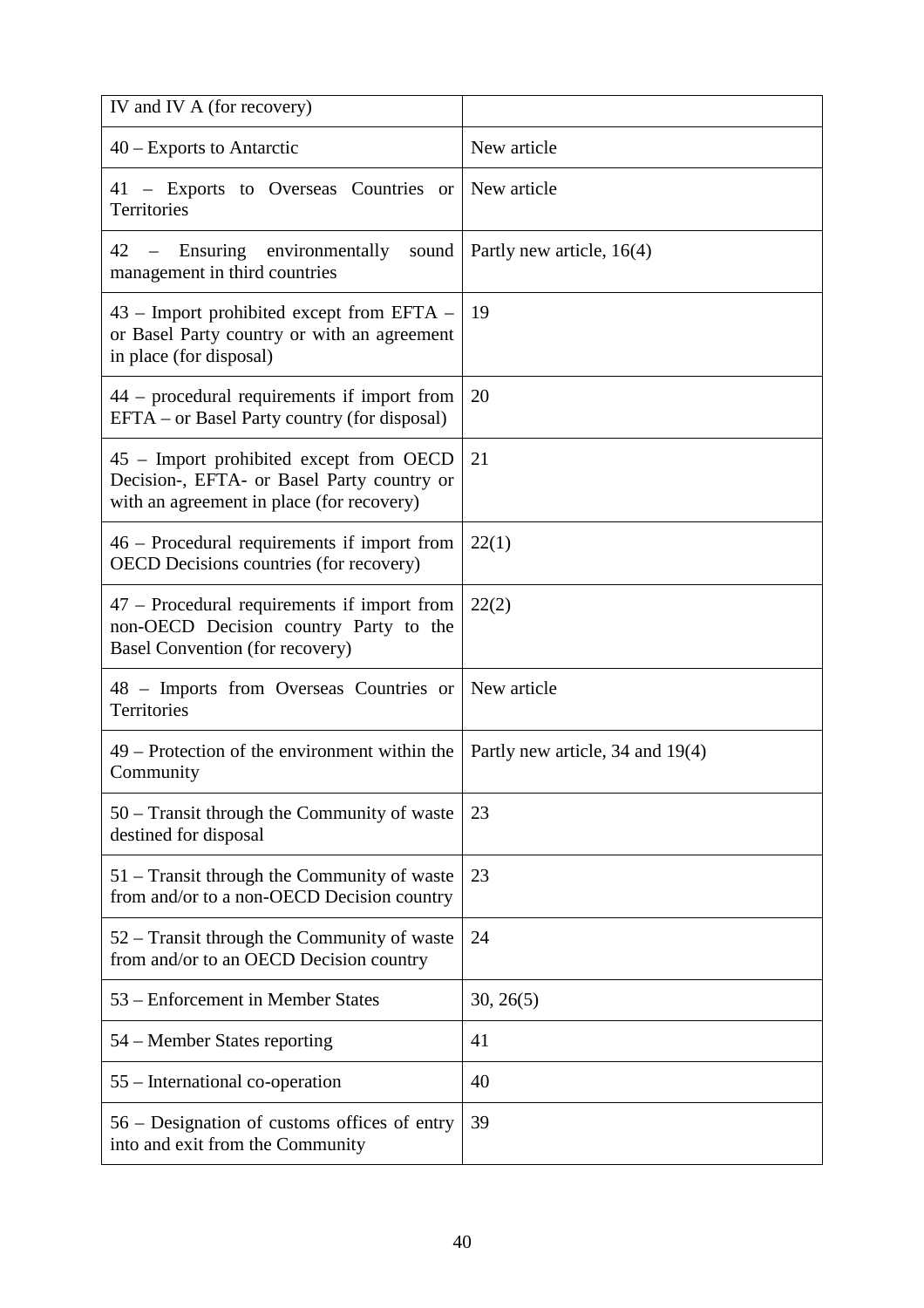| 57 – Designation of competent authority                            | 36                |
|--------------------------------------------------------------------|-------------------|
| 58 – Designation of correspondents                                 | 37(1)             |
| - Notification of and information<br>59.<br>regarding designations | 38                |
| $60$ – Meeting of the Correspondents                               | 37(2)             |
| 61 – Amendment of Annexes                                          | $42(3)$ and $(4)$ |
| $62 -$ Additional measures                                         | New article       |
| $63$ – Repeals                                                     | 43                |
| 64 – Transition rules                                              | 43                |
| $65$ – Entry into force                                            | 44                |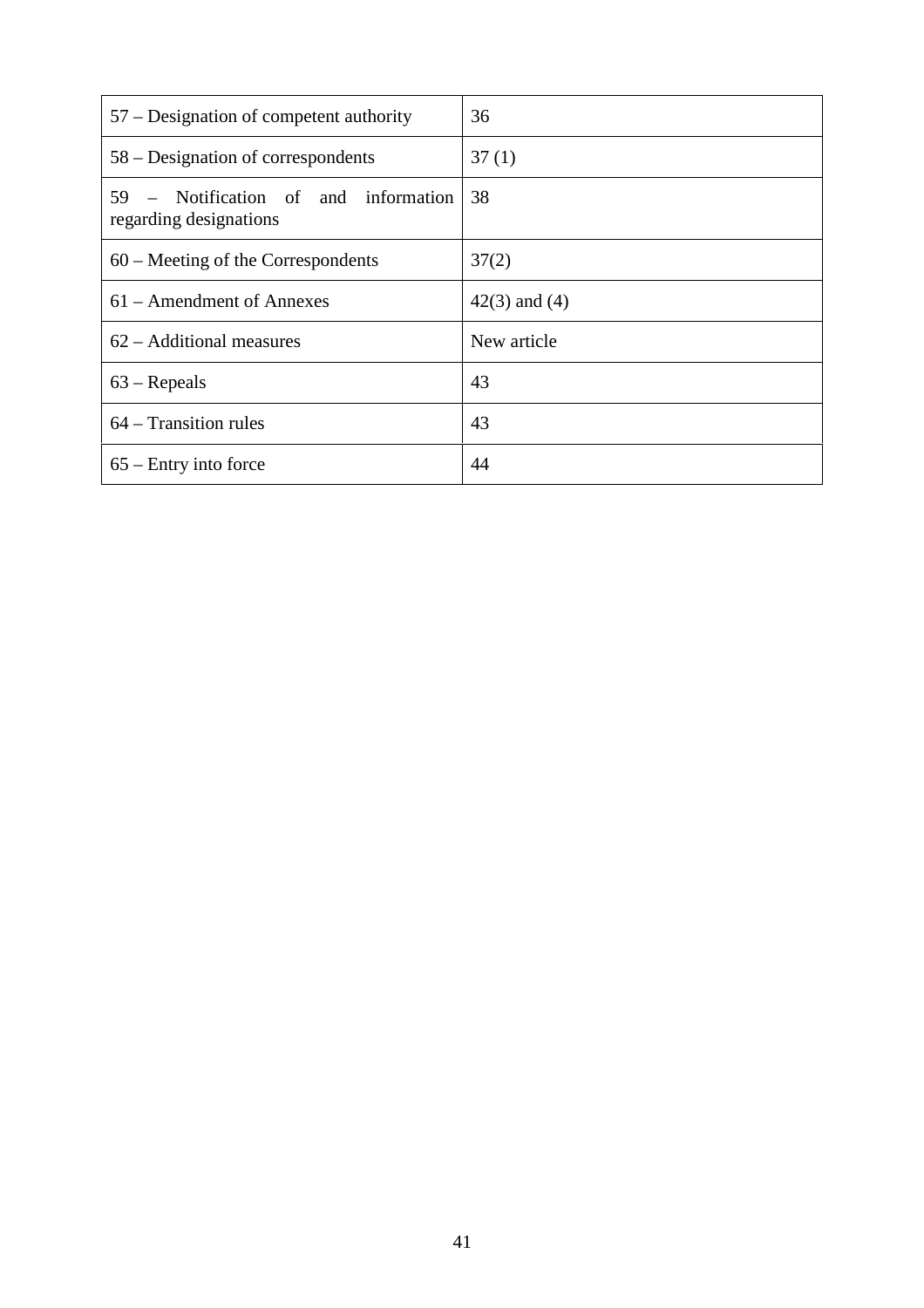# **ANNEX C LIST OF CONTRIBUTORS**

**The Commission has received written contributions from the following :**

• Member States:

Austria Belgium Denmark Finland France Germany Ireland Italy Portugal Sweden, The Netherlands United Kingdom.

• Non Governmental Organisations:

BAN, Basel Action Network EEB, European Environmental Bureau

• Industry:

APME, Association of Plastics Manufacturers in Europe, BIR, International Recycling Bureau EFR, European Ferrous Recovery & Recycling Federation EUROMETREC, European Metal Trade & Recycling Federation ERPA, European Recovered Paper Association CEMBUREAU CEPI, Confederation of European paper industries CGI, CRA, Chemical Recycling Association EURELECTRIC EURITS, European Association for Responsible Incineration and the Treatment of Special Waste EUROFER, European Confederation of iron and Steel Industries EUROMETAUX, Association Européenne des Métaux FEAD, European Waste Management Association ITAD, Interessengemeinschaft der thermischen Abfallbehandlungsanlagen in Deutschland SRI, Swedish Recycling Industries Association Stena Metall AB Group

• Acceeding Countries:

Czech Republic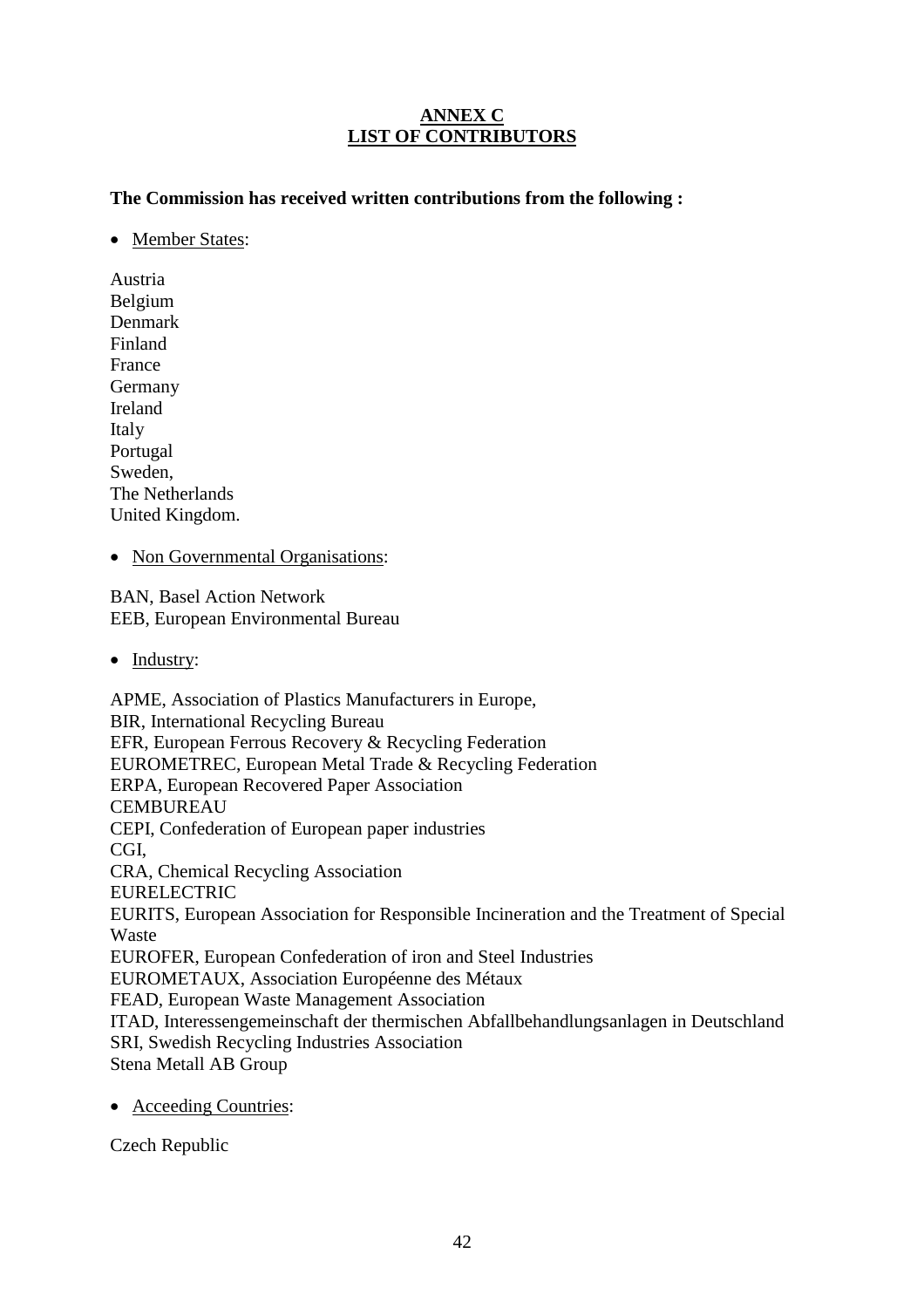## 2003/0139 (COD)

#### Proposal for a

# **REGULATION OF THE EUROPEAN PARLIAMENT AND OF THE COUNCIL**

#### **on Shipments of Waste**

#### THE EUROPEAN PARLIAMENT AND THE COUNCIL OF THE EUROPEAN UNION,

Having regard to the Treaty establishing the European Community, and in particular Articles 175(1) and 133 thereof,

Having regard to the proposal from the Commission<sup>29</sup>,

Having regard to the opinion of the European Economic and Social Committee<sup>30</sup>.

Having regard to the opinion of the Committee of the Regions<sup>31</sup>,

Acting in accordance with the procedure laid down in Article 251 of the Treaty.

Whereas:

- (1) The primary objective of the Regulation is protection of the environment and the legal basis is therefore Article 175(1) of the EC Treaty. However, since the provisions of Titles IV, V and VI on exports out of, imports into and transit through the Community to and from third countries, are also rules on international trade, the legal basis as regards these specific provisions is Article 133 of the EC Treaty.
- (2) Council Regulation (EEC) No 259/93 of 1 February 1993 on the supervision and control of waste within, into and out of the European Community<sup>32</sup>, has already been substantially amended several times and requires further amendment. It is necessary, in particular, to incorporate in that Regulation the content of Commission Decision 94/774/EC of 24 November 1994 concerning the standard consignment note referred to in Council Regulation (EEC) No  $259/93^{33}$  and of Commission Decision 1999/412/EC of 3 June 1999 concerning a questionnaire for the reporting obligation of Member States pursuant to Article 41(2) of Council Regulation (EEC) No  $259/93^{34}$ . Regulation (EEC) No 259/93 should therefore be replaced in the interests of clarity.

<sup>29</sup> OJ C , , p. .<br>  $0$ J C , , p. .<br>  $0$ J C , , p. .<br>  $0$ J C , , p. .<br>  $0$ J L 30, 6.2.1993, p. 1. Regulation as last amended by Commission Regulation (EC) No 2557/2001

<sup>(</sup>OJ L 349, 31.12.2001, p. 1).<br>33 OJ L 310, 3.12.1994, p. 70.<br>34 OJ L 156, 23.6.1999, p. 37.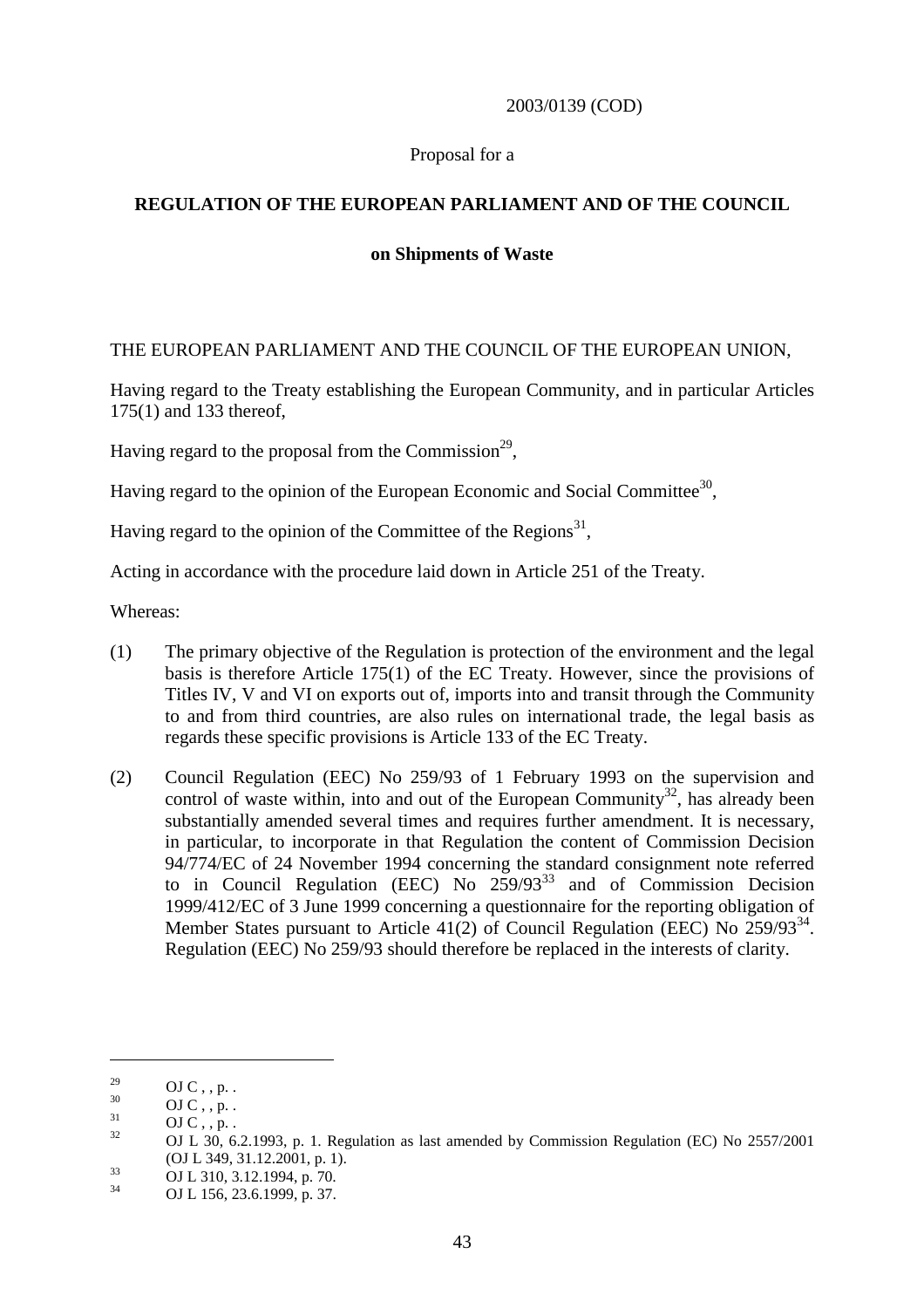- (3) Council Decision  $93/98/EEC^{35}$  concerned the conclusion, on behalf of the Community, of the Basel Convention of 22 March 1989 on the control of transboundary movements of hazardous wastes and their disposal, to which the Community has been a party since 1994. By adapting Council Regulation (EEC) No 259/93, the Council has established rules to curtail and to control such movements designed, inter alia, to make the existing Community system for the supervision and control of waste movements comply with the requirements of the Basel Convention.
- (4) Council Decision 97/640/EC of 22 September 1997 concerned the approval, on behalf of the Community, of the amendment to the Basel Convention, laid down in Decision III/I of the Conference of the Parties. By that amendment, all exports of hazardous wastes destined for disposal from countries listed in Annex VII to the Convention to countries not listed therein were prohibited, as were, with effect from 1 January 1998, all such exports of the hazardous wastes referred to in Article 1(1)(a) of the Convention and destined for recovery. Council Regulation (EEC) No 259/93 was amended accordingly by Council Regulation (EC) No  $120/97$ ,  $36$  as amended.<sup>37</sup>
- (5) The Community has not yet signed the Basle Convention Protocol on Liability and Compensation as contained in Decision V/29 of the Conference of the Parties.
- (6) In view of the fact that the Community has approved OECD Council Decision C(2001)107 of 14 June 2001 amending OECD Decision C(92)39/final on the control of transfrontier movements of wastes destined for recovery operations in order to harmonise lists and certain other requirements with the Basel Convention, it is necessary to incorporate the content of that Decision in Community legislation.
- (7) The Community has signed the Stockholm Convention of 22 May 2001 on persistent organic pollutants.
- (8) It is important to organise and regulate the supervision and control of shipments of wastes in a way which takes account of the need to preserve, protect and improve the quality of the environment and human health and which promotes a more uniform application of the Regulation throughout the Community.
- (9) It is important to bear in mind the requirement laid down in Article 4(2)(d) of the Basle Convention that shipments of hazardous waste are to be reduced to the minimum consistent with environmentally sound and efficient management of such waste.
- (10) It is necessary to avoid procedural duplication by recognising other EU legislation that already regulates waste of animal origin, in particular Regulation (EC) No  $1774/2002^{38}$  laying down health rules concerning animal by-products not intended for human consumption and Regulation (EC) No  $999/2001^{39}$  laying down rules for the prevention, control and eradication of certain transmissible spongiform

 $\overline{a}$ 

 $\begin{array}{r} 31.12.2001, p. 1. \ \text{OJ L } 273, 10.10.2002, p. 1. \ \end{array}$ 

 $^{35}$  OJ L 39, 16.2.1993, p. 1.<br>  $^{36}$  OJ L 22, 24.1.1997, p. 14.<br>
Commission Regulation (EC) No 2408/98, OJ L 298, 7.11.1998, p. 19, Commission Decision 1999/816/EC, OJ L 316, 10.12.1999, p. 45 and Commission Regulation (EC) No 2557/2001, OJ 349,

OJ L 147, 31.5.2001, p. 1.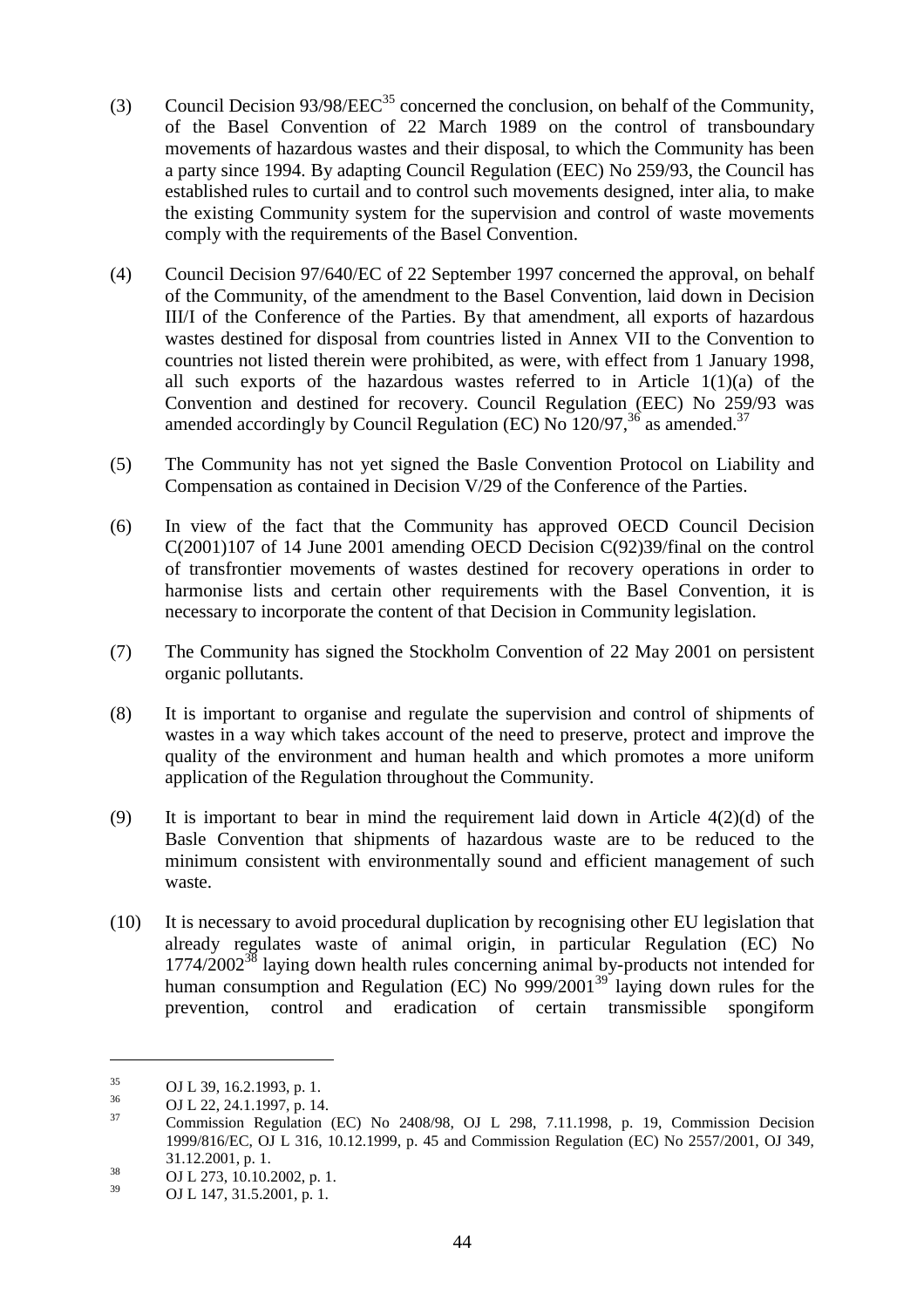encephalopathies, which already contain equivalent provisions covering the overall consignment, channelling and movement (collection, transport, handling, processing and use or disposal, record keeping, accompanying documents and traceability) of animal by-products within, into and out of the Community to prevent them from posing a risk to animal or public health and the environment.

- (11) Account should also be taken of the requirement laid down in Directive 75/442/EEC, as amended,<sup>40</sup> under which Member States are to establish an integrated and adequate network of waste disposal installations, in order to enable the Community as a whole to become self-sufficient in waste disposal and the Member States to move towards that aim individually, taking into account geographical circumstances or the need for specialised installations for certain types of waste.
- (12) Regard should also be had to the requirement under Directive 75/442/EEC, as amended, that Member States draw up waste management plans, as well as the possibility allowed for by that Directive for Member States to take the measures necessary to prevent shipments of waste which are not in accordance with those plans provided that they inform the Commission and the other Member States accordingly.
- (13) It is necessary to ensure that, in accordance with Directive 75/442/EEC, as amended, and other Community legislation on waste, shipments within the Community and imports to Member States are managed, throughout the period of shipment and including final disposal or final recovery in the country of destination, without endangering human health and without using processes or methods which could harm the environment. As regards exports from the Community, it is necessary to ensure that the waste is managed in an environmentally sound manner throughout the period of shipment and including final disposal or recovery in the third country of destination.
- (14) Although the supervision and control of shipments of waste within a Member State is a matter for that country, national systems concerning shipments of waste should comply with minimum requirements in order to ensure a high level of protection of the environment and human health.
- (15) In the case of shipments of hazardous waste, it is appropriate to ensure optimum supervision and control by requiring prior written consent to such shipments. Such a procedure should in turn entail prior notification, which enables the competent authorities to be duly informed so that they can take all necessary measures for the protection of human health and the environment. It should also enable those authorities to raise reasoned objections to such a shipment.
- (16) In the case of shipments of non-hazardous waste, it is appropriate to ensure a minimum level of supervision and control by requiring that such shipments be accompanied by certain information.
- (17) In view of the need for a uniform application of the Regulation and for the proper functioning of the internal market, it is necessary in the interests of efficiency to require that notifications be processed through the competent authority of dispatch.

<sup>&</sup>lt;sup>40</sup> OJ L 194, 25.7.1975, p. 39. Directive as last mended by Commission Decision 96/350/EC (OJ L 243, 24.9.1996, p. 31).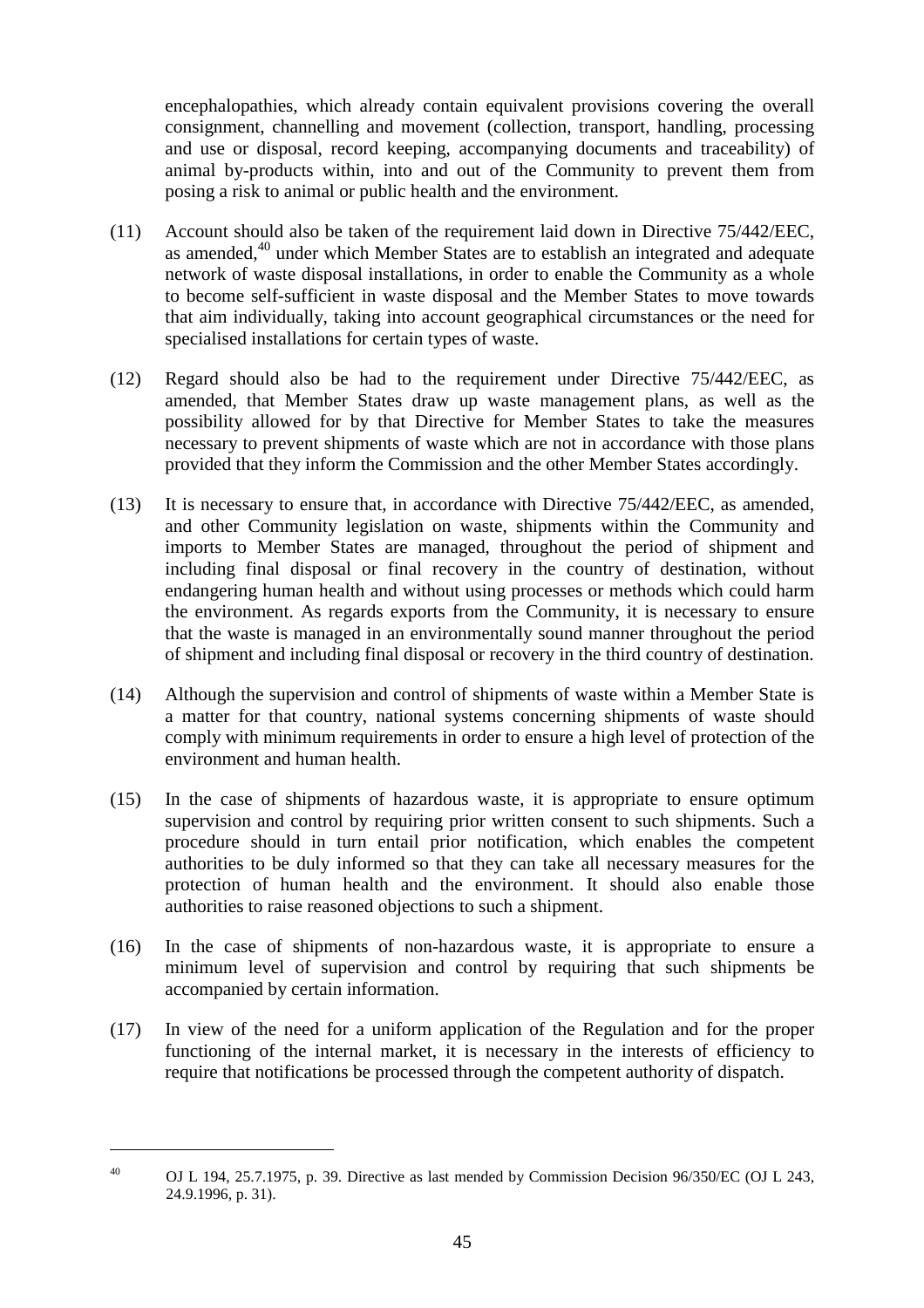- (18) It is also important to clarify the system of financial guarantees or equivalent insurance.
- (19) It is necessary to provide procedural safeguards for the notifier, both in the interests of legal certainty and to ensure the uniform application of the Regulation and the proper functioning of the internal market.
- (20) In the case of shipments of waste for disposal, it should be possible for Member States to implement the principles of proximity, priority for recovery and self-sufficiency at Community and national levels, in accordance with Directive 75/442/EEC, as amended, by taking measures in accordance with the Treaty to prohibit generally or partially or to object systematically to such shipments. Member States should also be able to ensure that the waste management facility covered by Directive 96/61/EC, as amended,<sup>41</sup> concerning integrated pollution prevention and control, apply Best Available Techniques as defined in that Directive and that the waste is treated in accordance with legally binding environmental protections standards in relation to disposal operations established in Community legislation.
- (21) In the case of shipments of waste destined for recovery, Member States should be able to ensure that the waste management facilities covered by Directive 96/61/EC, as amended, $42$  concerning integrated pollution prevention and control, apply Best Available Techniques as defined in that Directive. Member States should also be able to ensure that waste is treated in accordance with legally binding environmental protections standards in relation to recovery operations established in Community legislation and that waste is treated in accordance with waste management plans established pursuant to Directive 75/442/EC, as amended, with the purpose of ensuring the implementation of legally binding recovery or recycling obligations established in Community legislation.
- (22) The absence of mandatory waste treatments and facility requirements at the EU level undermines the creation of a high level of environmental protection across the Community and distort the consolidation of an economically viable internal market for recycling. It is a matter of urgency to fill this gap and to proceed towards the establishment of a Community level playing field for recycling.
- (23) An obligation should be laid down to the effect that waste, hazardous as well as nonhazardous waste, from a shipment that cannot be completed as intended is to be taken back to the country of dispatch or disposed of or recovered in an alternative way.
- (24) It should also be made compulsory that, in the event of an illegal shipment, meaning a shipment in infringement of this Regulation or of international or Community law, the person whose action is the cause of such a shipment should take back the waste involved or make alternative arrangements for its disposal or recovery; failing which, the competent authorities of dispatch or destination, as appropriate, should intervene themselves.
- (25) It is necessary to clarify the scope of the prohibition, laid down in accordance with the Basle Convention in order to protect the environment of the countries concerned, of

<sup>41</sup> **OJ L 257, 10.10.1996, p. 26.**<br>**OJ L 257, 10.10.1996, p. 26.**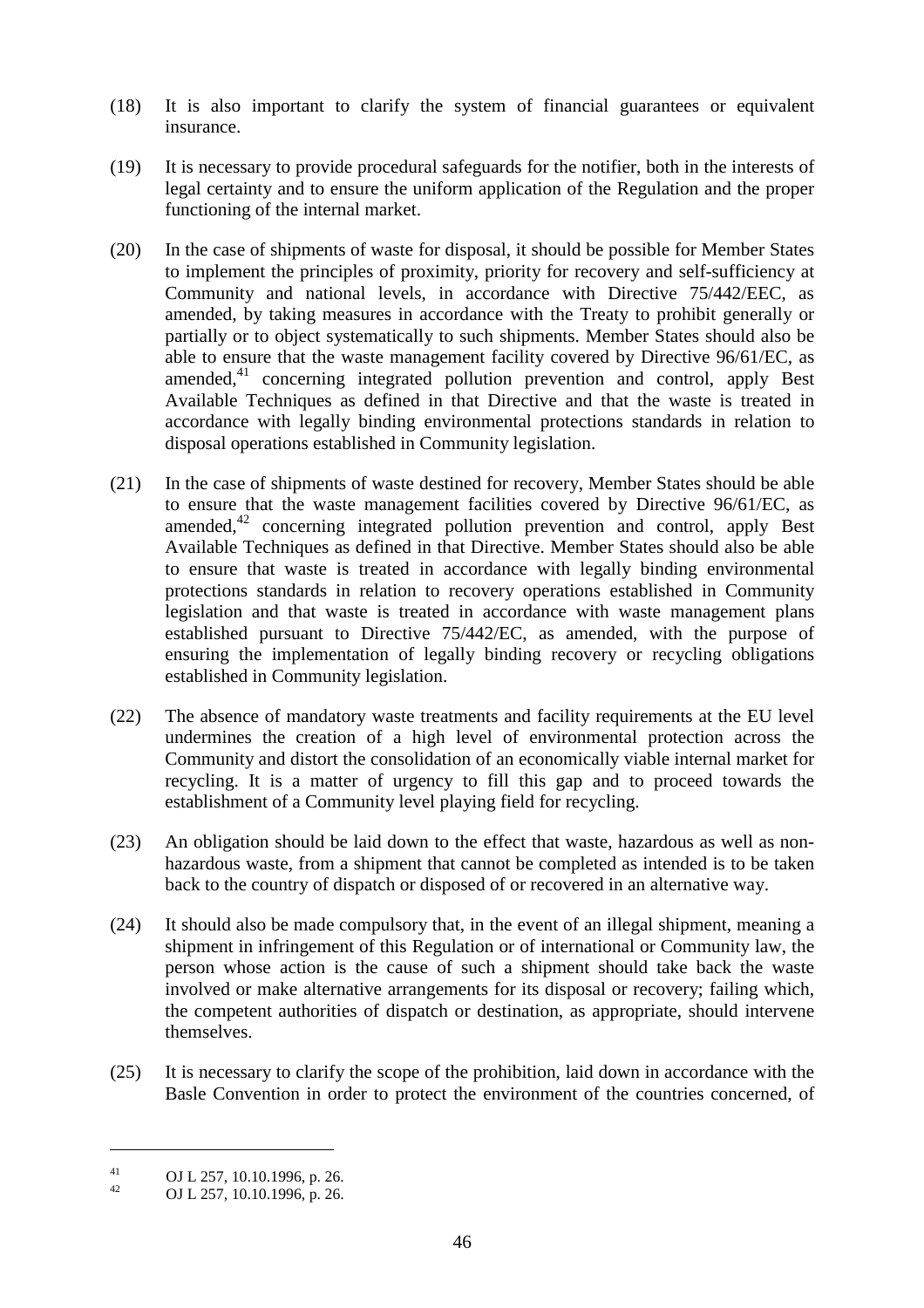exports from the Community of any waste destined for disposal in a third country other than an EFTA country.

- (26) It is also necessary to clarify the scope of the prohibition, also laid down in accordance with the Basle Convention in order to protect the environment of the countries concerned, of exports of hazardous waste destined for recovery in a country to which the OECD Decision does not apply. In particular, it is necessary to clarify the list of hazardous wastes to which that prohibition applies and to ensure that it also includes the waste listed in Annex II to the Basle Convention, namely waste collected from households and residues from the incineration of household waste.
- (27) Specific arrangements should be maintained for exports of non-hazardous waste destined for recovery in countries to which the OECD Decision does not apply and provision made for them to be further streamlined at a later date.
- (28) It should be ensured that exports from the Community are managed in an environmentally sound manner throughout the period of shipment and including final disposal or recovery in the third country of destination. A list of guidelines should be established.
- (29) Imports into the Community of waste for disposal should be permitted where the exporting country is a Party to the Basle Convention; imports into the Community of waste for recovery should be permitted where the exporting country is one to which the OECD Decision applies or a Party to the Basle Convention; in other cases, however, imports should be allowed only if the exporting country is bound by a bilateral or multilateral agreement or arrangement compatible with Community legislation and in accordance with Article 11 of the Basle Convention.
- (30) Efficient international co-operation regarding control of shipments of waste is instrumental in ensuring that international shipments of hazardous wastes are controlled. Information exchange, shared responsibility and co-operative efforts between the Community and its Member States and third countries should be promoted with a view to ensuring sound management of waste. The Commission and the Member States shall provide timely and appropriate technical assistance to developing countries and countries with economies in transition to assist them, taking into account their particular needs, to develop and strengthen their institutional and non-institutional capacity in waste management, in monitoring and controlling imports of waste and chemicals and in prevention of illegal shipments.
- (31) This Regulation should reflect the rules regarding exports and imports of waste to and from the Overseas Countries and Territories, as laid down in Council Decision 2001/822/EC of 27 November 2001 on the association of the Overseas Countries and Territories with the European Community.<sup>43</sup>
- (32) It must be ensured that imports into the Community are managed without endangering human health and without using processes or methods which could harm the environment as required in Article 4 of Directive 75/442/EEC, as amended, and in accordance with Community legislation on waste throughout the period of shipment and including final disposal or final recovery in the country of destination.

<sup>43</sup> OJ L 314, 30.11.2001, p. 1.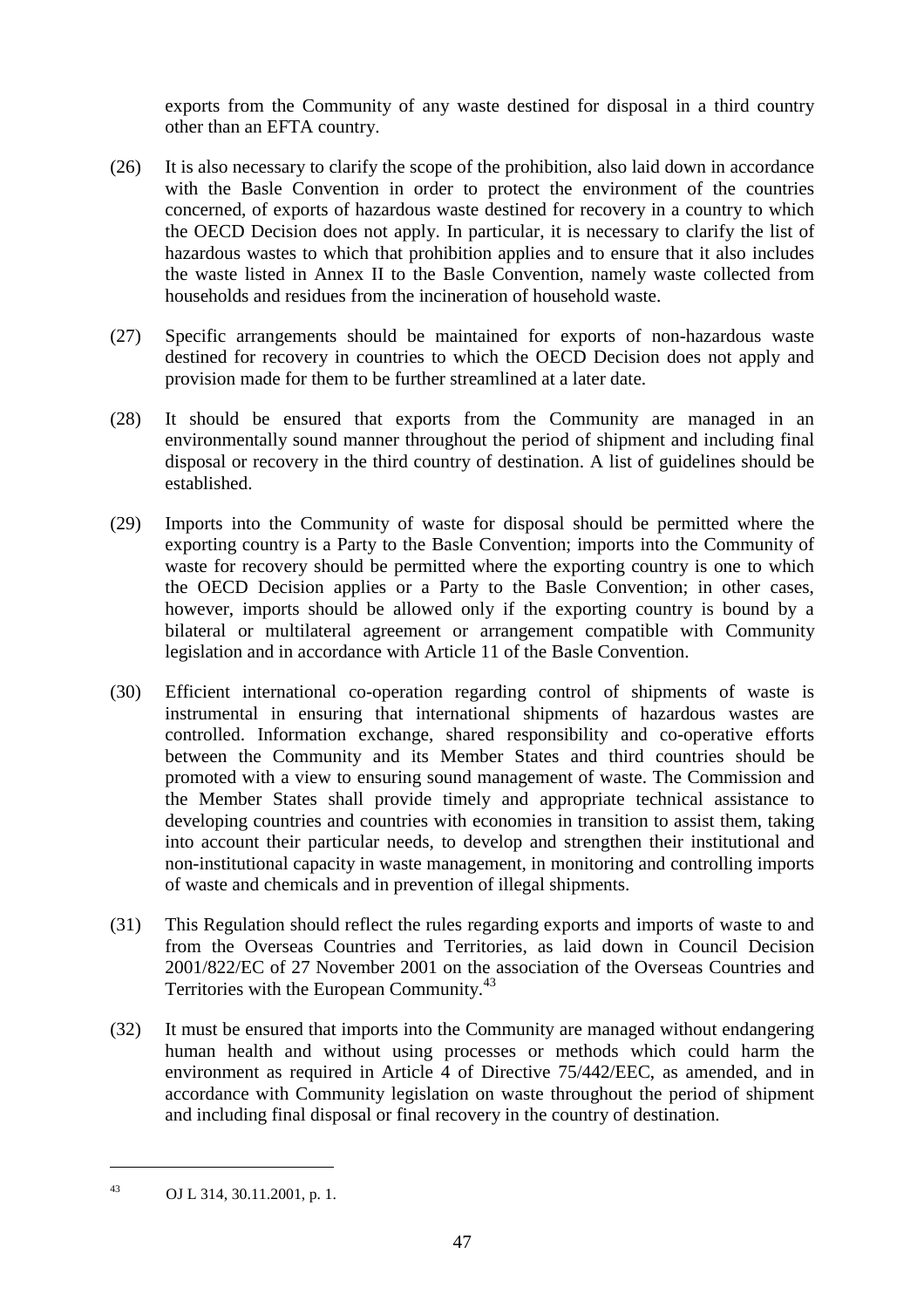- (33) Member States should provide the Commission with information concerning the implementation of this Regulation, both through the reports submitted to the Secretariat of the Basle Convention and on the basis of a separate questionnaire.
- (34) Annexes to this Regulation shall be adopted by under the procedure of Article18 of the Directive 75/442/EEC, as amended.
- (35) Since the measures necessary for the implementation of this Regulation are measures of general scope within the meaning of Article 2 of Council Decision 1999/468/EC of 28 June 1999 laying down the procedures for the exercise of implementing powers conferred on the Commission<sup>44</sup>, they should be adopted by use of the regulatory procedure provided for in Article 5 of that Decision.
- (36) In accordance with the principles of subsidiarity and proportionality as set out in Article 5 of the Treaty, the objectives of the proposed action, which is to ensure protection of the environment when waste is subject to shipment, cannot be sufficiently achieved by the Member States and can therefore, by reason of the scale and effects thereof, be better achieved by the Community; this Regulation confines itself to the minimum required in order to achieve those objectives and does not go beyond what is necessary for that purpose,

## HAVE ADOPTED THIS REGULATION:

# **TITLE I SCOPE AND DEFINITIONS**

## *Article 1*

## *- Scope*

- 1. This Regulation establishes procedures and control regimes for the shipment of waste, depending on the origin, destination and route of the shipment, the type of waste shipped and the type of treatment to be applied to the waste at its destination.
- 2. This Regulation applies to shipments of waste:
	- (a) between Member States, within the Community or with transit through third countries;
	- (b) imported into the Community from third countries;
	- (c) exported out of the Community to third countries;
	- (d) in transit through the Community, in route from one third country to another.
- 3. The following shall be excluded from the scope of this Regulation:
	- (a) the offloading to shore of waste generated by the normal operation of ships and offshore platforms, including waste water and residues, provided that such

<sup>44</sup> OJ L 184, 17.7.1999, p. 23.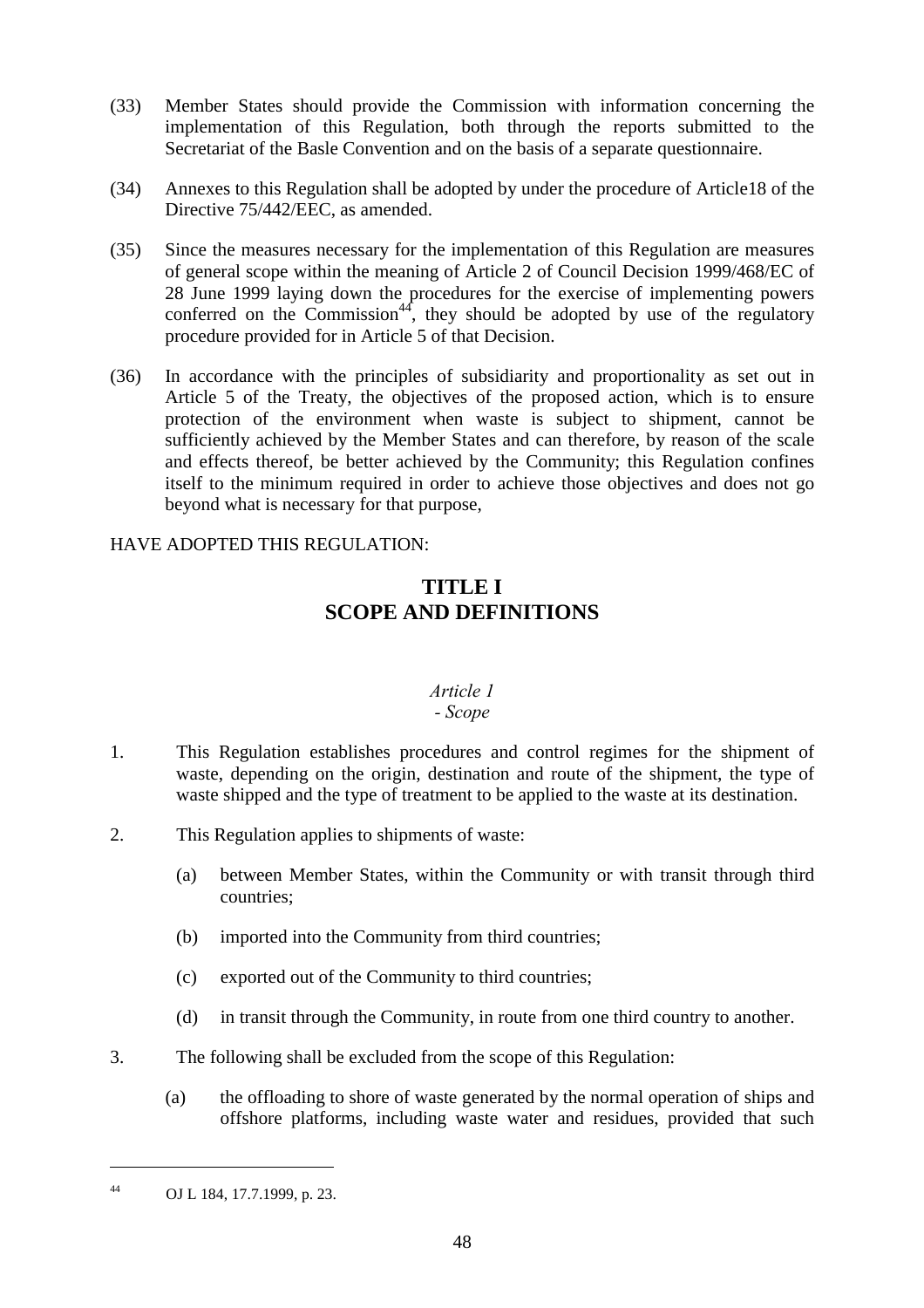waste is subject to the requirements of the International Convention for the Prevention of Pollution from Ships, 1973, as modified by the Protocol of 1978 relating thereto (Marpol 73/78), or other binding international instruments;

- (b) shipments of waste generated on board civil aeroplanes whilst airborne, for the duration of the flight and until landing;
- (c) shipments of radioactive waste as defined in Article 2 of Directive 92/3/Euratom of 3 February 1992, as amended;  $45$
- (d) shipments of waste as referred to in Article 2(1)(b) of Directive 75/442/EEC, as amended, where such shipments are already covered by other relevant Community legislation containing similar provisions;
- (e) shipments of waste from the Antarctic *into* the Community and in accordance with the requirements of the Protocol on Environmental Protection to the Antarctic Treaty.
- 4. The following applies to shipments of waste from the Antarctic, which transit *through* the Community:

Shipments of waste from the Antarctic to countries outside the Community are subject to the provisions of Articles 20 and 22.

5. The following applies to waste listed in Annex III:

Shipments of waste listed in Annex III and destined for recovery are only subject to the provisions of Articles 3(2) and (3), 19, 22, 24, 25, 26, 27, 34(2), 37, 39, 42 and 49.

6. Shipments of waste covered by Regulation (EC) No 1774/2002, as amended, regarding health rules concerning animal by-products not intended for human consumption, which are subject to similar or stricter procedural provisions in that Regulation and other linked Community legislation on animal and public health are excluded from the procedural requirements of this Regulation.

If necessary**,** within six months from the entry into force of this Regulation, the Commission shall adopt guidelines on the relationship between existing sectoral legislation on animal and public health and the provision of this regulation, according to the procedure laid down in Article 18 of Directive 75/442/EEC, as amended.

For the purpose of the second sub-paragraph above, the Committee set up by Directive 75/442/EEC, as amended, shall fully associate the Committee set up by Article 33(1) of Regulation (EC) No 1774/2002, as amended, to its deliberations.

<sup>45</sup> OJ L 35, 12. 2. 1992, p. 24.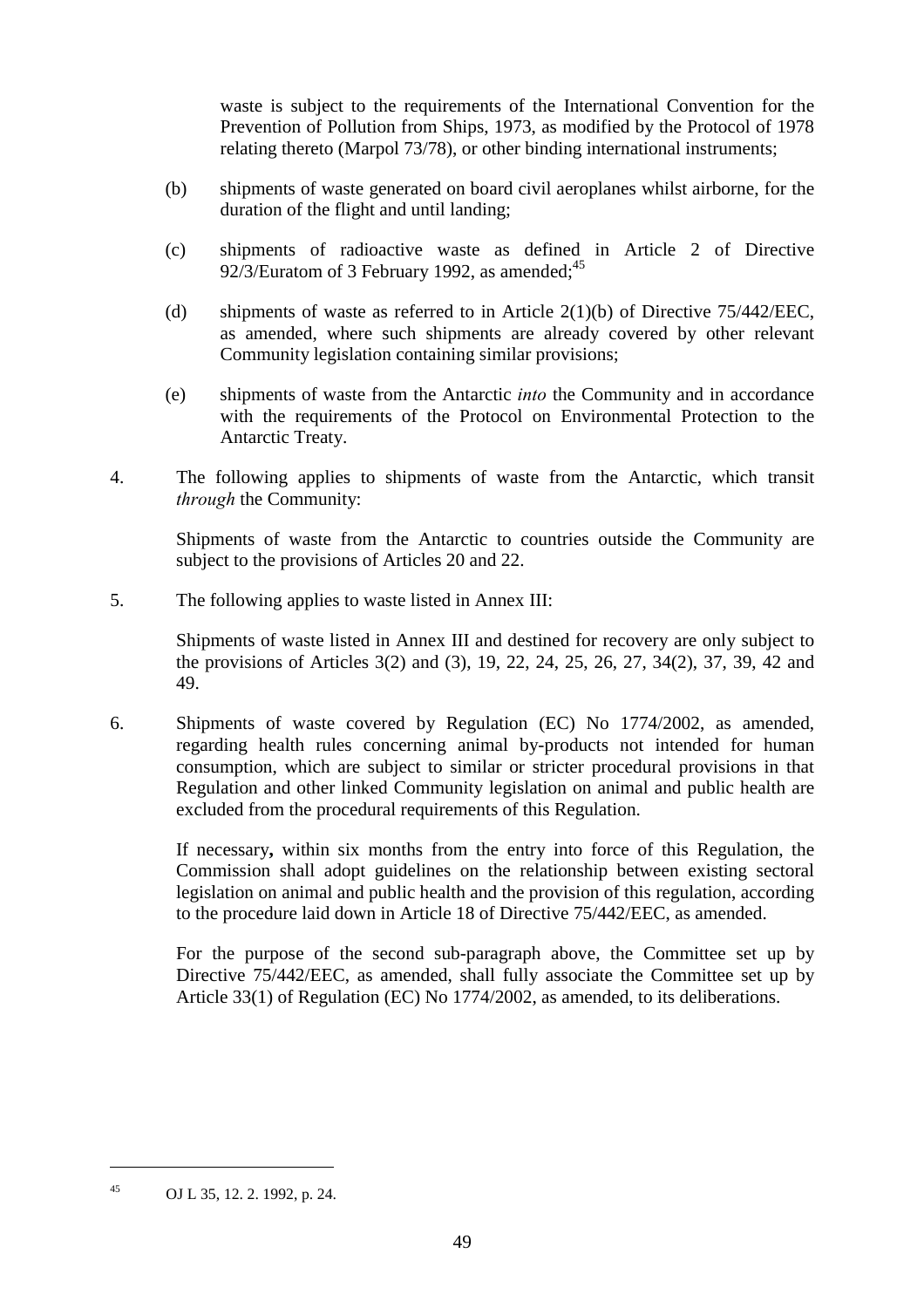#### *Article 2 - Definitions*

For the purposes of this Regulation:

- 1. *waste* is as defined in Article 1(a) of Directive 75/442/EEC, as amended;
- 2. *hazardous waste* is as defined in Article 1(4) of Directive 91/689/EEC, as amended: $46$
- 3. *mixture of wastes* means a waste that results from an intentional or unintentional mixing of two or more different wastes and for which no single entry exists. A single shipment of wastes, consisting of two or more wastes, where each waste is separated, is not a mixture of wastes;
- 4. *disposal* is as defined in Article 1(e) of Directive 75/442/EEC; as amended;
- 5. *recovery* is as defined in Article 1(f) of Directive 75/442/EEC; as amended;
- 6. *environmentally sound management* means taking all practicable steps to ensure that waste is managed in a manner that will protect human health and the environment against adverse effects which may result from such waste;
- 7. *producer* is anyone whose activities produce waste (original producer) and/or anyone who carries out pre-processing, mixing or other operations resulting in a change in the nature or composition of this waste (new producer) and as defined in Article 1(b) of Directive 75/442/EEC, as amended;
- 8. *holder* is the producer of the waste or the natural or legal person who is in possession of it and as defined in Article 1(c) of Directive 75/442/EEC, as amended;
- 9. *collector* is anyone who gathers, sorts and/or mixes waste for the purpose of transport and as defined in Article 1(g) of Directive 75/442/EEC, as amended;
- 10. *consignee* means the person or undertaking under the jurisdiction of the country of destination to whom or to which the waste is shipped for recovery or disposal;
- 11. competent authority means:
	- (i) in the case of Member States, the body designated by the Member State concerned in accordance with Article 57; or
	- (ii) in the case of a non Member State that is a Party to the Basel Convention, the body designated by that country as the competent authority for the purposes of that Convention in accordance with Article 5 of the Convention; or

<sup>46</sup> OJ L 377, 31.12.1991, p. 20.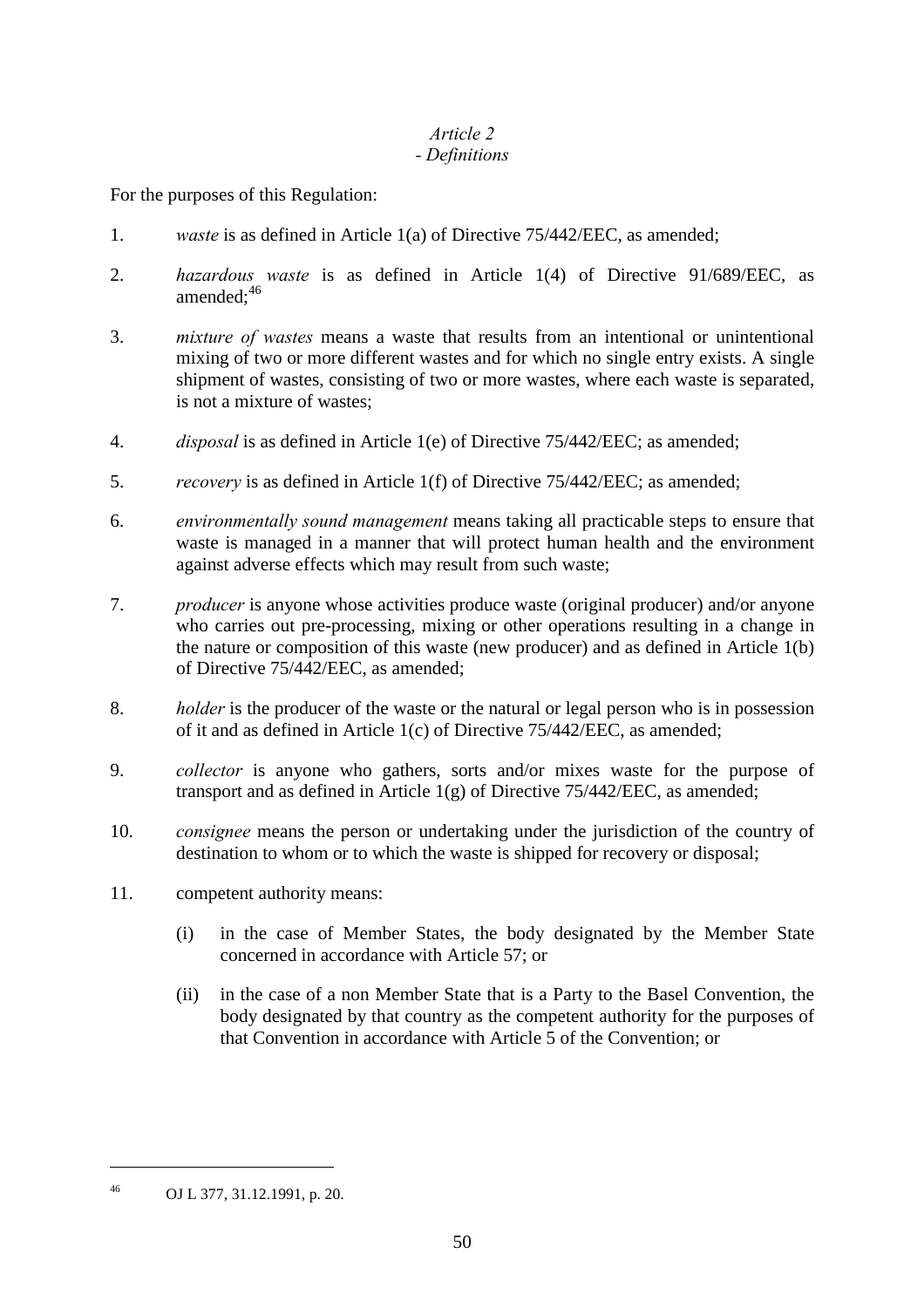- (iii) in the case of any country not within (i) or (ii) above, the body that has been designated as the competent authority by the country or region concerned or, in the absence of any such designation, the regulatory authority for the country , or region, as appropriate, which has jurisdiction over transfrontier shipments of waste for recovery or disposal or transit as the case may be;
- 12. *competent authority of dispatch* means the competent authority for the area from which the shipment is planned to be initiated or is initiated:
- 13. *competent authority of* destination means the competent authority, for the area to which the shipment is planned or takes place, or in which waste is loaded prior to disposal or recovery in an area not under the national jurisdiction of any country;
- 14. *competent authority of transit* means the competent authority for the country through which the shipment is planned or takes place;
- 15. *country of dispatch* means any country from which a shipment of waste is planned to be initiated or is initiated;
- 16. *country of destination* means any country to which a shipment of waste is planned or takes place for disposal or recovery therein, or for the purpose of loading prior to disposal or recovery in an area not under national jurisdiction of any country;
- 17. *country of transit* means any country, other than the country of dispatch or destination, through which a shipment of waste is planned or takes place;
- 18. *Overseas Countries and Territories* means the 20 overseas countries and territories as listed in Annex 1A of Council Decision 2001/822/EC of 27 November 2001 on the association of the Overseas Countries and Territories with the European Community; $47$
- 19. *customs office of export from the Community* is the customs office as defined in Article 161(5) of Council Regulation (EEC) No 2913/92, as amended;  $^{48}$
- 20. *customs office of exit from the Community* is the customs office as defined in Article 793(2) of Commission Regulation (EEC) No  $2454/93$ , as amended;<sup>49</sup>
- 21. *customs office of entry into the Community* is the customs office where waste brought into the customs territory of the Community shall be conveyed to in accordance with the provisions laid down in Article 38(1) of Council Regulation (EEC) No 2913/92, as amended:<sup>50</sup>
- 22. *Community* means the territory of the Community;
- 23. *import* means any entry of waste into the territory of the Community;

<sup>&</sup>lt;sup>47</sup> OJ L 314, 30.11.2001, p. 1.<br>
OJ L 302, 19.10.1992, p. 1

 $^{49}$  OJ L 253, 11.10.1993, p. 1.<br>
OJ L 3, 7.1.1999, p. 23.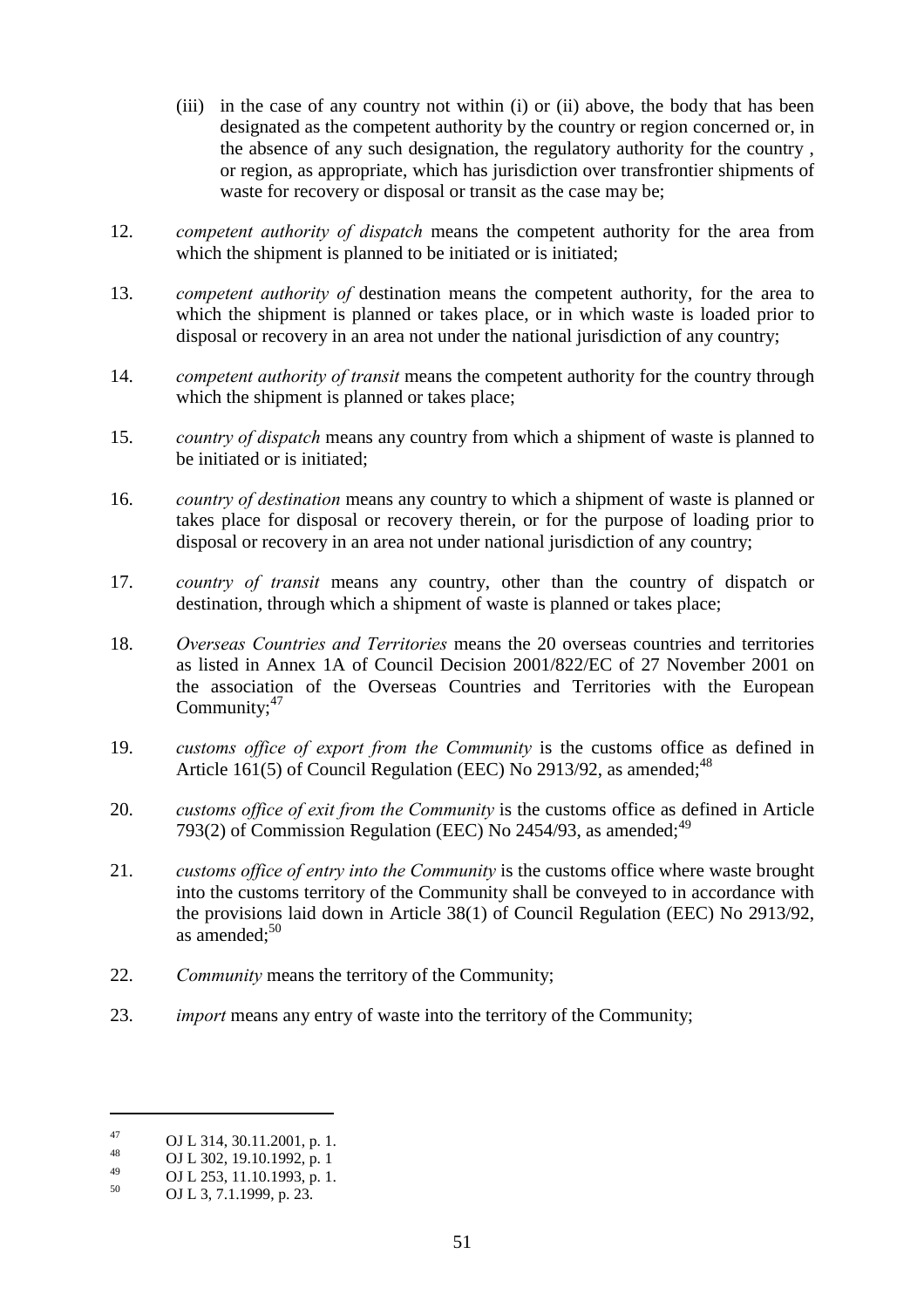24. a transboundary shipment means:

any shipment of waste between a country and another country; or

- any shipment of waste between a country and Overseas Countries and Territories or other areas, under the former's protection; or
- any shipment of waste between a country and any land area which is not part of any country under international law; or
- any shipment of waste between a country and the Antarctic regions; or
- any shipment of waste from one country which is planned or takes place through any of the areas described above; or
- any shipment of waste within a country that is planned or takes place through any other area of the areas described above; or
- any shipment of waste which is planned or takes place in a geographic area not under the jurisdiction of any country, to a country.

## **TITLE II**

# **SHIPMENTS BETWEEN MEMBER STATES WITHIN THE COMMUNITY OR WITH TRANSIT THROUGH THIRD COUNTRIES**

#### *Article 3 - Overall procedural framework*

- 1. Shipments of the following waste are subject to the procedure of *prior written notification and consent* as laid down in the provisions of this Title :
	- (a) If destined for disposal operations:
		- (i) all waste
	- (b) If destined for recovery operations:
		- (i) waste listed in Annex IV;
		- (ii) waste listed in Annex IV A;
		- (iii) waste not classified under one single entry in either Annex III, IV or Annex IV A;
		- (iv) mixtures of waste not classified under one single entry in either Annex III, IV or Annex IV A.
- 2. Shipments of the following waste and destined for recovery are subject to the *general requirement of being accompanied by certain information* as laid down in Article 19 in Chapter 2 of this Title: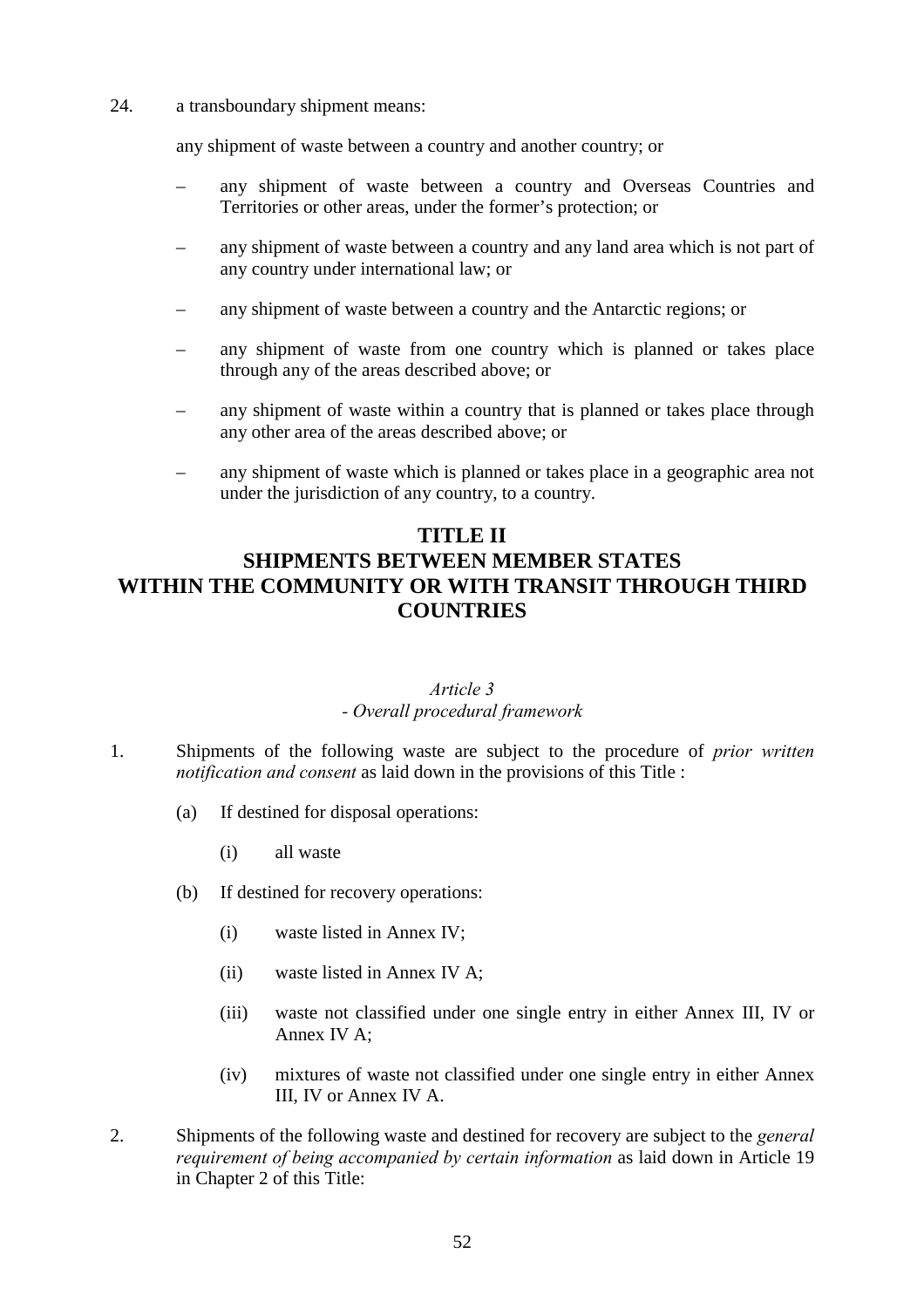Waste listed in Annex III.

3. In *exceptional cases* the following shall apply:

For wastes listed in Annex III the relevant provisions shall be applied as if they had been listed in Annex IV, if they display any of the hazardous characteristics listed in Annex III of Council Directive 91/689/EEC, as amended.

These wastes shall be determined in accordance with the procedure laid down in Article 18 of Directive 75/442EEC, as amended. Such wastes shall be listed in Annexes IV A and V.

4. Shipments of *waste explicitly destined for laboratory analysis* to assess either its physical or chemical characteristics or to determine its suitability for recovery or disposal operations and not exceeding 25 kg are not subject to the procedure of prior written notification and consent as described in paragraph 1.

Instead the procedural requirements of Articles 19 and 20 apply, however with the modification that only the information listed in Article 19(1)(a)-(d) and (f) shall be provided.

The amount of such waste excepted when explicitly destined for laboratory analysis shall be determined by the minimum quantity reasonably needed to adequately perform the analysis in each particular case, but not more than 25 kg.

5. Shipments of waste consisting, containing or contaminated with the chemicals listed in Annex A, B and C of the Stockholm Convention of 22 May 2001 on persistent organic pollutants (POPs), as amended, hereinafter the Stockholm Convention, and listed in Annex VIII are subject to the same provisions as shipments of waste destined for disposal.

Limit values for the chemicals listed in Annex VIII shall be established in accordance with the procedure laid down in Article 18 of Directive 75/442/EEC, as amended.

## **Chapter 1 - Prior written notification and consent**

#### *Article 4*

## *- Procedure of prior written notification and consent*

- 1. Where the notifier intends to ship waste as defined in Article  $3(1)(a)$  or (b) from one Member State to another Member State and/or pass it in transit through one or several other Member States, he/she shall make a prior written notification to and through the competent authority of dispatch.
- 2. In the case of a shipment originating from a Member State, the notifier shall be any natural or legal person governed by the law of that country who intends to carry out a shipment of waste or intends to have a shipment of waste carried out and to whom the duty to notify is assigned, that is to say, one of the persons or bodies listed below and in accordance with the hierarchy established in this listing:
	- (a) the person whose activities produced the waste; or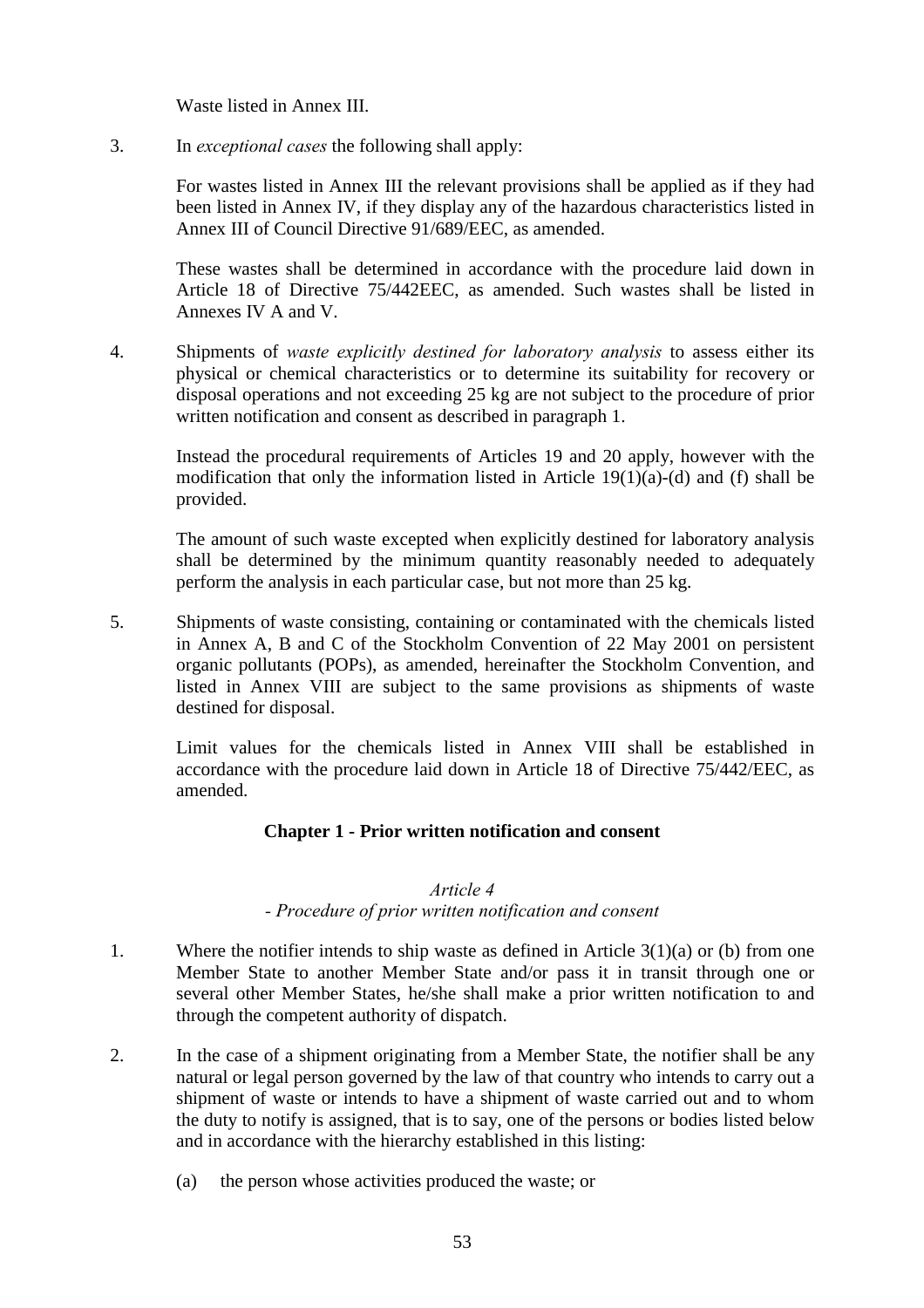- (b) the person licensed to and carrying out pre-processing, mixing or other operations changing the nature or composition of the waste prior to shipment; or
- (c) a licensed collector who, from various small quantities of the same type of waste stream collected from a variety of sources, has compiled the shipment;
- (d) where the persons specified in (a), (b) and (c) are unknown, insolvent or otherwise unavailable, a licensed collector or a registered dealer or broker;
- (e) where the person specified in (d) is unknown, insolvent or otherwise unavailable, the holder.
- 3. In the case of import into the Community or transit through the Community of waste that did not originate within a Member State, the notifier shall be any natural or legal person under the jurisdiction of that originating country who intends to carry out a shipment of waste or intends to have, or who has had, a shipment of waste carried out:
	- (a) the person designated by the laws of the country of export; or, in the absence of any such designation;
	- (b) the person having possession or legal control of the waste or who had such possession or legal control at the time the export took place (the holder).
- 4. The shipment may start after the notifier has received:
	- (a) written consent from the competent authority of dispatch;
	- (b) written consent from the competent authority of destination; and
	- (c) written consent from the competent authority of transit or after the 30 day time limit for the competent authority of transit referred to in Article 10(1) has expired and tacit consent can be assumed.
- 5. The shipment may only be started and shall end during the period when the consents of all competent authorities regarding a notification are valid according to Article 10(4) and (5).
- 6. A copy of the notification and movement documents, including copies of the authorisations of the competent authorities concerned, shall accompany each shipment.

## *Article 5 - Notification requirements*

When a notification is made the following requirements shall be fulfilled:

1. *Notification and movement documents*:

Notification shall be effected by means of the following documents: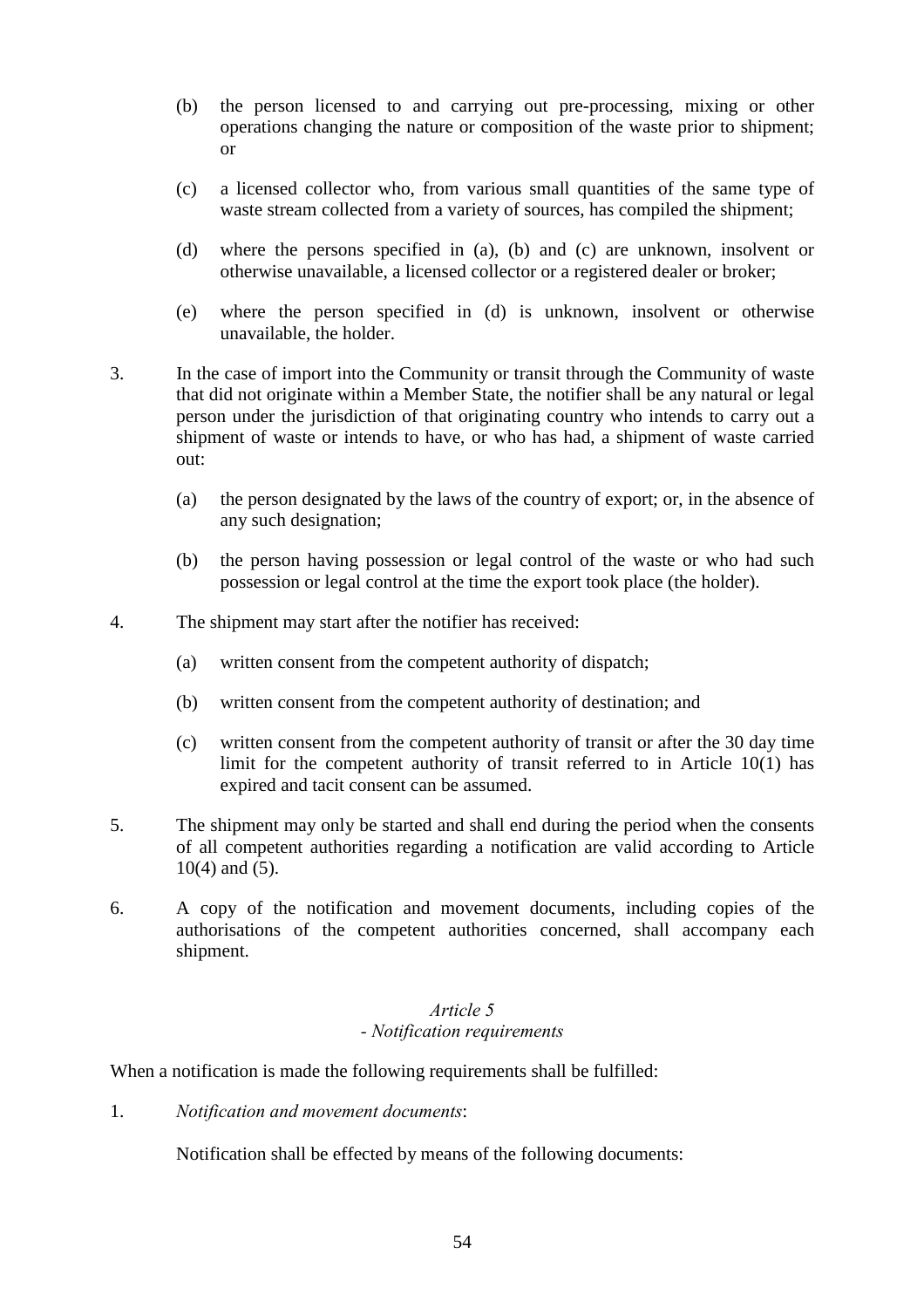- (a) the notification document in Annex I A; and
- (b) the movement document in Annex I B.

In making a notification, the notifier shall fill in the notification document and the movement document.

The notification document and the movement document shall be issued to the notifier by the competent authority of dispatch.

*2. Information and documentation in the notification and movement documents:*

The notifier shall supply on or annexed to the notification document and movement document, information and documentation as listed in Annex II, Part 1 and 2 respectively.

A notification shall be considered *properly filled-in* when the notification document and movement document are filled out and the information and documentation as listed in Annex II, Part 1 and 2 are supplied by the notifier.

*3. Additional information and documentation:*

If requested by the competent authority concerned at the time when it has received the notification document from the competent authority of dispatch, in accordance with Article 8, the notifier shall supply additional information and documentation.

A list of additional information and documentation that may be requested is listed in Annex II, Part 3.

A notification shall be considered *properly completed* when the notification document and the movement document are filled-in and the information and documentation as listed in Annex II, Part 1 and 2, as well as any additional information and documentation as requested in accordance with this paragraph and as listed in Annex II, Part 3, are supplied by the notifier.

*4. Establishment of a contract between the notifier and the consignee:*

The notifier shall establish a contract as described in Article 6 with the consignee for the recovery or disposal of the notified waste.

The contract shall be established and legally binding at the time of notification.

Evidence of this contract shall be supplied to the competent authorities involved at the time of notification.

A copy of the contract shall be provided by the notifier or consignee upon request by the competent authority concerned.

*5. Establishment of financial guarantee or equivalent insurance:*

The notifier shall establish a financial guarantee or equivalent insurance as described in Article 7.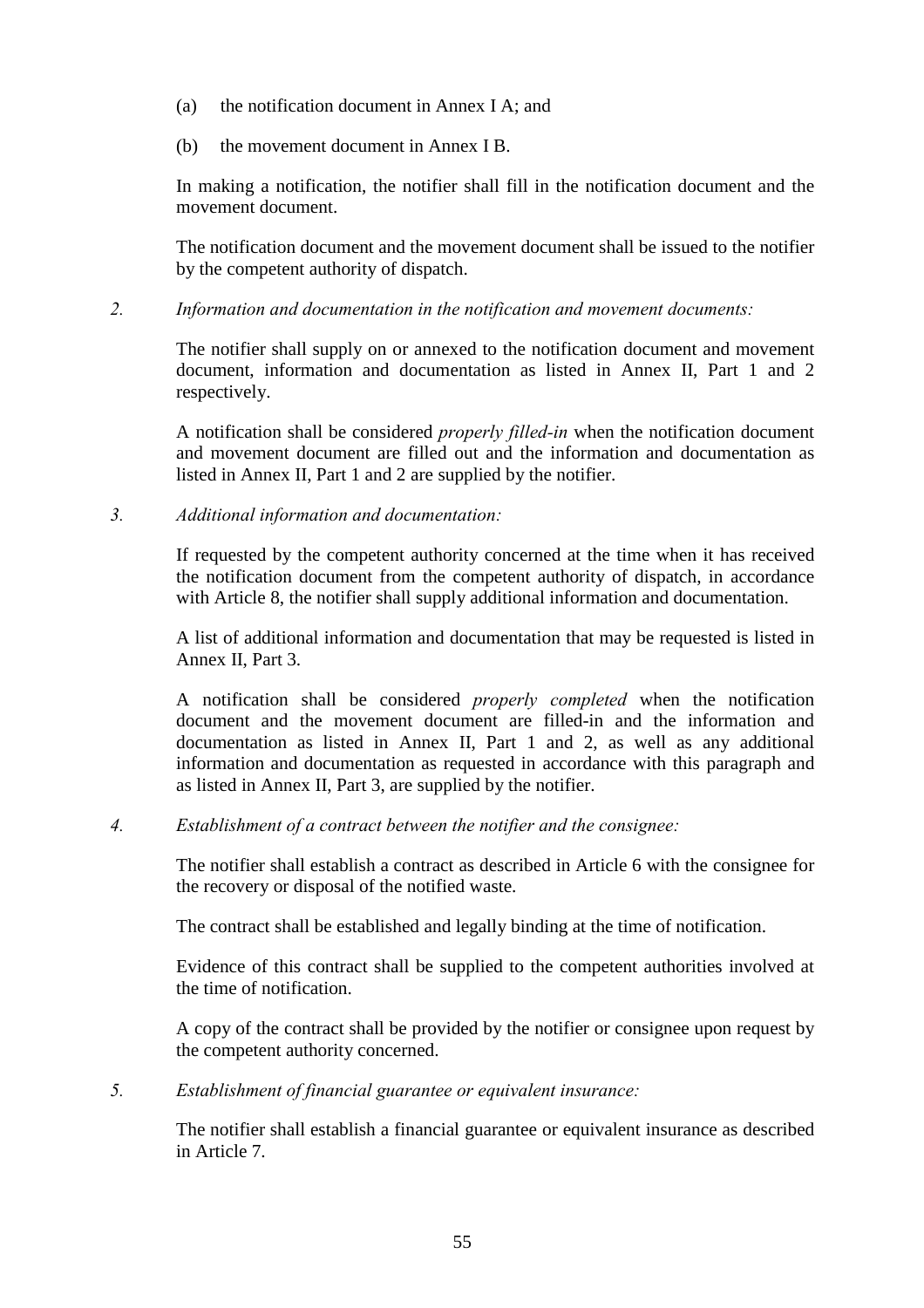The financial guarantee or equivalent insurance shall be established and legally binding at the time of notification and shall apply to the notified shipment at the latest when the shipment starts.

Evidence of this financial guarantee or equivalent insurance shall be supplied to the competent authorities concerned at the time of notification.

*6. Coverage of the notification:*

Notification shall cover all stages of the shipment – including any intermediate stage of the shipment - from the first place of dispatch to its final destination of recovery and/or disposal.

A notification may only cover one waste entry.

# *Article 6*

## *- Contract*

- 1. All shipments of waste for which notification is required are subject to the requirement of establishment of a contract between the notifier and the consignee for the recovery or disposal of the notified waste.
- 2. The contract shall be established and legally binding at the time of notification.
- 3. The contract shall include the obligation:
	- of the notifier, in accordance with Articles 24 and 26, to take the waste back if the shipment has not been completed as intended or if it has been effected in violation of this Regulation; and
	- $-$  of the consignee to provide in accordance with Articles  $17(1)(e)$ , a certificate for final recovery or disposal in accordance with the notification and the conditions therein and the requirements of this Regulation.
- 4. If a shipment is destined for blending or mixing, repackaging, exchange, storage or other recovery or disposal operations considered interim and not final, the contract shall include the obligation:
	- of the consignee to provide in accordance with Articles  $16(2)(c)$  and (d) a certificate for final recovery or disposal in accordance with the notification and the conditions therein and the requirements of this Regulation; and
	- of the consignee to provide a notification to the initial competent authority of dispatch in accordance with Article  $16(2)(e)(ii)$  in cases where waste is re-shipped to a facility located in another Member State or in a third country other than the initial country of dispatch as described in Article 16(2)(e).
- 5. Should the waste be shipped between two establishments under the control of the same legal entity, this contract may be replaced by a declaration by the entity in question undertaking to recover or dispose of the notified waste.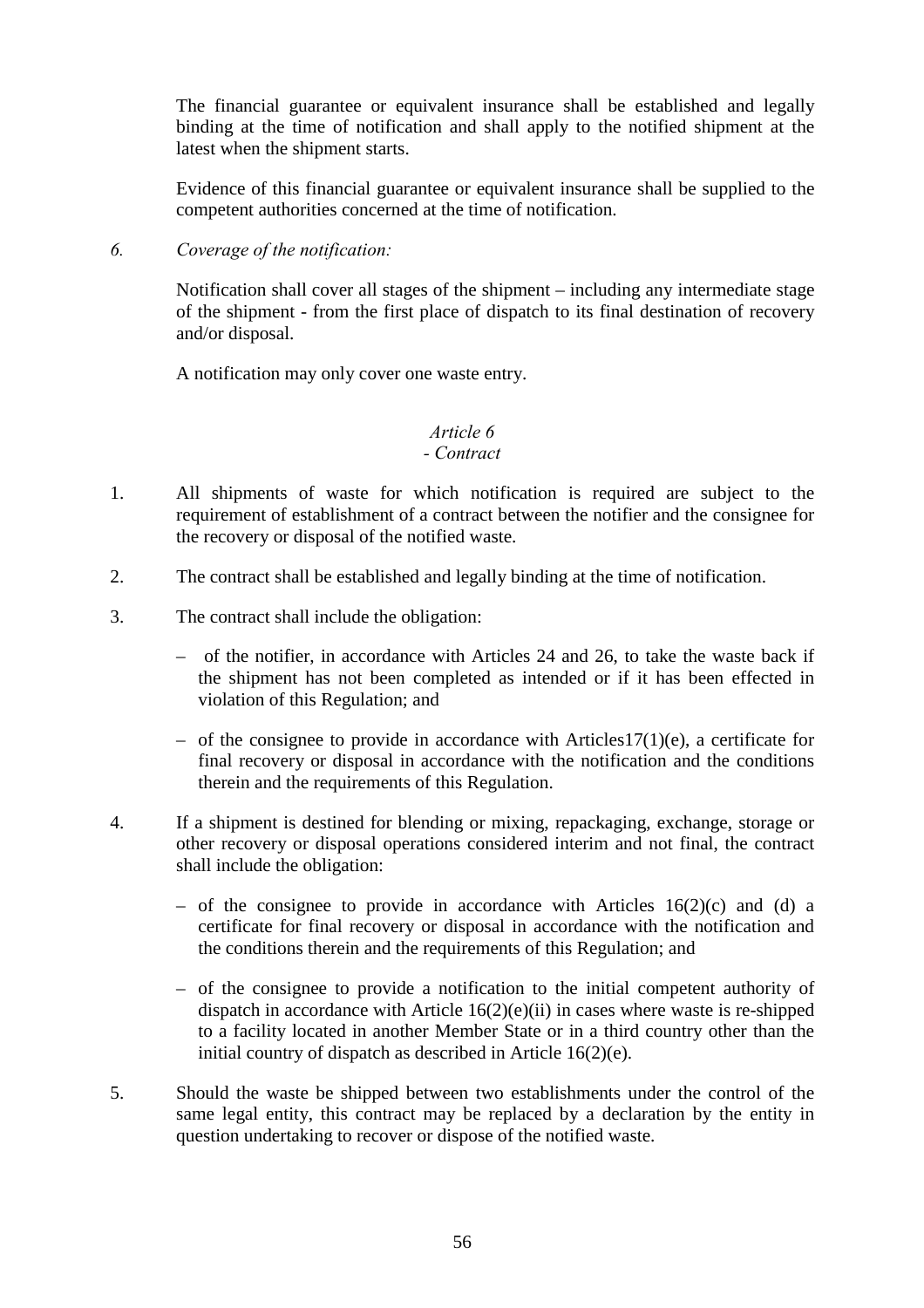### *Article 7 - Financial guarantee*

- 1. All shipments of waste for which notification is required are subject to the requirement of a financial guarantee(s) or equivalent insurance(s) covering:
	- (a) costs for transport;
	- (b) costs for final disposal or final recovery; and
	- (c) costs covering storage.

This also includes costs arising in the context of:

- (a) cases where a shipment cannot be completed as intended as referred to in Article 24; and
- (b) cases where a shipment is illegal as referred to in Article 26.
- 2. The financial guarantee or equivalent insurance shall be established and legally binding at the time of notification and shall apply to the shipment at the latest when the notified shipment starts.
- 3. The financial guarantee(s) or equivalent insurance(s) shall be valid and shall cover a notified shipment throughout the shipment and including completion of final recovery or disposal.

If a shipment is destined for blending or mixing, repackaging, exchange, storage or other recovery or disposal operations considered interim and not final, this requirement may be fulfilled by the establishment of a supplementary financial guarantee or equivalent insurance by the consignee covering the said shipment until completion of final recovery or disposal.

4. The amount of the coverage of the financial guarantee(s) or equivalent insurance(s) shall be approved by the competent authority of dispatch.

However, in cases of import into the Community, the competent authority of destination in the Community shall approve the amount of coverage.

- 5. All competent authorities concerned shall have access to the financial guarantee(s) or equivalent insurance(s).
- 6. Financial guarantee(s) or equivalent insurance(s) shall be released when the notifier has provided proof that the waste has reached its destination and has been finally disposed of or finally recovered in an environmentally sound manner.

Such proof shall be provided by means of the certificate for final disposal or recovery as referred to in Article  $17(1)(e)$  or in Article  $16(2)(d)$  as regards interim recovery or disposal operations.

If a shipment is destined for blending or mixing, repackaging, exchange, storage or other recovery or disposal operations considered interim and not final and the consignee has provided a supplementary financial guarantee(s) or equivalent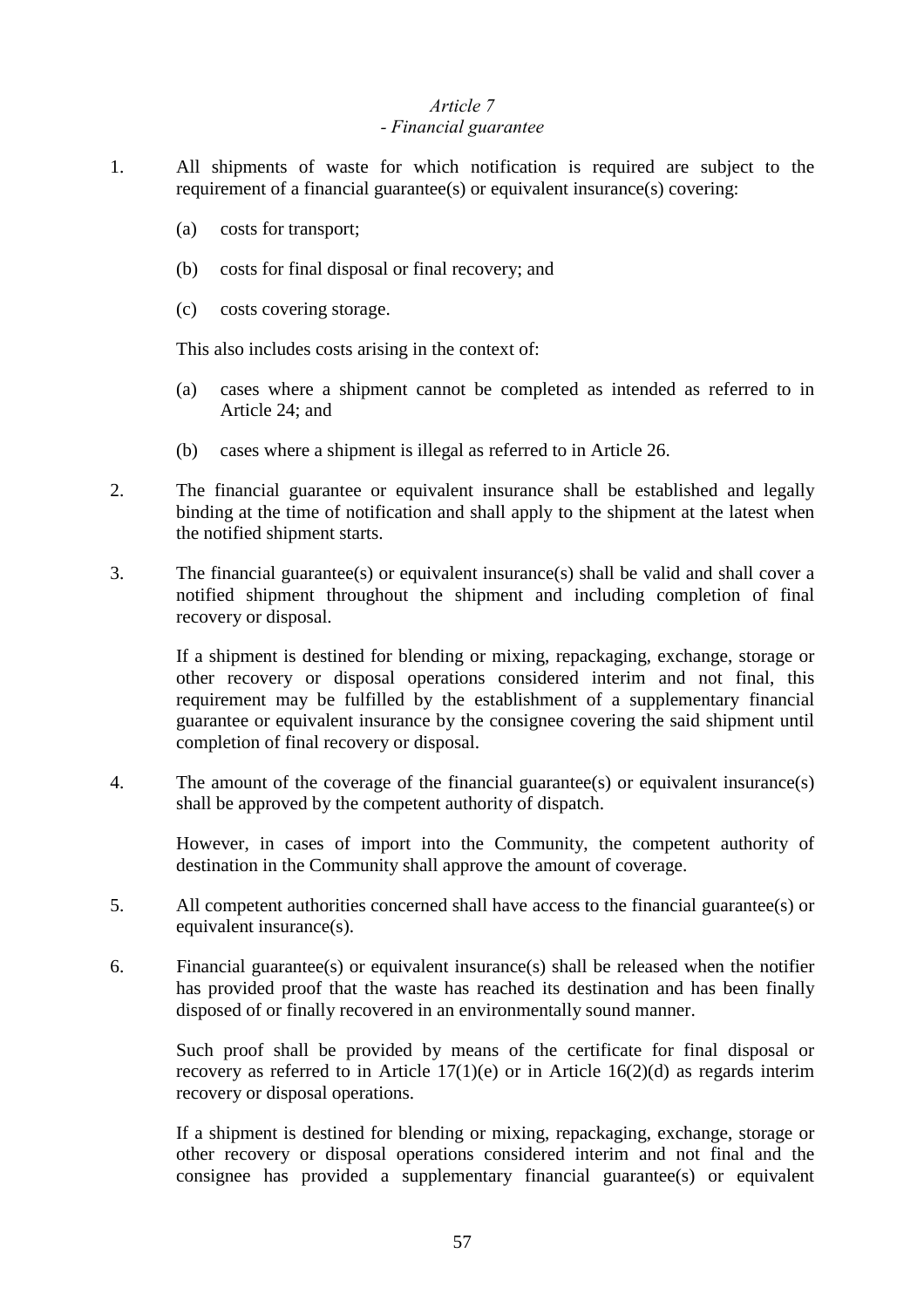insurance(s), as provided for in paragraph 3, that guarantee can be released when the notifier has provided proof that the waste has reached that destination and has been blended or mixed, repacked, exchanged or stored. Such proof shall be provided by means of the certificate mentioned in Article 16(2)(c).

7. In case of a general notification pursuant to Article 14, financial guarantee(s) or equivalent insurance(s) covering parts of the general notification may be established, instead of one covering the entire general notification.

In such cases, the financial guarantee(s) or equivalent insurance(s) shall be applied to the shipment at the latest when the notified shipment they cover starts.

The financial guarantee(s) or equivalent insurance(s) shall be released when the notifier provides proof, that the waste covered by each has reached its destination and has been finally disposed of or finally recovered in an environmentally sound manner. Such proof shall be provided by means of the certificate for final disposal or recovery as referred to in Article 17(1)(e).

- 8. A method for calculation of the financial guarantee(s) or equivalent insurance(s) may be established in accordance with the procedure laid down in Article 18 of Directive 75/442/EEC, as amended.
- 9. Each Member State shall inform the Commission and the other Member States of provisions established in national law pursuant to this Article.

#### *Article 8*

#### *- Transmission of the notification by the competent authority of dispatch*

1. Upon receipt of a *properly filled-in* notification as described in Article 5(2), the competent authority of dispatch shall transmit copies of the notification to the other competent authorities concerned and to the consignee and shall inform the notifier of the transmission.

This shall be done within 3 working days of receipt of the notification.

2. If the notification is not properly filled-in, the competent authority of dispatch may request information and documentation from the notifier in accordance with Article 5(2).

This shall be done within 3 working days of receipt of the notification.

In such cases the three-day time limit in paragraph 1 is suspended until the requested information and documentation is received by the competent authority of dispatch.

3. The competent authority of dispatch may decide not to proceed with notification if it has immediate objections to raise against the shipment in accordance with Articles 12 and 13 on objections.

It shall immediately inform the notifier of these objections.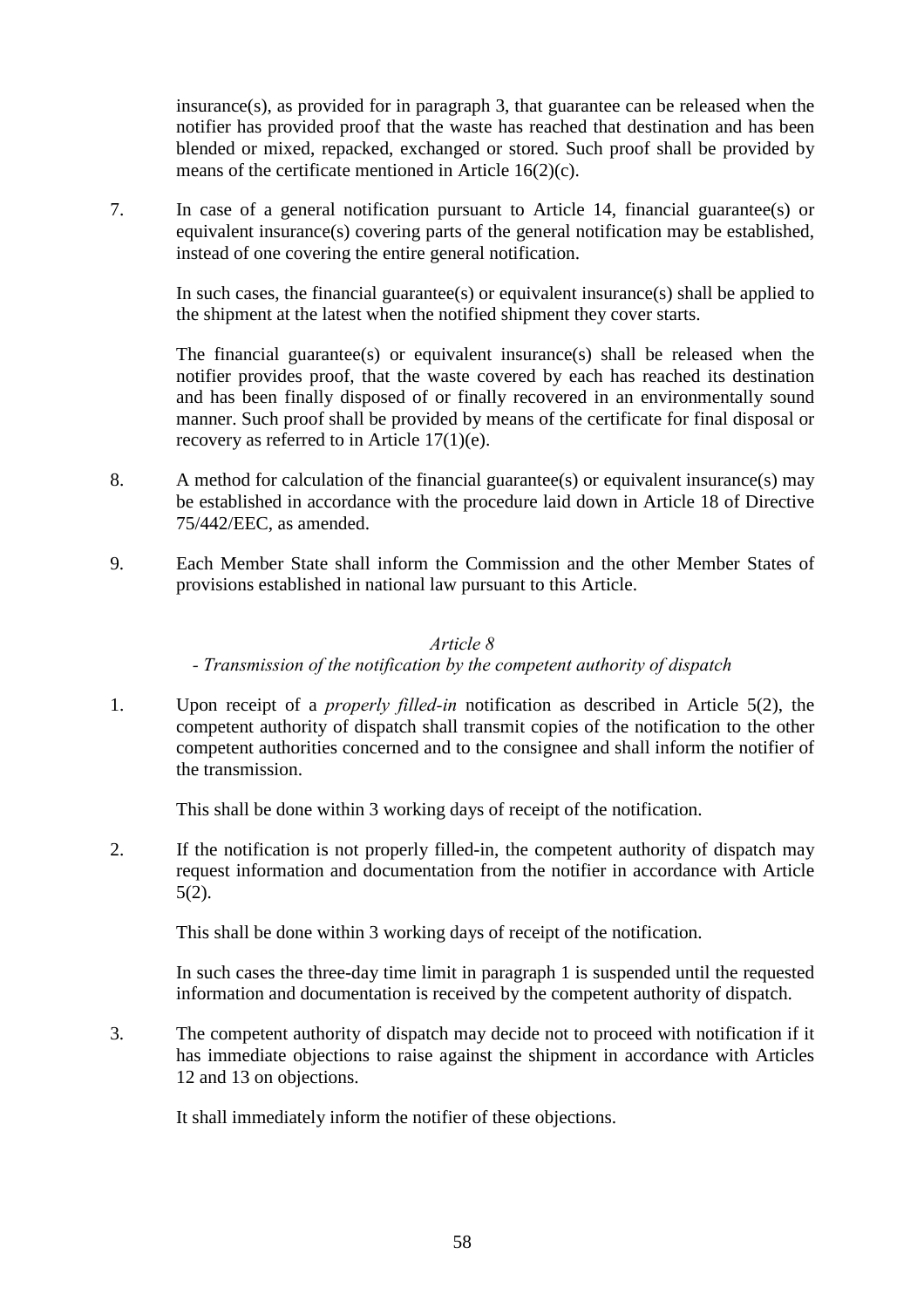4. If, within 30 days of receipt of the notification, the competent authority of dispatch has not transmitted the notification as required under paragraph 1, it shall, if so requested by the notifier, provide a reasoned explanation.

A copy of any such reasoned explanation shall be sent to the competent authorities concerned.

#### *Article 9*

#### *- Acknowledgement by the competent authority of destination*

1. Upon receipt of a *properly completed* notification as defined in Article 5(3), the competent authority of destination shall send an acknowledgement to the notifier and copies to the other competent authorities concerned and to the consignee.

This shall be done within 3 working days of receipt of the notification.

2. If the notification is not properly completed, the competent authority of destination may request information and documentation from the notifier in accordance with Article 5(2) and (3).

This shall be done within 3 working days of receipt of the notification.

In such cases the three-day time limit in paragraph 1 is suspended until the requested information and documentation is received by the competent authority of destination.

- 3. The competent authority of destination shall notify the notifier and the other competent authorities concerned of this suspension.
- 4. If, within 30 days of receipt of the notification, the competent authority of destination has not acknowledged the notification as required under paragraph 1, it shall, if so requested by the notifier, provide a reasoned explanation

A copy of any such reasoned explanation shall be sent to the competent authorities concerned.

#### *Article 10*

*- Consent by the competent authority of destination, dispatch and transit*

- 1. The competent authorities of destination, dispatch and transit shall have 30 days following dispatch of the acknowledgement by the competent authority of destination in accordance with Article 9 to take one of the following reasoned decisions in writing as regards the notified shipment:
	- consenting without conditions;
	- consenting with conditions in accordance with Article 11 on conditions; or
	- objecting in accordance with Articles 12 and 13 on objections.

Tacit consent may be assumed for the competent authority of transit if no objection has been lodged within the said 30-day limit.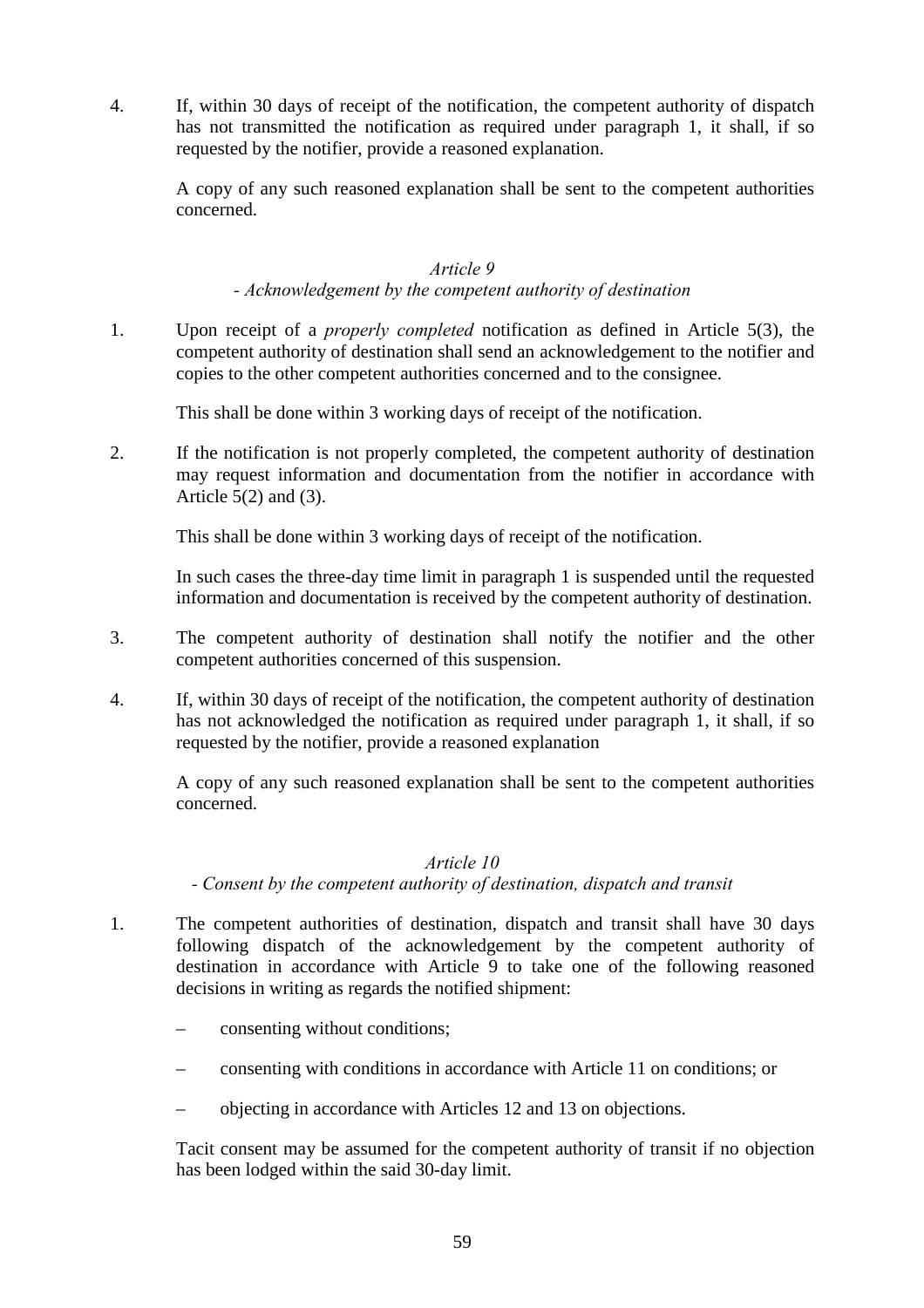- 2. The competent authorities of destination, dispatch and transit shall notify its decision and the reasons therefore to the notifier in writing within the 30 days time limit, with copies to the other competent authorities concerned.
- 3. The competent authorities of destination, dispatch and transit shall signify its written consent by appropriately stamping, signing and dating the notification document.
- 4. A written consent to a planned shipment shall expire after one calendar year from the date of consent as referred to in paragraph 1.

However, this does not apply:

- (a) if a shorter period is indicated by the competent authorities concerned; or
- (b) if a longer period of up to two calendar years is indicated by the competent authorities concerned in cases of shipments involving interim recovery or disposal operations covered by Article 16(2)(d).
- 5. Tacit consent expires after one calendar year after the expiry of the 30 day period following the dispatch of the acknowledgement of the competent authority of destination in accordance with Article 9.

However, in cases of shipments involving interim recovery or disposal operations covered by Article 16(2)(d), tacit consent expires after two calendar years after the expiry of the 30 day period following the dispatch of the acknowledgement of the competent authority of destination in accordance with Article 9.

## *Article 11*

#### *- Conditions to a shipment*

1. The competent authorities of dispatch, destination and transit may, within 30 days following the dispatch of the acknowledgement of the competent authority of destination in accordance with Article 9, lay down conditions in connection to their consent to a notified shipment.

Such conditions may be based on one or more of the reasons specified in either Article 12 or Article 13 as regards waste destined for disposal and recovery respectively.

2. The competent authorities of dispatch, destination and transit may also, within the 30 day time limit referred to in paragraph 1, lay down conditions in respect of the transport of waste within their jurisdiction.

Such transport conditions shall not be more stringent than those laid down in respect of similar shipments occurring wholly within their jurisdiction and shall take due account of existing agreements, in particular relevant international agreements.

3. The competent authorities of dispatch, destination and transit may also, within the 30 day time limit referred to in paragraph 1, lay down a condition that the written consent is to be considered withdrawn if the financial guarantee(s) or equivalent insurance(s) is not applicable at the latest when the notified shipment starts, as required in Articles 5(5) and 7(2).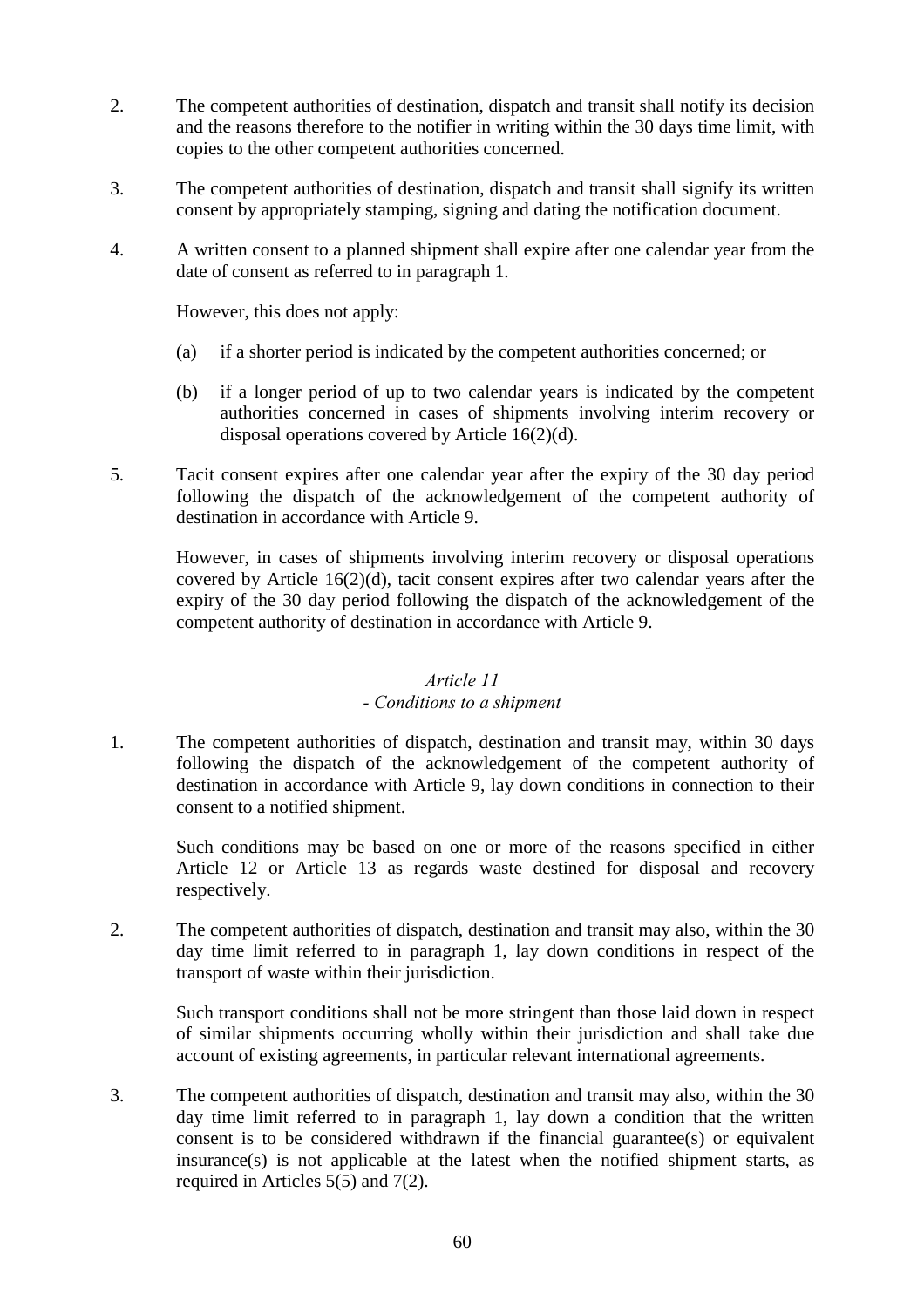4. Conditions shall be notified to the notifier in writing by the competent authority that lays down conditions, with copies to the competent authorities concerned.

Conditions shall be entered into or annexed to the notification document by the relevant competent authority.

#### *Article 12 - Objections to shipments destined for disposal*

- 1. Where a notification is made regarding a planned shipment of waste destined for disposal, the competent authorities of destination and dispatch may, within 30 days following the dispatch of the acknowledgement of the competent authority of destination in accordance with Article 9, raise reasoned objections based on any or all of the following grounds and in accordance with the Treaty:
	- (a) that it would not be in accordance with measures taken to implement the principles of proximity, priority for recovery and self-sufficiency at Community and national levels in accordance with Directive 75/442/EEC, as amended, to prohibit generally or partially or to object systematically to shipments of waste; or
	- (b) that it would not be in accordance with national laws and regulations relating to environmental protection, public order, public safety or health protection; or
	- (c) that the notifier or the consignee was previously convicted of illegal trafficking or other illegal act in relation to environmental protection.

In this case, the competent authorities of dispatch and destination may refuse all shipments involving the person in question in accordance with national legislation; or

- (d) that the shipment conflicts with obligations resulting from international conventions concluded by the Member State or Member States concerned or the Community; or
- (e) while taking into account geographical circumstances or the need for specialised installations for certain types of waste if the planned shipment is not in accordance with Directive 75/442/EEC, as amended, especially Articles 5 and 7:
	- (i) in order to implement the principle of self-sufficiency at Community and national levels;
	- (ii) in cases where the installation has to dispose of waste from a nearer source and the competent authority has given priority to this waste; or
	- (iii) in order to ensure that shipments are in accordance with waste management plans; or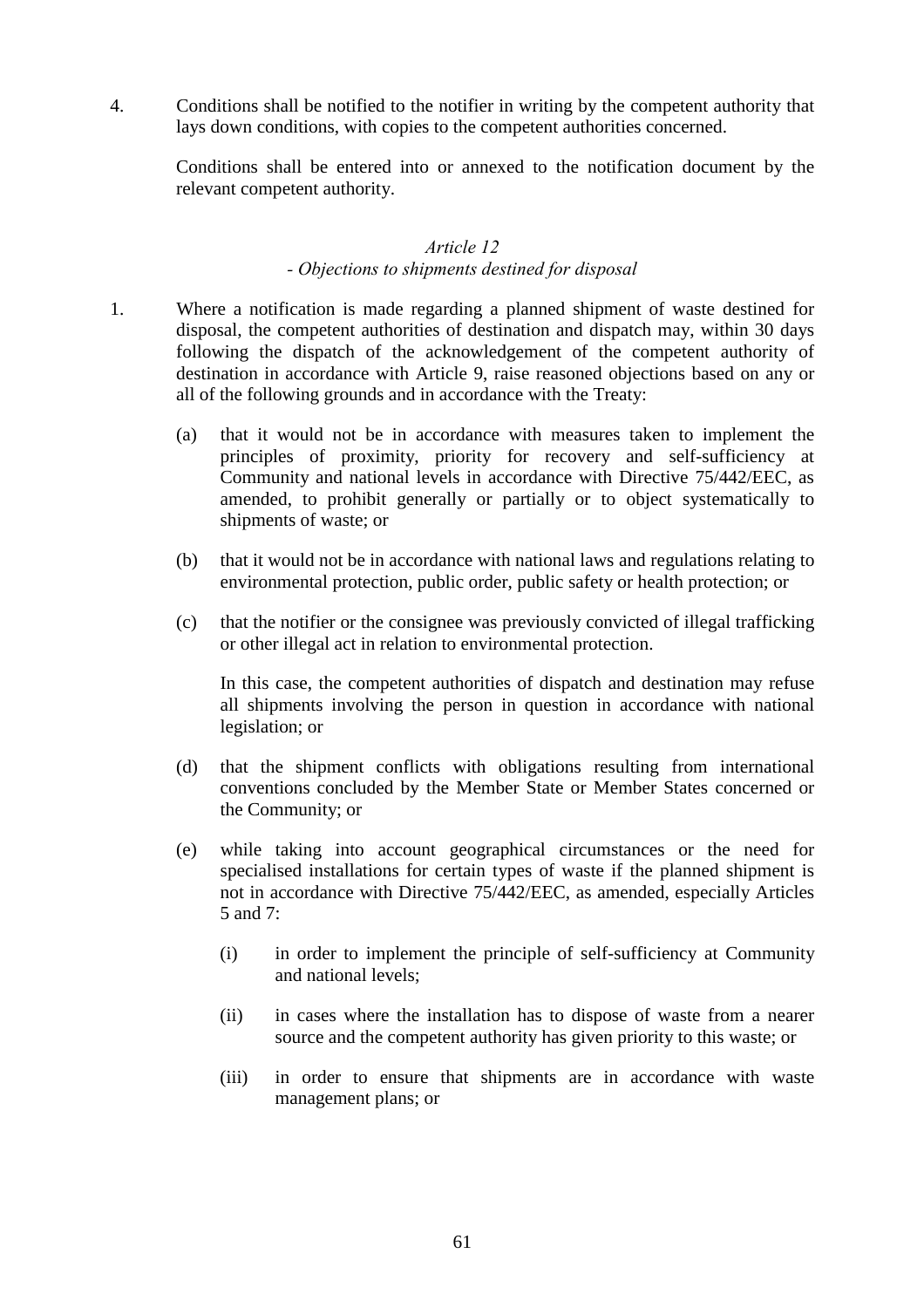- (f) that the waste will be treated in a facility that is covered by Directive 96/61/EC on Integrated Pollution Prevention and Control, as amended.<sup>51</sup> but does not apply Best Available Techniques as defined in Article 9(4) of that Directive; or
- (g) to ensure that the waste concerned is treated in accordance with legally binding environmental protections standards in relation to disposal operations established in Community legislation.
- 2. The competent authority of transit may, within 30 days following the dispatch of the acknowledgement of the competent authority of destination in accordance with Article 9, raise reasoned objections based only on paragraph 1(b)-(d) and not (a), (e), (f) and (g).
- 3. In the case of hazardous waste produced in a Member State of dispatch in such a small quantity overall per year that the provision of new specialised disposal installations within that country would be uneconomic, paragraph 1(a) does not apply.

The competent authority of destination shall co-operate with the competent authority of dispatch, which considers that this paragraph and not paragraph 1(a) applies, with a view to resolving the issue bilaterally.

If there is no satisfactory solution, either Member State may refer the matter to the Commission. The Commission will then determine the issue in accordance with the procedure laid down in Article 18 of Directive 75/442/EEC, as amended.

- 4. If, within the time limits of 30 days referred to in Article 10(1), the competent authorities are satisfied that the problems giving rise to their objections have been solved, they shall immediately inform the notifier in writing, with copies to the consignee and to the other competent authorities concerned.
- 5. If the problems giving rise to the objections have not been solved within the time limit of 30 days referred to in Article 10(1), the notification loses its validity and new notification shall be made, unless the competent authorities concerned and the notifier can agree otherwise.
- 6. Measures taken by Member States in accordance with paragraph 1(a) to prohibit generally or partially or to object systematically to shipments of waste destined for disposal shall immediately be notified to the Commission and the other Member States by that Member State.

## *Article 13 - Objections to shipments destined for recovery*

1. Where a notification is made regarding a planned shipment of waste destined for recovery, the competent authorities of destination and dispatch may, within 30 days following the dispatch of the acknowledgement of the competent authority of destination in accordance with Article 9, raise reasoned objections based on any or all of the following grounds and in accordance with the Treaty:

<sup>51</sup> OJ L 257, 10.10.1996, p. 26.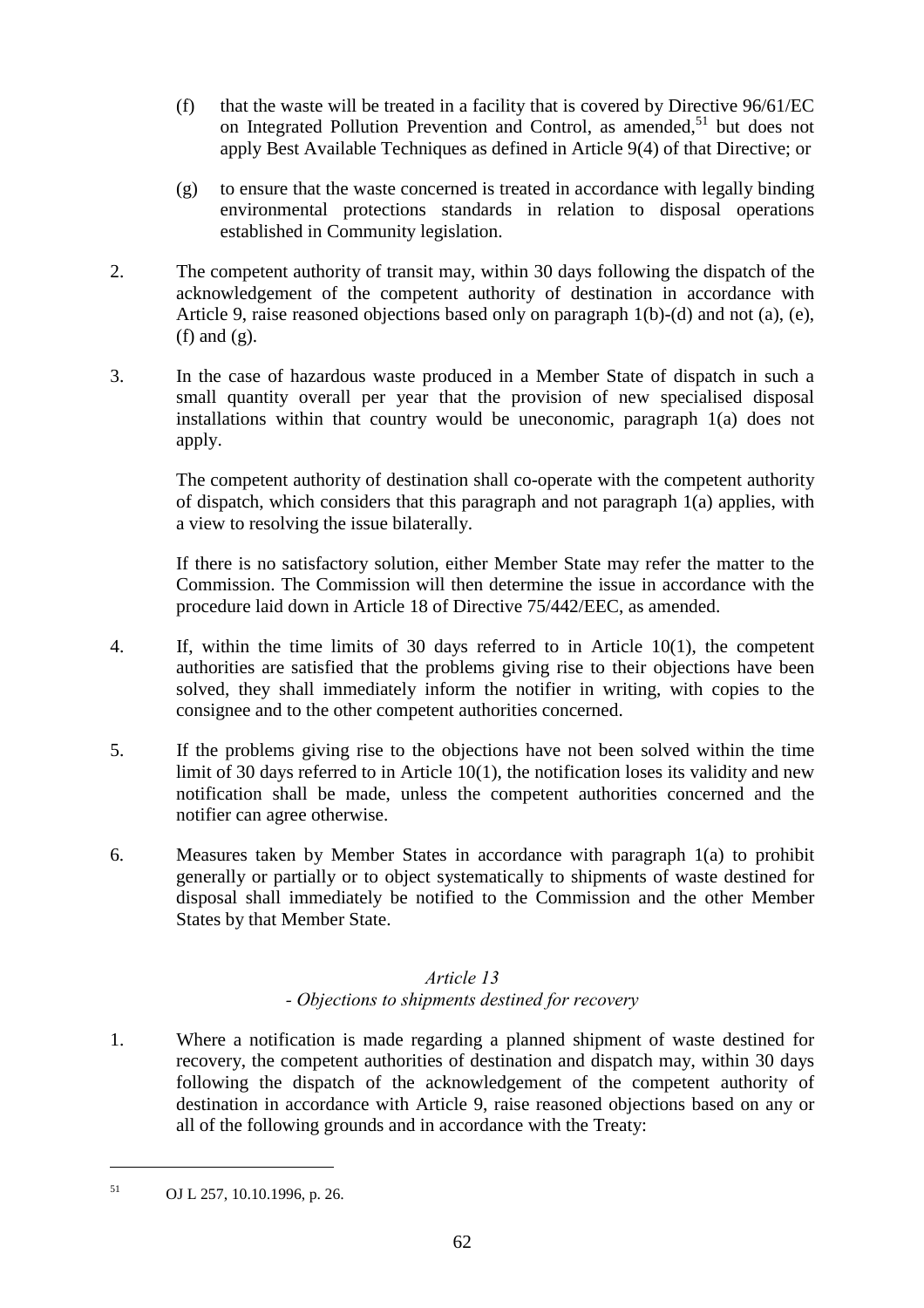- (a) that it would not be in accordance with Directive 75/442/EEC as amended, in particular Articles 3, 4 and 7; or
- (b) that it would not be in accordance with national laws and regulations relating to environmental protection, public order, public safety or health protection; or
- (c) that the notifier or the consignee has previously been convicted of illegal trafficking or other illegal acts in relation to environmental protection.

In this case, the competent authorities of dispatch and destination may refuse all shipments involving the person in question in accordance with national legislation; or

- (d) that the shipment conflicts with obligations resulting from international conventions concluded by the Member State or the Member States concerned or the Community; or
- (e) that the ratio of the recoverable and non-recoverable waste, the estimated value of the materials to be finally recovered or the cost of the recovery and the cost of the disposal of the non recoverable fraction do not justify the recovery under economic and/or environmental considerations; or
- (f) that the waste will be treated in a facility that is covered by Directive 96/61/EC on Integrated Pollution Prevention and Control, as amended, but does not apply Best Available Techniques as defined in Article 9(4) of that Directive; or
- (g) to ensure that the waste concerned is treated in accordance with legally binding environmental protections standards in relation to recovery operations or legally binding recovery or recycling obligations established in Community legislation; or
- (h) to ensure that the waste concerned is treated in accordance with waste management plans drawn-up pursuant to Article 7 of Directive 75/442/EEC, as amended, with the purpose of ensuring the implementation of legally binding recovery or recycling obligations established in Community legislation.
- 2. The competent authorities of transit may, within 30 days following the dispatch of the acknowledgement of the competent authority of destination in accordance with Article 9, raise reasoned objections to the planned shipment based on only paragraph  $1(b)-(d)$  and not (a), (e), (f) (g) and (h).
- 3. If, within the time limits of 30 days referred to in Article 10(1), the competent authorities are satisfied that the problems giving rise to their objections have been solved, they shall immediately inform the notifier in writing, with copies to the consignee and to the other competent authorities concerned.
- 4. If the problems giving rise to the objections have not been solved within the time limit of 30 days referred to in Article 10(1), the notification loses its validity and a new notification shall be made, unless the competent authorities concerned and the notifier can agree otherwise.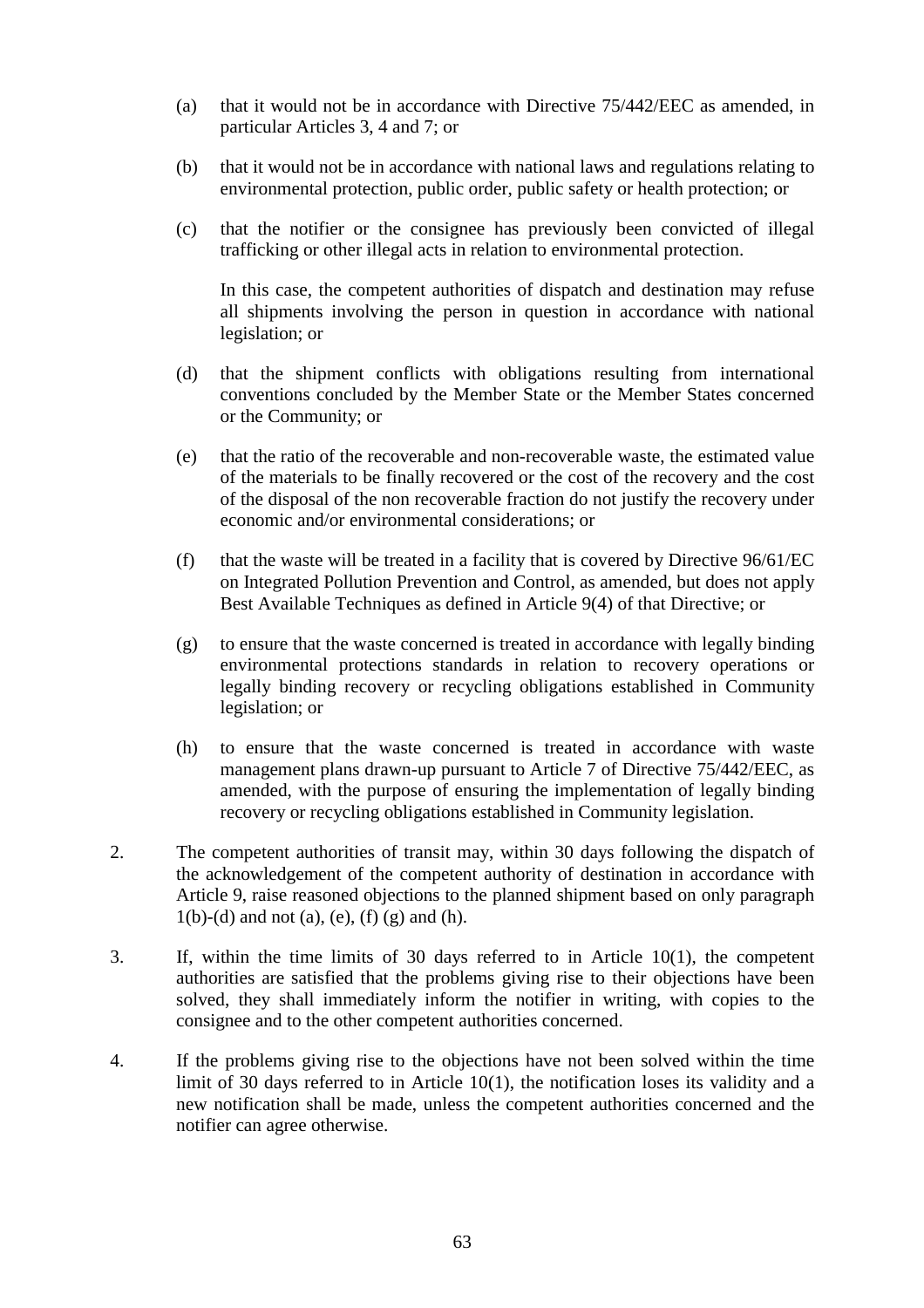#### *Article 14 - General Notification*

- 1. The notifier may submit a general notification to cover several shipments if, in the case of each shipment:
	- (a) the waste has the same physical and chemical characteristics;
	- (b) the waste is shipped to the same consignee and the same facility; and
	- (c) the route of the shipment as indicated in the notification and movement documents is the same.
- 2. If, owing to unforeseen circumstances, the same route cannot be followed, the notifier shall inform the competent authorities concerned as soon as possible and, if possible, before the shipment commences if the need for modification is already known.

Where the route modification is known before the shipment starts and involves competent authorities other than those concerned by the general notification, the general notification may not be used and a new notification shall be submitted.

- 3. The competent authorities concerned may make their agreement to the use of this general notification procedure subject to the subsequent supply of additional information and documentation, in accordance with Article 5(2) and (3).
- 4. The competent authorities concerned shall withdraw their consent to this procedure if:
	- (a) the composition of the waste is not as notified; or
	- (b) the conditions imposed on the shipment are not respected; or
	- (c) the waste is not recovered in conformity with the permit of the facility that performs the said operation; or
	- (d) waste is to be shipped, or has been shipped, in a way that is not in accordance with the information provided in or annexed to the notification document.
- 5. Any withdrawal of consent shall be made by means of official notice to the notifier and with copies sent to the other competent authorities concerned and to the consignee.
- 6. Each shipment shall be accompanied by a copy of the general notification and movement documents, including copies of the consents to the general notification of the competent authorities concerned.
- 7. With the modification of paragraph 1, the provisions of this Regulation are applicable to all intended shipments subject to this Article.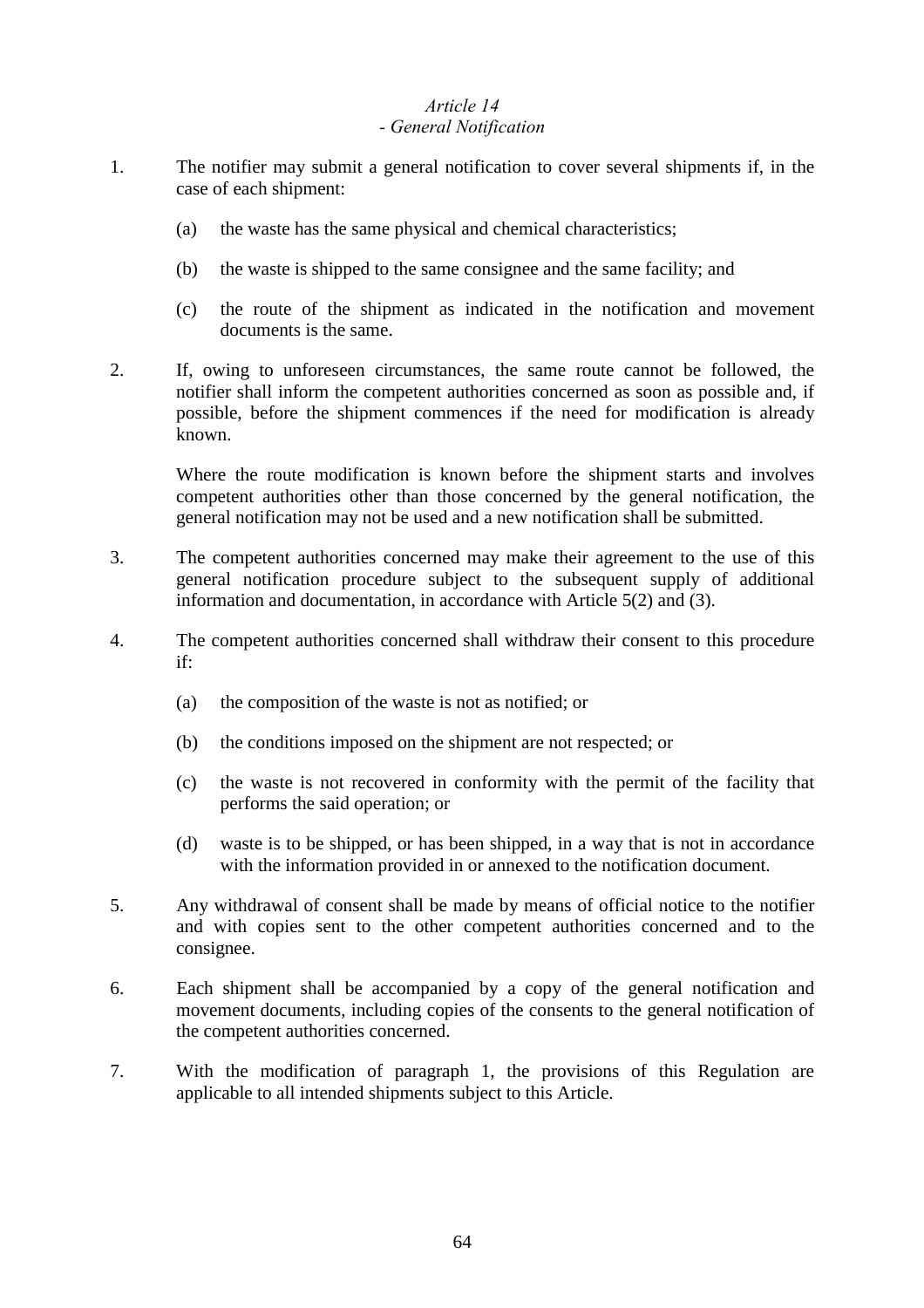## *Article 15 - Pre-consented recovery facilities*

1. The competent authorities of destination which have jurisdiction over specific recovery facilities may decide to issue pre-consents to such facilities.

Such decisions shall be limited to a specific period of time and may be revoked at any time.

- 2. In case of the acceptance of a general notification in accordance with Article 14, the time period for validity of the consent referred to in Article 10(4) may be extended to up to three years by the competent authority of destination.
- 3. Competent authorities which decide to pre-consent to a facility in accordance with paragraphs (1) and (2) shall inform the Commission, the OECD Secretariat and the competent authorities in the other Member States of:
	- (a) name, number and address of the recovery facility;
	- (b) description of technologies employed, including R-code(s);
	- (c) waste types in terms of specific entries in Annex IV and IVA to which the decision applies;
	- (d) total pre-authorised quantity;
	- (e) the period covered;
	- (f) any change in the pre-authorisation; and
	- (g) any changes in the information notified.

For this purpose the form in Annex VI may be used.

- 4. Any revocations shall also be communicated as described in paragraph 3.
- 5. By way of derogation from Articles 10, 11 and 13, the consent given in accordance with Article 10, conditions imposed in accordance with Article 11 or objections raised in accordance with Article 13 by the competent authorities concerned are subject to a time limit of 7 working days following the dispatch of the acknowledgement of the competent authority of destination in accordance with Article 9.
- 6. Irrespective of paragraph 5, the competent authority of dispatch may decide that more time is needed in order to receive further information or documentation from the notifier.

If this is the case the competent authority shall, within 7 working days, inform the notifier in writing with copies to the other competent authorities concerned.

The total time needed shall not exceed 30 days following the dispatch of the acknowledgement of the competent authority of destination in accordance with Article 9.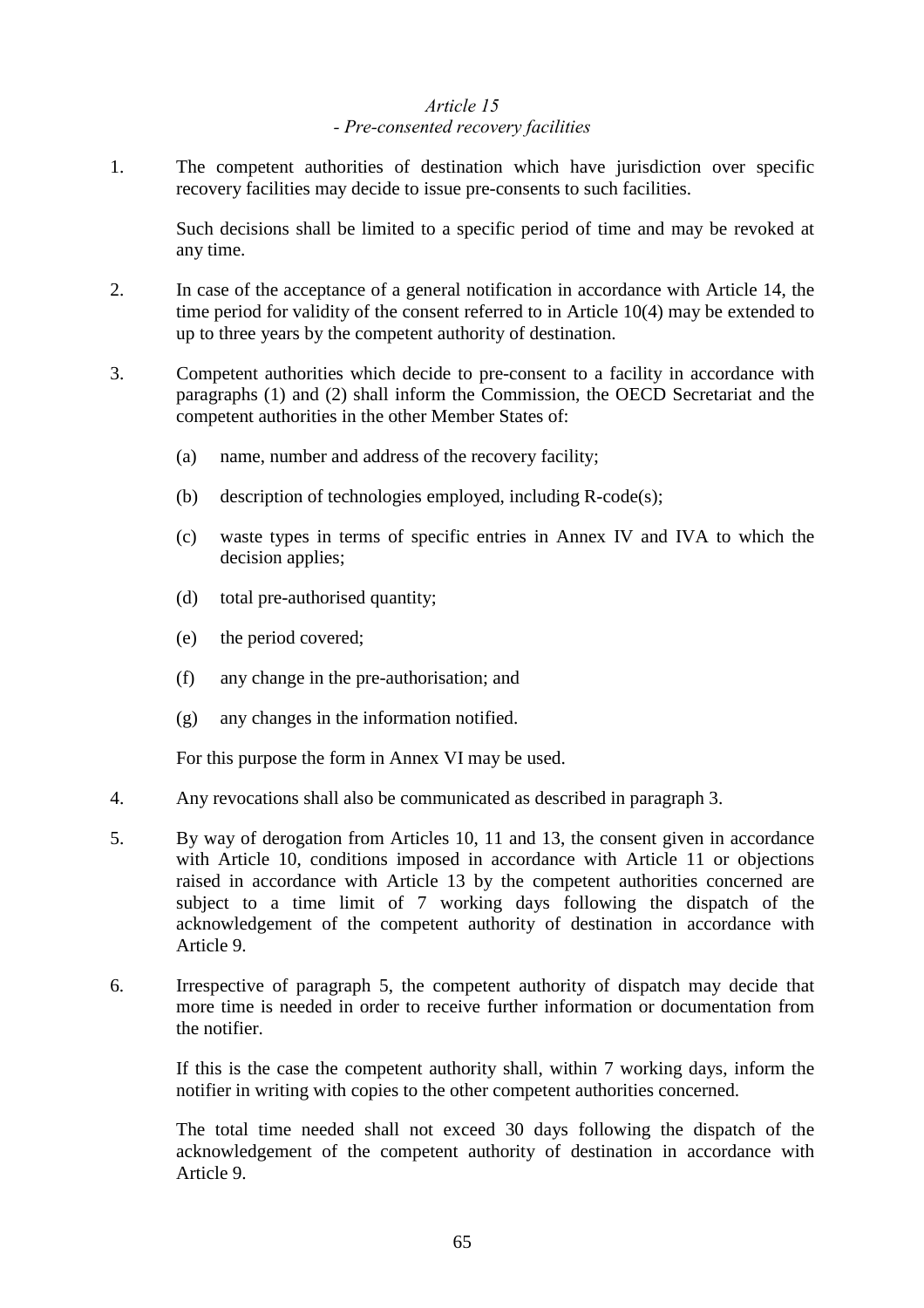- 7. With the modifications of paragraphs 1, 2, 5 and 6 of this Article, the provisions of this Regulation are applicable to all intended shipments subject to this Article.
- 8. Further conditions and requirements in relation to pre-consented recovery facilities may be established in accordance with the procedure laid down in Article 18 of Directive 75/442/EEC, as amended.

#### *Article 16*

#### *- Provisions regarding interim recovery and disposal operations*

- 1. Shipments of wastes destined for blending or mixing, repackaging, exchange, storage or other recovery or disposal operations considered interim and not final, hereinafter "interim recovery or disposal operations", are subject to the provisions in this Title.
- 2. In *addition*, the following provisions apply:
	- (a) If wastes are destined for interim recovery or disposal operations, the facility or facilities where the subsequent and final recovery and disposal operation(s) takes place shall also be *indicated in the notification document*.
	- (b) Within three days of the receipt of the wastes by the facility or facilities which carry out these interim recovery or disposal operations, this facility or these facilities shall provide *confirmation in writing, that the waste is received*.

This confirmation shall be included in or annexed to the movement document. The said facility or facilities shall send signed copies of the movement document containing this confirmation to the notifier and to the competent authorities concerned.

(c) As soon as possible but no later than 30 days after the completion of the interim recovery or disposal operations and no later than one calendar year following the receipt of the waste, the facility or facilities that carry out these operations shall, under its or their responsibility*, certify its recovery or disposal*.

This certificate shall be included in or annexed to the movement document.

The said facility or facilities shall send copies of the movement document containing this certification to the notifier and to the competent authorities concerned.

(d) When a recovery or disposal facility which carries out interim recovery or disposal operations delivers wastes for subsequent and final recovery or disposal to a facility located in the country of destination, it shall obtain as soon as possible but no later than one calendar year following delivery of the waste, *a certificate from that facility that subsequent and final recovery or disposal has been completed*.

The said facility that carries out interim recovery or disposal operations shall *promptly transmit the applicable certificate(s)* to the notifier and the competent authorities concerned, identifying the transboundary movements to which the certificate(s) pertain.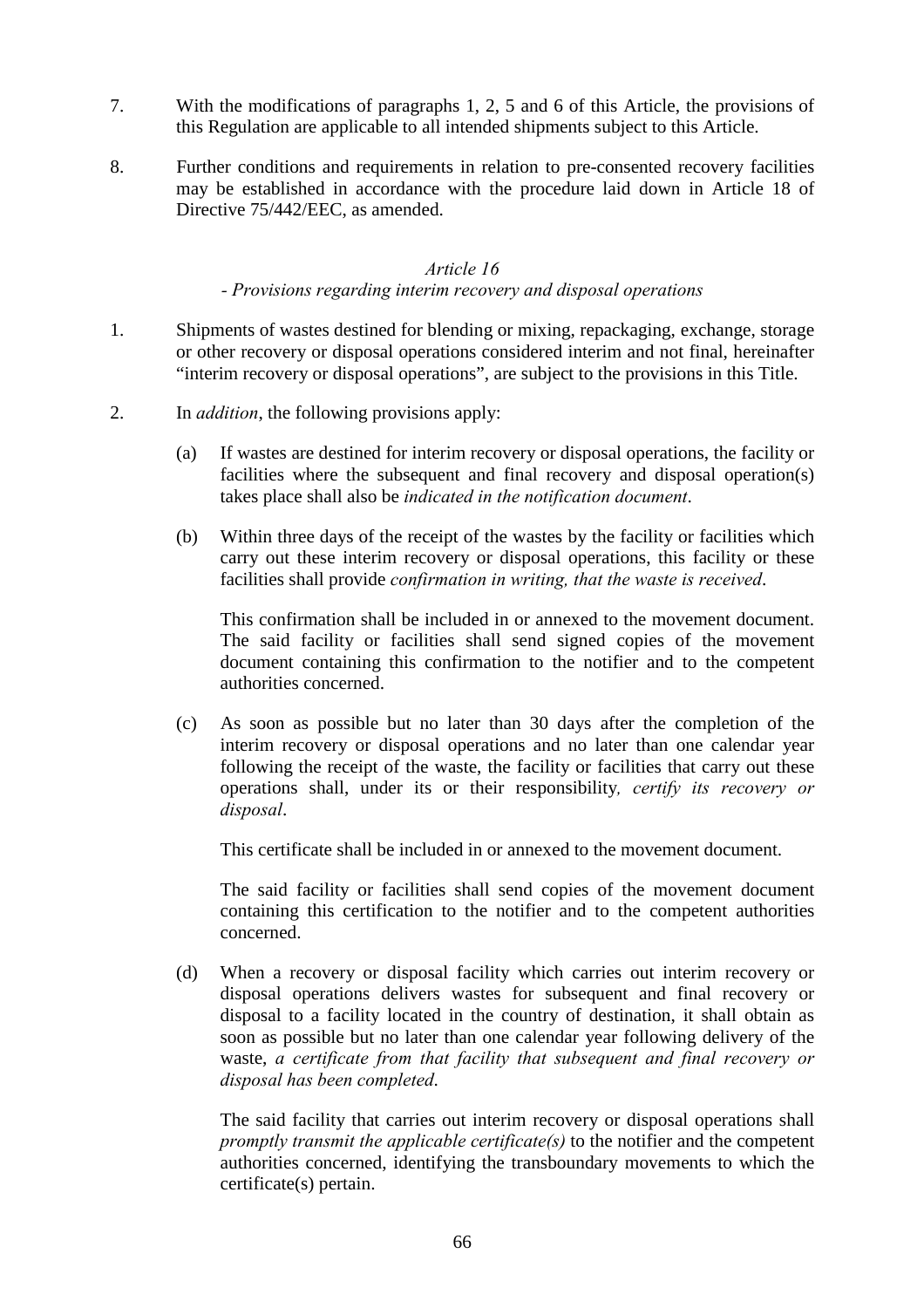- (e) When a delivery as described in sub-paragraph (d) is made to a facility respectively located:
	- (i) in the initial country of dispatch, a *new notification is required* in accordance with the provisions of this Title; or
	- (ii) in another Member States or in a third country other than the initial countryof dispatch, *a new notification is required* in accordance with the provisions of this Regulation, with the addition that the provisions concerning the competent authorities concerned shall also apply to the competent authority of the initial country of *dispatch*.

#### *Article 17 – Requirements following consent to a shipment*

- 1. After consent to a notified shipment by the competent authorities involved, the following requirements shall be fulfilled:
	- (a) *Completion of the movement document by all involved*: All undertakings involved shall complete the movement document at the points indicated, sign it and retain a copy.
	- (b) *Completion of the movement document by the notifier*: Once the notifier has received consent from the competent authorities of dispatch, destination and transit or, in relation to the competent authority of transit, can assume tacit consent, the notifier shall insert the date of shipment and otherwise complete the movement document.

The notifier shall send copies of the completed movement document to the competent authorities concerned.

- (c) *Prior information regarding actual commencement of shipment:* The notifier shall send copies of the then completed movement document, as described in sub-paragraph (b), to the competent authorities concerned and to the consignee 3 working days before the shipment starts.
- (d) *Written confirmation of receipt of the waste by the consignee:* Within three working days following the receipt of the waste, the consignee shall provide confirmation in writing, that the waste has been received.

This confirmation shall be included in or annexed to the movement document.

The consignee shall send copies of the movement document containing this confirmation to the notifier and to the competent authorities concerned.

(e) *Certificate for final disposal or recovery by the consignee:* As soon as possible, but not later than 30 days after completion of recovery or disposal and not later than 1 calendar year following the receipt of the waste, the consignee shall, under his responsibility, certify final recovery or disposal.

This certificate shall be included in or annexed to the movement document.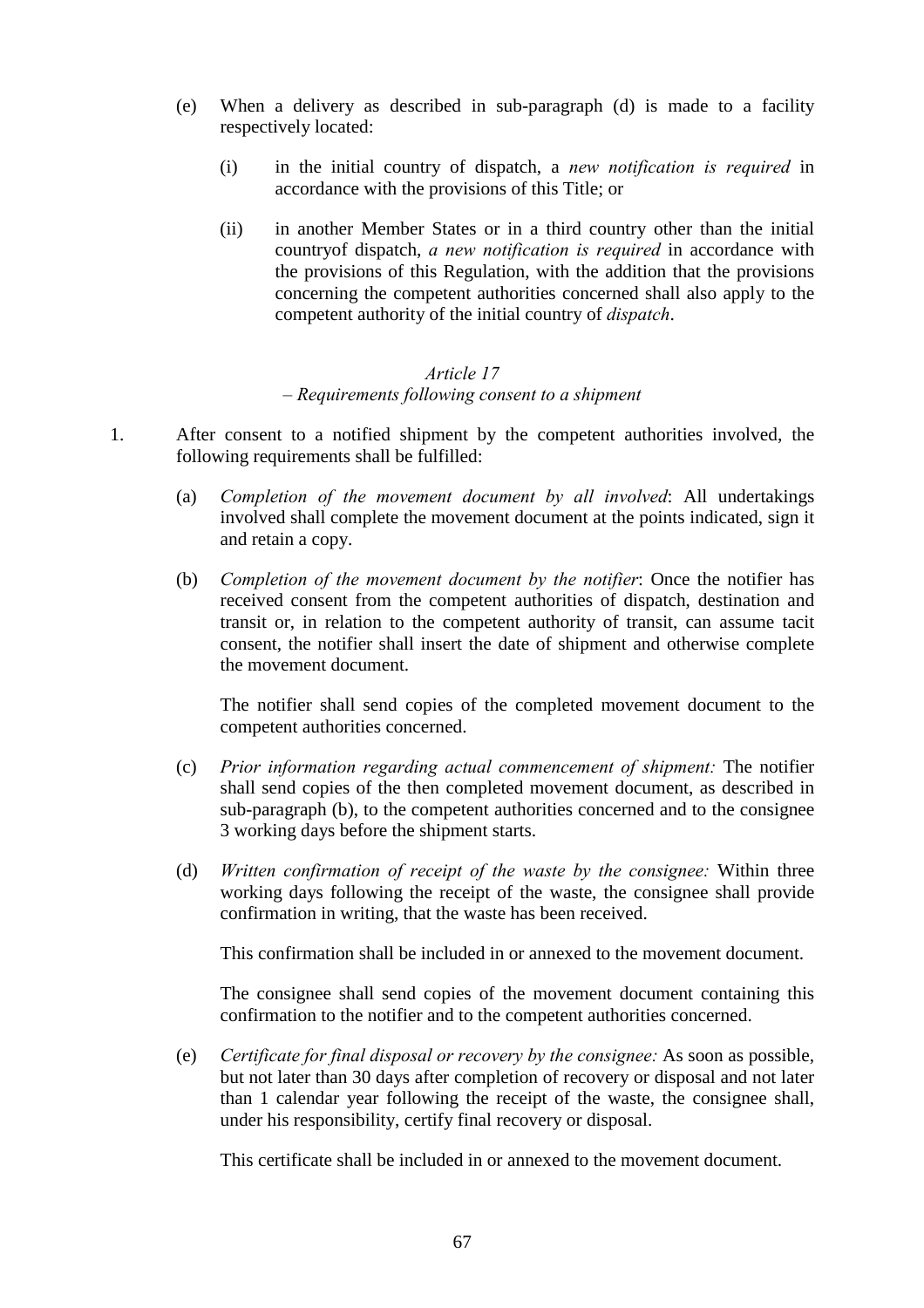The consignee shall send copies of the movement document containing this certification to the notifier and to the competent authorities concerned

2. If a shipment of waste is destined for interim recovery or disposal operations, provisions of Article 16 shall apply.

#### *Article 18 - Changes in the shipment after consent*

- 1. Should any material changes be made to the details and/or conditions of the consented shipment the notifier shall inform the competent authorities concerned immediately.
- 2. I such cases a new notification shall be made, unless all the competent authorities concerned are satisfied that the proposed changes do not necessitate a new notification.
- 3. Where such changes involve other competent authorities than those concerned in the original notification, a new notification shall be made.

## **Chapter 2 - General information requirements**

## *Article 19*

## *- Waste to be accompanied by certain information*

1. Waste as defined in Article 3(2) and (4) that is intended to be shipped from one Member State to another Member State and/or pass in transit through one or several other Member States is subject to the following procedural requirements:

In order to assist the tracking of shipments of such waste, the person under the jurisdiction of the country of dispatch who arranges the shipment, shall ensure that the waste is accompanied by the following information:

- (a) the name and address of the producer, the new producer or collector, the person who arranges the shipment, the consignee and the holder(s);
- (b) the waste identification code using the OECD code in Annex III and the European Waste List code in Commission Decision 2000/532/EC, as amended; $52$
- (c) the usual commercial description of the waste;
- (d) the quantity of the waste;
- (e) the recovery operation, as listed in Annex II B to Directive 75/442/EEC, as amended, including the subsequent and final recovery following exchange or storage, as listed in Annex II B to Directive 75/442/EEC, as amended;
- (f) the date of shipment; and

<sup>52</sup> OJ L 226, 6.9.2000, p. 3.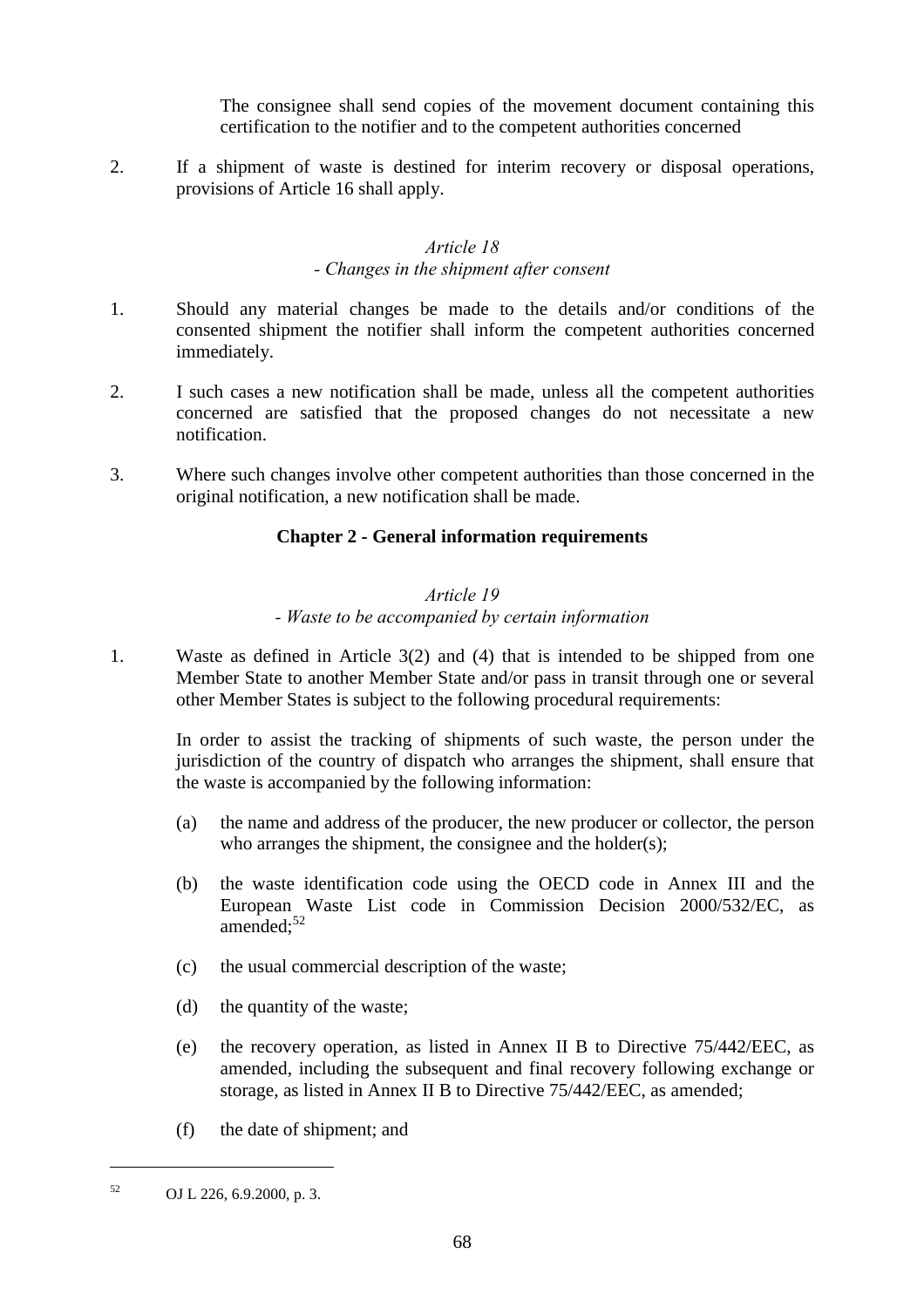(g) evidence of a contract between the person who arranges the shipment and the consignee for recovery of the waste which is legally binding when the shipment starts.

The accompanying information shall be signed by the person who arranges the shipment before the shipment takes place and shall be signed by the holder(s) and the consignee at the time when the waste in question is transferred to them.

2. The contract referred to in paragraph  $1(g)$  shall be legally binding when the shipment starts and shall include the obligation of the person who arranges the shipment to take the waste back if the shipment has not been completed as planned or if it has been effected in violation of this Regulation.

A copy of the contract shall be provided by the person who arranges the shipment or the consignee upon request by the competent authority concerned.

- 3. The information shall be provided by person who arranges the shipment in the form contained in Annex VII.
- 4. Such waste shall also be subject to the all the provisions of Directive 75/442/EEC, as amended. It shall in particular be:
	- destined for duly authorised facilities only, authorised according to Article 10 and 11 of Directive 75/442/EEC, as amended; and
	- subject to the provisions of Articles 8, 12, 13 and 14 of Directive 75/442/EEC, as amended.
- 5. For inspection, enforcement, planning and statistical purposes, Member States may in accordance with national legislation require information about shipments subject to the provisions of this article.
- 6. The information specified in paragraph 1 shall be treated confidentially in accordance with Community and national legislation.

## *Article 20 - Waste subject to prior information*

- 1. Waste as defined in Article 3(4) is in addition to the information requirement described in Article 19 - subject to the following procedural requirement:
	- the person who arranges the shipment shall inform the competent authorities concerned about the shipment 3 working days before it starts.
- 2. For this submission of information, the information listed in Article 19(1)(a)-(d) and (f) shall be provided and the form contained in Annex VII shall be applied.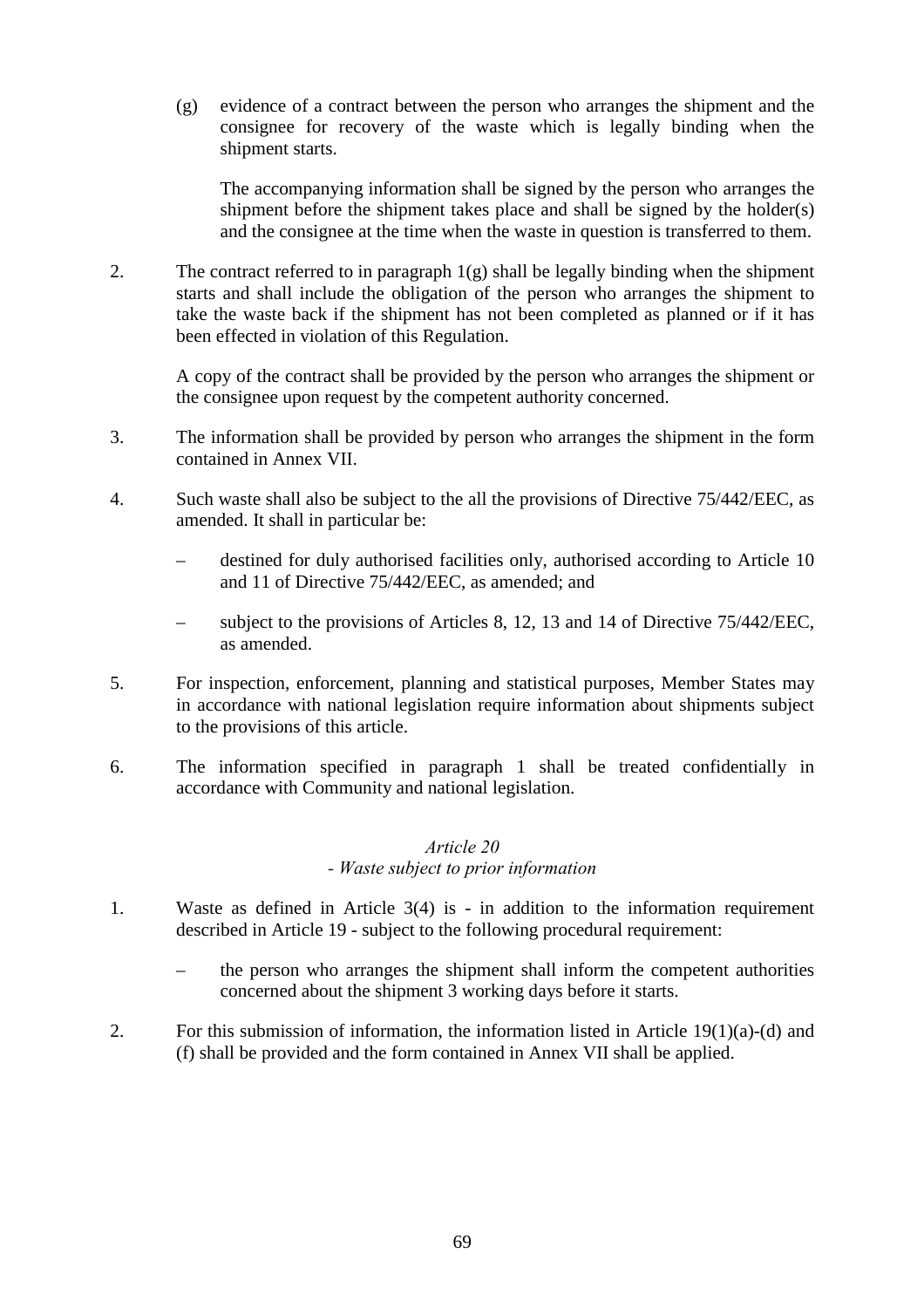## **Chapter 3 - General requirements**

#### *Article 21 - Prohibited to mix waste during shipment*

- 1. During shipment or prior to recovery or disposal, as specified on the notification document, waste shall not be mixed with either waste covered by a different notification or with waste not covered by any notification.
- 2. Paragraph 1 shall apply also to waste destined for recovery or disposal operations.

#### *Article 22*

#### *- Protection of the environment within the Community*

The producer and/or the notifier in the Community shall take all necessary steps to ensure that any waste they ship within the Community is managed without endangering human health and without using processes or methods which could harm the environment, as required in Article 4 of Directive 75/442/EEC, as amended, and in accordance with Community legislation on waste throughout the period of shipment and including final disposal or final recovery in the country of destination.

#### *Article 23 - Keeping of documents and information*

- 1. All documents sent to or by the competent authorities in relation to a notified shipment shall be kept in the Community for at least three years, starting when the shipment starts, by the competent authorities, the notifier and the consignee.
- 2. Information given pursuant to Article 19(1) shall be kept in the Community for at least three years, starting when the shipment starts, by the person who arranges for the shipment and the consignee.

#### **Chapter 4 – Take-back obligations**

### *Article 24*

#### *– Take-back when a shipment cannot be completed as intended*

- 1. Where a shipment of waste to which the competent authorities concerned have consented cannot be completed as intended in accordance with the terms of the notification and movement documents and/or contract referred to in Articles 5(4) and 6 and Article 19, the competent authority of destination and/or transit as relevant, shall immediately inform the competent authority of dispatch.
- 2. The competent authority of dispatch shall ensure that the waste in question is returned to its area of jurisdiction or elsewhere within the country of dispatch by the notifier, or if impracticable by the competent authority itself.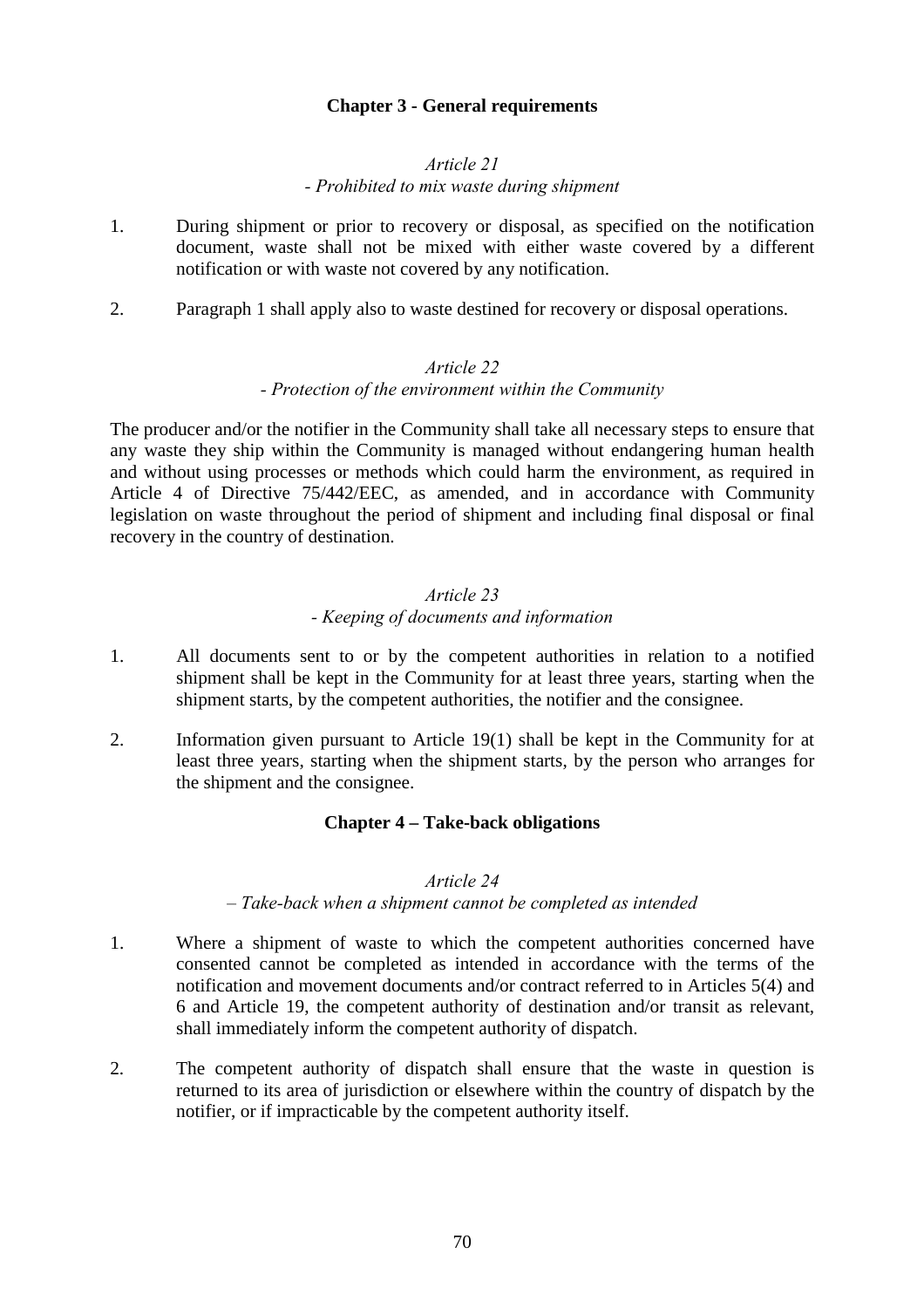This shall be done within 90 days after it has become aware of or has been informed in writing that the consented shipment cannot be completed and the reason(s) therefor. Such information can be submitted inter alia by other competent authorities.

- 3. The take-back obligation in paragraph 2 does not apply if the competent authority of dispatch is satisfied that the waste can be disposed of or recovered of in an alternative way in the country of destination or elsewhere by the notifier or, if impracticable, by the competent authority itself.
- 4. In cases of take-back as referred to in paragraph 2, a new notification shall be made unless the competent authorities concerned agree that a duly motivated request by the initial competent authority of dispatch is sufficient.

A new notification shall be made by the notifier or, if impracticable, by the initial competent authority of dispatch.

No competent authorities shall oppose or object to the return of waste of a shipment that cannot be completed.

5. In cases of alternative arrangements outside the initial country of destination as referred to in paragraph 3, a new notification shall be made by the initial notifier or, if impracticable, by the initial competent authority of dispatch.

When such a new notification is made, the provisions concerning the competent authorities concerned shall also apply to the competent authority of the initial country of dispatch.

- 6. In cases of alternative arrangements in the initial country of destination as referred to in paragraph 3, a new notification is not required and a duly motivated request by the initial notifier or, if impracticable, by the initial competent authority of destination is sufficient.
- 7. The obligation of the notifier and the subsidiary obligation of the country of dispatch to take the waste back or arrange for alternative recovery of disposal shall end when the consignee has issued the certificate of final disposal or recovery as referred to in Article 17(1)(e).
- 8. Where waste of a shipment that cannot be completed is observed within a Member State, the competent authority with jurisdiction over the area where the waste was observed shall be responsible for making arrangements for the safe storage of the waste pending its return or final disposal or recovery in an alternative way as required in this Article.
- 9. The provisions paragraphs 1, 2, 3, 7 and 8 also apply to shipments of waste which are subject to the requirement of being accompanied by certain information in accordance with Article 19.

In such cases the person who arranges the shipment is subject to the same obligations established in this Article as the notifier.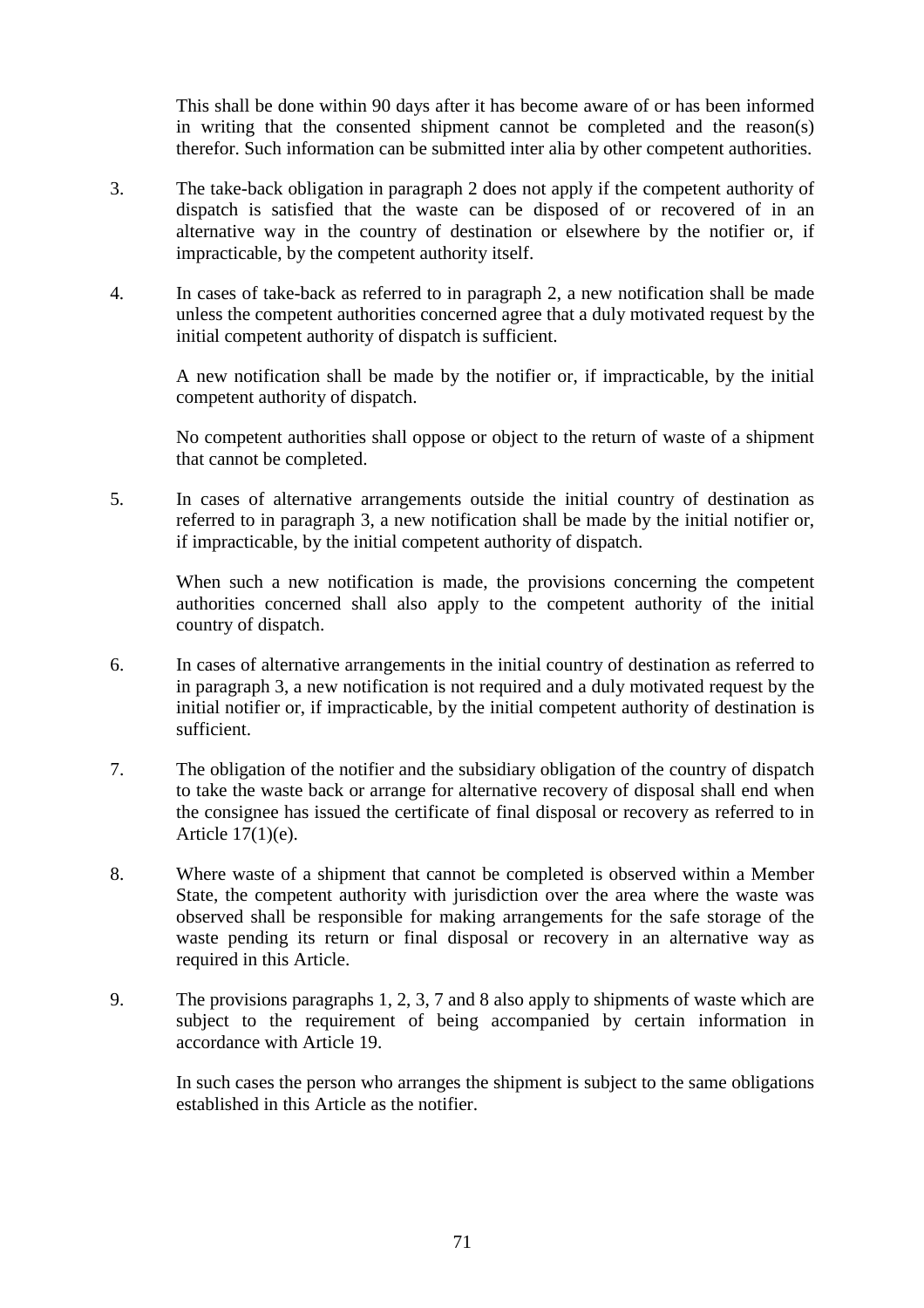#### *Article 25 - Costs for take-back when a shipment cannot be completed*

- 1. Costs arising from the return of waste of a shipment that cannot be completed, including its shipment, its final disposal or recovery pursuant to Article 24(2) or (3) and storage costs pursuant to Article 24(8), shall be charged to:
	- (i) the notifier, or, if impracticable;
	- (ii) the competent authority of dispatch; or, if impracticable,
	- (iii) as otherwise agreed by the parties and the competent authorities concerned.
- 2. The provisions of this Article also apply to shipments of waste which are subject to the requirement of being accompanied by certain information in accordance with Article 19.

In such cases the person who arranges the shipment is subject to the same obligations established in this Article as the notifier.

3. This Article is without prejudice to national rules or Community law regarding liability.

## *Article 26 – Take-back when a shipment is illegal*

- 1. Where a competent authority observes a shipment that it considers to be in infringement of this Regulation or of international or Community law, herinafter an "illegal shipment", it shall immediately inform the other competent authorities concerned and may return such a shipment.
- 2. If an illegal shipment is the responsibility *of the notifier*, the competent authority country of dispatch shall ensure that the waste in question is:
	- (a) taken back by the notifier *de facto*, or, if no notification has been made;
	- (b) the notifier *de iure*, in accordance with the hierarchy of Article 4, or, if impracticable;
	- (c) taken back by any of the natural or legal persons responsible for the illegal shipment mentioned in Article 4, or, if impracticable;
	- (d) taken back by the competent authority itself, or, if impracticable;
	- (e) alternatively disposed of or recovered in the country of destination or dispatch by the competent authority itself; or, if impracticable;
	- (f) alternatively disposed of or recovered in another country by the competent authority itself if all the competent authorities concerned agree.

This shall be done within 30 days after it has become aware of or has been informed in writing about the illegal shipment or within such other period of time as may be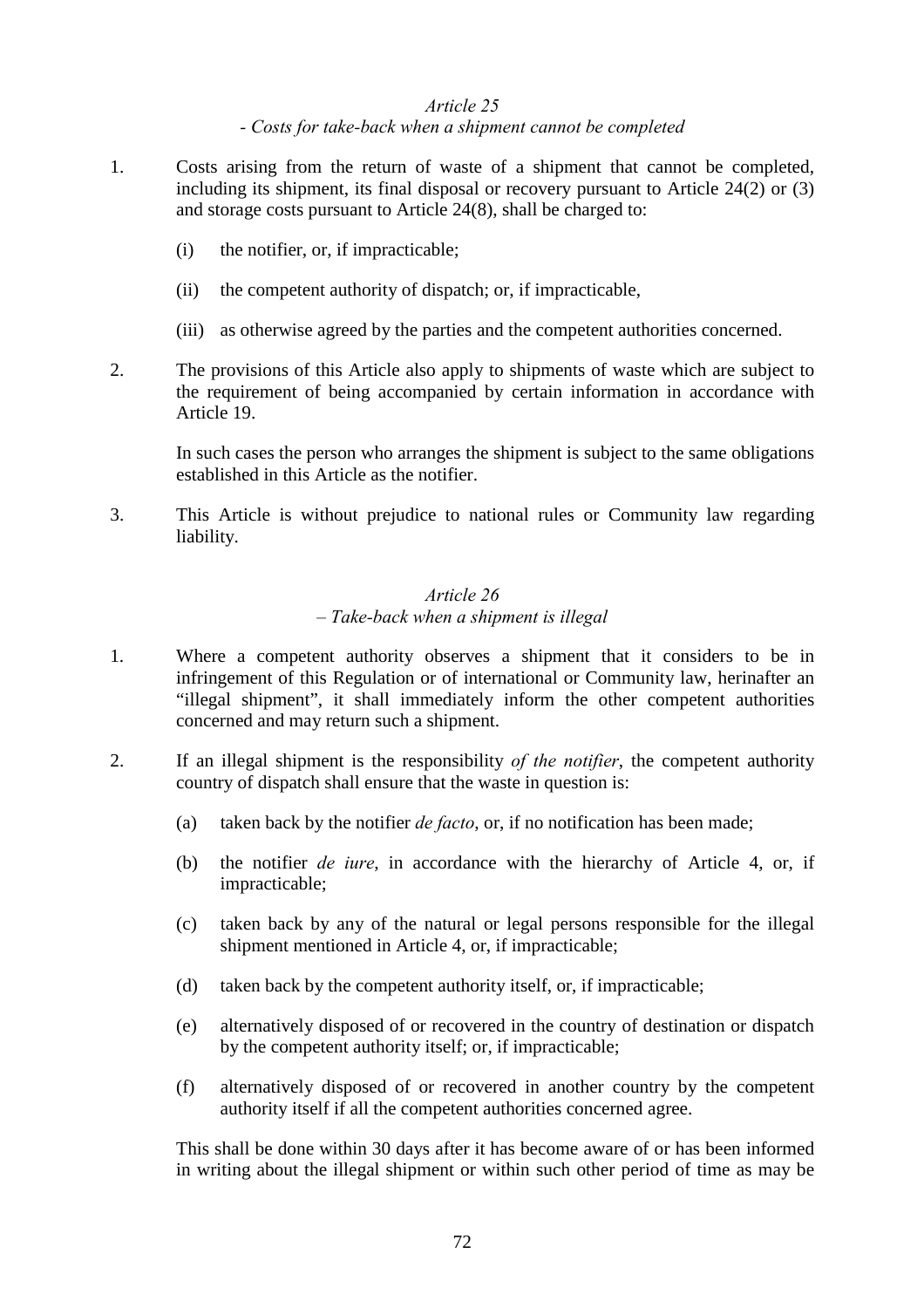agreed by the competent authorities concerned. Such information can be submitted inter alia by other competent authorities.

In cases of take-back as referred to in (a)-(d), a new notification shall be made *unless* the competent authorities concerned agree that a duly motivated request by the initial competent authority of dispatch is sufficient.

A new notification shall be made by the person etc. listed in (a), (b), (c) or (d) and in accordance with that ranking.

No competent authorities shall oppose or object to the return of waste of an illegal shipment.

In cases of alternative arrangements as referred to in (e) and (f) by the competent authority of dispatch, a new notification shall be made by the initial competent authority of dispatch *unless* the competent authorities concerned agree that a duly motivated request by that authority is sufficient.

- 3. If an illegal shipment is the *responsibility of the consignee* the competent authority of destination shall ensure that the waste in question is:
	- (a) disposed of or recovered in an environmentally sound manner by the consignee, or, if impracticable;
	- (b) by the competent authority itself.

This shall be done within 30 days after it has become aware of or has been informed in writing about the illegal shipment or within such other period of time as may be agreed by the competent authorities concerned. Such information can be submitted inter alia by other competent authorities.

To this end, they shall co-operate, as necessary, in the disposal or recovery of the waste.

- 4. Where responsibility for the illegal shipment *cannot be imputed to either the notifier or the consignee*, the competent authorities shall co-operate to ensure that the waste in question is disposed of or recovered.
- 5. Where the waste of an illegal shipment is observed within a Member State, the competent authority with jurisdiction over the area where the waste was observed shall be responsible for making arrangements for the safe storage of the waste pending its return, final disposal or final recovery.
- 6. The provisions of Articles 35 and 37 do not apply in cases where illegal shipments are returned to the country of dispatch and that country of dispatch is a country covered by the prohibitions contained in these Articles.
- 7. The provisions of this Article also apply to shipments of waste which are subject to the requirement of being accompanied by certain information in accordance with Article 19.

In such cases the person who arranges the shipment is subject to the same obligations established in this Article as the notifier.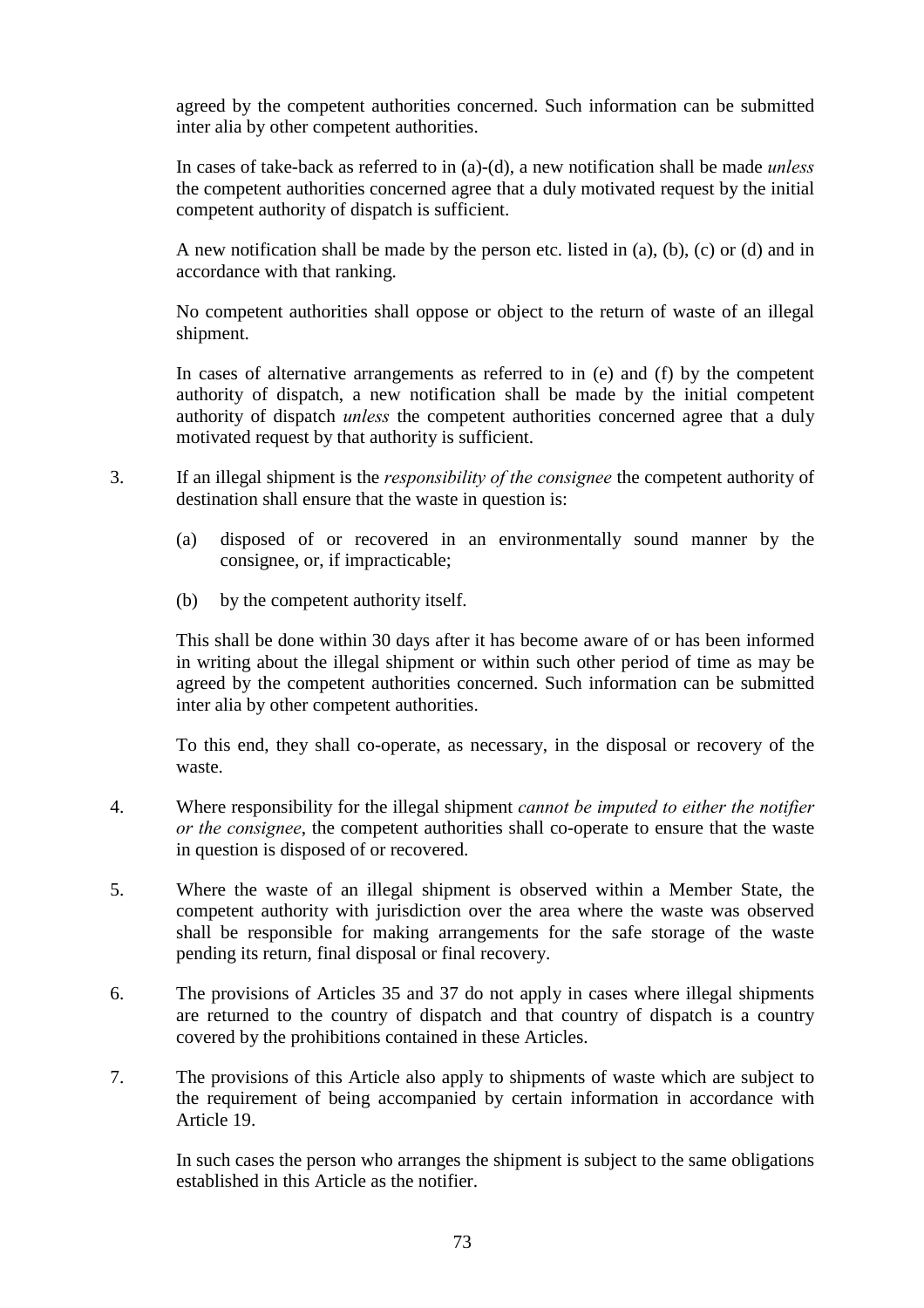- 8. This Article is without prejudice to national rules or Community law regarding liability.
- 9. Guidelines for the co-operation of competent authorities with regard to illegal shipments may be established in accordance with the procedure laid down in Article 18 of Directive 75/442/EEC, as amended.

#### *Article 27 - Costs for take-back when a shipment is illegal*

- 1. Costs arising from the return of waste of a shipment that is in infringement of this Regulation or of international or Community law, including its shipment, its final disposal or recovery pursuant to Article 26(2) and storage costs pursuant to Article 26(5), shall be charged to:
	- (a) the notifier *de facto,* or, if no notification has been made;
	- (b) the notifier *de iure* in accordance with the hierarchy of Article 4, or, if impracticable;
	- (c) by any of the natural or legal persons responsible for the illegal shipment mentioned in Article 4, or, if impracticable,
	- (d) by the competent authority of dispatch.
- 2. Costs arising from the final disposal or recovery pursuant to Article 26(3) and storage costs pursuant to Article 26(5) of waste of a shipment that is illegal shall be charged to:
	- (a) the consignee, or, if impracticable;
	- (b) to the competent authority of destination.
- 3. Costs arising from the final disposal or recovery pursuant to Article 26(4) and including its possible shipment and storage costs pursuant to Article 26(5) of waste of a shipment that is illegal shall be charged to:
	- (a) the notifier and/or the consignee depending upon the decision by the competent authorities involved, or, if impracticable;
	- (b) to the competent authorities of dispatch and destination.
- 4. The provisions of this Article also apply to shipments of waste which are subject to the requirement of being accompanied by certain information in accordance with Article 19.

In such cases the person who arranges the shipment is subject to the same obligations established in this Article as the notifier.

5. This article is without prejudice to national rules or Community law on liability.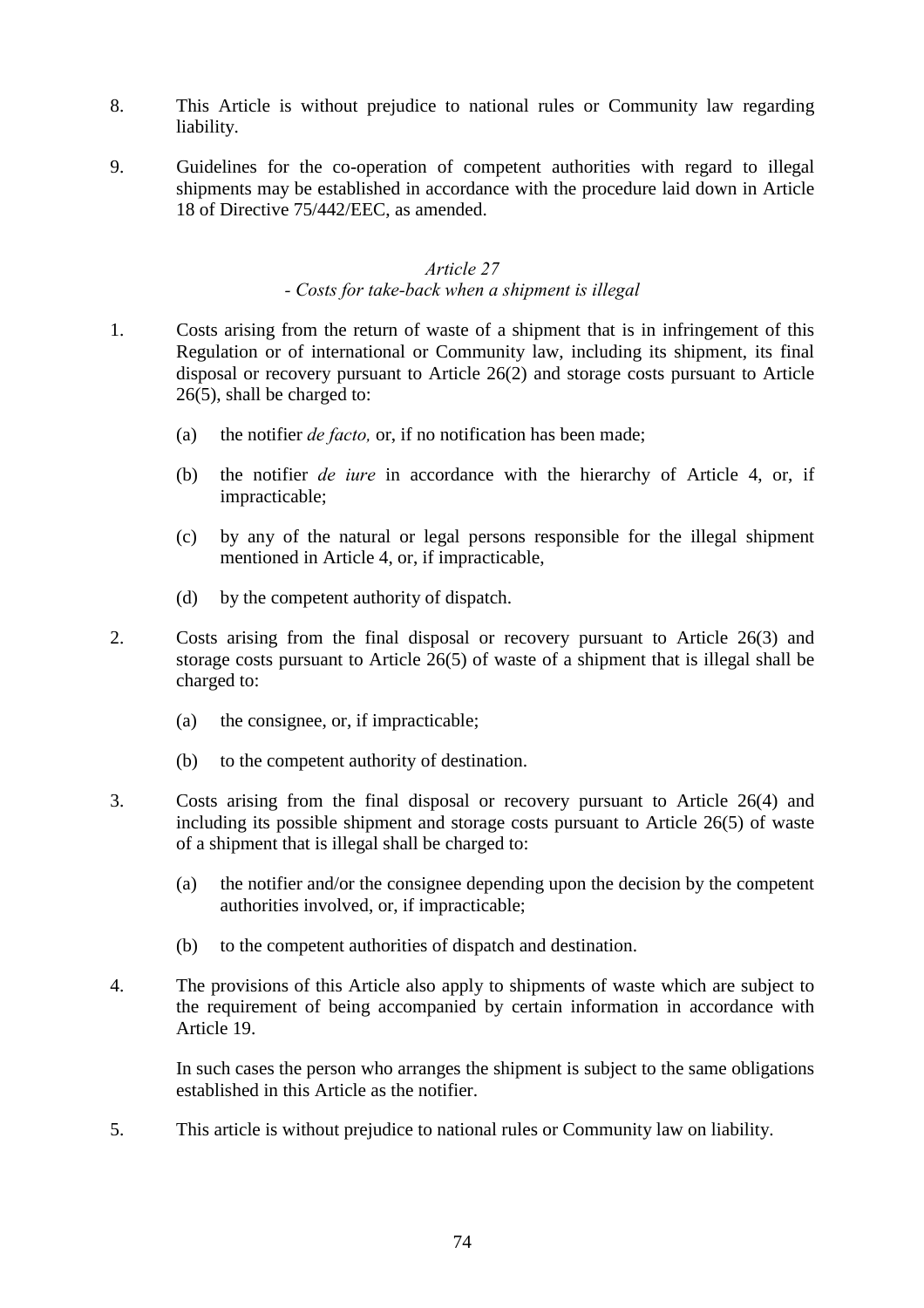### **Chapter 5 - General administrative provisions**

#### *Article 28 - Submission of communication*

- 1. The information and documents listed in paragraph 3 may be submitted using any of the following methods of communication:
	- (a) by post;
	- (b) by telefax;
	- (c) by e-mail with digital signature; or
	- (d) by e-mail without digital signature followed by post.
- 2. Subject to the consent of the competent authorities concerned, the information and documents listed in paragraph 3 may be submitted by means of electronic data interchange with electronic signature or electronic authentication in accordance with Directive 1999/93/EC of the European Parliament and the Council, as amended,  $53$  or a comparable electronic authentication system which provides the same level of security.

In such cases the competent authority of dispatch may, subject to the consent of the other competent authorities concerned and of the notifier, carry out the submission of communications listed in paragraph 3.

- 3. The information and documents referred to in paragraph 1 are the following:
	- (a) notification of a planned shipment pursuant to Articles 4 and 14;
	- (b) request for information and documentation pursuant to Articles 5, 8 and 9;
	- (c) submission of information and documentation pursuant the Articles 5, 8 and 9;
	- (d) written consent to a notified shipment pursuant to Article 10;
	- (e) conditions to a shipment pursuant to Article 11;
	- (f) objections to a shipment pursuant to Articles 12 and 13;
	- (g) information about decisions to pre-consent to specific recovery facilities pursuant to Article 15(3);
	- (h) prior information regarding actual commencement of the shipment pursuant to Article 17;
	- (i) written confirmation of receipt of the waste pursuant to Articles 16 and 17;

 $\overline{a}$ 

<sup>53</sup> OJ L 13, 19.1.2000, p. 12.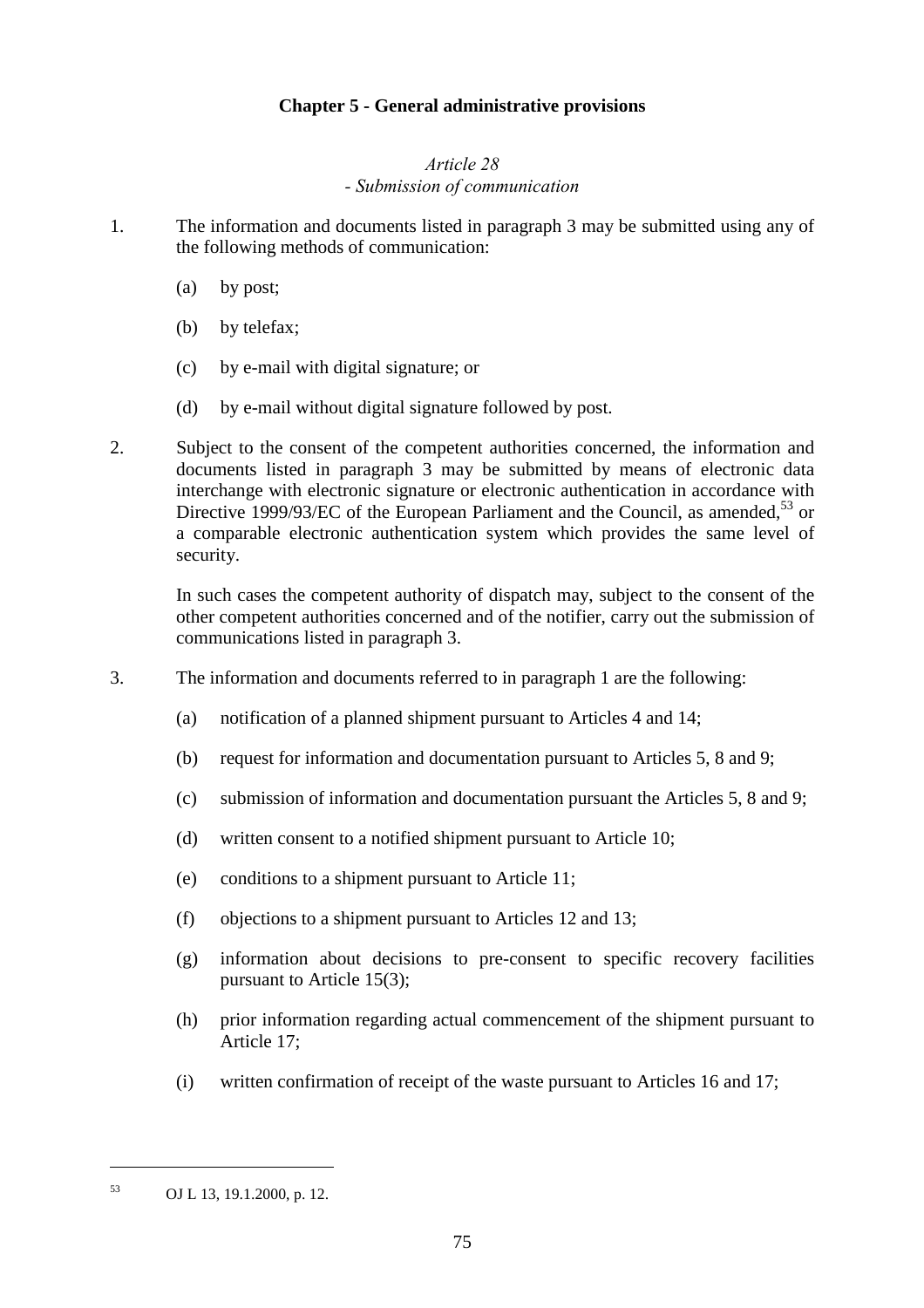- (j) certificate for final recovery or disposal of the waste pursuant to Articles 16 and 17; and
- (k) information about changes in the shipment after consent pursuant to Article 18.

#### *Article 29 - Language*

- 1. Any notification, information, documentation or other communication submitted pursuant to the provisions of this Title shall be supplied in a language acceptable to the competent authorities concerned.
- 2. If requested by the competent authorities concerned, the notifier shall provide authorised translation(s) into a language, which is acceptable to them.
- 3. Further guidance concerning the the use of languages may be determined in accordance with the procedure laid down in Article 18 of Directive 75/442/EEC, as amended.

### *Article 30*

### *- Disagreement on classification issues*

- 1. If the competent authorities of dispatch and of destination disagree on the classification as regards the distinction between waste and non-waste, the subject matter shall be considered a waste.
- 2. If the competent authorities of dispatch and of destination cannot agree on the classification of the notified waste as being listed in Annex III or IV, the waste shall be considered listed in Annex IV.
- 3. If the competent authorities of dispatch and destination disagree on the classification of the waste treatment operation notified as being disposal or recovery, the provisions regarding disposal shall apply.
- 4. Paragraphs 1 to 3 apply only for the purposes of this Regulation, and are without prejudice to rights of interested parties to resolve any dispute related to these questions before a court of law or tribunal.

### *Article 31*

#### *- Administrative costs*

Appropriate and proportionate administrative costs of implementing the notification and supervision procedures and usual costs of appropriate analyses and inspections may be charged to the notifier.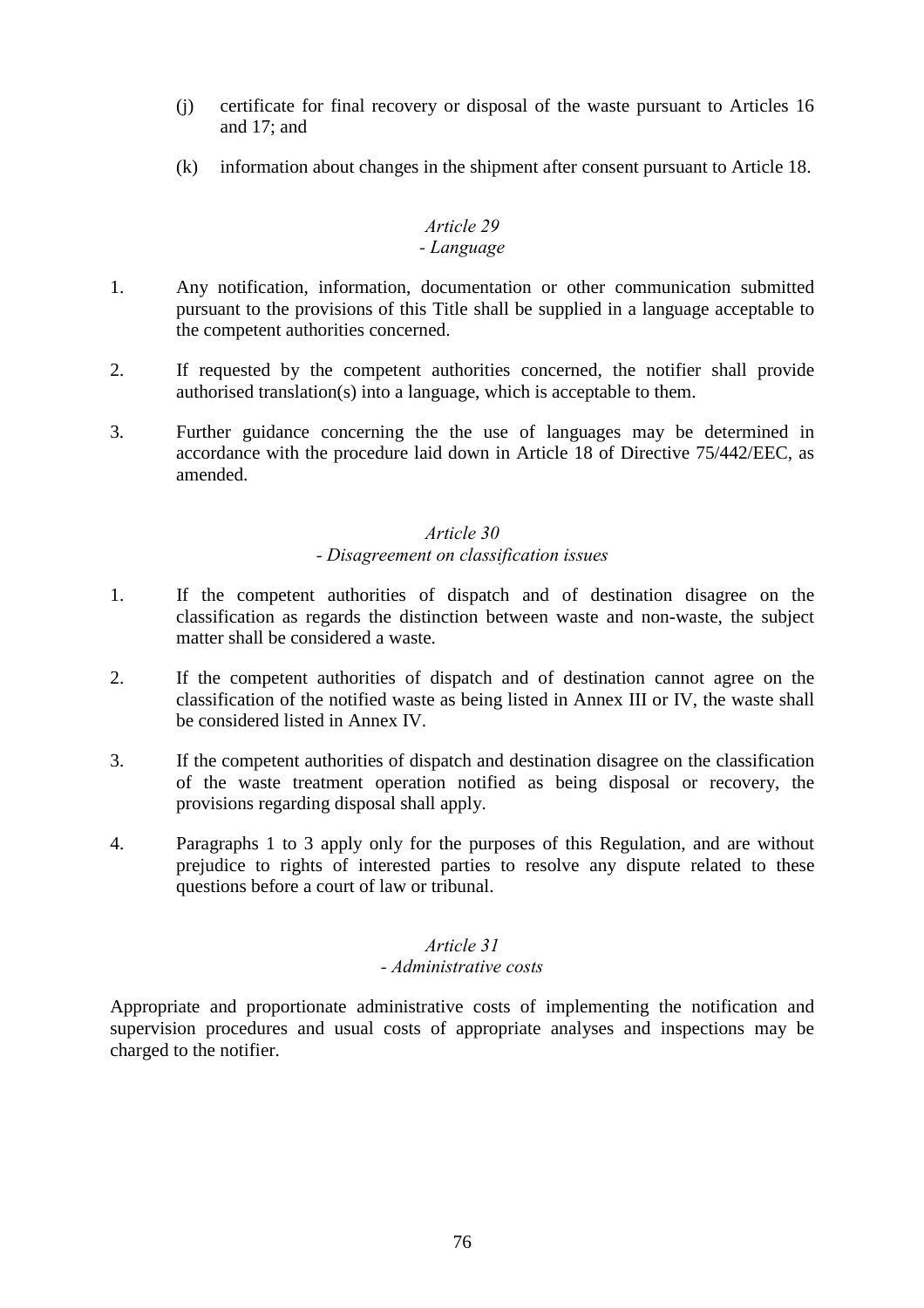### **Chapter 6 - Shipments within the Community and with transit via third countries**

### *Article 32 - Shipments destined for disposal*

- 1. Where a shipment of waste takes place within the community with transit via one or more third countries and is destined for disposal, the competent authority of dispatch shall ask the competent authority in the third countries whether it wishes to send its written consent to the planned shipment:
	- (a) in the case of parties to the Basel Convention, within 60 days, unless it has waived this right in accordance with the terms of that Convention, or
	- (b) in the case of countries not parties to the Basel Convention, within a period agreed between the competent authorities.
- 2. Where a shipment of waste takes place between locations within the same Member State with transit via one or more third countries and is destined for disposal, the requirements of paragraph 1 applies.
- 3. This Article is without prejudice to the provisions contained in Chapter 2 of this Title.

#### *Article 33 - Shipments destined for recovery*

- 1. When a shipment of waste takes place within the Community with transit via one or more third countries to which the OECD Decision does not apply and is destined for recovery, Article 32 applies.
- 2. When a shipment of waste takes place within the Community with transit via one or more third countries to which the OECD Decision applies and is destined for recovery, Article 32 (1) does not apply.

In such cases the consent referred to in Article 10 may be provided tacitly and if no objection has been lodged or conditions been specified the shipment may commence 30 days after the dispatch of the acknowledgement.

- 3. Where a shipment of waste that takes place between locations within the same Member States with transit via one or more third countries and is destined for recovery, the requirements of paragraph 1 and 2 applies.
- 4. This Article is without prejudice to the provisions contained in Chapter 2 of this Title.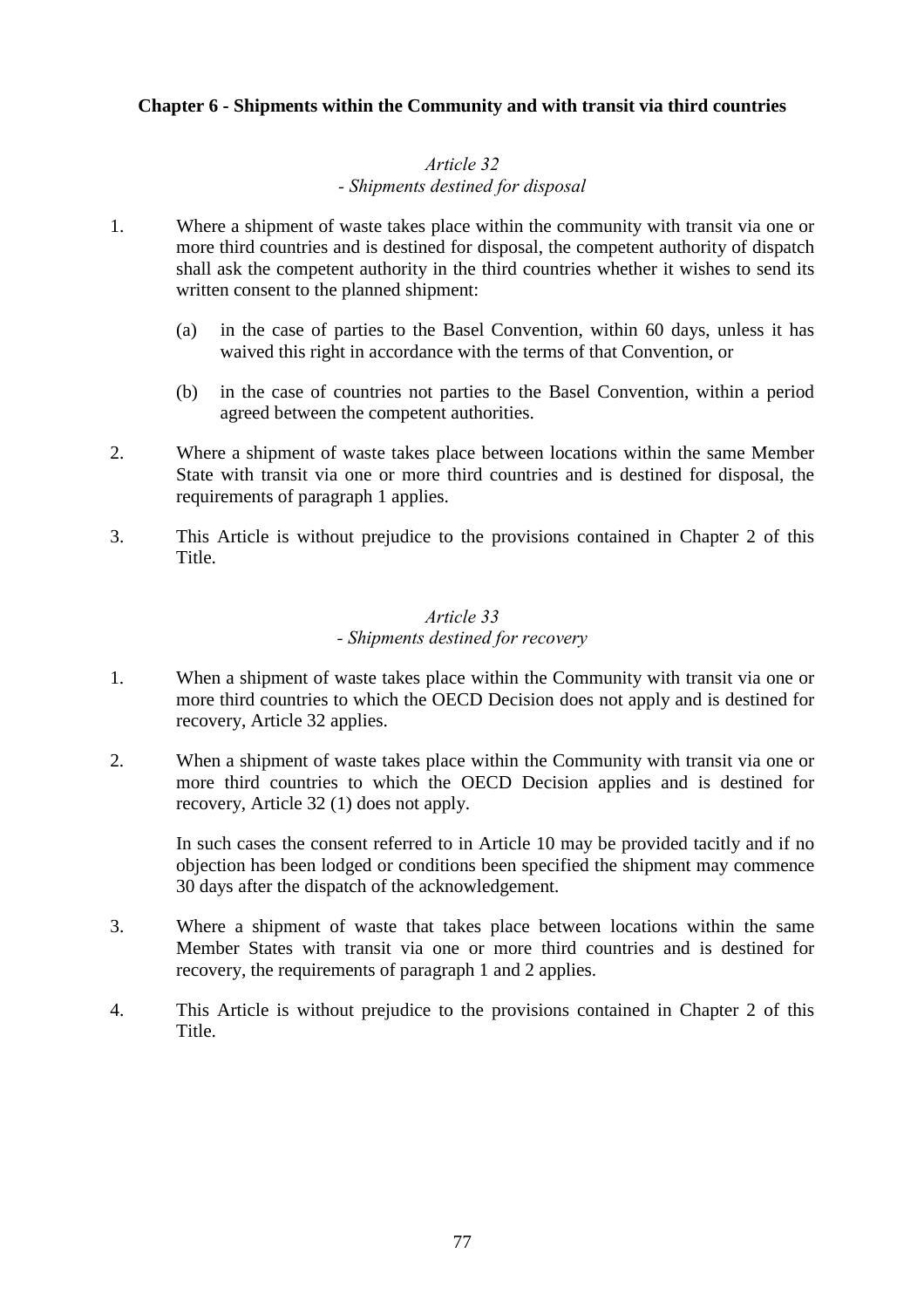## **TITLE III SHIPMENTS WITHIN MEMBER STATES**

#### *Article 34*

#### *- Application of this Regulation to shipments within Member States*

- 1. The provision of Title II on shipments within the Community and Title VII on other provisions do not apply to shipments of waste within a Member State.
- 2. Member States shall, however, establish an appropriate system for the supervision and control of shipments of waste within their jurisdiction. This system should take account of the need for coherence with the Community system established by this Regulation.
- 3. Member States shall inform the Commission and the other Member States of their system for the supervision and control of shipments of waste.
- 4. Member States may apply the system provided for in Titles II and VII within their jurisdiction.

## **TITLE IV EXPORTS OUT OF THE COMMUNITY TO THIRD COUNTRIES**

### **Chapter 1 - Waste for disposal**

### *Article 35 - Export prohibited except to EFTA countries*

- 1. All exports of waste out of the Community destined for disposal are prohibited.
- 2. The prohibition in paragraph 1 does not apply to exports of waste destined for disposal in EFTA countries, which are also Parties to the Basel Convention of 22 March 1989 on the control of transboundary movements of hazardous wastes and their disposal, as amended, hereinafter "the Basel Convention".
- 3. However, exports of waste for disposal to an EFTA country Party to the Basel Convention shall also be prohibited
	- (a) where the EFTA country prohibits imports of such wastes; or,
	- (b) if the competent authority of dispatch has reason to believe that the waste will not be managed in an environmentally sound manner in the country of destination concerned.
- 4. This provision is without prejudice to the take-back obligations as described in Articles 24 and 26.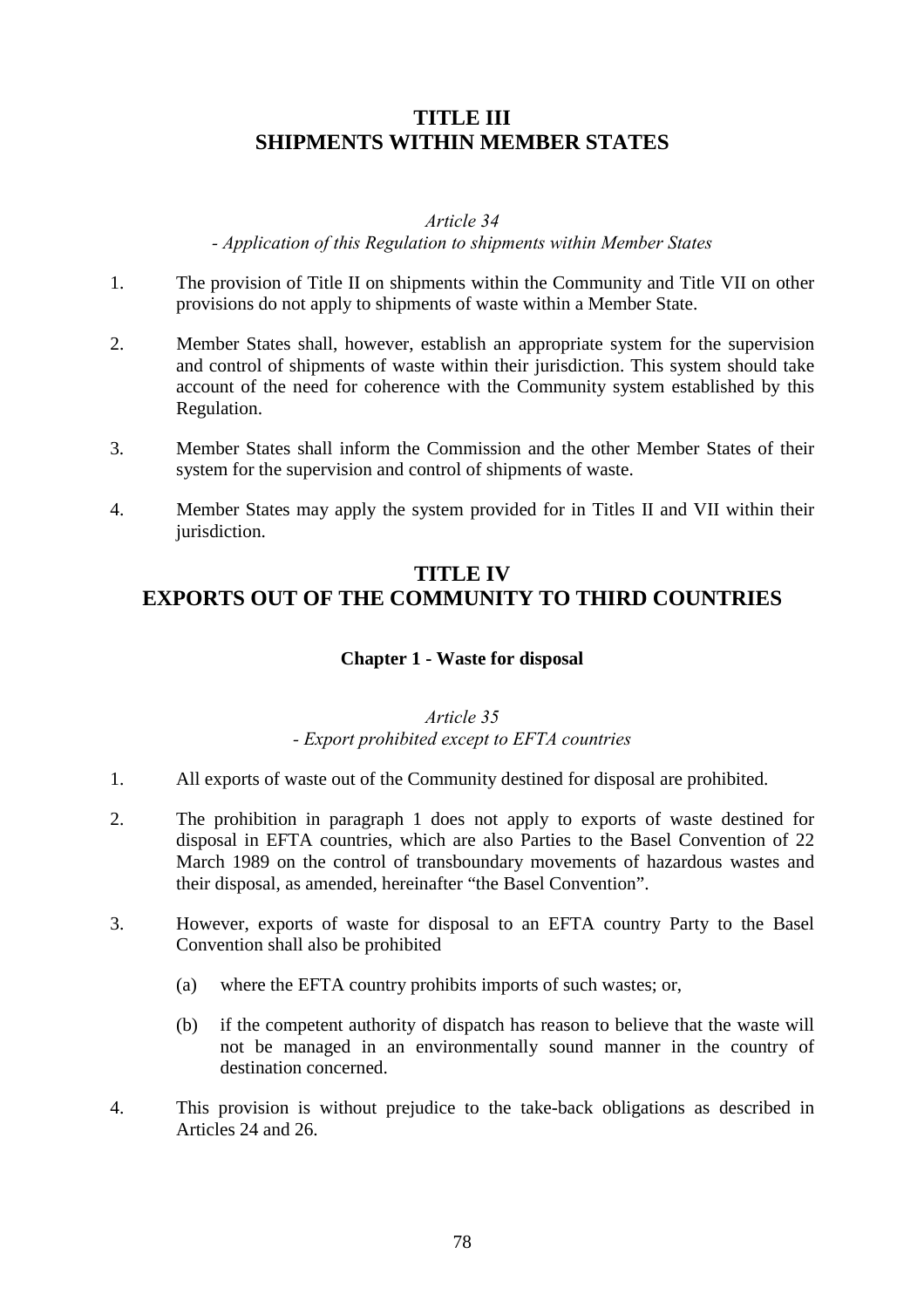### *Article 36 - Procedures when exporting to EFTA countries*

- 1. Where waste is exported out of the Community and destined for disposal in EFTA countries parties to the Basel Convention, the provisions of Title I shall apply *mutatis mutandis* with the modifications and additions listed in paragraphs 2 and 3.
- 2. The following *modifications* apply:
	- (a) the competent authority of transit outside the Community has 60 days following dispatch of its acknowledgement of receipt of the notification to give written consent, set conditions and require additional information to the notified shipment; and
	- (b) the competent authority of dispatch of the community shall take its decision to consent to the shipment as referred to in Article 10 only after having received written consent from the competent authorities of transit and destination outside the community and not earlier than 61 days following the dispatch of the acknowledgement of the competent authority of destination.
- 3. The following *additional* provisions apply:
	- (a) the competent authority of transit in the Community shall acknowledge the receipt of the notification to the notifier;
	- (b) the competent authorities of dispatch and transit in the Community shall send a stamped copy of their decisions to consent to the shipment to the customs office of export and to the customs office of exit from the Community;
	- (c) a copy of the movement document shall be delivered by the carrier to the customs office of export and the customs office of exit from the Community;
	- (d) as soon as the waste has left the Community, the customs office of exit from the Community shall send a stamped copy of the movement document to the competent authority of dispatch in the Community stating that the waste has left the Community;
	- (e) if, 42 days after the waste has left the Community, the competent authority of dispatch in the Community has received no information from the consignee about receipt of the waste, it shall inform without delay the competent authority of destination; and
	- (f) the contract referred to in Articles  $5(4)$  and 6 shall stipulate that:
	- if a consignee issues an incorrect certificate of disposal with the consequence that the financial guarantee is released, he shall bear the costs arising from the duty to return the waste to the area of jurisdiction of the competent authority of dispatch and its disposal or recovery in an alternative and environmentally sound manner;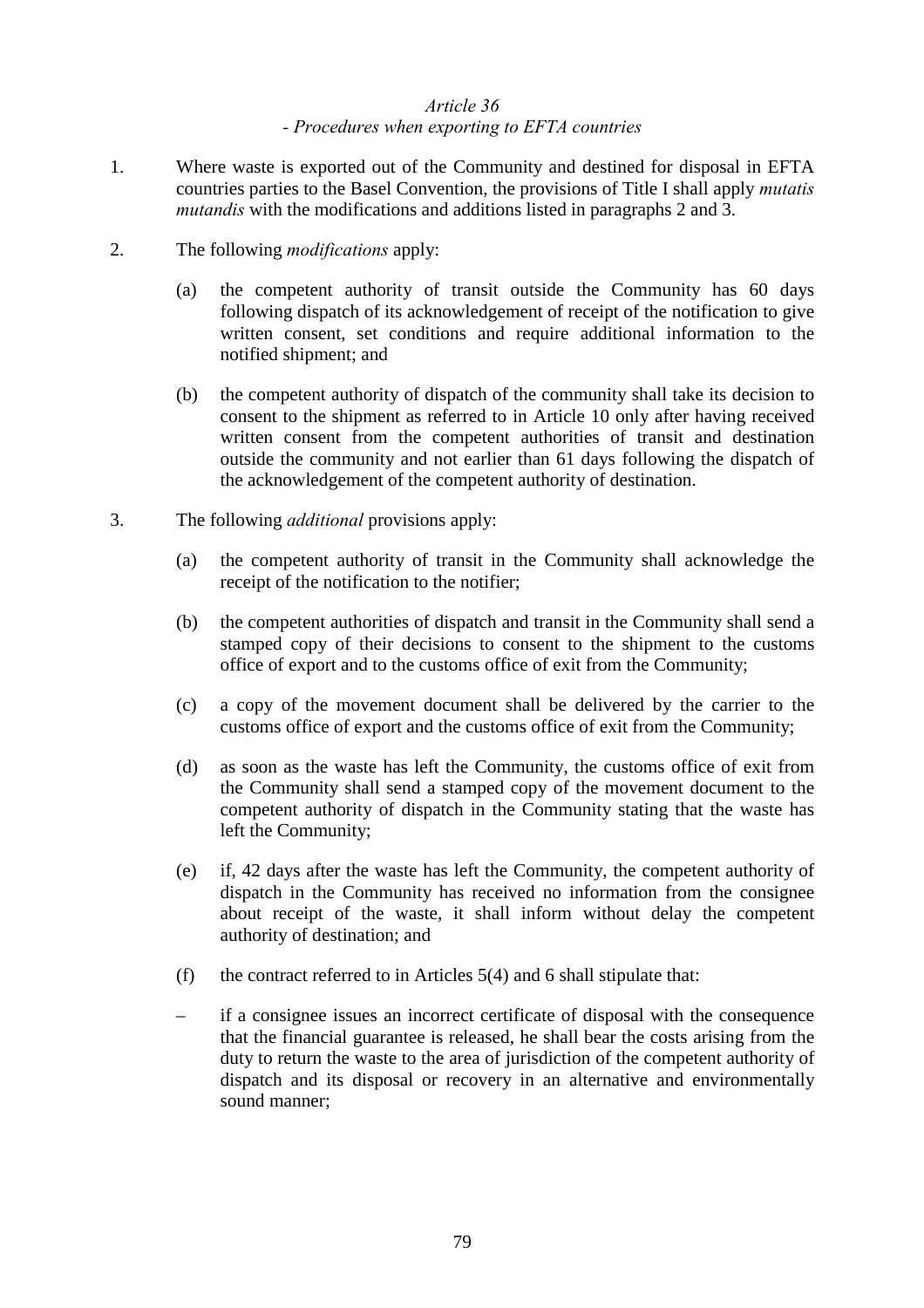- within three working days following receipt of the waste for disposal, the consignee shall send copies of the completed movement document, except for the certificate of final disposal referred to in the third indent of this paragraph, to the notifier and the competent authorities concerned; and
- as soon as possible but not later than 30 days after completion of disposal and not later than 1 calendar year following the receipt of the waste the consignee shall, under his responsibility, certify final disposal and shall send copies of the movement document containing this certification to the notifier and to the competent authorities concerned.
- 4. The shipment may only start if:
	- (a) the notifier has received written consent from the competent authorities of dispatch, destination and transit and if the conditions laid down are met;
	- (b) a contract between the notifier and consignee is established and legally binding as required in Articles 5(4) and 6;
	- (c) a financial guarantee or equivalent insurance is established, legally binding and applicable as required in Articles 5(5) and 7 and as required by the competent authority of destination outside the Community or any country of transit Party to the Basel Convention; and
	- (d) environmentally sound management as described in Article 42 is ensured.
- 5. Where waste is exported, it shall be destined for disposal operations within a facility which under applicable domestic law is operating or is authorised to operate in the country of destination.
- 6. If a customs office of export or a customs office of exit from the Community observes a shipment that does not comply with the provisions of this Regulation, it shall:
	- (a) inform without delay the competent authority of dispatch in the Community; and
	- (b) ensure detention of the waste until that competent authority has decided otherwise and has communicated that to the customs office in writing.

### **Chapter 2 - Waste for recovery**

#### Exports to non-OECD Decision countries

### *Article 37 - Export prohibited if waste is listed in Annex V*

1. The following exports out of the Community of waste destined for recovery in countries to which the decision of the OECD Council, C(2001)107/final concerning the revision of Decision C(92)39/final on the control of transfrontier movements of wastes destined for recovery operations, as amended; hereinafter "the OECD decision", does not apply are prohibited: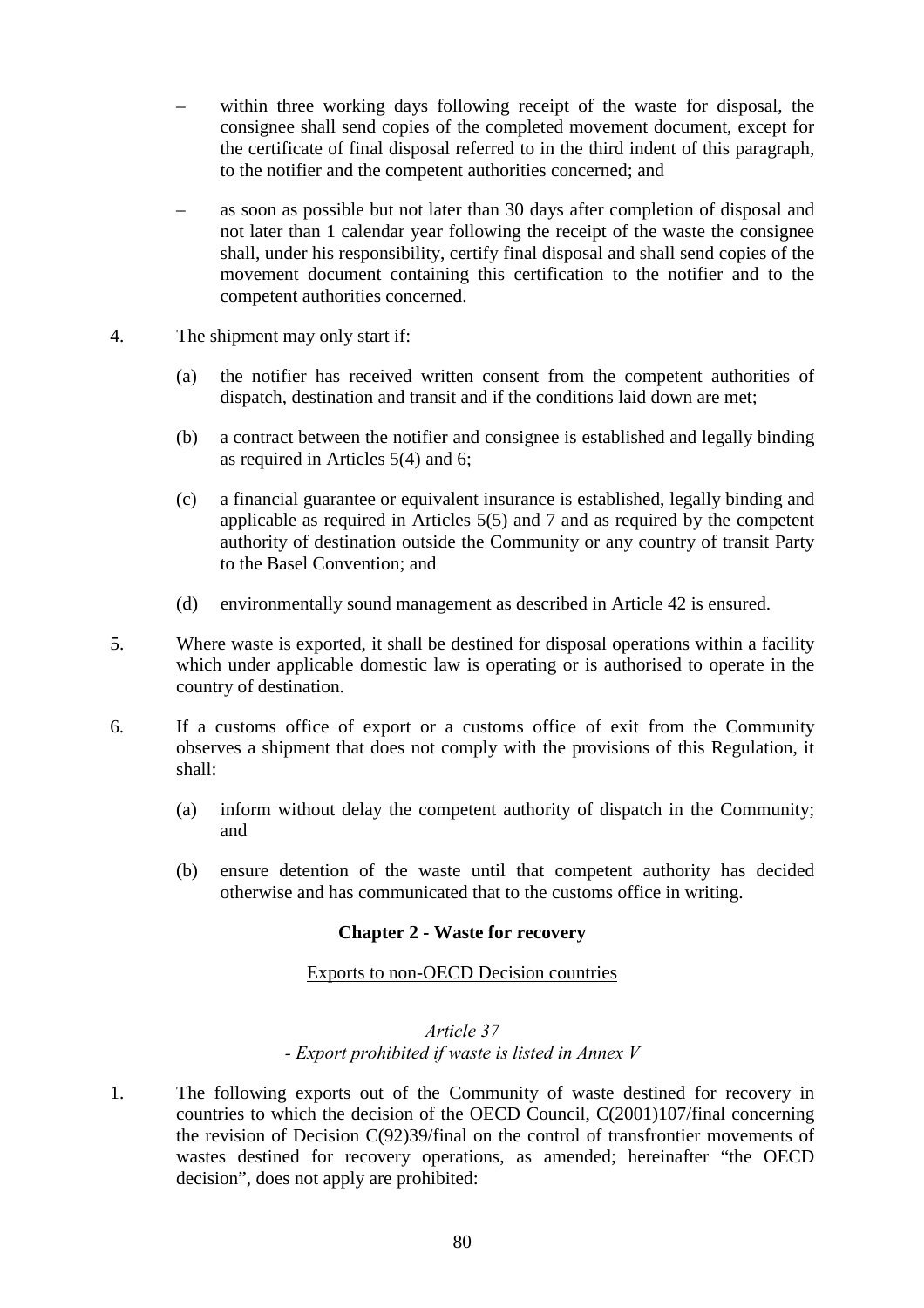- (a) hazardous waste as listed in Annex V;
- (b) hazardous waste not classified under one single entry in Annex V;
- (c) mixtures of hazardous waste and mixtures of hazardous waste with nonhazardous waste not classified under one single entry in Annex V;
- (d) waste that the country of destination has notified to be hazardous under Article 3 of the Basel Convention;
- (e) waste that the country of destination has prohibited the import of; or,
- (f) waste which the competent authority of dispatch has reason to believe will not be managed in an environmentally sound manner in the country of destination concerned.
- 2. This provision is without prejudice to the take-back obligations as described in Articles 24 and 26.

### *Article 38*

### *- Procedures when exporting waste listed in Annex III*

1. In the case of waste which is listed in Annex III and the export of which is not prohibited under Article 37, the Commission shall, within 20 days of the entry into force of this Regulation, send a written request to each country to which the OECD Decision does not apply, seeking confirmation in writing that the waste may be exported from the Community for recovery in that country, and an indication as to which control procedure, if any, would be followed in the country of destination.

Each country to which the OECD Decision does not apply shall be given the following options:

- (a) a prohibition;
- (b) a prior written notification and consent procedure as described in Article 36; and
- (c) no control in the country of destination.
- 2. Before the date of application of this Regulation, the Commission shall issue a Regulation taking into account all replies received pursuant to paragraph 1 and shall inform the Committee established pursuant to Article 18 of Directive 75/442/EEC, as amended.

If a country has not made a confirmation as referred to in paragraph 1 or if a country for any reason has not been contacted, paragraph 1(b) shall apply.

The Commission shall periodically update the Regulation adopted.

3. If a country indicates in its reply that certain shipments of waste are not subject to any control, Article 19 shall apply *mutatis mutandis* to such shipments.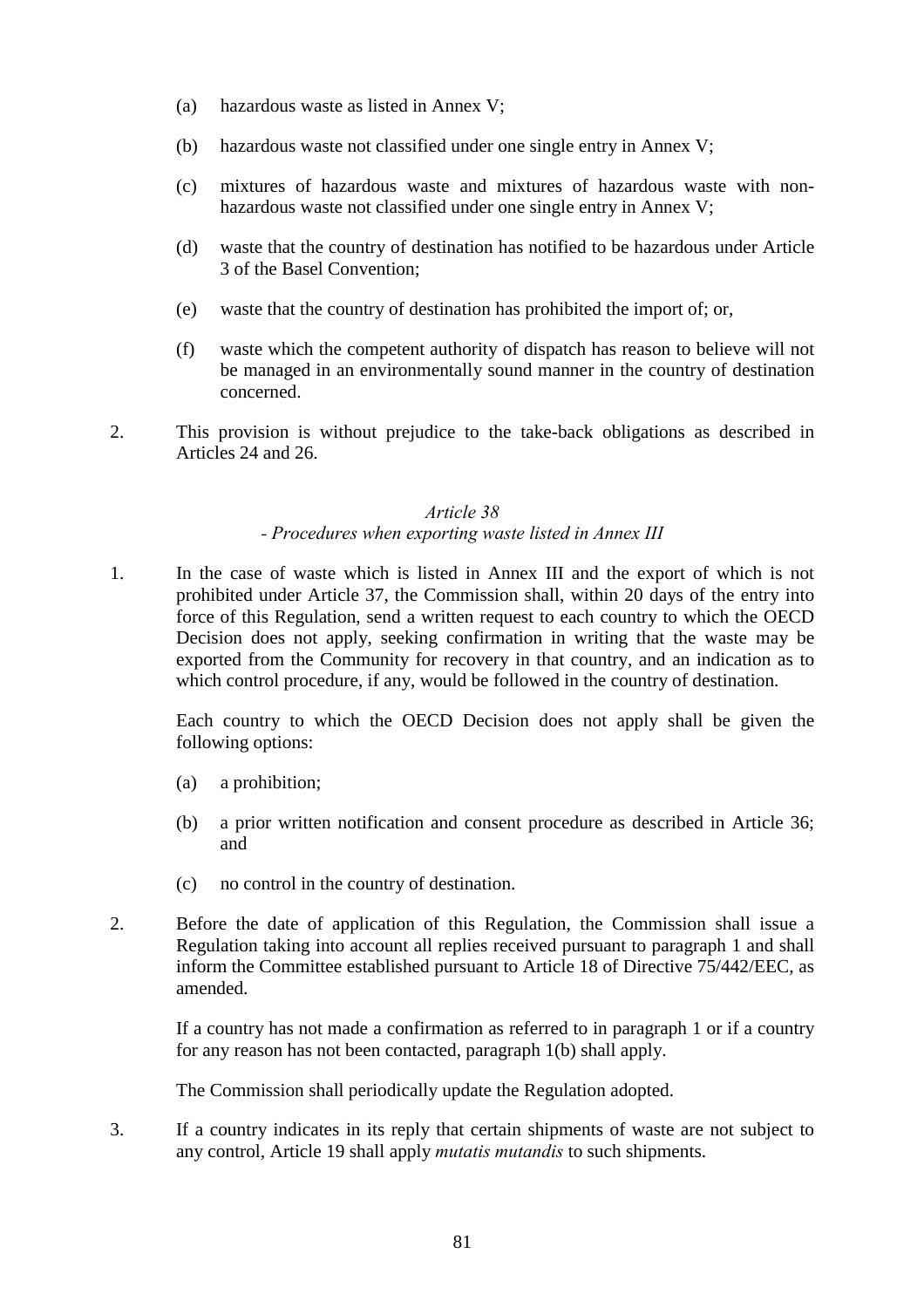4. Where waste is exported, it shall be destined for recovery operations within a facility which, under applicable domestic law, is operating or is authorised to operate in the importing country.

#### Exports to OECD-Decision countries

### *Article 39 - Exports of waste listed in Annexes III, IV and IV A*

1. Where waste listed in Annexes III, IV and IV A is exported out of the Community and destined for recovery in countries or through countries to which the OECD Decision applies, the provisions of Title II apply *mutatis mutandis*, with the modification and additions listed in paragraphs (2) and (3).

The following *modification* apply:

The consent as required in accordance with Article 10 may be provided by tacit consent from the competent authority of destination outside the Community.

- 2. As regards exports of waste listed in Annex IV and IV A, the following *additional provisions* apply:
	- (a) the competent authority of dispatch shall send a stamped copy of its decision to consent to the shipment to the custom office of exit from the Community;
	- (b) the competent authorities of dispatch and transit in the Community shall send a stamped copy of their decisions to consent to the shipment to the customs office of export and to the customs office of exit from the Community;
	- (c) a copy of the movement document shall be delivered by the carrier to the customs office of exit from the Community;
	- (d) as soon as the waste has left the Community, the customs office of exit from the Community shall send a stamped copy of the movement document to the competent authority of dispatch in the Community stating that the waste has left the Community;
	- (e) if, 42 days after the waste has left the Community, the competent authority of dispatch has received no information from the consignee about receipt of the waste, it shall inform without delay the country of destination; and
	- (f) the contract referred to in Articles  $5(4)$  and (6) shall stipulate that:
	- if a consignee issues an incorrect certificate of recovery with the consequence that the financial guarantee is released, he shall bear the costs arising from the duty to return the waste to the area of jurisdiction of the competent authority of dispatch and its disposal or recovery in an alternative and environmentally sound manner;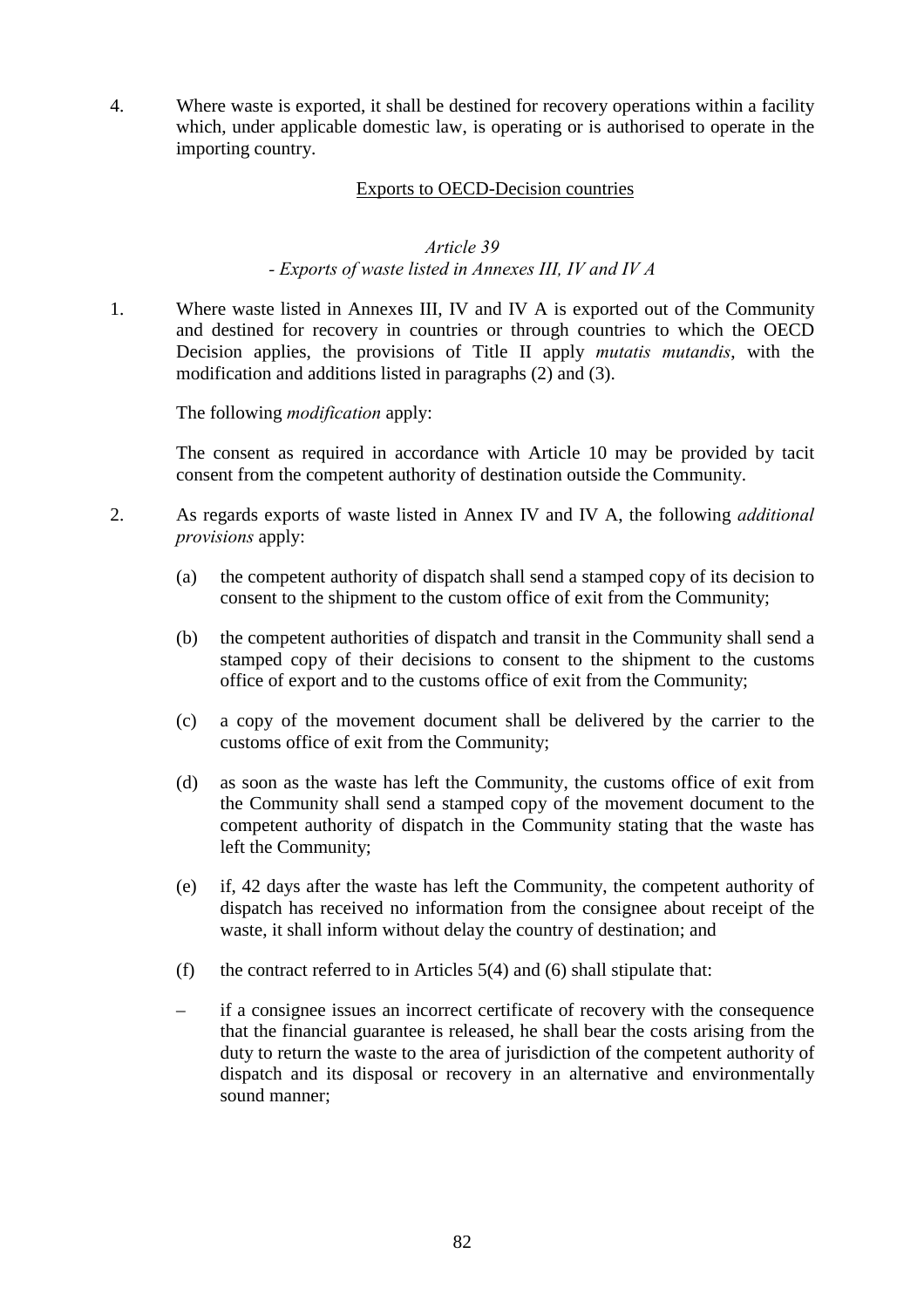- within three working days following receipt of the waste for recovery, the consignee shall send copies of the completed movement document, except for the certificate of final recovery referred to in the third indent of this paragraph, to the notifier and the competent authorities concerned; and
- as soon as possible but not later than 30 days after completion of recovery and not later than 1 calendar year following the receipt of the waste the consignee shall, under his responsibility, certify final recovery and shall send copies of the movement document containing this certification to the notifier and to the competent authorities concerned.
- 3. The shipment may only start if:
	- (a) the notifier has received written consent from the competent authorities of dispatch, destination and transit or, if tacit consent from the competent authority of destination outside the Community is provided and can be assumed, and if the conditions laid down are met;
	- (b) a contract between the notifier and consignee is established and legally binding as required in Articles 5(4) and 6;
	- (c) a financial guarantee or equivalent insurance is established, legally binding and applicable as required in Articles 5(5) and 7 and as required by the competent authority of destination outside the Community or any country of transit Party to the Basel Convention; and
	- (d) environmentally sound management as described in Article 42 is ensured.
- 4. If an export as described in paragraph 1 of waste listed in Annex IV and IV A is transiting through a country to which the OECD decision does not apply, the following modifications apply:
	- (a) the competent authority of transit to which the OECD decision does not apply has 60 days following dispatch of its acknowledgement to give written consent, set conditions and require additional information to the notified shipment; and
	- (b) the competent authority of dispatch in the Community shall take its decision to consent to the shipment as referred to in Article 10 only after having received written consent from that competent authority of transit to which the OECD decision does not apply and not earlier than 61 days following the dispatch of the acknowledgement of the competent authority of destination.
- 5. Where waste is exported, it shall be destined for recovery operations within a facility which under applicable domestic law is operating or is authorised to operate in the importing country.
- 6. If a custom office of export or a customs office of exit from the Community observes a shipment that does not comply with the provisions of this Regulation, it shall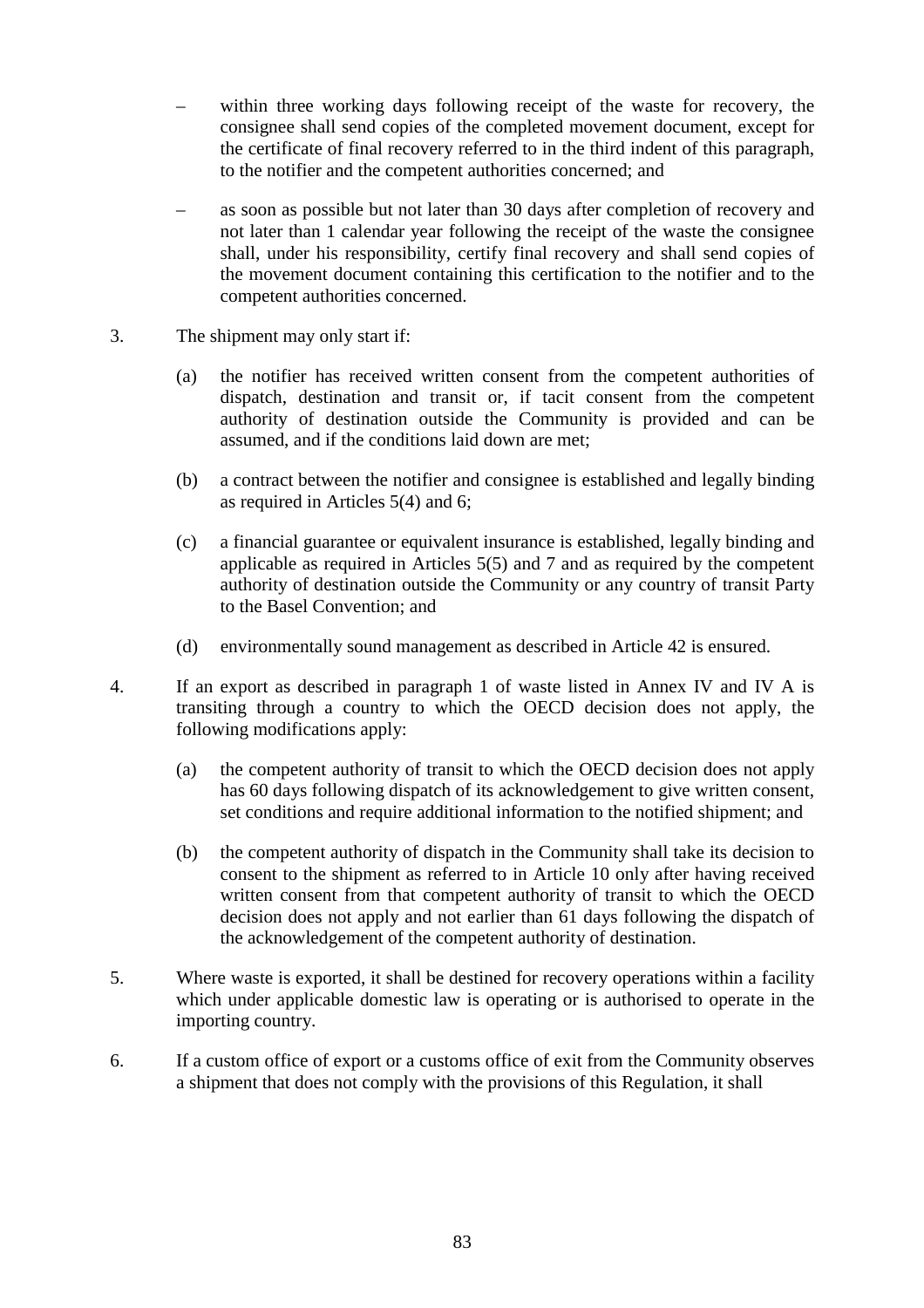- (a) inform without delay the competent authority of dispatch in the Community; and
- (b) ensure detention of the waste until that competent authority has decided otherwise and has communicated that to the customs office in writing.

### **Chapter 3 - General provisions**

### *Article 40 - Exports to Antarctic*

Export of all waste out of the Community to Antarctic is prohibited.

### *Article 41 - Exports to Overseas Countries or Territories*

- 1. Exports out of the Community of all waste destined for disposal in Overseas Countries or Territories are prohibited.
- 2. As regards exports of waste destined for recovery in Overseas Countries or Territories, the prohibition in Article 37 applies *mutatis mutandis*.
- 3. As regards exports of waste destined for recovery in Overseas Countries or Territories not covered by the prohibition in paragraph 2, the provisions of Title II shall apply *mutatis mutandis*.

#### *Article 42*

#### *- Ensuring environmentally sound management in third countries*

- 1. The producer and the notifier and other undertakings involved in a shipment shall take all necessary steps to ensure that any waste they ship is managed in an environmentally sound manner throughout the period of shipment and including final disposal or recovery in the third country of destination.
- 2. The competent authority of dispatch in the Community shall require and secure that any waste exported is managed in an environmentally sound manner throughout the period of shipment and including final disposal or recovery in the third country of destination.
- 3. The competent authority of dispatch in the Community shall prohibit an export to third countries if it has any reason to believe that the waste will not be managed in an environmentally sound manner throughout the period of shipment and including final disposal or recovery in the third country of destination.
- 4. Environmentally sound management may inter alia be assumed as regards the waste stream and recovery operation concerned, if the treatment guideline listed in Annex IX in respect of the waste stream concerned is proved to be applied at the facility in the third country of destination.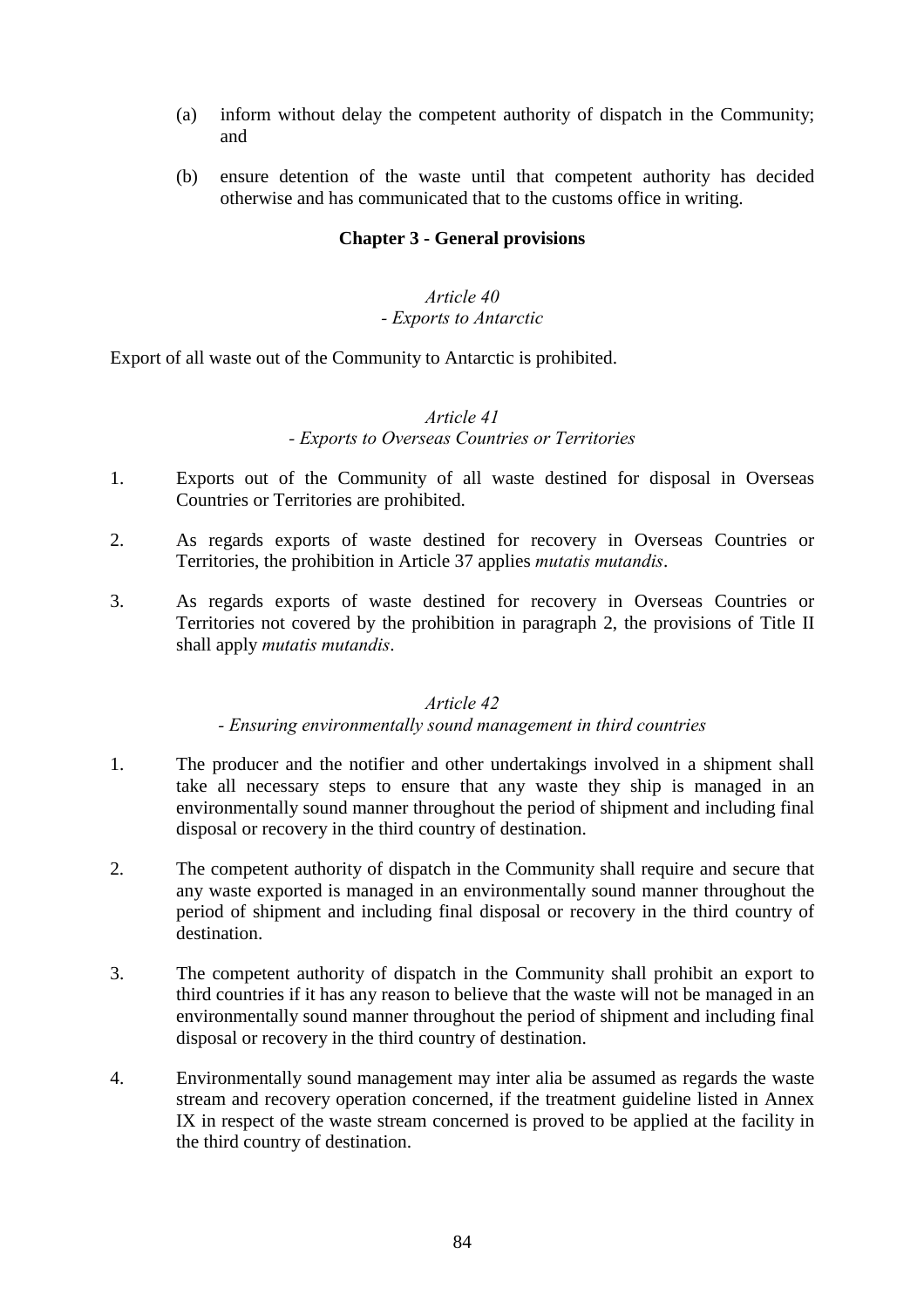This assumption is, however, without prejudice to the overall assessment of environmentally sound management throughout the period of shipment and including final disposal or recovery in the third country of destination.

5. Member States shall take all necessary steps to ensure that the obligations laid down in paragraphs 1-3 are carried out.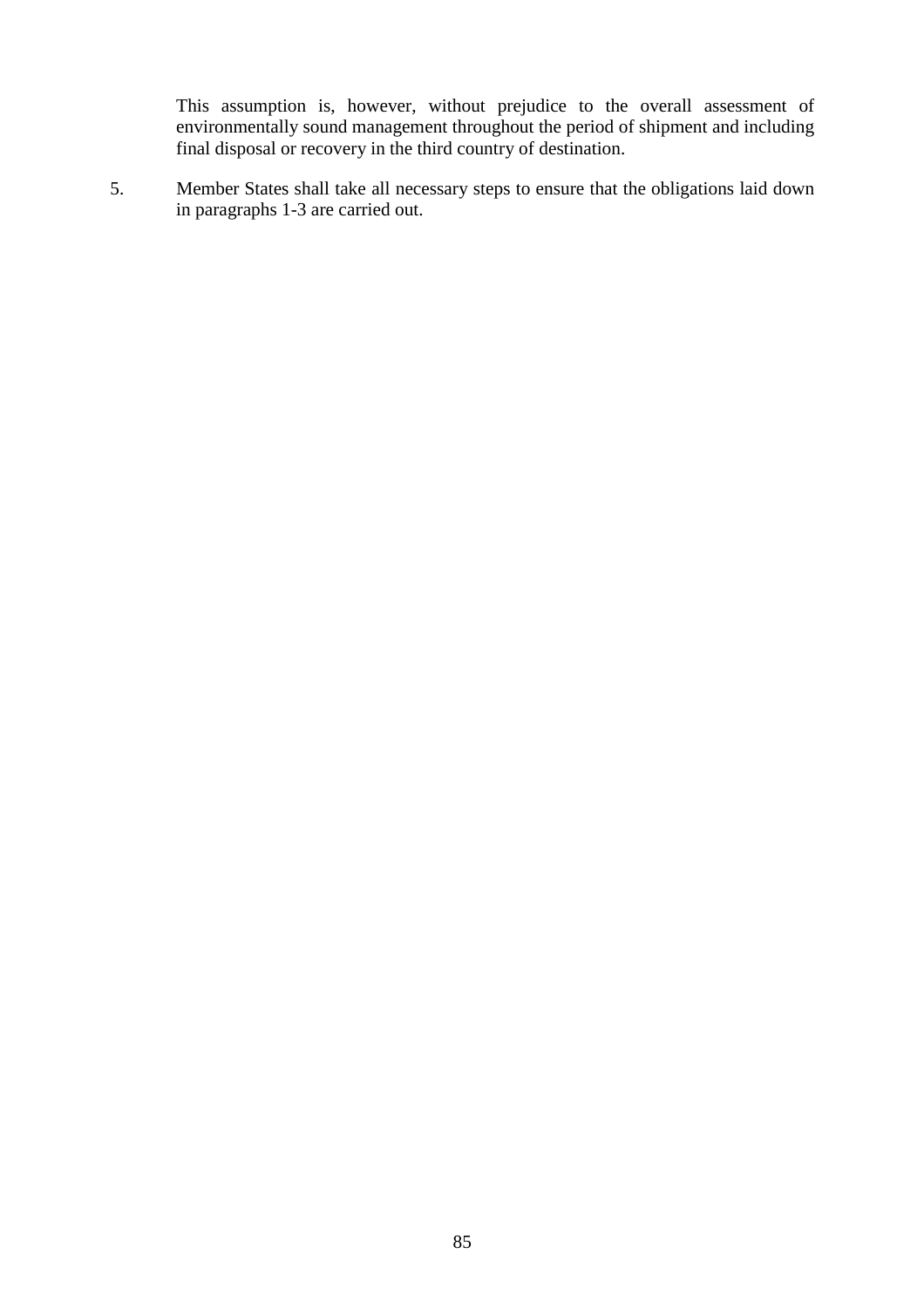## **TITLE V IMPORTS INTO THE COMMUNITY FROM THIRD COUNTRIES**

### **Chapter 1 - Imports of waste for disposal**

#### *Article 43*

*- Import prohibited except from EFTA- or Basel Party country or with an agreement in place*

- 1. All imports into the Community of waste destined for disposal are prohibited except those from:
	- (a) countries which are Parties to the Basel Convention; or
	- (b) other countries with which the Community, or the Community and its Member States, have concluded bilateral or multilateral agreements or arrangements compatible with Community legislation and in accordance with Article 11 of the Basel Convention; or,
	- (c) other countries with which individual Member States conclude bilateral agreements or arrangements in accordance with paragraph 2.
- 2. In exceptional cases individual Member States may conclude bilateral agreements and arrangements for the disposal of specific waste, where such waste will not be managed in an environmentally sound manner in the country of dispatch.

These agreements and arrangements shall be compatible with Community legislation and in accordance with Article 11 of the Basel Convention.

They shall guarantee that the disposal operations are carried out in an authorised facility and comply with the requirements for environmentally sound management.

They shall also guarantee that the waste is produced in the country of dispatch and that disposal will be carried out exclusively in the Member State which has concluded the agreement or arrangement.

These agreements or arrangements shall be notified to the Commission prior to their conclusion. However, in emergency situations they may be notified up to one month after conclusion.

- 3. Bilateral or multilateral agreements or arrangements entered into in accordance with paragraph 1(b) and (c) shall be based upon the control procedure of Article 44.
- 4. The countries referred to in paragraph 1(a) to (c) shall be required to present a duly motivated request beforehand to the competent authority of the Member State of destination in the Community on the basis that they do not have and cannot reasonably acquire the technical capacity and the necessary facilities in order to dispose of the waste in an environmentally sound manner.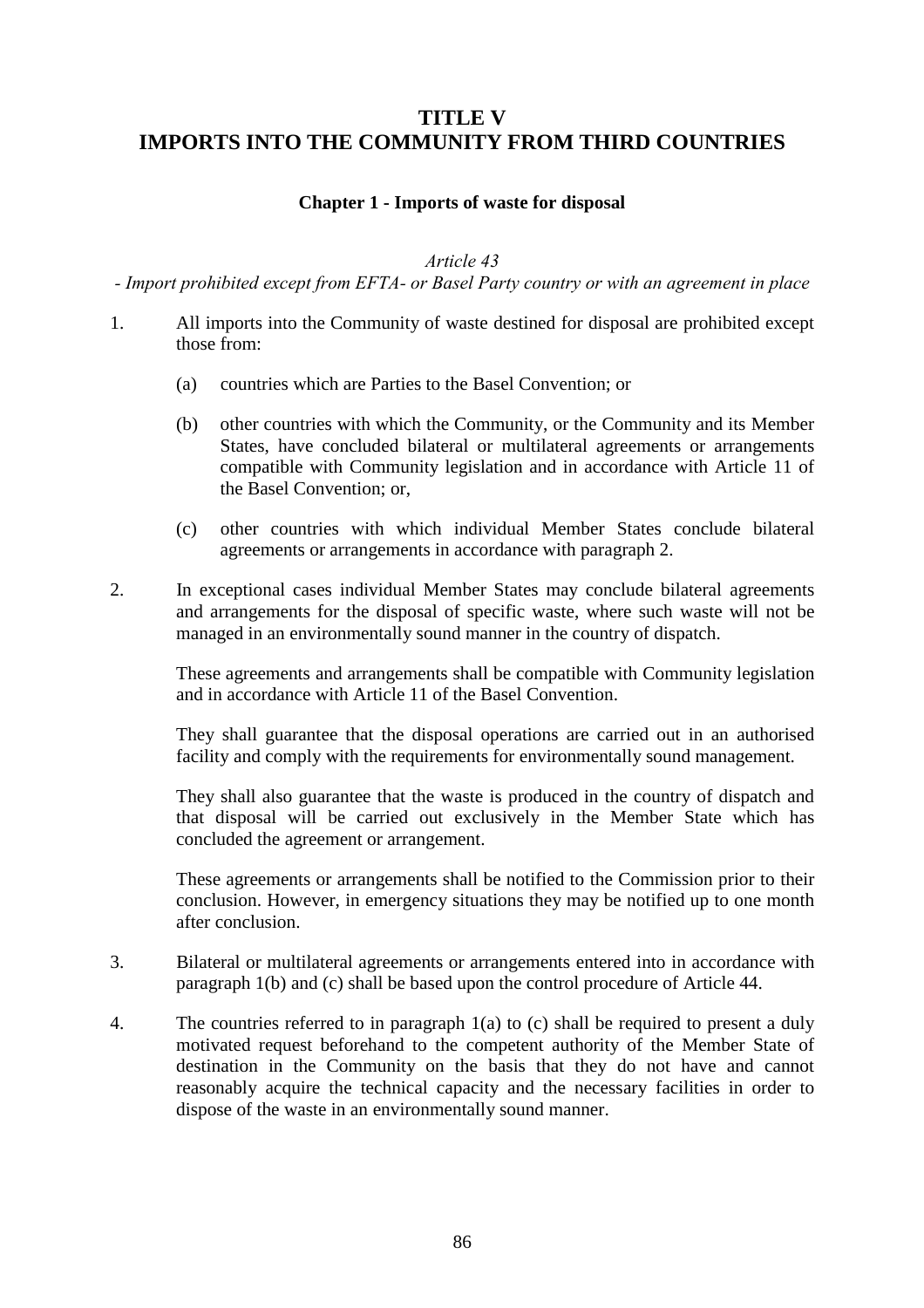#### *Article 44*

*- Procedural requirements if import from EFTA- or Basel Party country*

- 1. Where waste is imported into the Community and destined for disposal from countries Parties to the Basel Convention, the provisions of Title II shall apply *mutatis mutandis* with the modifications and additions listed in paragraphs 2 and 3.
- 2. The following *modifications* apply:
	- (a) notification shall be made through the competent authority of dispatch to the competent authority of destination by means of a notification document issued by the competent authority of dispatch and with copies to the consignee and the competent authorities of transit; and
	- (b) the competent authority of transit outside the Community has 60 days following dispatch of its acknowledgement of receipt of the notification to give written consent, set conditions and require additional information to the notified shipment.
- 3. The following *additional provisions* apply:
	- (a) the competent authority of transit in the Community shall acknowledge the receipt of the notification to the notifier, with copies to the competent authorities concerned;
	- (b) the competent authorities of destination and transit in the Community shall send a stamped copy of their decisions to consent to the shipment to the customs office of entry into the Community;
	- (c) a specimen of the movement document shall be delivered by the carrier to the customs office of entry into the Community;
	- (d) as soon as the waste enters into the Community, the customs office of entry into the Community shall send a stamped copy of the movement document to the competent authority(ies) of destination and transit in the Community, stating that the waste has entered the Community; and
	- (e) a copy of the movement document and if requested by the competent authorities, a copy of the notification form, together with the stamp of consent from the competent authorities of dispatch, destination and transit shall accompany each shipment.
- 4. The shipment may only start if:
	- (a) the notifier has received written consent from the competent authorities of dispatch, destination and transit and if the conditions laid down are met;
	- (b) a contract between the notifier and consignee is established and legally binding as required in Articles 5(4) and 6;
	- (c) a financial guarantee or equivalent insurance is established, legally binding and applicable as required in Articles 5(5) and 7 and as required by the competent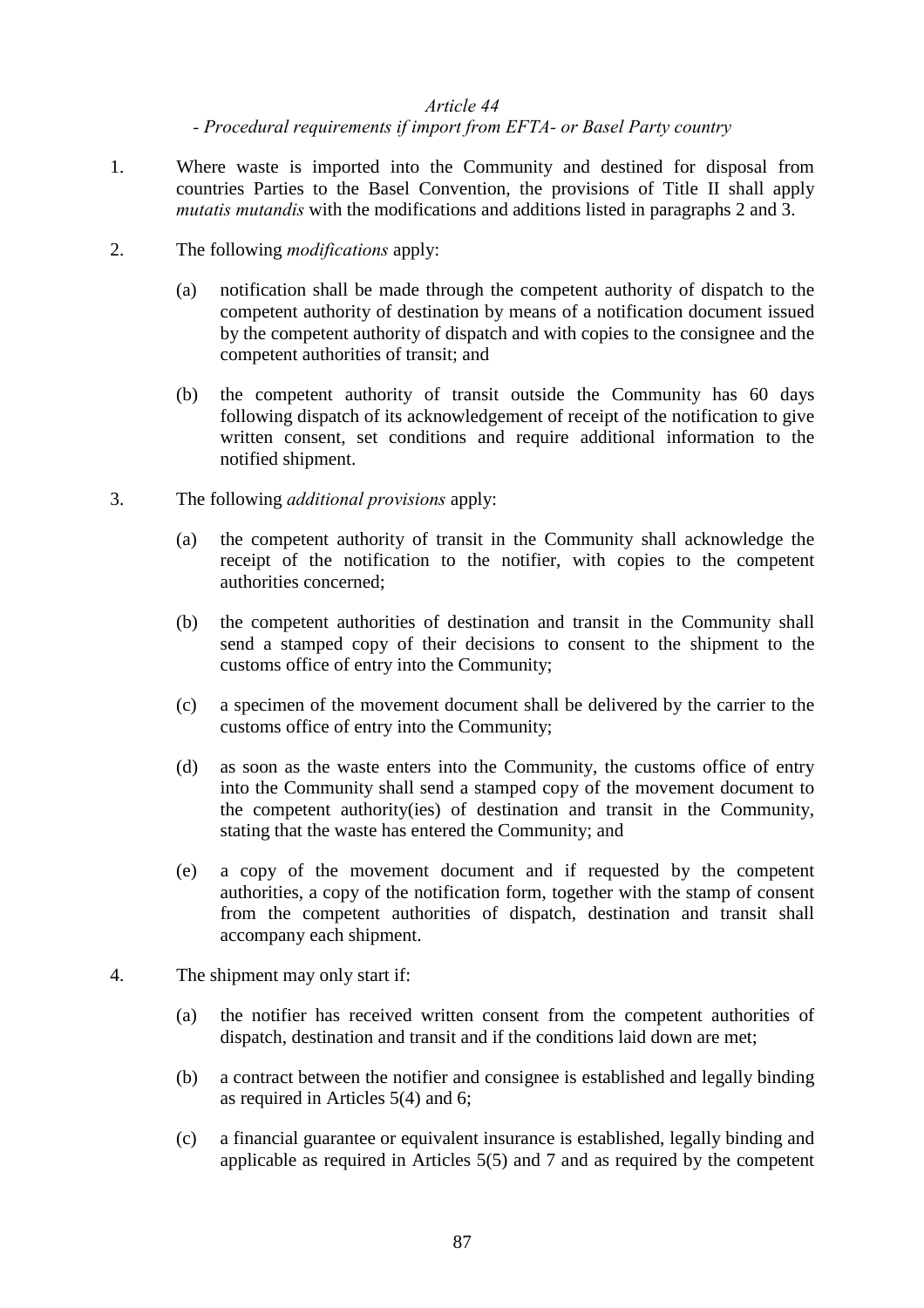authority of destination in the Community or any country of transit Party to the Basel Convention; and

(d) protection of the environment as required in Article 49 is ensured.

- 5. If a custom office of entry into the Community observes a shipment that does not comply with the provisions of this Regulation, it shall:
	- (a) inform without delay the competent authority of destination in the Community, who informs the competent authority of dispatch outside the Community; and
	- (b) ensure detention of the waste until that competent authority has decided otherwise and has communicated that to the customs office in writing.

### **Chapter 2 - Imports of waste for recovery**

### *Article 45*

*- Import prohibited except from OECD Decision-, EFTA - or Basel Party country or with an agreement in place*

- 1. All imports into the Community of waste destined for recovery are prohibited except those from:
	- (a) countries to which the OECD decision applies; or
	- (b) other countries which are Parties to the Basel Convention; or
	- (c) other countries with which the Community, or the Community and its Member States, have concluded bilateral or multilateral agreements or arrangements compatible with Community legislation and in accordance with Article 11 of the Basel Convention; or
	- (d) other countries with which individual Member States conclude bilateral agreements or arrangements in accordance with paragraph 2.
- 2. In exceptional cases individual Member States may conclude bilateral agreements and arrangements for the recovery of specific waste, where such waste will not be managed in an environmentally sound manner in the country of dispatch.

In such cases the provisions of Article 43(2) apply.

3. Bilateral or multilateral agreements or arrangements and entered into in accordance with paragraph 1(c) and (d) shall be based upon the control procedures of Articles 44 or 46 as relevant.

### *Article 46 - Procedural requirements if import from OECD Decision countries*

- 1. Where waste is imported into the Community and destined for recovery
	- from a country to which the OECD Decision applies; and/or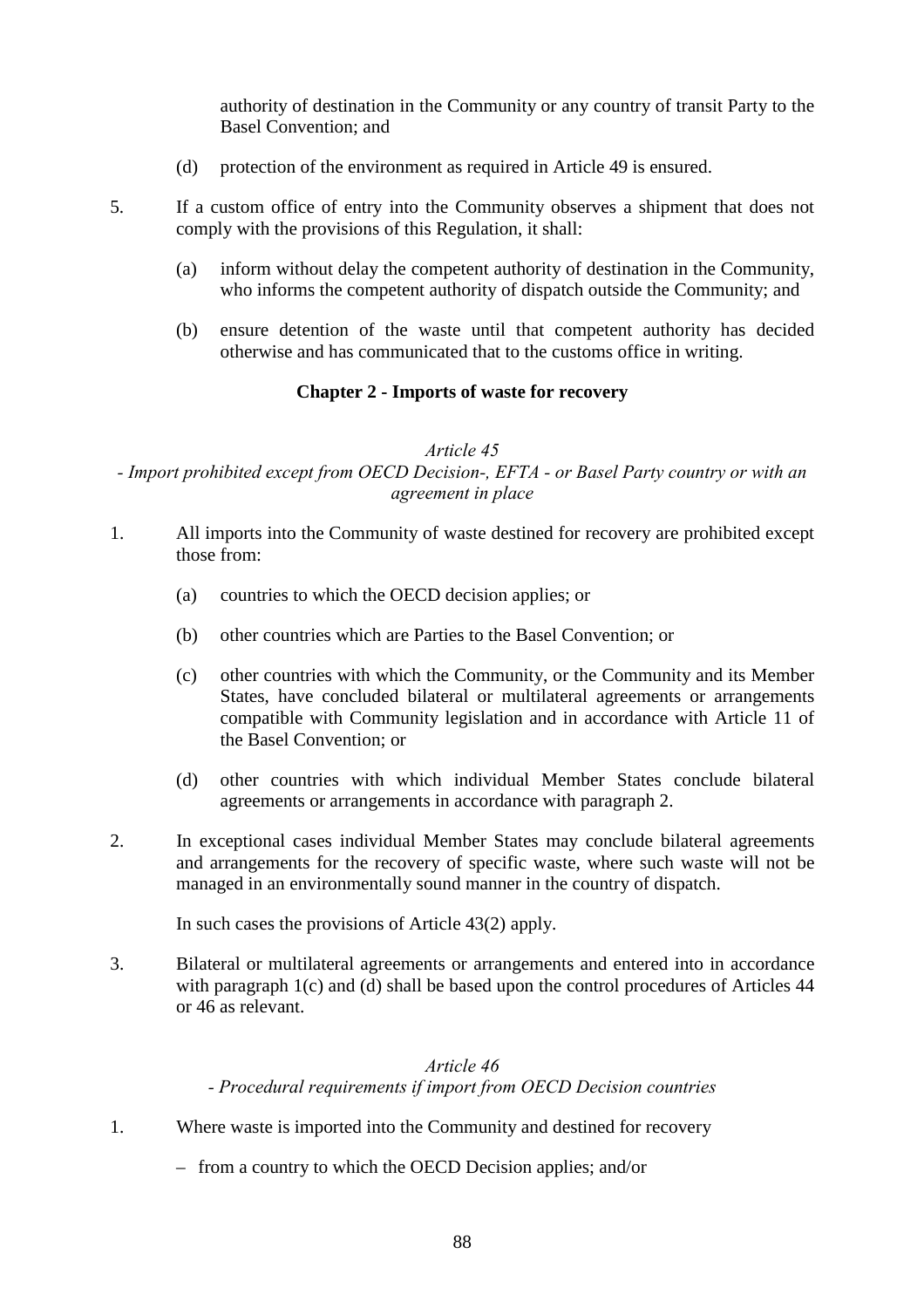– through countries to which the OECD Decision applies

the provisions of Title II shall apply *mutatis mutandis*, with the modifications and additions listed in paragraphs 2 and 3.

2. The following *modification* apply:

The consent as required in accordance with Article 10 may be provided by tacit consent from the competent authority of dispatch outside the Community.

- 3. The following *additional provisions* apply:
	- (a) the competent authorities of import and transit in the Community shall send stamped copies of their decisions to consent to a shipment to the customs office of entry into the Community;
	- (b) a copy of the movement document shall be delivered by the carrier to the customs office of entry into the Community; and
	- (c) as soon as the waste enters into the Community, the customs office of entry into the community shall send a stamped copy of the movement document to the competent authority of destination and transit in the Community, stating that the waste has entered the community.
- 4. The shipment may be effected only if:
	- (a) the notifier has received written consent from the competent authorities of dispatch, destination and transit or, if tacit consent from the competent authority of dispatch outside the Community is provided and can be assumed, and if the conditions laid down are met;
	- (b) a contract between the notifier and consignee is established and legally binding as required in Articles 5(4) and 6;
	- (c) a financial guarantee or equivalent insurance is established, legally binding and applicable as required in Articles 5(5) and 7 and as required by the competent authority of destination in the Community or any country of transit Party to the Basel Convention; and
	- (d) protection of the environment as required in Article 49 is ensured.
- 5. If a custom office of entry into the Community observes a shipment that does not comply with the provisions of this Article, it shall
	- (a) inform without delay the competent authority of destination in the Community, who informs the competent authority of dispatch outside the Community; and
	- (b) ensure detention of the waste until that competent authority has decided otherwise and has communicated that to the customs office in writing.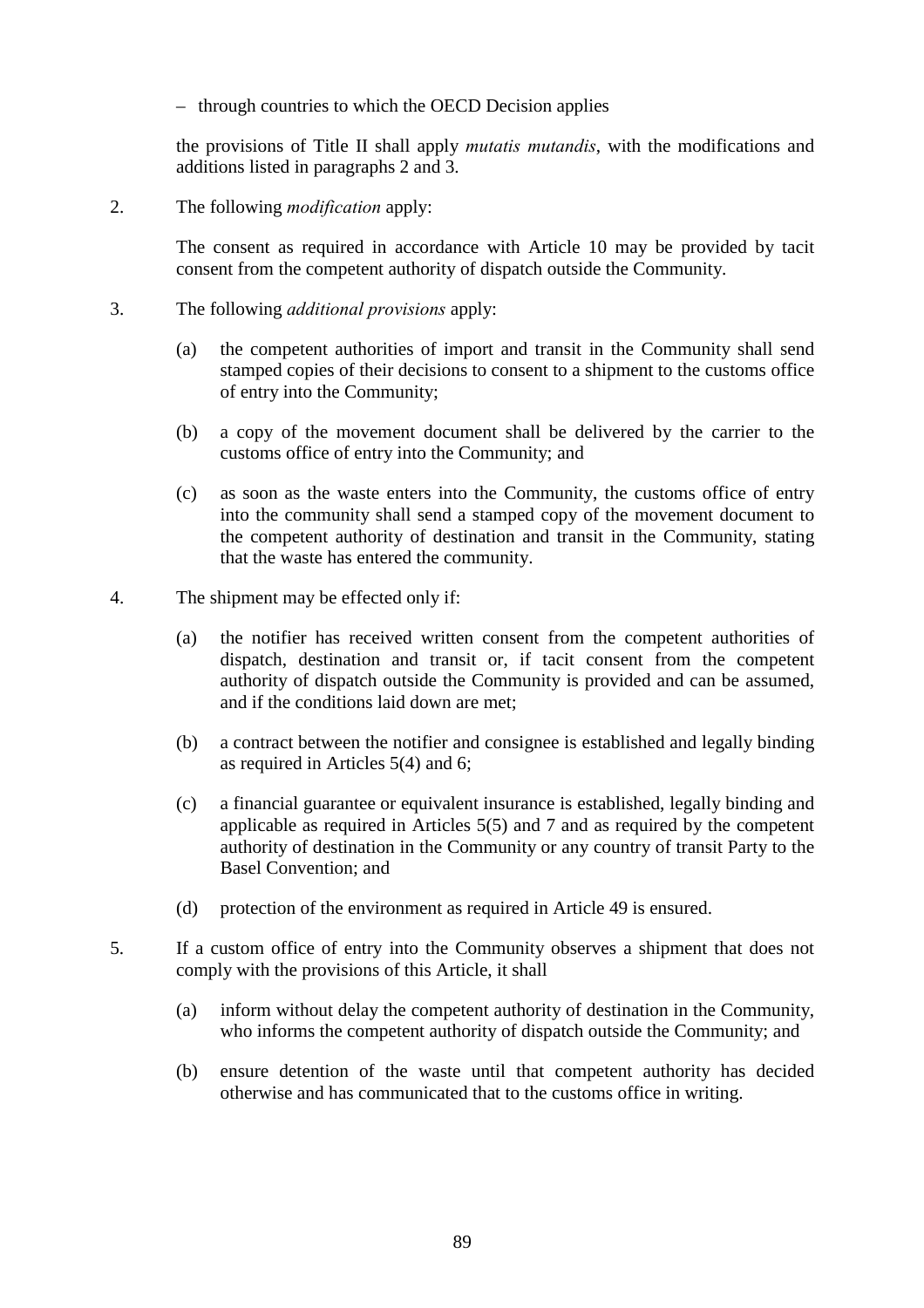### *Article 47*

### *- Procedural requirements if import from non-OECD Decision country Party to the Basel Convention*

Where waste is imported into the Community and destined for recovery

- from a country to which the OECD Decision does not apply; and/or
- through any country to which the OECD Decision does not apply and which is also Party to the Basel Convention,

the provisions of Article 44 shall apply *mutatis mutandis*.

### **Chapter 3 - General provisions**

#### *Article 48 - Imports from Overseas Countries or Territories*

- 1. Where waste is imported into the Community from Overseas Countries or Territories, the provisions of Title II apply *mutatis mutandis.*
- 2. One or more Overseas Country and Territory and the Member State to which they are linked may apply national procedures to shipments from the Overseas Country and Territory to that Member State.
- 3. Member States that apply paragraph 2, shall notify the Commission of the national procedures applied.

#### *Article 49*

#### *- Protection of the environment within the Community*

- 1. The producer, the notifier and other undertakings involved in a shipment shall take all necessary steps to ensure that any waste they ship is managed without endangering human health and without using processes or methods which could harm the environment as required in Article 4 of Directive 75/442/EEC, as amended, and in accordance with Community legislation on waste throughout the period of shipment and including final disposal or final recovery in the country of destination.
- 2. The competent authority of destination in the Community shall require and secure that any waste shipped into its area of jurisdiction is managed without endangering human health and without using processes or methods which could harm the environment as required in Article 4 of Directive 75/442/EEC, as amended, and in accordance with Community legislation on waste throughout the period of shipment and including final disposal or recovery in the country of destination.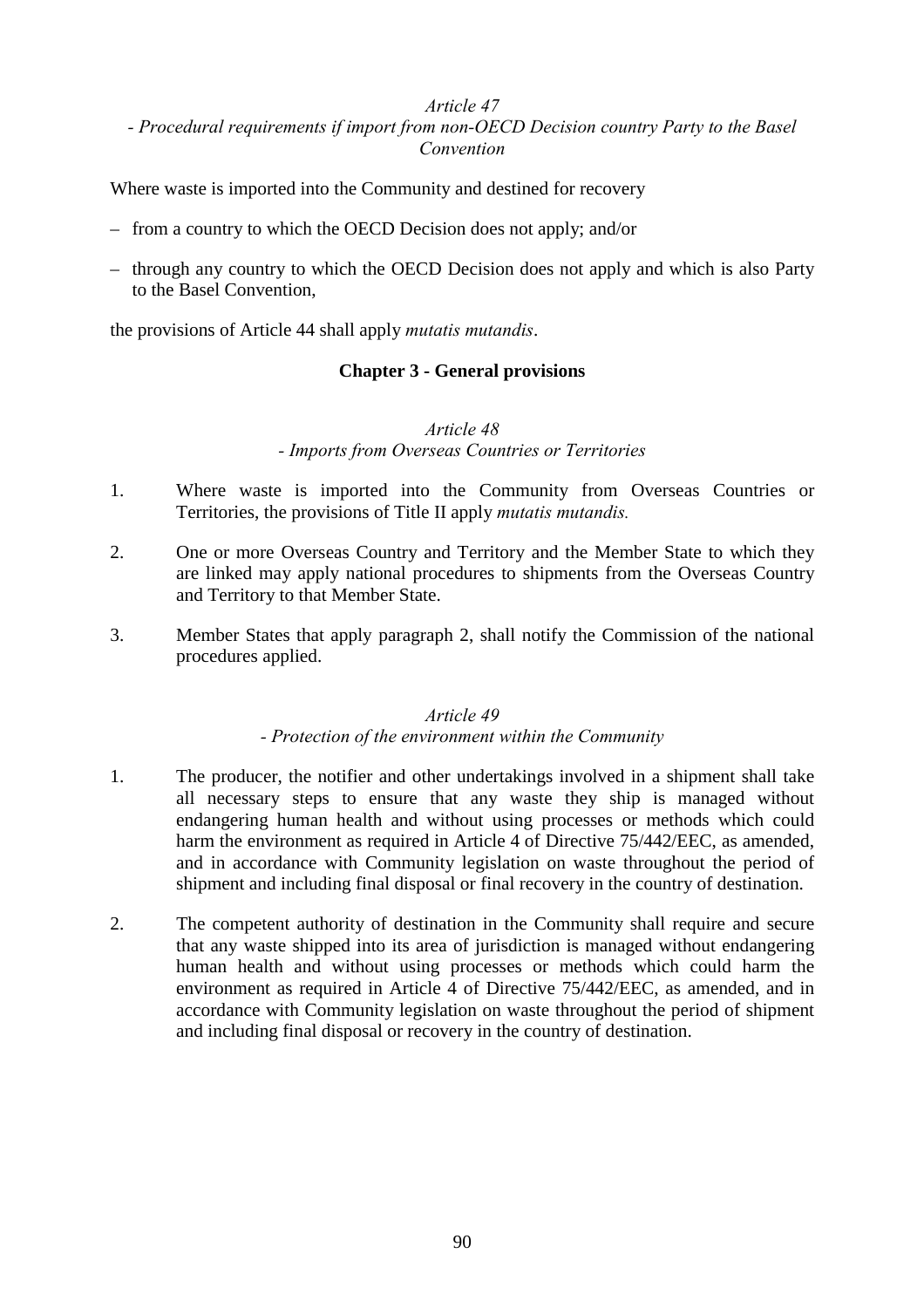3. The competent authority of destination in the Community shall prohibit an import of waste from third countries if it has any reason to believe that the waste will not be managed without endangering human health and without using processes or methods which could harm the environment as required in Article 4 of Directive 75/442/EEC, as amended, and in accordance with Community legislation on waste throughout the period of shipment and including final disposal or recovery in the country of destination.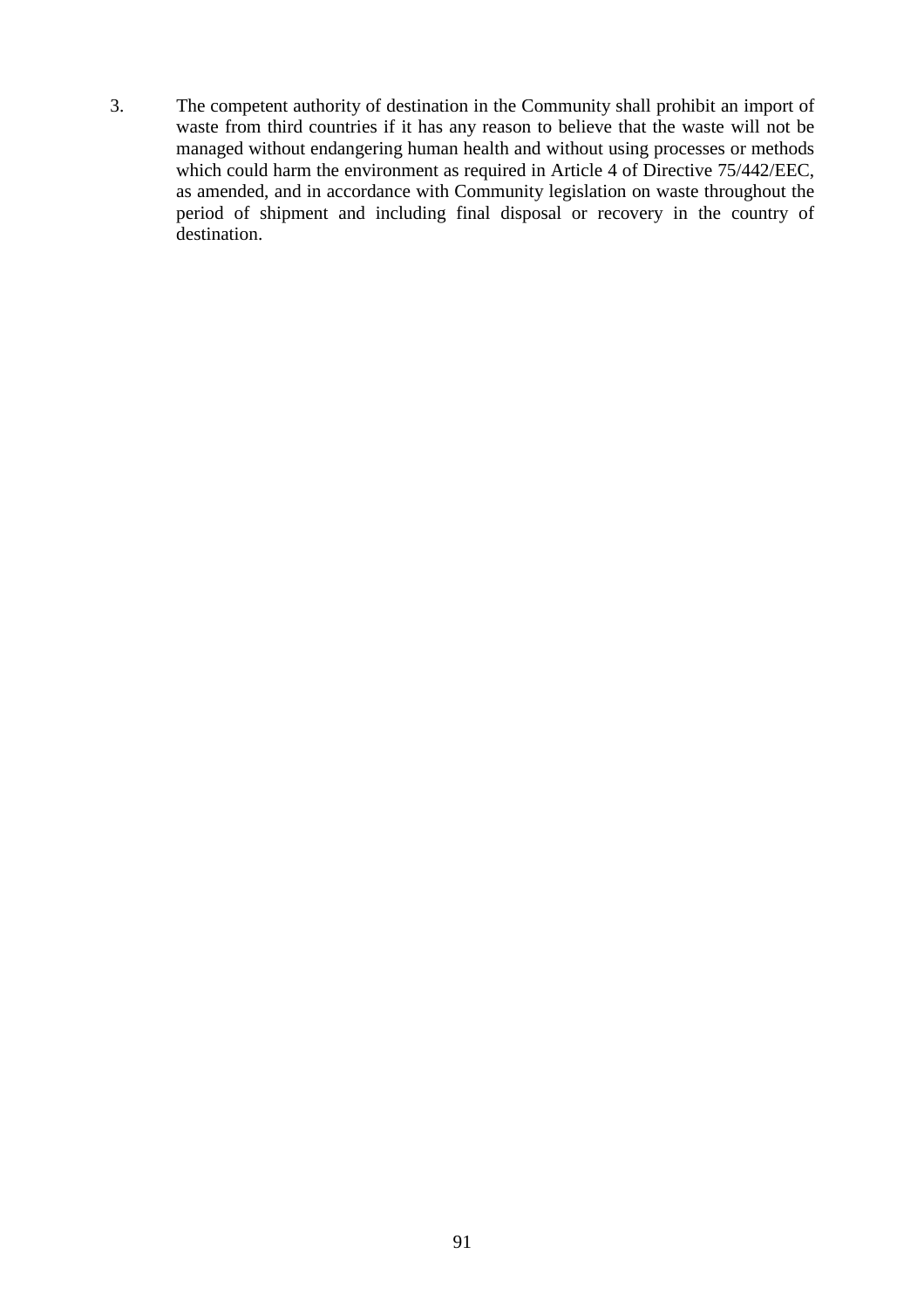## **TITLE VI TRANSIT THROUGH THE COMMUNITY FROM AND TO THIRD COUNTRIES**

### **Chapter 1 - Waste for disposal**

### *Article 50*

*– Transit through the Community of waste destined for disposal*

- 1. Where waste destined for disposal is shipped through a Member State from and to third countries the provisions of Article 44 shall apply *mutatis mutandis*, with the modifications listed in paragraph 2.
- 2. The following *modifications* applies:
	- (a) the notifier shall also send a copy of the notification to the customs offices of entry into and exit from the Community;
	- (b) the first and last competent authority of transit in the Community shall send a stamped copy of the decisions to consent to the shipment to the customs offices of entry into and exit from the Community respectively; and
	- (c) as soon as the waste has left the Community, the customs office of exit from the Community shall send a copy of the movement document to the competent authorities of transit in the Community, stating that the waste has left the Community.

#### **Chapter 2 - Waste for recovery**

#### *Article 51*

*- Transit through the Community of waste from and/or to a non-OECD Decision country*

Where waste destined for recovery is shipped through a Member State from and/or to a country to which the OECD Decision does not apply, Article 50 shall apply *mutatis mutandis*.

#### *Article 52*

#### *- Transit through the Community of waste from and/or to an OECD Decision country*

- 1. Where waste destined for recovery is shipped through (a) Member State(s) from and/or to a country to which the OECD Decision applies, the provisions of Article 46 shall apply *mutatis mutandis*, with the modifications listed in paragraph 2.
- 2. The following modifications apply:
	- (a) the notifier shall also send a copy of the notification to the customs offices of entry into and exit from the Community;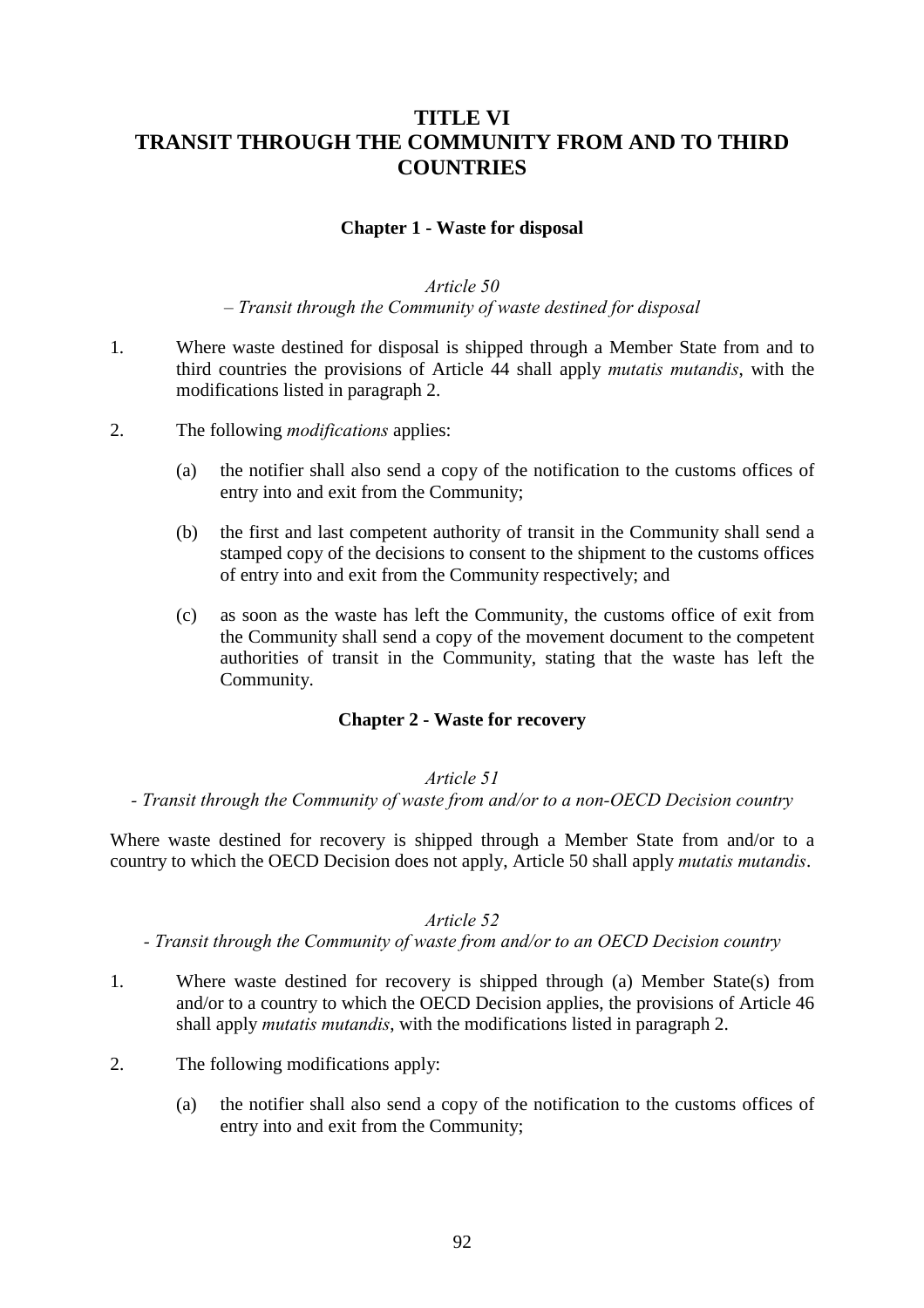- (b) the first and last competent authority of transit in the Community shall send a stamped copy of the decisions to consent to the shipment to the customs offices of entry into and exit from the Community respectively; and
- (c) as soon as the waste has left the Community, the customs office of exit from the Community shall send a copy of the movement document to the competent authorities of transit in the Community, stating that the waste has left the Community.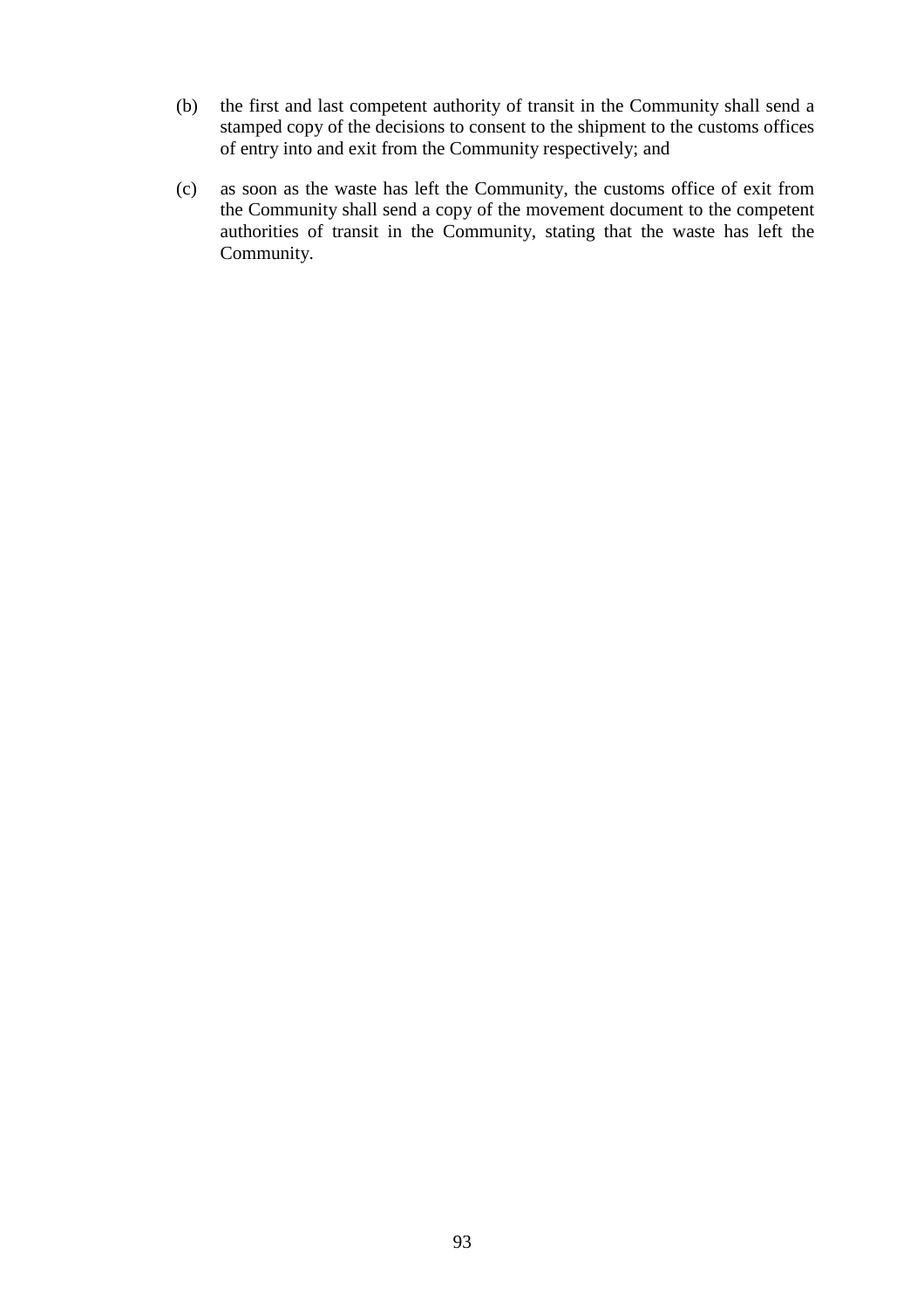## **TITLE VII OTHER PROVISIONS**

### **Chapter 1 – Additional obligations related to Member States**

#### *Article 53 - Enforcement in Member States*

- 1. Member States shall take appropriate legal action to prevent and detect illegal shipments, including the imposition of penalties. Any such measures shall be notified to the Commission.
- 2. Member States may, by way of enforcement measures for this Regulation, make provision for, *inter alia*, inspections of establishments and undertakings in accordance with Article 13 of Directive 75/442/EEC, and spot checks of shipments.
- 3. Checks of shipments may take place in particular:
	- (a) at the point of origin, carried out together with the producer, holder or notifier;
	- (b) at the destination, carried out together with the final consignee;
	- (c) at the frontiers of the Community; and/or
	- (d) while the shipment is in transit within the Community.
- 4. Checks may include the inspection of documents, the confirmation of identity and, if appropriate, physical checking of the waste.
- 5. Member States may co-operate, bilaterally or multilaterally, with one another in order to facilitate the prevention and detection of illegal shipments.
- 6. At the request of another Member State, a Member State may take enforcement action against persons suspected of being engaged in the illegal shipment of waste who are located in that Member State.

## *Article 54*

### *- Member States reporting*

- 1. Before the end of every calendar year, each Member State shall send the Commission a copy of the report for the previous calendar year which, in accordance with Article 13(3) of the Basel Convention, it has drawn up and submitted to the Secretariat of that Convention.
- 2. Before the end of each calendar year, Member States shall also draw up a report for the previous year based on the additional reporting questionnaire in Annex X and send it to the Commission.
- 3. The reports drawn up by Member States in accordance with paragraph 1 and 2 shall be submitted to the Commission in an electronic as well as a paper version.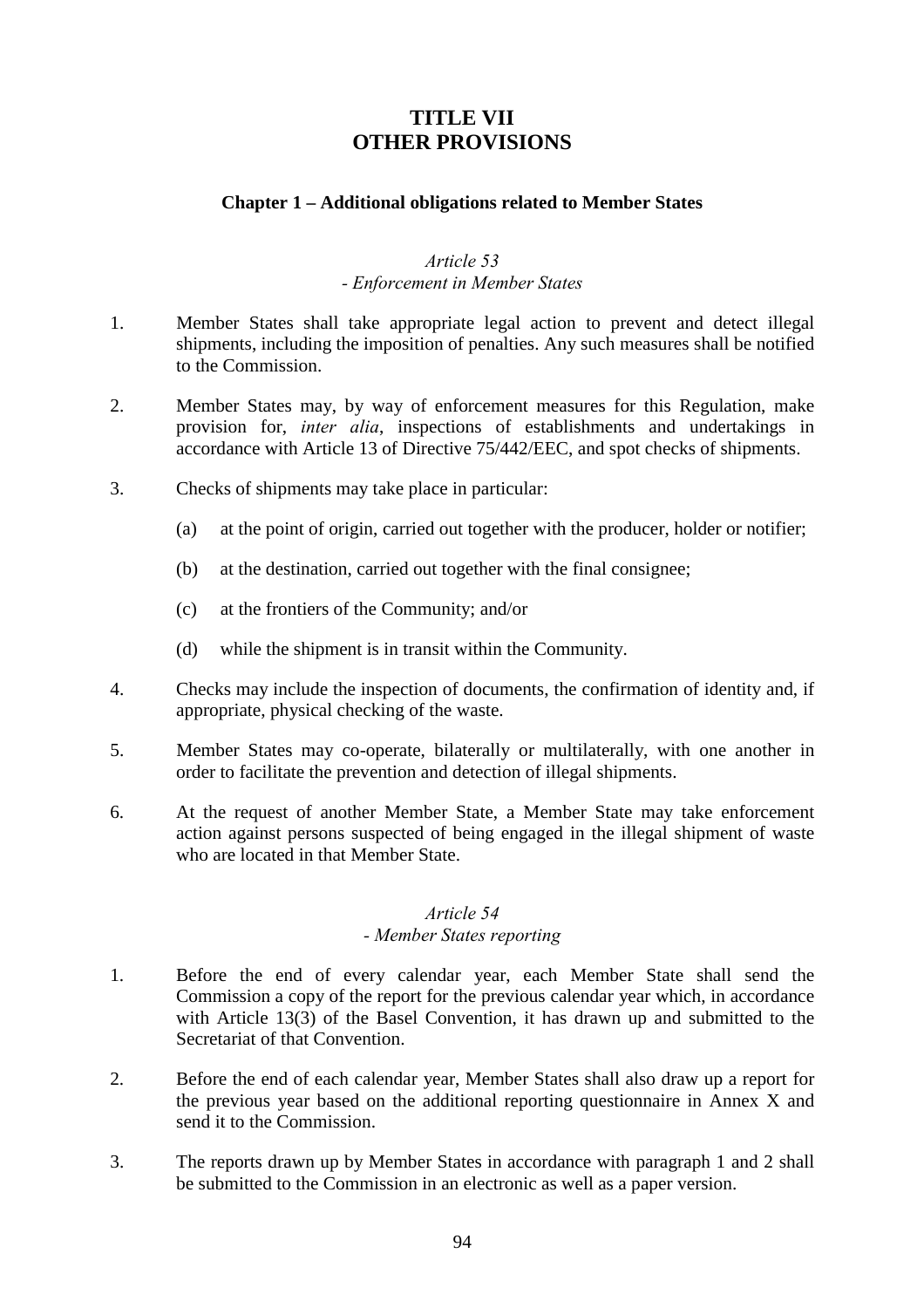4. The Commission shall, based on these reports, establish every three years reports on the implementation of this Regulation by the Community and its Member States. To this end the Commission may request additional information in accordance with Article 6 of Directive 91/692/EEC, as amended.

### *Article 55*

### *- International co-operation*

Member States, and as appropriate and necessary in liaison with the Commission, shall cooperate with other parties to the Basel Convention and inter-State organisations, inter alia, via the exchange and/or sharing of information, the promotion of environmentally sound technologies and the development of appropriate codes of good practice.

### *Article 56*

### *- Designation of customs offices of entry into and exit from the Community*

Member States may designate customs offices of entry into and exit from the Community for shipments of waste entering and leaving the Community.

If Member States decide to designate the custom offices referred to in paragraph 1, no shipment of waste shall be allowed to use any other frontier crossing points within a Member State for entering or leaving the Community.

### *Article 57*

### *- Designation of competent authority*

Member States shall designate the competent authority or authorities responsible for the application and operation of this Regulation. Only one single competent authority of transit shall be designated by each Member State.

### *Article 58 - Designation of correspondents*

Member States and the Commission shall each designate one correspondent responsible for informing or advising persons or undertakings who or which make enquiries. The Commission correspondent shall forward to the correspondents of the Member States any questions put to him/her which concern the latter, and vice versa.

### *Article 59 - Notification of and information regarding designations*

- 1. Member States shall notify the Commission of designations of custom offices of entry into and departure from the Community, competent authorities and correspondents made pursuant to Articles 56, 57 and 58 respectively.
- 2. Member States shall notify the Commission of the following information in relation to those designations
	- $-$  the name(s):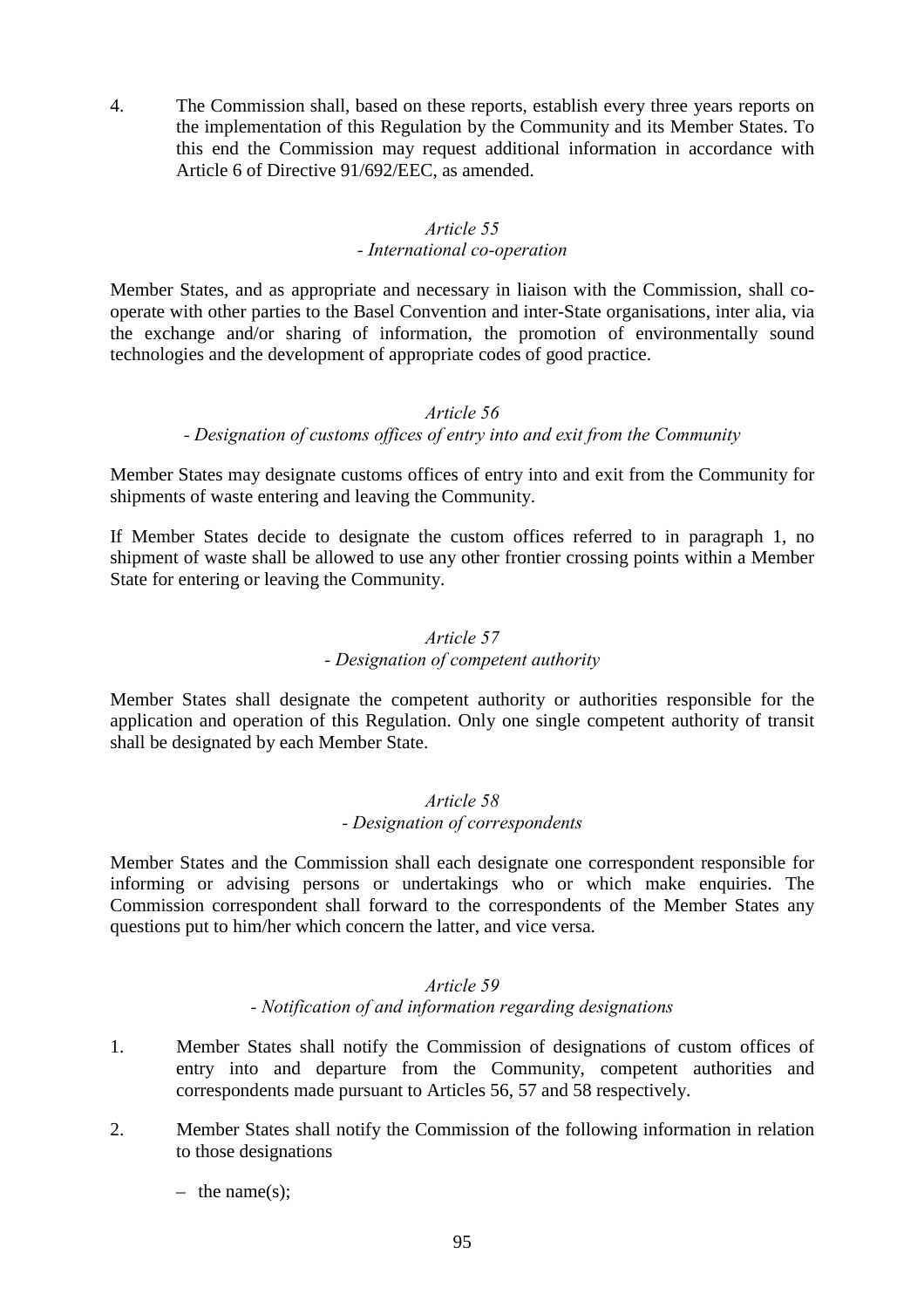- post address(es);
- e-mail-address(es);
- telephone number(s); and
- telefax number(s).
- 3. Member States shall immediately notify the Commission of any changes in this information.
- 4. This information as well as any changes in the information shall be submitted to the Commission in an electronic as well as a paper version.
- 5. The Commission shall publish lists of the designated customs offices of entry into and departure from the Community, competent authorities and correspondents on its web**-**site and shall, as appropriate, update these lists.

### **Chapter 2 - Other provisions**

#### *Article 60 - Meeting of the Correspondents*

The Commission shall, if requested by Member States or if otherwise appropriate, periodically hold a Meeting of the Correspondents to examine with them the questions raised by the implementation of this Regulation.

### *Article 61*

#### *- Amendment of Annexes*

- 1. The Annexes of this Regulation shall be amended by the Commission by means of Commission Regulations and in accordance with the procedure laid down in Article 18 of Directive 75/442/EEC, as amended.
- 2. Amendments to Annex III, IV and V shall consider changes agreed under the Basel Convention and the OECD Decision.
- 3. Amendments to Annex V shall, however, also reflect changes agreed on the list of hazardous waste adopted in accordance with Article 1(4) of Council Directive 91/689/EEC on hazardous waste, as amended.
- 4. Amendments to Annex IX shall reflect relevant international conventions and agreements.

### *Article 62 – Additional measures*

1. The Commission may adopt additional measures related to the implementation, application, administration and enforcement of this Regulation.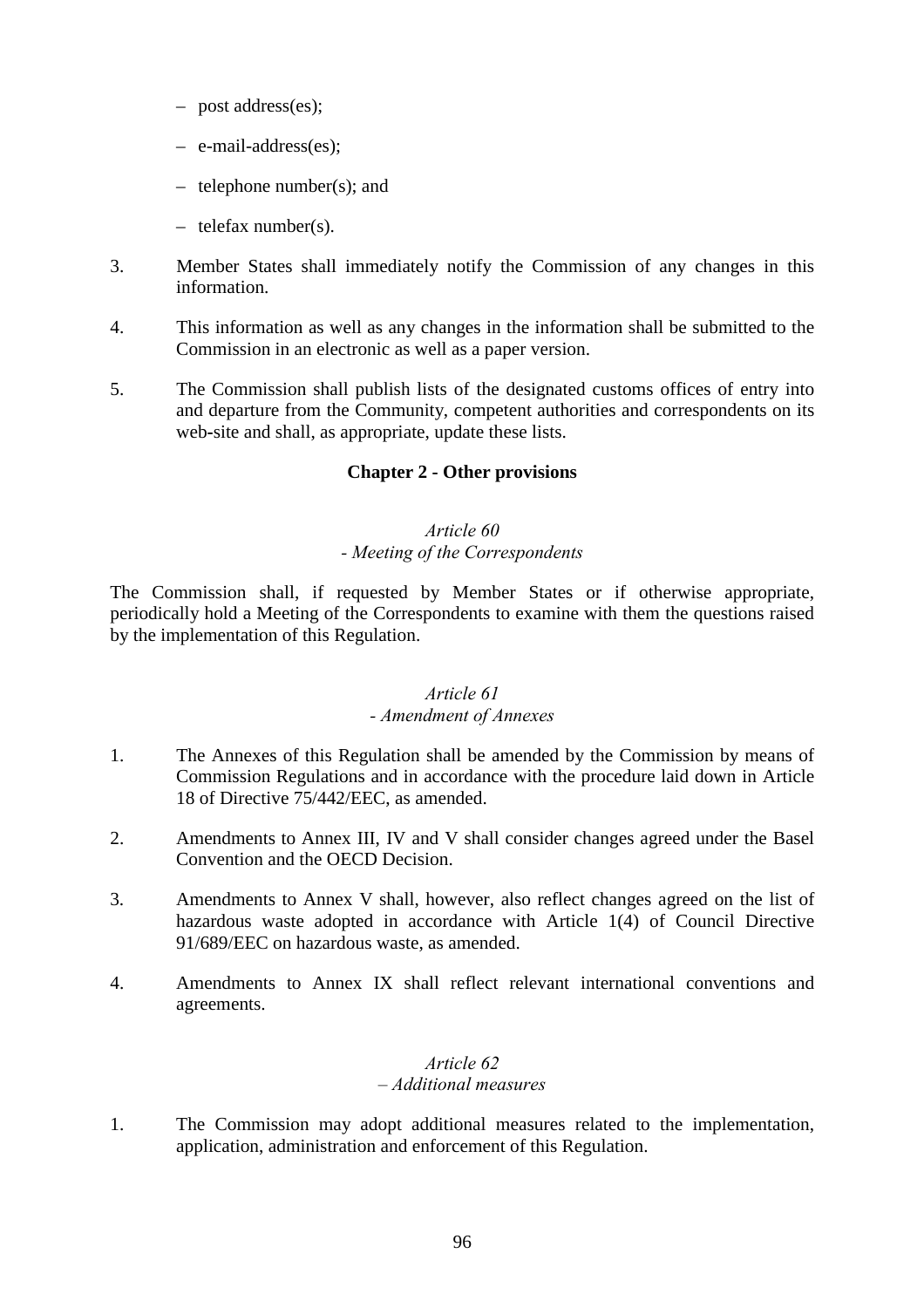- 2. Such measures shall be decided in accordance with the procedure laid down in Article 18 of Directive 75/442/EEC, as amended, and Article 5 of Decision 1999/468/EC54.
- 3. The period laid down in Article 5(6) of Decision 1999/468/EC shall be 30 days.

#### *Article 63 - Repeals*

- 1. The Council Regulation (EEC) No 259/93, as amended, on shipments of waste and Commission Decision 94/774/EC concerning a standard consignment note are hereby repealed with effect from the date of application of this Regulation.
- 2. Commission Decision 1999/412/EC concerning a questionnaire for the reporting obligation of Member States pursuant to Article 41(2) of Council Regulation (EEC) No 259/93, as amended is repealed with effect from the 31 December following the date of application of this Regulation.

### *Article 64*

### *- Transition rules*

- 1. Any shipment that has been notified to the competent authority of dispatch and has started before the date of application of this Regulation is subject to the provisions of Council Regulation (EEC) No 259/93, as amended.
- 2. Any shipment for which the competent authorities concerned have given their consent pursuant to Council Regulation (EEC) No 259/93, as amended shall be completed not later than one year from the date of application of this Regulation.
- 3. Reporting pursuant to Article 41(2) of Council Regulation (EEC) No 259/93, as amended and Article 54 of this Regulation for the year by which this Regulation is applied shall be based on the questionnaire contained in Commission Decision 1999/412/EC.

### *Article 65*

### *- Entry into force and application*

This Regulation shall enter into force on the third day following that of its publication in the *Official Journal of the European Union.*

It shall apply 10 months after publication.

 $\overline{a}$ 

<sup>54</sup> OJ L 184, 17.7.1999, p. 23.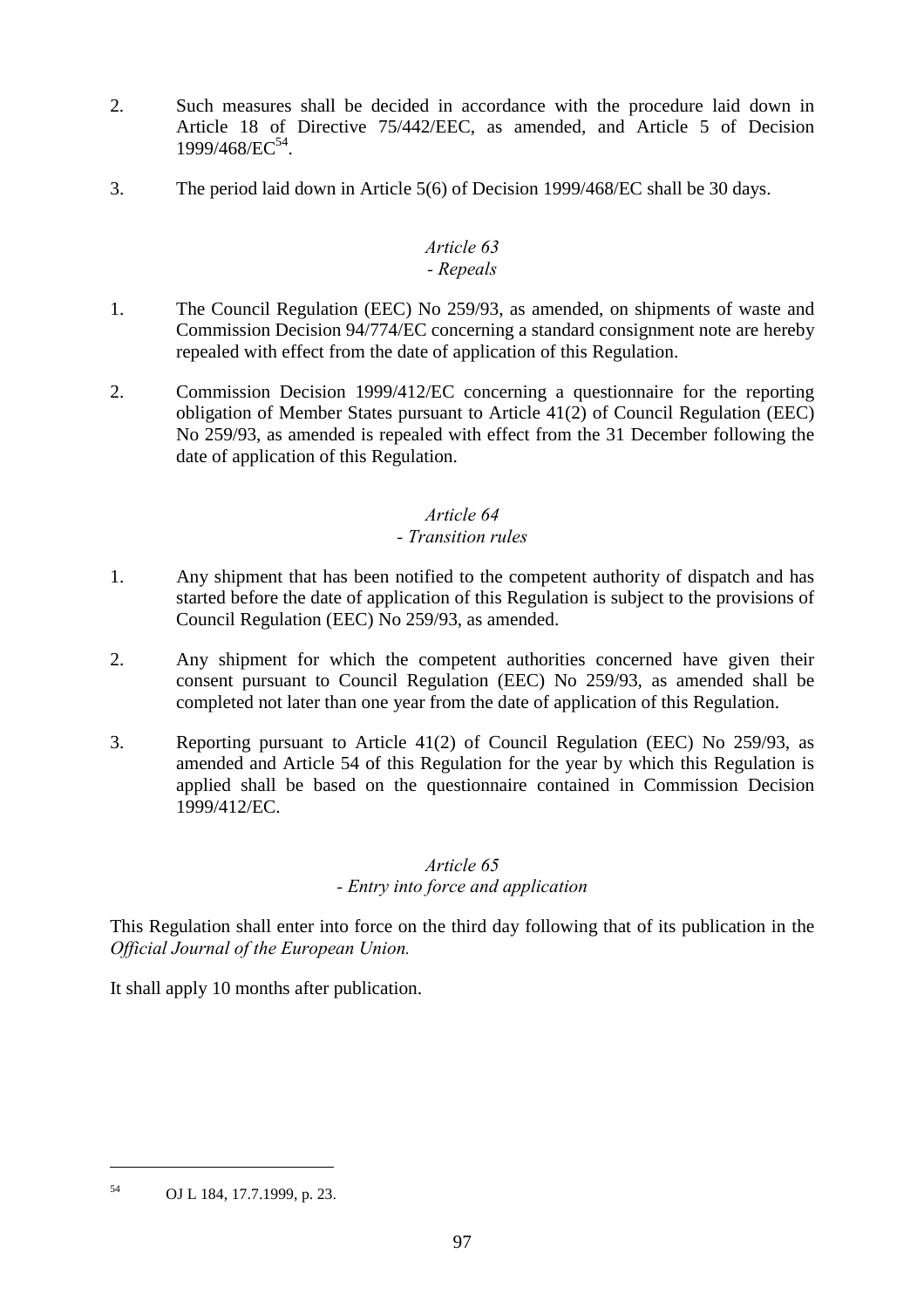This Regulation shall be binding in its entirety and directly applicable in all Member States.

Done at Brussels,

For the European Parliament For the Council *The President The President*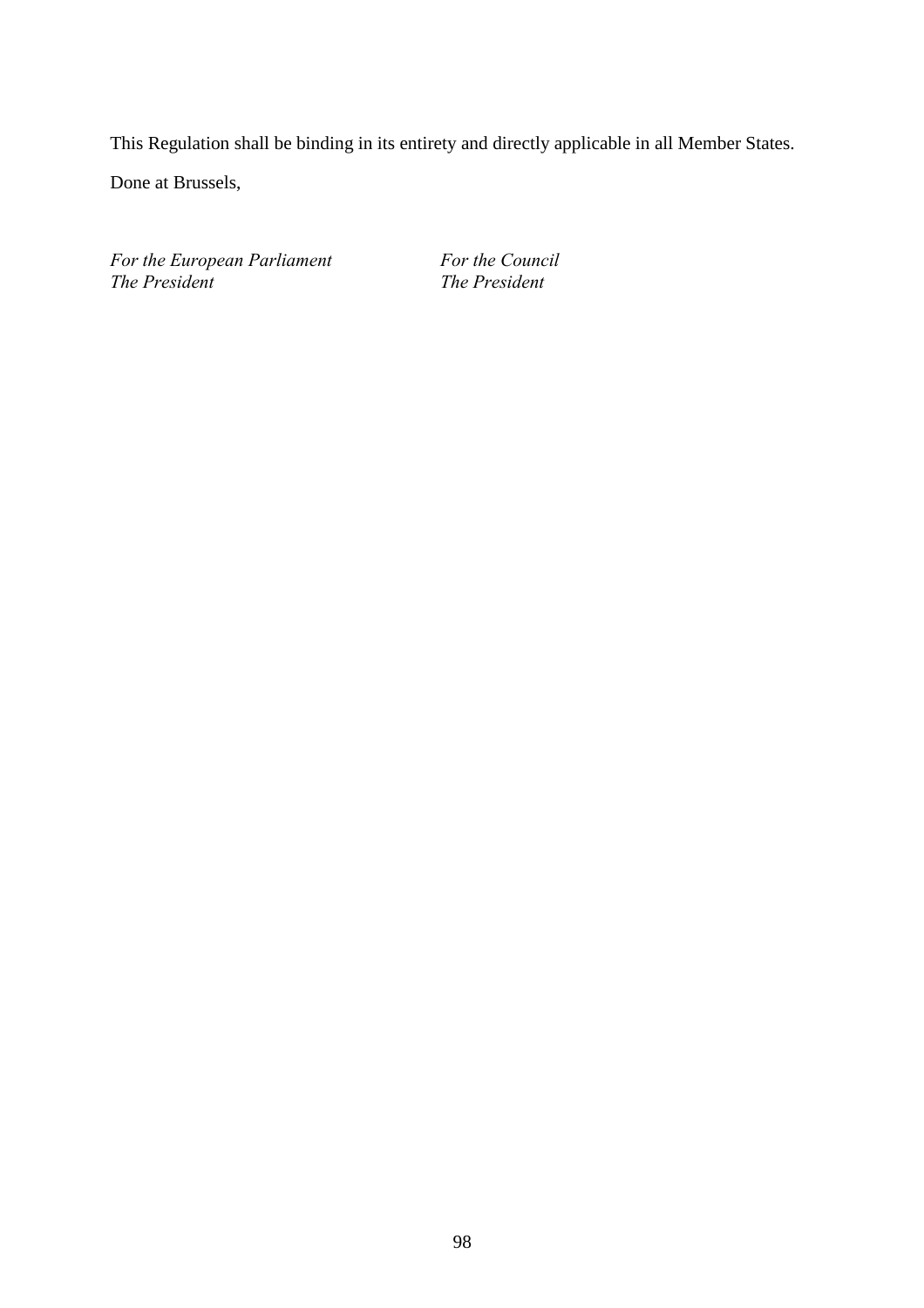## **ANNEX IA**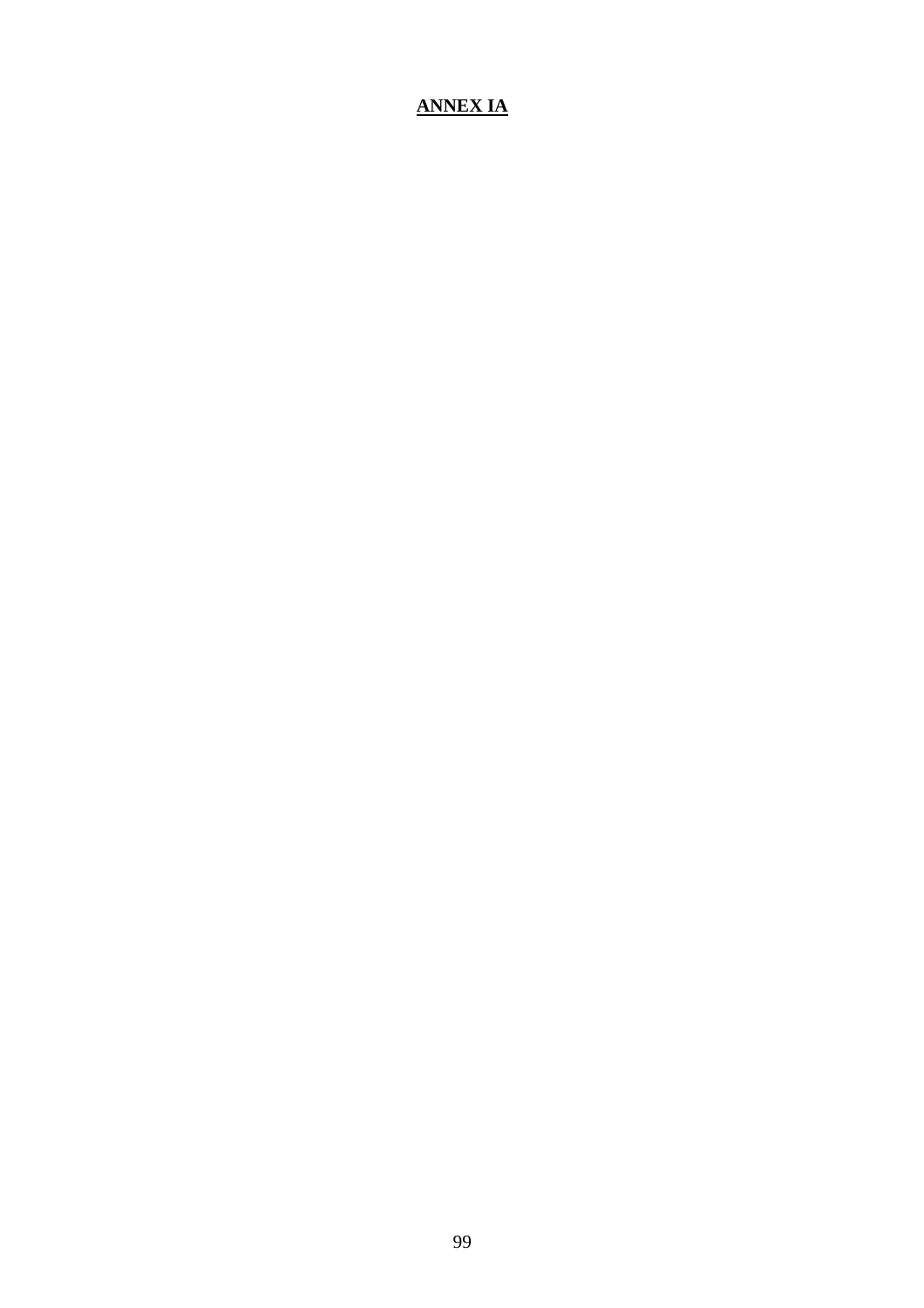| <b>Notification Document for Transboundary Movements of Waste</b> | EU |
|-------------------------------------------------------------------|----|
|-------------------------------------------------------------------|----|

| 1. Exporter - Notifier                                                                                                                                         | 3.<br><b>Notification</b>                                                   |  |  |  |
|----------------------------------------------------------------------------------------------------------------------------------------------------------------|-----------------------------------------------------------------------------|--|--|--|
| Registration N°:                                                                                                                                               | $N^{\circ}$ :                                                               |  |  |  |
| Name:                                                                                                                                                          | <b>Notification concerning</b>                                              |  |  |  |
| Address:                                                                                                                                                       | A.(i) Individual shipment:                                                  |  |  |  |
|                                                                                                                                                                | Multiple shipments:<br>(ii)                                                 |  |  |  |
| Contact person:                                                                                                                                                | $B(i)$ Disposal $(l)$ :                                                     |  |  |  |
| Tel:<br>Fax:                                                                                                                                                   | Recovery:<br>(ii)                                                           |  |  |  |
| Email:                                                                                                                                                         | C.<br>Pre-consented recovery facility $(2,3)$<br>Yes<br>No                  |  |  |  |
| 2. Importer - Consignee                                                                                                                                        |                                                                             |  |  |  |
| Registration N°:                                                                                                                                               | 4. Total intended number of shipments:                                      |  |  |  |
| Name:                                                                                                                                                          | <b>5. Total intended quantity</b> (kg / litre) $(4)$ :                      |  |  |  |
| Address:                                                                                                                                                       | 6. Intended period of time for shipment(s) $(4)$ :                          |  |  |  |
|                                                                                                                                                                | First departure:<br>Last departure:                                         |  |  |  |
| Contact person:                                                                                                                                                | 7. Packaging type(s) $(5)$ :                                                |  |  |  |
| Tel:<br>Fax:                                                                                                                                                   | Special handling requirements $(6)$ :<br>Yes:<br>No:                        |  |  |  |
| Email:                                                                                                                                                         | 11. Disposal / recovery operation(s) (2)                                    |  |  |  |
| 8. Intended carrier(s) Registration $N^{\circ}$ :                                                                                                              | D code / R code $(5)$ :                                                     |  |  |  |
| Name $(7)$ :                                                                                                                                                   | Technology employed (6):                                                    |  |  |  |
| Address:                                                                                                                                                       |                                                                             |  |  |  |
|                                                                                                                                                                |                                                                             |  |  |  |
| Contact person:                                                                                                                                                | Reason for export $(1,6)$ :                                                 |  |  |  |
| Tel:<br>Fax:                                                                                                                                                   |                                                                             |  |  |  |
| Email:                                                                                                                                                         | 12. Designation and composition of the waste $(6)$ :                        |  |  |  |
| Means of transport $(5)$ :                                                                                                                                     |                                                                             |  |  |  |
| 9. Waste generator(s) $(1, 7, 8)$ Registration N°:<br>Name:                                                                                                    |                                                                             |  |  |  |
| Address:                                                                                                                                                       |                                                                             |  |  |  |
|                                                                                                                                                                | 13. Physical characteristics $(5)$ :                                        |  |  |  |
| Contact person:                                                                                                                                                |                                                                             |  |  |  |
| Tel:<br>Fax:                                                                                                                                                   | 14. Waste identification (fill in relevant codes)                           |  |  |  |
| Email:                                                                                                                                                         | (i) Basel Annex VIII (or IX if applicable):                                 |  |  |  |
| Site & process of generation $(6)$                                                                                                                             | (ii) OECD code (if different from (i)):                                     |  |  |  |
|                                                                                                                                                                | (iii) EC list of wastes:                                                    |  |  |  |
| 10. Disposal facility $(2)$ :<br>or Recovery facility $(2)$ :                                                                                                  | (iv) National code in country of export:                                    |  |  |  |
| Registration N°:                                                                                                                                               | (v) National code in country of import:                                     |  |  |  |
| Name:                                                                                                                                                          | (vi) Other (specify):                                                       |  |  |  |
| Address:                                                                                                                                                       | (vii) Y-code:                                                               |  |  |  |
|                                                                                                                                                                | (viii) H-code $(5)$ :                                                       |  |  |  |
| Contact person:                                                                                                                                                | $(ix)$ UN class $(5)$ :                                                     |  |  |  |
| Tel:<br>Fax:<br>Email:                                                                                                                                         | $(x)$ UN Number:<br>(xi) UN Shipping name:                                  |  |  |  |
| Actual site of disposal/recovery:                                                                                                                              | $(xii)$ Customs code $(s)$ (HS):                                            |  |  |  |
| 15. Countries/states concerned (a), code N° of competent authorities where applicable (b), specific points of exit or entry (c)                                |                                                                             |  |  |  |
| State(s) of Transit (entry and exit)<br>State of Export                                                                                                        | State of Import                                                             |  |  |  |
| (a)                                                                                                                                                            |                                                                             |  |  |  |
| (b)                                                                                                                                                            |                                                                             |  |  |  |
| $\overline{c}$                                                                                                                                                 |                                                                             |  |  |  |
| 16. Customs offices of entry and/or exit and/or export:<br>Entry:                                                                                              |                                                                             |  |  |  |
| (European Community):                                                                                                                                          | Exit:<br>Export:                                                            |  |  |  |
| 17. Exporter's - Notifier's / Generator's (1) declaration:                                                                                                     |                                                                             |  |  |  |
| I certify that the information is complete and correct to my best knowledge. I also certify that legally-enforceable written contractual obligations have been |                                                                             |  |  |  |
| entered into and that any applicable insurance or other financial guarantee is or shall be in force covering the transboundary movement.                       | 18. Number of                                                               |  |  |  |
| Name:<br>Signature:                                                                                                                                            | annexes attached                                                            |  |  |  |
|                                                                                                                                                                |                                                                             |  |  |  |
| Date:                                                                                                                                                          |                                                                             |  |  |  |
|                                                                                                                                                                | FOR USE BY COMPETENT AUTHORITIES                                            |  |  |  |
| 19. Acknowledgement from the relevant competent                                                                                                                | 20. Written consent $(1,8)$ to the movement provided by the                 |  |  |  |
| authority of countries of import - destination/transit (1) / export - dispatch                                                                                 | <b>competent authority of (country):</b>                                    |  |  |  |
| $(9)$ :                                                                                                                                                        |                                                                             |  |  |  |
| Country:                                                                                                                                                       | Consent given on:                                                           |  |  |  |
| Notification received on:                                                                                                                                      | Consent valid from:<br>until:                                               |  |  |  |
| Acknowledgement sent on:                                                                                                                                       | Specific conditions:<br>If Yes, see block 21 $(6)$ :<br>No:<br>$\mathbf{I}$ |  |  |  |
| Name of competent authority:                                                                                                                                   | Name of competent authority:                                                |  |  |  |
| Stamp and/or signature:                                                                                                                                        | Stamp and/or signature:                                                     |  |  |  |
| 21. SPECIFIC CONDITIONS ON CONSENTING TO THE MOVEMENT OR REASONS FOR OBJECTING                                                                                 |                                                                             |  |  |  |
|                                                                                                                                                                |                                                                             |  |  |  |
| (1) Required by the Basel Convention                                                                                                                           | (5) See list of abbreviations and codes on the next page                    |  |  |  |
| $(2)$ In case of R12/R13 or D13-D15 operation, also attach corresponding information                                                                           | (6) Attach details if necessary                                             |  |  |  |
| on the subsequent R1-R11 or D1-D12 facilit(y)ies when required.                                                                                                | (7) Attach list if more than one                                            |  |  |  |
| (3) To be completed for movements within the OECD area and only if B(ii) applies.                                                                              | (8) If required by national legislation                                     |  |  |  |
| (4) Attach detailed list if multiple shipments<br>(9) If applicable under the OECD Decision                                                                    |                                                                             |  |  |  |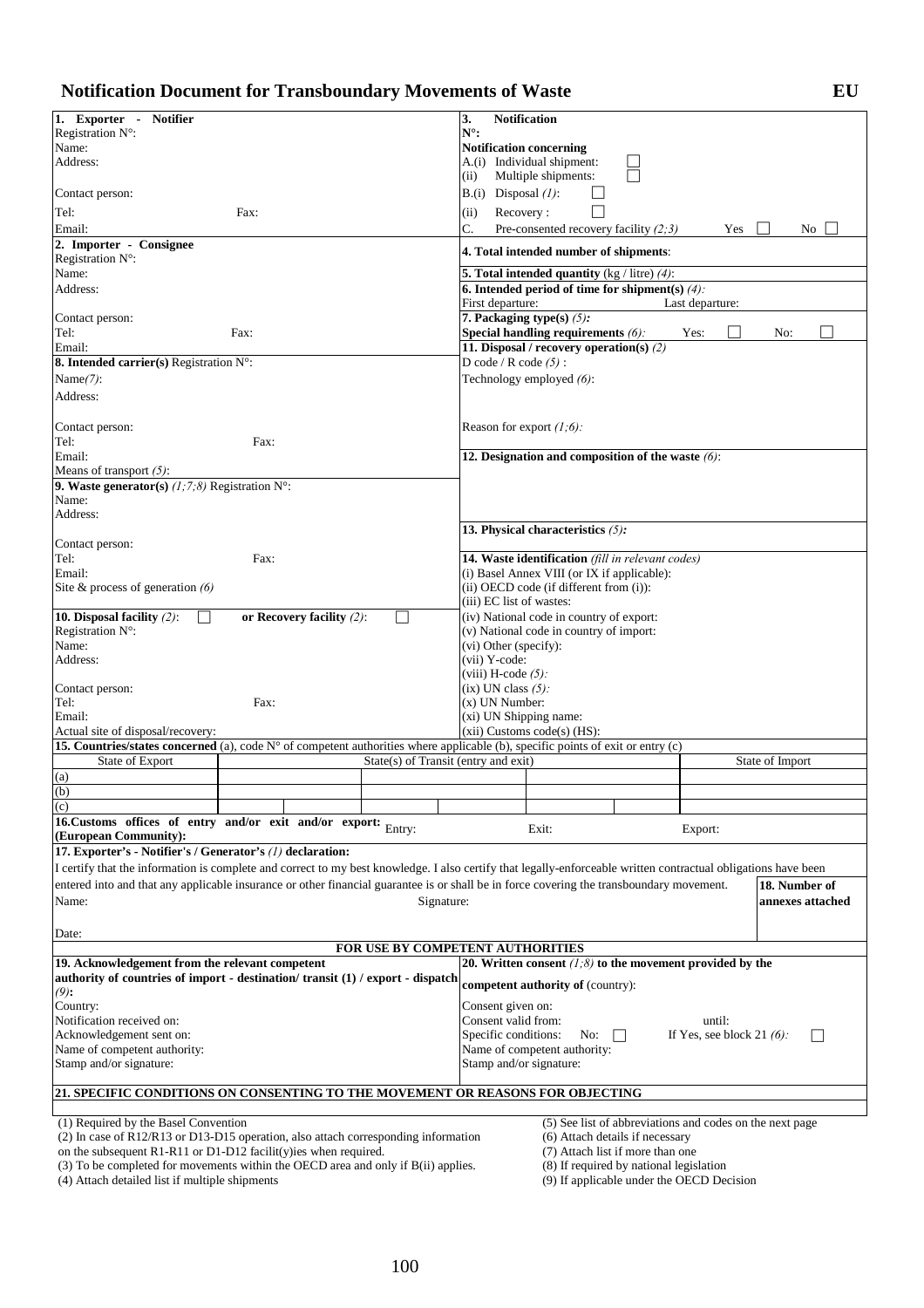#### **List of Abbreviations and Codes Used in the Notification Document**

|                      | <b>DISPOSAL OPERATIONS (Block 11)</b>                                                                                   |                          |                  |                                                                                                                                     |  |  |
|----------------------|-------------------------------------------------------------------------------------------------------------------------|--------------------------|------------------|-------------------------------------------------------------------------------------------------------------------------------------|--|--|
| D1                   | Deposit into or onto land, (e.g., landfill, etc.)                                                                       |                          |                  |                                                                                                                                     |  |  |
| D <sub>2</sub>       | Land treatment, (e.g., biodegradation of liquid or sludgy discards in soils, etc.)                                      |                          |                  |                                                                                                                                     |  |  |
| D <sub>3</sub>       | Deep injection, (e.g., injection of pumpable discards into wells, salt domes or naturally occurring repositories, etc.) |                          |                  |                                                                                                                                     |  |  |
| D <sub>4</sub>       | Surface impoundment, (e.g., placement of liquid or sludge discards into pits, ponds or lagoons, etc.)                   |                          |                  |                                                                                                                                     |  |  |
| D <sub>5</sub>       |                                                                                                                         |                          |                  | Specially engineered landfill, (e.g., placement into lined discrete cells which are capped and isolated from one another and the    |  |  |
|                      | environment, etc.)                                                                                                      |                          |                  |                                                                                                                                     |  |  |
| D <sub>6</sub>       | Release into a water body except seas/oceans                                                                            |                          |                  |                                                                                                                                     |  |  |
| D7                   | Release into seas/oceans including sea-bed insertion                                                                    |                          |                  |                                                                                                                                     |  |  |
| D <sub>8</sub>       |                                                                                                                         |                          |                  | Biological treatment not specified elsewhere in this list which results in final compounds or mixtures which are discarded by means |  |  |
|                      | of any of the operations in this list                                                                                   |                          |                  |                                                                                                                                     |  |  |
| D <sub>9</sub>       |                                                                                                                         |                          |                  | Physico-chemical treatment not specified elsewhere in this list which results in final compounds or mixtures which are discarded by |  |  |
|                      | means of any of the operations in this list (e.g., evaporation, drying, calcination, etc.)                              |                          |                  |                                                                                                                                     |  |  |
| D10                  | Incineration on land                                                                                                    |                          |                  |                                                                                                                                     |  |  |
|                      |                                                                                                                         |                          |                  |                                                                                                                                     |  |  |
| D11                  | Incineration at sea                                                                                                     |                          |                  |                                                                                                                                     |  |  |
| D <sub>12</sub>      | Permanent storage, (e.g., emplacement of containers in a mine, etc.)                                                    |                          |                  |                                                                                                                                     |  |  |
| D13                  | Blending or mixing prior to submission to any of the operations in this list                                            |                          |                  |                                                                                                                                     |  |  |
| D <sub>14</sub>      | Repackaging prior to submission to any of the operations in this list                                                   |                          |                  |                                                                                                                                     |  |  |
| D15                  | Storage pending any of the operations numbered in this list                                                             |                          |                  |                                                                                                                                     |  |  |
|                      | <b>RECOVERY OPERATIONS (Block 11)</b>                                                                                   |                          |                  |                                                                                                                                     |  |  |
| R <sub>1</sub>       | Use as a fuel (other than in direct incineration) or other means to generate energy                                     |                          |                  |                                                                                                                                     |  |  |
| R <sub>2</sub>       | Solvent reclamation/regeneration                                                                                        |                          |                  |                                                                                                                                     |  |  |
| R3                   | Recycling/reclamation of organic substances which are not used as solvents                                              |                          |                  |                                                                                                                                     |  |  |
| R <sub>4</sub>       | Recycling/reclamation of metals and metal compounds                                                                     |                          |                  |                                                                                                                                     |  |  |
| R <sub>5</sub>       | Recycling/reclamation of other inorganic materials                                                                      |                          |                  |                                                                                                                                     |  |  |
| R <sub>6</sub>       | Regeneration of acids or bases                                                                                          |                          |                  |                                                                                                                                     |  |  |
| R7                   | Recovery of components used for pollution abatement                                                                     |                          |                  |                                                                                                                                     |  |  |
| R8                   | Recovery of components from catalysts                                                                                   |                          |                  |                                                                                                                                     |  |  |
|                      |                                                                                                                         |                          |                  |                                                                                                                                     |  |  |
| R <sub>9</sub>       | Used oil re-refining or other reuses of previously used oil                                                             |                          |                  |                                                                                                                                     |  |  |
| R10                  | Land treatment resulting in benefit to agriculture or ecological improvement                                            |                          |                  |                                                                                                                                     |  |  |
| R11                  | Uses of residual materials obtained from any of the operations numbered R1-R10                                          |                          |                  |                                                                                                                                     |  |  |
|                      | R12<br>Exchange of wastes for submission to any of the operations numbered R1-R11                                       |                          |                  |                                                                                                                                     |  |  |
| R13                  | Accumulation of material intended for any operation in this list.                                                       |                          |                  |                                                                                                                                     |  |  |
|                      | <b>PACKAGING TYPES (Block 7)</b>                                                                                        |                          |                  | <b>H CODE AND UN CLASS (Block 14)</b>                                                                                               |  |  |
| 1.                   | Drum                                                                                                                    | $\ensuremath{\text{UN}}$ | H code           | Characteristics                                                                                                                     |  |  |
| 2.                   | Wooden barrel                                                                                                           | Class                    |                  |                                                                                                                                     |  |  |
| 3.                   | Jerrican                                                                                                                | $\mathbf{1}$             | H1               | Explosive                                                                                                                           |  |  |
| 4.                   | Box                                                                                                                     | 3                        | H <sub>3</sub>   | Flammable liquids                                                                                                                   |  |  |
| 5.                   | Bag                                                                                                                     | 4.1                      | H4.1             | Flammable solids                                                                                                                    |  |  |
| 6.                   | Composite packaging                                                                                                     | 4.2                      | H4.2             | Substances or wastes liable to spontaneous combustion                                                                               |  |  |
| 7.                   | Pressure receptacle                                                                                                     | 4.3                      | H4.3             | Substances or wastes which, in contact with water, emit                                                                             |  |  |
| 8.                   | Bulk                                                                                                                    |                          |                  | flammable gases                                                                                                                     |  |  |
| 9.                   | Other (specify)                                                                                                         | 5.1                      | H5.1             | Oxidizing                                                                                                                           |  |  |
|                      | <b>MEANS OF TRANSPORT (Block 8)</b>                                                                                     | 5.2                      | H5.2             | Organic peroxides                                                                                                                   |  |  |
| $R = Road$           |                                                                                                                         | 6.1                      | H <sub>6.1</sub> | Poisonous (acute)                                                                                                                   |  |  |
|                      |                                                                                                                         |                          |                  | Infectious substances                                                                                                               |  |  |
|                      | $T = Train/Rail$                                                                                                        | 6.2                      | H <sub>6.2</sub> |                                                                                                                                     |  |  |
| $S = Sea$            |                                                                                                                         | 8                        | H <sub>8</sub>   | Corrosives                                                                                                                          |  |  |
| $A = Air$            |                                                                                                                         | 9                        | H10              | Liberation of toxic gases in contact with air or water                                                                              |  |  |
|                      | $W = Inland Waterways$                                                                                                  | 9                        | H11              | Toxic (delayed or chronic)                                                                                                          |  |  |
|                      | PHYSICAL CHARACTERISTICS (Block 13)                                                                                     | 9<br>9                   | H12              | Ecotoxic                                                                                                                            |  |  |
| Powdery/powder<br>1. |                                                                                                                         |                          | H13              | Capable, by any means, after disposal of yielding another                                                                           |  |  |
| 2.<br>Solid          |                                                                                                                         |                          |                  | material, e. g., leachate, which possesses any of the                                                                               |  |  |
| 3.                   | Viscous/paste                                                                                                           |                          |                  | characteristics listed above                                                                                                        |  |  |
| 4.                   | Sludgy                                                                                                                  |                          |                  |                                                                                                                                     |  |  |
| 5.                   | Liquid                                                                                                                  |                          |                  |                                                                                                                                     |  |  |
| 6.                   | Gaseous                                                                                                                 |                          |                  |                                                                                                                                     |  |  |
| 7.                   | Other (specify)                                                                                                         |                          |                  |                                                                                                                                     |  |  |

Further information, in particular related to waste identification (block 14), i.e. on Basel Annexes VIII and IX codes, OECD codes and Y codes, can be found in a Guidance/Instruction Manual available from OECD and the Secretariat of the Basel Convention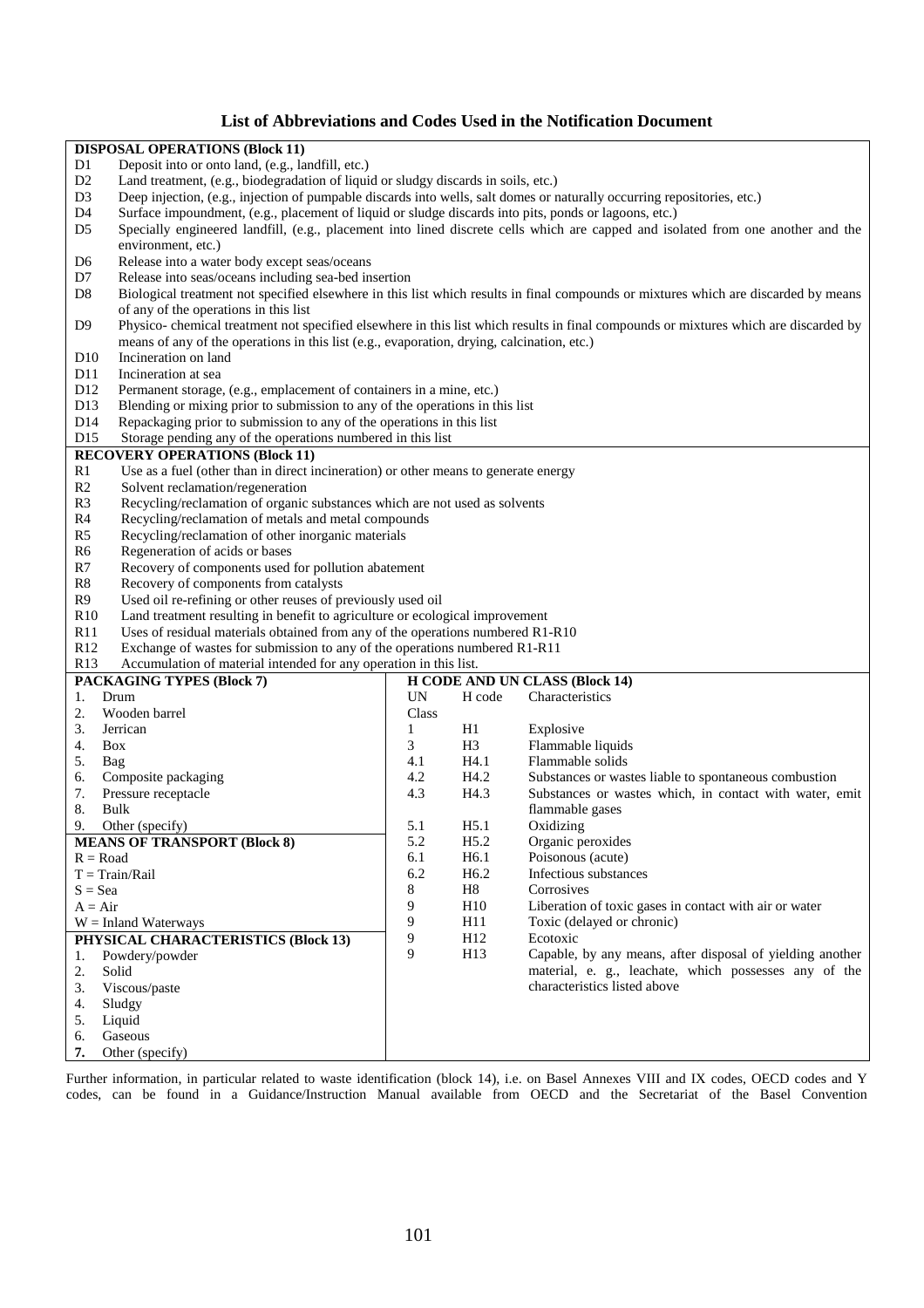### **ANNEX IB**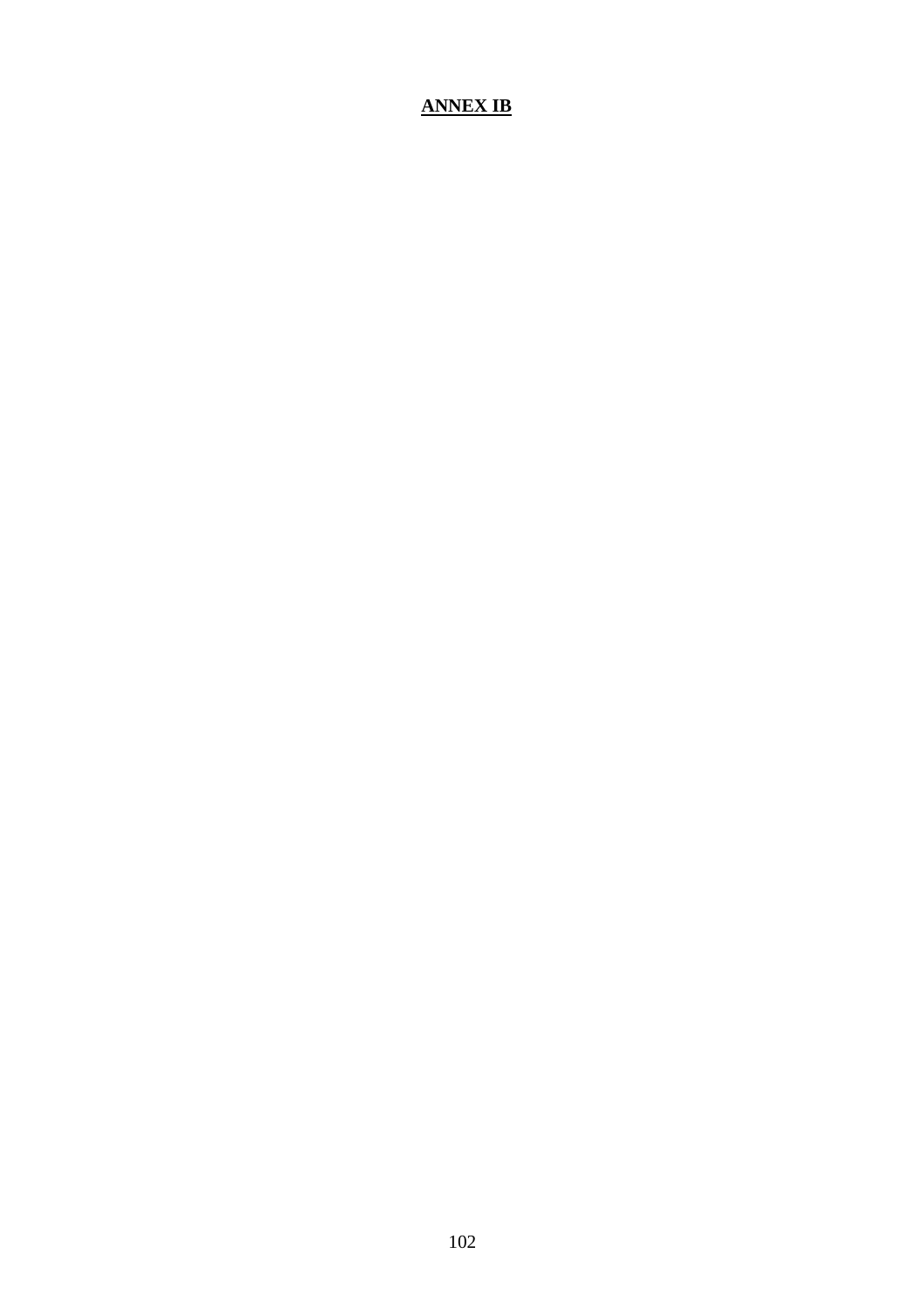# **Movement Document for Transboundary Movements of Waste EU**

| 1. Corresponding to Notification N°:                                                                        |                                              | 2. Serial/total number of shipments:              |                                                                                                                                                                 |  |  |
|-------------------------------------------------------------------------------------------------------------|----------------------------------------------|---------------------------------------------------|-----------------------------------------------------------------------------------------------------------------------------------------------------------------|--|--|
| 3.<br><b>Exporter</b><br><b>Notifier</b>                                                                    |                                              | 4. Importer - Consignee Registration              |                                                                                                                                                                 |  |  |
| Registration N°:                                                                                            |                                              | N°:                                               |                                                                                                                                                                 |  |  |
| Name:                                                                                                       |                                              | Name:                                             |                                                                                                                                                                 |  |  |
| Address:                                                                                                    |                                              | Address:                                          |                                                                                                                                                                 |  |  |
|                                                                                                             |                                              |                                                   |                                                                                                                                                                 |  |  |
| Contact person:<br>Tel:<br>Fax:                                                                             |                                              | Contact person:<br>Tel:                           | Fax:                                                                                                                                                            |  |  |
| Email:                                                                                                      |                                              | Email:                                            |                                                                                                                                                                 |  |  |
| 5. Actual quantity:<br>litre:<br>kg:                                                                        |                                              | 6 Actual date of shipment:                        |                                                                                                                                                                 |  |  |
| 7. Packaging<br>Type(s) $(l)$ :                                                                             | Number of packages:                          |                                                   |                                                                                                                                                                 |  |  |
| Special handling requirements: (2)<br>Yes:                                                                  | No:                                          |                                                   |                                                                                                                                                                 |  |  |
| $\overline{8(a)}$ 1st Carrier (3):                                                                          | 8.(b) 2nd Carrier:                           |                                                   | 8.(c) Last Carrier:                                                                                                                                             |  |  |
| Registration N°:                                                                                            | Registration $N^{\circ}$ :                   |                                                   | Registration $N^{\circ}$ :                                                                                                                                      |  |  |
| Name:                                                                                                       | Name:                                        |                                                   | Name:                                                                                                                                                           |  |  |
| Address:                                                                                                    | Address:                                     |                                                   | Address:                                                                                                                                                        |  |  |
|                                                                                                             |                                              |                                                   |                                                                                                                                                                 |  |  |
| Tel:                                                                                                        | Tel:                                         |                                                   | Tel:                                                                                                                                                            |  |  |
| Fax:                                                                                                        | Fax:                                         |                                                   | Fax:                                                                                                                                                            |  |  |
| Email:                                                                                                      | Email:                                       |                                                   | Email:                                                                                                                                                          |  |  |
|                                                                                                             | - To be completed by carrier's representativ |                                                   | More than 3 carriers (2)                                                                                                                                        |  |  |
| Means of transport $(l)$ :                                                                                  | Means of transport $(1)$ :                   |                                                   | Means of transport $(1)$ :                                                                                                                                      |  |  |
| Date of transfer:                                                                                           | Date of transfer:                            |                                                   | Date of transfer:                                                                                                                                               |  |  |
| Signature:                                                                                                  | Signature:                                   |                                                   | Signature:                                                                                                                                                      |  |  |
|                                                                                                             |                                              |                                                   |                                                                                                                                                                 |  |  |
| 9. Waste generator(s) $(4,5,6)$ :                                                                           |                                              |                                                   | 12. Designation and composition of the waste $(2)$ :                                                                                                            |  |  |
| Registration $N^{\circ}$ :                                                                                  |                                              |                                                   |                                                                                                                                                                 |  |  |
| Name:<br>Address:                                                                                           |                                              |                                                   |                                                                                                                                                                 |  |  |
|                                                                                                             |                                              |                                                   |                                                                                                                                                                 |  |  |
| Contact person:                                                                                             |                                              | 13. Physical characteristics (1):                 |                                                                                                                                                                 |  |  |
| Tel:<br>Fax:                                                                                                |                                              |                                                   |                                                                                                                                                                 |  |  |
| Email:                                                                                                      |                                              | 14. Waste identification (fill in relevant codes) |                                                                                                                                                                 |  |  |
| Site of generation $(2)$ :                                                                                  |                                              | (i) Basel Annex VIII (or IX if applicable):       |                                                                                                                                                                 |  |  |
| 10. Disposal facility<br>or Recovery facility                                                               |                                              | (ii) OECD code (if different from (i)):           |                                                                                                                                                                 |  |  |
| Registration N°:                                                                                            |                                              | (iii) EC list of wastes:                          |                                                                                                                                                                 |  |  |
| Name:                                                                                                       |                                              | (iv) National code in country of export:          |                                                                                                                                                                 |  |  |
| Address:                                                                                                    |                                              | (v) National code in country of import:           |                                                                                                                                                                 |  |  |
|                                                                                                             |                                              | (vi) Other (specify):                             |                                                                                                                                                                 |  |  |
| Contact person:                                                                                             |                                              | (vii) Y-code:                                     |                                                                                                                                                                 |  |  |
| Tel:<br>Fax:                                                                                                |                                              | (viii) H-code $(l)$ :                             |                                                                                                                                                                 |  |  |
| Email:                                                                                                      |                                              | $(ix)$ UN class $(l)$ :                           |                                                                                                                                                                 |  |  |
| Actual site of disposal/recovery (2)                                                                        |                                              | (x) UN Number:                                    |                                                                                                                                                                 |  |  |
| 11. Disposal/recovery operation(s)                                                                          |                                              | (xi) UN Shipping name:                            |                                                                                                                                                                 |  |  |
| D code / R code $(1)$ :                                                                                     |                                              | $(xii)$ Customs code $(s)$ (HS):                  |                                                                                                                                                                 |  |  |
| 15. Exporter's - Notifier's / Generator's (4) declaration:                                                  |                                              |                                                   |                                                                                                                                                                 |  |  |
|                                                                                                             |                                              |                                                   | I certify that the above information is complete and correct to my best knowledge. I also certify that legally-enforceable written contractual obligations have |  |  |
|                                                                                                             |                                              |                                                   | been entered into, that any applicable insurance or other financial guarantee is in force covering the transboundary movement and that all necessary consents   |  |  |
| have been received from the competent authorities of the countries concerned.                               |                                              |                                                   |                                                                                                                                                                 |  |  |
|                                                                                                             |                                              |                                                   |                                                                                                                                                                 |  |  |
| Name:<br>Date:                                                                                              |                                              | Signature:                                        |                                                                                                                                                                 |  |  |
| 16. For use by any person involved in the transboundary movement in case additional information is required |                                              |                                                   |                                                                                                                                                                 |  |  |
|                                                                                                             |                                              |                                                   |                                                                                                                                                                 |  |  |
|                                                                                                             |                                              |                                                   |                                                                                                                                                                 |  |  |
|                                                                                                             |                                              | TO BE COMPLETED BY DISPOSAL / RECOVERY FACILITY   |                                                                                                                                                                 |  |  |
| 17. Shipment received at disposal facility                                                                  | or recovery facility                         |                                                   | 18. I certify that the disposal/recovery of the                                                                                                                 |  |  |
| Date of reception:                                                                                          | Accepted:<br>Rejected*:                      |                                                   | waste described above has been completed.                                                                                                                       |  |  |
| <b>Ouantity received:</b><br>kg:<br>litre:                                                                  |                                              | *immediately<br><i>contact</i> Date:              |                                                                                                                                                                 |  |  |
| Approximate date of disposal/recovery:                                                                      |                                              | competent authorities                             | Name:                                                                                                                                                           |  |  |
| Disposal/Recovery operation (1):                                                                            |                                              |                                                   |                                                                                                                                                                 |  |  |
|                                                                                                             |                                              |                                                   |                                                                                                                                                                 |  |  |
| Date:                                                                                                       |                                              |                                                   | Signature and stamp:                                                                                                                                            |  |  |
| Name:                                                                                                       |                                              |                                                   |                                                                                                                                                                 |  |  |
| Signature:                                                                                                  |                                              |                                                   |                                                                                                                                                                 |  |  |
| (1) See list of abbreviations and codes on the next page                                                    |                                              |                                                   | (4) Required by the Basel Convention                                                                                                                            |  |  |
| (2) Attach details if necessary                                                                             |                                              | (5) Attach list if more than one                  |                                                                                                                                                                 |  |  |
| $(3)$ If more than 3 carriers, attach information as required in blocks 8 (a,b,c).                          |                                              |                                                   | (6) If required by national legislation                                                                                                                         |  |  |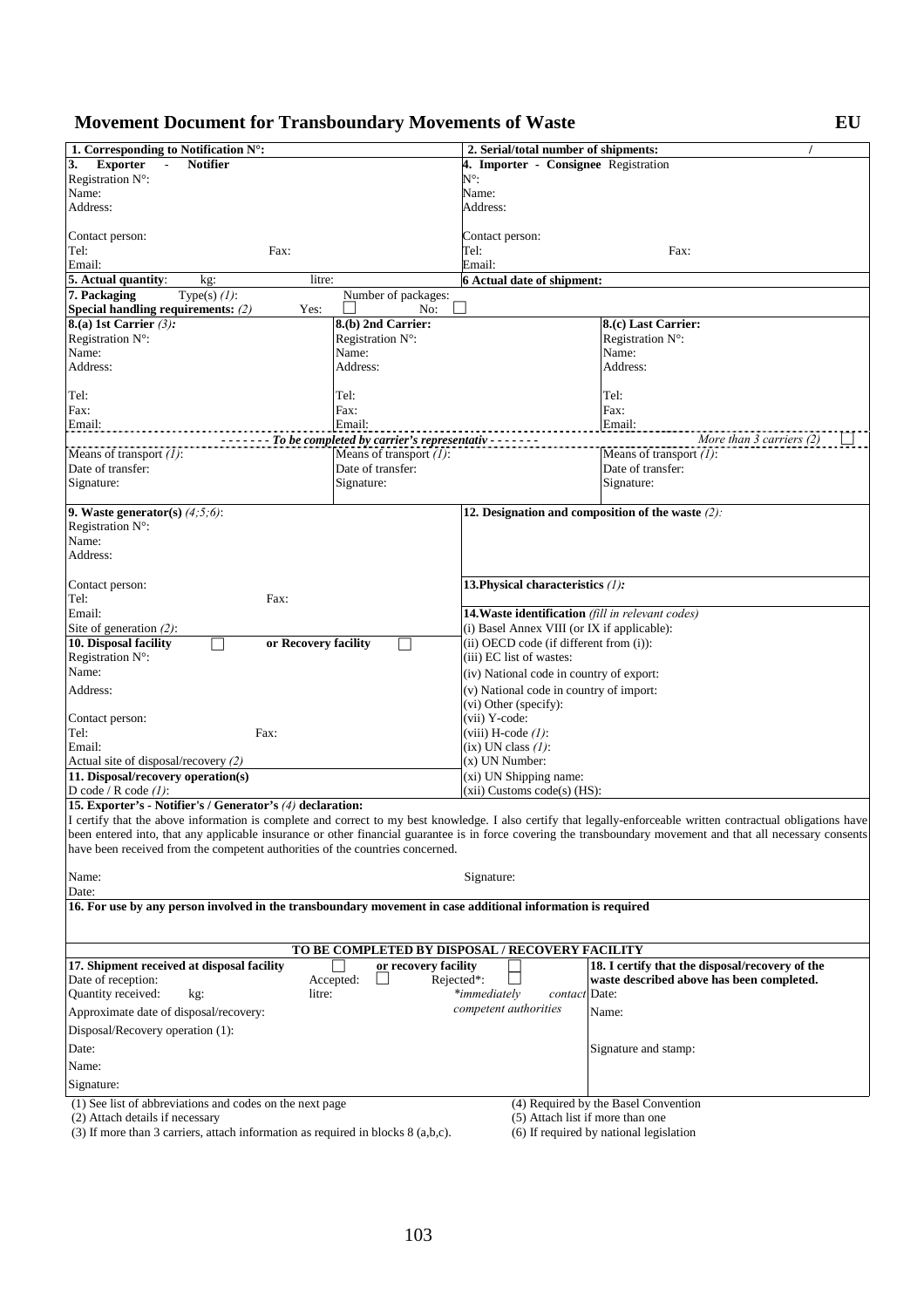| <b>FOR USE BY CUSTOMS OFFICES (if required by national legislation)</b> |                                                    |                                                           |        |  |
|-------------------------------------------------------------------------|----------------------------------------------------|-----------------------------------------------------------|--------|--|
|                                                                         | 19. COUNTRY OF EXPORT - DISPATCH OR CUSTOMS OFFICE | 20. COUNTRY OF IMPORT - DESTINATION OR CUSTOMS OFFICE     |        |  |
| <b>OF EXIT</b>                                                          |                                                    | <b>OF ENTRY</b>                                           |        |  |
| The waste described in this movement document has left the              |                                                    | The waste described in this movement document has entered |        |  |
| Country on:                                                             |                                                    | The country on:                                           |        |  |
| Signature:                                                              |                                                    | Signature:                                                |        |  |
| Stamp:                                                                  |                                                    | Stamp:                                                    |        |  |
|                                                                         |                                                    |                                                           |        |  |
|                                                                         |                                                    |                                                           |        |  |
| 21. STAMPS OF CUSTOMS OFFICES OF TRANSIT COUNTRIES                      |                                                    |                                                           |        |  |
| Name of country:                                                        |                                                    | Name of country:                                          |        |  |
| Entry:                                                                  | Exit:                                              | Entry:                                                    | Exit:  |  |
|                                                                         |                                                    |                                                           |        |  |
|                                                                         |                                                    |                                                           |        |  |
| Name of country:                                                        |                                                    | Name of country:                                          |        |  |
| Entry:                                                                  | Exit::                                             | Entry:                                                    | Exit:: |  |
|                                                                         |                                                    |                                                           |        |  |
|                                                                         |                                                    |                                                           |        |  |

#### **List of Abbreviations and Codes Used in the Movement Document**

|                | <b>DISPOSAL OPERATIONS (Block 11)</b>                                                                     |                  |           |                            |                                                              |                                       |                              | <b>RECOVERY OPERATIONS (Block 11)</b>                               |
|----------------|-----------------------------------------------------------------------------------------------------------|------------------|-----------|----------------------------|--------------------------------------------------------------|---------------------------------------|------------------------------|---------------------------------------------------------------------|
| D1             | Deposit into or onto land, (e.g., landfill, etc.)                                                         |                  |           | R1                         | Use as a fuel (other than in direct incine-ration) or        |                                       |                              |                                                                     |
| D <sub>2</sub> | Land treatment (e.g. biodegradation of liquid or sludgy discards in soils, etc.)                          |                  |           |                            | other means to generate energy                               |                                       |                              |                                                                     |
| D3             | Deep injection, (e.g., injection of pumpable discards into wells, salt domes or                           |                  |           | R2                         | Solvent reclamation/regeneration                             |                                       |                              |                                                                     |
|                | naturally occurring repositories, etc.)                                                                   |                  |           |                            |                                                              |                                       | R <sub>3</sub>               | Recycling/reclamation of organic substances                         |
| D4             | Surface impoundment, (e.g., placement of liquid or sludge discards into pits,                             |                  |           |                            |                                                              |                                       |                              | which are not used as solvents                                      |
|                | ponds or lagoons, etc.)                                                                                   |                  |           |                            |                                                              |                                       | R <sub>4</sub>               | Recycling/reclamation of metals<br>and metal                        |
| D <sub>5</sub> | Specially engineered landfill, (e.g., placement into lined discrete cells which                           |                  |           |                            |                                                              |                                       |                              | compounds                                                           |
|                | are capped and isolated from one another and the environment)                                             |                  |           |                            |                                                              |                                       | R5                           | Recycling/reclamation of other inorganic materials                  |
| D6             | Release into a water body except seas/oceans                                                              |                  |           |                            |                                                              |                                       | R <sub>6</sub>               | Regeneration of acids or bases                                      |
| D7             | Release into seas/oceans including sea-bed insertion                                                      |                  |           |                            |                                                              |                                       | R7                           | Recovery of components used for pollution                           |
| D8             | Biological treatment not specified elsewhere in this list which results                                   |                  |           |                            |                                                              |                                       |                              | abatement                                                           |
|                | in final compounds or mixtures which are discarded by means of any of the                                 |                  |           |                            |                                                              |                                       | ${\bf R8}$<br>R <sub>9</sub> | Recovery of components from catalysts                               |
| D <sub>9</sub> | operations in this list<br>Physico- chemical treatment not specified elsewhere in this list which results |                  |           |                            |                                                              |                                       |                              | Used oil re-refining or other reuses of previously<br>used oil      |
|                | in                                                                                                        |                  |           |                            |                                                              |                                       |                              | R10 Land treatment resulting in benefit to agriculture              |
|                | final compounds or mixtures which are discarded by means of any of the                                    |                  |           |                            |                                                              |                                       |                              | or ecological improvement                                           |
|                | operations                                                                                                |                  |           |                            |                                                              |                                       |                              | R11 Uses of residual materials obtained from any of                 |
|                | in this list (e.g., evaporation, drying, calcination)                                                     |                  |           |                            |                                                              |                                       |                              | the operations numbered R1-R10                                      |
|                | D10 Incineration on land                                                                                  |                  |           |                            |                                                              |                                       |                              | R12 Exchange of wastes for submission to any of the                 |
|                | D11 Incineration at sea                                                                                   |                  |           |                            |                                                              |                                       |                              | operations numbered R1-R11                                          |
|                | D12 Permanent storage, (e.g., emplacement of containers in a mine, etc.)                                  |                  |           |                            |                                                              |                                       |                              | R13 Accumulation of material intended for any                       |
|                | D13 Blending or mixing prior to submission to any of the operations in this list                          |                  |           |                            |                                                              |                                       |                              | operation in this list                                              |
|                | D14 Repackaging prior to submission to any of the operations in this list                                 |                  |           |                            |                                                              |                                       |                              |                                                                     |
|                | D15 Storage pending any of the operations in this list                                                    |                  |           |                            |                                                              |                                       |                              |                                                                     |
|                | <b>PACKAGING TYPES (Block 7)</b>                                                                          |                  |           |                            |                                                              | <b>H CODE AND UN CLASS (Block 14)</b> |                              |                                                                     |
| 1.             | Drum                                                                                                      |                  |           | UN class                   |                                                              | H code Characteristics                |                              |                                                                     |
| 2.             | Wooden barrel                                                                                             |                  |           | 1                          | H1                                                           | Explosive                             |                              |                                                                     |
| 3.<br>4.       | Jerrican<br><b>Box</b>                                                                                    |                  |           |                            | 3<br>H <sub>3</sub><br>Flammable liquids<br>Flammable solids |                                       |                              |                                                                     |
| 5. Bag         |                                                                                                           |                  |           | H4.1<br>4.1<br>4.2<br>H4.2 |                                                              |                                       |                              | Substances or wastes liable to spontaneous combustion               |
| 6.             | Composite packaging                                                                                       |                  |           | 4.3                        | H <sub>4.3</sub>                                             |                                       |                              | Substances or wastes which, in contact with water,                  |
| 7.             | Pressure receptacle<br>emit flammable gases                                                               |                  |           |                            |                                                              |                                       |                              |                                                                     |
| 8.             | Bulk<br>5.1<br>H5.1                                                                                       |                  | Oxidizing |                            |                                                              |                                       |                              |                                                                     |
| 9.             | 5.2<br>H5.2<br>Other (specify)                                                                            |                  |           | Organic peroxides          |                                                              |                                       |                              |                                                                     |
|                | <b>MEANS OF TRANSPORT (Block 8)</b>                                                                       |                  |           | 6.1                        | H6.1                                                         | Poisonous (acute)                     |                              |                                                                     |
|                | $R = Road$                                                                                                | $T = Train/Rail$ |           | 6.2                        | H <sub>6.2</sub>                                             | Infectious substances                 |                              |                                                                     |
|                | 8<br>H8<br>Corrosives<br>$S = Sea$<br>$A = Air$                                                           |                  |           |                            |                                                              |                                       |                              |                                                                     |
|                | $W = Inland Waterways$                                                                                    |                  |           | 9                          | H10                                                          |                                       |                              | Liberation of toxic gases in contact with air or water              |
|                | PHYSICAL CHARACTERISTICS (Block 13)                                                                       |                  |           | 9                          | H11                                                          |                                       |                              | Toxic (delayed or chronic)                                          |
| 1.             | Powdery / powder                                                                                          |                  |           | 9                          | H <sub>12</sub>                                              | Ecotoxic                              |                              |                                                                     |
| 2.             | Solid                                                                                                     | 5.               | Liquid    | 9                          | H13                                                          |                                       |                              | Capable, by any means, after disposal of yielding another material, |
|                | 3. Viscous / paste                                                                                        | 6.               | Gaseous   |                            |                                                              |                                       |                              | e. g., leachate, which possesses any of the characteristics listed  |
|                | 4. Sludgy                                                                                                 | 7.               | Other     |                            |                                                              | above                                 |                              |                                                                     |
|                | (specify)                                                                                                 |                  |           |                            |                                                              |                                       |                              |                                                                     |

Further information, in particular related to waste identification (block 14), i.e. on Basel Annexes VIII and IX codes, OECD codes and Y codes, can be found in a Guidance/Instruction Manual available from OECD and the Secretariat of the Basel Convention.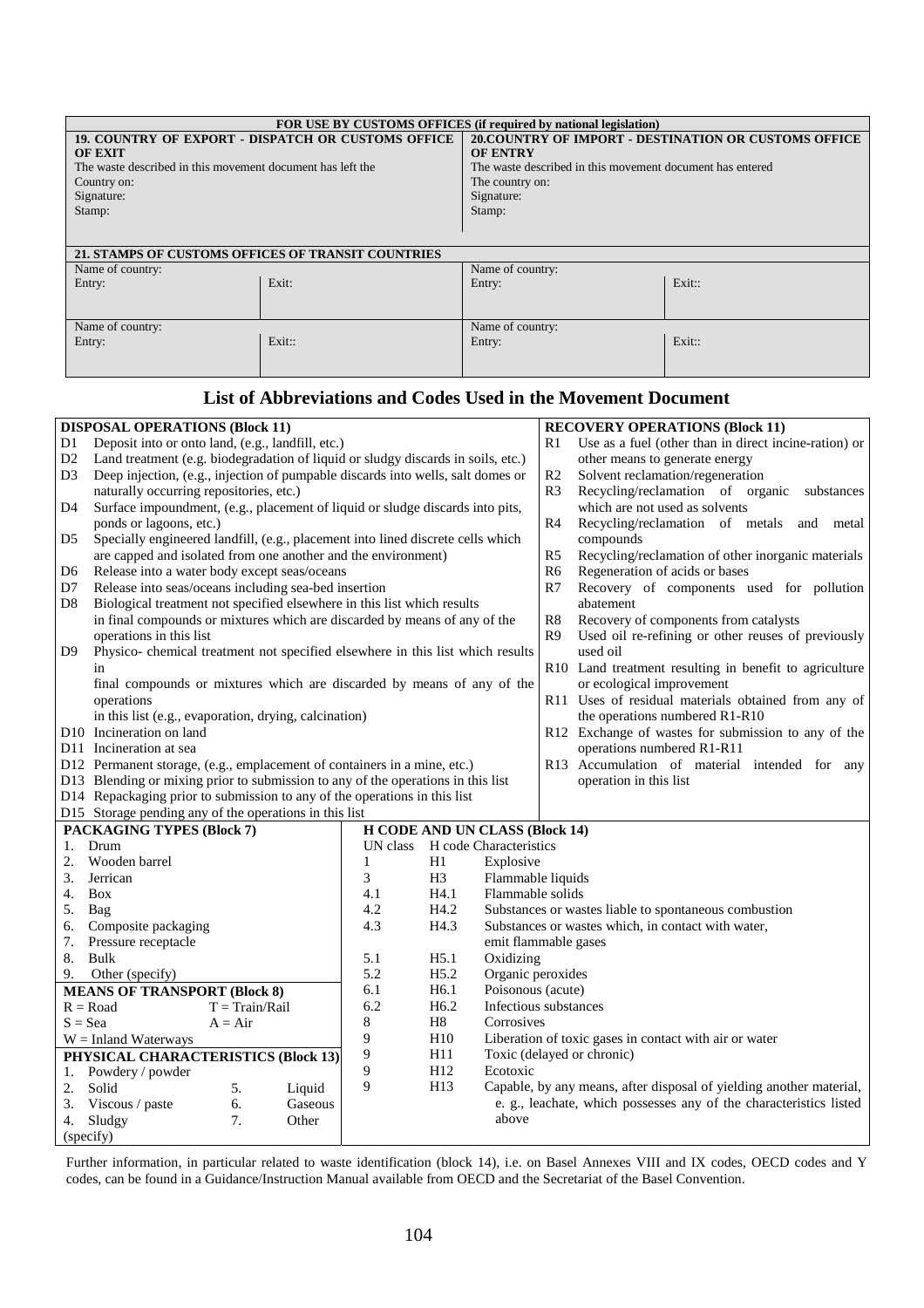## **ANNEX II**

### **INFORMATION AND DOCUMENTATION RELATED TO NOTIFICATION**

### **1 INFORMATION TO BE INCLUDED IN OR ANNEXED TO THE NOTIFICATION DOCUMENT:**

- 1. Serial number or other accepted identifier of notification document.
- 2. Notifier name, address, telephone, telefax, e-mail and contact person.
- 3. Recovery or disposal facility name, address, telephone, telefax, e-mail, technologies employed and possible status as pre-consented in accordance with Article 15.

If the waste is destined for blending or mixing, repackaging, exchange, storage or other disposal or recovery operations considered interim, similar information regarding facilities where the subsequent and final recovery or disposal operation takes place or may take place, shall be indicated.

If the recovery or disposal facility is listed in Annex I, Category 5 of Directive 94/61/EC on Integrated Pollution Prevention and Control, as amended, evidence of valid permit issued in accordance with Article 4 and 5 of that Directive shall be provided.

- 4. Consignee name, address, telephone, telefax, e-mail.
- 5. Intended carrier(s) and/or their agents name, address, telephone, telefax and e-mail
- 6. Country of dispatch and relevant competent authority.
- 7. Countries of transit and relevant competent authorities.
- 8. Country of destination and relevant competent authority.
- 9. Single notification or general notification. If general notification, period of validity requested.
- 10. Date(s) foreseen for commencement of the shipment(s).
- 11. Means of transport, routing (point of exit and entry into and out of each country concerned, including customs offices of exit and entry into the Community) and route (route between points of exit and entry), including possible alternatives.
- 12. Evidence of registration of the carrier regarding waste transports.
- 13. Designation of waste type on the appropriate list, the source(s), description, quantity(ies), composition and any hazardous characteristics. In case of waste from various sources, also a detailed inventory of the waste.
- 14. Specification of the recovery or disposal operation(s) as referred to in Annex IIA and B of Directive 75/442/EEC, as amended.
- 15. If the waste is destined for recovery: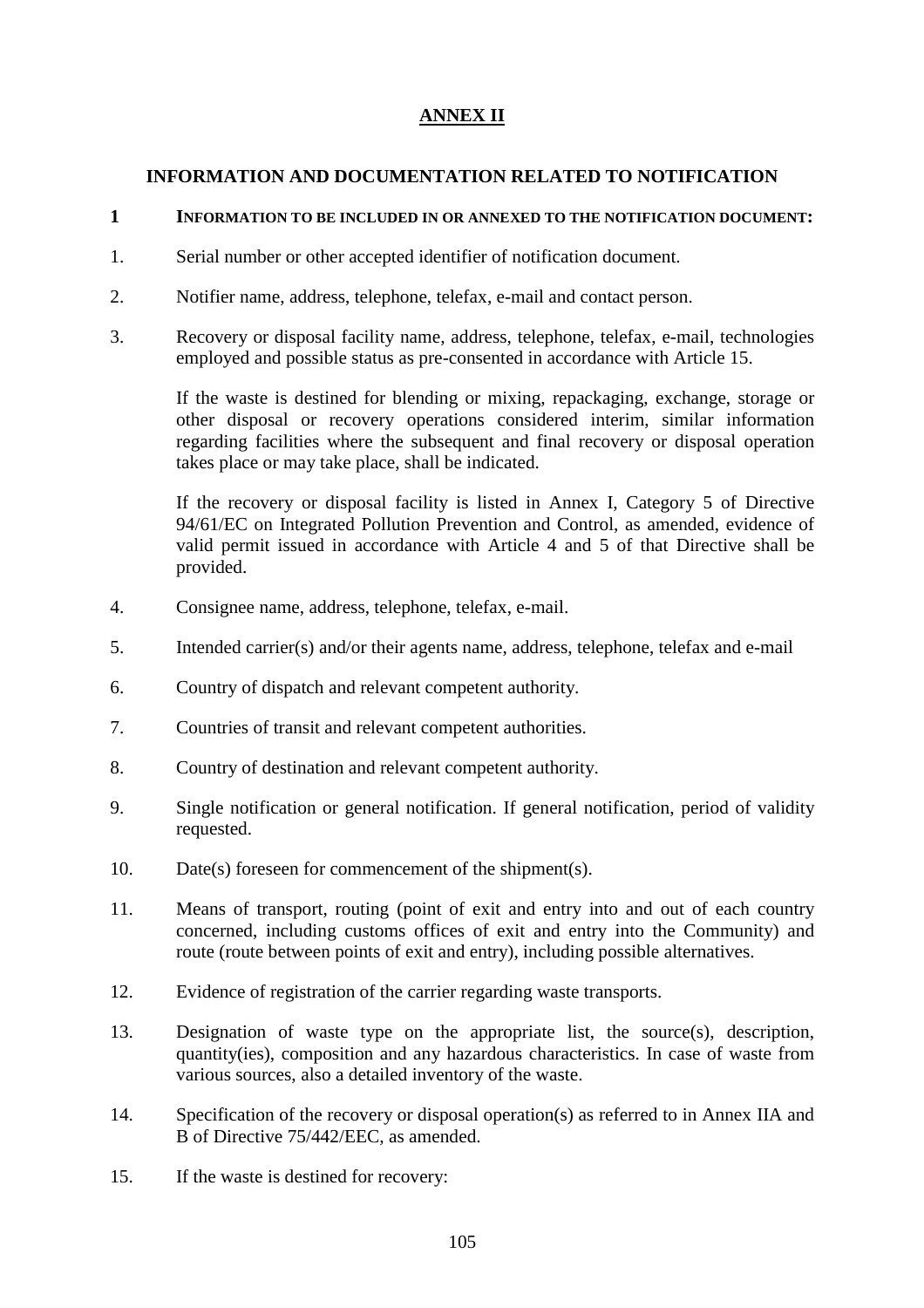- (a) The planned method of disposal for the residual waste after recovery
- (b) The amount of recovered material in relation to the residual waste and the nonrecoverable waste
- (c) The estimated value of the recovered material
- (d) The cost of recovery and the cost of disposal of the residual waste
- 16. Evidence of insurance against liability for damage to third parties.
- 17. Evidence of liability insurance for the transport vehicles.
- 18. Evidence of a contract between the notifier and consignee for the treatment of the waste that is established and legally binding upon notification as required in Articles 5(4) and 6.
- 19. Evidence of a financial guarantee or equivalent insurance that is established and legally binding upon notification and activated when the shipment starts, as required in Articles 5(5) and 7.
- 20. Certification by the notifier that the information is completed and correct to the best of his knowledge.
- 21. Customs offices of entry and/or exit and/or export.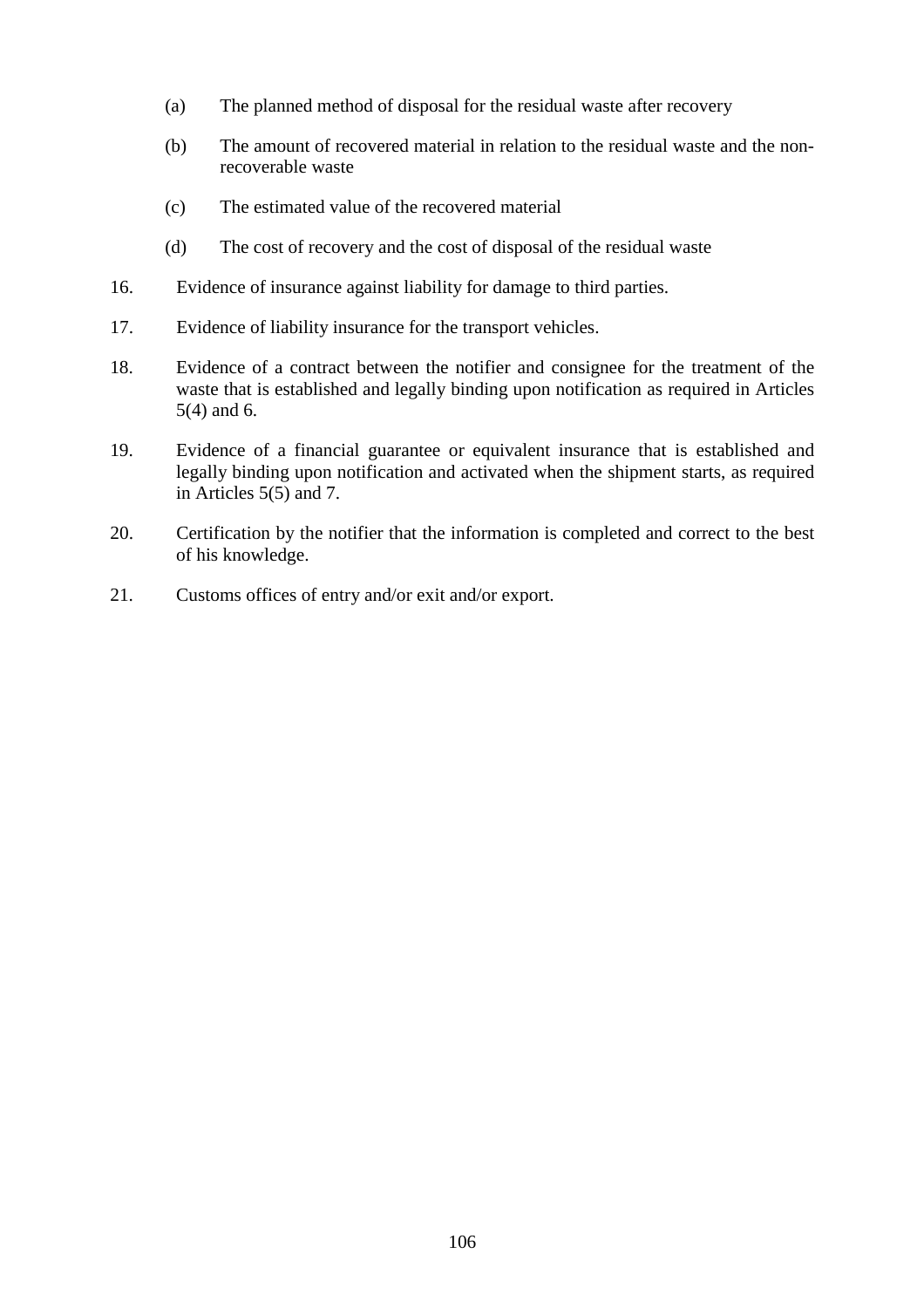### **2. INFORMATION TO BE INCLUDED IN OR ANNEXED TO THE MOVEMENT DOCUMENT:**

Include all information listed in part 1 above plus:

- 1. Date shipment has commenced.
- 2. Carrier(s) name, address, telephone, telefax, e-mail.
- 3. Type of packaging envisaged.
- 4. Any special precautions to be taken by carrier(s).
- 5. Declaration by notifier that no objection has been lodged by the competent authorities of all countries concerned. This declaration requires signature of the notifier.
- 6. Appropriate signatures for each custody transfer.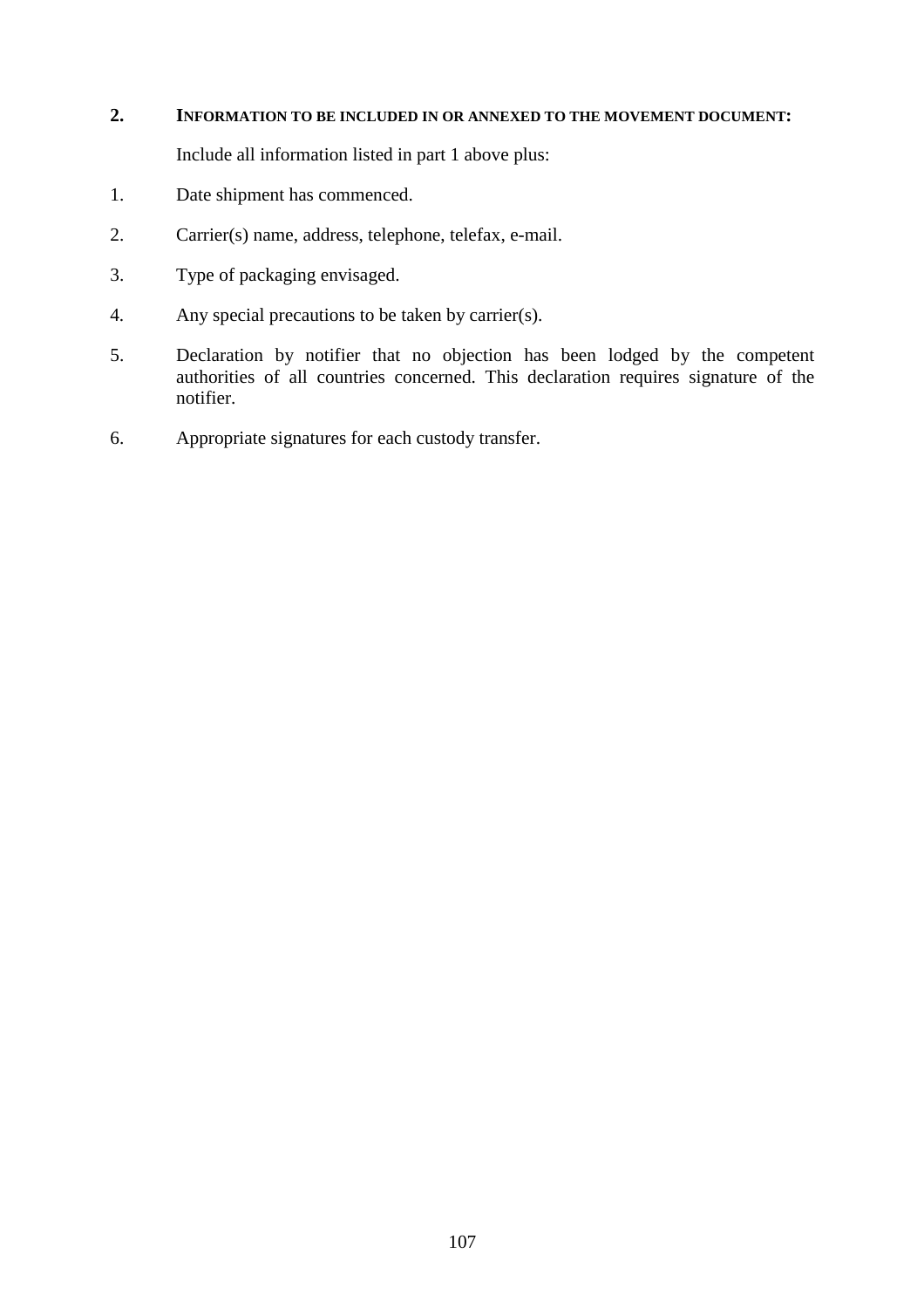### **3. ADDITIONAL INFORMATION AND DOCUMENTATION THAT MAY BE REQUESTED BY THE COMPETENT AUTHORITIES:**

- 1. In the case of the notifier not being the producer, the original producer(e)s identity.
- 2. the type and duration of the authorisation under which the treatment facility operates.
- 3. Information about the measures to be taken to ensure transport safety.
- 4. The transport distance(s) between notifier and consignee, including possible alternative routes.
- 5. Chemical analysis of the composition of the waste.
- 6. Description of the production process of the waste.
- 7. Description of the treatment process of the receiving plant
- 8. Information about calculation of the financial guarantee or equivalent insurance as required in Articles 5(5) and 7.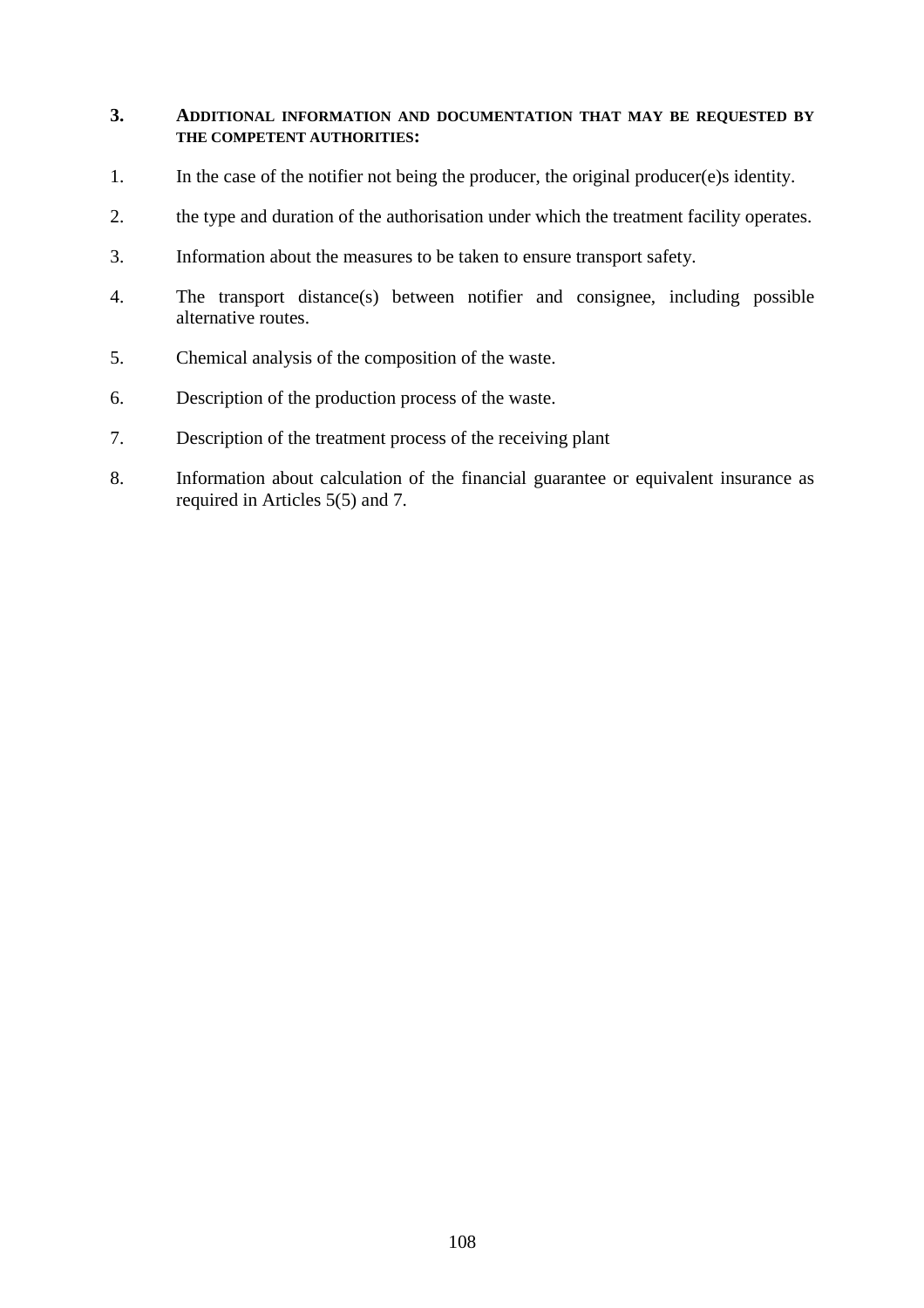# **ANNEX III**

# **List of Waste Subject to the procedure of being accompanied by certain information ("green" listed waste )<sup>55</sup>**

Regardless of whether or not wastes are included on this list, they may not be subject to the control procedure of being accompanied by certain information if they are contaminated by other materials to an extent which (a) increases the risks associated with the wastes sufficiently to render them appropriate for submission to the control procedure of written notification and consent, when taking into account the hazardous characteristics listed in Annex III of Council Directive  $91/689/EEC$ , as amended<sup>56</sup> or (b) prevents the recovery of the wastes in an environmentally sound manner.

# **PART I:**

Wastes listed in Annex IX of the Basel Convention<sup>57</sup>.

For the purposes of this Regulation:

- (a) Any reference to list A in Annex IX of the Basel Convention shall be understood as a reference to Annex IV of this Regulation.
- (b) In Basel entry B1020 the term "bulk finished form" includes all metallic nondispersible<sup>58</sup> forms of the scrap listed therein.
- (c) The part of Basel entry B1100 that refers to "Slags from copper processing" etc does not apply and (OECD) entry GB040 in Part II applies instead.
- (d) Basel entry B1110 does not apply and (OECD) entries GC010 and GC020 in Part II apply instead.
- (e) Basel entry B2050 does not apply and (OECD) entry GG040 in Part II applies instead.
- (f) The reference in Basel entry B3010 to fluorinated polymer wastes shall be deemed to include polymers and co-polymers of fluorinated ethylene (PTFE).

# **PART II:**

The following wastes will also be subject to the procedure of being accompanied by certain information:

Metal and Metal-Alloy Wastes in Metallic, Non-Dispersible6 Form

**GA300** ex 811220 Chromium waste and scrap

This list originates from the OECD Decision, Appendix 3.<br>
OJ L 377, 31.12.1991, p. 20<br>
Annex IX of the Basel Convention is listed in this Regulation in Annex V, Part 1, List B.<br>
"Non-dispersible" does not include any waste containing encased hazardous waste liquids.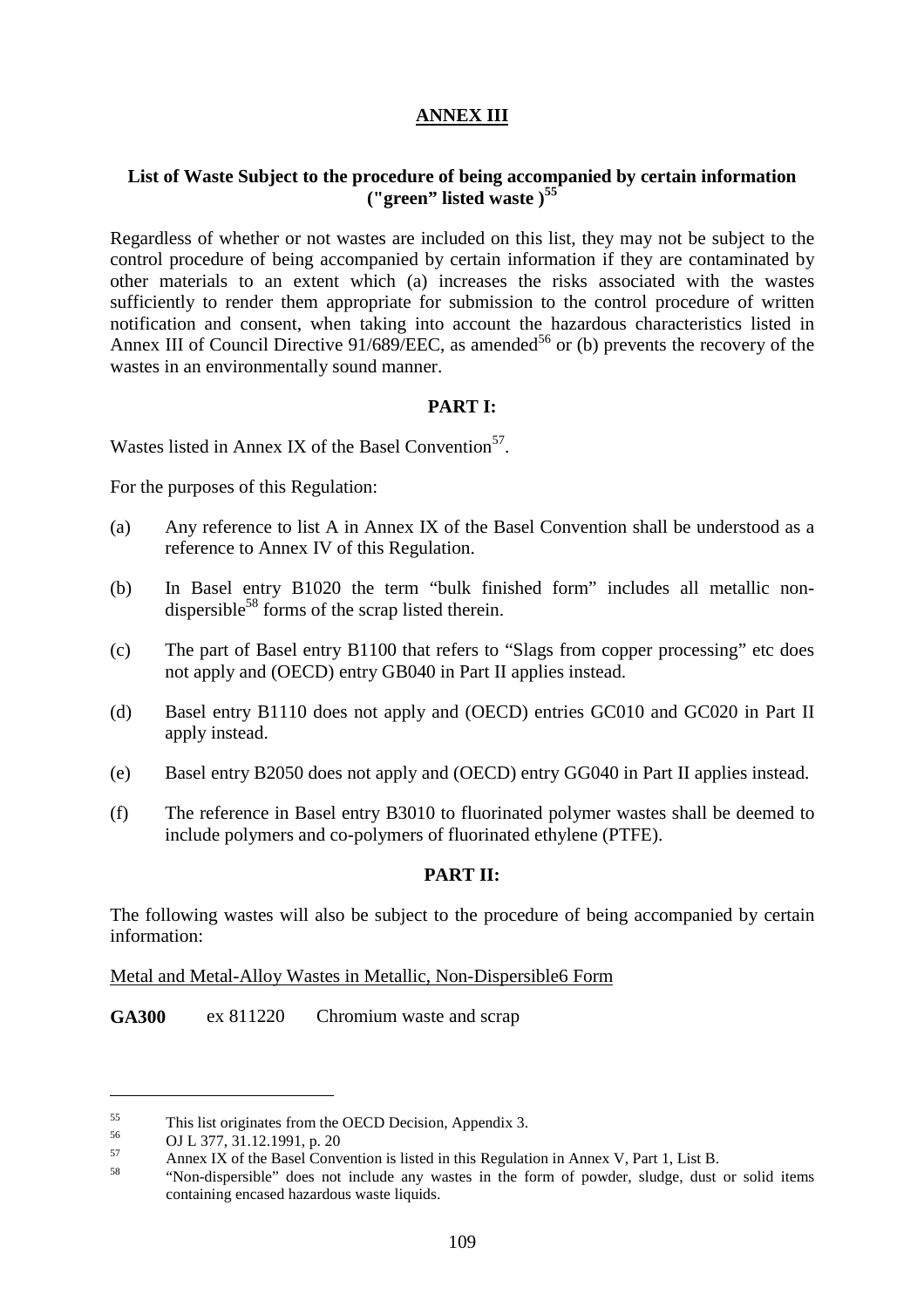# Metal Bearing Wastes Arising from Melting, Smelting and Refining of Metals

| <b>GB040</b> | 7112   | Slags from precious metals and copper processing for further |  |
|--------------|--------|--------------------------------------------------------------|--|
|              | 262030 | refining                                                     |  |
|              | 262090 |                                                              |  |

#### Other Wastes Containing Metals

| <b>GC010</b> |                          | Electrical assemblies consisting only of metals or alloys                                                                                                                                                                                 |
|--------------|--------------------------|-------------------------------------------------------------------------------------------------------------------------------------------------------------------------------------------------------------------------------------------|
| <b>GC020</b> |                          | scrap (e.g. printed circuit boards, electronic<br>Electronic<br>components, wire, etc.) and reclaimed electronic components<br>suitable for base and precious metal recovery                                                              |
| <b>GC030</b> | ex 890800                | Vessels and other floating structures for breaking up, properly<br>emptied of any cargo and other materials arising from the<br>operation of the vessel which may have been classified as a<br>dangerous substance or waste <sup>59</sup> |
| <b>GC040</b> | ex 8701-05<br>ex 8709-11 | Motor vehicle wrecks, drained of liquids                                                                                                                                                                                                  |
| <b>GC050</b> |                          | Spent Fluid Catalytic Cracking (FCC) Catalysts (e.g.: aluminium<br>oxide, zeolites)                                                                                                                                                       |

The following metal and metal alloy wastes in metallic dispersible form:

| <b>GC090</b> |                                     | Molybdenum               |
|--------------|-------------------------------------|--------------------------|
| <b>GC100</b> |                                     | Tungsten                 |
| <b>GC110</b> |                                     | Tantalum                 |
| <b>GC120</b> |                                     | Titanium                 |
| <b>GC130</b> |                                     | Niobium                  |
| <b>GC140</b> |                                     | Rhenium                  |
|              | Glass Waste in Non-dispersible Form |                          |
| <b>GE020</b> | ex 7001<br>ex 701939                | <b>Glass Fibre Waste</b> |

Ceramic Wastes in Non-Dispersible Form

 $\overline{a}$ 

GF010 Ceramic wastes which have been fired after shaping, including ceramic vessels (before and/or after use)

<sup>&</sup>lt;sup>59</sup> The term "properly emptied" is understood as presuming full compliance with internationally recognised rules and guidelines on ship recycling.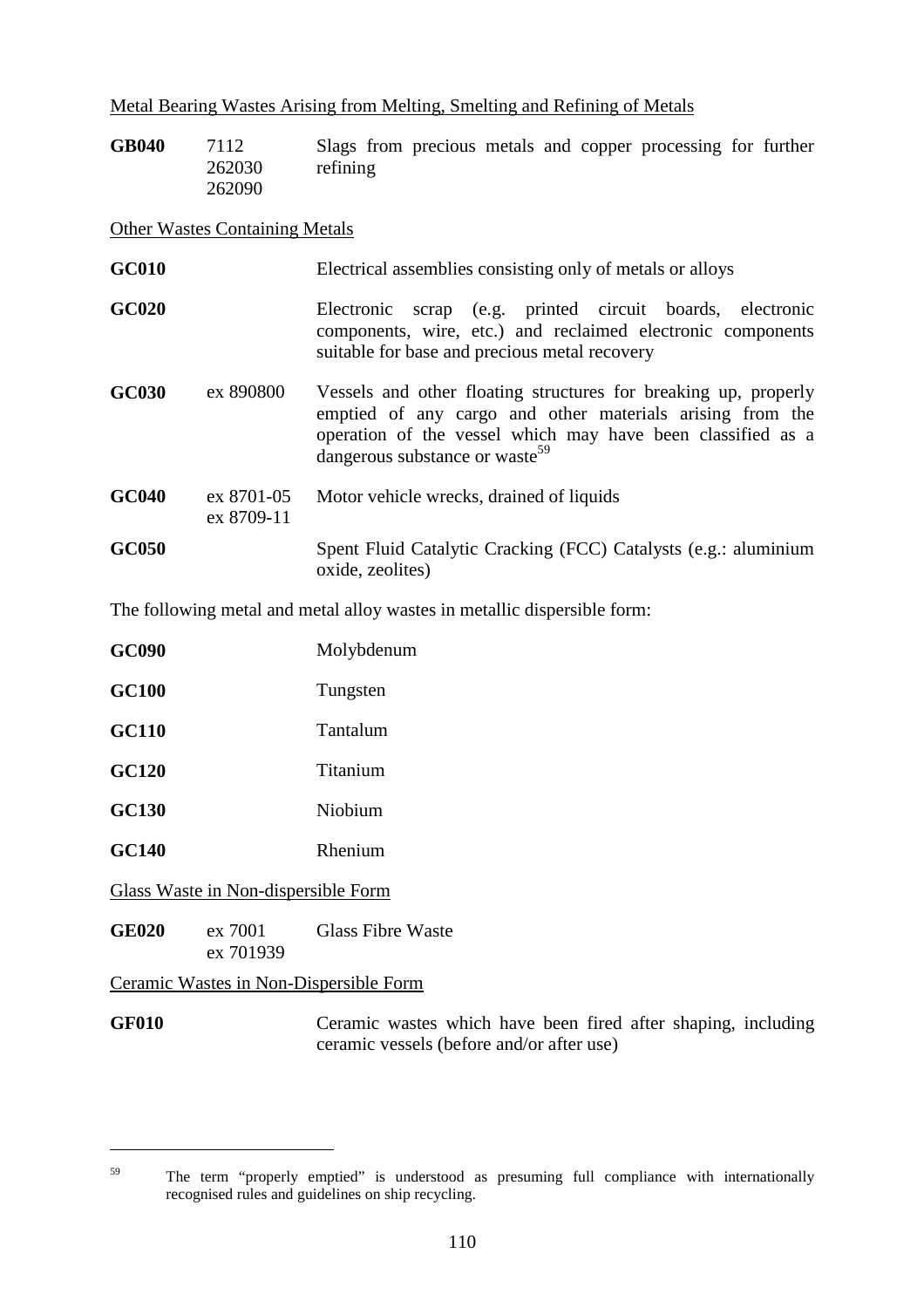Other Wastes Containing Principally Inorganic Constituents, Which May Contain Metals and Organic Materials

| <b>GG030</b> | ex 2621 | Bottom ash and slag tap from coal fired power plants                                               |
|--------------|---------|----------------------------------------------------------------------------------------------------|
| <b>GG040</b> | ex 2621 | Coal fired power plants fly ash                                                                    |
| <b>GG160</b> |         | Bituminous materials (asphalt waste) from road construction and<br>maintenance, not containing tar |

Solid Plastic Wastes

**GH013** 391530 ex 390410-40 Polymers of vinyl chloride

Textile Wastes

| <b>GJ140</b> | ex 6310 | Waste textile floor coverings, carpets |  |
|--------------|---------|----------------------------------------|--|
|              |         |                                        |  |

Wastes Arising from Agro-Food Industries

GM140 ex 1500 Waste edible fats and oils of animal or vegetable origin (e.g. frying oils)

# Wastes Arising from Tanning and Fellmongery Operations and Leather Use

| <b>GN010</b> | ex 050200 | Waste of pigs', hogs' or boars' bristles and hair or of badger hair<br>and other brush making hair                                                                                                                                      |
|--------------|-----------|-----------------------------------------------------------------------------------------------------------------------------------------------------------------------------------------------------------------------------------------|
| <b>GN020</b> | ex 050300 | Horsehair waste, whether or not put up as a layer with or without<br>supporting material                                                                                                                                                |
| <b>GN030</b> | ex 050590 | Waste of skins and other parts of birds, with their feathers or<br>down, of feathers and parts of feathers (whether or not with<br>trimmed edges) and down, not further worked than cleaned,<br>disinfected or treated for preservation |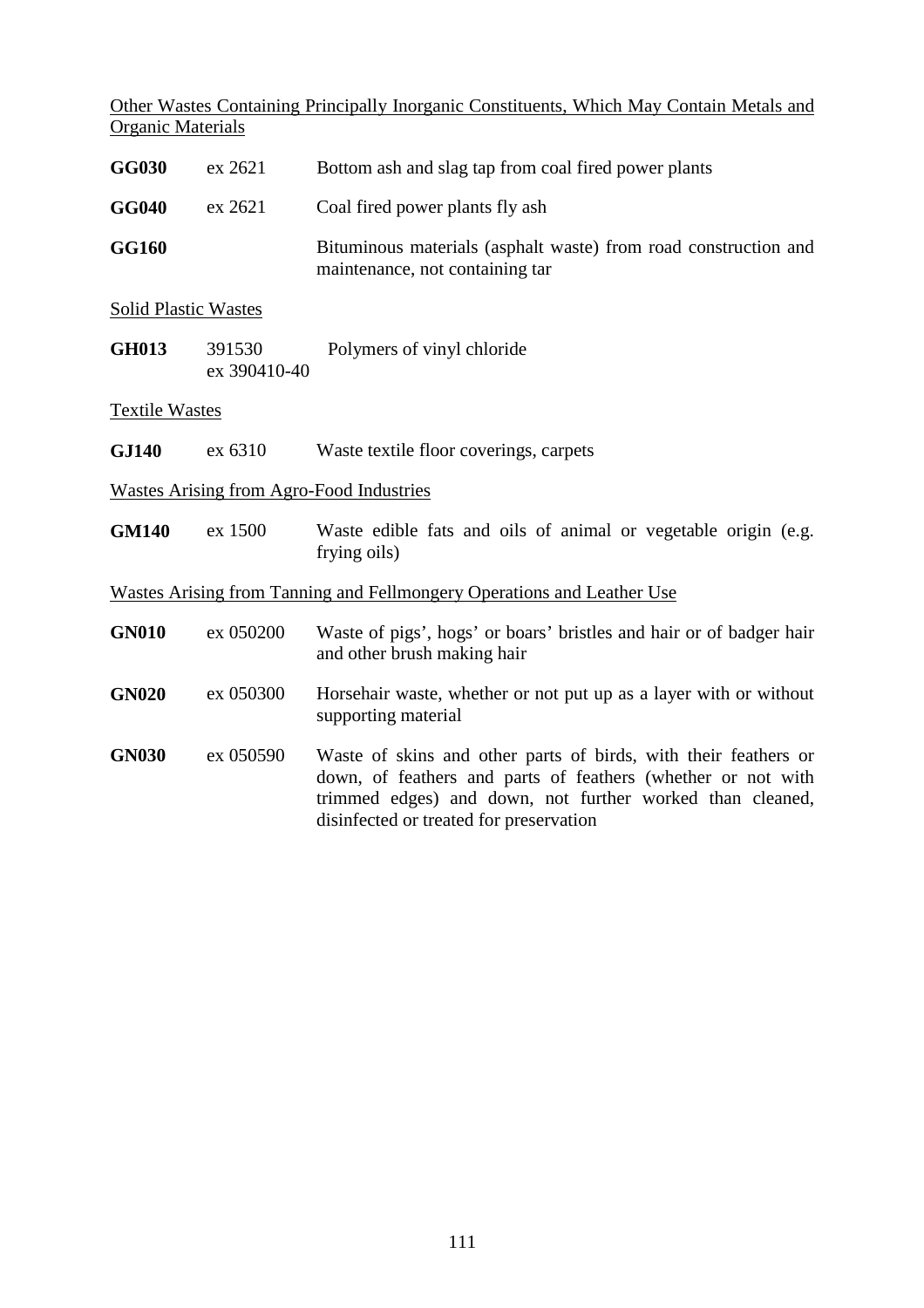# **ANNEX IV**

# **List of Waste Subject To the procedure of written notification and consent ("amber" listed waste)<sup>60</sup>**

## **PART I:**

Wastes listed in Annexes II and VIII of the Basel Convention<sup>61</sup>.

For the purposes of this Regulation:

- (a) Any reference to list B in Annex VIII of the Basel Convention shall be understood as a reference to Annex III of this Regulation.
- (b) In Basel entry A1010, the term "excluding such wastes specifically listed on List B (Annex IX)" is a reference both to Basel entry B1020 and the note on B1020 in Annex III to this Regulation, Part I (b).
- (c) Basel entries A1180 and A2060 do not apply and OECD entries GC010, GC020 and GG040 in Annex III, Part II apply instead when appropriate.
- (d) Basel entry A4050 includes spent potlinings from aluminium smelting because they contain Y33 inorganic cyanides. If the cyanides have been destroyed, spent potlinings are assigned to Part II entry AB120 because they contain Y32, inorganic fluorine compounds excluding calcium fluoride.

## **PART II:**

The following wastes will also be subject to the procedure of written notification and consent:

Metal Bearing Wastes

 $\overline{a}$ 

| <b>AA010</b> | 261900               | Dross, scalings and other wastes from the manufacture of iron<br>and steel <sup>62</sup>                                                 |
|--------------|----------------------|------------------------------------------------------------------------------------------------------------------------------------------|
| AA060        | 262050               | Vanadium ashes and residues                                                                                                              |
| <b>AA190</b> | 810420<br>ex 8/10430 | Magnesium waste and scrap that is flammable, pyrophoric or<br>emits, upon contact with water, flammable gases in dangerous<br>quantities |

Wastes Containing Principally Inorganic Constituents, Which May Contain Metals and Organic Materials

**AB030** Wastes from non-cyanide based systems which arise from surface treatment of metals

<sup>&</sup>lt;sup>60</sup><br>This list originates from the OECD Decision, Appendix 4.<br>Annex VIII of the Basel Convention is listed in this Regulation in Annex V, Part 1, List A.<br>This listing includes wastes in the form of ash, residue, slag, dro sludge and cake, unless a material is expressly listed elsewhere.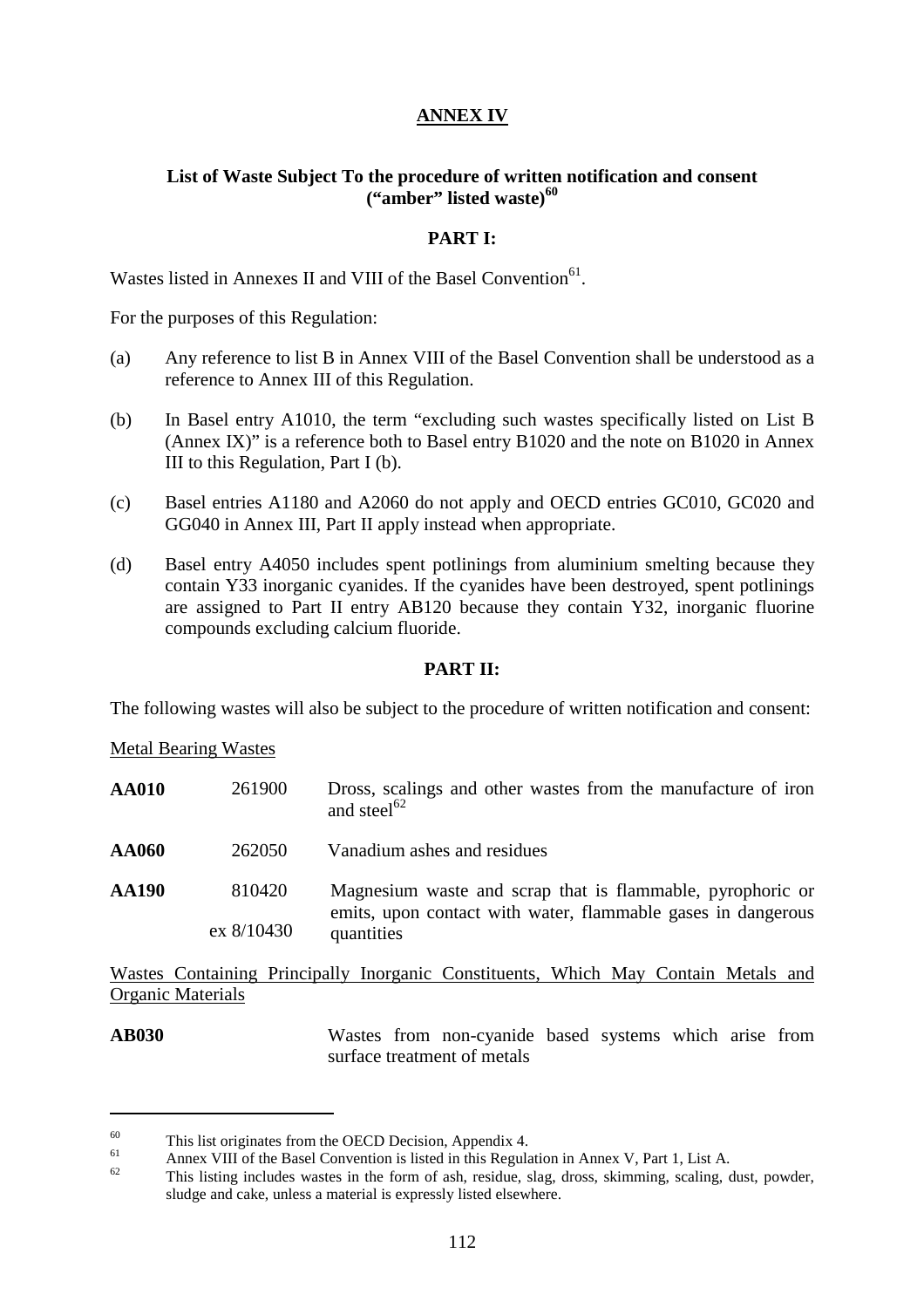| <b>AB070</b> |                      | Sands used in foundry operations                                                        |
|--------------|----------------------|-----------------------------------------------------------------------------------------|
| <b>AB120</b> | ex 281290<br>ex 3824 | Inorganic halide compounds, not elsewhere specified or included                         |
| <b>AB130</b> |                      | Used blasting grit                                                                      |
| <b>AB150</b> | ex 382490            | Unrefined calcium sulphite and calcium sulphate from flue gas<br>desulphurisation (FGD) |

Wastes Containing Principally Organic Constituents, Which May Contain Metals and **Inorganic Materials** 

| <b>AC020</b> |           | Bituminous materials (asphalt waste) not elsewhere specified or<br>included                                                                    |
|--------------|-----------|------------------------------------------------------------------------------------------------------------------------------------------------|
| <b>AC060</b> | ex 381900 | Hydraulic fluids                                                                                                                               |
| <b>AC070</b> | ex 381900 | <b>Brake fluids</b>                                                                                                                            |
| <b>AC080</b> | ex 382000 | Antifreeze fluids                                                                                                                              |
| <b>AC150</b> |           | Chlorofluorocarbons                                                                                                                            |
| <b>AC160</b> |           | Halons                                                                                                                                         |
| <b>AC170</b> | ex 440310 | Treated cork and wood wastes                                                                                                                   |
| <b>AC250</b> |           | Surface active agents (surfactants)                                                                                                            |
| <b>AC260</b> | ex 3101   | Liquid pig manure; faeces                                                                                                                      |
| <b>AC270</b> |           | Sewage sludge                                                                                                                                  |
|              |           | Wastes Which May Contain either Inorganic or Organic Constituents                                                                              |
| <b>AD090</b> | ex 382490 | Wastes from production, formulation and use of reprographic<br>and photographic chemicals and materials not elsewhere<br>specified or included |
| <b>AD100</b> |           | Wastes from non-cyanide based systems which arise from<br>surface treatment of plastics                                                        |
| <b>AD120</b> | ex 391400 | Ion exchange resins                                                                                                                            |
|              | ex 3915   |                                                                                                                                                |
| <b>AD150</b> |           | Naturally occurring organic material used as a filter medium<br>(such as bio-filters)                                                          |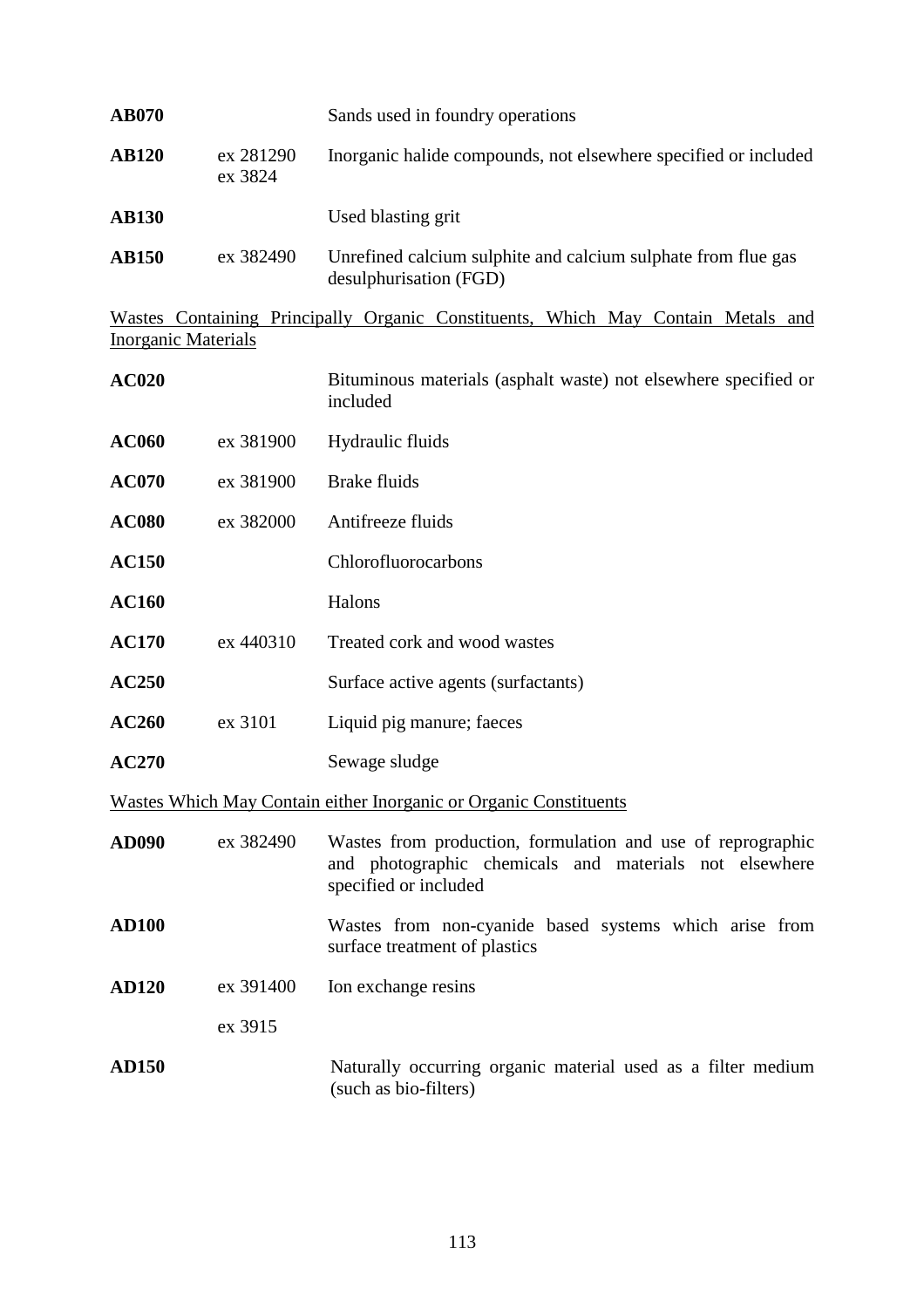Wastes Containing Principally Inorganic Constituents, Which May Contain Metals and **Organic Materials** 

**RB020** ex 6815 Ceramic based fibres of physico-chemical characteristics similar to those of asbestos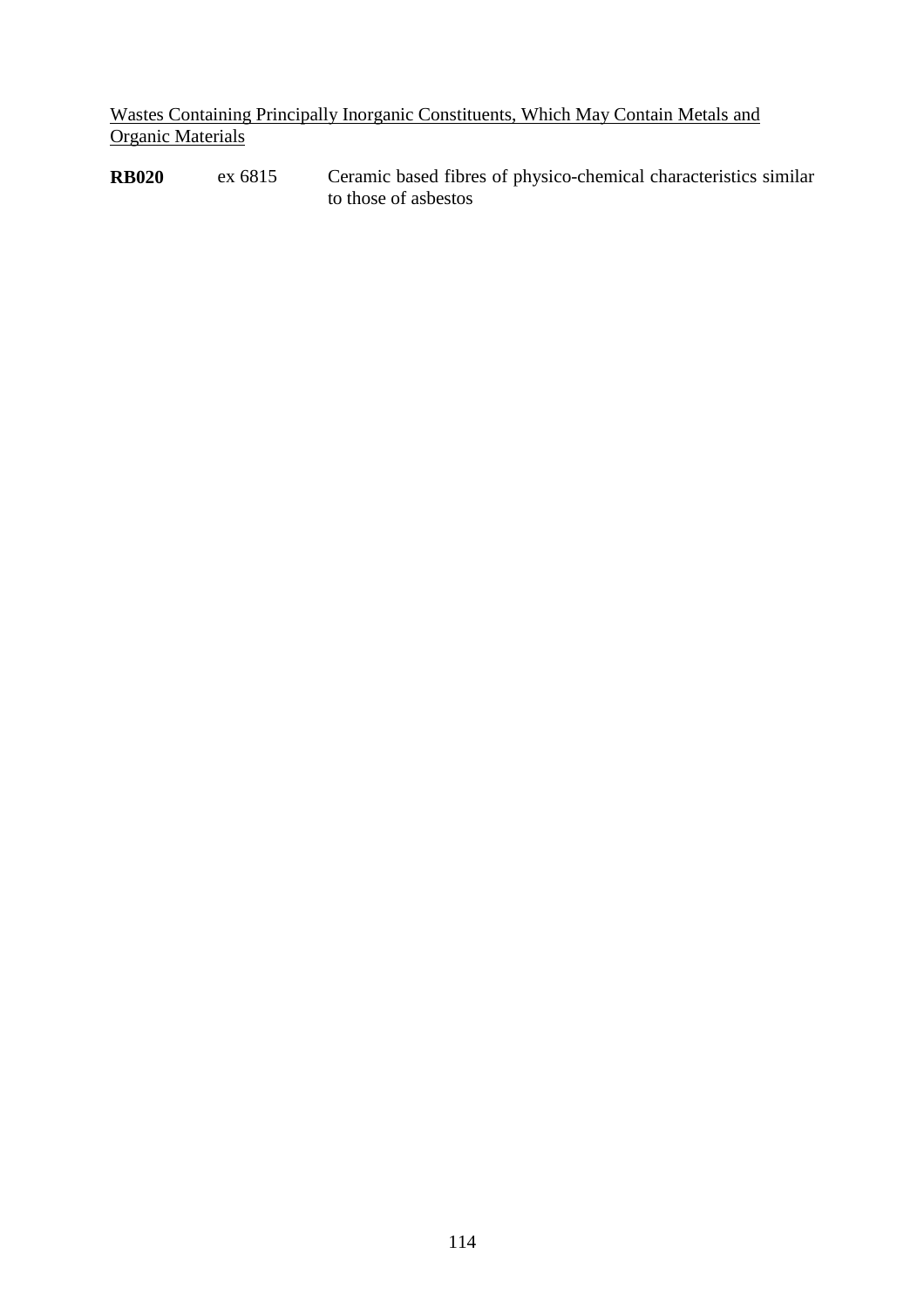# **ANNEX IVA**

# **Waste listed in Annex III but subject to the procedure of written notification and consent (Article 3(3))**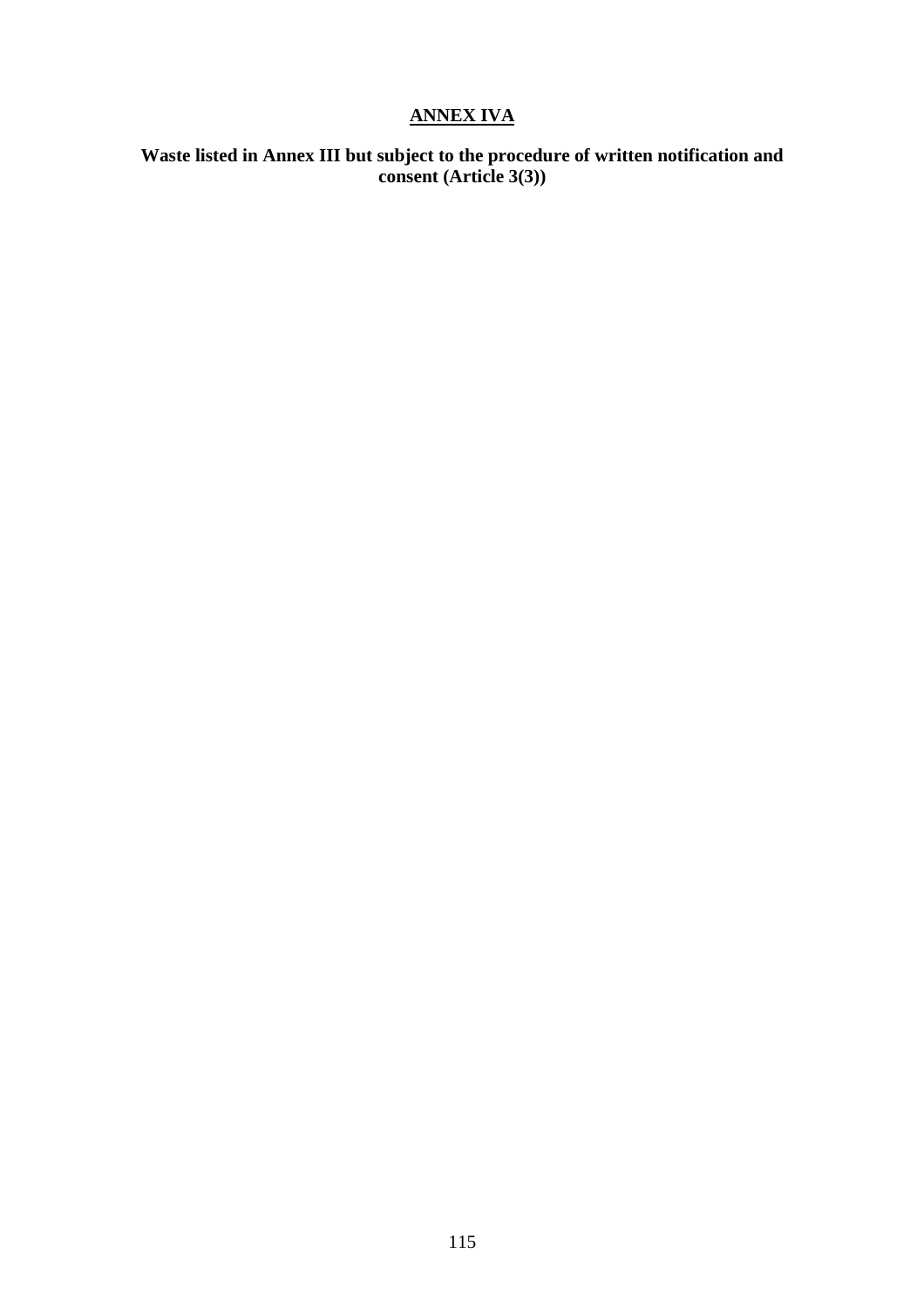# **ANNEX V**

## **WASTE SUBJECT TO THE EXPORT BAN IN ARTICLE 37**

#### **INTRODUCTORY NOTES**

- 1. Annex V shall apply without prejudice to Directive 75/442/EEC, as amended by Directive 91/156/EEC and Directive 91/689/EEC.
- 2. This Annex consists of three parts, whereby parts 2 and 3 only apply when part 1 is not of application. Consequently, to determine if a specific waste is covered by Annex V of this Regulation, one has to first check whether the waste features in part 1 of Annex V, if this is not the case whether it features in part 2, and if this is not the case whether it features in part 3.

Part 1 is divided into two sub-sections: List A enumerating wastes which are classified as hazardous for the purposes of the Basel Convention and therefore are covered by the export ban and List B enumerating wastes which are not covered by the export ban.

Thus, if a waste features in part 1, one has to check if it is enumerated in List A or in List B. Only if a waste does not feature in either List A or List B of part 1, one has to check if it features among the hazardous waste of part 2 or in part 3 and if this is the case it is covered by the export ban.

3. Member States may make provisions, in exceptional cases, to determine, on the basis of documentary evidence provided in an appropriate way by the holder, that a specific hazardous waste on this Annex is excluded from the export ban referred to in Article 37 of this Regulation if it does not display any of the properties listed in Annex III to Directive 91/689/EEC, taking into account, as regards H3 to H8, H10 and H11 of the said Annex, the limit values laid down in Commission Decision 2000/532/EC as amended.

In such a case, the Member State concerned shall inform the envisaged importing country prior to taking a decision. Member States shall notify such cases to the Commission before the end of each calendar year. The Commission shall forward the information to all Member States and to the Secretariat of the Basel Convention. On the basis of the information provided, the Commission may make comments and, where appropriate, submit proposals to the Committee established pursuant to Article 18 of Directive 75/442/EEC with a view to adapting Annex V of this Regulation.

4. The fact that a waste is not listed as hazardous in this Annex, or that it is listed in part 1, list B, does not preclude, in exceptional cases, characterisation of such a waste as hazardous and therefore subject to the export ban referred to in Article 37 of this Regulation if it displays any of the properties listed in Annex III to Directive 91/689/EEC, taking into account, as regards H3 to H8, H10 and H11 of the said Annex, the limit values laid down in Commission Decision 2000/532/EC, as amended, as provided for in Article 1(4), second indent, of Directive 91/689/EEC and in the Header of Annex III to this Regulation.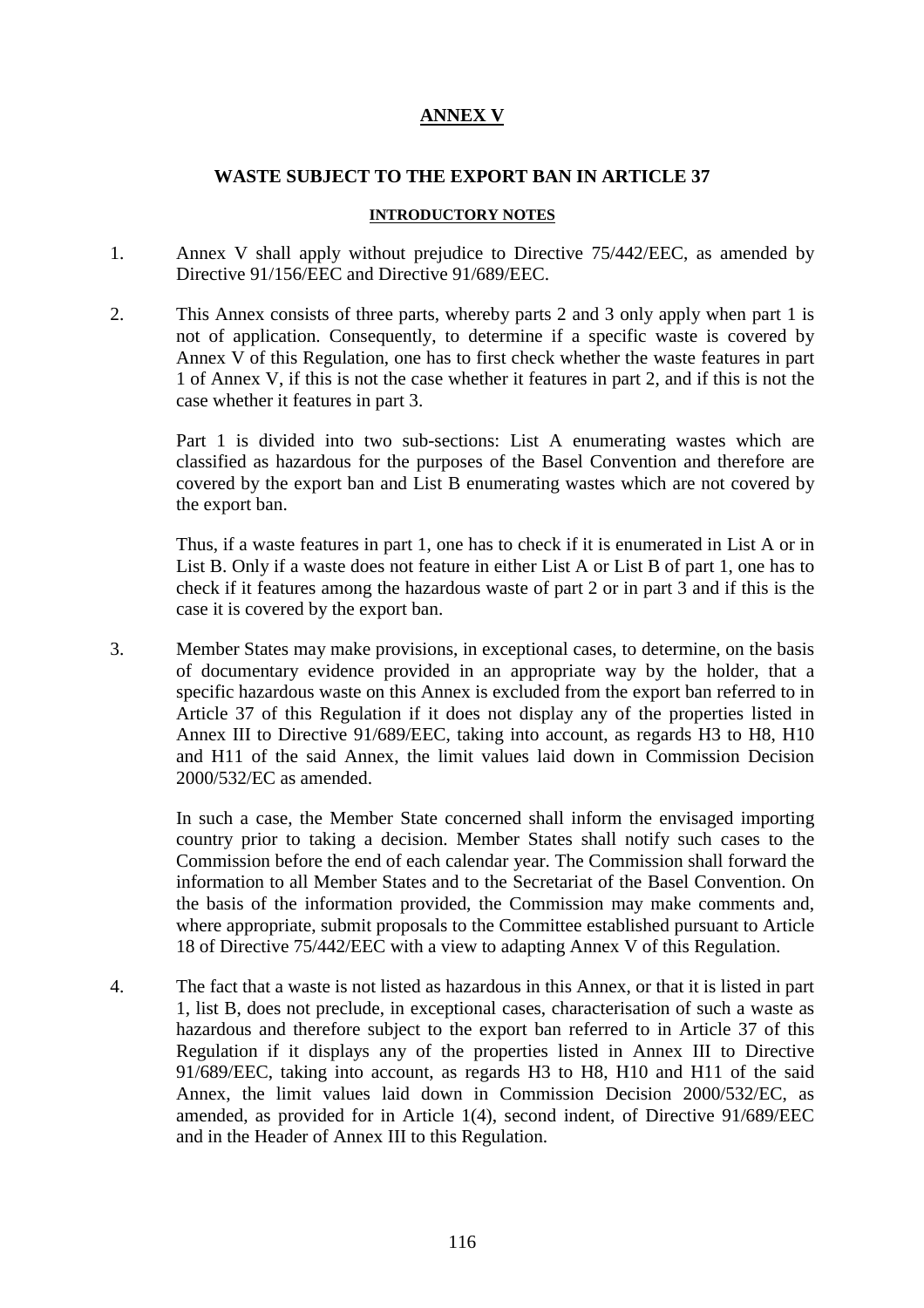In such a case, the Member State concerned shall inform the envisaged importing country prior to taking a decision. Member States shall notify such cases to the Commission before the end of each calendar year. The Commission shall forward the information to all Member States and to the Secretariat of the Basel Convention. On the basis of the information provided, the Commission may make comments and, where appropriate, submit proposals to the Committee established pursuant to Article 18 of Directive 75/442/EEC with a view to adapting Annex V of this Regulation.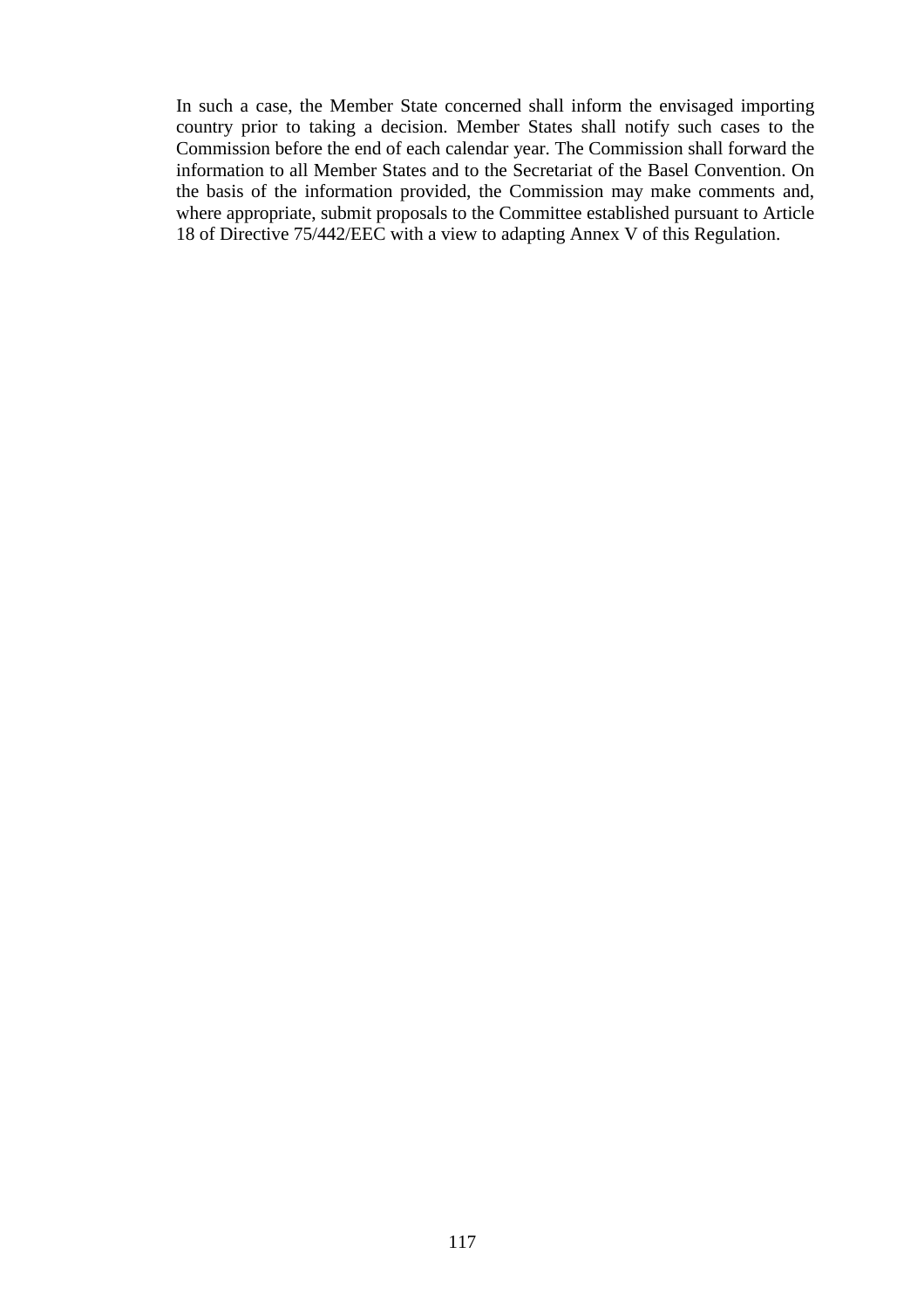# **PART 1**

# *List A (Annex VIII to the Basel Convention)*

# **A1 Metal and metal bearing wastes**

- A1010 Metal wastes and waste consisting of alloys of any of the following:
	- Antimony
	- Arsenic
	- Beryllium
	- Cadmium
	- Lead
	- **Mercury**
	- Selenium
	- Tellurium
	- Thallium

but excluding such wastes specifically listed on list B.

- A1020 Waste having as constituents or contaminants, excluding metal waste in massive form, any of the following:
	- Antimony; antimony compounds
	- Beryllium; beryllium compounds
	- Cadmium; cadmium compounds
	- Lead; lead compounds
	- Selenium; selenium compounds
	- Tellurium; tellurium compounds
- A1030 Wastes having as constituents or contaminants any of the following:
	- Arsenic; arsenic compounds
	- Mercury; mercury compounds
	- Thallium; thallium compounds
- A1040 Wastes having as constituents any of the following:
	- Metal carbonyls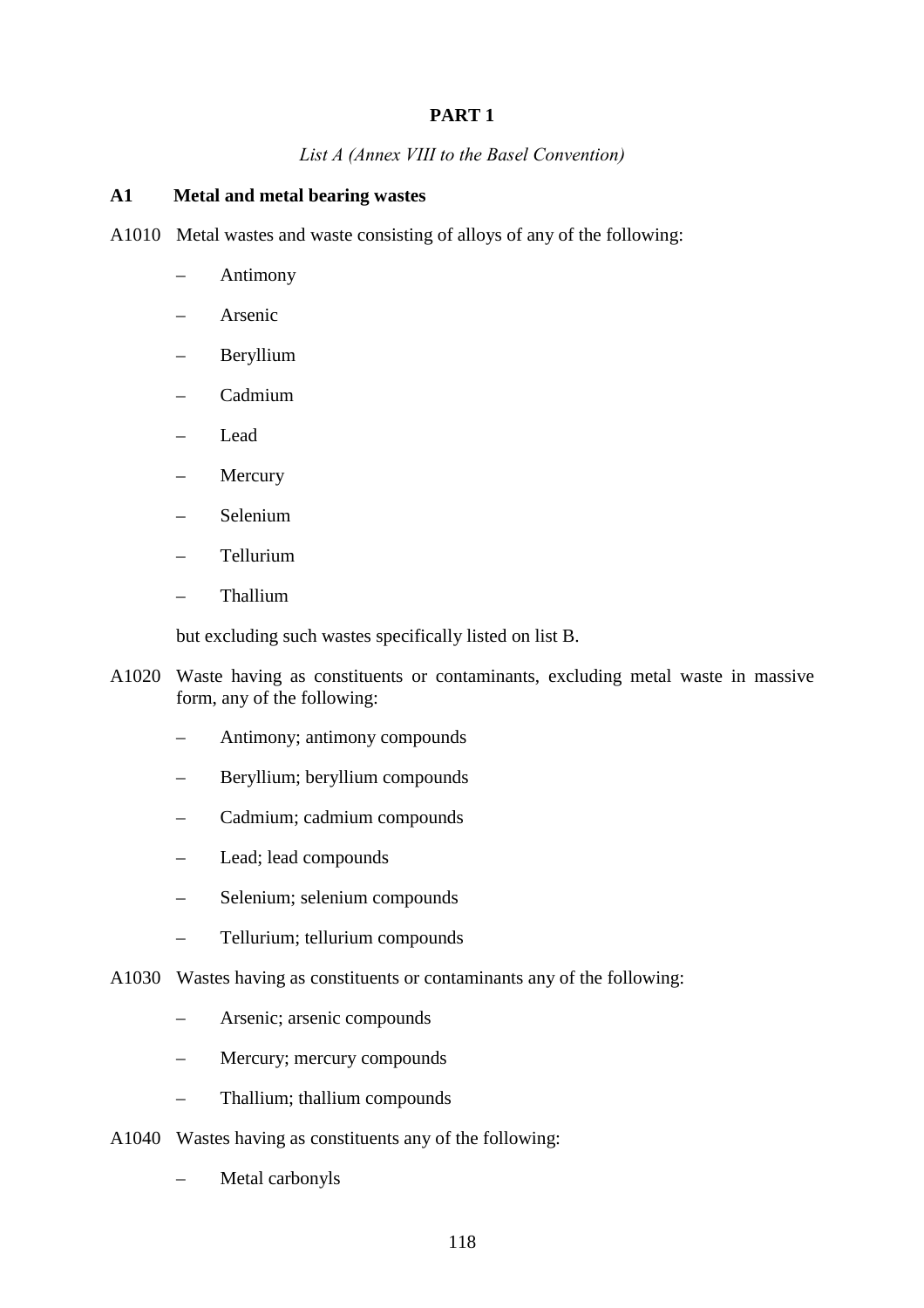- Hexavalent chromium compounds
- A1050 Galvanic sludges
- A1060 Waste liquors from the pickling of metals
- A1070 Leaching residues from zinc processing, dust and sludges such as jarosite, hematite, etc.
- A1080 Waste zinc residues not included on list B, containing lead and cadmium in concentrations sufficient to exhibit Annex III characteristics
- A1090 Ashes from the incineration of insulated copper wire
- A1100 Dusts and residues from gas cleaning systems of copper smelters
- A1110 Spent electrolytic solutions from copper electrorefining and electrowinning operations
- A1120 Waste sludges, excluding anode slimes, from electrolyte purification systems in copper electrorefining and electrowinning operations
- A1130 Spent etching solutions containing dissolved copper
- A1140 Waste cupric chloride and copper cyanide catalysts
- A1150 Precious metal ash from incineration of printed circuit boards not included on list  $B^{63}$
- A1160 Waste lead-acid batteries, whole or crushed
- A1170 Unsorted waste batteries excluding mixtures of only list B batteries. Waste batteries not specified on list B containing Annex 1 constituents to an extent to render them hazardous.
- A1180 Waste electrical and electronic assemblies or  $scrap<sup>64</sup>$  containing components such as accumulators and other batteries included on list A, mercury-switches, glass from cathode-ray tubes and other activated glass and PCB-capacitors, or contaminated with Annex I constituents (e.g. cadmium, mercury, lead, polychlorinated biphenyl) to an extent that they possess any of the characteristics contained in Annex III (note the related entry on list B,  $B1110$ <sup>65</sup>

# **A2 Wastes containing principally inorganic constituents, which may contain metals and organic materials**

- A2010 Glass waste from cathode-ray tubes and other activated glasses
- A2020 Waste inorganic fluorine compounds in the form of liquids or sludges but excluding such wastes specified on list B

<sup>&</sup>lt;sup>63</sup><br>
This entry does not include scrap assemblies from electric power generation.<br>
<sup>65</sup><br>
PCBs are at a contration level of 50 mg/kg or more.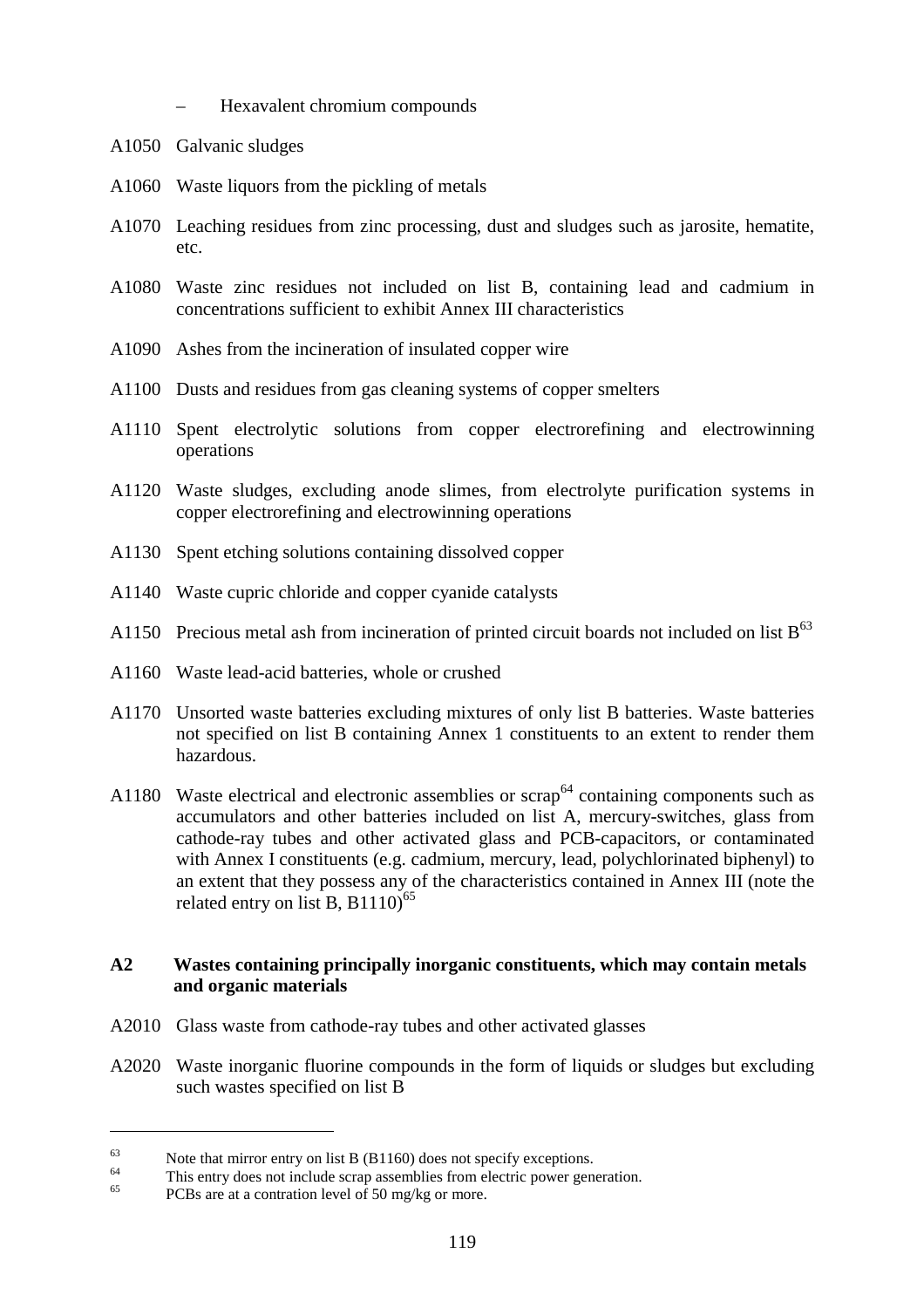- A2030 Waste catalysts but excluding such wastes specified on list B
- A2040 Waste gypsum arising from chemical industry processes, when containing Annex I constituents to the extent that it exhibits an Annex III hazardous characteristic (note the related entry on list B, B2080)
- A2050 Waste asbestos (dusts and fibres)
- A2060 Coal-fired power plant fly-ash containing Annex I substances in concentrations sufficient to exhibit Annex III characteristics (note the related entry on list B, B2050)

#### **A3 Wastes containing principally organic constituents, which may contain metals and inorganic materials**

- A3010 Waste from the production or processing of petroleum coke and bitumen
- A3020 Waste mineral oils unfit for their originally intended use
- A3030 Wastes that contain, consist of or are contaminated with leaded anti-knock compound sludges
- A3040 Waste thermal (heat transfer) fluids
- A3050 Wastes from production, formulation and use of resins, latex, plasticizers, glues/adhesives excluding such wastes specified on list B (note the related entry on list B, B4020)
- A3060 Waste nitrocellulose
- A3070 Waste phenols, phenol compounds including chlorophenol in the form of liquids or sludges
- A3080 Waste ethers not including those specified on list B
- A3090 Waste leather dust, ash, sludges and flours when containing hexavalent chromium compounds or biocides (note the related entry on list B, B3100)
- A3100 Waste paring and other waste of leather or of composition leather not suitable for the manufacture of leather articles containing hexavalent chromium compounds or biocides (note the related entry on list B, B3090)
- A3110 Fellmongery wastes containing hexavalent chromium compounds or biocides or infectious substances (note the related entry on list B, B3110)
- A3120 Fluff light fraction from shredding
- A3130 Waste organic phosphorous compounds
- A3140 Waste non-halogenated organic solvents but excluding such wastes specified on list B
- A3150 Waste halogenated organic solvents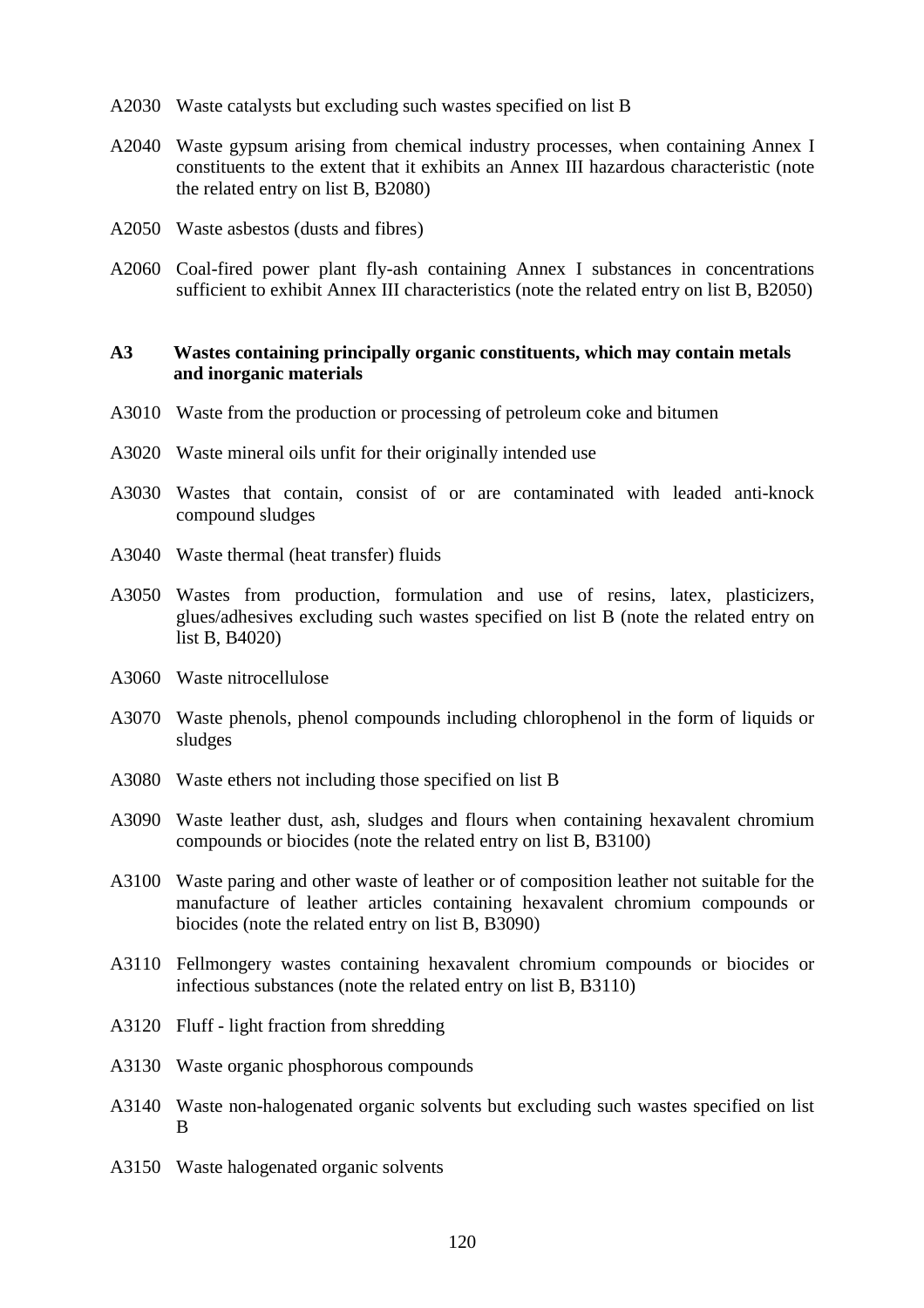- A3160 Waste halogenated or unhalogenated non-aqueous distillation residues arising from organic solvent recovery operations
- A3170 Wastes arising from the production of aliphatic halogenated hydrocarbons (such as chloromethane, dichloro-ethane, vinyl chloride, vinylidene chloride, allyl chloride and epichlorhydrin)
- A3180 Wastes, substances and articles containing, consisting of or contaminated with polychlorinated biphenyl (PCB), polychlorinated terphenyl (PCT), polychlorinated naphthalene (PCN) or polybrominated biphenyl (PBB), or any other polybrominated analogues of these compounds, at a contration level of 50 mg/kg or more<sup>66</sup>
- A3190 Waste tarry residues (excluding asphalt cements) arising from refining, distillation and any pyrolitic treatment of organic materials

## **A4 Wastes which may contain either inorganic or organic constituents**

- A4010 Wastes from the production, preparation and use of pharmaceutical products but excluding such wastes specified on list B
- A4020 Clinical and related wastes; that is wastes arising from medical, nursing, dental, veterinary, or similar practices, and wastes generated in hospitals or other facilities during the investigation or treatment of patients, or research projects
- A4030 Wastes from the production, formulation and use of biocides and phytopharmaceuticals, including waste pesticides and herbicides which are offspecification, out-dated  $^{67}$ , or unfit for their originally intended use
- A4040 Wastes from the manufacture, formulation and use of wood-preserving chemicals <sup>68</sup>
- A4050 Wastes that contain, consist of or are contaminated with any of the following:
	- Inorganic cyanides, excepting precious-metal-bearing residues in solid form containing traces of inorganic cyanides
	- Organic cyanides

- A4060 Waste oils/water, hydrocarbons/water mixtures, emulsions
- A4070 Wastes from the production, formulation and use of inks, dyes, pigments, paints, lacquers, varnish excluding any such waste specified on list B (note the related entry on list B, B4010)
- A4080 Wastes of an explosive nature (but excluding such wastes specified on list B)
- A4090 Waste acidic or basic solutions, other than those specified in the corresponding entry on list B (note the related entry on list B, B2120)

<sup>&</sup>lt;sup>66</sup> The 50 mg/kg level is considered to be an internationally practical level for all wastes. However, many individual countries have established lower regulatory levels (e.g. 20 mg/kg) for specific wastes.<br>
"Out-dated" means unused within the period recommended by the manufacturer.<br>
This entry does not include wood treated with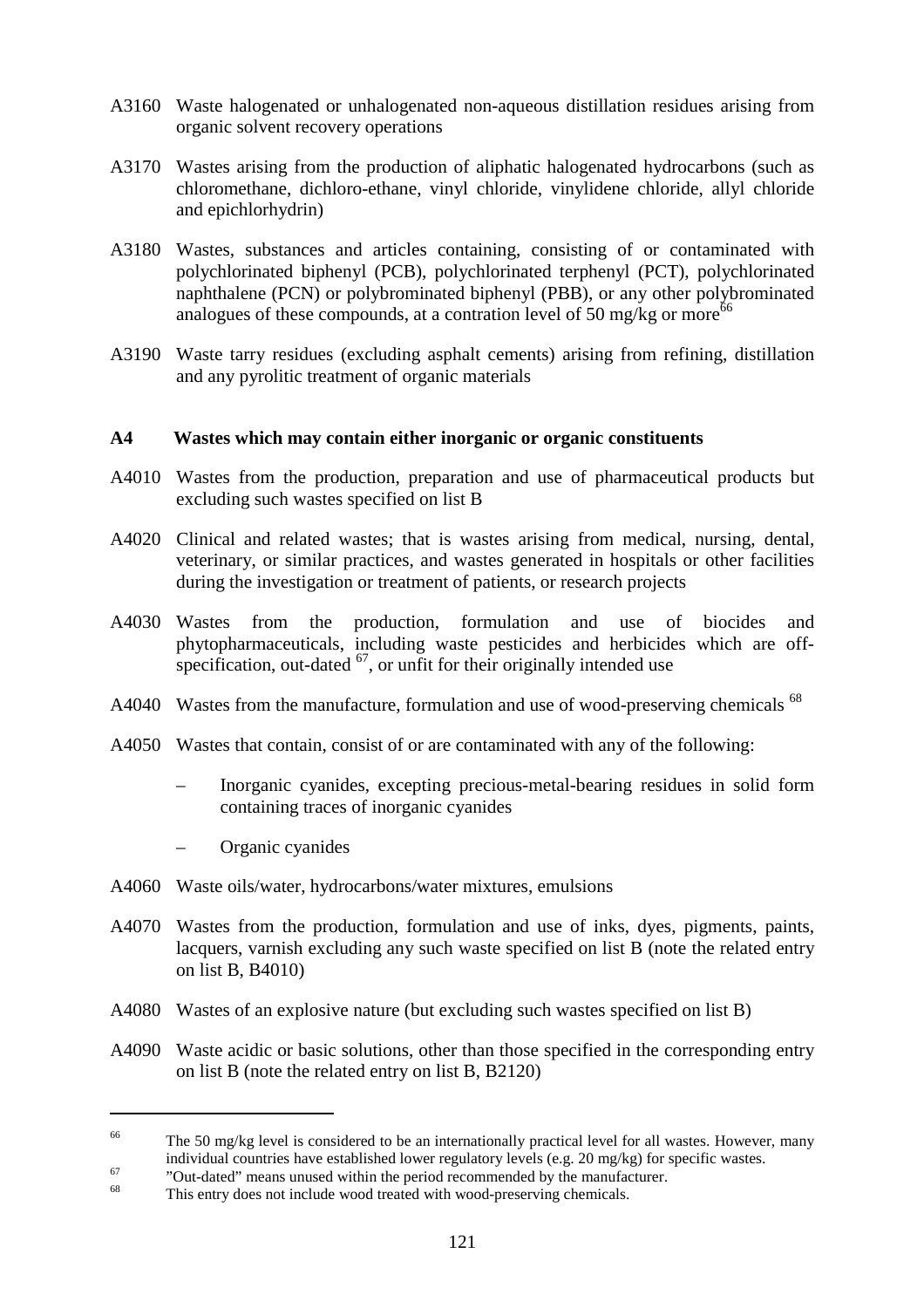- A4100 Wastes from industrial pollution control devices for cleaning of industrial off-gases but excluding such wastes specified on list B
- A4110 Wastes that contain, consist of or are contaminated with any of the following:
	- any congenor of polychlorinated dibenzo-furan
	- any congenor of polychlorinated dibenzo-dioxin
- A4120 Wastes that contain, consist of or are contaminated with peroxides
- A4130 Waste packages and containers containing Annex I substances in concentrations sufficient to exhibit Annex III hazard characteristics
- A4140 Waste consisting of or containing off-specification or out-dated $^{69}$  chemicals corresponding to Annex I categories and exhibiting Annex III hazard characteristics
- A4150 Waste chemical substances arising from research and development or teaching activities which are not identified and/or are new and whose effects on human health and/or the environment are not known
- A4160 Spent activated carbon not included on list B (note the related entry on list B, B2060)

 $\overline{a}$ 

<sup>&</sup>lt;sup>69</sup> "Out-dated" means unused within the period recommended by the manufacturer.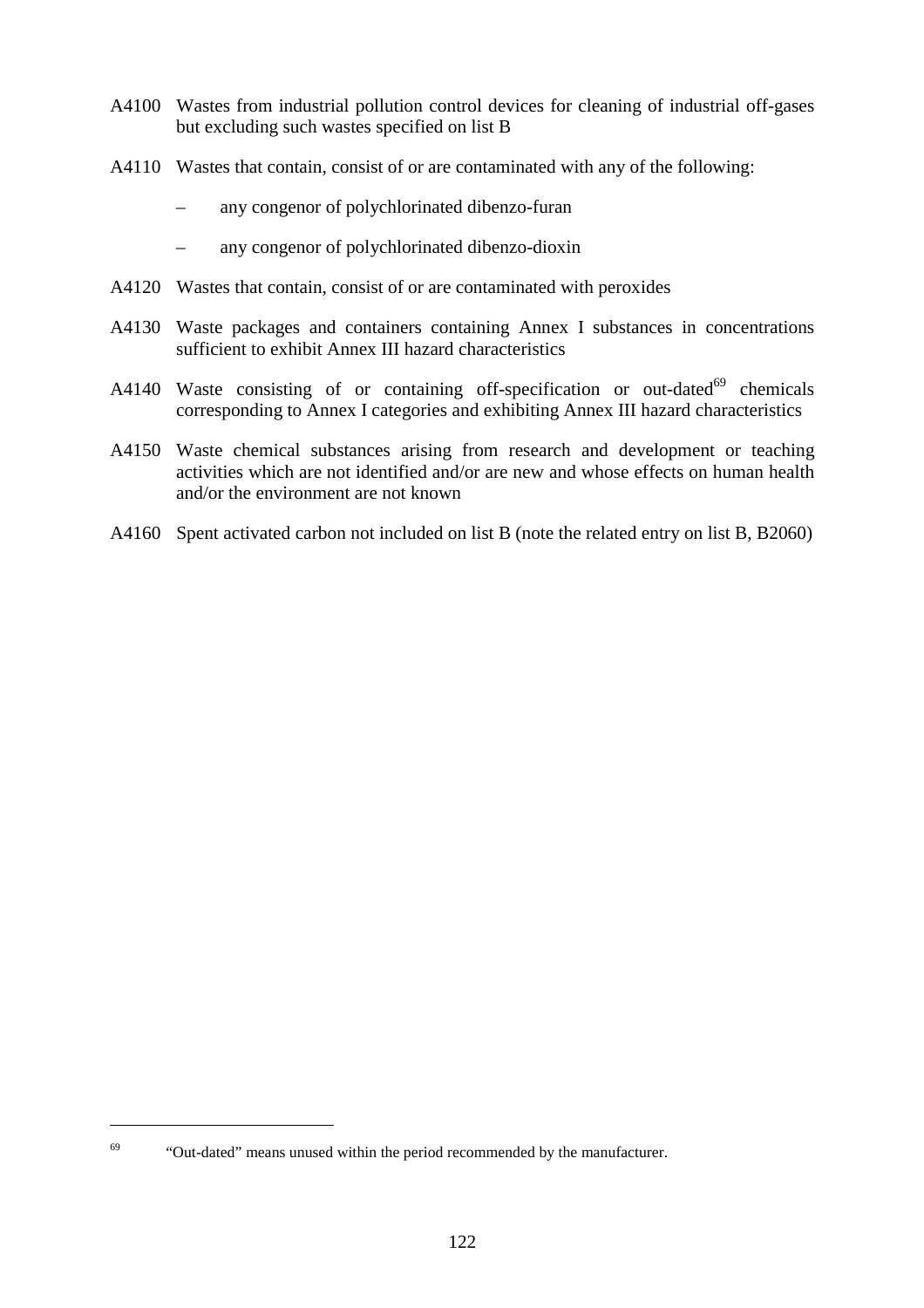## *List B (Annex IX to the Basel Convention)*

# **B1 Metal and metal bearing wastes**

- B1010 Metal and metal-alloy wastes in metallic, non-dispersible form:
	- Precious metals (gold, silver, the platinum group, but not mercury)
	- Iron and steel scrap
	- Copper scrap
	- Nickel scrap
	- Aluminium scrap
	- Zinc scrap
	- Tin scrap
	- Tungsten scrap
	- Molybdenum scrap
	- Tantalum scrap
	- Magnesium scrap
	- Cobalt scrap
	- Bismuth scrap
	- Titanium scrap
	- Zirconium scrap
	- Manganese scrap
	- Germanium scrap
	- Vanadium scrap
	- Scrap of Hafnium, Indium, Niobium, Rhenium and Gallium
	- Thorium scrap
	- Rare earths scrap
- B1020 Clean, uncontaminated metal scrap, including alloys, in bulk finished form (sheet, plate, beams, rods, etc):
	- Antimony scrap
	- Beryllium scrap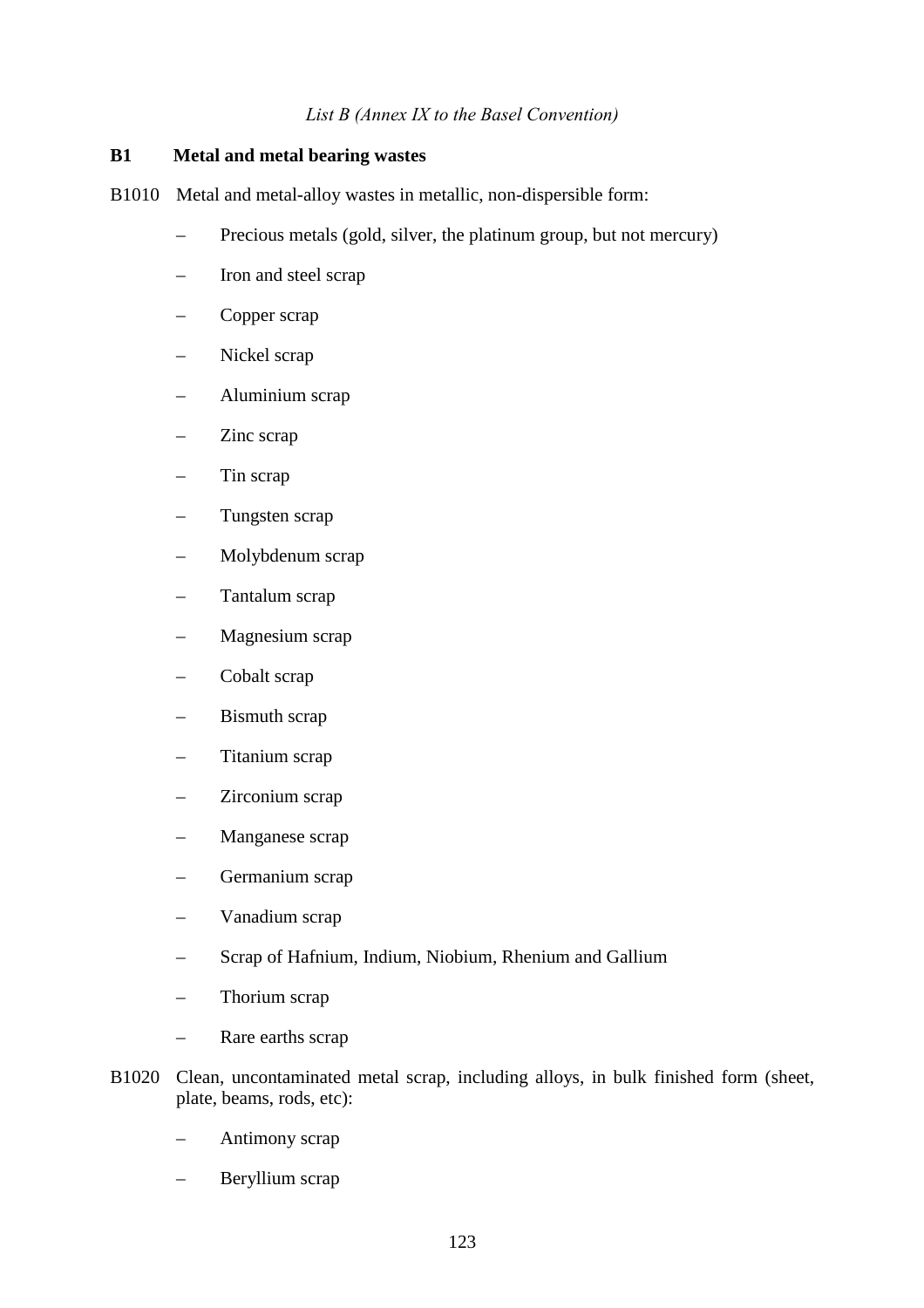- Cadmium scrap
- Lead scrap (but excluding lead-acid batteries)
- Selenium scrap
- Tellurium scrap
- B1030 Refractory metals containing residues
- B1040 Scrap assemblies from electrical power generation not contaminated with lubricating oil, PCB or PCT to an extent to render them hazardous
- B1050 Mixed non-ferrous metal, heavy fraction scrap, not containing Annex I materials in concentrations sufficient to exhibit Annex III characteristics<sup>70</sup>
- B1060 Waste Selenium and Tellurium in metallic elemental form including powder
- B1070 Waste of copper and copper alloys in dispersible form, unless they contain Annex I constituents to an extent that they exhibit Annex III characteristics
- B1080 Zinc ash and residues including zinc alloys residues in dispersible form unless containing Annex I constituents in concentration such as to exhibit Annex III characteristics or exhibiting hazard characteristic  $H4.3<sup>71</sup>$
- B1090 Waste batteries conforming to a specification, excluding those made with lead, cadmium or mercury
- B1100 Metal-bearing wastes arising from melting, smelting and refining of metals:
	- Hard zinc spelter
	- Zinc-containing drosses:
		- Galvanizing slab zinc top dross (>90 % Zn)
		- Galvanizing slab zinc bottom dross (>92 % Zn)
		- Zinc die casting dross (>85 % Zn)
		- Hot dip galvanizers slab zinc dross (batch) (>92 % Zn)
		- Zinc skimmings

 $\overline{a}$ 

– Aluminium skimmings (or skims) excluding salt slag

 $70$  Note that even where low level contamination with Annex I materials initially exists, subsequent processes, including recycling processes, may result in separated fractions containing significantly

enhanced concentrations of those Annex I materials.<br><sup>71</sup> The status of zinc ash is currently under review and there is a recommendation with United Nations Conference on Trade and Development (UNCTAD) that zinc ashes should not be dangerous goods.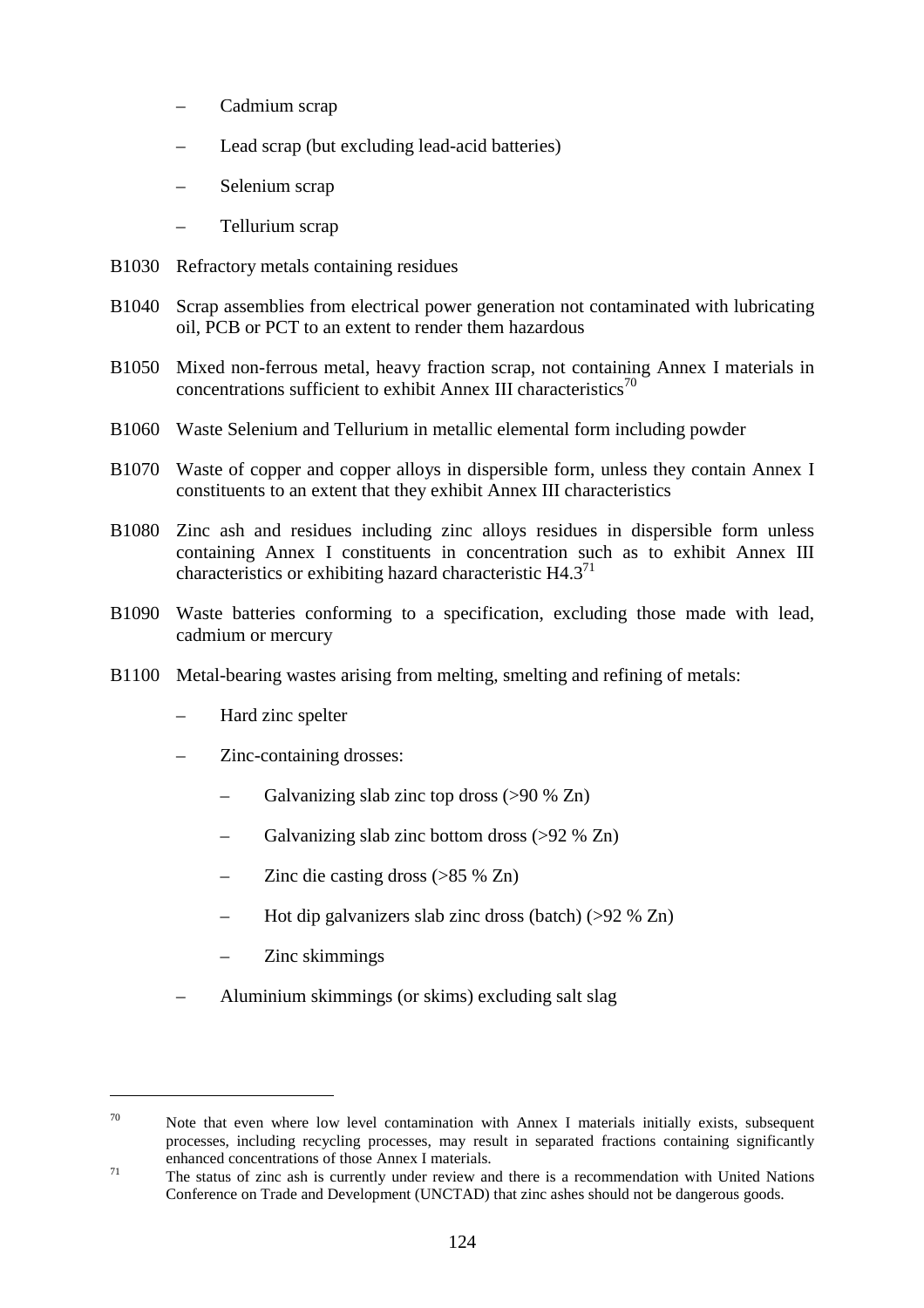- Slags from copper processing for further processing or refining not containing arsenic, lead or cadmium to an extent that they exhibit Annex III hazard characteristics
- Wastes of refractory linings, including crucibles, originating from copper smelting
- Slags from precious metals processing for further refining
- Tantalum bearing tin slags with less than 0.5 % tin
- B1110 Electrical and electronic assemblies:
	- Electronic assemblies consisting only of metals or alloys
	- Waste electrical and electronic assemblies or  $\text{scrap}^{\frac{72}{}}$  (including printed circuit boards) not containing components such as accumulators and other batteries included on list A, mercury-switches, glass from cathode-ray tubes and other activated glass and PCB-capacitors, or not contaminated with Annex I constituents (e.g. cadmium, mercury, lead, polychlorinated biphenyl) or from which these have been removed, to an extent that they do not possess any of the characteristics contained in Annex III (note the related entry on list A, A1180)
	- Electrical and electronic assemblies (including printed circuit boards, electronic components and wires) destined for direct re-use<sup>73</sup> and not for recycling or final disposal<sup>74</sup>
- B1120 Spent catalysts excluding liquids used as catalysts, containing any of:

| Transition Metals, excluding waste | Scandium           | Titanium    |
|------------------------------------|--------------------|-------------|
| catalysts (spent catalysts, liquid | Vanadium           | Chromium    |
| used catalysts or other catalysts) | Manganese          | <b>Iron</b> |
| on list A                          | Cobalt             | Nickel      |
|                                    | Copper             | Zinc        |
|                                    | Yttrium            | Zirconium   |
|                                    | Niobium            | Molybdenum  |
|                                    | Hafnium            | Tantalum    |
|                                    | Tungsten           | Rhenium     |
| Lanthanides (rare earth metals):   | Lanthanum          | Cerium      |
|                                    | Praseodymium Neody |             |
|                                    | Samarium           | Europium    |
|                                    | Gadolinium         | Terbium     |
|                                    | Dysprosium         | Holmium     |
|                                    | Erbium             | Thulium     |
|                                    | Ytterbium          | Lutetium    |
|                                    |                    |             |

<sup>&</sup>lt;sup>72</sup><br>This entry does not include scrap from electrical power generation.<br>Re-use can include repair, refurbishment or upgrading, but not major reassembly.<br>In some countries these materials destined for direct re-use are no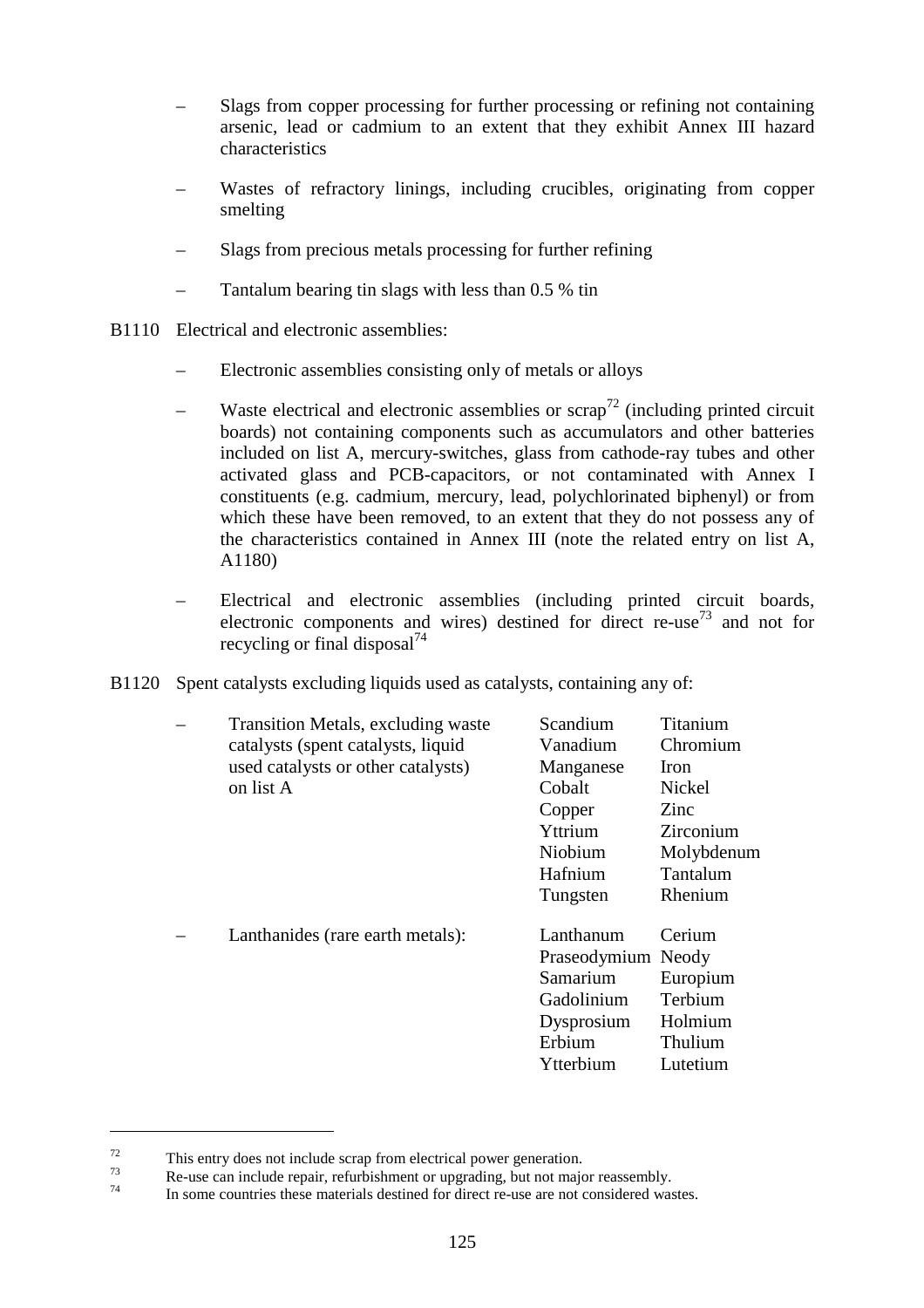- B1130 Cleaned spent precious-metal-bearing catalysts
- B1140 Precious-metal-bearing residues in solid form which contain traces of inorganic cyanides
- B1150 Precious metals and alloy wastes (gold, silver, the platinum group, but not mercury) in a dispersible, non-liquid form with appropriate packaging and labeling
- B1160 Precious-metal ash from the incineration of printed circuit boards (note the related entry on list A, A1150)
- B1170 Precious-metal ash from the incineration of photographic film
- B1180 Waste photographic film containing silver halides and metallic silver
- B1190 Waste photographic paper containing silver halides and metallic silver
- B1200 Granulated slag arising from the manufacture of iron and steel
- B1210 Slag arising from the manufacture of iron and steel including slags as a source of  $TiO<sub>2</sub>$  and Vanadium
- B1220 Slag from zinc production, chemically stabilized, having a high iron content (above 20%) and processed according to industrial specifications (e.g. DIN 4301) mainly for construction
- B1230 Mill scaling arising from the manufacture of iron and steel
- B1240 Copper oxide mill-scale

# **B2 Wastes containing principally inorganic constituents, which may contain metals and organic materials**

- B2010 Wastes from mining operations in non-dispersible form:
	- Natural graphite waste
	- Slate waste, whether or not roughly trimmed or merely cut, by sawing or otherwise
	- Mica waste
	- Leucite, nepheline and nepheline syenite waste
	- Feldspar waste
	- Fluorspar waste
	- Silica wastes in solid form excluding those used in foundry operations
- B2020 Glass waste in non-dispersible form: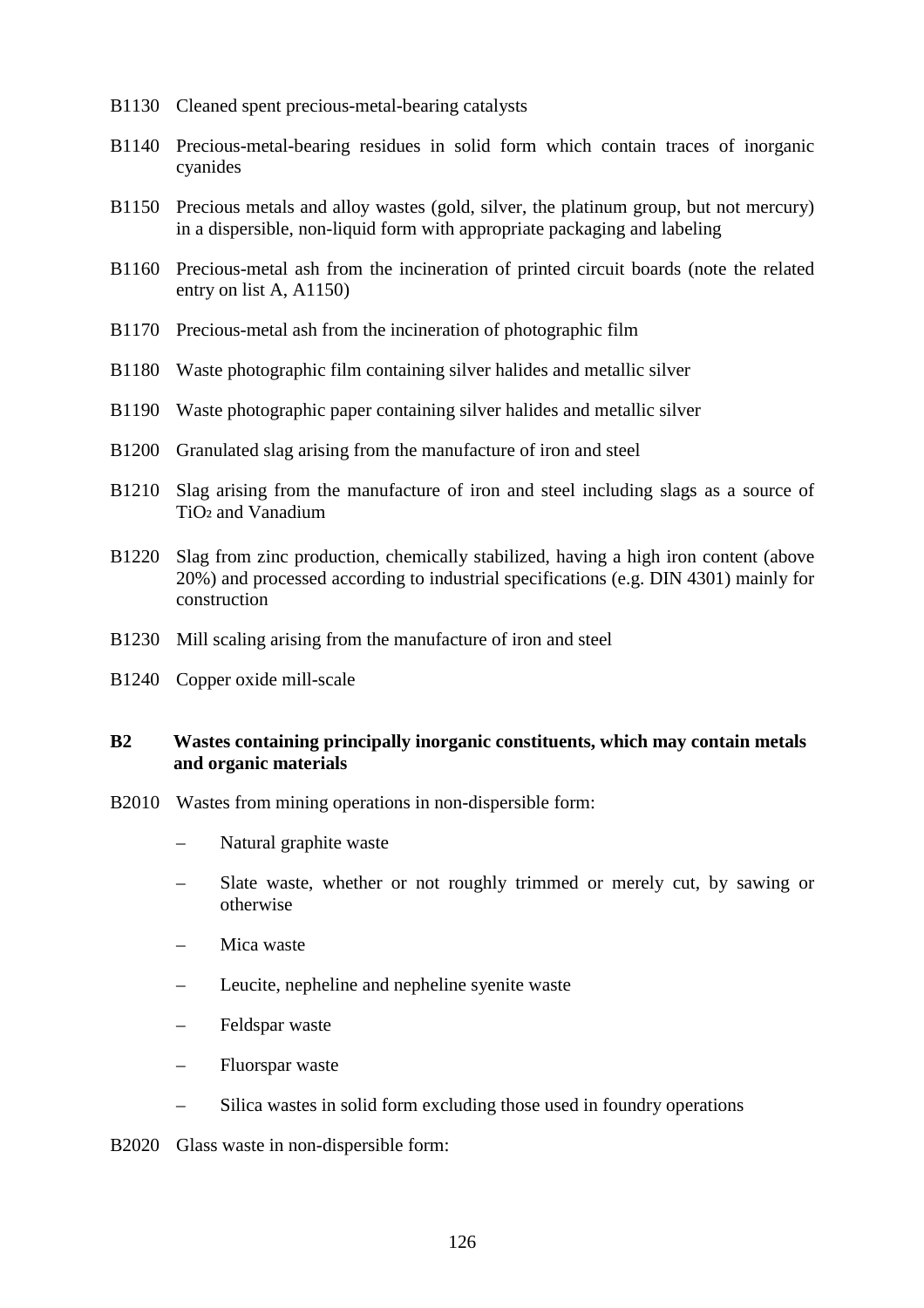- Cullet and other waste and scrap of glass except for glass from cathode-ray tubes and other activated glasses
- B2030 Ceramic wastes in non-dispersible form:
	- Cermet wastes and scrap (metal ceramic composites)
	- Ceramic based fibres not elsewhere specified or included
- B2040 Other wastes containing principally inorganic constituents:
	- Partially refined calcium sulphate produced from flue-gas desulphurization (FGD)
	- Waste gypsum wallboard or plasterboard arising from the demolition of buildings
	- Slag from copper production, chemically stabilized, having a high iron content (above 20%) and processed according to industrial specifications (e.g. DIN 4301 and DIN 8201) mainly for construction and abrasive applications
	- Sulphur in solid form
	- Limestone from the production of calcium cyanamide (having a pH less than 9)
	- Sodium, potassium, calcium chlorides
	- Carborundum (silicon carbide)
	- Broken concrete
	- Lithium-Tantalum and Lithium-Niobium containing glass scraps
- B2050 Coal-fired power plant fly-ash, not included on list A (note the related entry on list A, A2060)
- B2060 Spent activated carbon resulting from the treatment of potable water and processes of the food industry and vitamin production (note the related entry on list A, A4160)
- B2070 Calcium fluoride sludge
- B2080 Waste gypsum arising from chemical industry processes not included on list A (note the related entry on list A, A2040)
- B2090 Waste anode butts from steel or aluminium production made of petroleum coke or bitumen and cleaned to normal industry specifications (excluding anode butts from chlor alkali electrolyses and from metallurgical industry)
- B2100 Waste hydrates of aluminium and waste alumina and residues from alumina production excluding such materials used for gas cleaning, flocculation or filtration processes
- B2110 Bauxite residue ("red mud") (pH moderated to less than 11.5)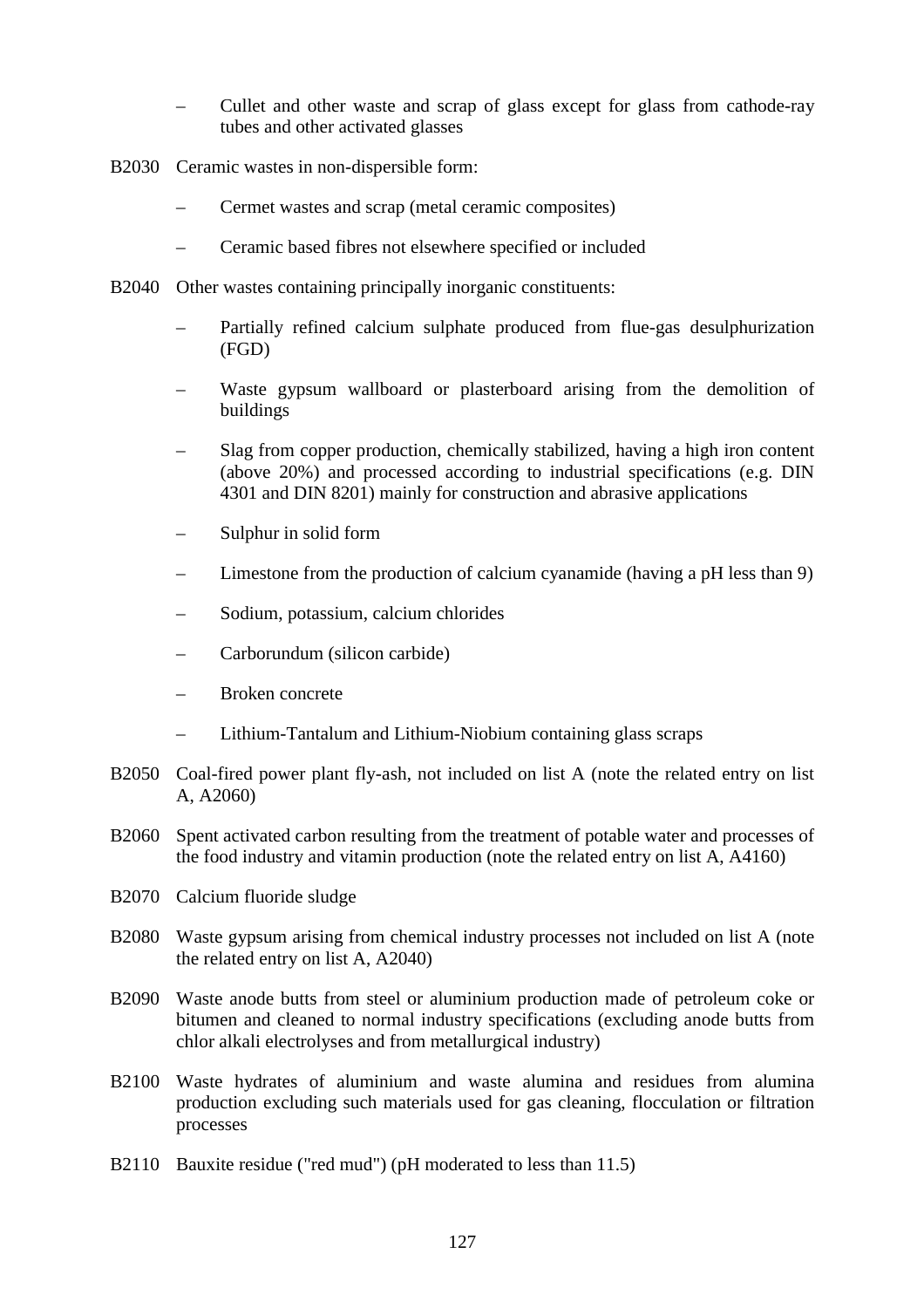B2120 Waste acidic or basic solutions with a pH greater than 2 and less than 11.5, which are not corrosive or otherwise hazardous (note the related entry on list A, A4090)

# **B3 Wastes containing principally organic constituents, which may contain metals and inorganic materials**

B3010 Solid plastic waste:

The following plastic or mixed plastic materials, provided they are not mixed with other wastes and are prepared to a specification:

- Scrap plastic of non-halogenated polymers and co-polymers, including but not limited to the following<sup>75</sup>:
	- ethylene
	- styrene
	- polypropylene
	- polyethylene terephthalate
	- acrylonitrile
	- butadiene
	- polyacetals
	- polyamides
	- polybutylene terephthalate
	- polycarbonates
	- polyethers
	- polyphenylene sulphides
	- acrylic polymers
	- alkanes C10-C13 (plasticiser)
	- polyurethane (not containing CFCs)
	- polysiloxanes
	- polymethyl methacrylate
	- polyvinyl alcohol

<sup>75</sup> It is understood that such scraps are completely polymerized.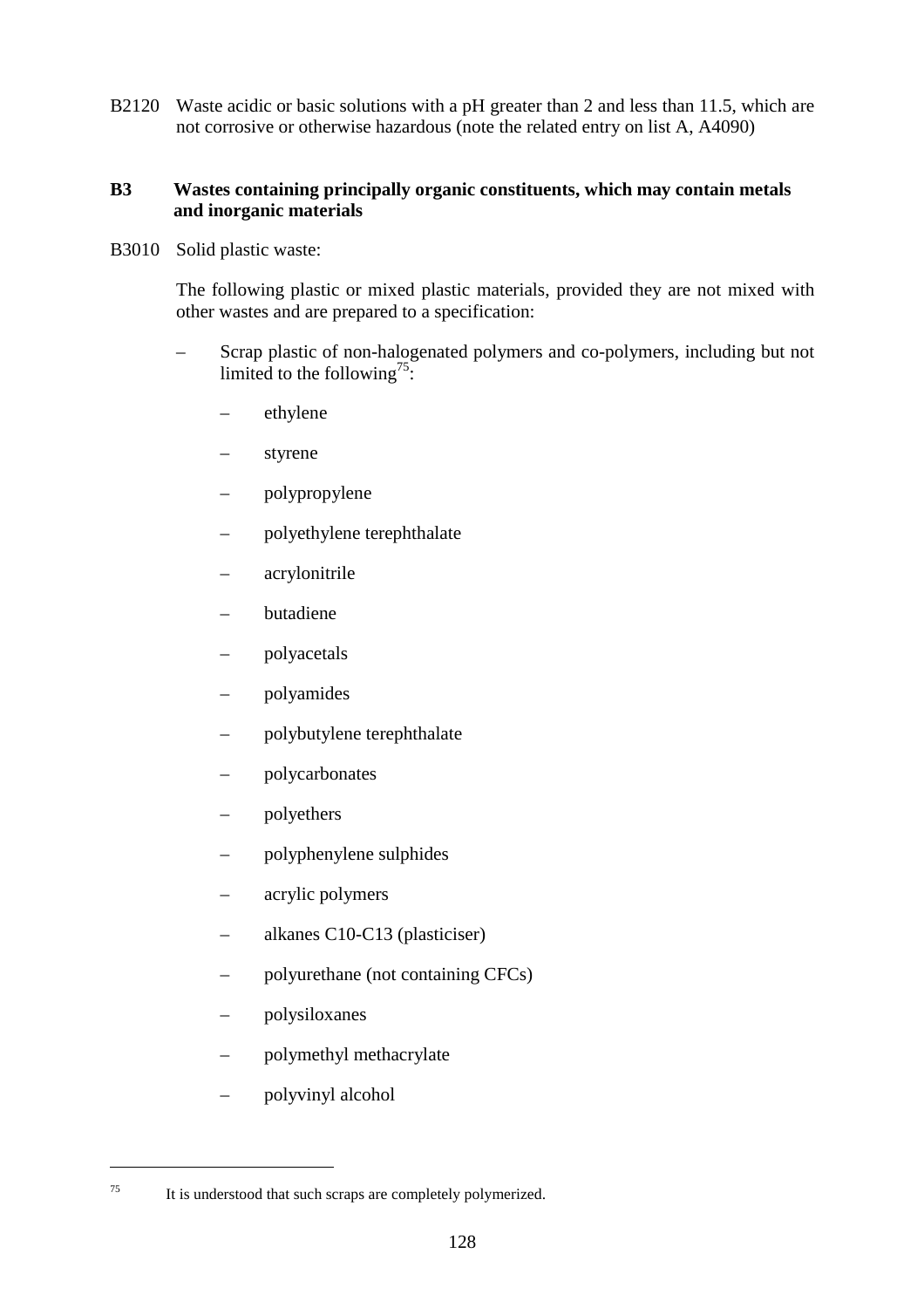- polyvinyl butyral
- polyvinyl acetate
- Cured waste resins or condensation products including the following:
	- urea formaldehyde resins
	- phenol formaldehyde resins
	- melamine formaldehyde resins
	- expoxy resins
	- alkyd resins
	- polyamides
- The following fluorinated polymer wastes $^{76}$ :
	- Perfluoroethylene/propylene (FEP)
	- Perfluoroalkoxy alkane (PFA)
	- Perfluoroalkoxy alkane (MFA)
	- Polyvinylfluoride (PVF)
	- Polyvinylidenefluoride (PVDF)
- B3020 Paper, paperboard and paper product wastes

The following materials, provided they are not mixed with hazardous wastes:

Waste and scrap of paper or paperboard of:

- unbleached paper or paperboard or of corrugated paper or paperboard
- other paper or paperboard, made mainly of bleached chemical pulp, not coloured in the mass
- paper or paperboard made mainly of mechanical pulp (for example, newspapers, journals and similar printed matter)
- other, including but not limited to 1) laminated paperboard; 2) unsorted scrap
- B3030 Textile wastes

 $\overline{a}$ 

The following materials, provided they are not mixed with other wastes and are prepared to a specification:

<sup>76</sup> - Post-consumer wastes are excluded from this entry

<sup>-</sup> Wastes shall not be mixed

<sup>-</sup> Problems arising from open-burning practices to be considered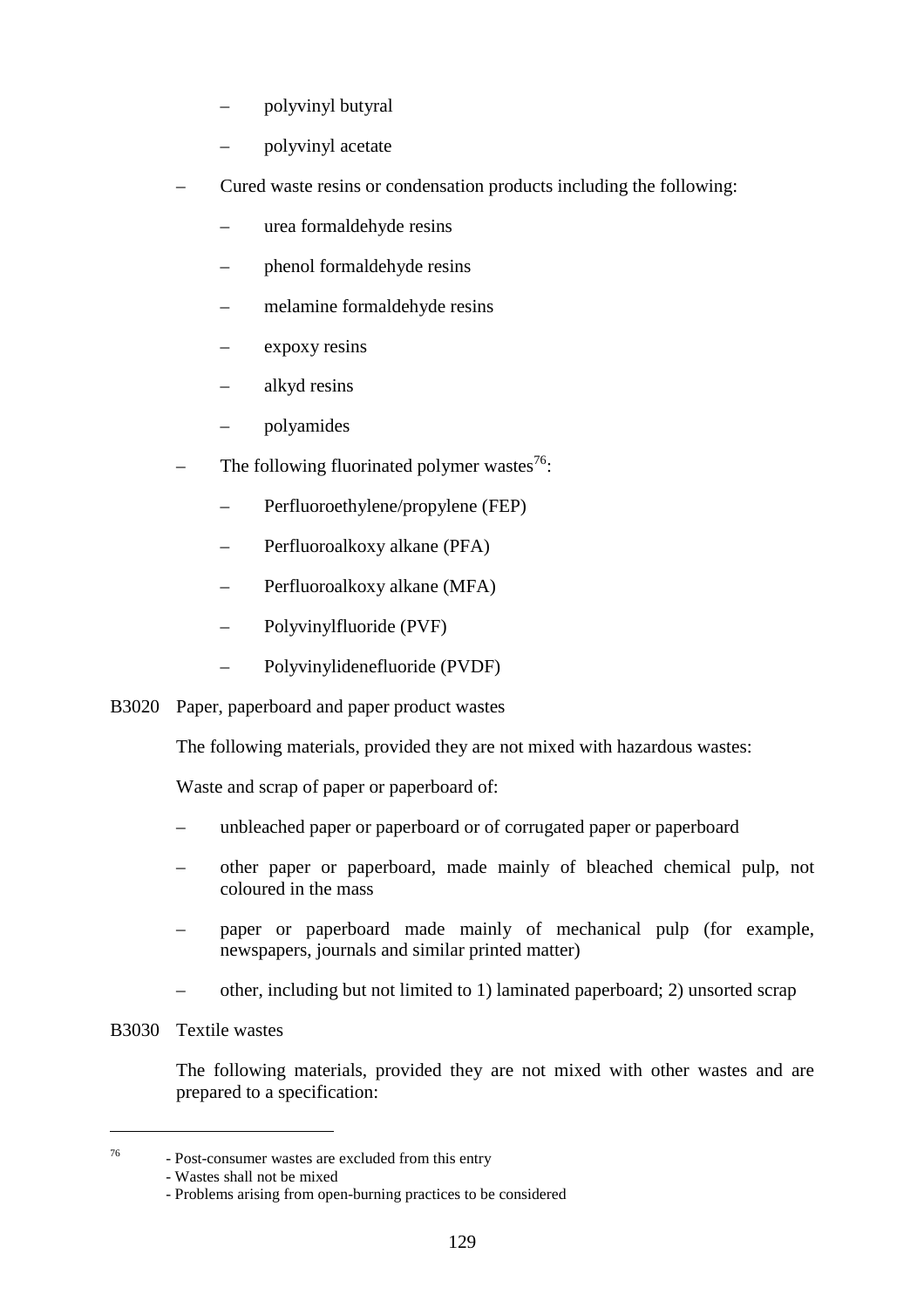- Silk waste (including cocoons unsuitable for reeling, yarn waste and garnetted stock)
	- not carded or combed
	- other
- Waste of wool or of fine or coarse animal hair, including yarn waste but excluding garnetted stock
	- noils of wool or of fine animal hair
	- other waste of wool or of fine animal hair
	- waste of coarse animal hair
- Cotton waste (including yarn waste and garnetted stock)
	- yarn waste (including thread waste)
	- garnetted stock
	- other
- Flax tow and waste
- Tow and waste (including yarn waste and garnetted stock) of true hemp (*Cannabis sativa* L.)
- Tow and waste (including yarn waste and garnetted stock) of jute and other textile bast fibres (excluding flax, true hemp and ramie)
- Tow and waste (including yarn waste and garnetted stock) of sisal and other textile fibres of the genus Agave
- Tow, noils and waste (including yarn waste and garnetted stock) of coconut
- Tow, noils and waste (including yarn waste and garnetted stock) of abaca (Manila hemp or *Musa textilis* Nee)
- Tow, noils and waste (including yarn waste and garnetted stock) of ramie and other vegetable textile fibres, not elsewhere specified or included
- Waste (including noils, yarn waste and garnetted stock) of man-made fibres
	- of synthetic fibres
	- of artificial fibres
- Worn clothing and other worn textile articles
- Used rags, scrap twine, cordage, rope and cables and worn out articles of twine, cordage, rope or cables of textile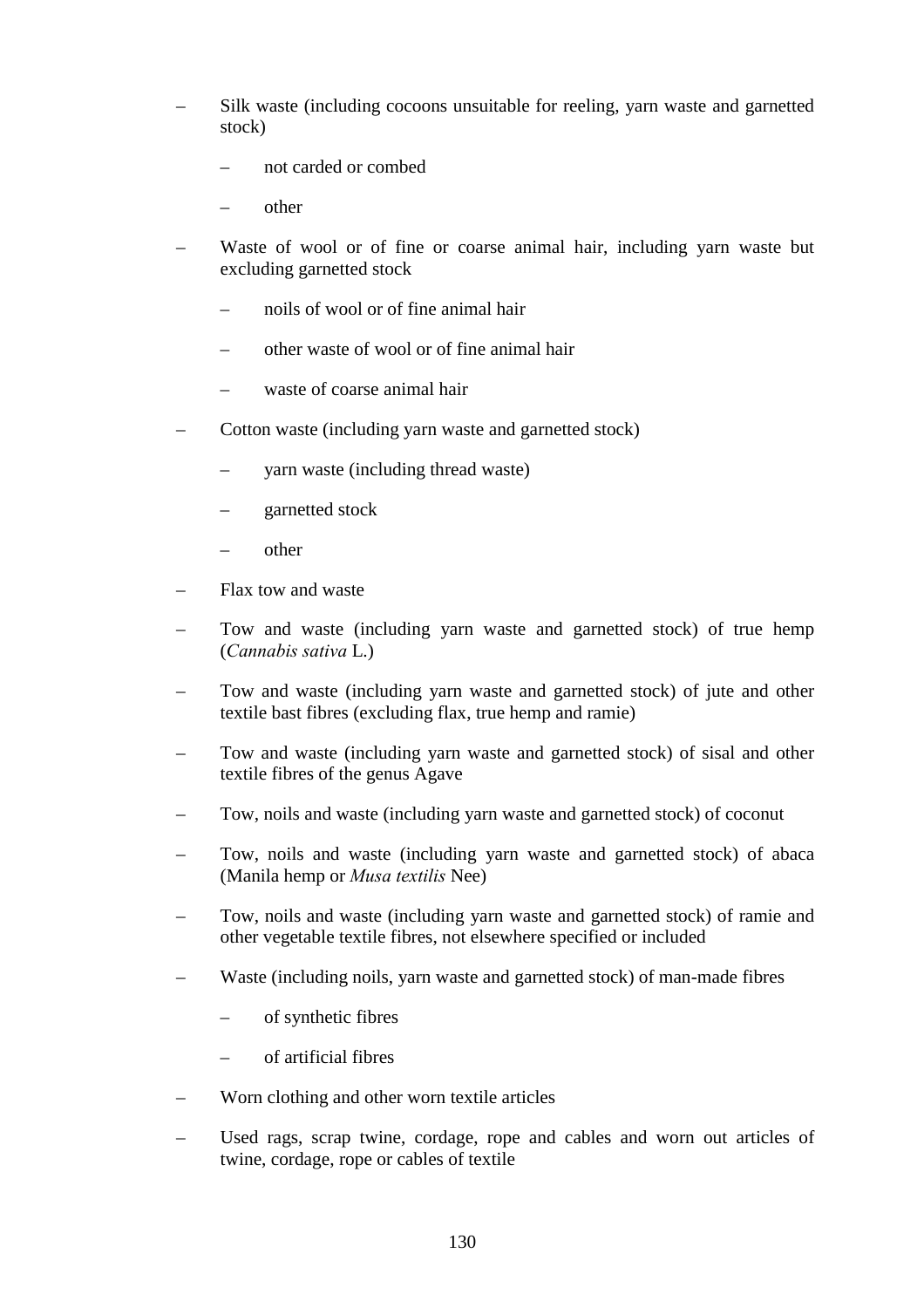- sorted
- other

## B3040 Rubber wastes

The following materials, provided they are not mixed with other wastes:

- Waste and scrap of hard rubber (e.g. ebonite)
- Other rubber wastes (excluding such wastes specified elsewhere)
- B3050 Untreated cork and wood waste:
	- Wood waste and scrap, whether or not agglomerated in logs, briquettes, pellets or similar forms
	- Cork waste: crushed, granulated or ground cork
- B3060 Wastes arising from agro-food industries provided it is not infectious:
	- Wine lees
	- Dried and sterilized vegetable waste, residues and byproducts, whether or not in the form of pellets, or a kind used in animal feeding, not elsewhere specified or included
	- Degras: residues resulting from the treatment of fatty substances or animal or vegetable waxes
	- Waste of bones and horn-cores, unworked, defatted, simply prepared (but not cut to shape), treated with acid or degelatinised
	- Fish waste
	- Cocoa shells, husks, skins and other cocoa waste
	- Other wastes from the agro-food industry excluding by-products which meet national and international requirements and standards for human or animal consumption
- B3070 The following wastes:
	- Waste of human hair
	- Waste straw
	- Deactivated fungus mycelium from penicillin production to be used as animal feed
- B3080 Waste parings and scrap of rubber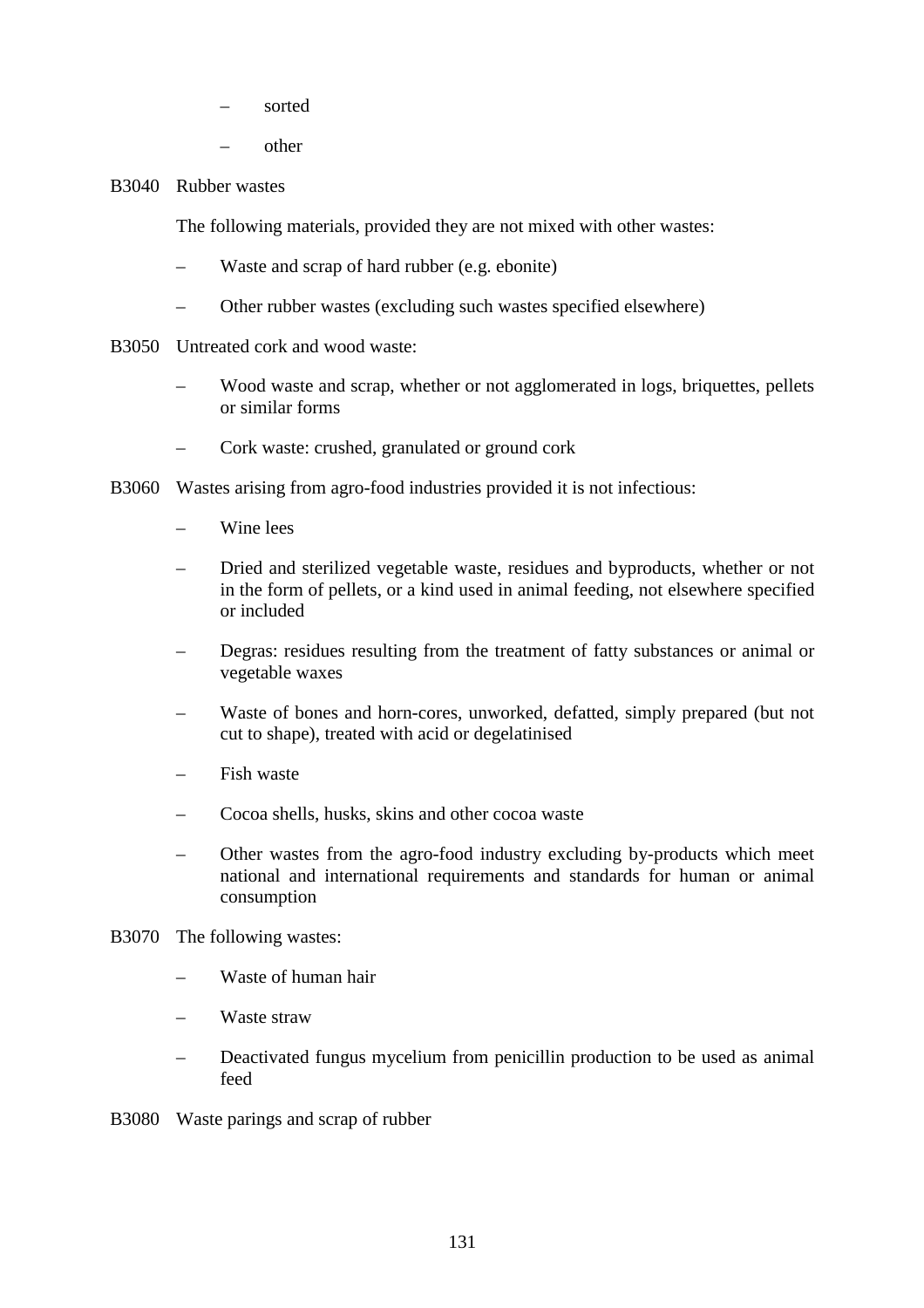- B3090 Paring and other wastes of leather or of composition leather not suitable for the manufacture of leather articles, excluding leather sludges, not containing hexavalent chromium compounds and biocides (note the related entry on list A, A3100)
- B3100 Leather dust, ash, sludges or flours not containing hexavalent chromium compounds or biocides (note the related entry on list A, A3090)
- B3110 Fellmongery wastes not containing hexavalent chromium compounds or biocides or infectious substances (note the related entry on list A, A3110)
- B3120 Wastes consisting of food dyes
- B3130 Waste polymer ethers and waste non-hazardous monomer ethers incapable of forming peroxides
- B3140 Waste pneumatic tyres, excluding those destined for Annex IVA operations

#### **B4 Wastes which may contain either inorganic or organic constituents**

- B4010 Wastes consisting mainly of water-based/latex paints, inks and hardened varnishes not containing organic solvents, heavy metals or biocides to an extent to render them hazardous (note the related entry on list A, A4070)
- B4020 Wastes from production, formulation and use of resins, latex, plasticizers, glues/adhesives, not listed on list A, free of solvents and other contaminants to an extent that they do not exhibit Annex III characteristics, e.g. water based, or glues based on casein starch, dextrin, cellulose ethers, polyvinyl alcohols (note the related entry on list A, A3050)
- B4030 Used single use cameras, with batteries not included on list A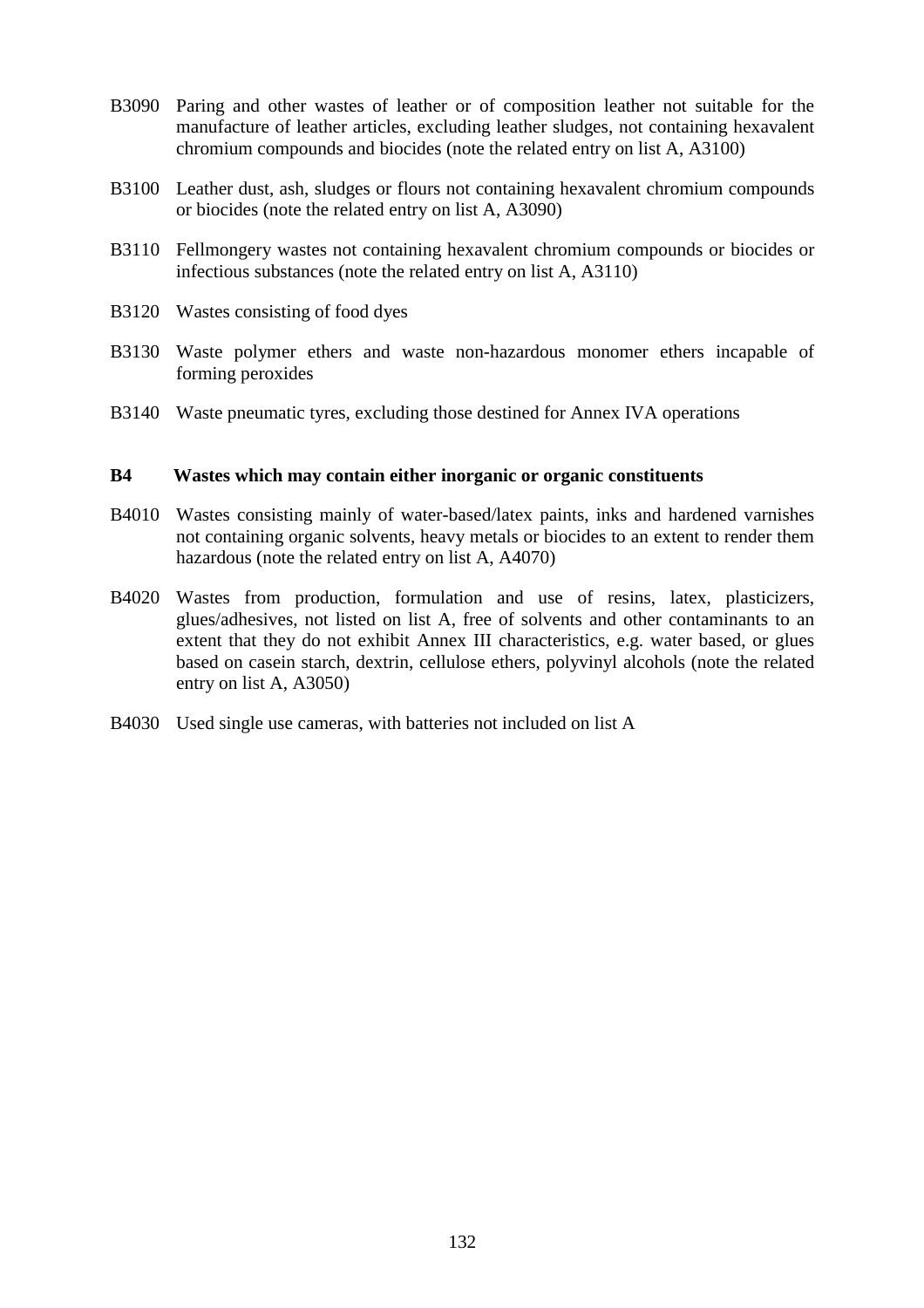#### **PART 2**

Wastes listed in the Annex to Commission Decision 2000/532/EC, as amended. Wastes marked with an asterisk are considered to be hazardous waste pursuant to Directive 91/689/EEC on hazardous waste.<sup>77</sup>

# **01 WASTES RESULTING FROM EXPLORATION, MINING, QUARRYING, AND PHYSICAL AND CHEMICAL TREATMENT OF MINERALS**

- **01 01 wastes from mineral excavation**
- 01 01 01 wastes from mineral metalliferous excavation
- 01 01 02 wastes from mineral non-metalliferous excavation

#### **01 03 wastes from physical and chemical processing of metalliferous minerals**

- 01 03 04\* acid-generating tailings from processing of sulphide ore
- 01 03 05\* other tailings containing dangerous substances
- 01 03 06 tailings other than those mentioned in 01 03 04 and 01 03 05
- 01 03 07\* other wastes containing dangerous substances from physical and chemical processing of metalliferous minerals
- 01 03 08 dusty and powdery wastes other than those mentioned in 01 03 07
- 01 03 09 red mud from alumina production other than the wastes mentioned in 01 03 07
- 01 03 99 wastes not otherwise specified
- **01 04 wastes from physical and chemical processing of non-metalliferous minerals**
- 01 04 07\* wastes containing dangerous substances from physical and chemical processing of non-metalliferous minerals
- 01 04 08 waste gravel and crushed rocks other than those mentioned in 01 04 07
- 01 04 09 waste sand and clays

- 01 04 10 dusty and powdery wastes other than those mentioned in 01 04 07
- 01 04 11 wastes from potash and rock-salt processing other than those mentioned in 01 04 07

<sup>77</sup> When identifying a waste in the list below, the introduction to the Annex of Commission Decision 2000/532/EC as amended is relevant.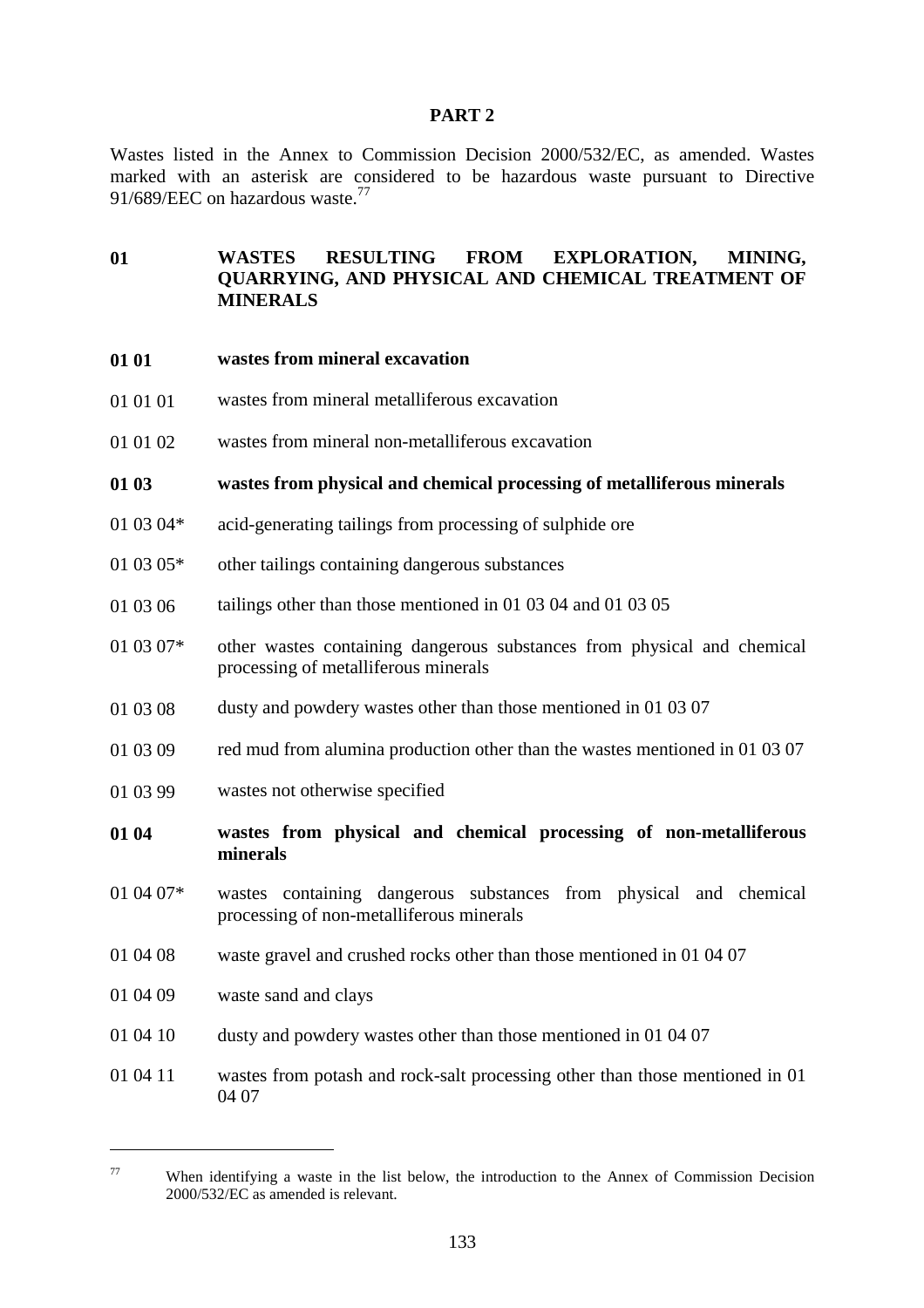- 01 04 12 tailings and other wastes from washing and cleaning of minerals other than those mentioned in 01 04 07 and 01 04 11
- 01 04 13 wastes from stone cutting and sawing other than those mentioned in 01 04 07
- 01 04 99 wastes not otherwise specified
- **01 05 drilling muds and other drilling wastes**
- 01 05 04 fresh-water drilling muds and wastes
- 01 05 05\* oil-containing drilling muds and wastes
- 01 05 06\* drilling muds and other drilling wastes containing dangerous substances
- 01 05 07 barite-containing drilling muds and wastes other than those mentioned in 01 05 05 and 01 05 06
- 01 05 08 chloride-containing drilling muds and wastes other than those mentioned in 01 05 05 and 01 05 06
- 01 05 99 wastes not otherwise specified

# **02 WASTES FROM AGRICULTURE, HORTICULTURE, AQUACULTURE, FORESTRY, HUNTING AND FISHING, FOOD PREPARATION AND PROCESSING**

- **02 01 wastes from agriculture, horticulture, aquaculture, forestry, hunting and fishing**
- 02 01 01 sludges from washing and cleaning
- 02 01 02 animal-tissue waste
- 02 01 03 plant-tissue waste
- 02 01 04 waste plastics (except packaging)
- 02 01 06 animal faeces, urine and manure (including spoiled straw), effluent, collected separately and treated off-site
- 02 01 07 wastes from forestry
- 02 01 08\* agrochemical waste containing dangerous substances
- 02 01 09 agrochemical waste other than those mentioned in 02 01 08
- 02 01 10 waste metal
- 02 01 99 wastes not otherwise specified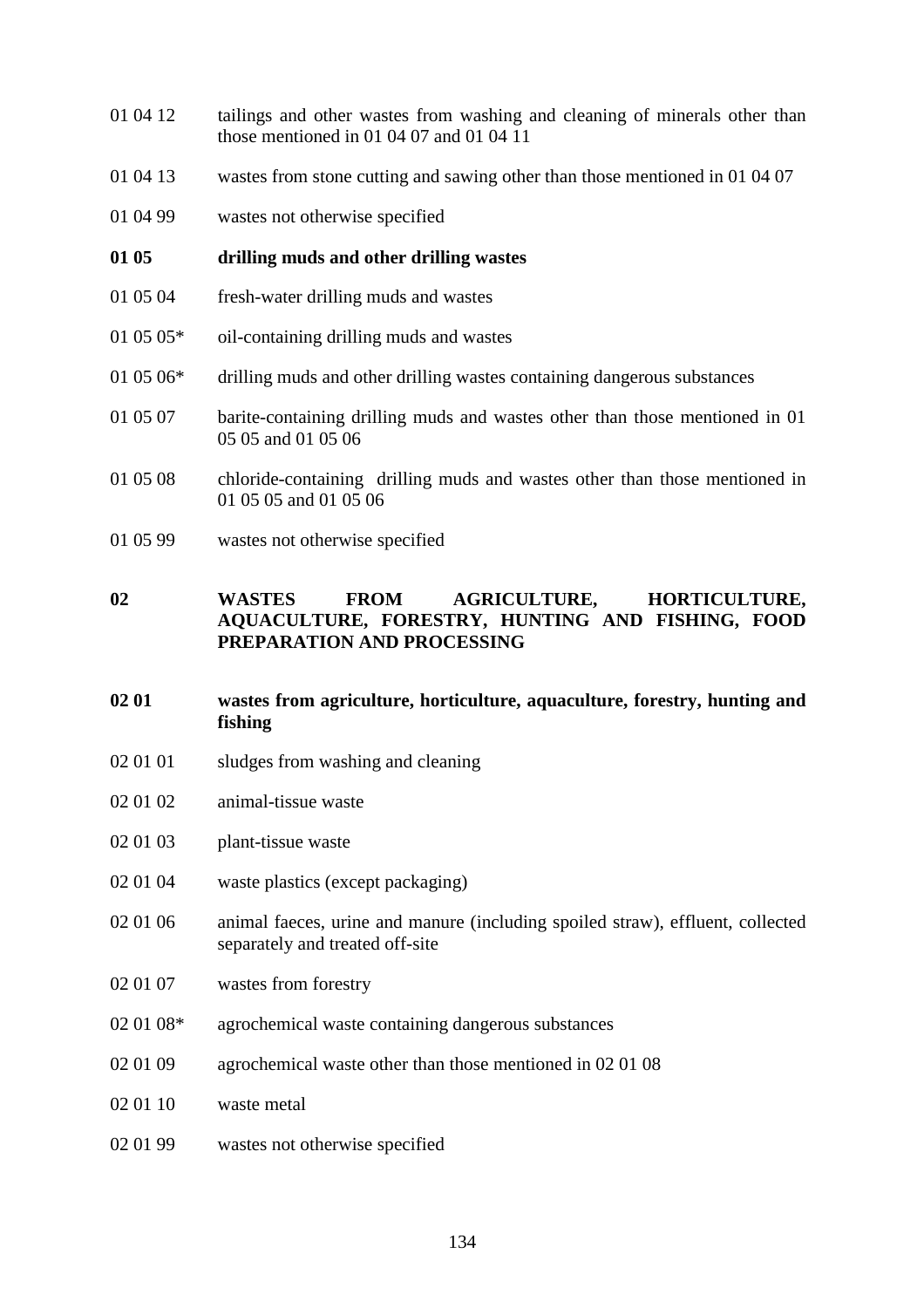| 02 02    | wastes from the preparation and processing of meat, fish and other foods<br>of animal origin                                                                                                                         |
|----------|----------------------------------------------------------------------------------------------------------------------------------------------------------------------------------------------------------------------|
| 02 02 01 | sludges from washing and cleaning                                                                                                                                                                                    |
| 02 02 02 | animal-tissue waste                                                                                                                                                                                                  |
| 02 02 03 | materials unsuitable for consumption or processing                                                                                                                                                                   |
| 02 02 04 | sludges from on-site effluent treatment                                                                                                                                                                              |
| 02 02 99 | wastes not otherwise specified                                                                                                                                                                                       |
| 02 03    | wastes from fruit, vegetables, cereals, edible oils, cocoa, coffee, tea and<br>tobacco preparation and processing; conserve production; yeast and yeast<br>extract production, molasses preparation and fermentation |
| 02 03 01 | sludges from washing, cleaning, peeling, centrifuging and separation                                                                                                                                                 |
| 02 03 02 | wastes from preserving agents                                                                                                                                                                                        |
| 02 03 03 | wastes from solvent extraction                                                                                                                                                                                       |
| 02 03 04 | materials unsuitable for consumption or processing                                                                                                                                                                   |
| 02 03 05 | sludges from on-site effluent treatment                                                                                                                                                                              |
| 02 03 99 | wastes not otherwise specified                                                                                                                                                                                       |
| 02 04    | wastes from sugar processing                                                                                                                                                                                         |
| 02 04 01 | soil from cleaning and washing beet                                                                                                                                                                                  |
| 02 04 02 | off-specification calcium carbonate                                                                                                                                                                                  |
| 02 04 03 | sludges from on-site effluent treatment                                                                                                                                                                              |
| 02 04 99 | wastes not otherwise specified                                                                                                                                                                                       |
| 02 05    | wastes from the dairy products industry                                                                                                                                                                              |
| 02 05 01 | materials unsuitable for consumption or processing                                                                                                                                                                   |
| 02 05 02 | sludges from on-site effluent treatment                                                                                                                                                                              |
| 02 05 99 | wastes not otherwise specified                                                                                                                                                                                       |
| 02 06    | wastes from the baking and confectionery industry                                                                                                                                                                    |
| 02 06 01 | materials unsuitable for consumption or processing                                                                                                                                                                   |
| 02 06 02 | wastes from preserving agents                                                                                                                                                                                        |
| 02 06 03 | sludges from on-site effluent treatment                                                                                                                                                                              |
|          |                                                                                                                                                                                                                      |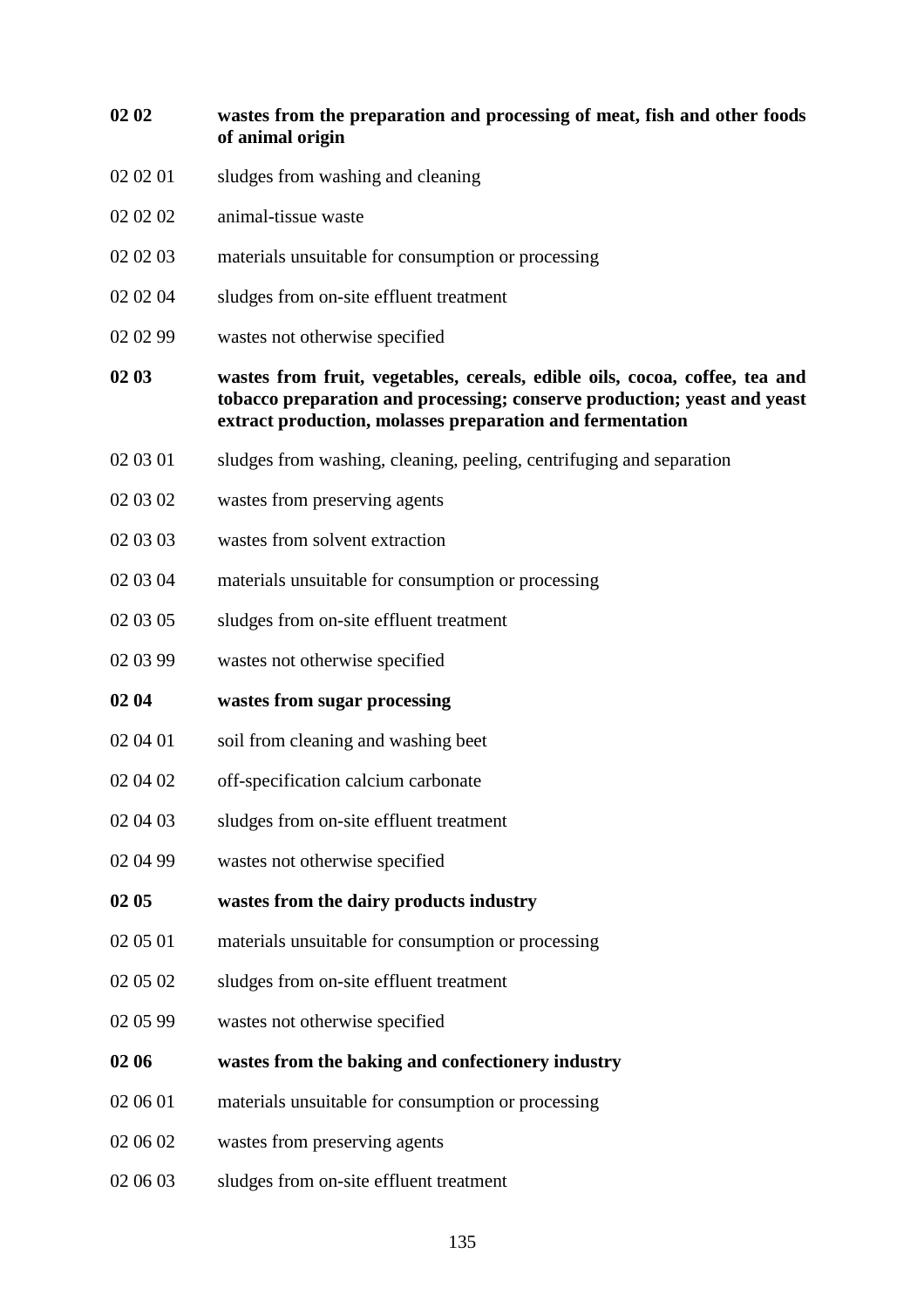- 02 06 99 wastes not otherwise specified
- **02 07 wastes from the production of alcoholic and non-alcoholic beverages (except coffee, tea and cocoa)**
- 02 07 01 wastes from washing, cleaning and mechanical reduction of raw materials
- 02 07 02 wastes from spirits distillation
- 02 07 03 wastes from chemical treatment
- 02 07 04 materials unsuitable for consumption or processing
- 02 07 05 sludges from on-site effluent treatment
- 02 07 99 wastes not otherwise specified

# **03 WASTES FROM WOOD PROCESSING AND THE PRODUCTION OF PANELS AND FURNITURE, PULP, PAPER AND CARDBOARD**

#### **03 01 wastes from wood processing and the production of panels and furniture**

- 03 01 01 waste bark and cork
- 03 01 04\* sawdust, shavings, cuttings, wood, particle board and veneer containing dangerous substances
- 03 01 05 sawdust, shavings, cuttings, wood, particle board and veneer other than those mentioned in 03 01 04
- 03 01 99 wastes not otherwise specified

#### **03 02 wastes from wood preservation**

- 03 02 01\* non-halogenated organic wood preservatives
- 03 02 02\* organochlorinated wood preservatives
- 03 02 03\* organometallic wood preservatives
- 03 02 04\* inorganic wood preservatives
- 03 02 05\* other wood preservatives containing dangerous substances
- 03 02 99 wood preservatives not otherwise specified
- **03 03 wastes from pulp, paper and cardboard production and processing**
- 03 03 01 waste bark and wood
- 03 03 02 green liquor sludge (from recovery of cooking liquor)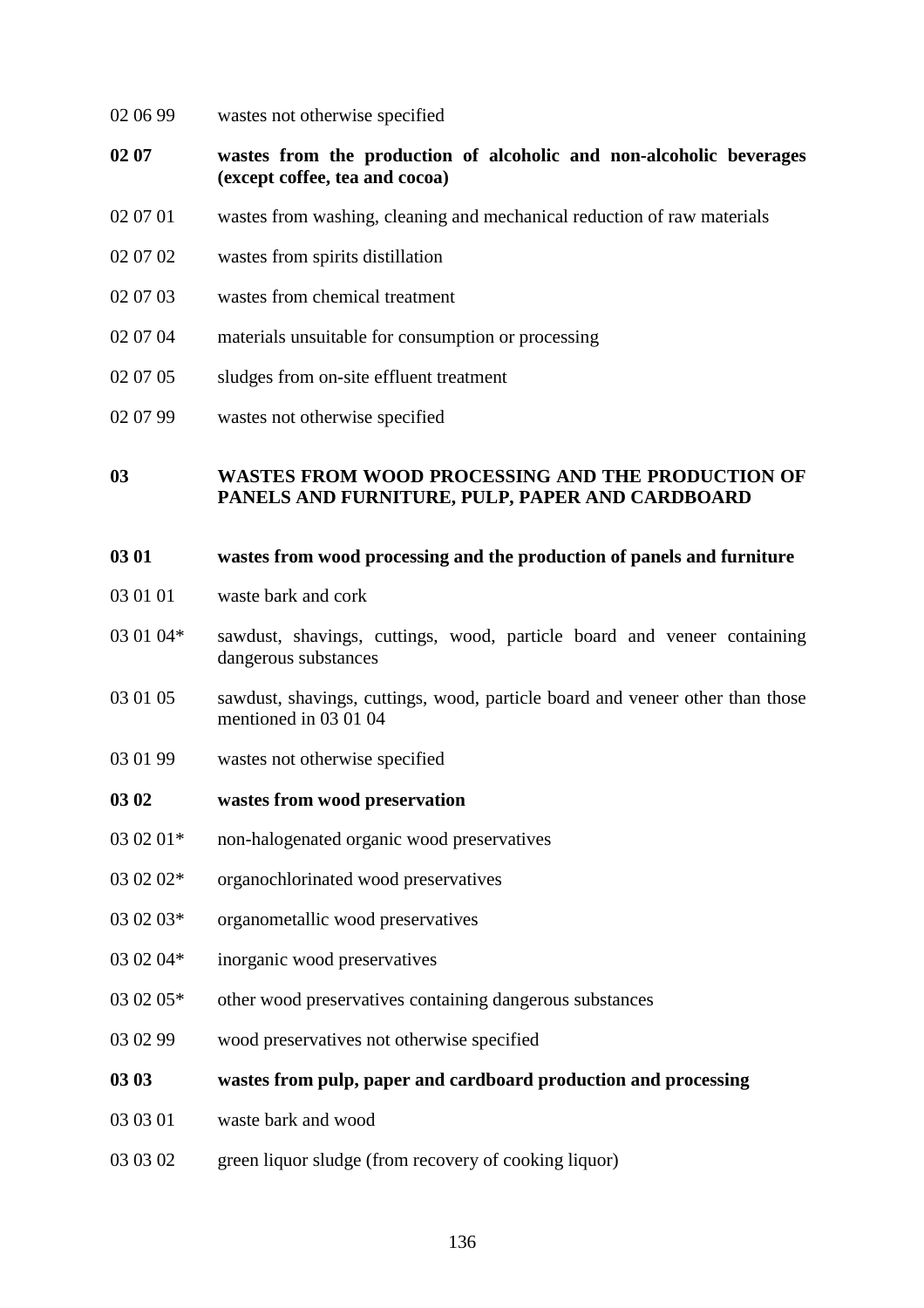- 03 03 05 de-inking sludges from paper recycling
- 03 03 07 mechanically separated rejects from pulping of waste paper and cardboard
- 03 03 08 wastes from sorting of paper and cardboard destined for recycling
- 03 03 09 lime mud waste
- 03 03 10 fibre rejects, fibre-, filler- and coating sludges from mechanical separation
- 03 03 11 sludges from on-site effluent treatment other than those mentioned in 03 03 10
- 03 03 99 wastes not otherwise specified

#### **04 WASTES FROM THE LEATHER, FUR AND TEXTILE INDUSTRIES**

#### **04 01 wastes from the leather and fur industry**

- 04 01 01 fleshings and lime split wastes
- 04 01 02 liming waste
- $04\ 01\ 03*$  degreasing wastes containing solvents without a liquid phase
- 04 01 04 tanning liquor containing chromium
- 04 01 05 tanning liquor free of chromium
- 04 01 06 sludges, in particular from on-site effluent treatment containing chromium
- 04 01 07 sludges, in particular from on-site effluent treatment free of chromium
- 04 01 08 waste tanned leather (blue sheetings, shavings, cuttings, buffing dust) containing chromium
- 04 01 09 wastes from dressing and finishing
- 04 01 99 wastes not otherwise specified

# **04 02 wastes from the textile industry**

- 04 02 09 wastes from composite materials (impregnated textile, elastomer, plastomer)
- 04 02 10 organic matter from natural products (e.g. grease, wax)
- 04 02 14\* wastes from finishing containing organic solvents
- 04 02 15 wastes from finishing other than those mentioned in 04 02 14
- 04 02 16\* dyestuffs and pigments containing dangerous substances
- 04 02 17 dyestuffs and pigments other than those mentioned in 04 02 16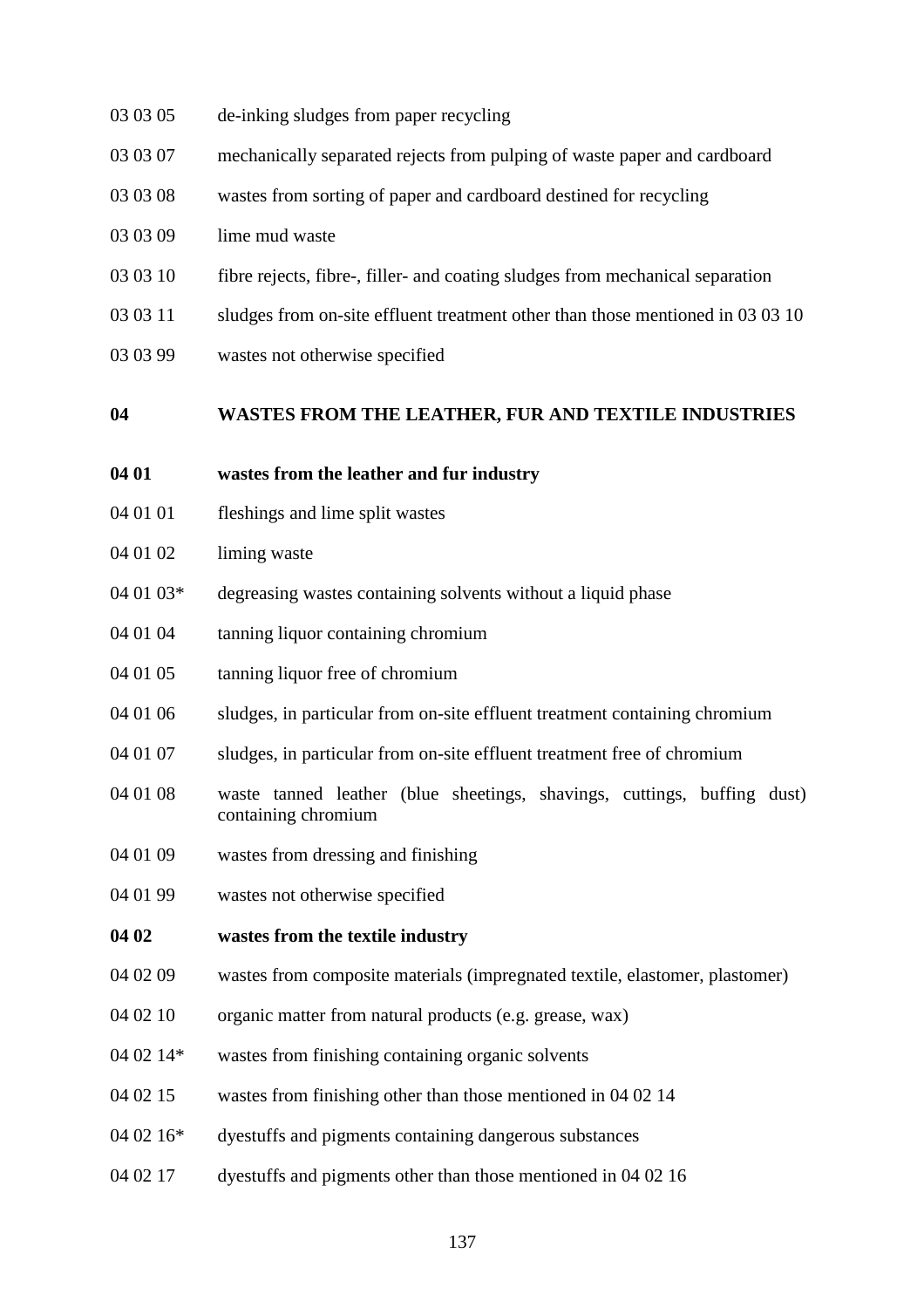- 04 02 19\* sludges from on-site effluent treatment containing dangerous substances
- 04 02 20 sludges from on-site effluent treatment other than those mentioned in 04 02 19
- 04 02 21 wastes from unprocessed textile fibres
- 04 02 22 wastes from processed textile fibres
- 04 02 99 wastes not otherwise specified

## **05 WASTES FROM PETROLEUM REFINING, NATURAL GAS PURIFICATION AND PYROLYTIC TREATMENT OF COAL**

- **05 01 wastes from petroleum refining**
- 05 01 02\* desalter sludges
- 05 01 03\* tank bottom sludges
- 05 01 04\* acid alkyl sludges
- 05 01 05\* oil spills
- 05 01 06\* oily sludges from maintenance operations of the plant or equipment
- 05 01 07\* acid tars
- 05 01 08\* other tars
- 05 01 09\* sludges from on-site effluent treatment containing dangerous substances
- 05 01 10 sludges from on-site effluent treatment other than those mentioned in 05 01 09
- $050111*$  wastes from cleaning of fuels with bases
- 05 01 12\* oil containing acids
- 05 01 13 boiler feedwater sludges
- 05 01 14 wastes from cooling columns
- 05 01 15\* spent filter clays
- 05 01 16 sulphur-containing wastes from petroleum desulphurisation
- 05 01 17 Bitumen
- 05 01 99 wastes not otherwise specified
- **05 06 wastes from the pyrolytic treatment of coal**
- 05 06 01\* acid tars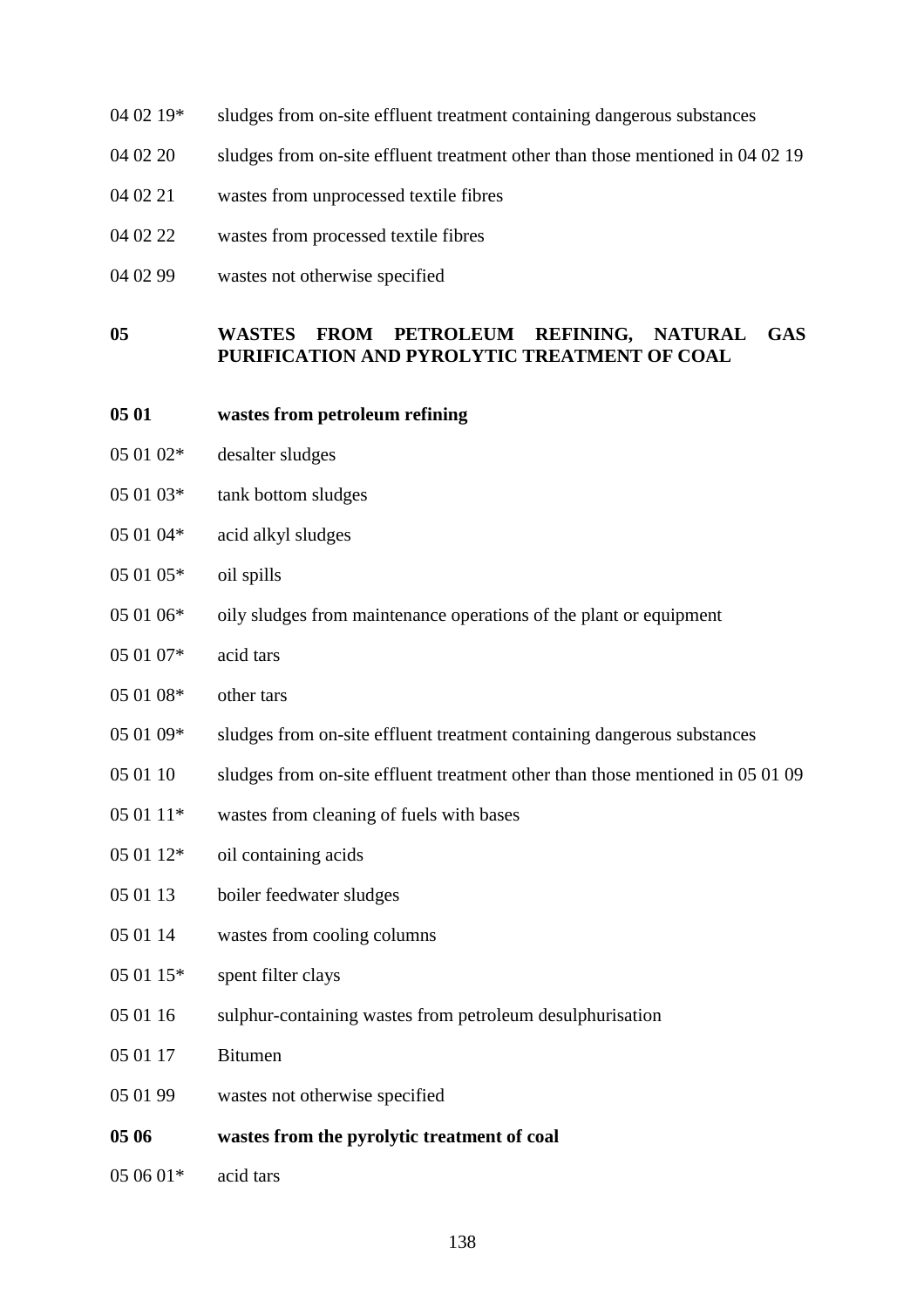| 05 06 03* | other tars                                                                    |
|-----------|-------------------------------------------------------------------------------|
| 05 06 04  | waste from cooling columns                                                    |
| 05 06 99  | wastes not otherwise specified                                                |
| 05 07     | wastes from natural gas purification and transportation                       |
| 05 07 01* | wastes containing mercury                                                     |
| 05 07 02  | wastes containing sulphur                                                     |
| 05 07 99  | wastes not otherwise specified                                                |
| 06        | <b>WASTES FROM INORGANIC CHEMICAL PROCESSES</b>                               |
| 06 01     | wastes from the manufacture, formulation, supply and use (MFSU) of<br>acids   |
| 06 01 01* | sulphuric acid and sulphurous acid                                            |
| 06 01 02* | hydrochloric acid                                                             |
| 06 01 03* | hydrofluoric acid                                                             |
| 06 01 04* | phosphoric and phosphorous acid                                               |
| 06 01 05* | nitric acid and nitrous acid                                                  |
| 06 01 06* | other acids                                                                   |
| 06 01 99  | wastes not otherwise specified                                                |
| 06 02     | wastes from the MFSU of bases                                                 |
| 06 02 01* | calcium hydroxide                                                             |
| 06 02 03* | ammonium hydroxide                                                            |
| 06 02 04* | sodium and potassium hydroxide                                                |
| 06 02 05* | other bases                                                                   |
| 06 02 99  | wastes not otherwise specified                                                |
| 06 03     | wastes from the MFSU of salts and their solutions and metallic oxides         |
| 06 03 11* | solid salts and solutions containing cyanides                                 |
| 06 03 13* | solid salts and solutions containing heavy metals                             |
| 06 03 14  | solid salts and solutions other than those mentioned in 06 03 11 and 06 03 13 |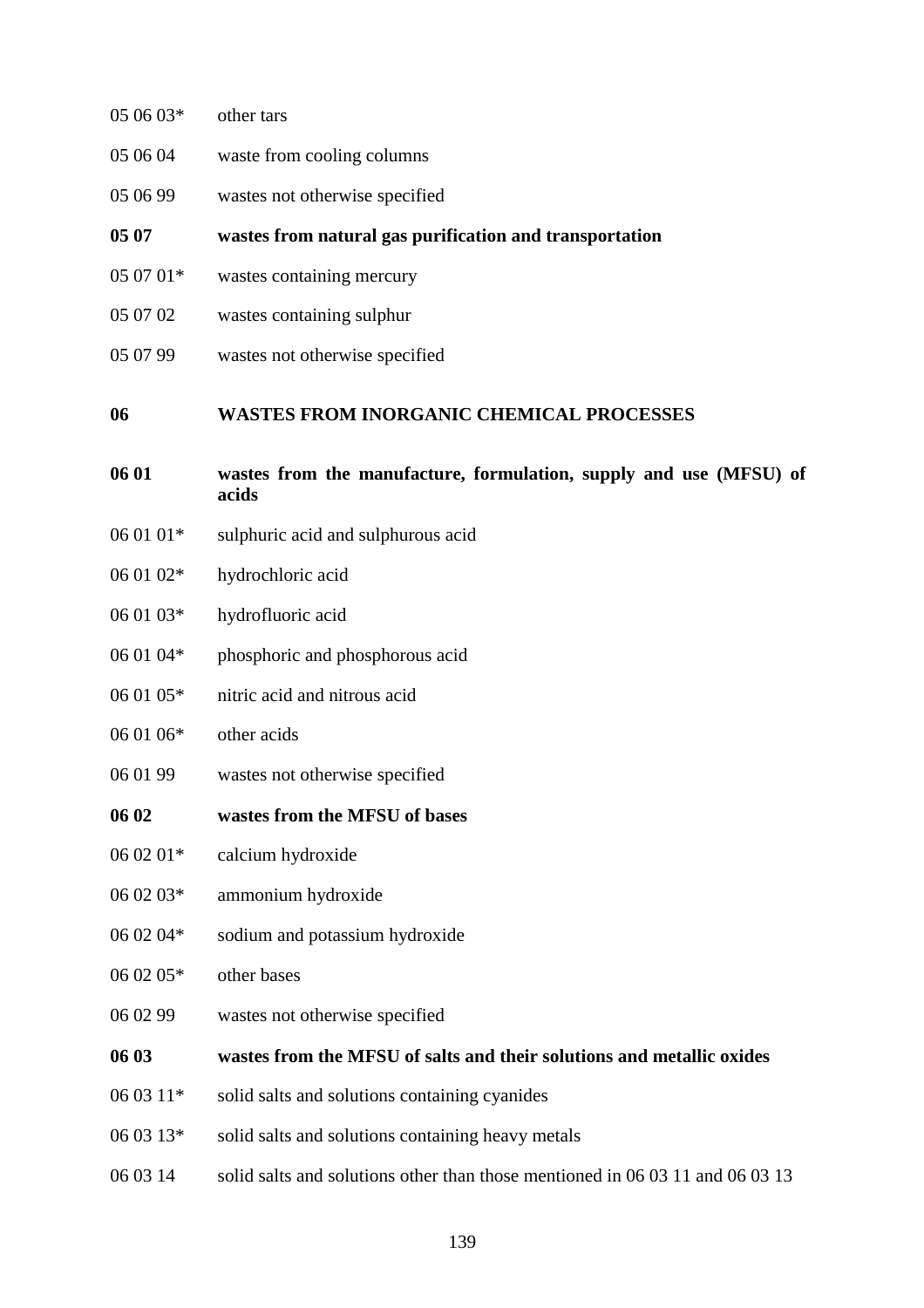- 06 03 15\* metallic oxides containing heavy metals
- 06 03 16 metallic oxides other than those mentioned in 06 03 15
- 06 03 99 wastes not otherwise specified

**06 04 metal-containing wastes other than those mentioned in 06 03**

- 06 04 03\* wastes containing arsenic
- 06 04 04\* wastes containing mercury
- 06 04 05\* wastes containing other heavy metals
- 06 04 99 wastes not otherwise specified

#### **06 05 sludges from on-site effluent treatment**

- 06 05 02\* sludges from on-site effluent treatment containing dangerous substances
- 06 05 03 sludges from on-site effluent treatment other than those mentioned in 06 05 02

# **06 06 wastes from the MFSU of sulphur chemicals, sulphur chemical processes and desulphurisation processes**

- 06 06 02\* wastes containing dangerous sulphides
- 06 06 03 wastes containing sulphides other than those mentioned in 06 06 02
- 06 06 99 wastes not otherwise specified

#### **06 07 wastes from the MFSU of halogens and halogen chemical processes**

- 06 07 01\* wastes containing asbestos from electrolysis
- 06 07 02\* activated carbon from chlorine production
- 06 07 03\* barium sulphate sludge containing mercury
- 06 07 04\* solutions and acids, e.g. contact acid
- 06 07 99 wastes not otherwise specified

# **06 08 wastes from the MFSU of silicon and silicon derivatives**

- 06 08 02\* wastes containing dangerous chlorosilanes
- 06 08 99 wastes not otherwise specified

# **06 09 wastes from the MSFU of phosphorous chemicals and phosphorous chemical processes**

06 09 02 phosphorous slag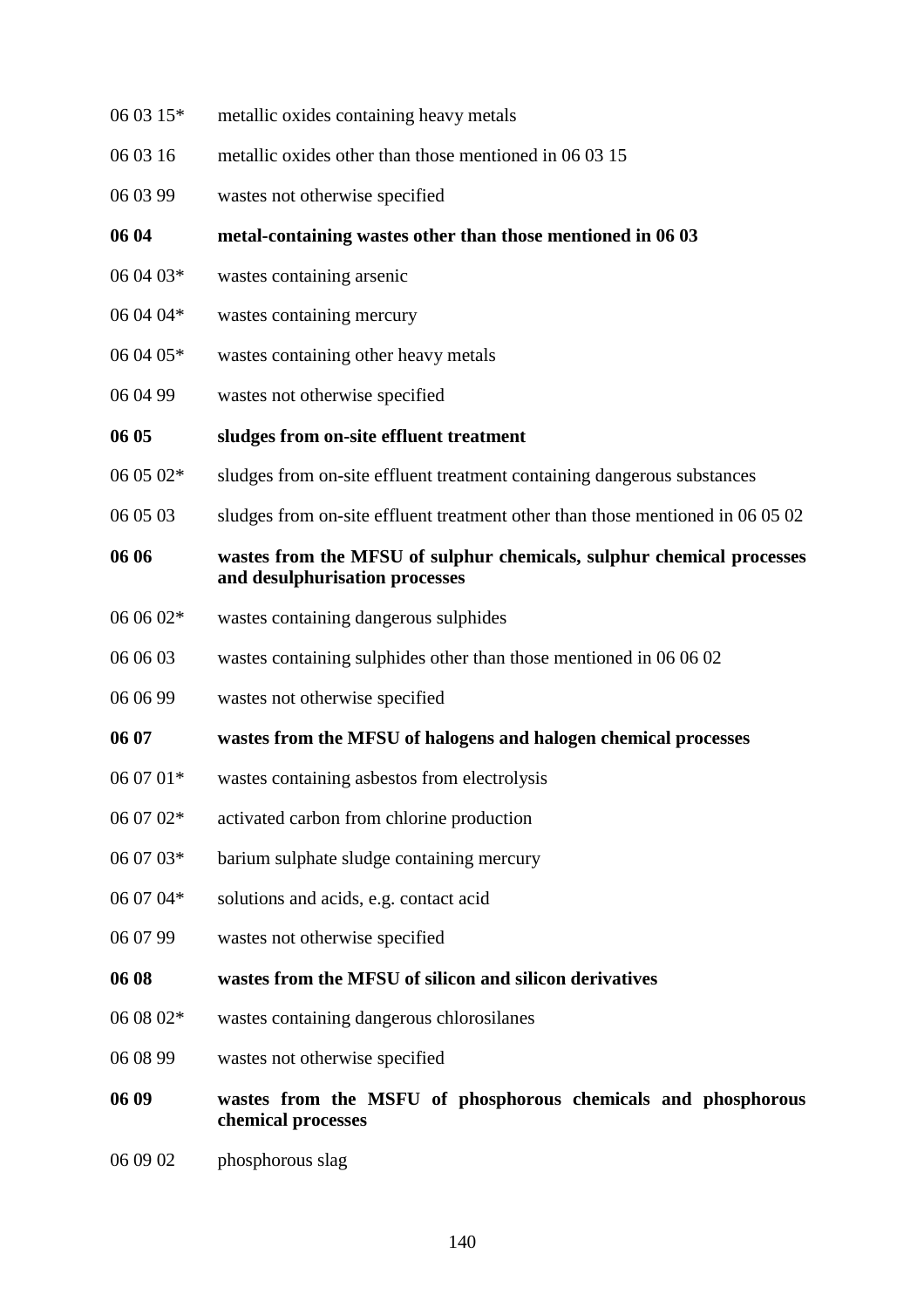| 06 09 03* | calcium-based reaction wastes containing or contaminated with dangerous<br>substances                 |
|-----------|-------------------------------------------------------------------------------------------------------|
| 06 09 04  | calcium-based reaction wastes other than those mentioned in 06 09 03                                  |
| 06 09 99  | wastes not otherwise specified                                                                        |
| 06 10     | wastes from the MFSU of nitrogen chemicals, nitrogen chemical processes<br>and fertiliser manufacture |
| 06 10 02* | wastes containing dangerous substances                                                                |
| 06 10 99  | wastes not otherwise specified                                                                        |
| 06 11     | wastes from the manufacture of inorganic pigments and opacificiers                                    |
| 06 11 01  | calcium-based reaction wastes from titanium dioxide production                                        |
| 06 11 99  | wastes not otherwise specified                                                                        |
| 06 13     | wastes from inorganic chemical processes not otherwise specified                                      |
|           |                                                                                                       |
| 06 13 01* | inorganic plant protection products, wood-preserving agents and other<br>biocides.                    |
| 06 13 02* | spent activated carbon (except 06 07 02)                                                              |
| 06 13 03  | carbon black                                                                                          |
| 06 13 04* | wastes from asbestos processing                                                                       |
| 06 13 05* | Soot                                                                                                  |
| 06 13 99  | wastes not otherwise specified                                                                        |
| 07        | <b>WASTES FROM ORGANIC CHEMICAL PROCESSES</b>                                                         |
| 07 01     | wastes from the manufacture, formulation, supply and use (MFSU) of<br>basic organic chemicals         |

- 07 01 03\* organic halogenated solvents, washing liquids and mother liquors
- 07 01 04\* other organic solvents, washing liquids and mother liquors
- 07 01 07\* halogenated still bottoms and reaction residues
- 07 01 08\* other still bottoms and reaction residues
- 07 01 09\* halogenated filter cakes and spent absorbents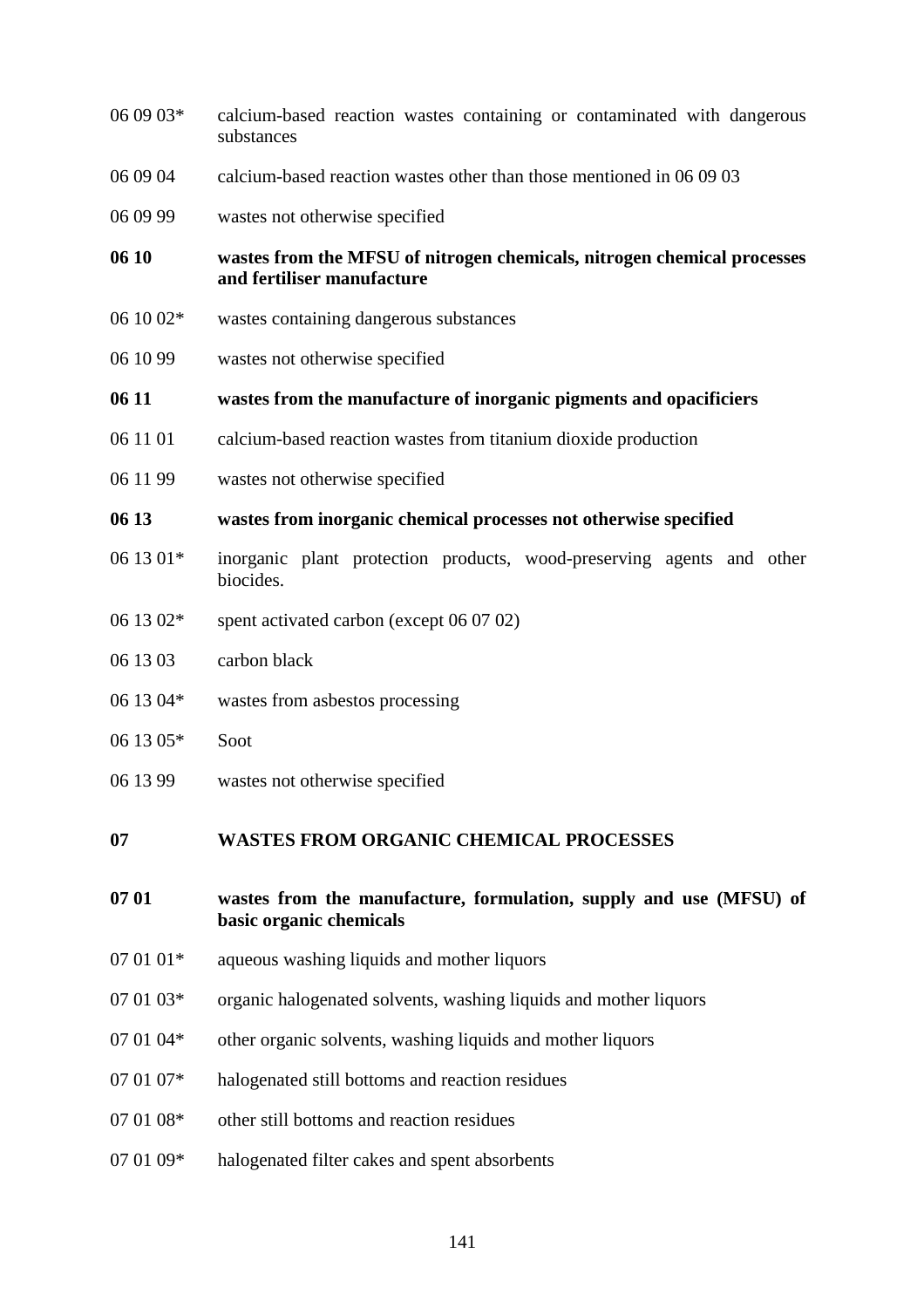- $07 01 10*$  other filter cakes and spent absorbents
- 07 01 11<sup>\*</sup> sludges from on-site effluent treatment containing dangerous substances
- 07 01 12 sludges from on-site effluent treatment other than those mentioned in 07 01 11
- 07 01 99 wastes not otherwise specified

#### **07 02 wastes from the MFSU of plastics, synthetic rubber and man-made fibres**

- $07 02 01*$  aqueous washing liquids and mother liquors
- 07 02 03\* organic halogenated solvents, washing liquids and mother liquors
- 07 02 04\* other organic solvents, washing liquids and mother liquors
- 07 02 07\* halogenated still bottoms and reaction residues
- 07 02 08\* other still bottoms and reaction residues
- 07 02 09\* halogenated filter cakes and spent absorbents
- 07 02 10<sup>\*</sup> other filter cakes and spent absorbents
- 07 02 11<sup>\*</sup> sludges from on-site effluent treatment containing dangerous substances
- 07 02 12 sludges from on-site effluent treatment other than those mentioned in 07 02 11
- 07 02 13 waste plastic
- 07 02 14\* wastes from additives containing dangerous substances
- 07 02 15 wastes from additives other than those mentioned in 07 02 14
- 07 02 16\* wastes containing dangerous silicones
- 07 02 17 waste containing silicones other than those mentioned in 07 02 16
- 07 02 99 wastes not otherwise specified

#### **07 03 wastes from the MFSU of organic dyes and pigments (except 06 11)**

- $07 03 01*$  aqueous washing liquids and mother liquors
- 07 03 03<sup>\*</sup> organic halogenated solvents, washing liquids and mother liquors
- 07 03 04<sup>\*</sup> other organic solvents, washing liquids and mother liquors
- 07 03 07\* halogenated still bottoms and reaction residues
- 07 03 08\* other still bottoms and reaction residues
- 07 03 09\* halogenated filter cakes and spent absorbents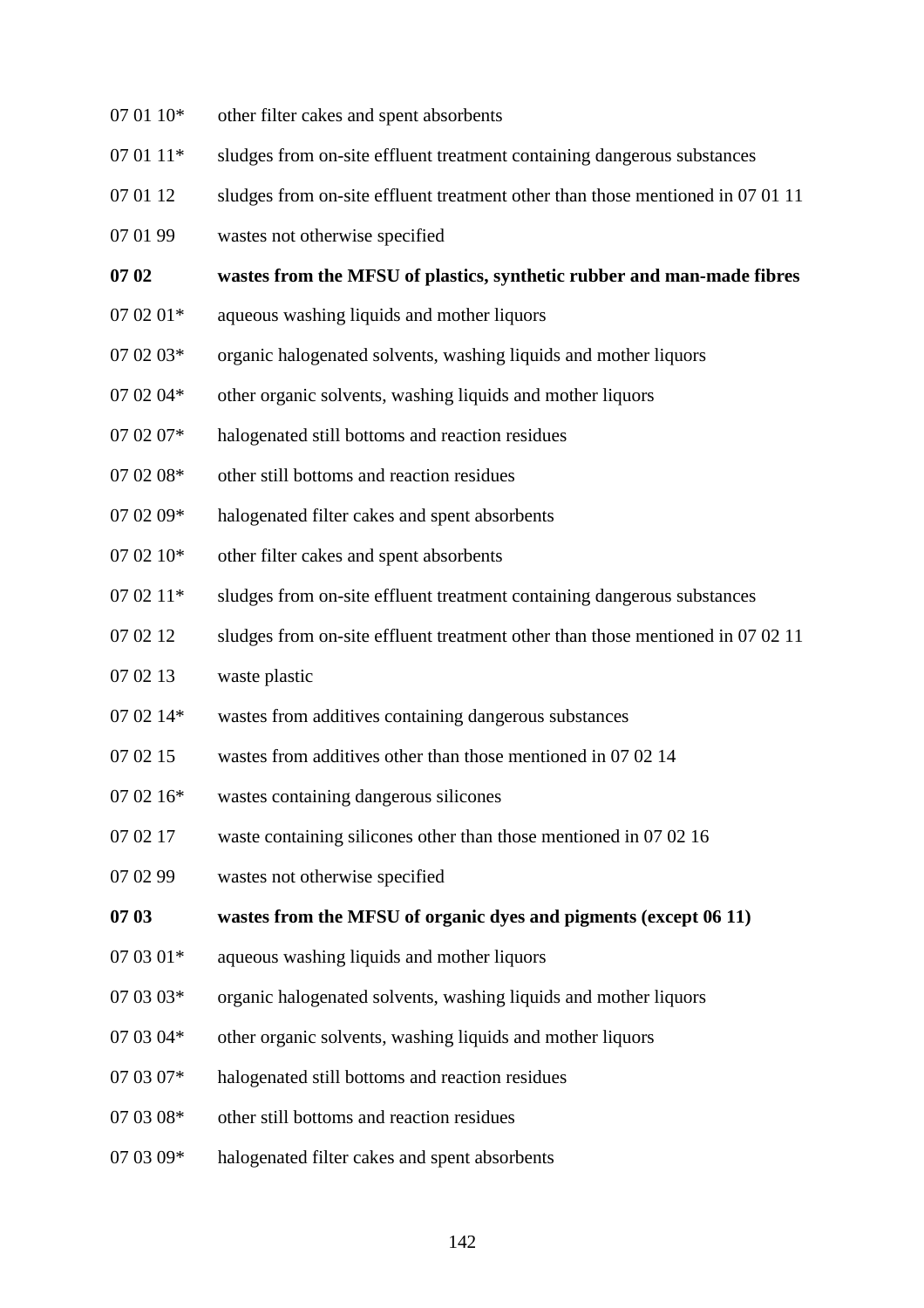- $07 03 10*$  other filter cakes and spent absorbents
- 07 03 11<sup>\*</sup> sludges from on-site effluent treatment containing dangerous substances
- 07 03 12 sludges from on-site effluent treatment other than those mentioned in 07 03 11
- 07 03 99 wastes not otherwise specified

**07 04 Wastes from the MFSU of organic plant protection products (except 02 01 08 and 02 01 09), wood preserving agents (except 03 02) and other biocides**

- $07 04 01*$  aqueous washing liquids and mother liquors
- 07 04 03\* organic halogenated solvents, washing liquids and mother liquors
- 07 04 04<sup>\*</sup> other organic solvents, washing liquids and mother liquors
- 07 04 07\* halogenated still bottoms and reaction residues
- 07 04 08<sup>\*</sup> other still bottoms and reaction residues
- 07 04 09\* halogenated filter cakes and spent absorbents
- 07 04 10<sup>\*</sup> other filter cakes and spent absorbents
- 07 04 11<sup>\*</sup> sludges from on-site effluent treatment containing dangerous substances
- 07 04 12 sludges from on-site effluent treatment other than those mentioned in 07 04 11
- 07 04 13\* solid wastes containing dangerous substances
- 07 04 99 wastes not otherwise specified

#### **07 05 wastes from the MFSU of pharmaceuticals**

- $07 05 01*$  aqueous washing liquids and mother liquors
- 07 05 03\* organic halogenated solvents, washing liquids and mother liquors
- 07 05 04<sup>\*</sup> other organic solvents, washing liquids and mother liquors
- 07 05 07\* halogenated still bottoms and reaction residues
- 07 05 08\* other still bottoms and reaction residues
- 07 05 09\* halogenated filter cakes and spent absorbents
- $07 05 10*$  other filter cakes and spent absorbents
- 07 05 11\* sludges from on-site effluent treatment containing dangerous substances
- 07 05 12 sludges from on-site effluent treatment other than those mentioned in 07 05 11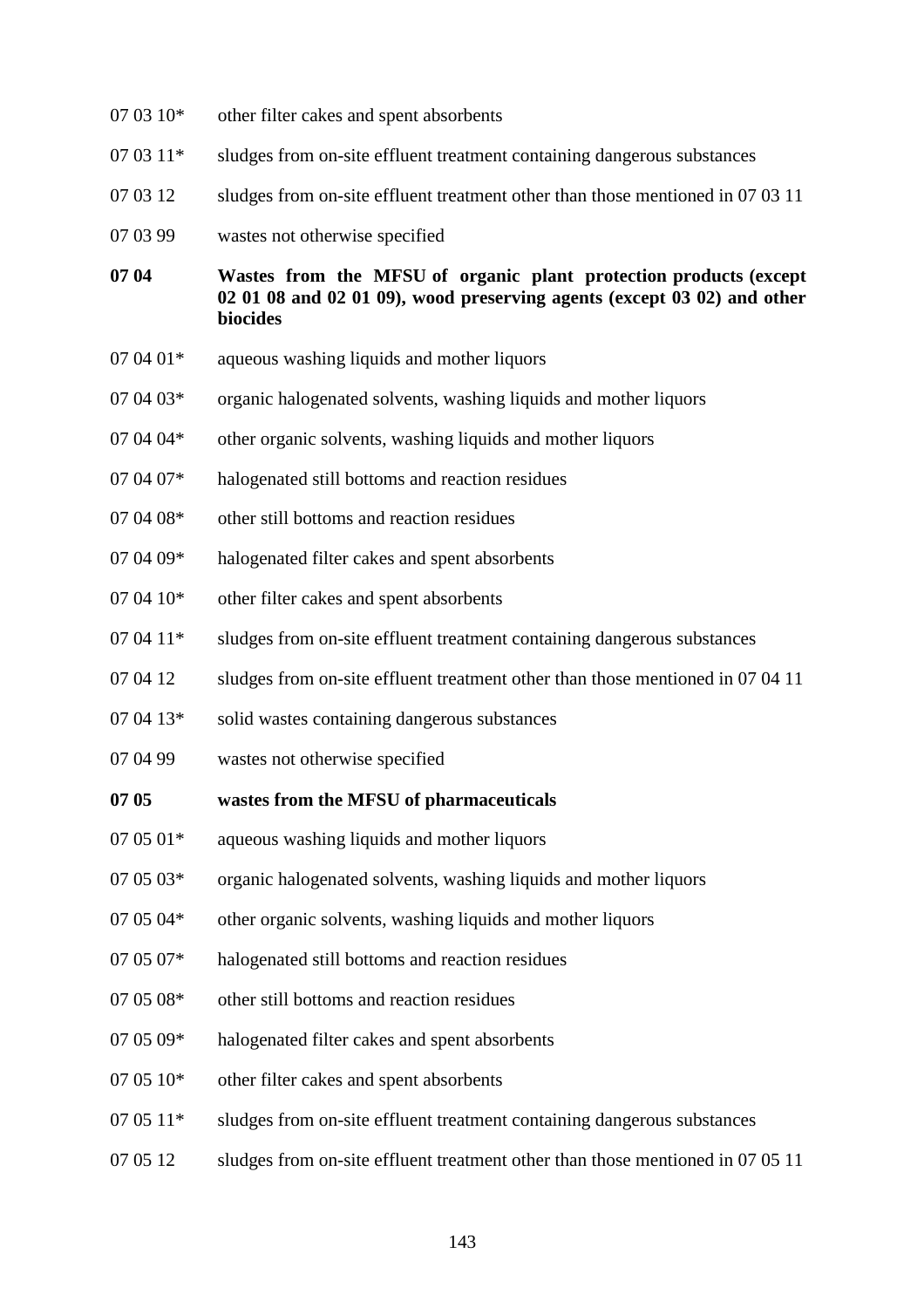- 07 05 13\* solid wastes containing dangerous substances
- 07 05 14 solid wastes other than those mentioned in 07 05 13
- 07 05 99 wastes not otherwise specified
- **07 06 wastes from the MFSU of fats, grease, soaps, detergents, disinfectants and cosmetics**
- $07 06 01*$  aqueous washing liquids and mother liquors
- $07 06 03*$  organic halogenated solvents, washing liquids and mother liquors
- 07 06 04\* other organic solvents, washing liquids and mother liquors
- 07 06 07\* halogenated still bottoms and reaction residues
- 07 06 08<sup>\*</sup> other still bottoms and reaction residues
- 07 06 09\* halogenated filter cakes and spent absorbents
- $07 06 10*$  other filter cakes and spent absorbents
- 07 06 11<sup>\*</sup> sludges from on-site effluent treatment containing dangerous substances
- 07 06 12 sludges from on-site effluent treatment other than those mentioned in 07 06 11
- 07 06 99 wastes not otherwise specified
- **07 07 wastes from the MFSU of fine chemicals and chemical products not otherwise specified**
- $07 07 01*$  aqueous washing liquids and mother liquors
- 07 07 03\* organic halogenated solvents, washing liquids and mother liquors
- 07 07 04\* other organic solvents, washing liquids and mother liquors
- 07 07 07<sup>\*</sup> halogenated still bottoms and reaction residues
- 07 07 08\* other still bottoms and reaction residues
- 07 07 09\* halogenated filter cakes and spent absorbents
- 07 07 10<sup>\*</sup> other filter cakes and spent absorbents
- 07 07 11<sup>\*</sup> sludges from on-site effluent treatment containing dangerous substances
- 07 07 12 sludges from on-site effluent treatment other than those mentioned in 07 07 11
- 07 07 99 wastes not otherwise specified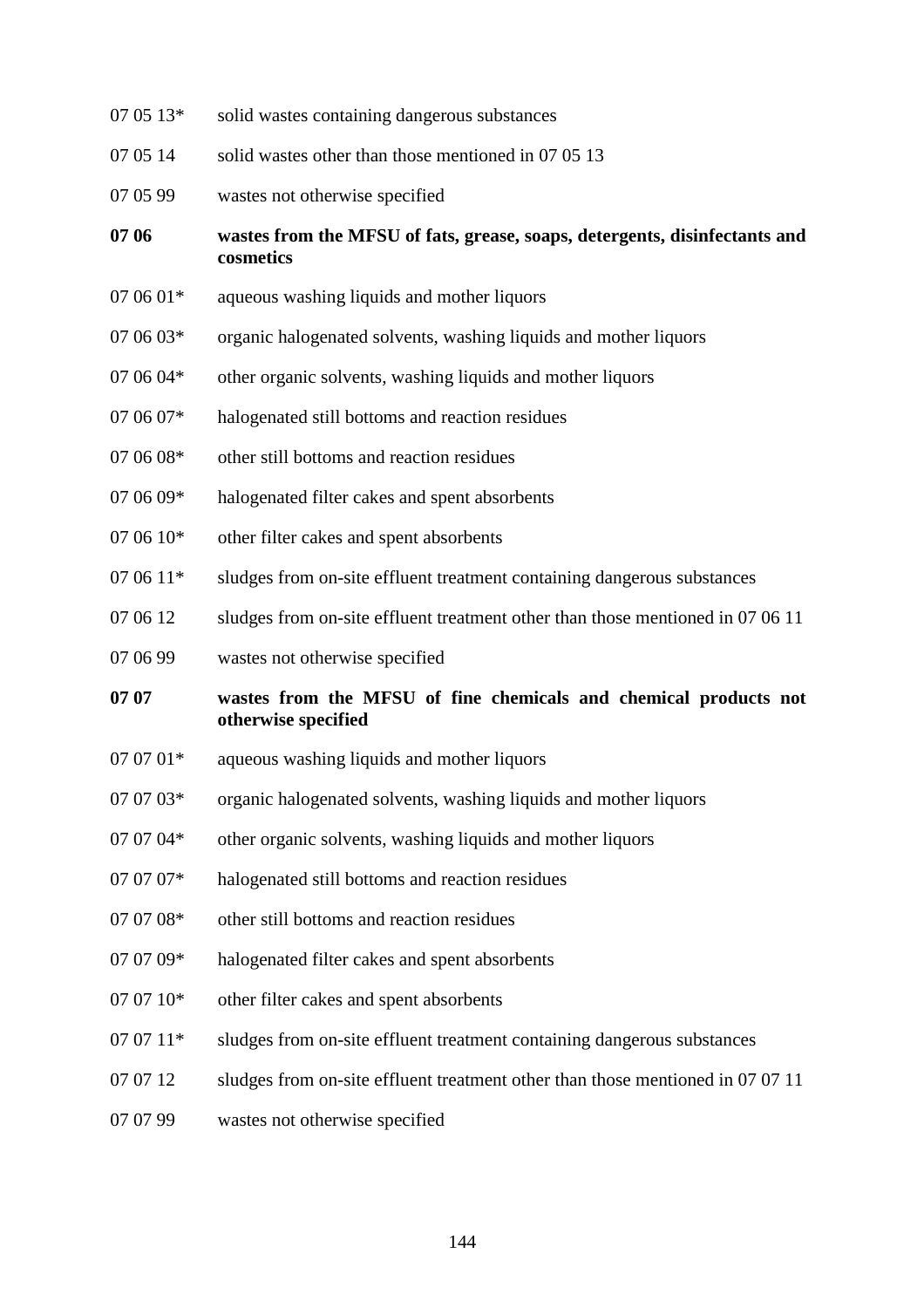**08 WASTES FROM THE MANUFACTURE, FORMULATION, SUPPLY AND USE (MFSU) OF COATINGS (PAINTS, VARNISHES AND VITREOUS ENAMELS), ADHESIVES, SEALANTS AND PRINTING INKS**

#### **08 01 wastes from MFSU and removal of paint and varnish**

- 08 01 11\* waste paint and varnish containing organic solvents or other dangerous substances
- 08 01 12 waste paint and varnish other than those mentioned in 08 01 11
- 08 01 13\* sludges from paint or varnish containing organic solvents or other dangerous substances
- 08 01 14 sludges from paint or varnish other than those mentioned in 08 01 13
- 08 01 15\* aqueous sludges containing paint or varnish containing organic solvents or other dangerous substances
- 08 01 16 aqueous sludges containing paint or varnish other than those mentioned in 08 01 15
- 08 01 17\* wastes from paint or varnish removal containing organic solvents or other dangerous substances
- 08 01 18 wastes from paint or varnish removal other than those mentioned in 08 01 17
- 08 01 19\* aqueous suspensions containing paint or varnish containing organic solvents or other dangerous substances
- 08 01 20 aqueous suspensions containing paint or varnish other than those mentioned in 08 01 19
- 08 01 21\* waste paint or varnish remover
- 08 01 99 wastes not otherwise specified

**08 02 wastes from MFSU of other coatings (including ceramic materials)**

- 08 02 01 waste coating powders
- 08 02 02 aqueous sludges containing ceramic materials
- 08 02 03 aqueous suspensions containing ceramic materials
- 08 02 99 wastes not otherwise specified
- **08 03 wastes from MFSU of printing inks**
- 08 03 07 aqueous sludges containing ink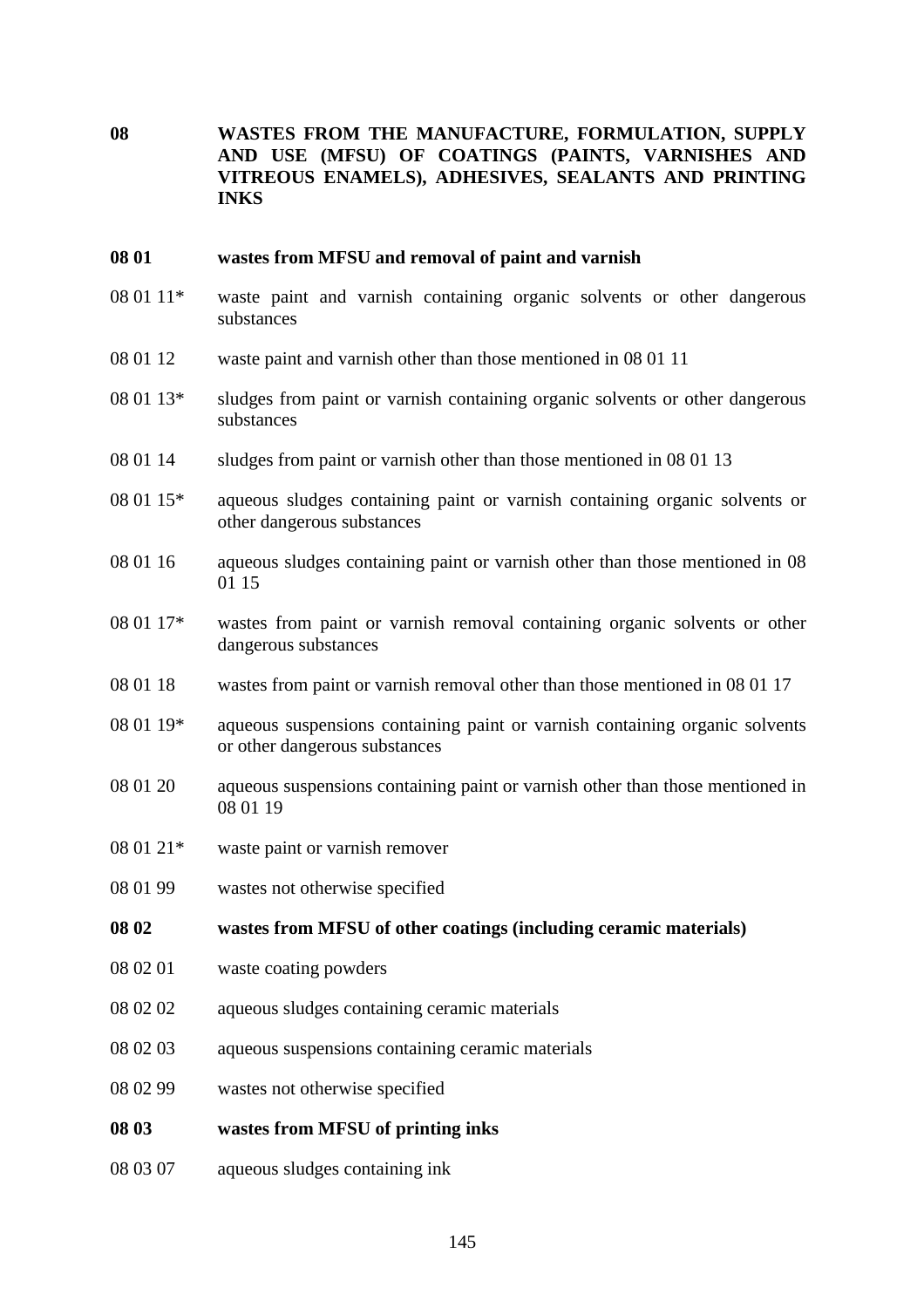| 08 03 08  | aqueous liquid waste containing ink                                                                                |
|-----------|--------------------------------------------------------------------------------------------------------------------|
| 08 03 12* | waste ink containing dangerous substances                                                                          |
| 08 03 13  | waste ink other than those mentioned in 08 03 12                                                                   |
| 08 03 14* | ink sludges containing dangerous substances                                                                        |
| 08 03 15  | ink sludges other than those mentioned in 08 03 14                                                                 |
| 08 03 16* | waste etching solutions                                                                                            |
| 08 03 17* | waste printing toner containing dangerous substances                                                               |
| 08 03 18  | waste printing toner other than those mentioned in 08 03 17                                                        |
| 08 03 19* | disperse oil                                                                                                       |
| 08 03 99  | wastes not otherwise specified                                                                                     |
| 08 04     | wastes from MFSU of adhesives and sealants (including waterproofing<br>products)                                   |
| 08 04 09* | waste adhesives and sealants containing organic solvents or other dangerous<br>substances                          |
| 08 04 10  | waste adhesives and sealants other than those mentioned in 08 04 09                                                |
| 08 04 11* | adhesive and sealant sludges containing organic solvents or other dangerous<br>substances                          |
| 08 04 12  | adhesive and sealant sludges other than those mentioned in 08 04 11                                                |
| 08 04 13* | aqueous sludges containing adhesives or sealants containing organic solvents<br>or other dangerous substances      |
| 08 04 14  | aqueous sludges containing adhesives or sealants other than those mentioned<br>in 08 04 13                         |
| 08 04 15* | aqueous liquid waste containing adhesives or sealants containing organic<br>solvents or other dangerous substances |
| 08 04 16  | aqueous liquid waste containing adhesives or sealants other than those<br>mentioned in 08 04 15                    |
| 08 04 17* | rosin oil                                                                                                          |
| 08 04 99  | wastes not otherwise specified                                                                                     |
| 08 05     | wastes not otherwise specified in 08                                                                               |
| 08 05 01* | waste isocyanates                                                                                                  |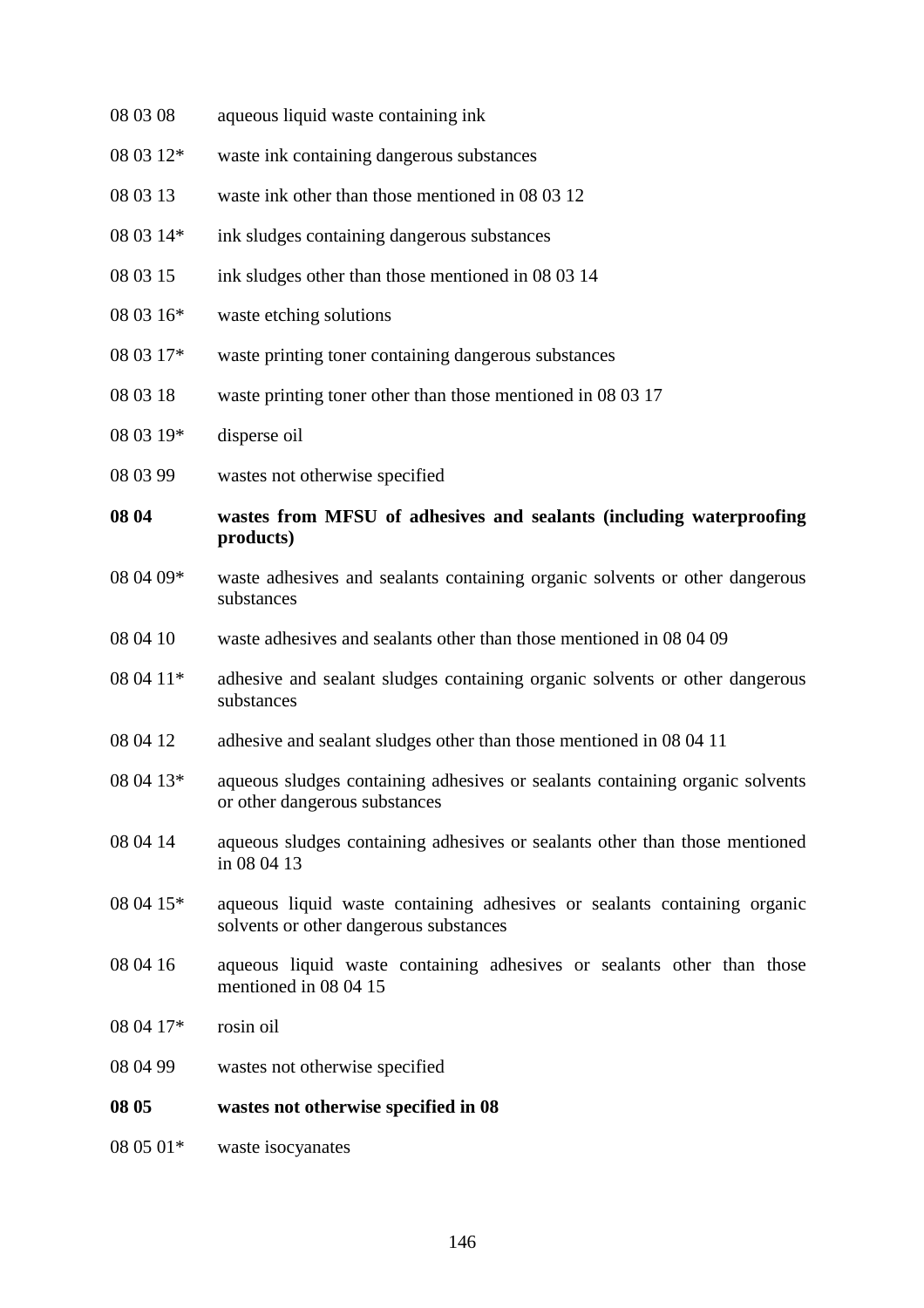#### **09 WASTES FROM THE PHOTOGRAPHIC INDUSTRY**

- **09 01 wastes from the photographic industry**
- 09 01 01\* water-based developer and activator solutions
- 09 01 02\* water-based offset plate developer solutions
- 09 01 03\* solvent-based developer solutions
- 09 01 04\* fixer solutions
- 09 01 05\* bleach solutions and bleach fixer solutions
- 09 01 06\* wastes containing silver from on-site treatment of photographic wastes
- 09 01 07 photographic film and paper containing silver or silver compounds
- 09 01 08 photographic film and paper free of silver or silver compounds
- 09 01 10 single-use cameras without batteries
- 09 01 11\* single-use cameras containing batteries included in 16 06 01, 16 06 02 or 16 06 03
- 09 01 12 single-use cameras containing batteries other than those mentioned in 09 01 11
- 09 01 13\* aqueous liquid waste from on-site reclamation of silver other than those mentioned in 09 01 06
- 09 01 99 wastes not otherwise specified

#### **10 WASTES FROM THERMAL PROCESSES**

#### **10 01 wastes from power stations and other combustion plants (except 19)**

- 10 01 01 bottom ash, slag and boiler dust (excluding boiler dust mentioned in 10 01 04)
- 10 01 02 coal fly ash
- 10 01 03 fly ash from peat and untreated wood
- 10 01 04\* oil fly ash and -boiler dust
- 10 01 05 calcium-based reaction wastes from flue-gas desulphurisation in solid form
- 10 01 07 calcium-based reaction wastes from flue-gas desulphurisation in sludge form
- 10 01 09\* sulphuric acid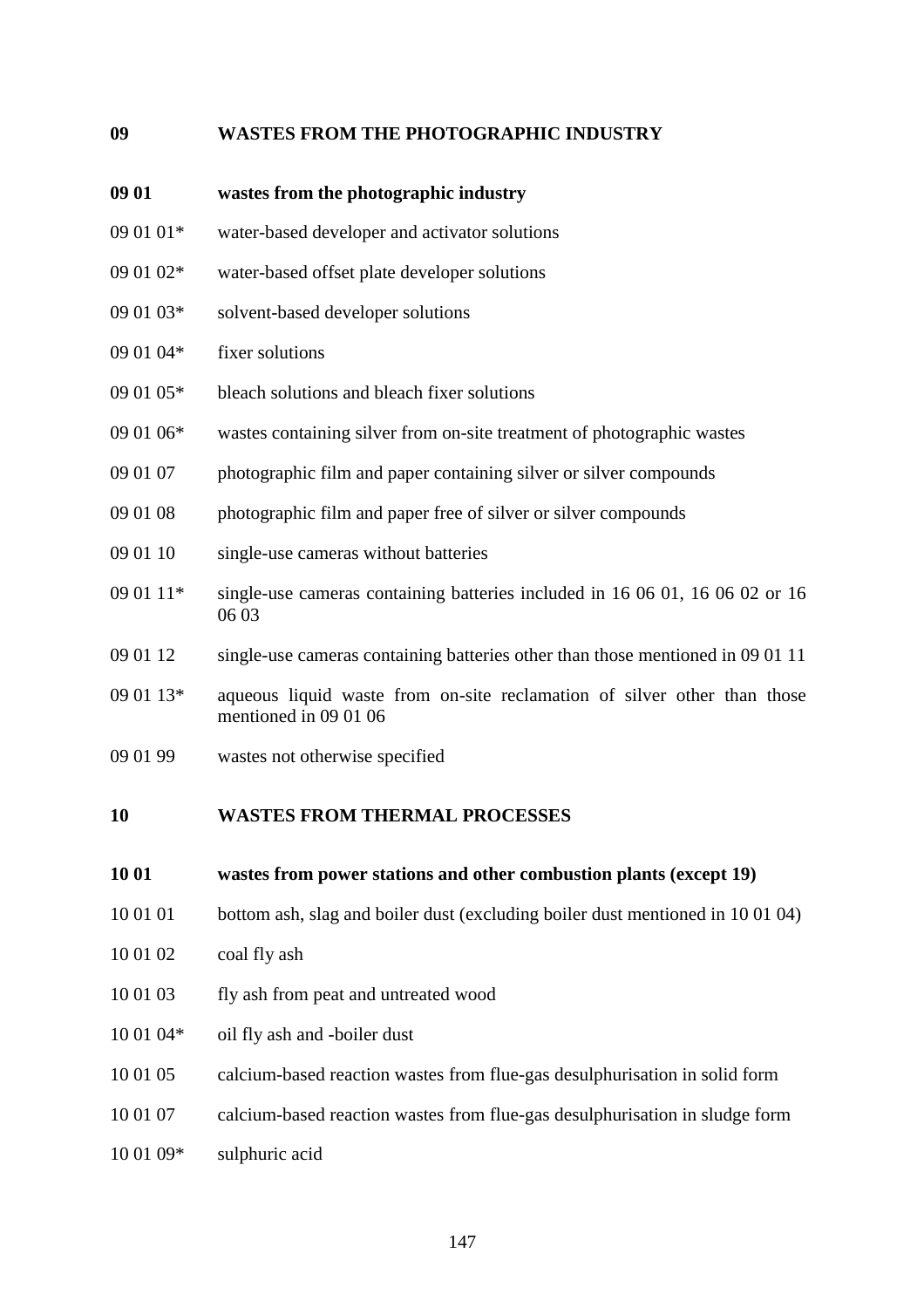- 10 01 13\* fly ash from emulsified hydrocarbons used as fuel
- 10 01 14\* bottom ash, slag and boiler dust from co-incineration containing dangerous substances
- 10 01 15 bottom ash, slag and boiler dust from co-incineration other than those mentioned in 10 01 14
- 10 01 16\* fly ash from co-incineration containing dangerous substances
- 10 01 17 fly ash from co-incineration other than those mentioned in 10 01 16
- 10 01 18\* wastes from gas cleaning containing dangerous substances
- 10 01 19 wastes from gas cleaning other than those mentioned in 10 01 05, 10 01 07 and 10 01 18
- 10 01 20\* sludges from on-site effluent treatment containing dangerous substances
- 10 01 21 sludges from on-site effluent treatment other than those mentioned in 10 01 20
- 10 01 22\* aqueous sludges from boiler cleansing containing dangerous substances
- 10 01 23 aqueous sludges from boiler cleansing other than those mentioned in 10 01 22
- 10 01 24 sands from fluidised beds
- 10 01 25 wastes from fuel storage and preparation of coal-fired power plants
- 10 01 26 wastes from cooling-water treatment
- 10 01 99 wastes not otherwise specified
- **10 02 wastes from the iron and steel industry**
- 10 02 01 wastes from the processing of slag
- 10 02 02 unprocessed slag
- 10 02 07\* solid wastes from gas treatment containing dangerous substances
- 10 02 08 solid wastes from gas treatment other than those mentioned in 10 02 07
- 10 02 10 mill scales
- 10 02 11\* wastes from cooling-water treatment containing oil
- 10 02 12 wastes from cooling-water treatment other than those mentioned in 10 02 11
- 10 02 13\* sludges and filter cakes from gas treatment containing dangerous substances
- 10 02 14 sludges and filter cakes from gas treatment other than those mentioned in 10 02 13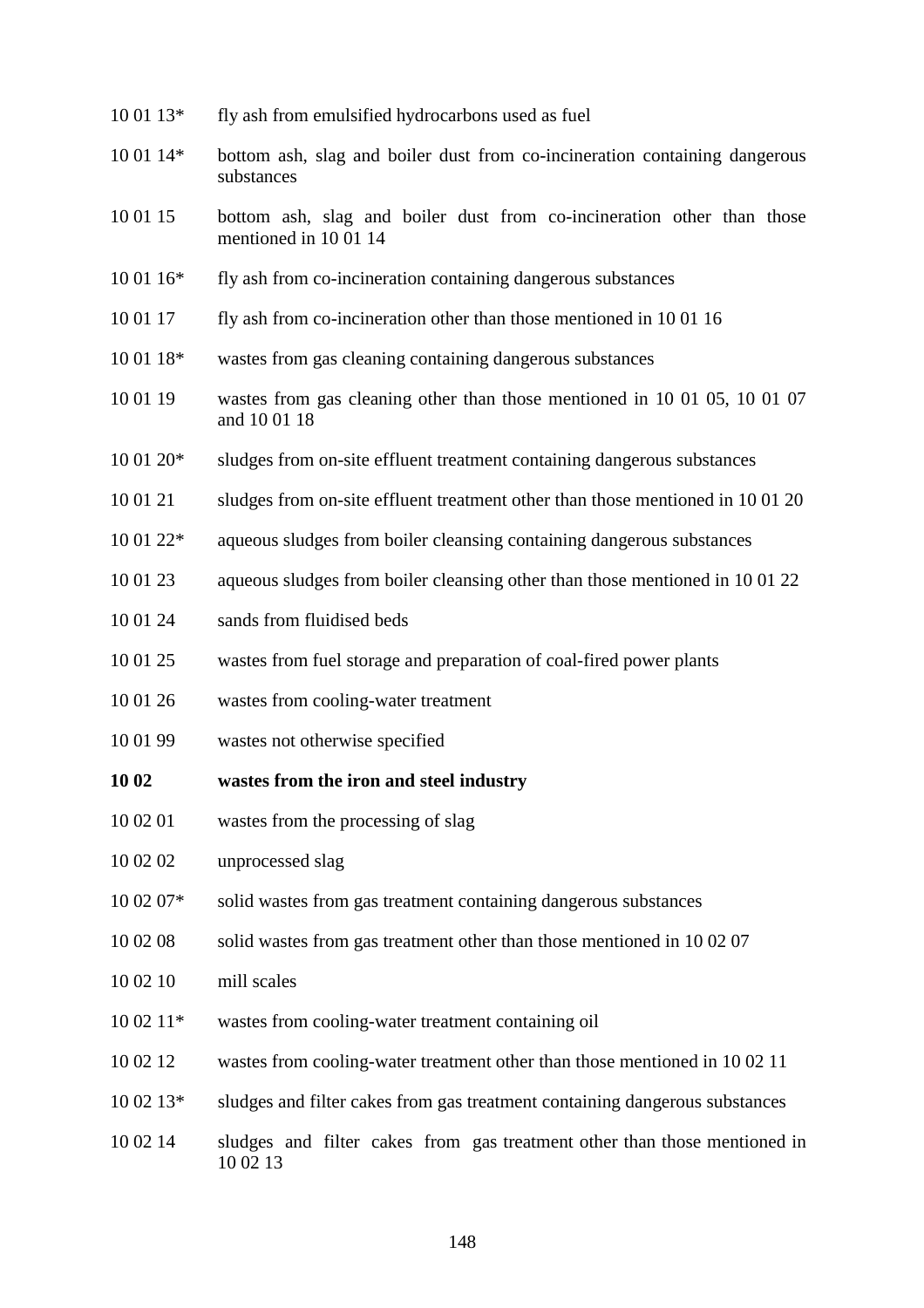| 10 02 15  | other sludges and filter cakes                                                                            |
|-----------|-----------------------------------------------------------------------------------------------------------|
| 10 02 99  | wastes not otherwise specified                                                                            |
| 10 03     | wastes from aluminium thermal metallurgy                                                                  |
| 10 03 02  | anode scraps                                                                                              |
| 10 03 04* | primary production slags                                                                                  |
| 10 03 05  | waste alumina                                                                                             |
| 10 03 08* | salt slags from secondary production                                                                      |
| 10 03 09* | black drosses from secondary production                                                                   |
| 10 03 15* | skimmings that are flammable or emit, upon contact with water, flammable<br>gases in dangerous quantities |
| 10 03 16  | skimmings other than those mentioned in 1003 15                                                           |
| 10 03 17* | tar-containing wastes from anode manufacture                                                              |
| 10 03 18  | carbon-containing wastes from anode manufacture other than those mentioned<br>in 10 03 17                 |
| 10 03 19* | flue-gas dust containing dangerous substances                                                             |
| 10 03 20  | flue-gas dust other than those mentioned in 1003 19                                                       |
| 10 03 21* | other particulates and dust (including ball-mill dust) containing dangerous<br>substances                 |
| 10 03 22  | other particulates and dust (including ball-mill dust) other than those<br>mentioned in 10 03 21          |
| 10 03 23* | solid wastes from gas treatment containing dangerous substances                                           |
| 10 03 24  | solid wastes from gas treatment other than those mentioned in 100323                                      |
| 10 03 25* | sludges and filter cakes from gas treatment containing dangerous substances                               |
| 10 03 26  | Sludges and filter cakes from gas treatment other than those mentioned in<br>10 03 25                     |
| 10 03 27* | wastes from cooling-water treatment containing oil                                                        |
| 10 03 28  | wastes from cooling-water treatment other than those mentioned in 100327                                  |
| 10 03 29* | wastes from treatment of salt slags and black drosses containing dangerous<br>substances                  |
| 10 03 30  | wastes from treatment of salt slags and black drosses other than those                                    |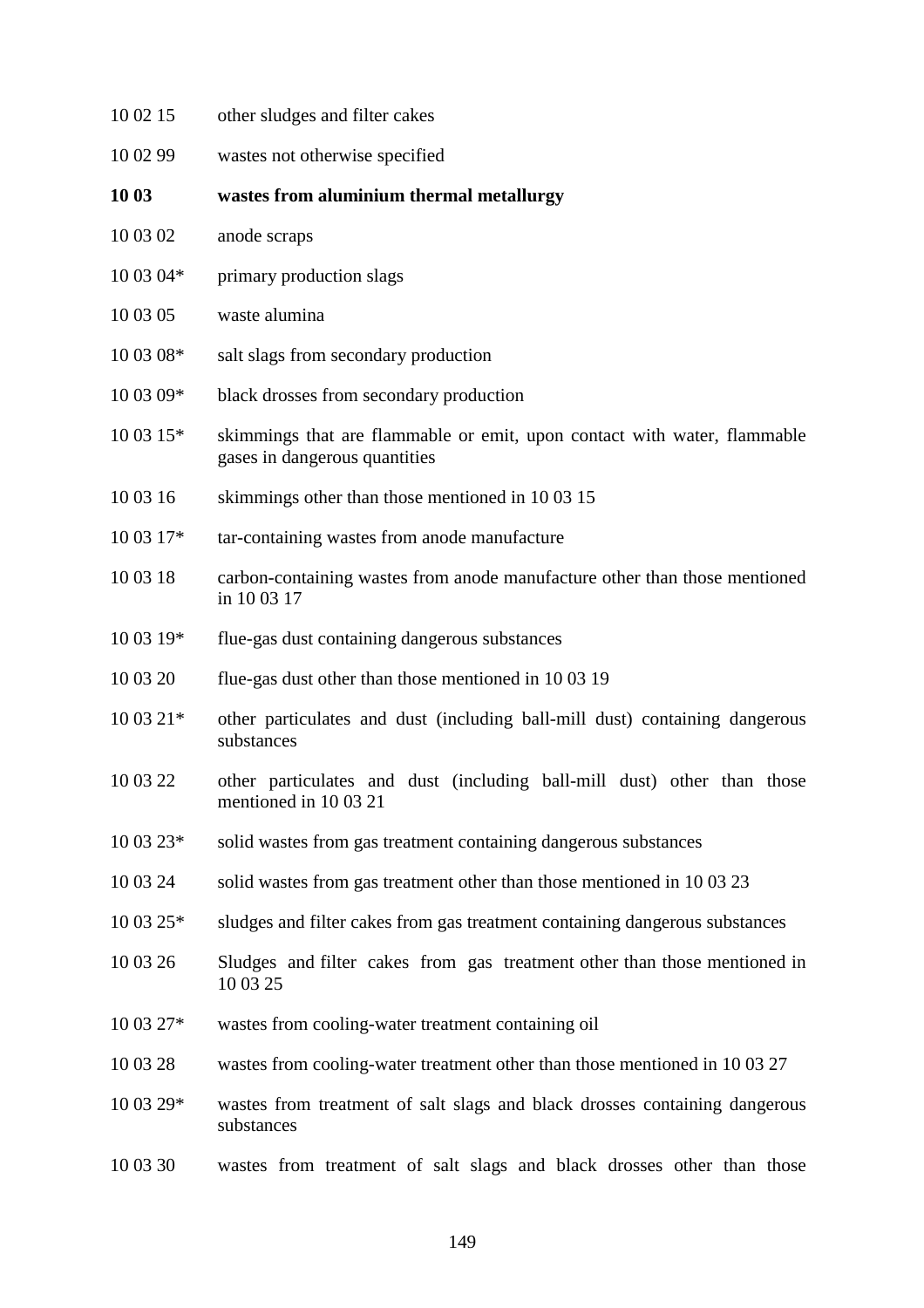mentioned in 10 03 29

- 10 03 99 wastes not otherwise specified
- **10 04 wastes from lead thermal metallurgy**
- 10 04 01\* slags from primary and secondary production
- 10 04 02\* dross and skimmings from primary and secondary production
- 10 04 03\* calcium arsenate
- $10\,04\,04*$  flue-gas dust
- 10 04 05\* other particulates and dust
- 10 04 06\* solid wastes from gas treatment
- 10 04 07\* sludges and filter cakes from gas treatment
- 10 04 09\* wastes from cooling-water treatment containing oil
- 10 04 10 wastes from cooling-water treatment other than those mentioned in 10 04 09
- 10 04 99 wastes not otherwise specified
- **10 05 wastes from zinc thermal metallurgy**
- 10 05 01 slags from primary and secondary production
- $10\,05\,03^*$  flue-gas dust
- 10 05 04 other particulates and dust
- 10 05 05\* solid waste from gas treatment
- 10 05 06\* sludges and filter cakes from gas treatment
- 10 05 08\* wastes from cooling-water treatment containing oil
- 10 05 09 wastes from cooling-water treatment other than those mentioned in 10 05 08
- 10 05 10\* dross and skimmings that are flammable or emit, upon contact with water, flammable gases in dangerous quantities
- 10 05 11 dross and skimmings other than those mentioned in 10 05 10
- 10 05 99 wastes not otherwise specified
- **10 06 wastes from copper thermal metallurgy**
- 10 06 01 slags from primary and secondary production
- 10 06 02 dross and skimmings from primary and secondary production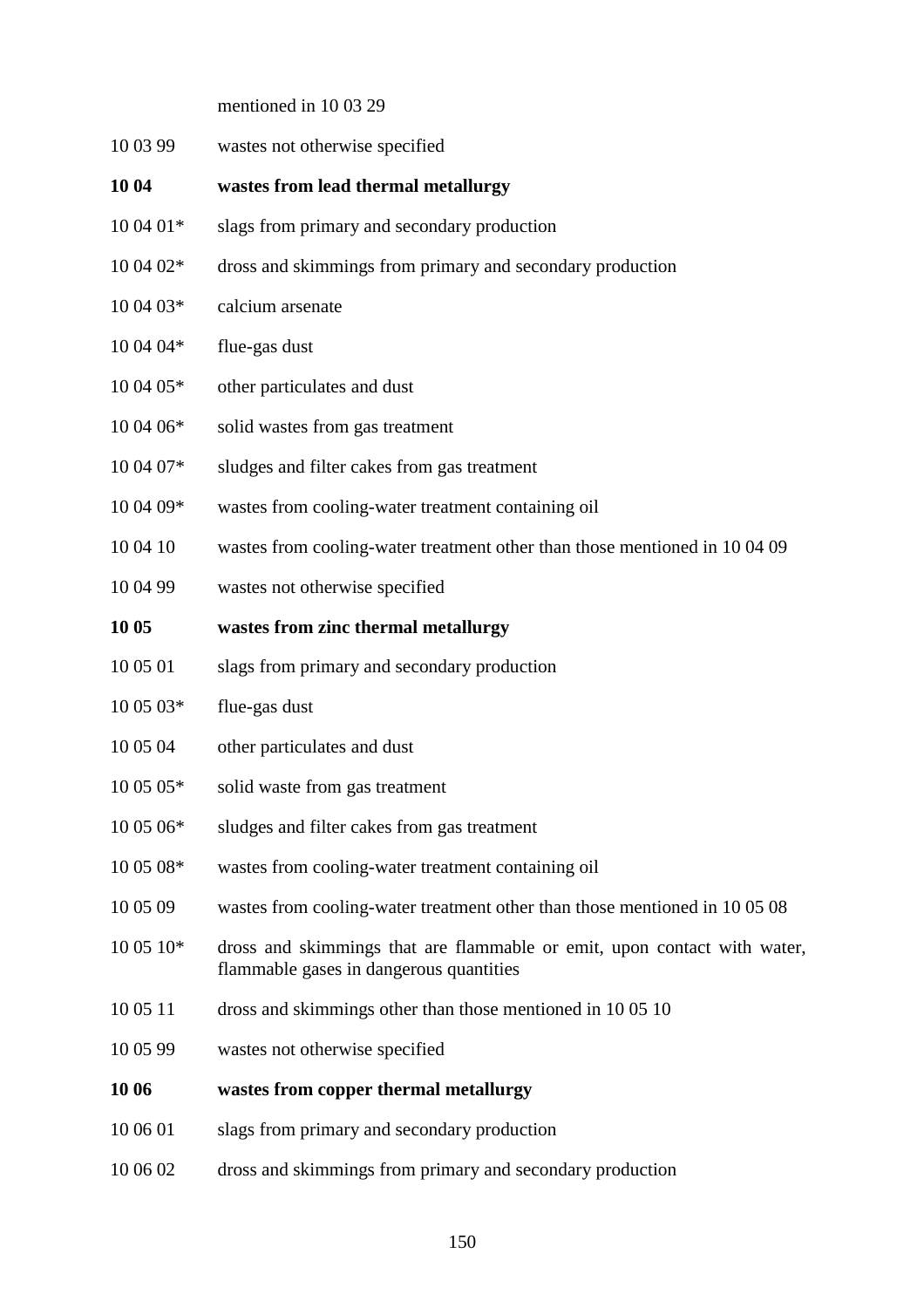| 10 06 03* | flue-gas dust                                                                                                       |
|-----------|---------------------------------------------------------------------------------------------------------------------|
| 10 06 04  | other particulates and dust                                                                                         |
| 10 06 06* | solid wastes from gas treatment                                                                                     |
| 10 06 07* | sludges and filter cakes from gas treatment                                                                         |
| 10 06 09* | wastes from cooling-water treatment containing oil                                                                  |
| 10 06 10  | wastes from cooling-water treatment other than those mentioned in 10 06 09                                          |
| 10 06 99  | wastes not otherwise specified                                                                                      |
| 10 07     | wastes from silver, gold and platinum thermal metallurgy                                                            |
| 10 07 01  | slags from primary and secondary production                                                                         |
| 10 07 02  | dross and skimmings from primary and secondary production                                                           |
| 10 07 03  | solid wastes from gas treatment                                                                                     |
| 10 07 04  | other particulates and dust                                                                                         |
| 10 07 05  | sludges and filter cakes from gas treatment                                                                         |
| 10 07 07* | wastes from cooling-water treatment containing oil                                                                  |
| 10 07 08  | wastes from cooling-water treatment other than those mentioned in 100707                                            |
| 10 07 99  | wastes not otherwise specified                                                                                      |
| 10 08     | wastes from other non-ferrous thermal metallurgy                                                                    |
| 10 08 04  | particulates and dust                                                                                               |
| 10 08 08* | salt slag from primary and secondary production                                                                     |
| 10 08 09  | other slags                                                                                                         |
| 10 08 10* | dross and skimmings that are flammable or emit, upon contact with water,<br>flammable gases in dangerous quantities |
| 10 08 11  | dross and skimmings other than those mentioned in 1008 10                                                           |
| 10 08 12* | tar-containing wastes from anode manufacture                                                                        |
| 10 08 13  | carbon-containing wastes from anode manufacture other than those mentioned<br>in 1008 12                            |
| 10 08 14  | anode scrap                                                                                                         |
| 10 08 15* | flue-gas dust containing dangerous substances                                                                       |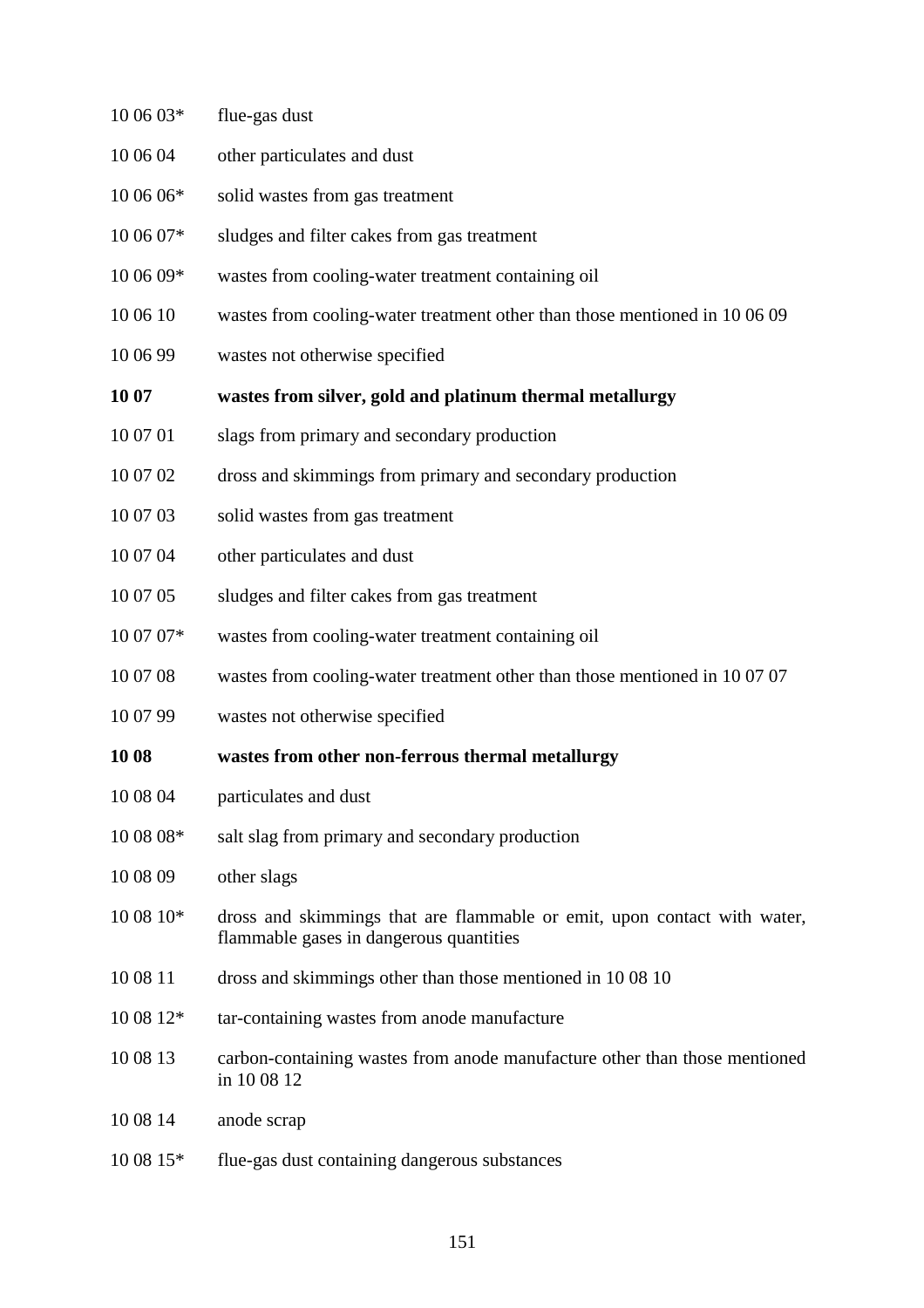| 10 08 17* | sludges and filter cakes from flue-gas treatment containing dangerous<br>substances                 |
|-----------|-----------------------------------------------------------------------------------------------------|
| 10 08 18  | sludges and filter cakes from flue-gas treatment other than those mentioned in<br>10 08 17          |
| 10 08 19* | wastes from cooling-water treatment containing oil                                                  |
| 10 08 20  | wastes from cooling-water treatment other than those mentioned in 1008 19                           |
| 10 08 99  | wastes not otherwise specified                                                                      |
| 10 09     | wastes from casting of ferrous pieces                                                               |
| 10 09 03  | furnace slag                                                                                        |
| 10 09 05* | casting cores and moulds which have not undergone pouring containing<br>dangerous substances        |
| 10 09 06  | casting cores and moulds which have not undergone pouring other than those<br>mentioned in 10 09 05 |
| 10 09 07* | casting cores and moulds which have undergone pouring containing dangerous<br>substances            |
| 10 09 08  | casting cores and moulds which have undergone pouring other than those<br>mentioned in 10 09 07     |
| 10 09 09* | flue-gas dust containing dangerous substances                                                       |
| 10 09 10  | flue-gas dust other than those mentioned in 10 09 09                                                |
| 10 09 11* | other particulates containing dangerous substances                                                  |
| 10 09 12  | other particulates other than those mentioned in 10 09 11                                           |
| 10 09 13* | waste binders containing dangerous substances                                                       |
| 10 09 14  | waste binders other than those mentioned in 1009 13                                                 |
| 10 09 15* | waste crack-indicating agent containing dangerous substances                                        |
| 10 09 16  | waste crack-indicating agent other than those mentioned in 10 09 15                                 |
| 10 09 99  | wastes not otherwise specified                                                                      |
| 10 10     | wastes from casting of non-ferrous pieces                                                           |
| 10 10 03  | furnace slag                                                                                        |
| 10 10 05* | casting cores and moulds which have not undergone pouring containing                                |
|           | 152                                                                                                 |

10 08 16 flue-gas dust other than those mentioned in 10 08 15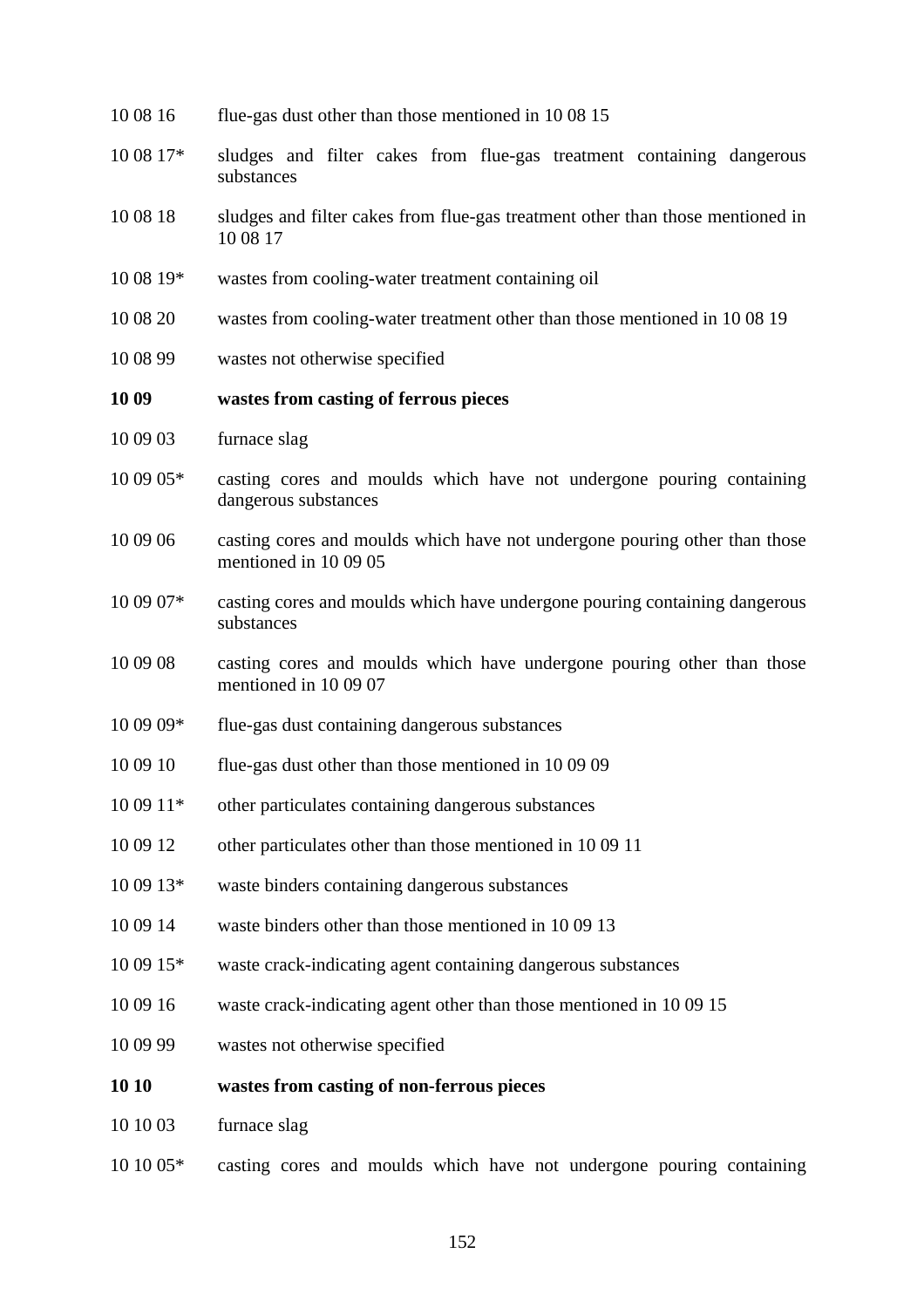dangerous substances

- 10 10 06 casting cores and moulds which have not undergone pouring other than those mentioned in 10 10 05
- 10 10 07\* casting cores and moulds which have undergone pouring containing dangerous substances
- 10 10 08 casting cores and moulds which have undergone pouring other than those mentioned in 10 10 07
- 10 10 09\* flue-gas dust containing dangerous substances
- 10 10 10 flue-gas dust other than those mentioned in 10 10 09
- 10 10 11\* other particulates containing dangerous substances
- 10 10 12 other particulates other than those mentioned in 10 10 11
- 10 10 13\* waste binders containing dangerous substances
- 10 10 14 waste binders other than those mentioned in 10 10 13
- 10 10 15\* waste crack-indicating agent containing dangerous substances
- 10 10 16 waste crack-indicating agent other than those mentioned in 10 10 15
- 10 10 99 wastes not otherwise specified

#### **10 11 wastes from manufacture of glass and glass products**

- 10 11 03 waste glass-based fibrous materials
- 10 11 05 particulates and dust
- 10 11 09\* waste preparation mixture before thermal processing containing dangerous substances
- 10 11 10 waste preparation mixture before thermal processing other than those mentioned in 10 11 09
- $10\ 11\ 11*$  waste glass in small particles and glass powder containing heavy metals (e.g. from cathode ray tubes)
- 10 11 12 waste glass other than those mentioned in 10 11 11
- 10 11 13\* glass-polishing and -grinding sludge containing dangerous substances
- 10 11 14 glass-polishing and -grinding sludge other than those mentioned in 10 11 13
- 10 11 15\* solid wastes from flue-gas treatment containing dangerous substances
- 10 11 16 solid wastes from flue-gas treatment other than those mentioned in 10 11 15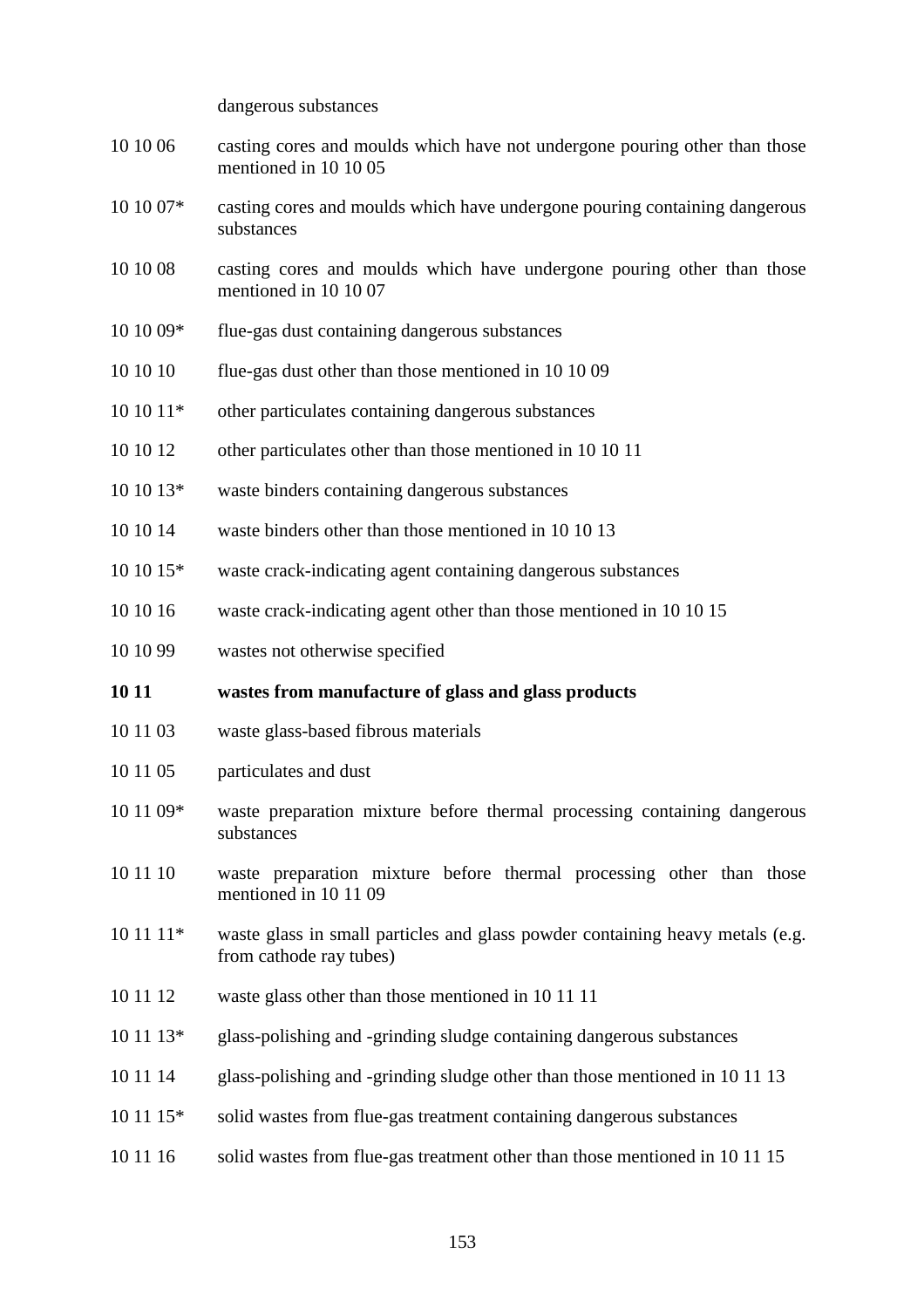10 11 17\* sludges and filter cakes from flue-gas treatment containing dangerous substances 10 11 18 sludges and filter cakes from flue-gas treatment other than those mentioned in 10 11 17 10 11 19\* solid wastes from on-site effluent treatment containing dangerous substances 10 11 20 solid wastes from on-site effluent treatment other than those mentioned in 10 11 19 10 11 99 wastes not otherwise specified **10 12 wastes from manufacture of ceramic goods, bricks, tiles and construction products** 10 12 01 waste preparation mixture before thermal processing 10 12 03 particulates and dust 10 12 05 sludges and filter cakes from gas treatment 10 12 06 discarded molds 10 12 08 waste ceramics, bricks, tiles and construction products (after thermal processing) 10 12 09\* solid wastes from gas treatment containing dangerous substances 10 12 10 solid wastes from gas treatment other than those mentioned in 10 12 09 10 12 11\* wastes from glazing containing heavy metals 10 12 12 wastes from glazing other than those mentioned in 10 12 11 10 12 13 sludge from on-site effluent treatment 10 12 99 wastes not otherwise specified **10 13 wastes from manufacture of cement, lime and plaster and articles and products made from them** 10 13 01 waste preparation mixture before thermal processing 10 13 04 wastes from calcination and hydration of lime 10 13 06 particulates and dust (except 10 13 12 and 10 13 13) 10 13 07 sludges and filter cakes from gas treatment 10 13 09\* wastes from asbestos-cement manufacture containing asbestos 10 13 10 wastes from asbestos-cement manufacture other than those mentioned in 10 13 09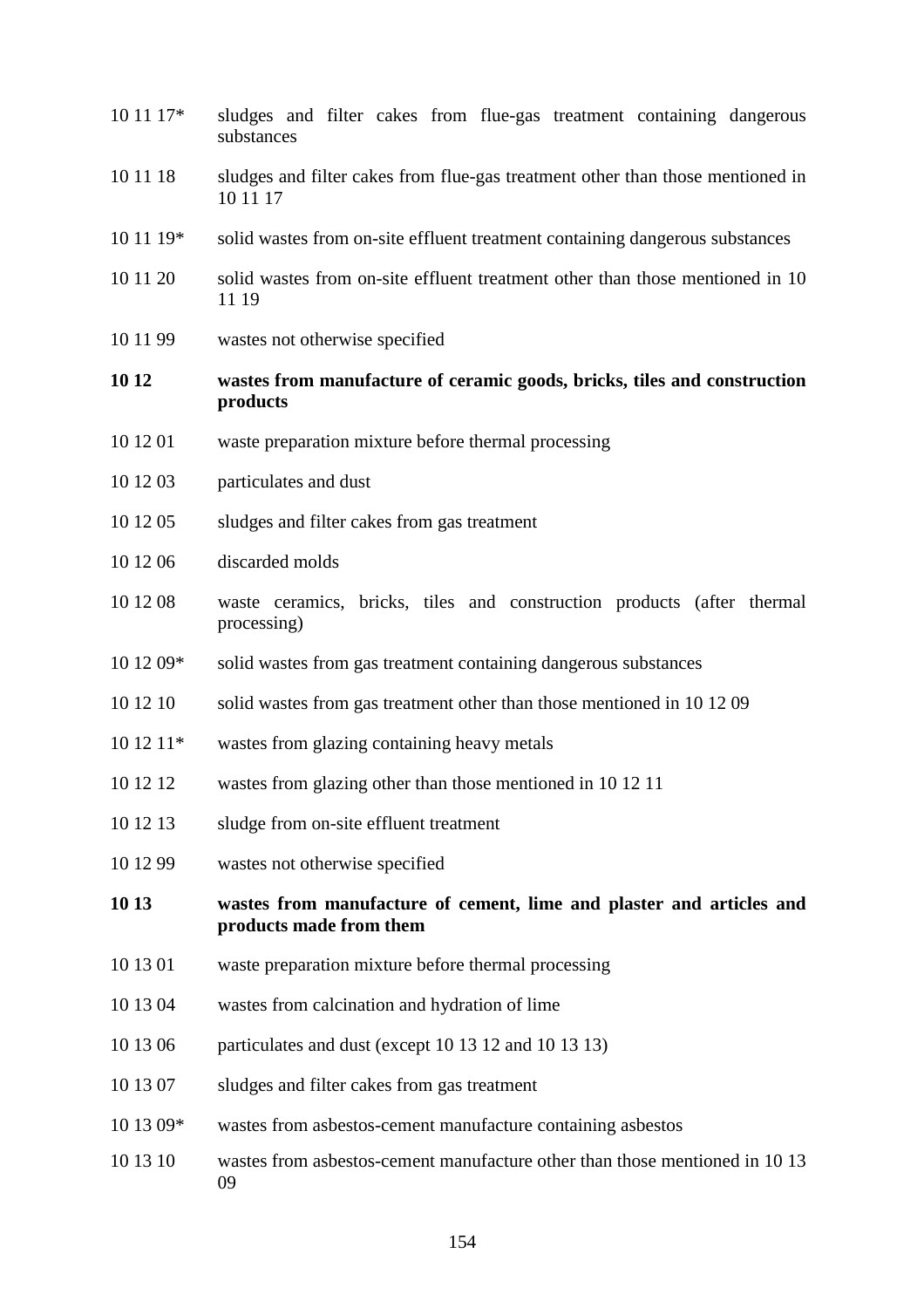- 10 13 11 wastes from cement-based composite materials other than those mentioned in 10 13 09 and 10 13 10
- 10 13 12\* solid wastes from gas treatment containing dangerous substances
- 10 13 13 solid wastes from gas treatment other than those mentioned in 10 13 12
- 10 13 14 waste concrete and concrete sludge
- 10 13 99 wastes not otherwise specified

#### **10 14 waste from crematoria**

 $10\ 14\ 01*$  waste from gas cleaning containing mercury

#### **11 WASTES FROM CHEMICAL SURFACE TREATMENT AND COATING OF METALS AND OTHER MATERIALS; NON-FERROUS HYDRO-METALLURGY**

- **11 01 wastes from chemical surface treatment and coating of metals and other materials (eg. galvanic processes, zinc coating processes, pickling processes, etching, phosphatiing, alkaline degreasing, anodising)**
- 11 01 05\* pickling acids
- 11 01 06\* acids not otherwise specified
- 11 01 07\* pickling bases
- 11 01 08\* phosphatising sludges
- 11 01 09<sup>\*</sup> sludges and filter cakes containing dangerous substances
- 11 01 10 sludges and filter cakes other than those mentioned in 11 01 09
- 11 01 11\* aqueous rinsing liquids containing dangerous substances
- 11 01 12 aqueous rinsing liquids other than those mentioned in 11 01 11
- 11 01 13\* degreasing wastes containing dangerous substances
- 11 01 14 degreasing wastes other than those mentioned in 11 01 13
- 11 01 15\* eluate and sludges from membrane systems or ion exchange systems containing dangerous substances
- 11 01 16<sup>\*</sup> saturated or spent ion exchange resins
- 11 01 98\* other wastes containing dangerous substances
- 11 01 99 wastes not otherwise specified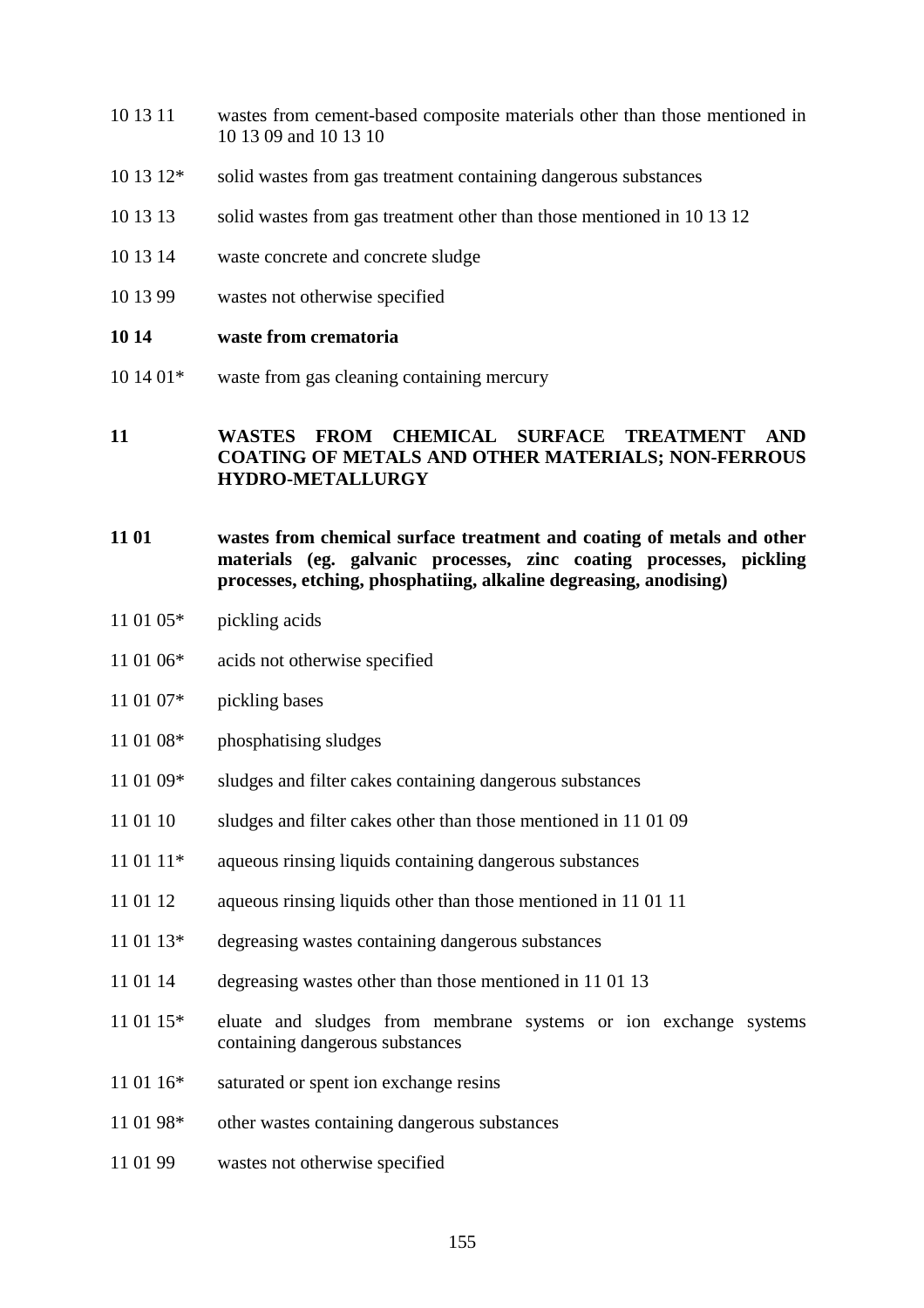| 11 02     | wastes from non-ferrous hydrometallurgical processes                                      |
|-----------|-------------------------------------------------------------------------------------------|
| 11 02 02* | sludges from zinc hydrometallurgy (incl. Jarosite, goethite)                              |
| 11 02 03  | wastes from the production of anodes for aqueous electrolytical processes                 |
| 11 02 05* | wastes from copper hydrometallurgical processes containing dangerous<br>substances        |
| 11 02 06  | wastes from copper hydrometallurgical processes other than those mentioned<br>in 11 02 05 |
| 11 02 07* | other wastes containing dangerous substances                                              |
| 11 02 99  | wastes not otherwise specified                                                            |
| 11 03     | sludges and solids from tempering processes                                               |
| 11 03 01* | wastes containing cyanide                                                                 |
| 11 03 02* | other wastes                                                                              |
| 11 05     | wastes from hot galvanising processes                                                     |
| 11 05 01  | hard zinc                                                                                 |
| 11 05 02  | zinc ash                                                                                  |
| 11 05 03* | solid wastes from gas treatment                                                           |
| 11 05 04* | spent flux                                                                                |
| 11 05 99  | wastes not otherwise specified                                                            |

#### **12 WASTES FROM SHAPING AND PHYSICAL AND MECHANICAL SURFACE TREATMENT OF METALS AND PLASTICS**

- **12 01 wastes from shaping and physical and mechanical surface treatment of metals and plastics**
- 12 01 01 ferrous metal filings and turnings
- 12 01 02 ferrous metal dust and particles
- 12 01 03 non-ferrous metal filings and turnings
- 12 01 04 non-ferrous metal dust and particles
- 12 01 05 plastics shavings and turnings
- 12 01 06\* mineral-based machining oils containing halogens (except emulsions and solutions)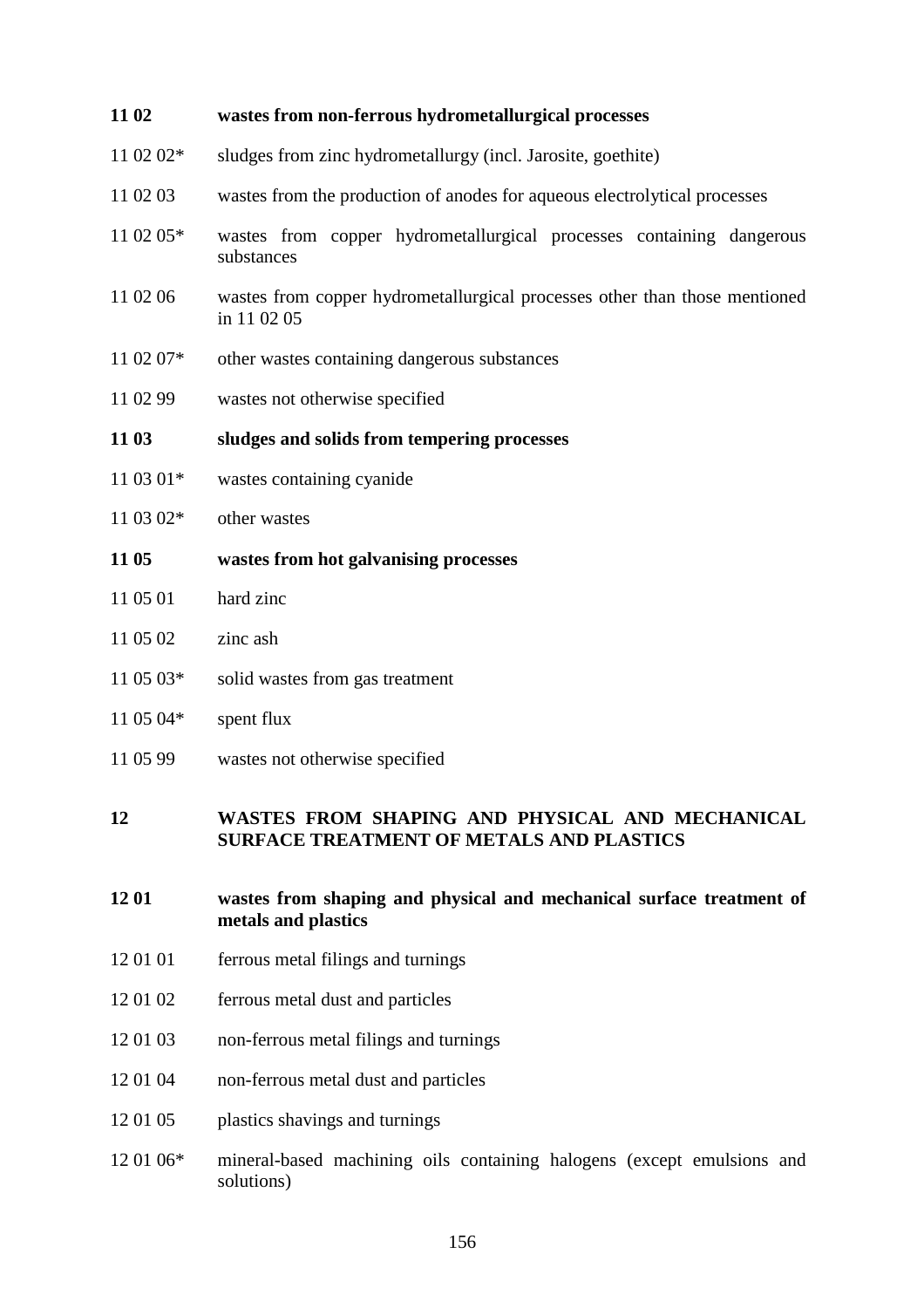- 12 01 07\* mineral-based machining oils free of halogens (except emulsions and solutions)
- 12 01 08\* machining emulsions and solutions containing halogens
- 12 01 09\* machining emulsions and solutions free of halogens
- 12 01 10\* synthetic machining oils
- 12 01 12\* spent waxes and fats
- 12 01 13 welding wastes
- 12 01 14\* machining sludges containing dangerous substances
- 12 01 15 machining sludges other than those mentioned in 12 01 14
- 12 01 16\* waste blasting material containing dangerous substances
- 12 01 17 waste blasting material other than those mentioned in 12 01 16
- 12 01 18\* metal sludge (grinding, honing and lapping sludge) containing oil
- 12 01 19\* readily biodegradable machining oil
- 12 01 20\* spent grinding bodies and grinding materials containing dangerous substances
- 12 01 21 spent grinding bodies and grinding materials other than those mentioned in 12 01 20
- 12 01 99 wastes not otherwise specified
- **12 03 wastes from water and steam degreasing processes (except 11)**
- 12 03 01\* aqueous washing liquids
- 12 03 02\* steam degreasing wastes

#### **13 OIL WASTES AND WASTES OF LIQUID FUELS (EXCEPT EDIBLE OILS, AND THOSE IN CHAPTERS 05, 12 AND 19)**

- **13 01 waste hydraulic oils**
- 13 01 01\* hydraulic oils, containing  $PCBs^{78}$
- 13 01 04\* chlorinated emulsions

 $\overline{a}$ 

13 01 05\* non-chlorinated emulsions

<sup>&</sup>lt;sup>78</sup> For the purpose of this list of wastes, PCBs will be defined as in Directive  $96/59/EC$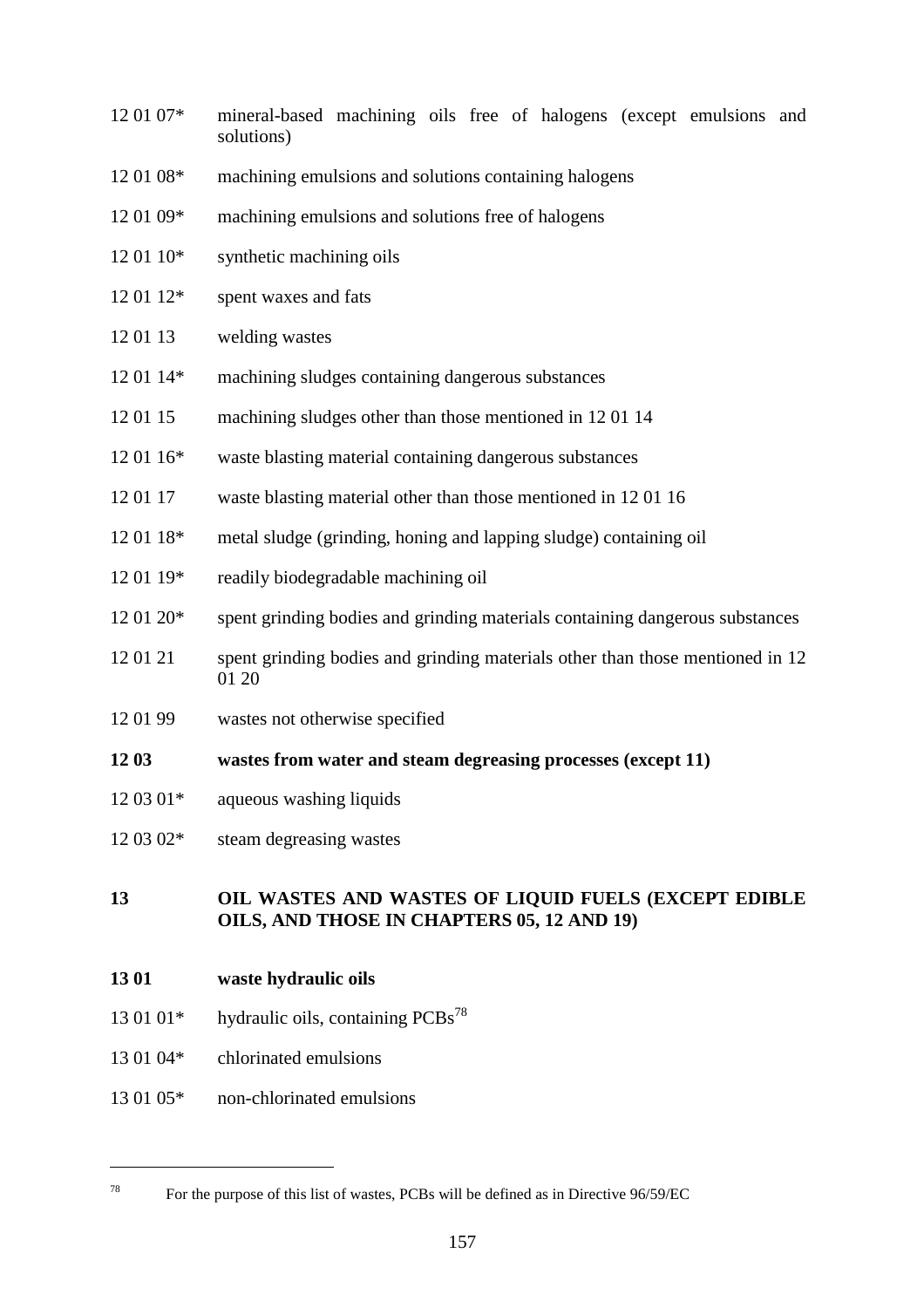13 01 09\* mineral-based chlorinated hydraulic oils 13 01 10\* mineral based non-chlorinated hydraulic oils 13 01 11<sup>\*</sup> synthetic hydraulic oils 13 01 12\* readily biodegradable hydraulic oils 13 01 13\* other hydraulic oils **13 02 waste engine, gear and lubricating oils** 13 02 04\* mineral-based chlorinated engine, gear and lubricating oils 13 02 05\* mineral-based non-chlorinated engine, gear and lubricating oils 13 02 06\* synthetic engine, gear and lubricating oils 13 02 07\* readily biodegradable engine, gear and lubricating oils 13 02 08\* other engine, gear and lubricating oils **13 03 waste insulating and heat transmission oils** 13 03 01<sup>\*</sup> insulating or heat transmission oils containing PCBs 13 03 06\* mineral-based chlorinated insulating and heat transmission oils other than those mentioned in 13 03 01 13 03 07\* mineral-based non-chlorinated insulating and heat transmission oils 13 03 08\* synthetic insulating and heat transmission oils 13 03 09\* readily biodegradable insulating and heat transmission oils  $13\,03\,10^*$  other insulating and heat transmission oils **13 04 bilge oils**  $13.04.01*$  bilge oils from inland navigation 13 04 02\* bilge oils from jetty sewers 13 04 03\* bilge oils from other navigation **13 05 oil/water separator contents**  $13\,05\,01*$  solids from grit chambers and oil/water separators 13 05 02\* sludges from oil/water separators 13 05 03\* interceptor sludges 13 05 06\* oil from oil/water separators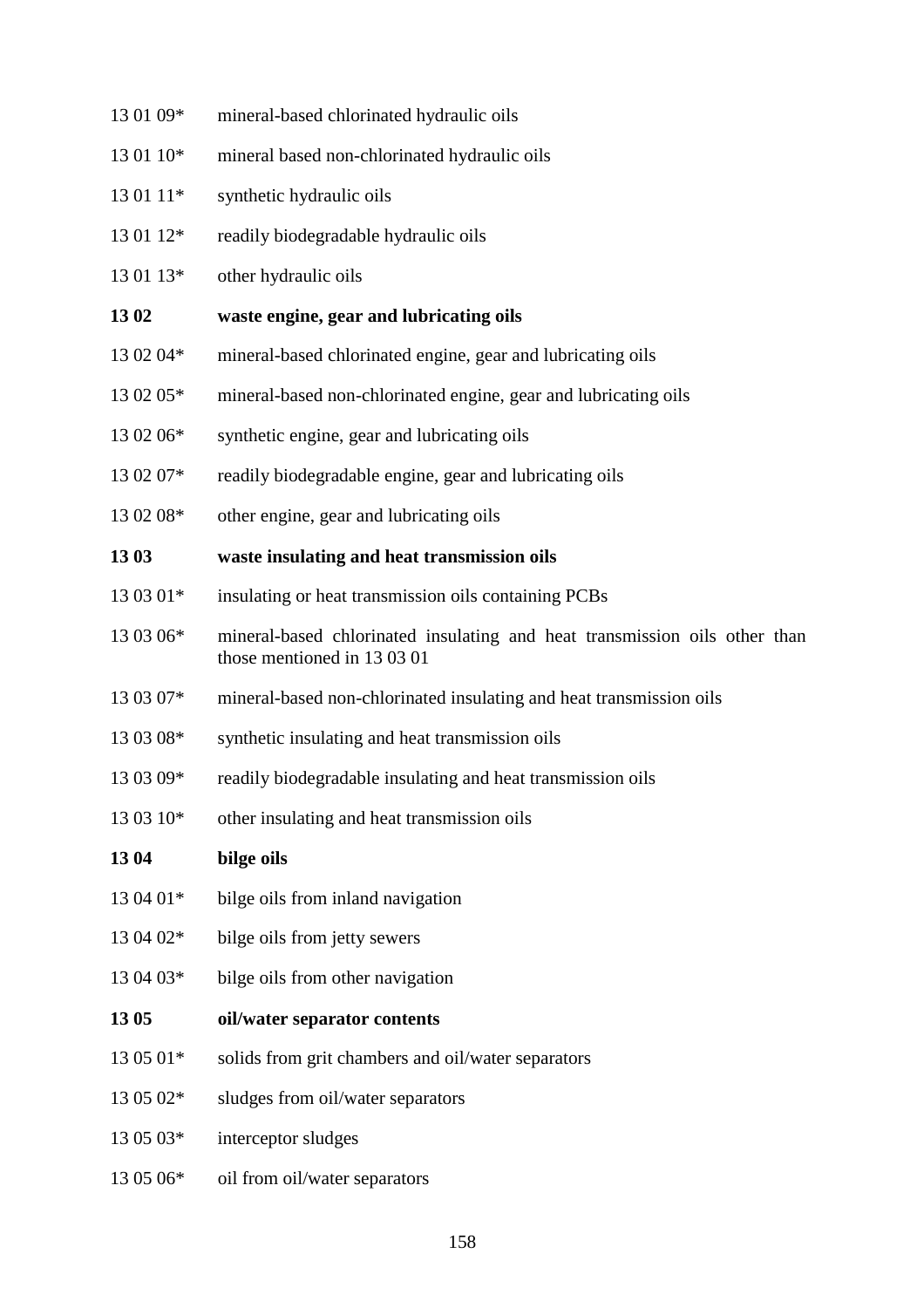- 13 05 07\* oily water from oil/water separators 13 05 08\* mixtures of wastes from grit chambers and oil/water separators **13 07 wastes of liquid fuels** 13 07 01\* fuel oil and diesel 13 07 02\* petrol 13 07 03\* other fuels (including mixtures) **13 08 oil wastes not otherwise specified** 13 08 01\* desalter sludges or emulsions 13 08 02\* other emulsions
- 13 08 99\* wastes not otherwise specified

#### **14 WASTE ORGANIC SOLVENTS, REFRIGERANTS AND PROPELLANTS (EXCEPT 07 AND 08)**

#### **14 06 waste organic solvents, refrigerants and foam/aerosol propellants**

- 14 06 01\* chlorofluorocarbons, HCFC, HFC
- 14 06 02\* other halogenated solvents and solvent mixtures
- 14 06 03\* other solvents and solvent mixtures
- 14 06 04\* sludges or solid wastes containing halogenated solvents
- 14 06 05\* sludges or solid wastes containing other solvents

#### **15 WASTE PACKAGING; ABSORBENTS, WIPING CLOTHS, FILTER MATERIALS AND PROTECTIVE CLOTHING NOT OTHERWISE SPECIFIED**

- **15 01 packaging (including separately collected municipal packaging waste)**
- 15 01 01 paper and cardboard packaging
- 15 01 02 plastic packaging
- 15 01 03 wooden packaging
- 15 01 04 metallic packaging
- 15 01 05 composite packaging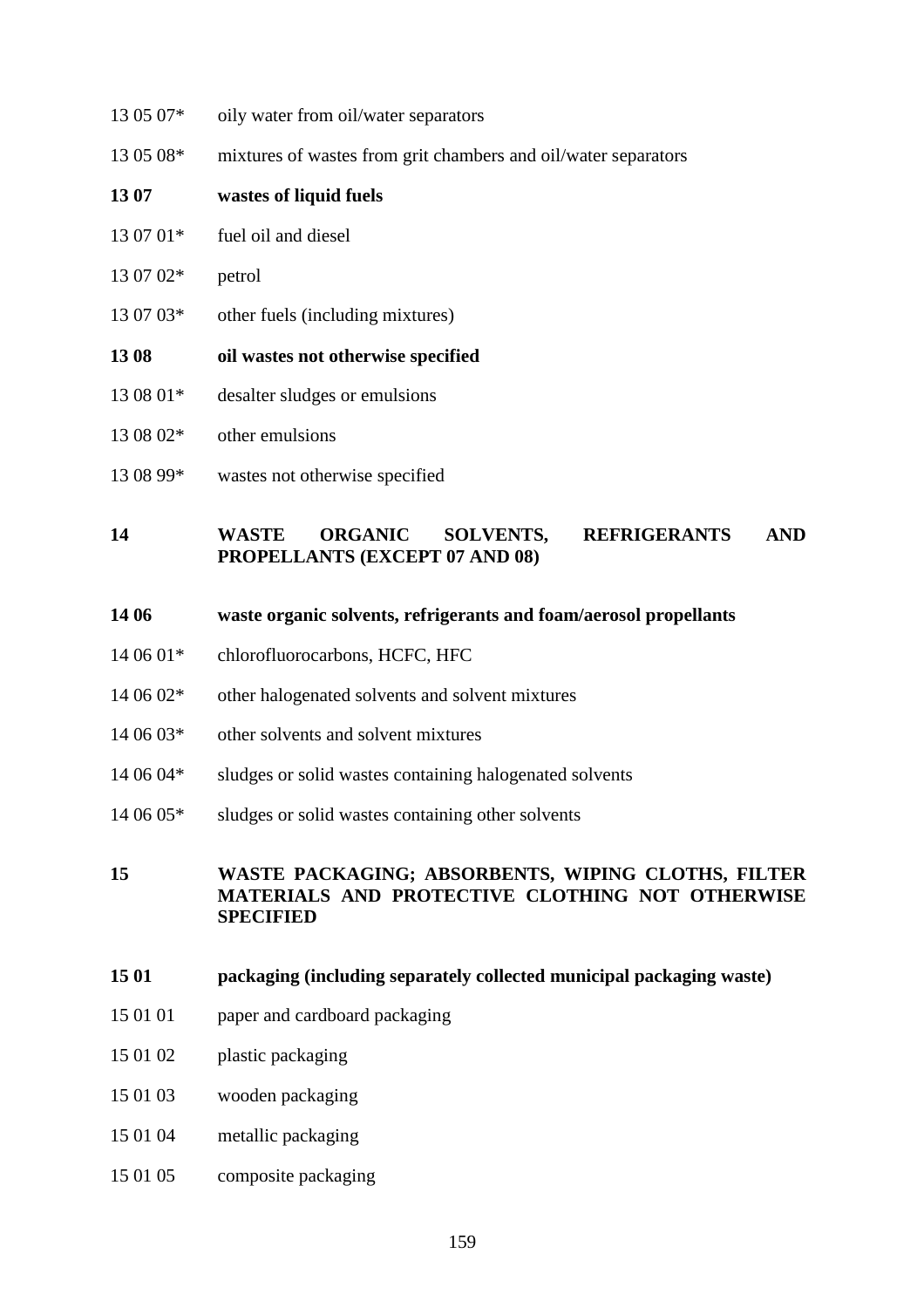- 15 01 06 mixed packaging
- 15 01 07 glass packaging
- 15 01 09 textile packaging
- 15 01 10\* packaging containing residues of or contaminated by dangerous substances
- 15 01 11\* metallic packaging containing a dangerous solid porous matrix (e.g. asbestos), including empty pressure containers

#### **15 02 absorbents, filter materials, wiping cloths and protective clothing**

- 15 02 02\* absorbents, filter materials (including oil filters not otherwise specified), wiping cloths, protective clothing contaminated by dangerous substances
- 15 02 03 absorbents, filter materials, wiping cloths and protective clothing other than those mentioned in 15 02 02

#### **16 WASTES NOT OTHERWISE SPECIFIED IN THE LIST**

- **16 01 end-of-life vehicles from different means of transport (including off-road machinery) and wastes from dismantling of end-of-life vehicles and vehicle maintenance (except 13, 14, 16 06 and 16 08)**
- 16 01 03 end-of-life tyres
- 16 01 04\* end-of-life vehicles
- 16 01 06 end-of-life vehicles, containing neither liquids nor other hazardous components
- 16 01 07\* oil filters
- 16 01 08\* components containing mercury
- 16 01 09\* components containing PCBs
- 16 01 10\* explosive components (e.g. air bags)
- 16 01 11\* brake pads containing asbestos
- 16 01 12 brake pads other than those mentioned in 16 01 11
- 16 01 13\* brake fluids
- 16 01 14\* antifreeze fluids containing dangerous substances
- 16 01 15 antifreeze fluids other than those mentioned in 16 01 14
- 16 01 16 tanks for liquefied gas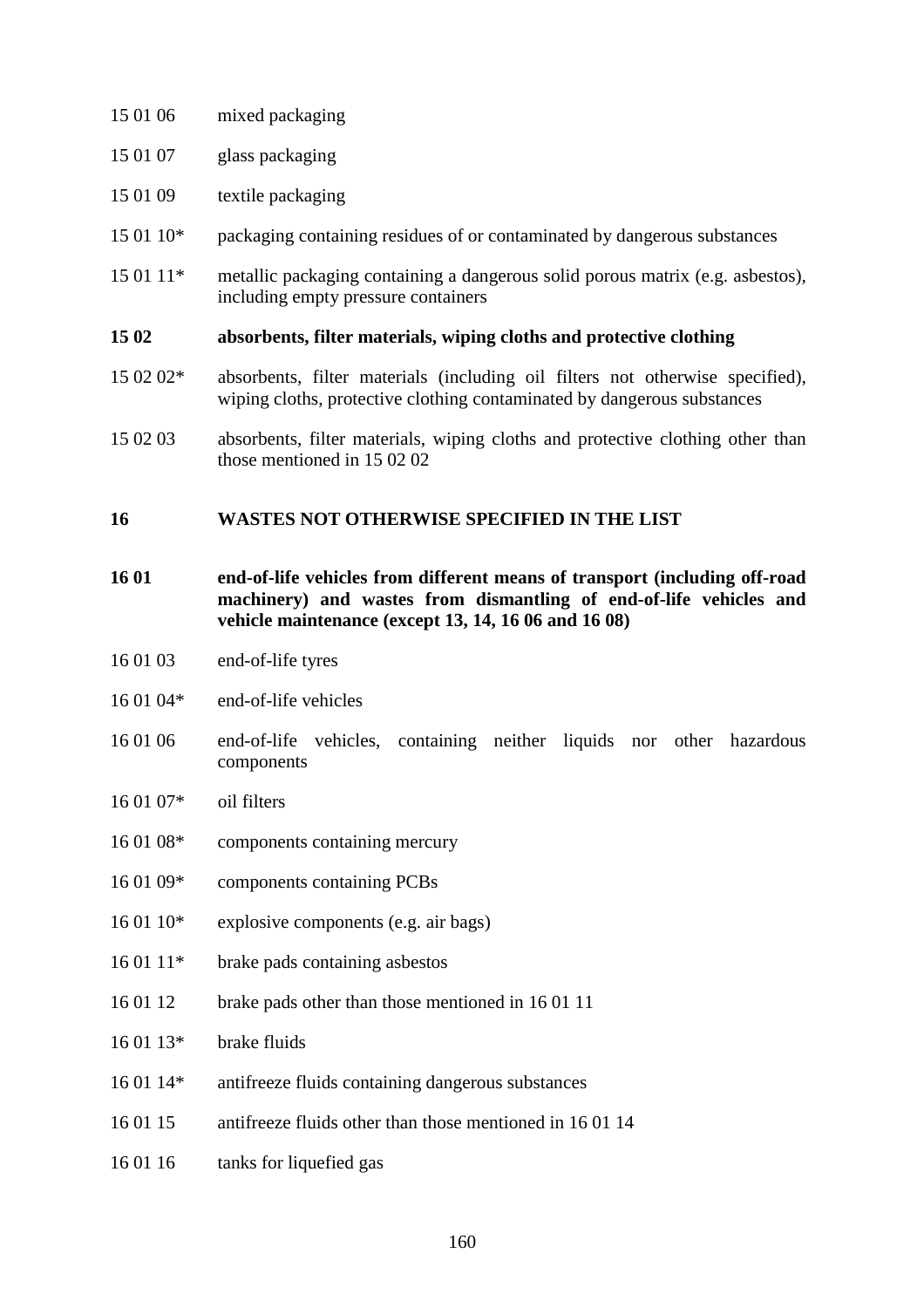| 16 01 17  | ferrous metal                                                                                                           |
|-----------|-------------------------------------------------------------------------------------------------------------------------|
| 16 01 18  | non-ferrous metal                                                                                                       |
| 16 01 19  | Plastic                                                                                                                 |
| 16 01 20  | Glass                                                                                                                   |
| 16 01 21* | hazardous components other than those mentioned in 16 01 07 to 16 01 11 and<br>16 01 13 and 16 01 14                    |
| 16 01 22  | components not otherwise specified                                                                                      |
| 16 01 99  | wastes not otherwise specified                                                                                          |
| 16 02     | wastes from electrical and electronic equipment                                                                         |
| 16 02 09* | transformers and capacitors containing PCBs                                                                             |
| 16 02 10* | discarded equipment containing or contaminated by PCBs other than those<br>mentioned in 160209                          |
| 16 02 11* | discarded equipment containing chlorofluorocarbons, HCFC, HFC                                                           |
| 16 02 12* | discarded equipment containing free asbestos                                                                            |
| 16 02 13* | discarded equipment containing hazardous components <sup>79</sup> other than those<br>mentioned in 16 02 09 to 16 02 12 |
| 16 02 14  | discarded equipment other than those mentioned in 16 02 09 to 16 02 13                                                  |
| 16 02 15* | hazardous components removed from discarded equipment                                                                   |
| 16 02 16  | components removed from discarded equipment other than those mentioned in<br>16 02 15                                   |
| 16 03     | off-specification batches and unused products                                                                           |
| 16 03 03* | inorganic wastes containing dangerous substances                                                                        |
| 16 03 04  | inorganic wastes other than those mentioned in 16 03 03                                                                 |
| 16 03 05* | organic wastes containing dangerous substances                                                                          |
| 16 03 06  | organic wastes other than those mentioned in 16 03 05                                                                   |
| 16 04     | waste explosives                                                                                                        |
| 16 04 01* | waste ammunition                                                                                                        |

 $\overline{a}$ 

<sup>79</sup> hazardous components from electrical and electronic equipment may include accumulators and batteries mentioned in 16 06 and marked as hazardous; mercury switches, glass from cathode ray tubes and other activated glass etc.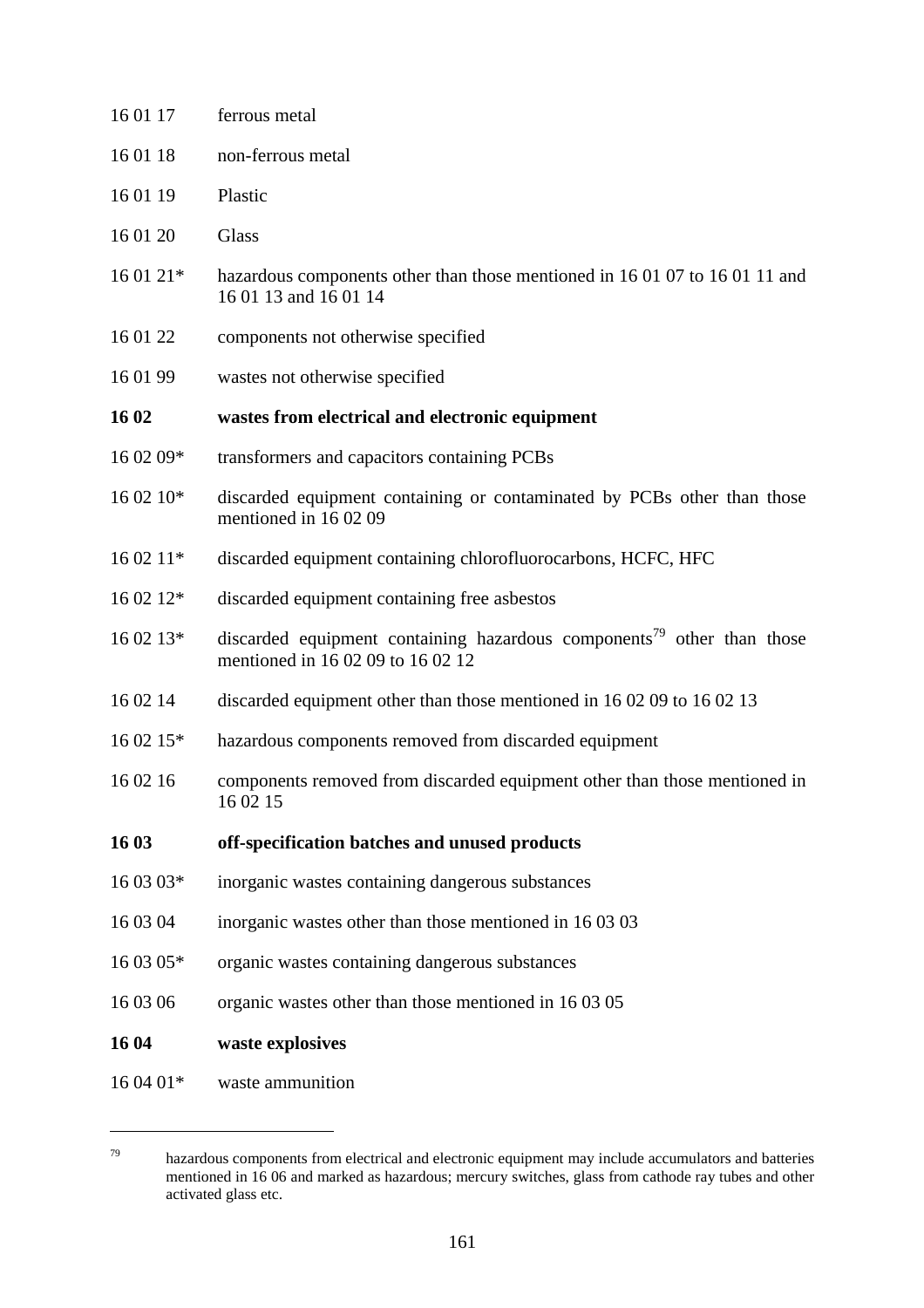| 16 04 02* | fireworks wastes                                                                                                    |
|-----------|---------------------------------------------------------------------------------------------------------------------|
| 16 04 03* | other waste explosives                                                                                              |
| 16 05     | gases in pressure containers and discarded chemicals                                                                |
| 16 05 04* | gases in pressure containers (including halons) containing dangerous<br>substances                                  |
| 16 05 05  | gases in pressure containers other than those mentioned in 160504                                                   |
| 16 05 06* | laboratory chemicals consisting of or containing dangerous substances<br>including mixtures of laboratory chemicals |
| 16 05 07* | discarded inorganic chemicals consisting of or containing dangerous<br>substances                                   |
| 16 05 08* | discarded organic chemicals consisting of or containing dangerous substances                                        |
| 16 05 09  | discarded chemicals other than those mentioned in 16 05 06, 16 05 07 or 16 05<br>08                                 |
| 16 06     | batteries and accumulators                                                                                          |
| 16 06 01* | lead batteries                                                                                                      |
| 16 06 02* | Ni-Cd batteries                                                                                                     |
| 16 06 03* | mercury-containing batteries                                                                                        |
| 16 06 04  | alkaline batteries (except 16 06 03)                                                                                |
| 16 06 05  | other batteries and accumulators                                                                                    |
| 16 06 06* | separately collected electrolyte from batteries and accumulators                                                    |
| 16 07     | wastes from transport tank, storage tank and barrel cleaning (except 05)<br>and $13)$                               |
| 16 07 08* | wastes containing oil                                                                                               |
| 16 07 09* | wastes containing other dangerous substances                                                                        |
| 16 07 99  | wastes not otherwise specified                                                                                      |
| 16 08     | spent catalysts                                                                                                     |
| 16 08 01  | spent catalysts containing gold, silver, rhenium, rhodium, palladium, iridium<br>or platinum (except 16 08 07)      |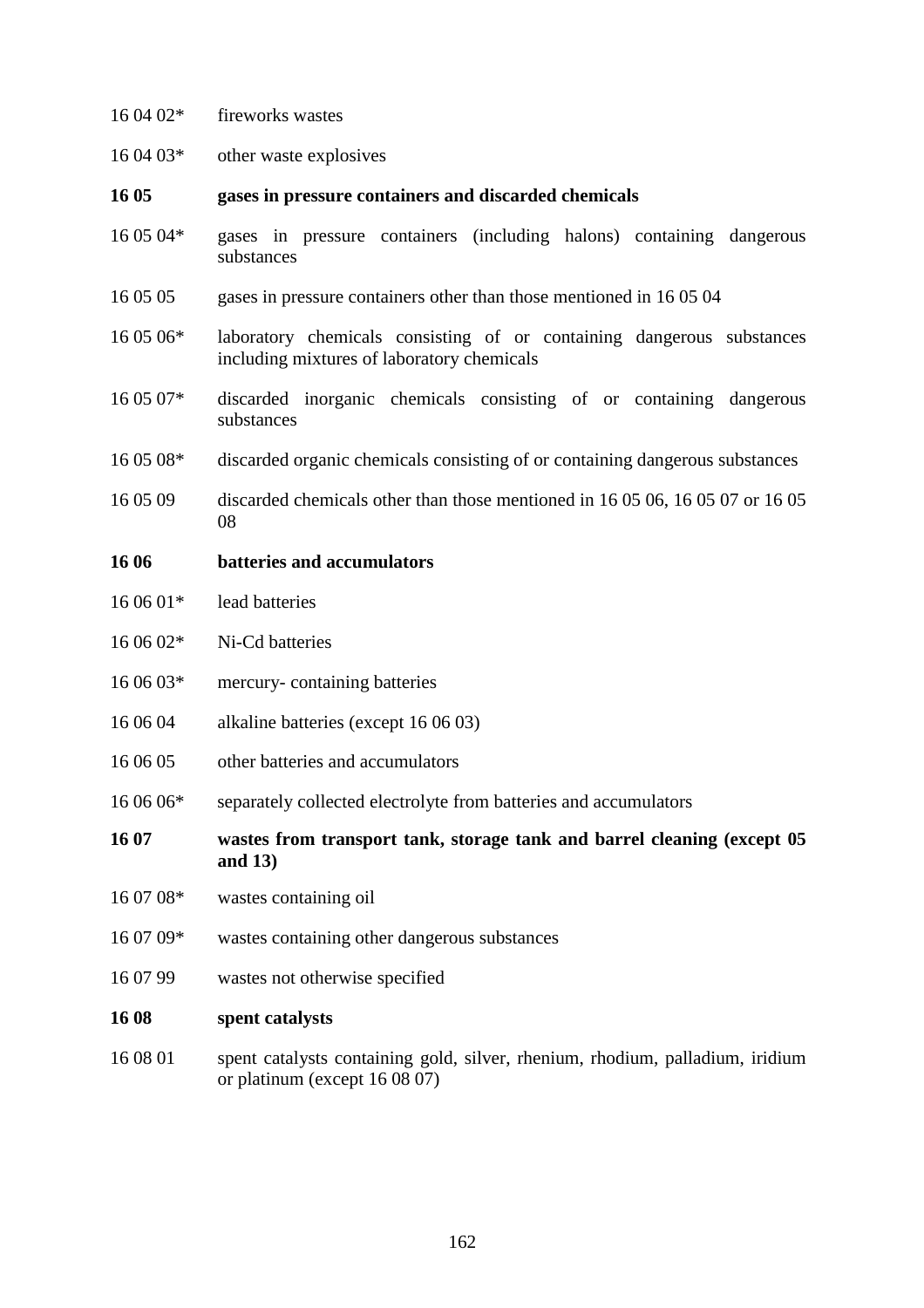- $160802*$  spent catalysts containing dangerous transition metals<sup>80</sup> or dangerous transition metal compounds
- 16 08 03 spent catalysts containing transition metals or transition metal compounds not otherwise specified
- 16 08 04 spent fluid catalytic cracking catalysts (except 16 08 07)
- 16 08 05\* spent catalysts containing phosphoric acid
- 16 08 06\* spent liquids used as catalysts
- 16 08 07\* spent catalysts contaminated with dangerous substances

#### **16 09 oxidising substances**

- 16 09 01\* permanganates, e.g. potassium permanganate
- 16 09 02\* chromates, e.g. potassium chromate, potassium or sodium dichromate
- 16 09 03\* peroxides, e.g. hydrogen peroxide
- 16 09 04\* oxidising substances, not otherwise specified

#### **16 10 aqueous liquid wastes destined for off-site treatment**

- 16 10 01\* aqueous liquid wastes containing dangerous substances
- 16 10 02 aqueous liquid wastes other than those mentioned in 16 10 01
- 16 10 03\* aqueous concentrates containing dangerous substances
- 16 10 04 aqueous concentrates other than those mentioned in 16 10 03

#### **16 11 waste linings and refractories**

 $\overline{a}$ 

- 16 11 01\* carbon-based linings and refractories from metallurgical processes containing dangerous substances
- 16 11 02 carbon-based linings and refractories from metallurgical processes others than those mentioned in 16 11 01
- 16 11 03\* other linings and refractories from metallurgical processes containing dangerous substances
- 16 11 04 other linings and refractories from metallurgical processes other than those mentioned in 16 11 03

<sup>80</sup> For the purpose of this entry, transition metals are: Scandium, Vanadium, Manganese, Cobalt, Copper, Yttrium, Niobium, Hafnium, Tungsten, Titanium, Chromium, Iron, Nickel, Zinc, Zirconium, Molybdenum and Tantalum. These metals or their compounds are dangerous if they are classified as dangerous substances. The classification of dangerous substances shall determine which among those transition metals and which transition metal compounds are hazardous.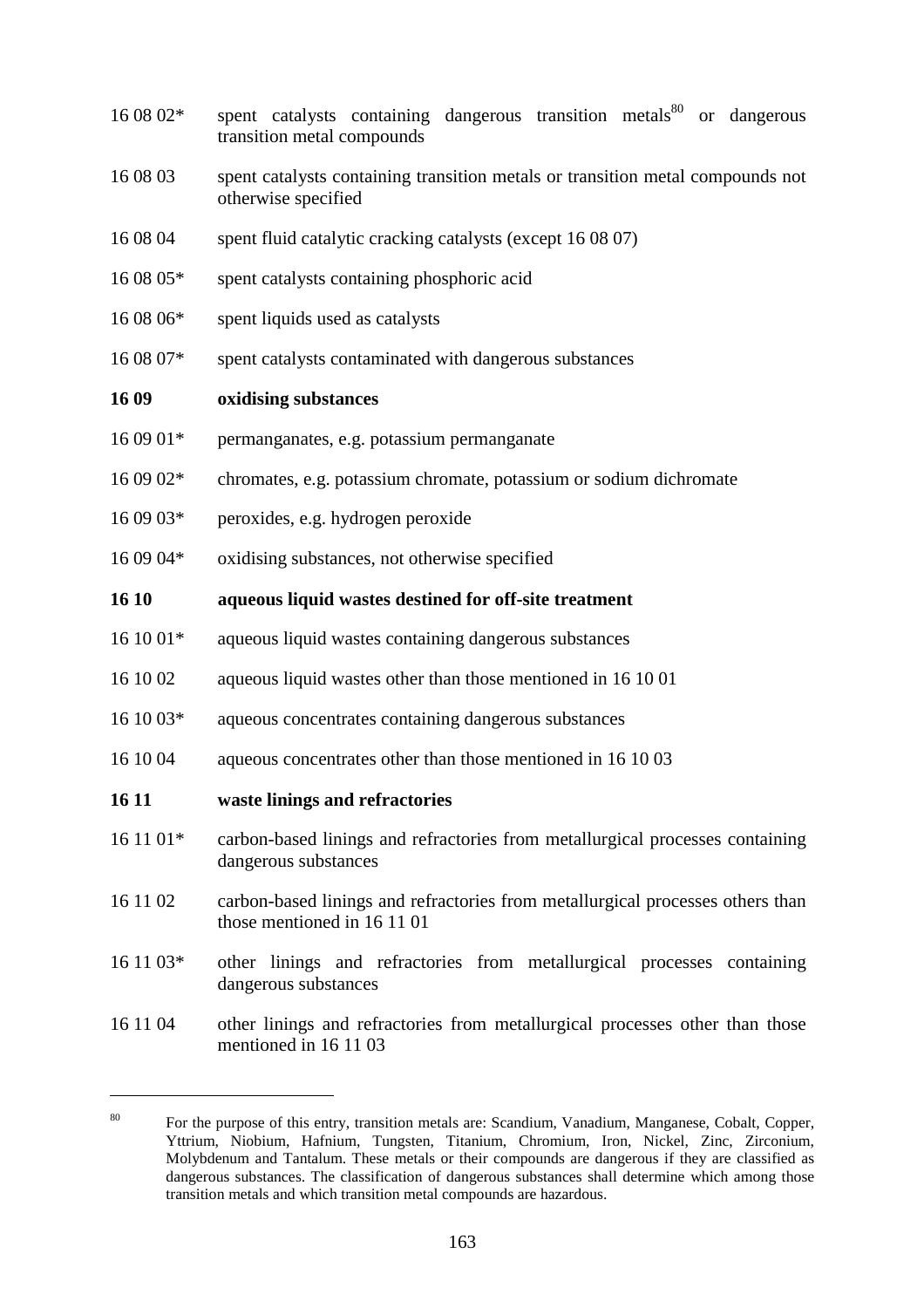- 16 11 05\* linings and refractories from non-metallurgical processes containing dangerous substances
- 16 11 06 linings and refractories from non-metallurgical processes others than those mentioned in 16 11 05

#### **17 CONSTRUCTION AND DEMOLITION WASTES (INCLUDING EXCAVATED SOIL FROM CONTAMINATED SITES)**

- **17 01 concrete, bricks, tiles and ceramics**
- 17 01 01 concrete
- 17 01 02 bricks
- 17 01 03 tiles and ceramics
- 17 01 06\* mixtures of, or separate fractions of concrete, bricks, tiles and ceramics containing dangerous substances
- 17 01 07 mixtures of concrete, bricks, tiles and ceramics other than those mentioned in 17 01 06
- **17 02 wood, glass and plastic**
- 17 02 01 wood
- 17 02 02 glass
- 17 02 03 plastic
- 17 02 04\* glass, plastic and wood containing or contaminated with dangerous substances

#### **17 03 bituminous mixtures, coal tar and tarred products**

- 17 03 01\* bituminous mixtures containing coal tar
- 17 03 02 bituminous mixtures other than those mentioned in 17 03 01
- 17 03 03\* coal tar and tarred products
- **17 04 metals (including their alloys)**
- 17 04 01 copper, bronze, brass
- 17 04 02 aluminium
- 17 04 03 lead
- 17 04 04 zinc
- 17 04 05 iron and steel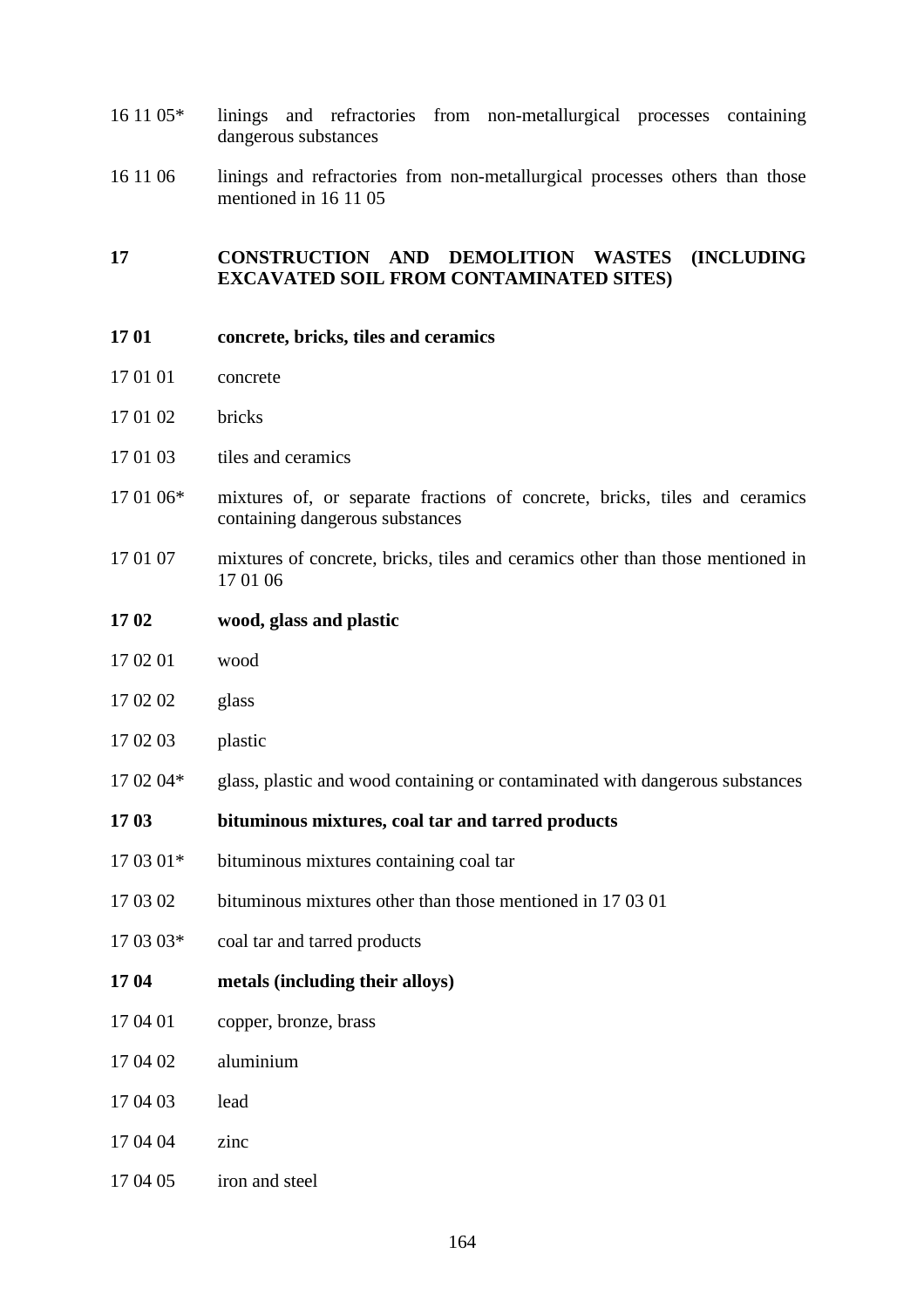| 17 04 06  | tin                                                                                                                                                                                             |
|-----------|-------------------------------------------------------------------------------------------------------------------------------------------------------------------------------------------------|
| 17 04 07  | mixed metals                                                                                                                                                                                    |
| 17 04 09* | metal waste contaminated with dangerous substances                                                                                                                                              |
| 17 04 10* | cables containing oil, coal tar and other dangerous substances                                                                                                                                  |
| 17 04 11  | cables other than those mentioned in 17 04 10                                                                                                                                                   |
| 17 05     | soil (including excavated soil from contaminated sites), stones and<br>dredging spoil                                                                                                           |
| 17 05 03* | soil and stones containing dangerous substances                                                                                                                                                 |
| 17 05 04  | soil and stones other than those mentioned in 170503                                                                                                                                            |
| 17 05 05* | dredging spoil containing dangerous substances                                                                                                                                                  |
| 17 05 06  | dredging spoil other than those mentioned in 17 05 05                                                                                                                                           |
| 17 05 07* | track ballast containing dangerous substances                                                                                                                                                   |
| 17 05 08  | track ballast other than those mentioned in 17 05 07                                                                                                                                            |
| 17 06     | insulation materials and asbestos-containing construction materials                                                                                                                             |
| 17 06 01* | insulation materials containing asbestos                                                                                                                                                        |
| 17 06 03* | other insulation materials consisting of or containing dangerous substances                                                                                                                     |
| 17 06 04  | insulation materials other than those mentioned in 17 06 01 and 17 06 03                                                                                                                        |
| 17 06 05* | construction materials containing asbestos                                                                                                                                                      |
| 1708      | gypsum-based construction material                                                                                                                                                              |
| 17 08 01* | gypsum-based construction materials contaminated with dangerous substances                                                                                                                      |
| 17 08 02  | gypsum-based construction materials other than those mentioned in 170801                                                                                                                        |
| 1709      | other construction and demolition wastes                                                                                                                                                        |
| 17 09 01* | construction and demolition wastes containing mercury                                                                                                                                           |
| 17 09 02* | construction and demolition wastes containing PCB (e.g. PCB-containing<br>sealants, PCB-containing resin-based floorings, PCB-containing<br>sealed<br>glazing units, PCB-containing capacitors) |
| 17 09 03* | other construction and demolition wastes (including mixed wastes) containing<br>dangerous substances                                                                                            |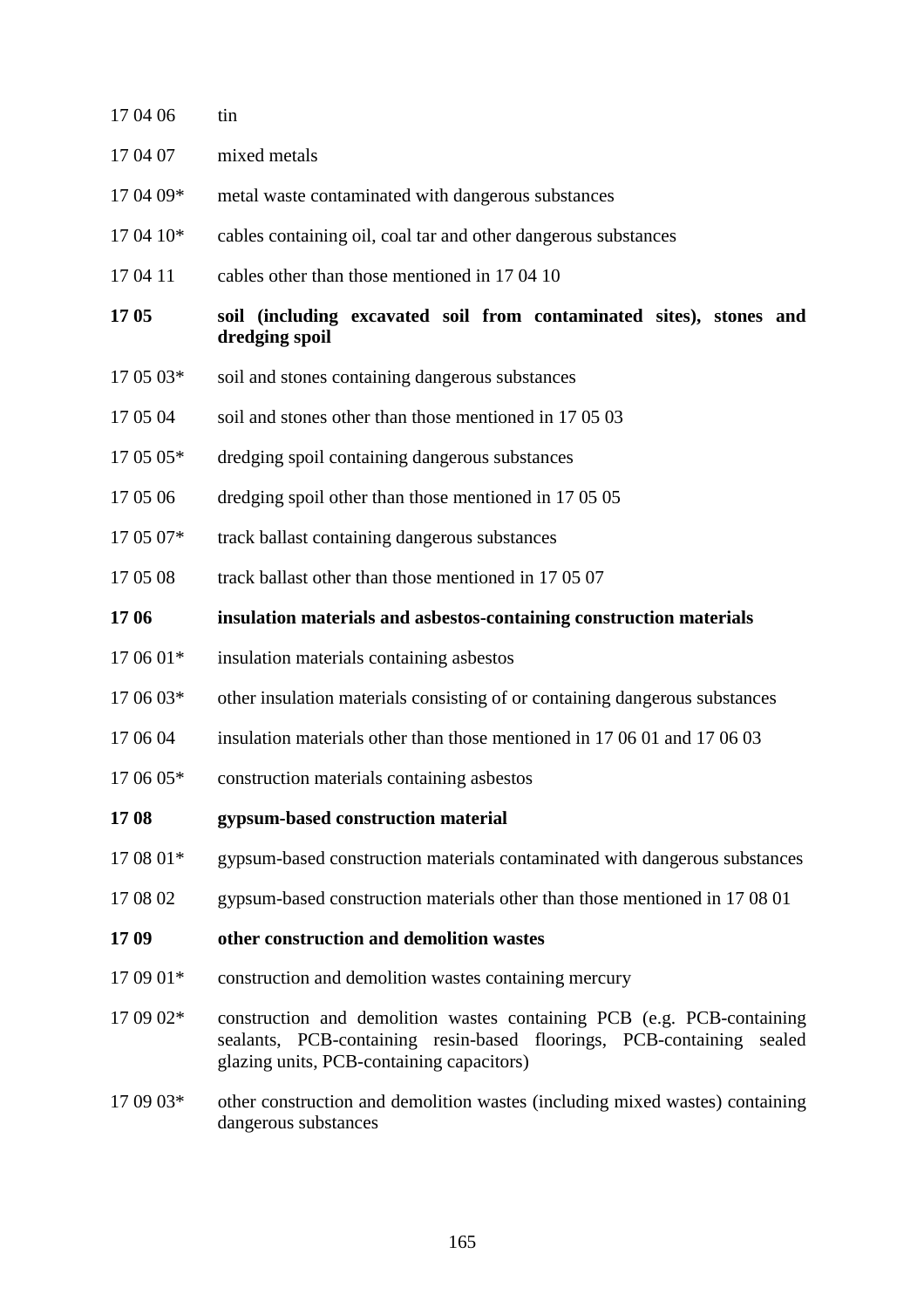17 09 04 mixed construction and demolition wastes other than those mentioned in 17 09 01, 17 09 02 and 17 09 03

#### **18 WASTES FROM HUMAN OR ANIMAL HEALTH CARE AND/OR RELATED RESEARCH (EXCEPT KITCHEN AND RESTAURANT WASTES NOT ARISING FROM IMMEDIATE HEALTH CARE)**

#### **18 01 wastes from natal care, diagnosis, treatment or prevention of disease in humans**

- 18 01 01 sharps (except 18 01 03)
- 18 01 02 body parts and organs including blood bags and blood preserves (except 18 01 03)
- 18 01 03\* wastes whose collection and disposal is subject to special requirements in order to prevent infection
- 18 01 04 wastes whose collection and disposal is not subject to special requirements in order to prevent infection (e.g. dressings, plaster casts, linen, disposable clothing, diapers)
- 18 01 06\* chemicals consisting of or containing dangerous substances
- 18 01 07 chemicals other than those mentioned in 18 01 06
- 18 01 08\* cytotoxic and cytostatic medicines
- 18 01 09 medicines other than those mentioned in 18 01 08
- 18 01 10<sup>\*</sup> amalgam waste from dental care

#### **18 02 wastes from research, diagnosis, treatment or prevention of disease involving animals**

- 18 02 01 sharps (except 18 02 02)
- 18 02 02\* wastes whose collection and disposal is subject to special requirements in order to prevent infection
- 18 02 03 wastes whose collection and disposal is not subject to special requirements in order to prevent infection
- 18 02 05\* chemicals consisting of or containing dangerous substances
- 18 02 06 chemicals other than those mentioned in 18 02 05
- 18 02 07\* cytotoxic and cytostatic medicines
- 18 02 08 medicines other than those mentioned in 18 02 07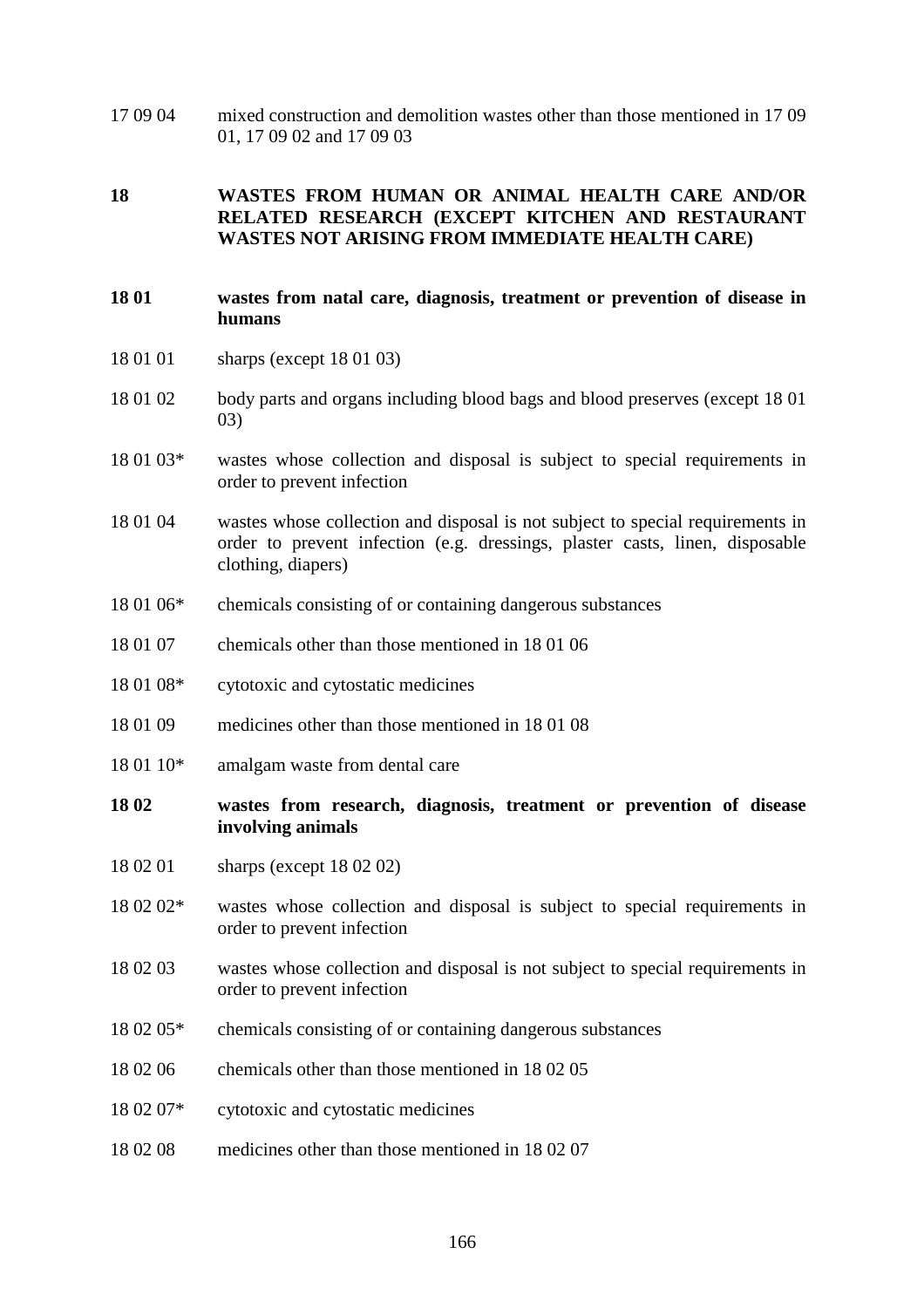**19 WASTES FROM WASTE MANAGEMENT FACILITIES, OFF-SITE WASTE WATER TREATMENT PLANTS AND THE PREPARATION OF WATER INTENDED FOR HUMAN CONSUMPTION AND WATER FOR INDUSTRIAL USE**

#### **19 01 wastes from incineration or pyrolysis of waste**

- 19 01 02 ferrous materials removed from bottom ash
- 19 01 05\* filter cake from gas treatment
- 19 01 06\* aqueous liquid wastes from gas treatment and other aqueous liquid wastes
- 19 01 07\* solid wastes from gas treatment
- 19 01 10\* spent activated carbon from flue-gas treatment
- 19 01 11\* bottom ash and slag containing dangerous substances
- 19 01 12 bottom ash and slag other than those mentioned in 19 01 11
- 19 01 13\* fly ash containing dangerous substances
- 19 01 14 fly ash other than those mentioned in 19 01 13
- 19 01 15\* boiler dust containing dangerous substances
- 19 01 16 boiler dust other than those mentioned in 19 01 15
- 19 01 17*\** pyrolysis wastes containing dangerous substances
- 19 01 18 pyrolysis wastes other than those mentioned in 19 01 17
- 19 01 19 sands from fluidised beds
- 19 01 99 wastes not otherwise specified

#### **19 02 wastes from physico/chemical treatments of waste (including dechromatation, decyanidation, neutralisation)**

- 19 02 03 premixed wastes composed only of non hazardous wastes
- 19 02 04\* premixed wastes composed of at least one hazardous waste
- 19 02 05\* sludges from physico/chemical treatment containing dangerous substances
- 19 02 06 sludges from physico/chemical treatment other than those mentioned in 19 02 05
- 19 02 07\* oil and concentrates from separation
- 19 02 08\* liquid combustible wastes containing dangerous substances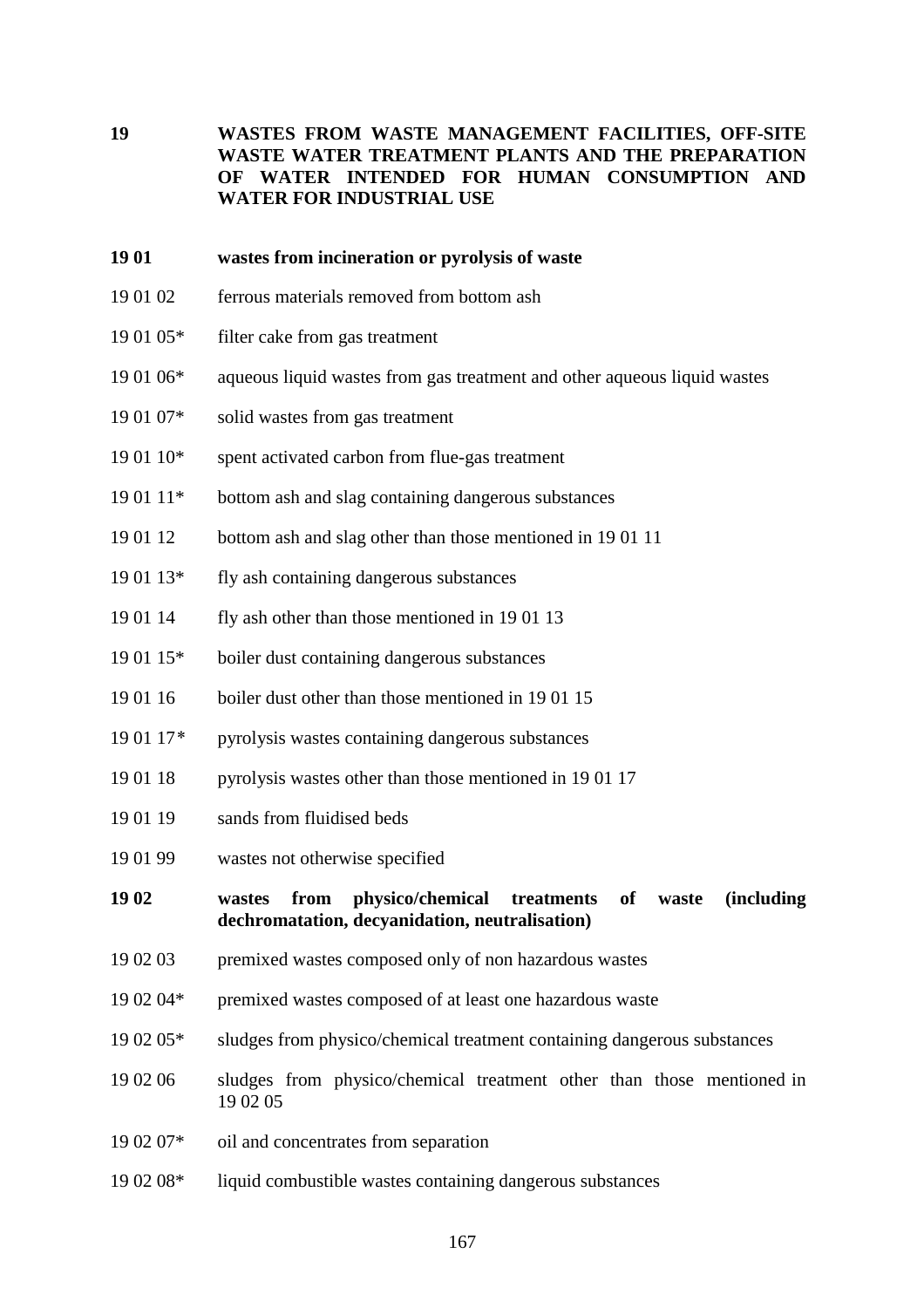- 19 02 09\* solid combustible wastes containing dangerous substances
- 19 02 10 combustible wastes other than those mentioned in 19 02 08 and 19 02 09
- 19 02 11\* other wastes containing dangerous substances
- 19 02 99 wastes not otherwise specified

#### **19 03 stabilised/solidified wastes<sup>81</sup>**

- 19 03 04 $*$  wastes marked as hazardous, partly<sup>82</sup> stabilised
- 19 03 05 stabilised wastes other than those mentioned in 19 03 04
- 19 03 06\* wastes marked as hazardous, solidified
- 19 03 07 solidified wastes other than those mentioned in 19 03 06

#### **19 04 vitrified waste and wastes from vitrification**

- 19 04 01 vitrified waste
- 19 04 02\* fly ash and other flue-gas treatment wastes
- 19 04 03\* non-vitrified solid phase
- 19 04 04 aqueous liquid wastes from vitrified waste tempering

#### **19 05 wastes from aerobic treatment of solid wastes**

- 19 05 01 non-composted fraction of municipal and similar wastes
- 19 05 02 non-composted fraction of animal and vegetable waste
- 19 05 03 off-specification compost

 $\overline{a}$ 

19 05 99 wastes not otherwise specified

#### **19 06 wastes from anaerobic treatment of waste**

- 19 06 03 liquor from anaerobic treatment of municipal waste
- 19 06 04 digestate from anaerobic treatment of municipal waste
- 19 06 05 liquor from anaerobic treatment of animal and vegetable waste

<sup>&</sup>lt;sup>81</sup> Stabilisation processes change the dangerousness of the constituents in the waste and thus transform hazardous waste into non hazardous waste. Solidification processes only change the physical state of the waste (e.g. liquid into solid) by using additives without changing the chemical properties of the

waste.<br><sup>82</sup> A waste is considered as partly stabilised if after the stalibisation process dangerous constituents which have not been changed completely into non dangerous constituents could be released into the environment in short, middle or long term.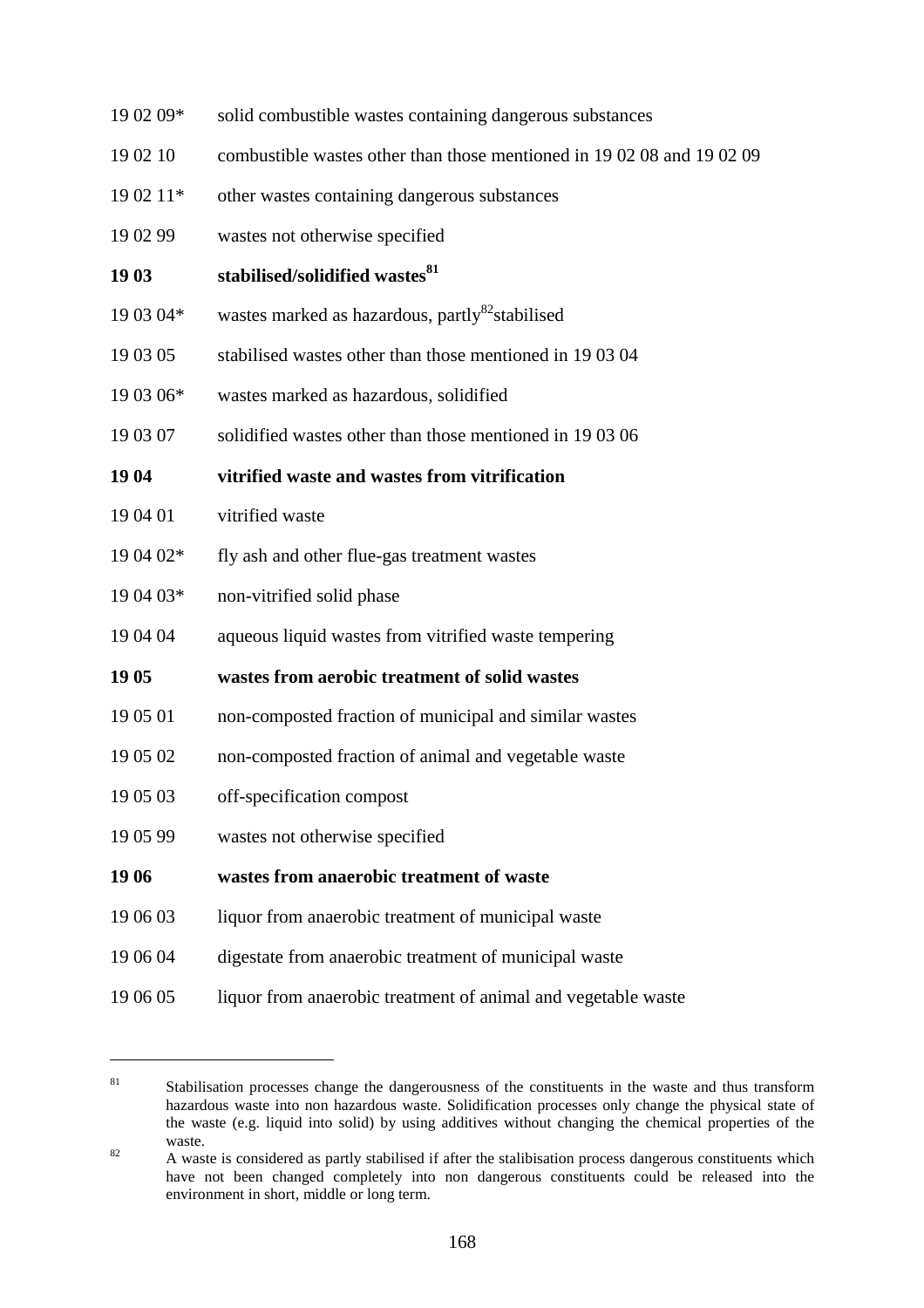| 19 06 06  | digestate from anaerobic treatment of animal and vegetable waste                                     |
|-----------|------------------------------------------------------------------------------------------------------|
| 19 06 99  | wastes not otherwise specified                                                                       |
| 19 07     | landfill leachate                                                                                    |
| 19 07 02* | landfill leachate containing dangerous substances                                                    |
| 19 07 03  | landfill leachate other than those mentioned in 190702                                               |
| 19 08     | wastes from waste water treatment plants not otherwise specified                                     |
| 19 08 01  | Screenings                                                                                           |
| 19 08 02  | waste from desanding                                                                                 |
| 19 08 05  | sludges from treatment of urban waste water                                                          |
| 19 08 06* | saturated or spent ion exchange resins                                                               |
| 19 08 07* | solutions and sludges from regeneration of ion exchangers                                            |
| 19 08 08* | membrane system waste containing heavy metals                                                        |
| 19 08 09  | grease and oil mixture from oil/water separation containing only edible oil and<br>fats              |
| 19 08 10* | grease and oil mixture from oil/water separation other than those mentioned in<br>19 08 09           |
| 19 08 11* | sludges containing dangerous substances from biological treatment of<br>industrial waste water       |
| 19 08 12  | sludges from biological treatment of industrial waste water other than those<br>mentioned in 1908 11 |
| 19 08 13* | sludges containing dangerous substances from other treatment of industrial<br>waste water            |
| 19 08 14  | sludges from other treatment of industrial waste water other than those<br>mentioned in 1908 13      |
| 19 08 99  | wastes not otherwise specified                                                                       |
| 19 09     | wastes from the preparation of water intended for human consumption or<br>water for industrial use   |
| 19 09 01  | solid waste from primary filtration and screenings                                                   |
| 19 09 02  | sludges from water clarification                                                                     |
| 19 09 03  | sludges from decarbonation                                                                           |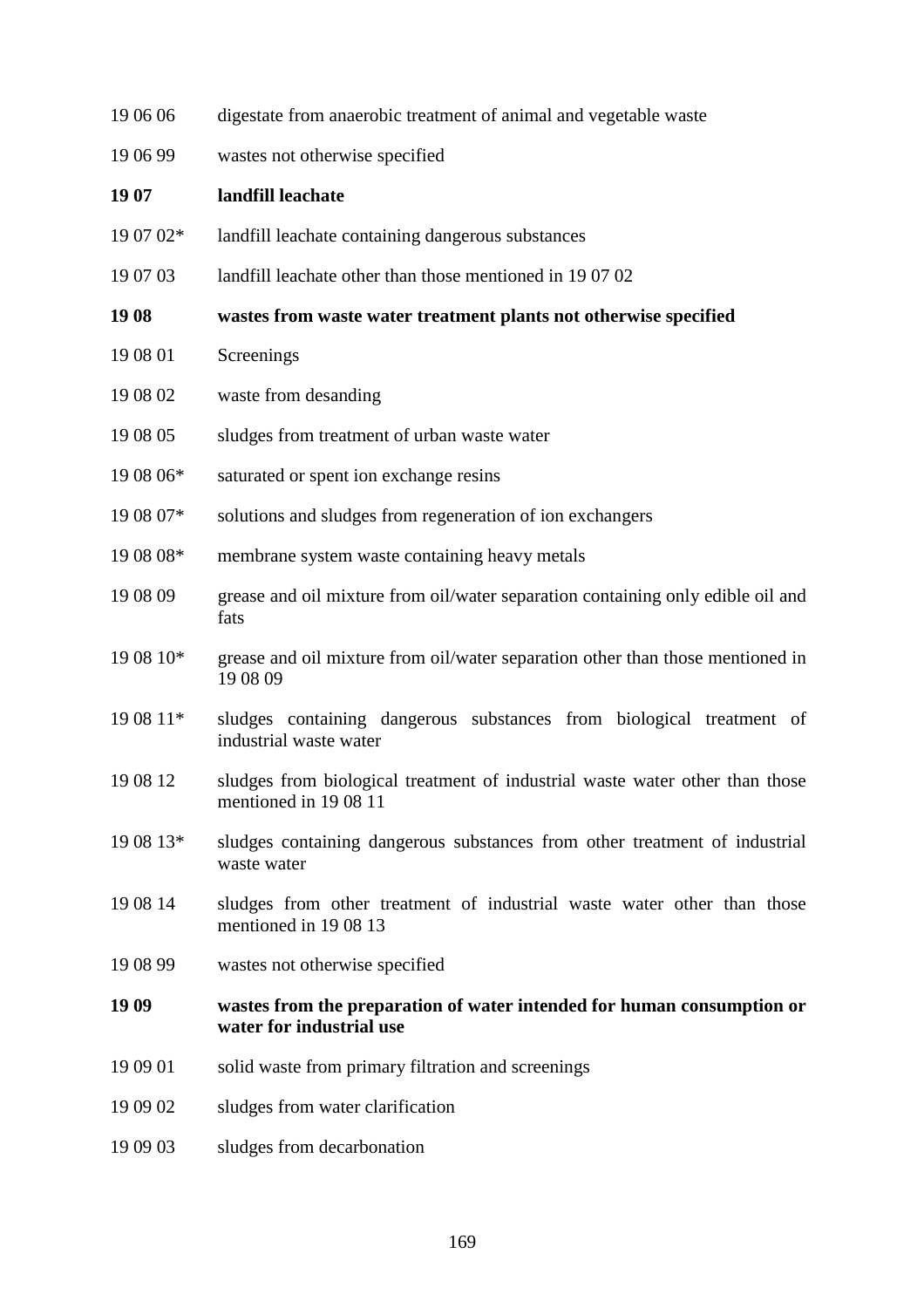| 19 09 04  | spent activated carbon                                                                                                     |
|-----------|----------------------------------------------------------------------------------------------------------------------------|
| 19 09 05  | saturated or spent ion exchange resins                                                                                     |
| 19 09 06  | solutions and sludges from regeneration of ion exchangers                                                                  |
| 19 09 99  | wastes not otherwise specified                                                                                             |
| 19 10     | wastes from shredding of metal-containing wastes                                                                           |
| 19 10 01  | iron and steel waste                                                                                                       |
| 19 10 02  | non-ferrous waste                                                                                                          |
| 19 10 03* | fluff-light fraction and dust containing dangerous substances                                                              |
| 19 10 04  | fluff-light fraction and dust other than those mentioned in 19 10 03                                                       |
| 19 10 05* | other fractions containing dangerous substances                                                                            |
| 19 10 06  | other fractions other than those mentioned in 19 10 05                                                                     |
| 19 11     | wastes from oil regeneration                                                                                               |
| 19 11 01* | spent filter clays                                                                                                         |
| 19 11 02* | acid tars                                                                                                                  |
| 19 11 03* | aqueous liquid wastes                                                                                                      |
| 19 11 04* | wastes from cleaning of fuel with bases                                                                                    |
| 19 11 05* | sludges from on-site effluent treatment containing dangerous substances                                                    |
| 19 11 06  | sludges from on-site effluent treatment other than those mentioned in 19 11 05                                             |
| 19 11 07* | wastes from flue-gas cleaning                                                                                              |
| 19 11 99  | wastes not otherwise specified                                                                                             |
| 19 12     | wastes from the mechanical treatment of waste (e.g. sorting, crushing,<br>compacting, pelletising) not otherwise specified |
| 19 12 01  | paper and cardboard                                                                                                        |
| 19 12 02  | ferrous metal                                                                                                              |
| 19 12 03  | non-ferrous metal                                                                                                          |
| 19 12 04  | plastic and rubber                                                                                                         |
| 19 12 05  | Glass                                                                                                                      |
| 19 12 06* | wood containing dangerous substances                                                                                       |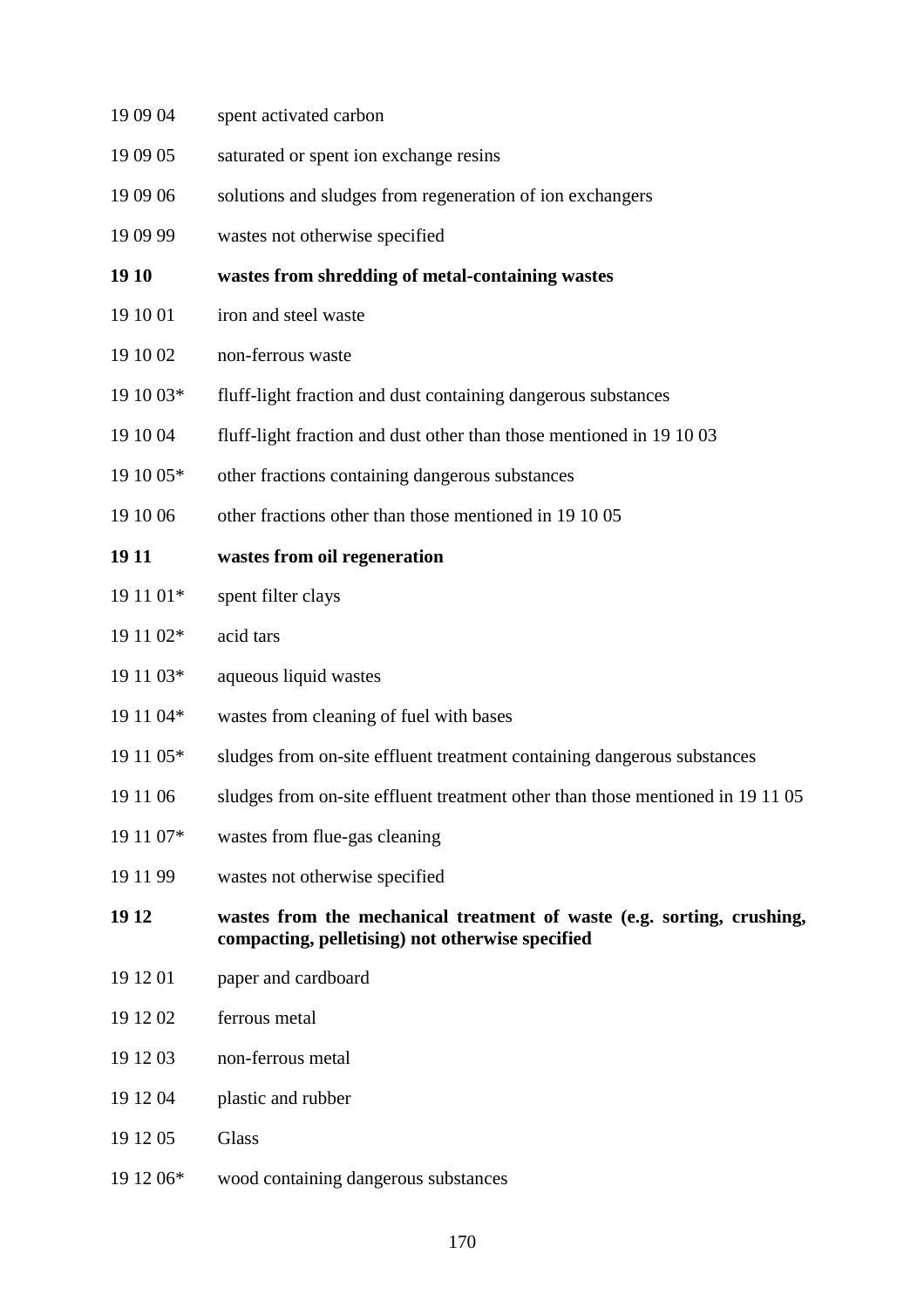| 19 12 07  | wood other than that mentioned in 191206                                                                                     |
|-----------|------------------------------------------------------------------------------------------------------------------------------|
| 19 12 08  | <b>Textiles</b>                                                                                                              |
| 19 12 09  | minerals (e.g. sand, stones)                                                                                                 |
| 19 12 10  | combustible waste (refuse derived fuel)                                                                                      |
| 19 12 11* | other wastes (including mixtures of materials) from mechanical treatment of<br>waste containing dangerous substances         |
| 19 12 12  | other wastes (including mixtures of materials) from mechanical treatment of<br>wastes other than those mentioned in 19 12 11 |
| 19 13     | wastes from soil and groundwater remediation                                                                                 |
| 19 13 01* | solid wastes from soil remediation containing dangerous substances                                                           |
| 19 13 02  | solid wastes from soil remediation other than those mentioned in 19 13 01                                                    |
| 19 13 03* | sludges from soil remediation containing dangerous substances                                                                |
| 19 13 04  | sludges from soil remediation other than those mentioned in 19 13 03                                                         |

- 19 13 05\* sludges from groundwater remediation containing dangerous substances
- 19 13 06 sludges from groundwater remediation other than those mentioned in 19 13 05
- 19 13 07\* aqueous liquid wastes and aqueous concentrates from groundwater remediation containing dangerous substances
- 19 13 08 aqueous liquid wastes and aqueous concentrates from groundwater remediation other than those mentioned in 19 13 07

#### **20 MUNICIPAL WASTES (HOUSEHOLD WASTE AND SIMILAR COMMERCIAL, INDUSTRIAL AND INSTITUTIONAL WASTES) INCLUDING SEPARATELY COLLECTED FRACTIONS**

- **20 01 separately collected fractions (except 15 01)**
- 20 01 01 paper and cardboard
- 20 01 02 Glass
- 20 01 08 biodegradable kitchen and canteen waste
- 20 01 10 Clothes
- 20 01 11 Textiles
- 20 01 13\* Solvents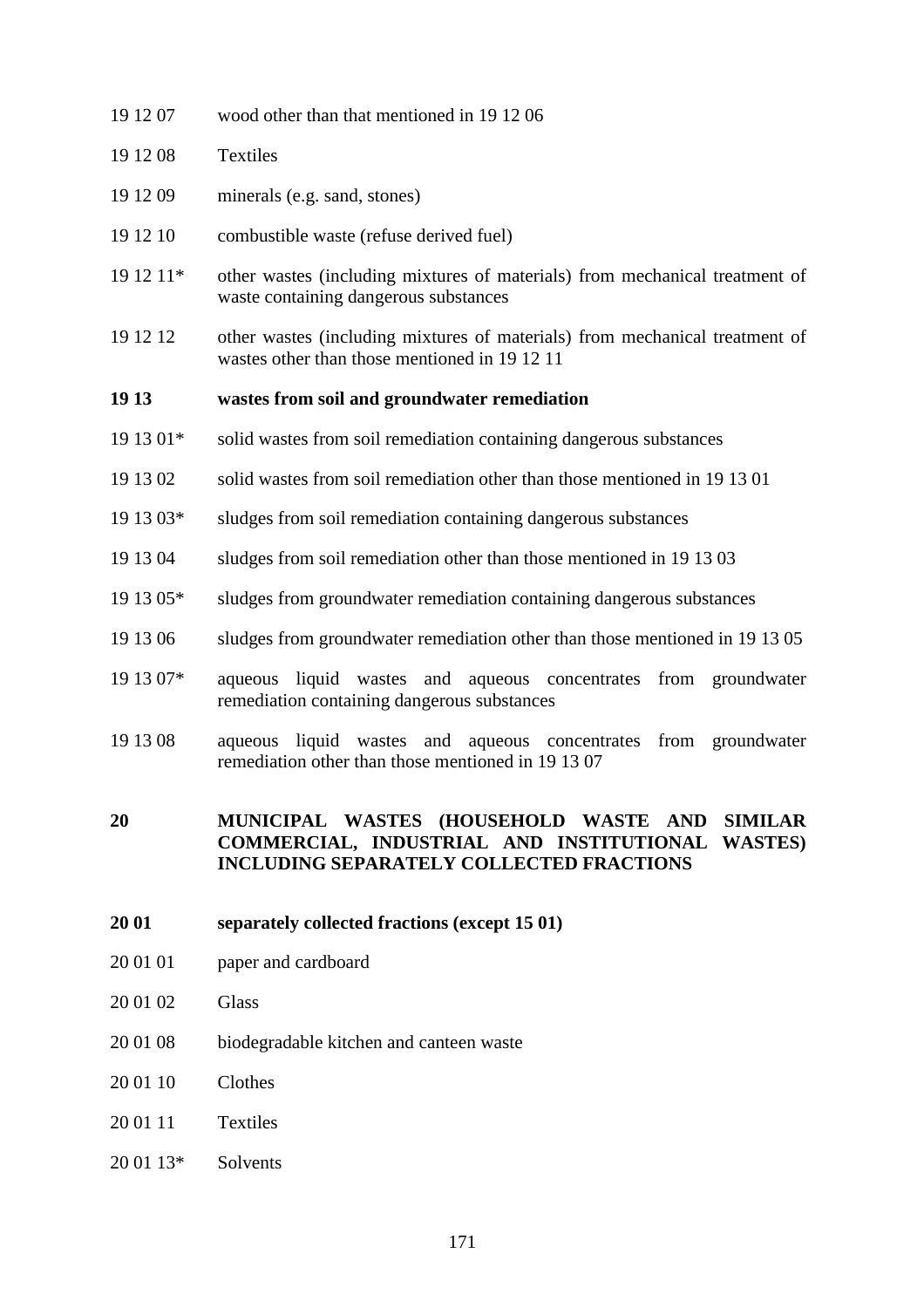| 20 01 14* | Acids                                                                                                                                              |
|-----------|----------------------------------------------------------------------------------------------------------------------------------------------------|
| 20 01 15* | Alkalines                                                                                                                                          |
| 20 01 17* | Photochemicals                                                                                                                                     |
| 20 01 19* | Pesticides                                                                                                                                         |
| 20 01 21* | fluorescent tubes and other mercury-containing waste                                                                                               |
| 20 01 23* | discarded equipment containing chlorofluorocarbons                                                                                                 |
| 20 01 25  | edible oil and fat                                                                                                                                 |
| 20 01 26* | oil and fat other than those mentioned in 2001 25                                                                                                  |
| 20 01 27* | paint, inks, adhesives and resins containing dangerous substances                                                                                  |
| 20 01 28  | paint, inks, adhesives and resins other than those mentioned in 200127                                                                             |
| 20 01 29* | detergents containing dangerous substances                                                                                                         |
| 20 01 30  | detergents other than those mentioned in 2001 29                                                                                                   |
| 20 01 31* | cytotoxic and cytostatic medicines                                                                                                                 |
| 20 01 32  | medicines other than those mentioned in 2001 31                                                                                                    |
| 20 01 33* | batteries and accumulators included in 16 06 01, 16 06 02 or 16 06 03 and<br>unsorted batteries and accumulators containing these batteries        |
| 20 01 34  | batteries and accumulators other than those mentioned in 2001 33                                                                                   |
| 20 01 35* | Discarded electrical and electronic equipment other than those mentioned in<br>20 01 21 and 20 01 23 containing hazardous components <sup>83</sup> |
| 20 01 36  | discarded electrical and electronic equipment other than those mentioned in<br>20 01 21, 20 01 23 and 20 01 35                                     |
| 20 01 37* | wood containing dangerous substances                                                                                                               |
| 20 01 38  | wood other than that mentioned in 2001 37                                                                                                          |
| 20 01 39  | Plastics                                                                                                                                           |
| 20 01 40  | Metals                                                                                                                                             |
| 20 01 41  | wastes from chimney sweeping                                                                                                                       |

 $\overline{a}$ 

<sup>83</sup> Hazardous components from electrical and electronic equipment may include accumulators and batteries mentioned in 16 06 and marked as hazardous; mercury switches, glass from cathode ray tubes and other activated glass etc.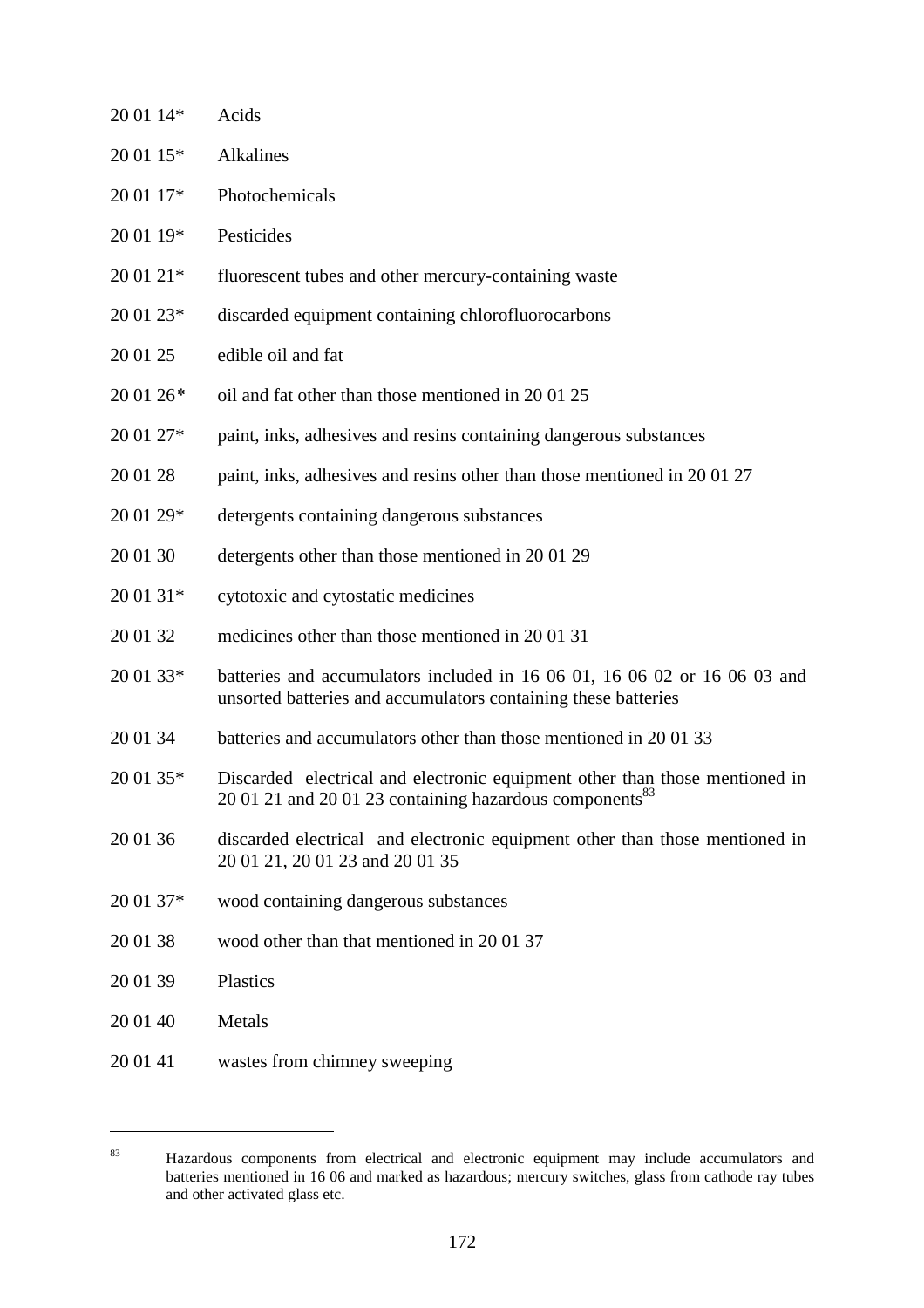- 20 01 99 other fractions not otherwise specified
- **20 02 garden and park wastes (including cemetery waste)**
- 20 02 01 biodegradable waste
- 20 02 02 soil and stones
- 20 02 03 other non-biodegradable wastes
- **20 03 other municipal wastes**
- 20 03 01 mixed municipal waste
- 20 03 02 waste from markets
- 20 03 03 street-cleaning residues
- 20 03 04 septic tank sludge
- 20 03 06 waste from sewage cleaning
- 20 03 07 bulky waste
- 20 03 99 municipal wastes not otherwise specified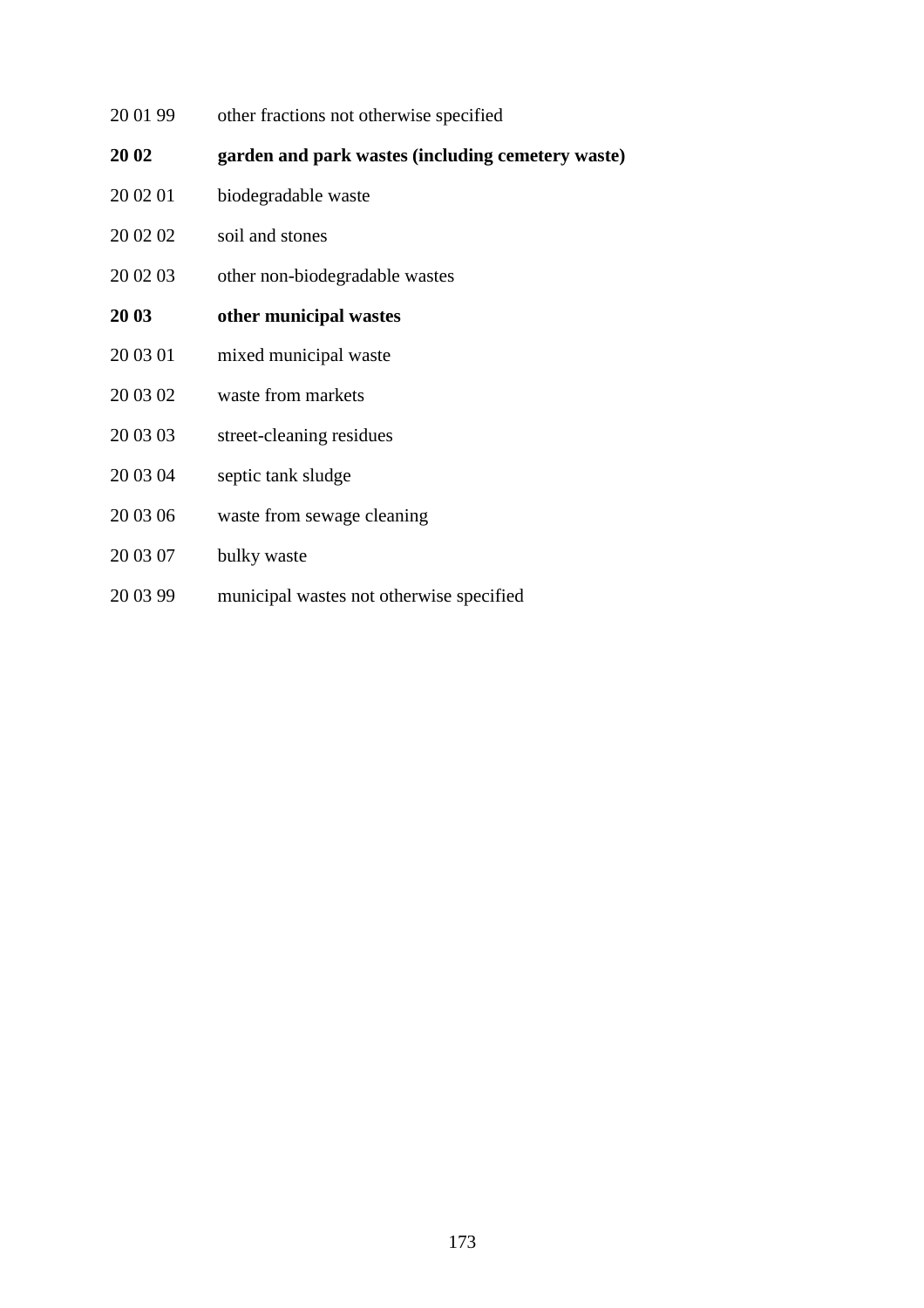### **PART 3**

#### *List A (Annex II to the Basel Convention)*

Waste from Appendix 4, Part I of Decision C(2001)107 of the OECD Council on the Revision of Decision C(92)39/FINAL on the Control of Transboundary Movements of Wastes Destined for Recovery Operations.

- **Y46** Waste collected from households
- **Y47** Residues arising from the incineration of household wastes

#### *List B*

Waste from Appendix 4, Part II of Decision C(2001)107 of the OECD Council on the Revision of Decision C(92)39/FINAL on the Control of Transboundary Movements of Wastes Destined for Recovery Operations. The wastes numbered AB 130, AC 250, AC 260 and AC 270 have been deleted since they have been considered, in accordance with the procedure laid down in Article 18 of Directive 75/442/EEC, to be non-hazardous and therefore not subject to the export ban laid down in Article 37.

Metal Bearing Wastes

 $\overline{a}$ 

| <b>AA</b> 010 | 261900              | Dross, scalings and other wastes from the manufacture of iron and<br>steel <sup>84</sup>                                                 |
|---------------|---------------------|------------------------------------------------------------------------------------------------------------------------------------------|
| <b>AA</b> 060 | 262050              | Vanadium ashes and residues                                                                                                              |
| <b>AA</b> 190 | 810420<br>ex 810430 | Magnesium waste and scrap that is flammable, pyrophoric or<br>emits, upon contact with water, flammable gases in dangerous<br>quantities |

Wastes Containing Principally Inorganic Constituents, Which May Contain Metals and Organic Materials

| <b>AB</b> 030 |                      | Wastes from non-cyanide based systems which arise from surface<br>treatment of metals   |
|---------------|----------------------|-----------------------------------------------------------------------------------------|
| <b>AB</b> 070 |                      | Sands used in foundry operations                                                        |
| <b>AB</b> 120 | ex 281290<br>ex 3824 | Inorganic halide compounds, not elsewhere specified or included                         |
| <b>AB</b> 150 | ex 382490            | Unrefined calcium sulphite and calcium sulphate from flue gas<br>desulphurisation (FGD) |

<sup>&</sup>lt;sup>84</sup> This listing includes wastes in the form of ash, residue, slag, dross, skimming, scaling, dust, powder, sludge and cake, unless a material is expressly listed elsewhere.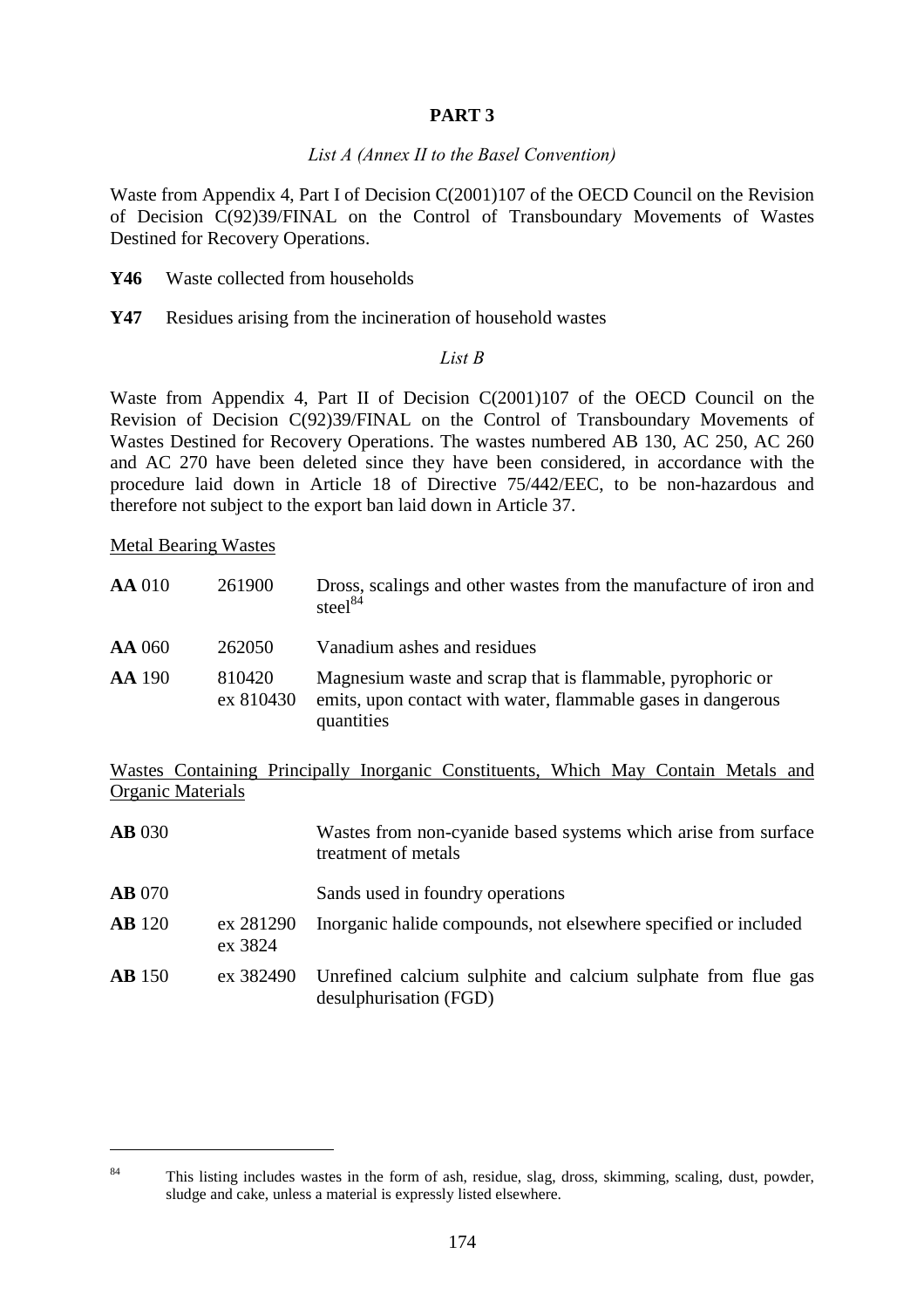Wastes Containing Principally Organic Constituents, Which May Contain Metals and Inorganic Materials

| <b>AC</b> 020 |                      | Bituminous materials (asphalt waste) not elsewhere specified or<br>included                                                                    |
|---------------|----------------------|------------------------------------------------------------------------------------------------------------------------------------------------|
| <b>AC</b> 060 | ex 381900            | Hydraulic fluids                                                                                                                               |
| <b>AC</b> 070 | ex 381900            | <b>Brake fluids</b>                                                                                                                            |
| <b>AC</b> 080 | ex 382000            | Antifreeze fluids                                                                                                                              |
| <b>AC</b> 150 |                      | Chlorofluorocarbons                                                                                                                            |
| <b>AC</b> 160 |                      | Halons                                                                                                                                         |
| <b>AC</b> 170 | ex 440310            | Treated cork and wood wastes                                                                                                                   |
|               |                      | Wastes Which May Contain either Inorganic or Organic Constituents                                                                              |
| <b>AD</b> 090 | ex 382490            | Wastes from production, formulation and use of reprographic and<br>photographic chemicals and materials not elsewhere specified or<br>included |
| <b>AD</b> 100 |                      | Wastes from non-cyanide based systems which arise from surface<br>treatment of plastics                                                        |
| <b>AD</b> 120 | ex 391400<br>ex 3915 | Ion exchange resins                                                                                                                            |
| <b>AD</b> 150 |                      | Naturally occurring organic material used as a filter medium (such<br>as bio-filters)                                                          |
|               |                      | Wastes Containing Principally Inorganic Constituents, Which May Contain Metals and                                                             |

Organic Materials

**RB** 020 ex 6815 Ceramic based fibres of physico-chemical characteristics similar to those of asbestos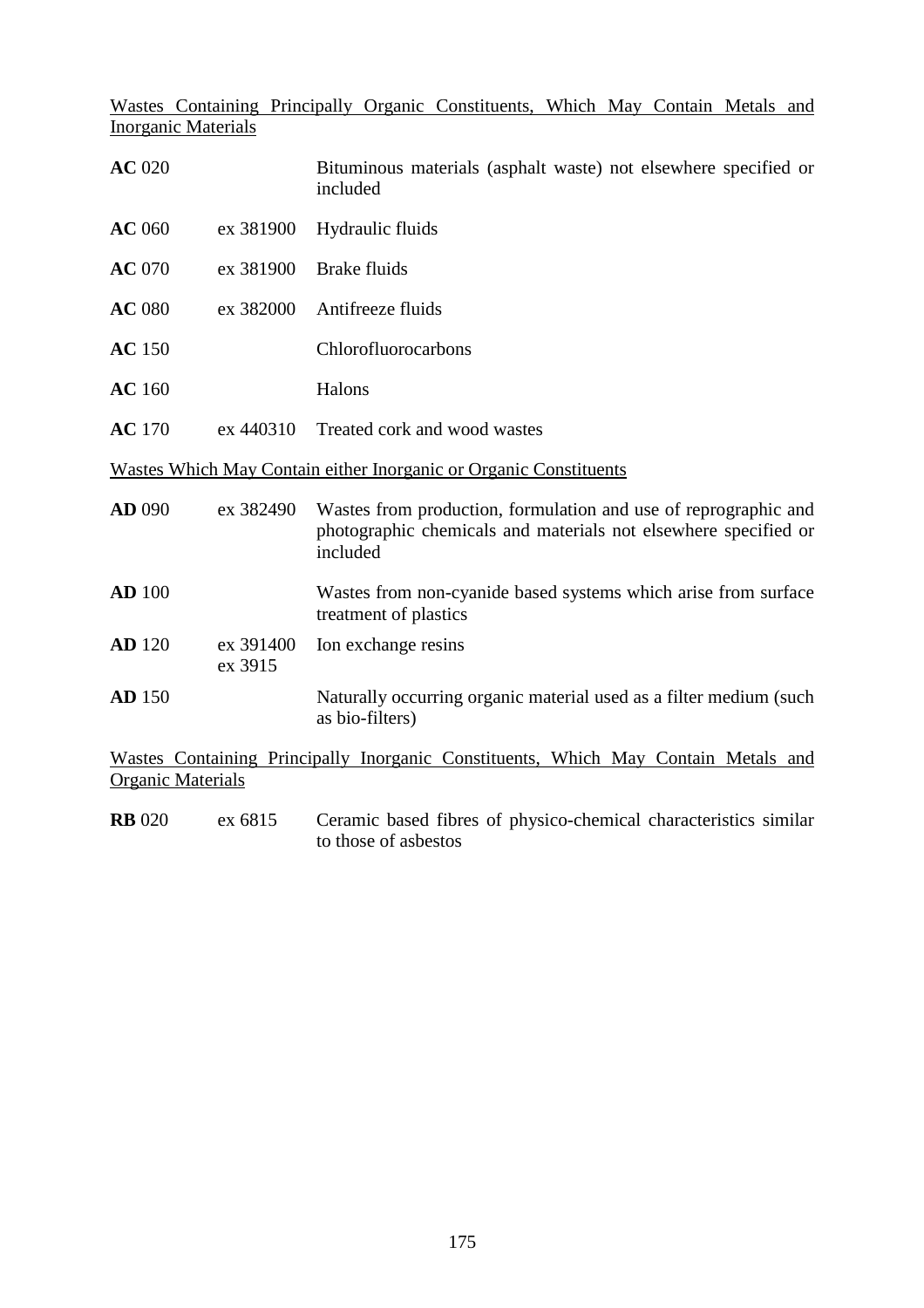#### **ANNEX VI**

# **Form for pre-consented facilities (Article 15)**

| <b>Competent</b><br><i>authority</i> | Consignee                                |                |                                  | <b>Waste types</b> | <b>Period of validity</b> |            | <b>Total pre-</b><br>authorised<br>quantity |
|--------------------------------------|------------------------------------------|----------------|----------------------------------|--------------------|---------------------------|------------|---------------------------------------------|
|                                      | Name and no. of the recovery<br>facility | <b>Address</b> | Recovery method $(+)$<br>R code) | <b>OECD</b>        | <b>Beginning</b>          | <b>End</b> | (ton)                                       |
|                                      |                                          |                |                                  |                    |                           |            |                                             |
|                                      |                                          |                |                                  |                    |                           |            |                                             |
|                                      |                                          |                |                                  |                    |                           |            |                                             |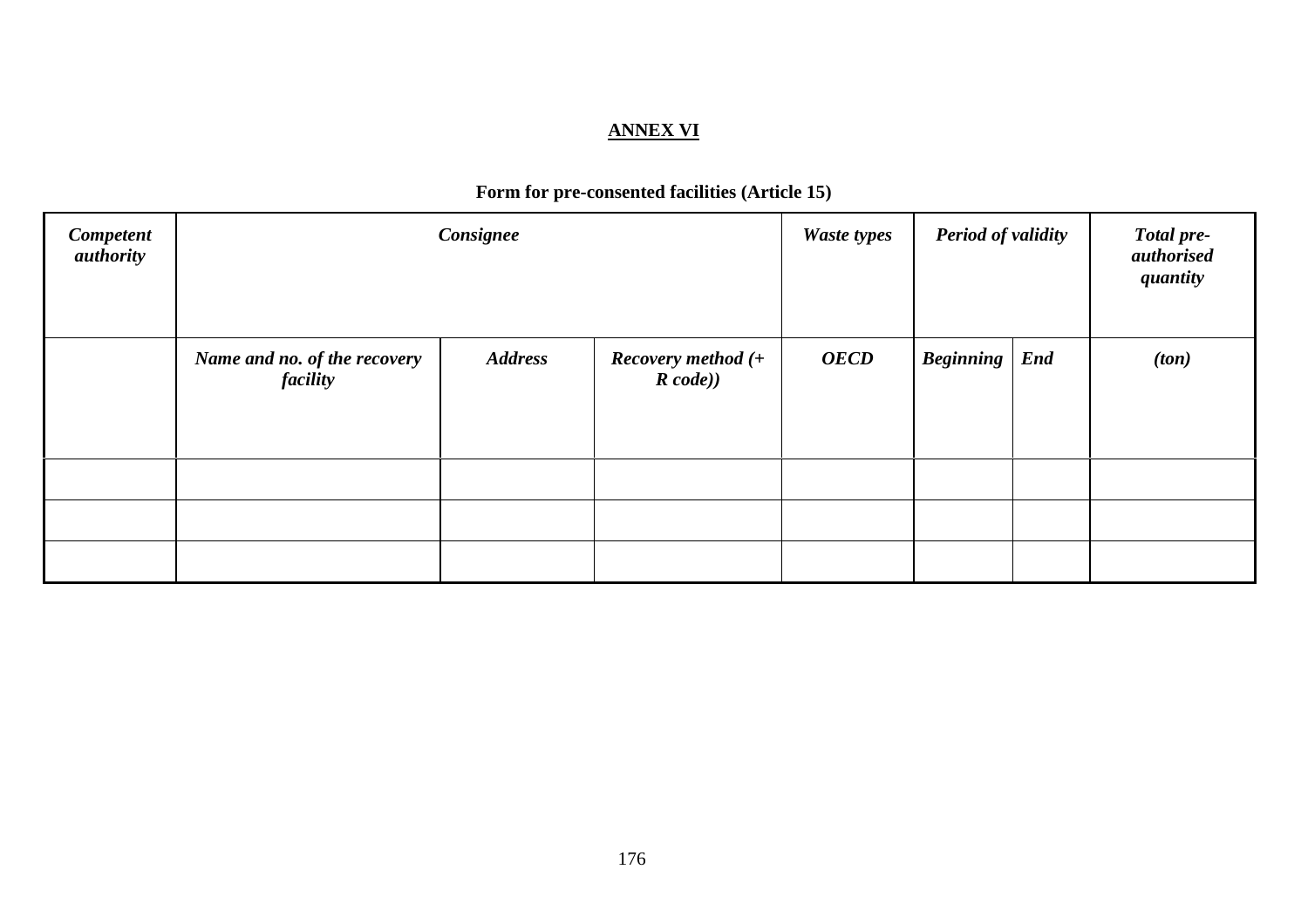# **ANNEX VII**

#### **INFORMATION ACCOMPANYING SHIPMENTS OF WASTE LISTED IN ANNEX III AND DESTINED FOR RECOVERY (ARTICLE 19)**

| Producer(s), new producer or collector (name, address, tel., fax and e-mail):                             |                              |  |  |  |  |  |
|-----------------------------------------------------------------------------------------------------------|------------------------------|--|--|--|--|--|
| <b>Contact person:</b>                                                                                    |                              |  |  |  |  |  |
| Person who arranges the shipment (name, address, tel., fax and e-mail):                                   |                              |  |  |  |  |  |
| <b>Contact person:</b>                                                                                    |                              |  |  |  |  |  |
| Consignee (name, address, tel., fax and e-mail):                                                          |                              |  |  |  |  |  |
| <b>Contact person:</b>                                                                                    |                              |  |  |  |  |  |
| Holder(s) (name, address, tel., fax and e-mail):                                                          |                              |  |  |  |  |  |
| <b>Contact person:</b>                                                                                    |                              |  |  |  |  |  |
| commercial description of the<br><b>Usual</b><br>waste:                                                   | <b>OECD</b> classification : |  |  |  |  |  |
| Quantity (kg / litres):                                                                                   | <b>EWL</b> code:             |  |  |  |  |  |
| Recovery operation (or disposal if relevant):                                                             |                              |  |  |  |  |  |
| Carrier(s) (name, address, tel., fax, e-mail and contact person):                                         |                              |  |  |  |  |  |
| <b>Modes of transport:</b>                                                                                |                              |  |  |  |  |  |
| Countries of dispatch/transit/destination :                                                               |                              |  |  |  |  |  |
| <b>Transit</b><br><b>Dispatch</b>                                                                         | <b>Destination</b>           |  |  |  |  |  |
| <b>Enclosure:</b><br>Evidence of contract between the person who arranges the shipment and the consignee: |                              |  |  |  |  |  |
| Date of commencement of shipment:                                                                         |                              |  |  |  |  |  |
| <b>Signature before commencement of shipment:</b>                                                         |                              |  |  |  |  |  |
| Producer, new producer or collector (date)<br>Person who arranges the<br>shipment (date)                  |                              |  |  |  |  |  |
| Signature upon receipt of the waste:                                                                      |                              |  |  |  |  |  |
| Holder(s) (date)<br>Consignee (date):                                                                     |                              |  |  |  |  |  |
|                                                                                                           |                              |  |  |  |  |  |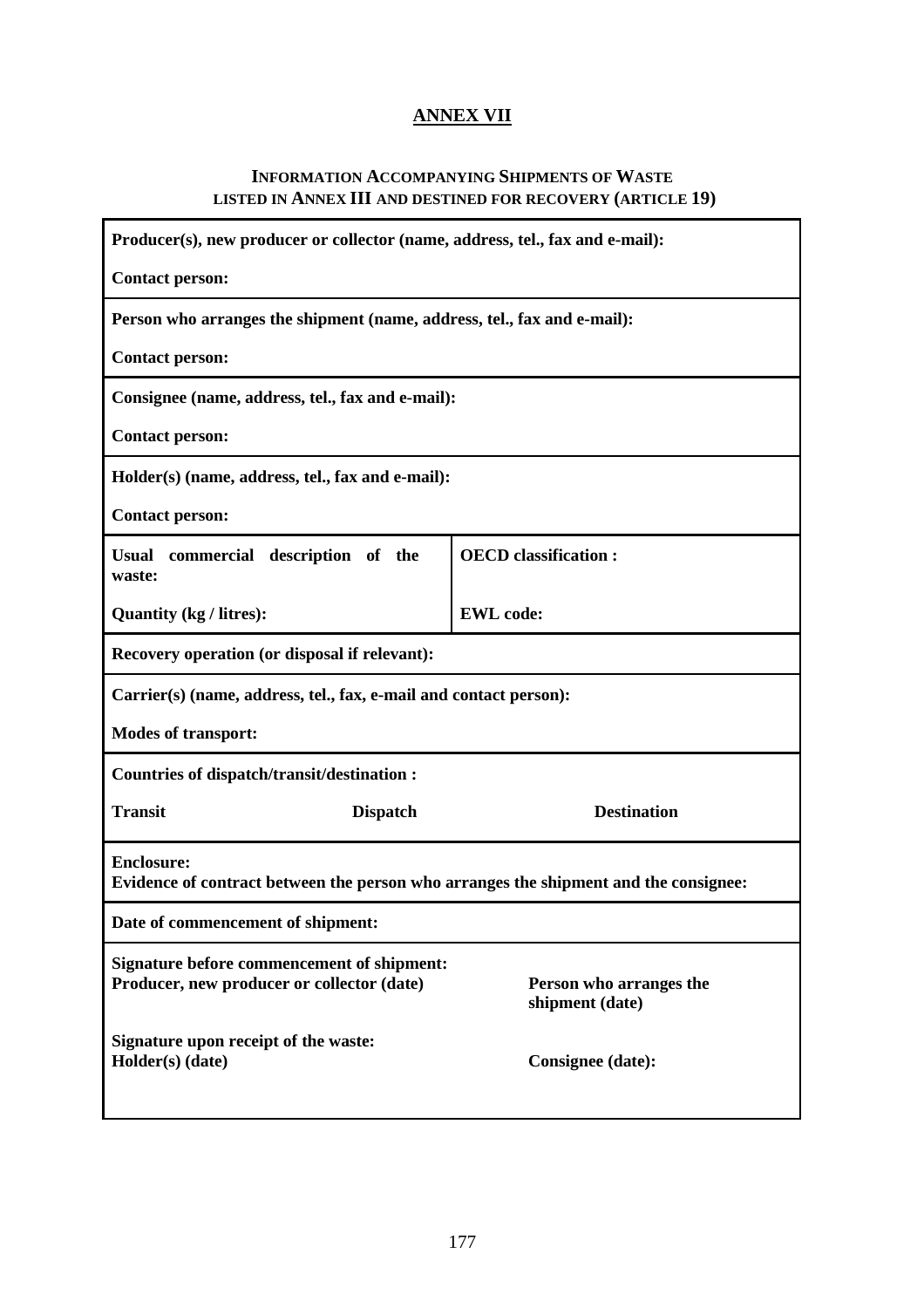## **ANNEX VIII**

#### **Chemicals listed in Annex A, B and C of the Stockholm Convention**

| Aldrin                                                         | CAS $N^{\circ}$ 309-00-2  |
|----------------------------------------------------------------|---------------------------|
| Chlordane                                                      | CAS $N^{\circ}$ 57-74-9   |
| Dieldrin                                                       | CAS $N^{\circ}$ 60-57-1   |
| Endrin                                                         | CAS $N^{\circ}$ 72-20-8   |
| Heptachlor                                                     | CAS $N^{\circ}$ 76-44-8   |
| Hexachlorobenzene (HCB)                                        | CAS $N^{\circ}$ 118-74-1  |
| <b>Mirex</b>                                                   | CAS $N^{\circ}$ 2385-85-5 |
| Toxaphene                                                      | CAS $N^{\circ}$ 8001-35-2 |
| DDT $(1,1,1$ -trichloro-2,2-bis $(4-$<br>chlorophenyl) ethane) | CAS $N^{\circ}$ 50-29-3   |

Polychlorinated Biphenyls (PCB)

Polychlorinated dibenzo-p-dioxins (PCDD)

Polychlorinated dibenzofurans (PCDF)

(PCBs, dioxins and furans do not have a CAS number because they are « families » of molecules. There 209 different types of PCBs and around 175 Dioxins and around 100 Furans).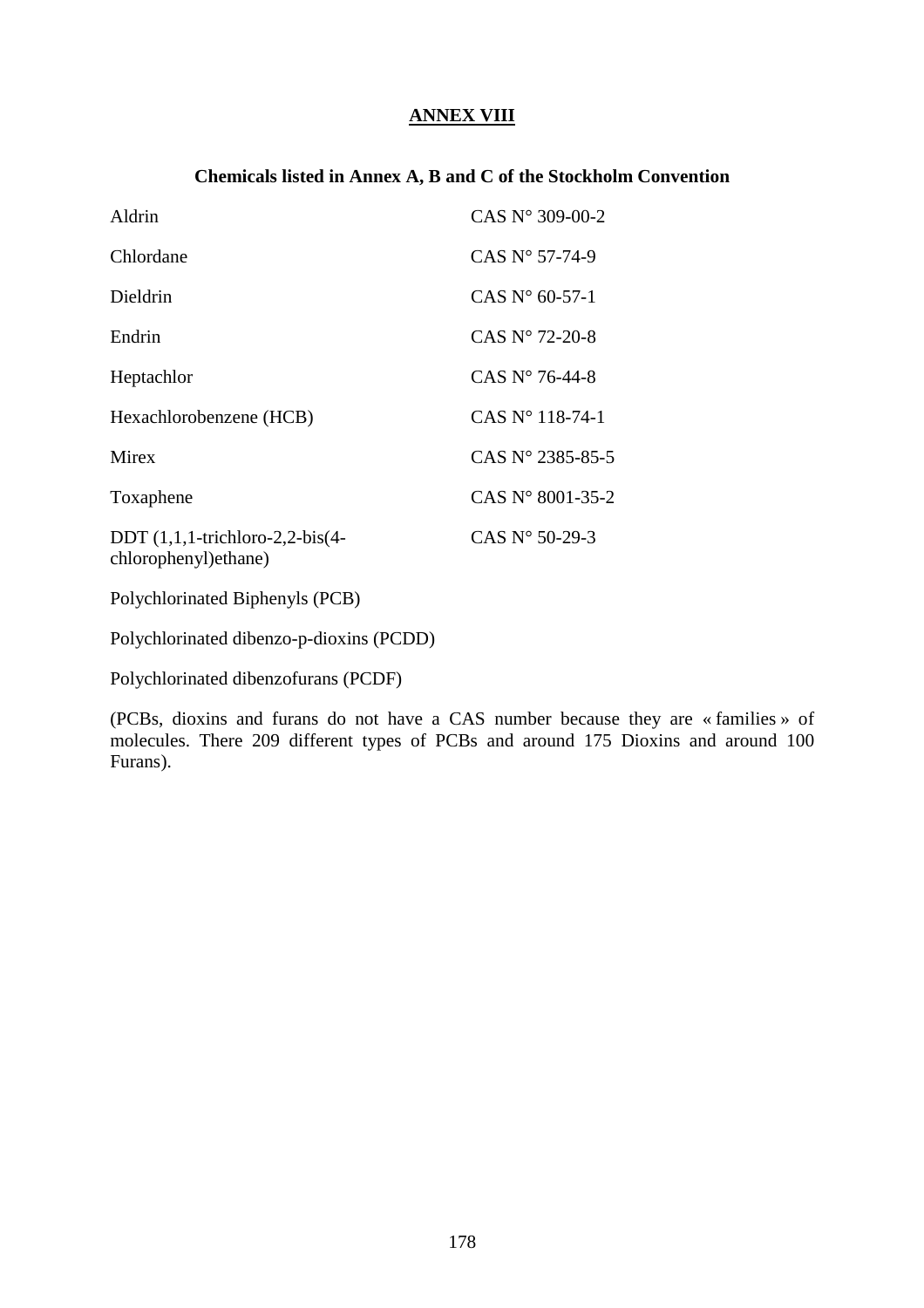#### **ANNEX IX**

#### **Guidelines on Environmentally sound management (Article 42)**

- **I. GUIDELINES ADOPTED BY THE CONFERENCE OF THE PARTIES TO THE BASLE CONVENTION ON THE CONTROL OF TRANSBOUNDARY MOVEMENTS OF HAZARDOUS WASTE AND THEIR DISPOSAL, AS AMENDED:**
- 1. Technical Guidelines on the Environmentally Sound Management of Biomedical and Health Care Wastes  $(Y1; Y3)^{85}$ .
- 2. Technical Guidelines on the Environmentally Sound Management of Waste Lead Acid Batteries<sup>86</sup>.
- 3. Technical Guidelines on the Environmentally Sound Management of the Full and Partial Dismantling of  $\text{Ships}^{87}$ .

 $\overline{a}$ 

<sup>&</sup>lt;sup>85</sup> Adopted by the  $6<sup>th</sup>$  Conference of the Parties to the Basle Convention on the Control of Transboundary Movements of Hazardous Waste and Their Disposal, 9-13 December 2002.

Transboundary Movements of Hazardous Waste and Their Disposal, 9-13 December 2002.<br>
Adopted by the 6<sup>th</sup> Conference of the Parties to the Basle Convention on the Control of Transboundary Movements of Hazardous Waste and Th  $T_{\text{Hamboomian}}$  Movements of Hazardous Waste and Their Disposal, 9-13 December 2002.<br>Adopted by the  $6<sup>th</sup>$  Conference of the Parties to the Basle Convention on the Control of

Transboundary Movements of Hazardous Waste and Their Disposal, 9-13 December 2002.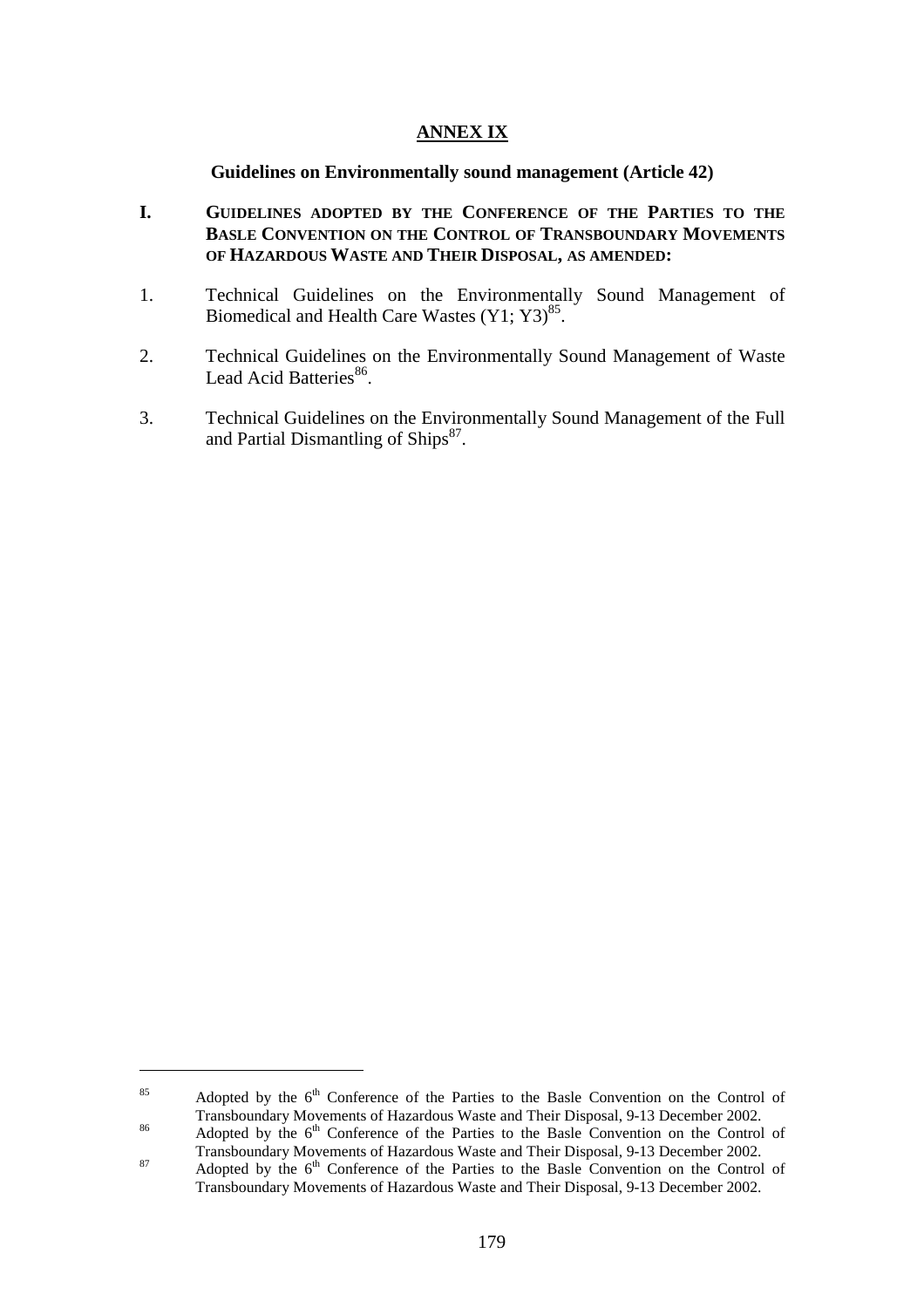## **ANNEX X**

# Additional Questionnaire for Member States Reporting Obligation Pursuant to<br>Article 54(2)

| Art. $12(1)(a)$ | Information on the measures taken to prohibit generally or partially shipments of waste between<br><b>Member States</b>                                                   |                                                                                          |           |  |  |  |  |
|-----------------|---------------------------------------------------------------------------------------------------------------------------------------------------------------------------|------------------------------------------------------------------------------------------|-----------|--|--|--|--|
|                 | In order to implement the principles of proximity, priority for recovery and self-sufficiency at<br>Community and national levels in accordance with Directive 75/442/EEC |                                                                                          |           |  |  |  |  |
|                 | Has this provision been applied?                                                                                                                                          | Yes                                                                                      | No        |  |  |  |  |
|                 | (please tick $\sqrt{as}$ appropriate)                                                                                                                                     |                                                                                          |           |  |  |  |  |
|                 | If yes, please provide details on the measures taken:                                                                                                                     |                                                                                          |           |  |  |  |  |
|                 |                                                                                                                                                                           |                                                                                          |           |  |  |  |  |
|                 |                                                                                                                                                                           |                                                                                          |           |  |  |  |  |
|                 | <b>Additional remarks:</b>                                                                                                                                                |                                                                                          |           |  |  |  |  |
|                 |                                                                                                                                                                           |                                                                                          |           |  |  |  |  |
|                 |                                                                                                                                                                           |                                                                                          |           |  |  |  |  |
|                 | <b>Member States</b>                                                                                                                                                      | Information on the measures taken to object systematically to shipments of waste between |           |  |  |  |  |
|                 | In order to implement the principles of proximity, priority for recovery and self-sufficiency at<br>Community and national levels in accordance with Directive 75/442/EEC |                                                                                          |           |  |  |  |  |
|                 | Has this provision been applied? Yes                                                                                                                                      |                                                                                          | <b>No</b> |  |  |  |  |
|                 | (please tick $\sqrt{as}$ appropriate)                                                                                                                                     |                                                                                          |           |  |  |  |  |
|                 |                                                                                                                                                                           |                                                                                          |           |  |  |  |  |
|                 |                                                                                                                                                                           |                                                                                          |           |  |  |  |  |
|                 |                                                                                                                                                                           |                                                                                          |           |  |  |  |  |
|                 |                                                                                                                                                                           |                                                                                          |           |  |  |  |  |
|                 | <b>Additional remarks:</b>                                                                                                                                                |                                                                                          |           |  |  |  |  |
|                 |                                                                                                                                                                           |                                                                                          |           |  |  |  |  |
|                 |                                                                                                                                                                           |                                                                                          |           |  |  |  |  |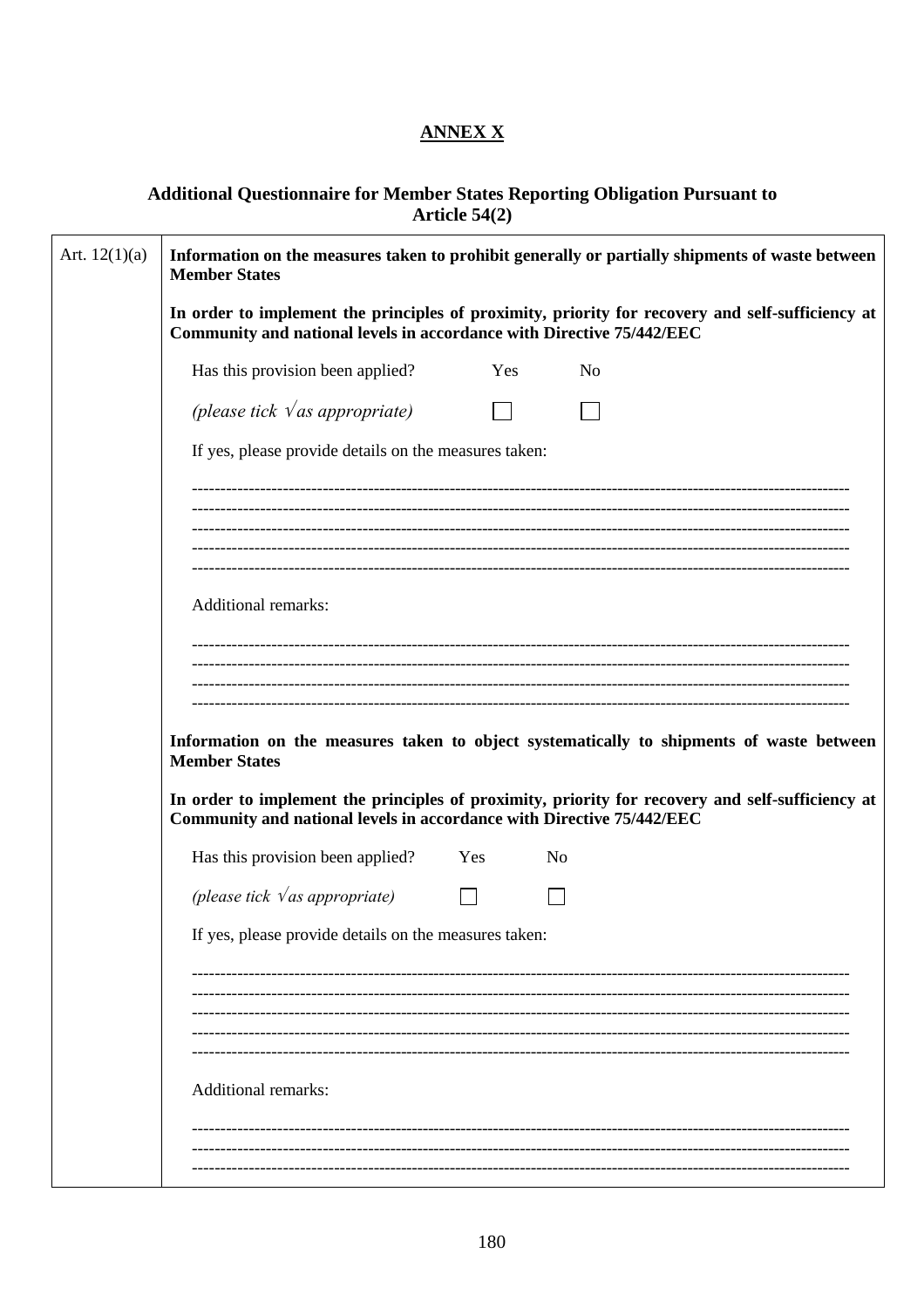| Art. $12(3)$    | Information on exceptions to the Implementation of the Principle of Proximity, Priority for<br>recovery and Self-sufficiency                                                                                             |  |  |  |  |  |  |
|-----------------|--------------------------------------------------------------------------------------------------------------------------------------------------------------------------------------------------------------------------|--|--|--|--|--|--|
|                 | In the case of hazardous waste produced in a Member State of dispatch in such a small quantity<br>overall per year that the provision of new specialised disposal installations within that State<br>would be uneconomic |  |  |  |  |  |  |
|                 | Have you asked any Member State to apply this exception?<br>N <sub>o</sub><br>Yes                                                                                                                                        |  |  |  |  |  |  |
|                 | (please tick $\sqrt{as}$ appropriate)                                                                                                                                                                                    |  |  |  |  |  |  |
|                 | If yes, please complete Table 1 and give details below on any bilateral solution found pursuant to<br>article $12(3)$ .                                                                                                  |  |  |  |  |  |  |
|                 |                                                                                                                                                                                                                          |  |  |  |  |  |  |
|                 |                                                                                                                                                                                                                          |  |  |  |  |  |  |
|                 | Have you received any request from Member States to apply this exception? Yes<br>No                                                                                                                                      |  |  |  |  |  |  |
|                 | (please tick $\sqrt{as}$ appropriate)                                                                                                                                                                                    |  |  |  |  |  |  |
|                 | If yes, please complete Table 1 and give details below on any bilateral solution found pursuant to<br>article $12(3)$ .                                                                                                  |  |  |  |  |  |  |
|                 |                                                                                                                                                                                                                          |  |  |  |  |  |  |
|                 |                                                                                                                                                                                                                          |  |  |  |  |  |  |
| Art. $12(1)(e)$ | Information on objections to planned shipments                                                                                                                                                                           |  |  |  |  |  |  |
|                 | On the basis of them not been in accordance with Directive 75/442/EEC.                                                                                                                                                   |  |  |  |  |  |  |
|                 | Has this provision been applied?<br>Yes<br>N <sub>o</sub>                                                                                                                                                                |  |  |  |  |  |  |
|                 | (please tick $\sqrt{as}$ appropriate)                                                                                                                                                                                    |  |  |  |  |  |  |
|                 | If yes, please complete Table 2.                                                                                                                                                                                         |  |  |  |  |  |  |
| Art. 15         | Information on decisions by Competent Authorities having jurisdiction over specific recovery<br>facilities not to raise objections concerning shipments of certain types of waste to a specific<br>recovery facility     |  |  |  |  |  |  |
|                 | Has there been any case?<br>Yes<br>N <sub>0</sub>                                                                                                                                                                        |  |  |  |  |  |  |
|                 | (please tick $\sqrt{as}$ appropriate)                                                                                                                                                                                    |  |  |  |  |  |  |
|                 | If yes, please complete Table 3.                                                                                                                                                                                         |  |  |  |  |  |  |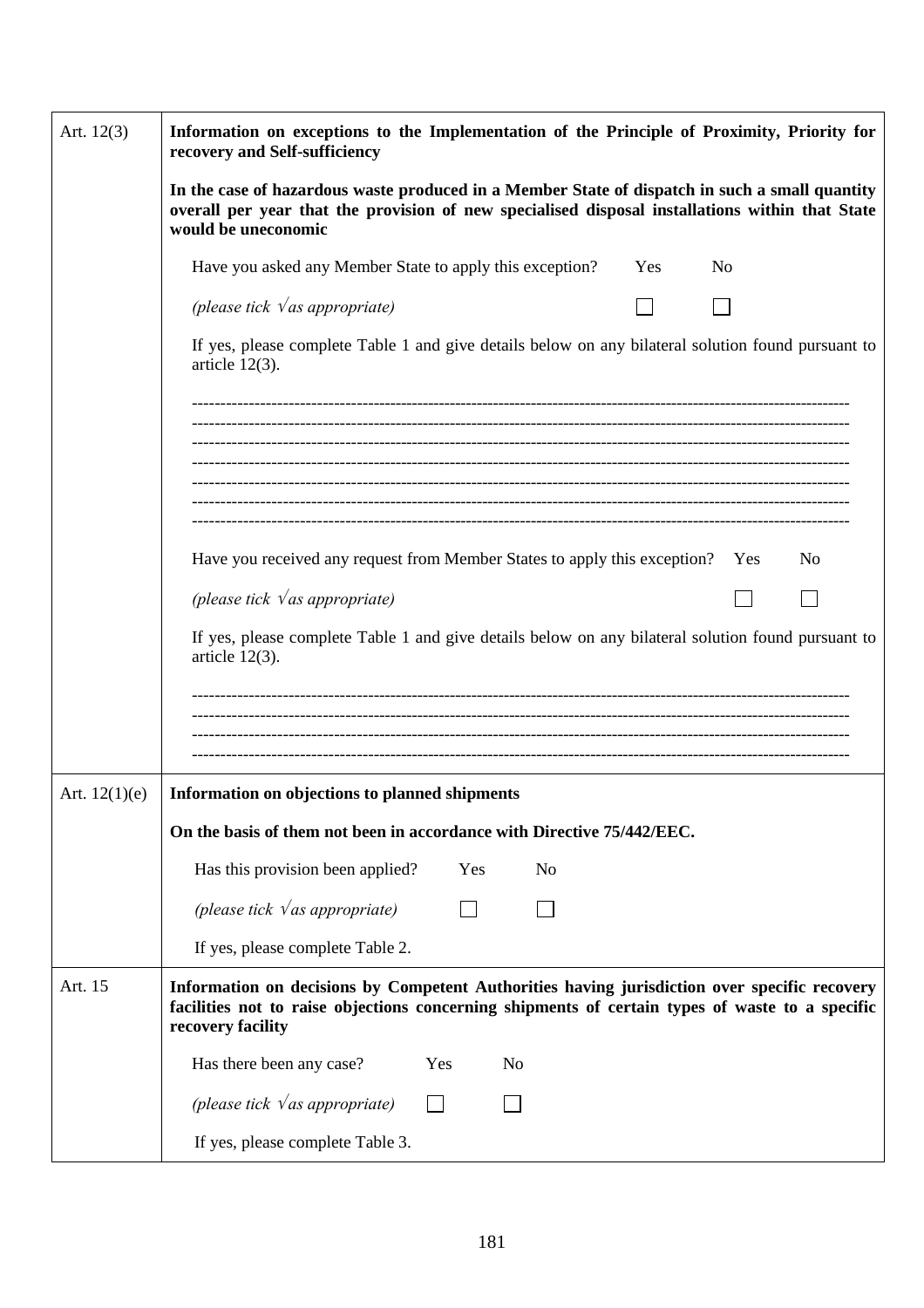| Art. 34              | Information on the Member States' system for the supervision and control of shipments of waste<br>within their territory                                                                                        |  |  |  |  |
|----------------------|-----------------------------------------------------------------------------------------------------------------------------------------------------------------------------------------------------------------|--|--|--|--|
|                      | Is there a system for the supervision and control of shipments of waste within the national<br>territory?<br>Yes<br>N <sub>o</sub>                                                                              |  |  |  |  |
|                      | (please tick $\sqrt{as}$ appropriate)                                                                                                                                                                           |  |  |  |  |
|                      | If there is such a system, do you apply the system provided for in Titles II and VII of the<br>Regulation?<br>Yes<br>N <sub>o</sub>                                                                             |  |  |  |  |
|                      | (please tick $\sqrt{as}$ appropriate) $\Box$                                                                                                                                                                    |  |  |  |  |
|                      | If you apply a different system from that provided for in Titles II and VII of the Regulation, please<br>give details of the system applied:                                                                    |  |  |  |  |
|                      |                                                                                                                                                                                                                 |  |  |  |  |
|                      |                                                                                                                                                                                                                 |  |  |  |  |
|                      |                                                                                                                                                                                                                 |  |  |  |  |
| Art. 26 and<br>53(1) | Information on illegal shipments of waste                                                                                                                                                                       |  |  |  |  |
|                      | Has there been any case?<br>Yes<br>N <sub>o</sub>                                                                                                                                                               |  |  |  |  |
|                      | (please tick $\sqrt{as}$ appropriate)<br>$\Box$                                                                                                                                                                 |  |  |  |  |
|                      | If yes, please complete Table 4.                                                                                                                                                                                |  |  |  |  |
|                      | Please, provide information on how illegal shipments of waste is prohibited and punished under<br>national legislation.                                                                                         |  |  |  |  |
|                      |                                                                                                                                                                                                                 |  |  |  |  |
|                      |                                                                                                                                                                                                                 |  |  |  |  |
|                      |                                                                                                                                                                                                                 |  |  |  |  |
|                      |                                                                                                                                                                                                                 |  |  |  |  |
| Art. 7               | Information on financial guarantees or equivalent insurance covering costs for shipment of<br>waste covered by this Regulation, including cases referred in Articles 24 and 26, and for disposal<br>or recovery |  |  |  |  |
|                      | Please, provide details on the national system established pursuant to this article.                                                                                                                            |  |  |  |  |
|                      |                                                                                                                                                                                                                 |  |  |  |  |
|                      |                                                                                                                                                                                                                 |  |  |  |  |
|                      |                                                                                                                                                                                                                 |  |  |  |  |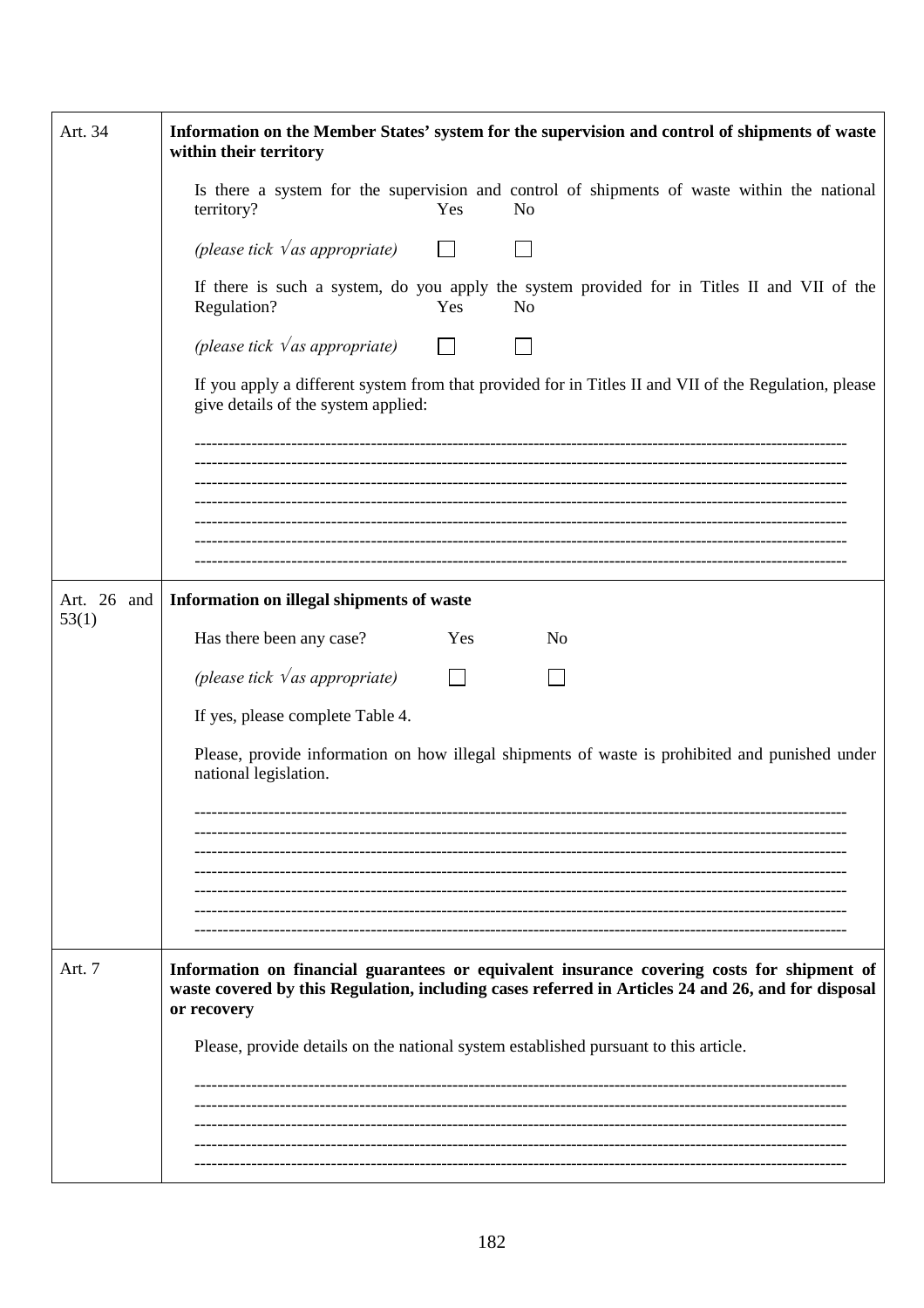| Art. 56 | Information on the customs posts designated by Please complete Table 5<br>Member States for shipments of waste in and out of the |  |
|---------|----------------------------------------------------------------------------------------------------------------------------------|--|
|         | Community                                                                                                                        |  |

# *Note for completion of the Tables:*

*D and R codes are those referred to in Annexes IIA and IIB to Directive 75/442/EEC, as amended.*

*Waste codes are those referred to in Annexes III, IV and IVA of this Regulation, as amended.*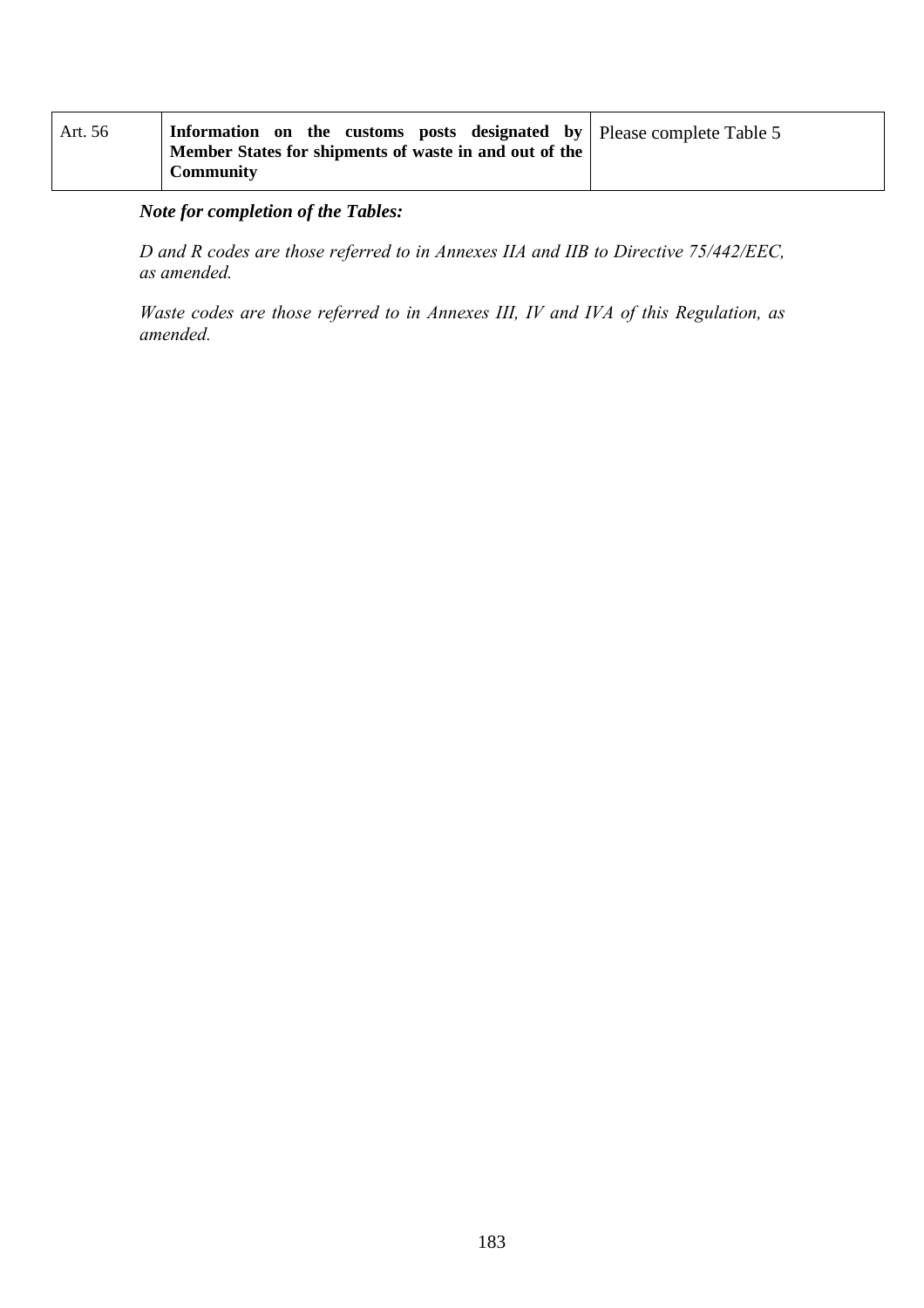### **INFORMATION ON EXCEPTIONS TO THE IMPLEMENTATION OF THE PRINCIPLE OF PROXIMITY, PRIORITY FOR RECOVERY AND SELF-SUFFICIENCY (Article 12(3))**

| Waste Code | Amount<br>(metric<br>tonnes) | Country of Import (I)/<br>Country of Origin(O) | Disposal Operation<br>(Final disposal)<br>D Code | Referral of the Matter to the<br>Commission<br>(Yes/No) |
|------------|------------------------------|------------------------------------------------|--------------------------------------------------|---------------------------------------------------------|
|            |                              |                                                |                                                  |                                                         |
|            |                              |                                                |                                                  |                                                         |
|            |                              |                                                |                                                  |                                                         |
|            |                              |                                                |                                                  |                                                         |
|            |                              |                                                |                                                  |                                                         |
|            |                              |                                                |                                                  |                                                         |
|            |                              |                                                |                                                  |                                                         |
|            |                              |                                                |                                                  |                                                         |
|            |                              |                                                |                                                  |                                                         |
|            |                              |                                                |                                                  |                                                         |
|            |                              |                                                |                                                  |                                                         |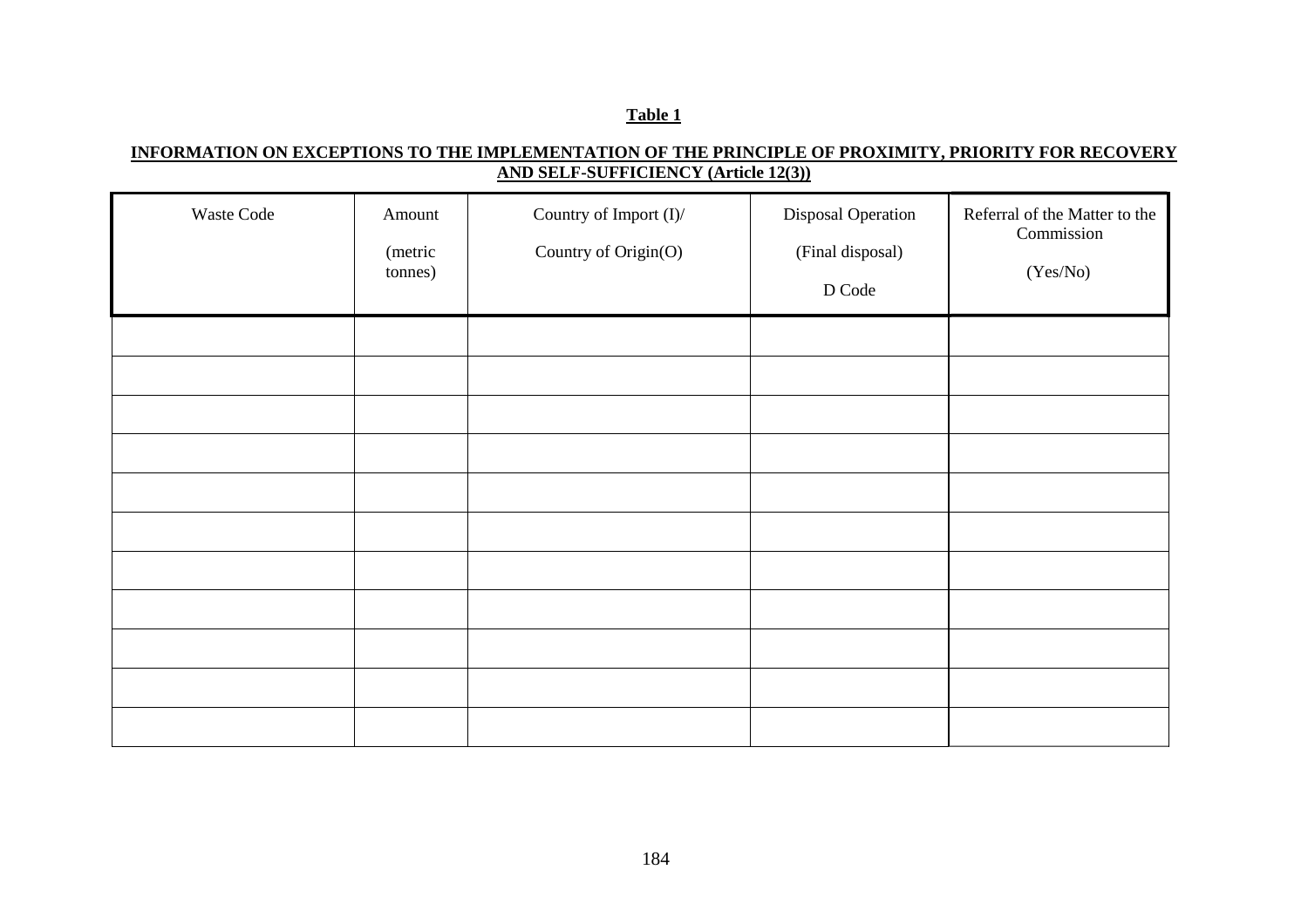## **OBJECTIONS TO PLANNED SHIPMENTS (Article 12(1)(e)**

| Waste Code | Country of Transit(T)/<br>Amount<br>of Waste<br>Country of Origin (O)<br>(metric |  |                              | <b>REASONS FOR THE</b><br><b>OBJECTION</b><br>(please tick $\sqrt{as$ appropriate) |                           | <b>INSTALLATION</b><br>(Final disposal)  |                                 |
|------------|----------------------------------------------------------------------------------|--|------------------------------|------------------------------------------------------------------------------------|---------------------------|------------------------------------------|---------------------------------|
|            | tonnes)                                                                          |  | Art.<br>12(1)(e)<br>$\rm(D)$ | Art.<br>12(1)(e)<br>(ii)                                                           | Art.<br>12(1)(e)<br>(iii) | Name<br>(in case of<br>Art.12(1)(e)(ii)) | Disposal<br>Operation<br>D Code |
|            |                                                                                  |  |                              |                                                                                    |                           |                                          |                                 |
|            |                                                                                  |  |                              |                                                                                    |                           |                                          |                                 |
|            |                                                                                  |  |                              |                                                                                    |                           |                                          |                                 |
|            |                                                                                  |  |                              |                                                                                    |                           |                                          |                                 |
|            |                                                                                  |  |                              |                                                                                    |                           |                                          |                                 |
|            |                                                                                  |  |                              |                                                                                    |                           |                                          |                                 |
|            |                                                                                  |  |                              |                                                                                    |                           |                                          |                                 |
|            |                                                                                  |  |                              |                                                                                    |                           |                                          |                                 |
|            |                                                                                  |  |                              |                                                                                    |                           |                                          |                                 |
|            |                                                                                  |  |                              |                                                                                    |                           |                                          |                                 |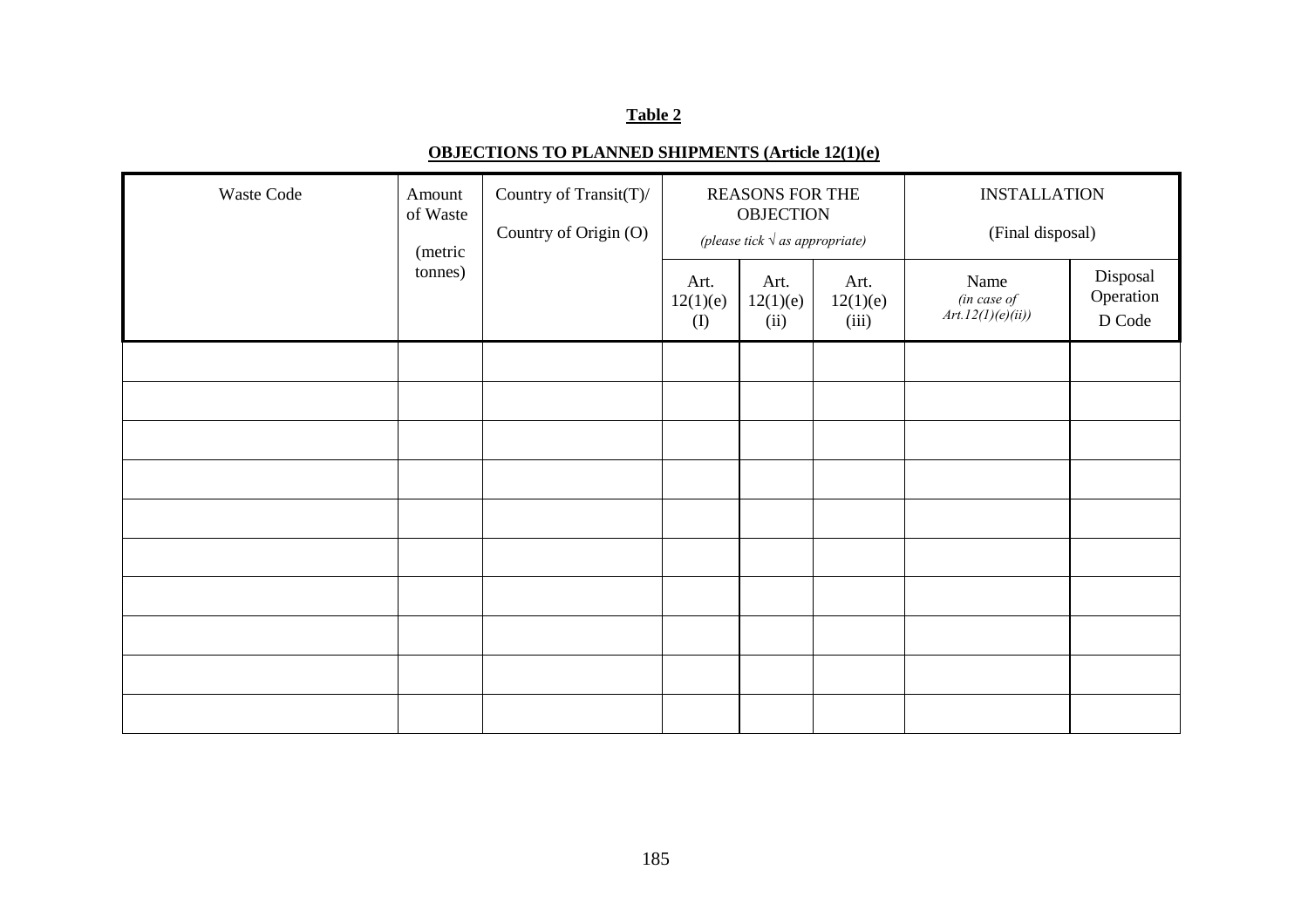### **INFORMATION ON DECISIONS BY COMPETENT AUTHORITIES HAVING JURISDICTION OVER SPECIFIC RECOVERY FACILITIES NOT TO RAISE OBJECTIONS CONCERNING SHIPMENTS OF CERTAIN TYPES OF WASTE TO A SPECIFIC RECOVERY FACILITY(ARTICLE 15)**

| <b>Competent Authority</b> | <b>Recovery Facility</b> |         |                                             |                       | Waste types involved (Code) | Period Covered |    | Revocation |
|----------------------------|--------------------------|---------|---------------------------------------------|-----------------------|-----------------------------|----------------|----|------------|
|                            | Name                     | Address | Operations leading to<br>recovery<br>R Code | Technologies Employed |                             | From           | To | (date)     |
|                            |                          |         |                                             |                       |                             |                |    |            |
|                            |                          |         |                                             |                       |                             |                |    |            |
|                            |                          |         |                                             |                       |                             |                |    |            |
|                            |                          |         |                                             |                       |                             |                |    |            |
|                            |                          |         |                                             |                       |                             |                |    |            |
|                            |                          |         |                                             |                       |                             |                |    |            |
|                            |                          |         |                                             |                       |                             |                |    |            |
|                            |                          |         |                                             |                       |                             |                |    |            |
|                            |                          |         |                                             |                       |                             |                |    |            |
|                            |                          |         |                                             |                       |                             |                |    |            |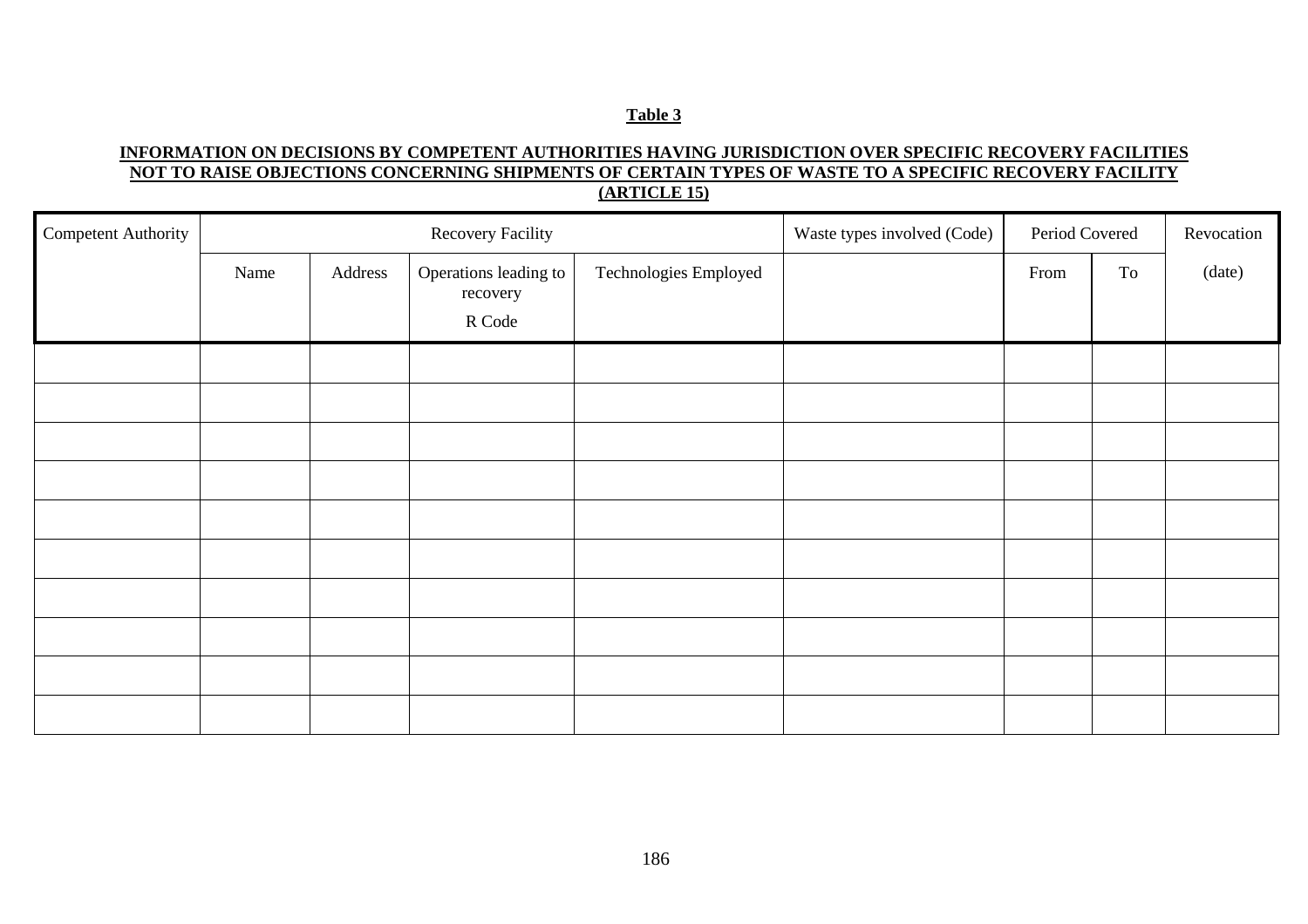## **INFORMATION ON ILLEGAL SHIPMENTS OF WASTE (Articles 26 and 53(1)**

| Waste types involved<br>(Code) | Amount<br>(metric<br>tonnes) | Country of Import<br>(I)<br>Country of Origin<br>$\left( 0\right)$ | Identification of the reason for illegality<br>(possible reference to violated Articles) | Responsible for illegality<br>(please tick $\sqrt{a}$ as appropriate) |           | Measures<br>taken<br>including<br>possible<br>sanctions |  |
|--------------------------------|------------------------------|--------------------------------------------------------------------|------------------------------------------------------------------------------------------|-----------------------------------------------------------------------|-----------|---------------------------------------------------------|--|
|                                |                              |                                                                    |                                                                                          | Notifier                                                              | Consignee | Other                                                   |  |
|                                |                              |                                                                    |                                                                                          |                                                                       |           |                                                         |  |
|                                |                              |                                                                    |                                                                                          |                                                                       |           |                                                         |  |
|                                |                              |                                                                    |                                                                                          |                                                                       |           |                                                         |  |
|                                |                              |                                                                    |                                                                                          |                                                                       |           |                                                         |  |
|                                |                              |                                                                    |                                                                                          |                                                                       |           |                                                         |  |
|                                |                              |                                                                    |                                                                                          |                                                                       |           |                                                         |  |
|                                |                              |                                                                    |                                                                                          |                                                                       |           |                                                         |  |
|                                |                              |                                                                    |                                                                                          |                                                                       |           |                                                         |  |
|                                |                              |                                                                    |                                                                                          |                                                                       |           |                                                         |  |